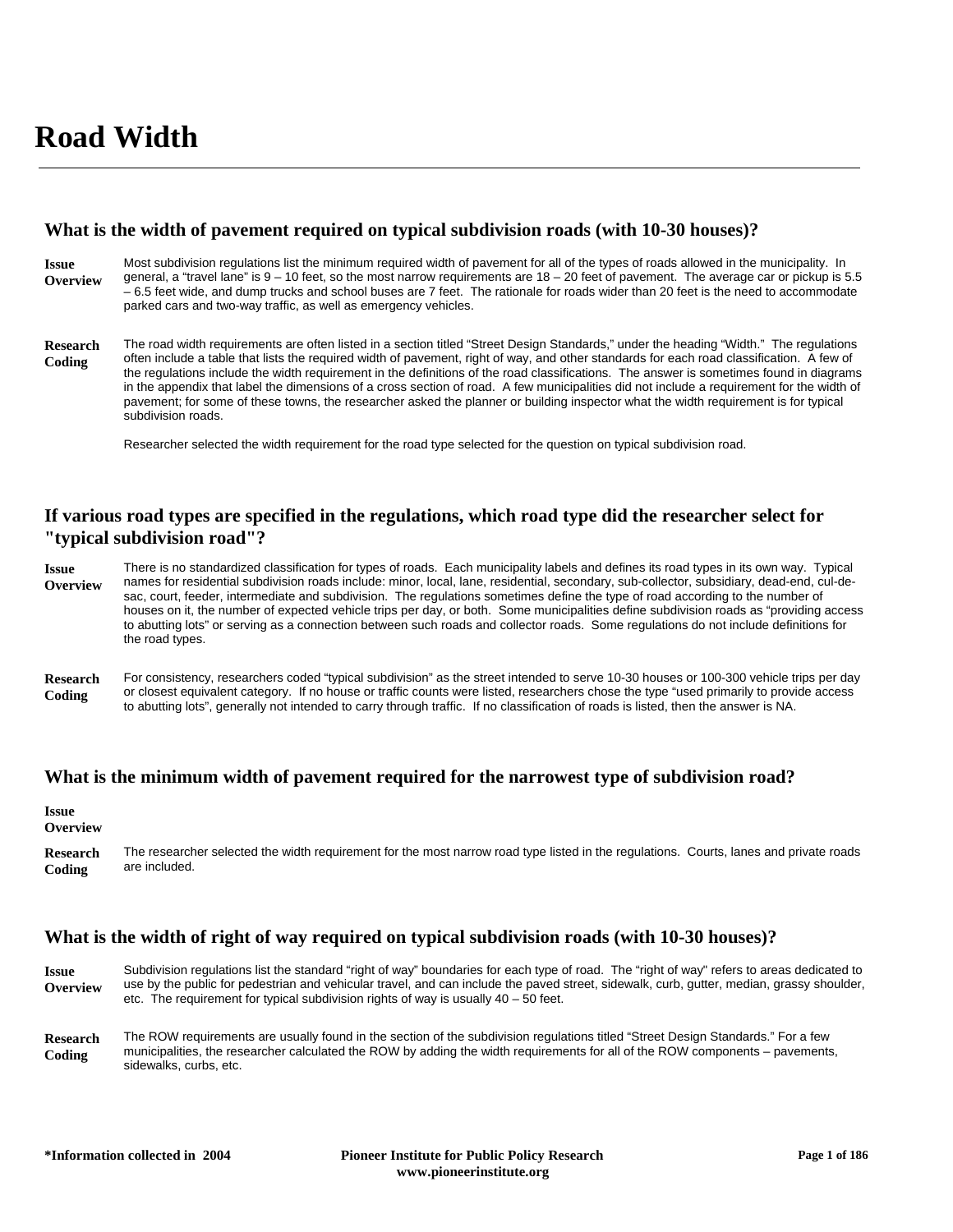# Abington

### **If various road types are specified in the regulations, which road type did the researcher select for "typical subdivision road"?**

**RESIDENTIA** "Residential or Minor Streets: Existing or proposed streets which are used primarily for access to abutting properties for traffic at **L/MINOR** speeds of generally less than 30 M.P.H."

#### **What is the width of pavement required on typical subdivision roads (with 10-30 houses)?**

**26** The Rules and Regulations Governing the Subdivision of Land in the Town of Abington, Ma, Section V(B)(2)(amended 2001) has a table which lists the type of street and minimum pavement width. The table cannot be reproduced in this space.

> "Residential or Minor Streets: Existing or proposed streets which are used primarily for access to abutting properties for traffic at speeds of generally less than 30 M.P.H."

The width of pavement for residential/minor streets is 26 feet.

Arterial w/10 foot centerstrip (2 at 22 feet); Arterial w/o centerstrip (50 feet); Collector (36 feet); and Residential and Minor (26 feet)

### **What is the minimum width of pavement required for the narrowest type of subdivision road?**

**26** Arterial w/10 foot centerstrip (2 at 22 feet); Arterial w/o centerstrip (50 feet); Collector (36 feet); and Residential and Minor (26 feet)

### **What is the width of right of way required on typical subdivision roads (with 10-30 houses)?**

**52** The width of right of way for residential/minor streets is 52 feet.

Arterial (80 feet); Collector (62 feet); and Residential or Minor (52 feet)

# Acton

### **If various road types are specified in the regulations, which road type did the researcher select for "typical subdivision road"?**

**LOCAL** SECTION 2 GENERAL 2.1 DEFINITIONS

> ARTERIAL STREET A STREET having an Average Daily Traffic volume of greater than 8000 vehicles per day. For proposed STREETS, the projected Average Daily Traffic volume shall be based on maximum potential build-out of all LOTS being accessed by said STREET, plus projected future through traffic volumes as deemed reasonable and realistic by the BOARD.

COLLECTOR STREET A STREET having an Average Daily Traffic volume of greater than 2000 and up to and including 8000 vehicle trips per day. For proposed STREETS, the projected Average Daily Traffic volume shall be based on maximum potential build-out of all LOTS being accessed by said STREET, plus projected future through traffic volumes as deemed reasonable and realistic by the BOARD.

CUL-DE-SAC STREETS LOCAL STREETS open at one end only with special provisions for turning around.

DEAD-END STREETS LOCAL STREETS open at one end only without turnaround.

LOCAL STREET A STREET having an Average Daily Traffic volume of 2000 or fewer vehicles per day. For proposed STREETS, the projected Average Daily Traffic volume shall be based on maximum potential build-out of all LOTS being accessed by said STREET, plus projected future through traffic volumes as deemed reasonable and realistic by the BOARD.

SERVICE STREET A LOCAL STREET paralleling an ARTERIAL STREET or COLLECTOR STREET and specifically designed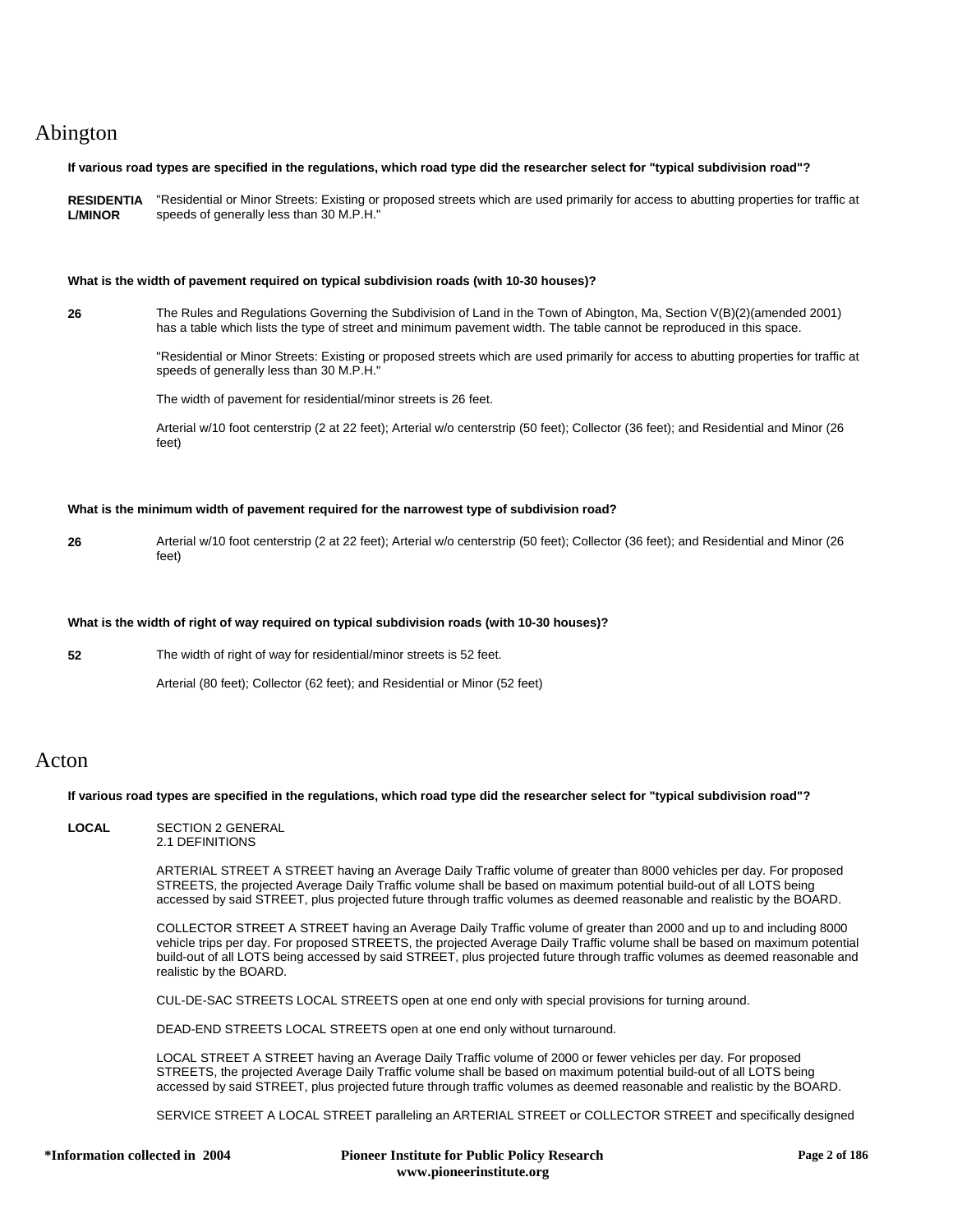to separate land access from through traffic.

SINGLE ACCESS STREET A CUL-DE-SAC STREET; a DEAD-END STREET; or other STREET having only one terminus onto a THROUGH STREET and providing access to other CUL-DE-SAC STREETS, DEAD-END STREETS, or STREETS forming a closed loop or circle.

STREET OR ROAD A general term denoting a public or, private STREET for purposes of public vehicular and pedestrian travel, including the entire area within the right-of-way.

THROUGH STREET A STREET having, by itself or by means of other STREETS, a connection at both ends to the overall ROAD system of the Town of Acton or of neighboring towns, so that each location on such STREET can be accessed through at least two alternative STREETS or combination of STREETS.

WAY, PATH A general term denoting a public or private WAY for purposes of public non-vehicular travel, including the entire area within the right-of-way. Such WAYS or PATHS do not provide frontage.

\*\*\*

Note: In survey received on 3/23/05, it was marked "LOCAL (use this because it is the standard that most roads are built under.)

### **What is the width of pavement required on typical subdivision roads (with 10-30 houses)?**

**20** Local Street: 20-24 feet Collector Street: 24-26 feet

Acton has three major categories of streets -- local, collector, and arterial.

SECTION 8 DESIGN STANDARDS TABLE I HORIZONTAL DESIGN STANDARDS TABLE II VERTICAL DESIGN STANDARDS

Local Street Collector Street Pavement Width 20\*\*-24 feet 24-26 feet

\*\* For low intensity LOCAL STREETS (see footnote under Table II). \* for low intensity LOCAL STREETS, typical residential SINGLE ACCESS STREETS as permitted in these RULES, and any other LOCAL STREETS where anticipated future traffic does not exceed an average daily traffic volume of 250 vehicles per day (vpd).

\*\*\*

Note: On survey received 3/23/05 from Acton, the answer to this question was changed from "24" to "20." The "24" had been the answer for collector roads, but the survey notes that local roads are the "typical subdivision road."

### **What is the minimum width of pavement required for the narrowest type of subdivision road?**

**20** SECTION 8 DESIGN STANDARDS TABLE I HORIZONTAL DESIGN STANDARDS TABLE II VERTICAL DESIGN STANDARDS

> Local Street Collector Street Pavement Width 20\*\*-24 feet 24-26 feet

# **What is the width of right of way required on typical subdivision roads (with 10-30 houses)?**

**40** SECTION 8 DESIGN STANDARDS TABLE I HORIZONTAL DESIGN STANDARDS TABLE II VERTICAL DESIGN STANDARDS

> Local Street Collector Street Width of Right-of-Way 40\*\*-50 feet 50 feet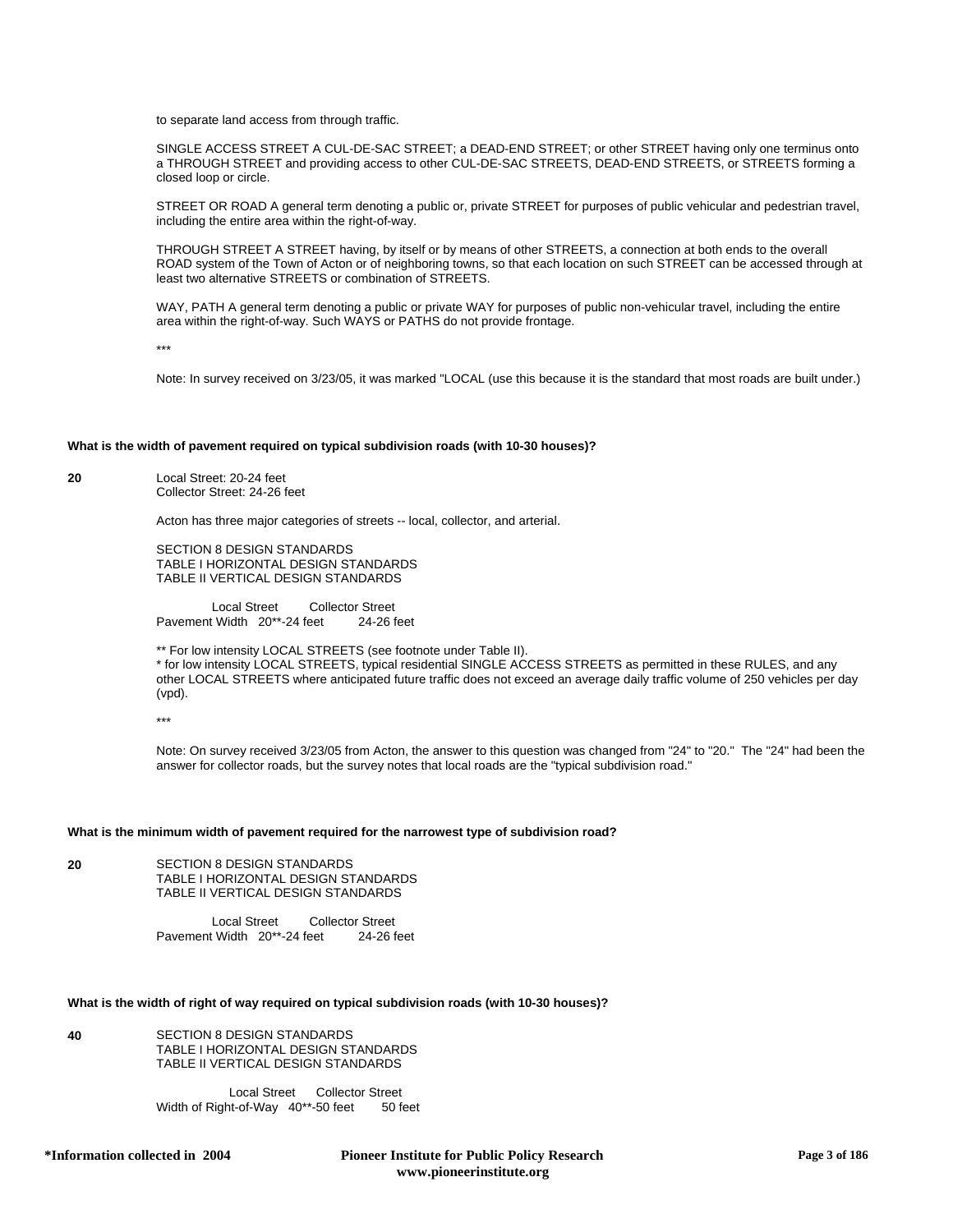\*\* For low intensity LOCAL STREETS (see footnote under Table II).

\* for low intensity LOCAL STREETS, typical residential SINGLE ACCESS STREETS as permitted in these RULES, and any other LOCAL STREETS where anticipated future traffic does not exceed an average daily traffic volume of 250 vehicles per day (vpd).

\*\*\*

Note: on survey received 3/23/05, the answer is marked "40 on LOCAL, plus 10-ft easements on both sides."

# Amesbury

#### **If various road types are specified in the regulations, which road type did the researcher select for "typical subdivision road"?**

**MINOR** MINOR STREET A street so designed by the Board. A street which receives and distributes traffic from less than 100 dwelling units, up to 3 acres of commercial land, up to 15 acres of industrial land, or a proportionate combination of the above.

> MAJOR STREET A street so designated by the Board. A street which receives traffic from more than 100 dwelling units, over 3 acres of commercial land, over 70 acres of industrial land, or proportionate combination of the above.

#### **What is the width of pavement required on typical subdivision roads (with 10-30 houses)?**

**24** Common access driveway: 18 feet Minor street: 24 feet Major street: 30 feet

> "E. Street Pavement Width The required width of pavement for two-way, paved residential streets shall be as follows: Common Access Driveway 18 feet Minor Street 24 feet Major Street 30 feet"

- Amesbury Subdivision Rules and Regulations March 5, 2002. 7.09.E. Street Pavement Width

# **What is the minimum width of pavement required for the narrowest type of subdivision road?**

**24** Common access driveway: 18 feet Minor street: 24 feet Major street: 30 feet

#### **What is the width of right of way required on typical subdivision roads (with 10-30 houses)?**

**50** Common access driveway: 40 feet Minor street: 50 feet Major street: 60 feet

> "F. Street Layout (Right of Way) The minimum width of a street layout (rights of way) shall not be less than the following: Common Access Driveway 40 feet Minor Street 50 feet Major Street 60 feet"

- Amesbury Subdivision Rules and Regulations March 5, 2002. 7.09.F. Street Layout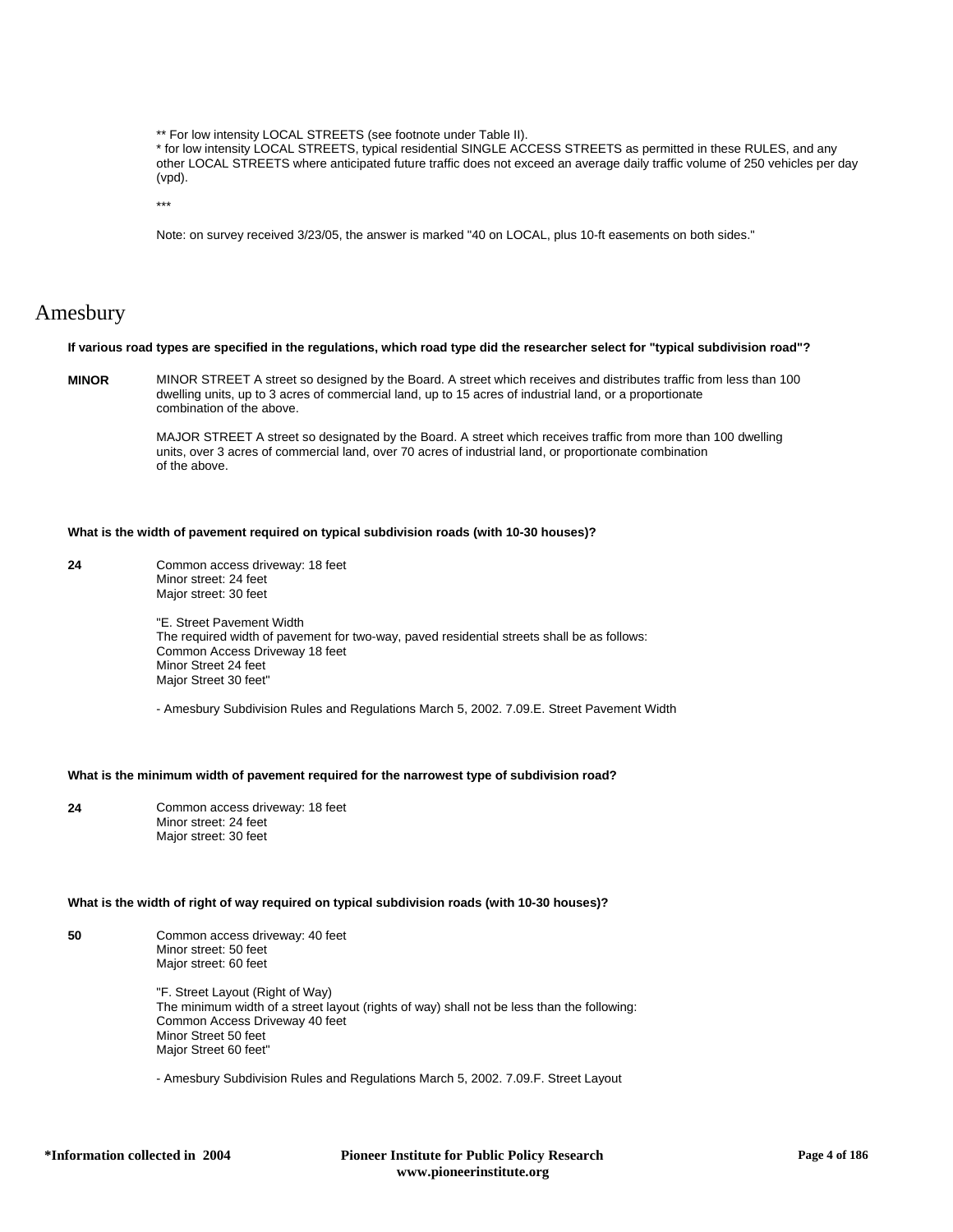# Andover

### **If various road types are specified in the regulations, which road type did the researcher select for "typical subdivision road"?**

**MAJOR** a.Collector street: designed to serve a residential area of over 75 lots or dwellings.

b.Major street: designed to serve a residential area of over 20 lots or dwellings. c.Minor street: designed to serve no more than 20 lots or dwellings. Minor streets shall be considered internal subdivision streets.

d.Industrial street: designed to serve subdivisions to be developed as industrial or office parks.

### **What is the width of pavement required on typical subdivision roads (with 10-30 houses)?**

**28** The following are the category of streets in the town of Andover, according to the Code of the Town of Andover, Part II, Article XIII, Section (as amended 2003): a.Collector street: designed to serve a residential area of over 75 lots or dwellings. b.Major street: designed to serve a residential area of over 20 lots or dwellings. c.Minor street: designed to serve no more than 20 lots or dwellings. Minor streets shall be considered internal subdivision streets. d.Industrial street: designed to serve subdivisions to be developed as industrial or office parks. The width of pavement requirements may be found in The Code of the Town of Andover, Part II, Article XIII, Section VI(C)(3)(a)

> Collector street: 34 feet Major street: 28 feet Minor street: 26 feet Industrial street: 30 feet

(as amended 2003).

### **What is the minimum width of pavement required for the narrowest type of subdivision road?**

**26** Collector street: 34 feet Major street: 28 feet Minor street: 26 feet Industrial street: 30 feet

#### **What is the width of right of way required on typical subdivision roads (with 10-30 houses)?**

**50** The Code of the Town of Andover, Part II, Article XIII, Section VI(C)(3)(a) (as amended 2003) sets forth the requirements for the right of way for different road types.

> Collector street: 66 feet Major street: 50 feet Minor street: 40 feet Industrial street: 50 feet

# Ashland

### **If various road types are specified in the regulations, which road type did the researcher select for "typical subdivision road"?**

**MINOR** Rules & Regulations Governing the Subdivision of Land in the Town of Ashland, Section 344-4:

"ARTERIAL STREET - A street which conducts traffic between communities \*and activity centers with high traffic volumes: over three thousand (3000) vehicles per day.

COLLECTOR STREET - A street which collects or may reasonably be expected to collect or service traffic from several streets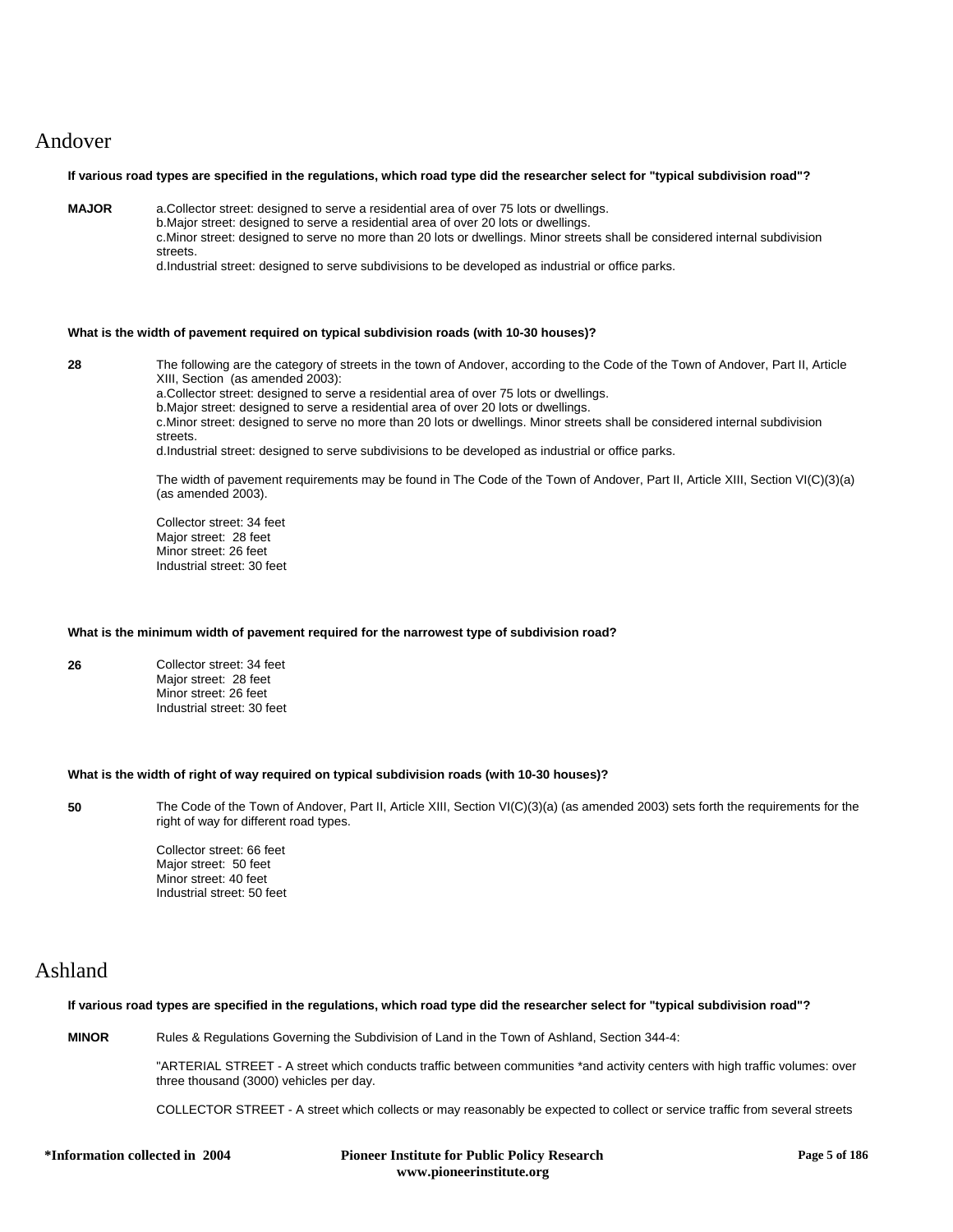or which handles traffic equivalent to that generated by fifty (50) dwelling units or more or which serves nonresidential abutting property. Average daily traffic ranges from five hundred (500) to three thousand (3,000) vehicles per day.

MINOR STREET - A street that carries, collects or may reasonably be expected to collect, service or carry traffic generated by fewer than fifty (50) dwelling units, does not service nonresidential abutting property and is not a lane. Average daily traffic ranges from two hundred fifty (250) to one thousand (1,000) vehicles per day."

### **What is the width of pavement required on typical subdivision roads (with 10-30 houses)?**

**26** According to the Rules & Regulations Governing the Subdivision of Land in the Town of Ashland, Section 344-20(H), the pavement width, exclusive of curbing, shall be as follows: Lane: twenty-four (24) feet, Minor street: twenty-six (26) feet, Collector street: twenty-eight (28) feet. Arterial street: forty-four (44) feet of pavement. Rail Transit Access Road: forty-four feet (44) feet of pavement. (Approved on April 26, 2001)

> Rules & Regulations governing the subdivision of land in the Town of Ashland, Section 344-4: "ARTERIAL STREET - A street which conducts traffic between communities \*and activity centers with high traffic volumes: over three thousand (3000) vehicles per day.

> COLLECTOR STREET - A street which collects or may reasonably be expected to collect or service traffic from several streets or which handles traffic equivalent to that generated by fifty (50) dwelling units or more or which serves nonresidential abutting property. Average daily traffic ranges from five hundred (500) to three thousand (3,000) vehicles per day.

> MINOR STREET - A street that carries, collects or may reasonably be expected to collect, service or carry traffic generated by fewer than fifty (50) dwelling units, does not service nonresidential abutting property and is not a lane. Average daily traffic ranges from two hundred fifty (250) to one thousand (1,000) vehicles per day."

### **What is the minimum width of pavement required for the narrowest type of subdivision road?**

**24** According to the Rules & Regulations Governing the Subdivision of Land in the Town of Ashland, Section 344-20(H), the pavement width, exclusive of curbing, shall be as follows: Lane: twenty-four (24) feet, Minor street: twenty-six (26) feet, Collector street: twenty-eight (28) feet. Arterial street: forty-four (44) feet of pavement. Rail Transit Access Road: forty-four feet (44) feet of pavement. (Approved on April 26, 2001)

#### **What is the width of right of way required on typical subdivision roads (with 10-30 houses)?**

**50** Rules & Regulations Governing the Subdivision of Land in the Town of Ashland, Section 344-12(B): "Width. The minimum width of street rights-of-ways shall be forty (40) feet for a lane fifty (50) feet for a minor or collector street, and seventy-five (75) feet for an arterial street and one hundred (100) feet for a Rail Transit Access Road. Greater width shall be required by the Board when deemed necessary for present and future vehicular travel. (For pavement width, see 344- 20H.)(Approved on April 26, 2001)."

# Attleboro

**If various road types are specified in the regulations, which road type did the researcher select for "typical subdivision road"?**

**MINOR** SECTION II: DEFINITIONS Street, Major: Street designed to accommodate a large volume of traffic; collects traffic from minor and subcollector streets. Street, Minor: Street designed for use by local residential and service traffic; provides access to subcollector or collector streets. Street, Subcollector: Street designed to carry traffic of adjoining residential minor streets; carries higher traffic volumes than minor streets.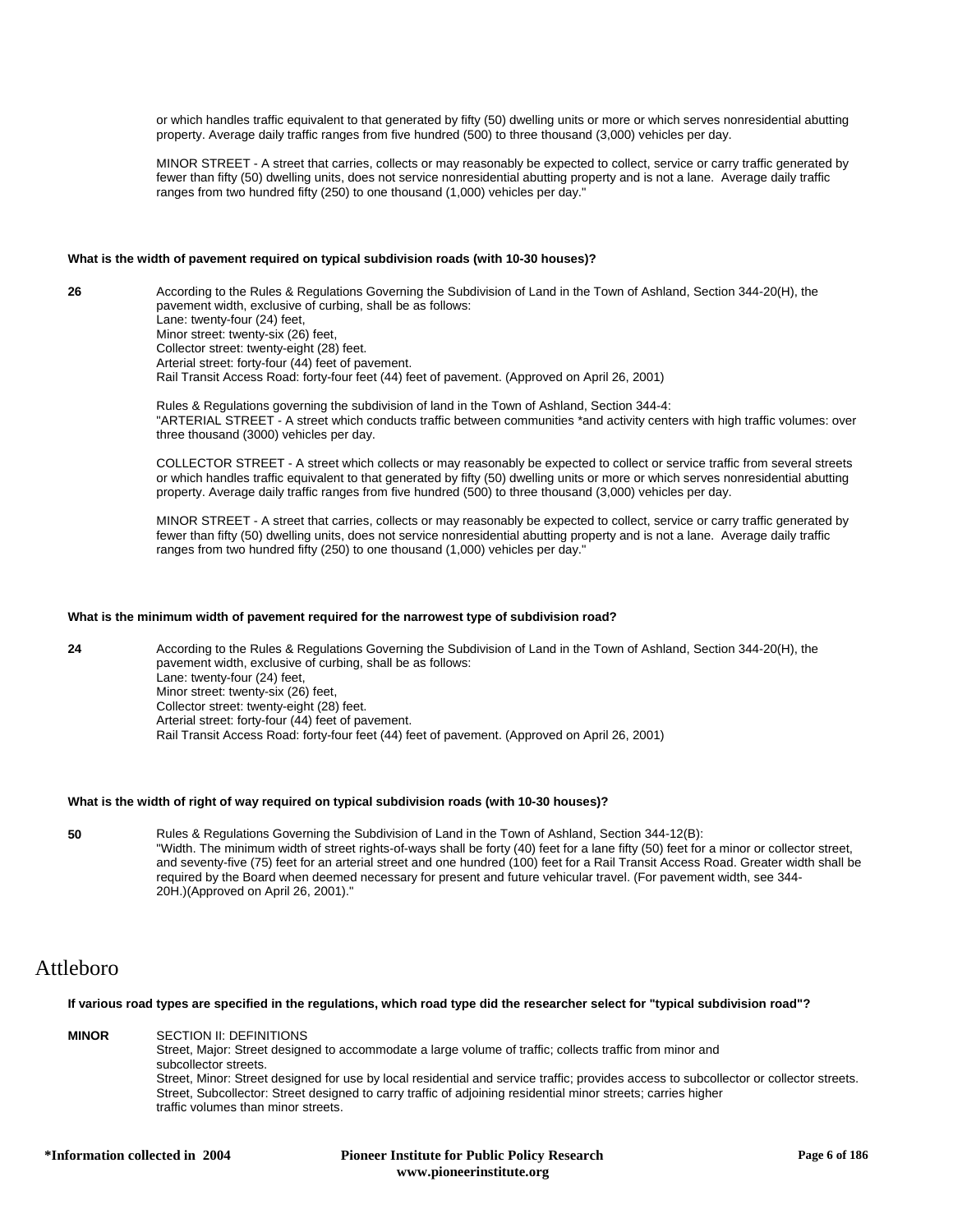[Rules and Regulations Governing the Subdivision of Land City of Attleboro - July 2001] subdivision rules obtained from: http://www.cityofattleboro.us/rules.pdf

#### **What is the width of pavement required on typical subdivision roads (with 10-30 houses)?**

**26** Minor street: 26 feet Subcollector street: 31 feet

> Rules and Regulations Governing the Subdivision of Land City of Attleboro §6.2 STREET WIDTH: b. All minor streets in a subdivision shall be forty (40') feet in width, consisting of twenty–six (26') feet of pavement, plus a bituminous concrete molded berm on each side of the street.

> [Rules and Regulations Governing the Subdivision of Land City of Attleboro - July 2001] subdivision rules obtained from: http://www.cityofattleboro.us/rules.pdf

### **What is the minimum width of pavement required for the narrowest type of subdivision road?**

**26** Minor street: 26 feet Subcollector street: 31 feet

#### **What is the width of right of way required on typical subdivision roads (with 10-30 houses)?**

**40** Minor street: 40 feet Subcollector street: 45 feet Major street: greater than 45 feet

> Rules and Regulations Governing the Subdivision of Land City of Attleboro §6.2 STREET WIDTH: a. No street in a subdivision shall be less than forty (40') feet in width. Such shall consist of twenty–six (26') feet of pavement plus a bituminous concrete molded berm on each side of the street. Molded berm shall conform to the design and construction specifications of the Department of Public Works. b. All minor streets in a subdivision shall be forty (40') feet in width, consisting of twenty–six (26') feet of pavement, plus a bituminous concrete molded berm on each side of the street. c. Subdivisions which will consist or forty (40) lots, or have a total area of twenty (20) acres or more, shall be designed with subcollector streets which shall be forty–five (45') feet in width, consisting of thirty–one (31') feet of pavement, plus a bituminous concrete molded berm on each side of the street. Through streets within a subdivision shall also be classified as a subcollector street. Subdivisions, may be designed with both minor streets and subcollector streets. In such instances, the design engineer shall label each street with the applicable classification. d. The Board reserves the right to require streets to be greater than forty–five (45') feet wide.

[Rules and Regulations Governing the Subdivision of Land City of Attleboro - July 2001]

# Auburn

### **If various road types are specified in the regulations, which road type did the researcher select for "typical subdivision road"?**

**MINOR** 8. Streets (a) Major Street--a street which, in the opinion of the Board, is likely to carry substantial volumes of through traffic. (b) Secondary Street--a street other than a major street which, in the opinion of the Board, is likely to carry traffic other than just to or from lots on that street. (c) Minor Street--a street which is likely to be used only by vehicles travelling to or from lots on that street. (d) Dead End Street/Cul-de-sac a public or private vehicular right-of-way which affords the principal means of access to abutting property and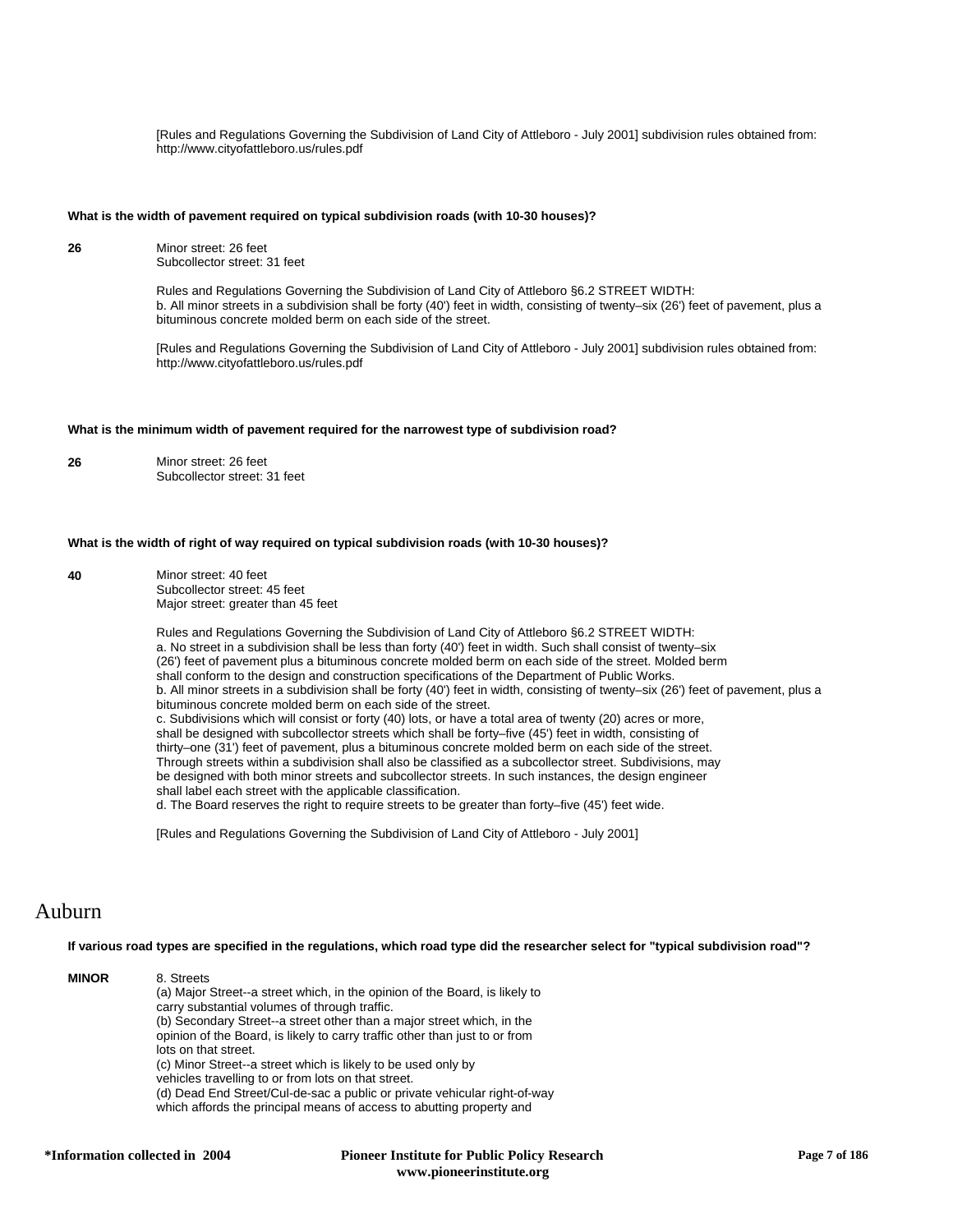which joins another thoroughfare at only one end.

### **What is the width of pavement required on typical subdivision roads (with 10-30 houses)?**

**24** Minor street: 24-26 Secondary street: 24, 26, 28, 30 Major street: 40

24 or 26, "To be determined by Board at the review of the Preliminary Plan."

Rules and Regulations governing the Subdivision of Land in the Town of Auburn, Right-of-Way and Street Design Standards.

SECTION V DESIGN STANDARDS

#### **What is the minimum width of pavement required for the narrowest type of subdivision road?**

**24** Minor street: 24-26 Secondary street: 24, 26, 28, 30 Major street: 40

### **What is the width of right of way required on typical subdivision roads (with 10-30 houses)?**

**40** 40 or 50, "To be determined by Board at the review of the Preliminary Plan."

Rules and Regulations governing the Subdivision of Land in the Town of Auburn, Right-of-Way and Street Design Standards.

Minor street: 40 or 45 Secondary: 50 or 55 Major: 60

# Avon

**L**

**If various road types are specified in the regulations, which road type did the researcher select for "typical subdivision road"?**

### **RESIDENTIA** Town of Avon RULES AND REGULATIONS GOVERNING THE SUBDIVISION OF LAND, A.3

#### b. Collector Streets

 Existing and proposed streets which carry or will carry traffic from residential or minor streets to the system of arterial streets, as existing and proposed and as defined in the Town's Master Plan or as determined by the Planning Board.

c. Residential or Minor Streets

Existing or proposed streets which are used primarily for access to abutting properties.

### **What is the width of pavement required on typical subdivision roads (with 10-30 houses)?**

**30** Town of Avon RULES AND REGULATIONS GOVERNING THE SUBDIVISION OF LAND, 5.B.2

Arterial (w/ 10' centerstrips): 44' Arterial (no centerstrips): 50' Collector: 36' Residential: 30'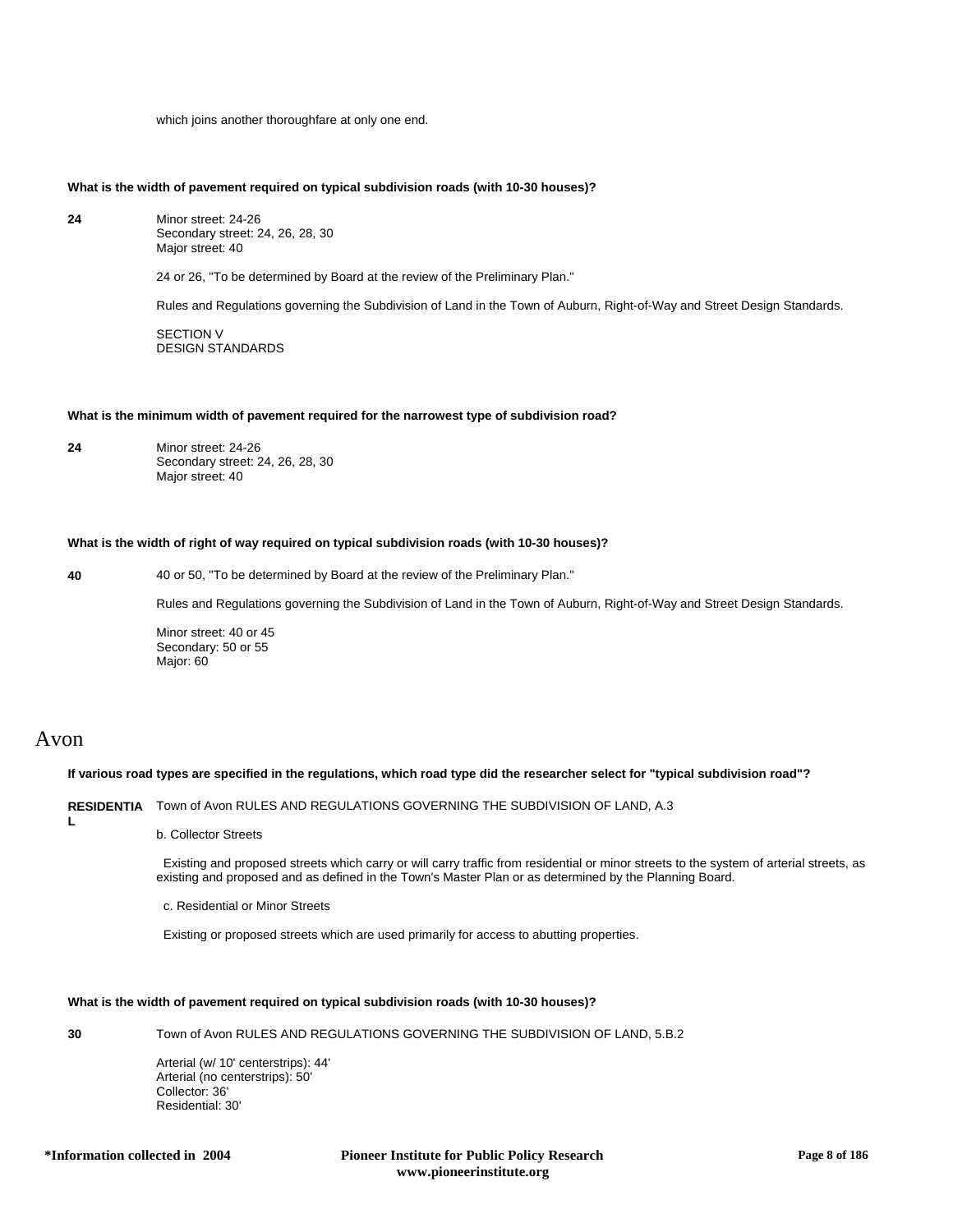### Town of Avon RULES AND REGULATIONS GOVERNING THE SUBDIVISION OF LAND, A.3

#### b. Collector Streets

 Existing and proposed streets which carry or will carry traffic from residential or minor streets to the system of arterial streets, as existing and proposed and as defined in the Town's Master Plan or as determined by the Planning Board.

c. Residential or Minor Streets

Existing or proposed streets which are used primarily for access to abutting properties.

Town of Avon RULES AND REGULATIONS GOVERNING THE SUBDIVISION OF LAND, 4.B.4

### **What is the minimum width of pavement required for the narrowest type of subdivision road?**

**30** Town of Avon RULES AND REGULATIONS GOVERNING THE SUBDIVISION OF LAND, 5.B.2

Arterial (w/ 10' centerstrips): 44' Arterial (no centerstrips): 50' Collector: 36' Residential: 30'

### **What is the width of right of way required on typical subdivision roads (with 10-30 houses)?**

**50** Town of Avon RULES AND REGULATIONS GOVERNING THE SUBDIVISION OF LAND, 4.B.4

Arterial: 80 Collector: 60 Residential/Minor: 50

# Ayer

**If various road types are specified in the regulations, which road type did the researcher select for "typical subdivision road"?**

### **MINOR**

**What is the width of pavement required on typical subdivision roads (with 10-30 houses)?**

**36** Minor street: 36 feet Major street: 40 feet

" 2. Cross-Section:

a. The minimum width of rights-of-way shall be as follows:

Minor streets: Fifty (50) feet

 Major streets and such minor streets, which in the judgement of the Planning Board, may in the future be changed in character to become a major street may require sixty (60) feet of right-of-way.

 The minimum roadway width for a fifty-foot right-of-way shall be thirty-six feet, two - four-foot wide sidewalk areas and two three-foot wide planting strips. The minimum roadway width for a sixty-foot right-of-way shall be forty feet, two - four-foot wide sidewalk areas and two - six-foot-wide planting strips."

- Rules and Regulations Governing the Subdivision of Land, February 1966. Section IV.2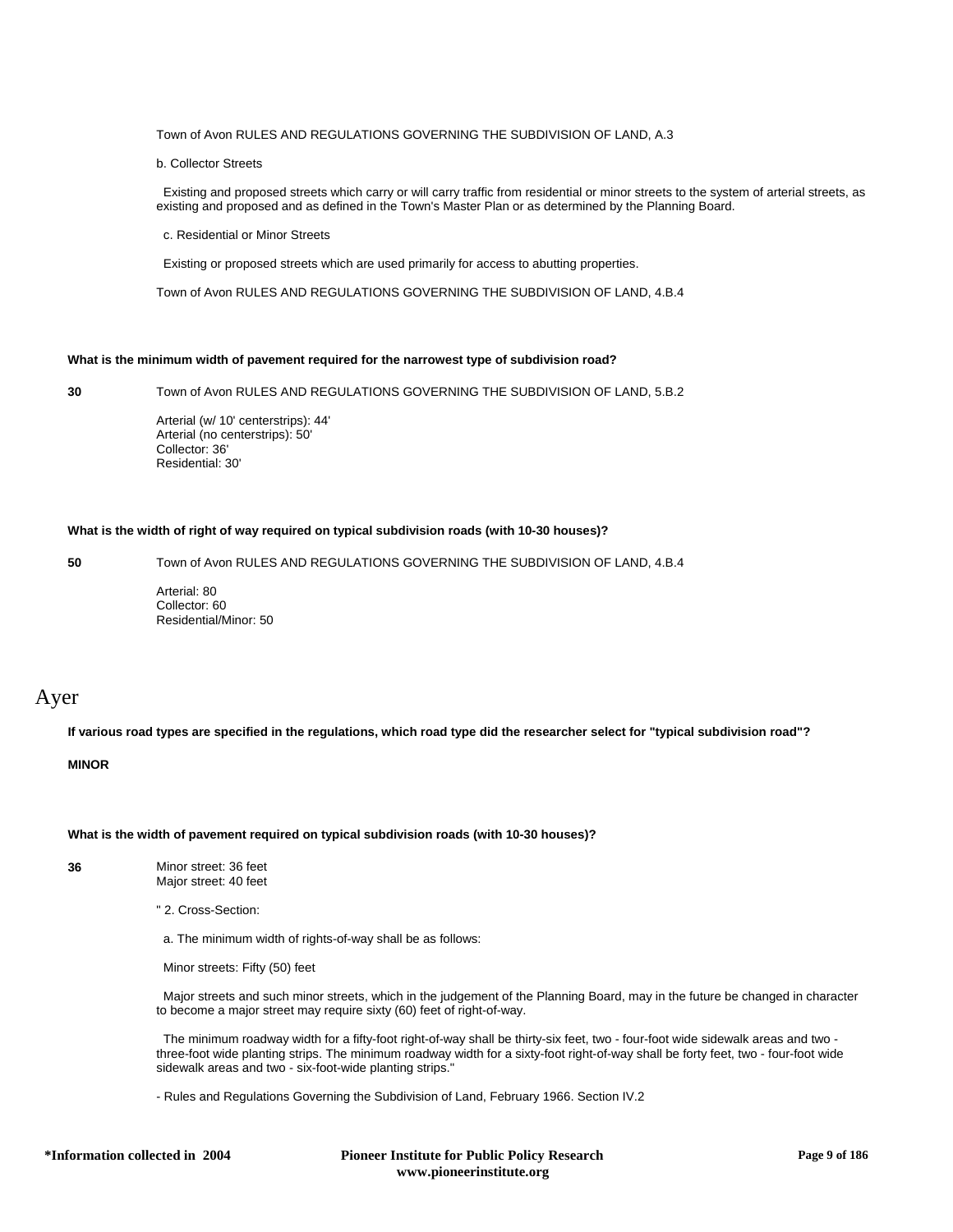### **What is the minimum width of pavement required for the narrowest type of subdivision road?**

**36** Minor street: 36 feet Major street: 40 feet

#### **What is the width of right of way required on typical subdivision roads (with 10-30 houses)?**

**50** " 2. Cross-Section:

a. The minimum width of rights-of-way shall be as follows:

Minor streets: Fifty (50) feet

 Major streets and such minor streets, which in the judgement of the Planning Board, may in the future be changed in character to become a major street may require sixty (60) feet of right-of-way.

 The minimum roadway width for a fifty-foot right-of-way shall be thirty-six feet, two - four-foot wide sidewalk areas and two three-foot wide planting strips. The minimum roadway width for a sixty-foot right-of-way shall be forty feet, two - four-foot wide sidewalk areas and two - six-foot-wide planting strips."

- Rules and Regulations Governing the Subdivision of Land, February 1966. Section IV.2

# Bedford

### **If various road types are specified in the regulations, which road type did the researcher select for "typical subdivision road"?**

**MINOR** Town of Bedford Rules and Regulations Governing the Subdivision of Land, Section 2 (Revised 1990)

Section 2. Definitions

2.2.2 Principal Way. A way or portion thereof, which, in the opinion of the Board, is likely to carry a substantial volume of through vehicular traffic.

2.2.3 Secondary Way. A way or portion thereof other than a principal way, which, in the opinion of the Board, is likely to carry traffic other than just to or from lots on the way.

2.2.4 Minor Way. A way or portion thereof other than a principal way, which, in the opinion of the Board, is likely to carry traffic other than just to or from lots on that way.

#### **What is the width of pavement required on typical subdivision roads (with 10-30 houses)?**

**24** Town of Bedford Rules and Regulations Governing the Subdivision of Land, Section 5.2.2 (Revised 1990)

5.2.2 Width. The minimum width of way rights-of-way shall e forty (40) feet. The minimum pavement width shall be twenty four (24) feet. Greater width shall be required by the Planning Board when deemed necessary for present and future vehicular travel.

Town of Bedford Rules and Regulations Governing the Subdivision of Land, Section 2 (Revised 1990)

Section 2. Definitions

2.2.2 Principal Way. A way or portion thereof, which, in the opinion of the Board, is likely to carry a substantial volume of through vehicular traffic.

2.2.3 Secondary Way. A way or portion thereof other than a principal way, which, in the opinion of the Board, is likely to carry traffic other than just to or from lots on the way.

2.2.4 Minor Way. A way or portion thereof other than a principal way, which, in the opinion of the Board, is likely to carry traffic other than just to or from lots on that way.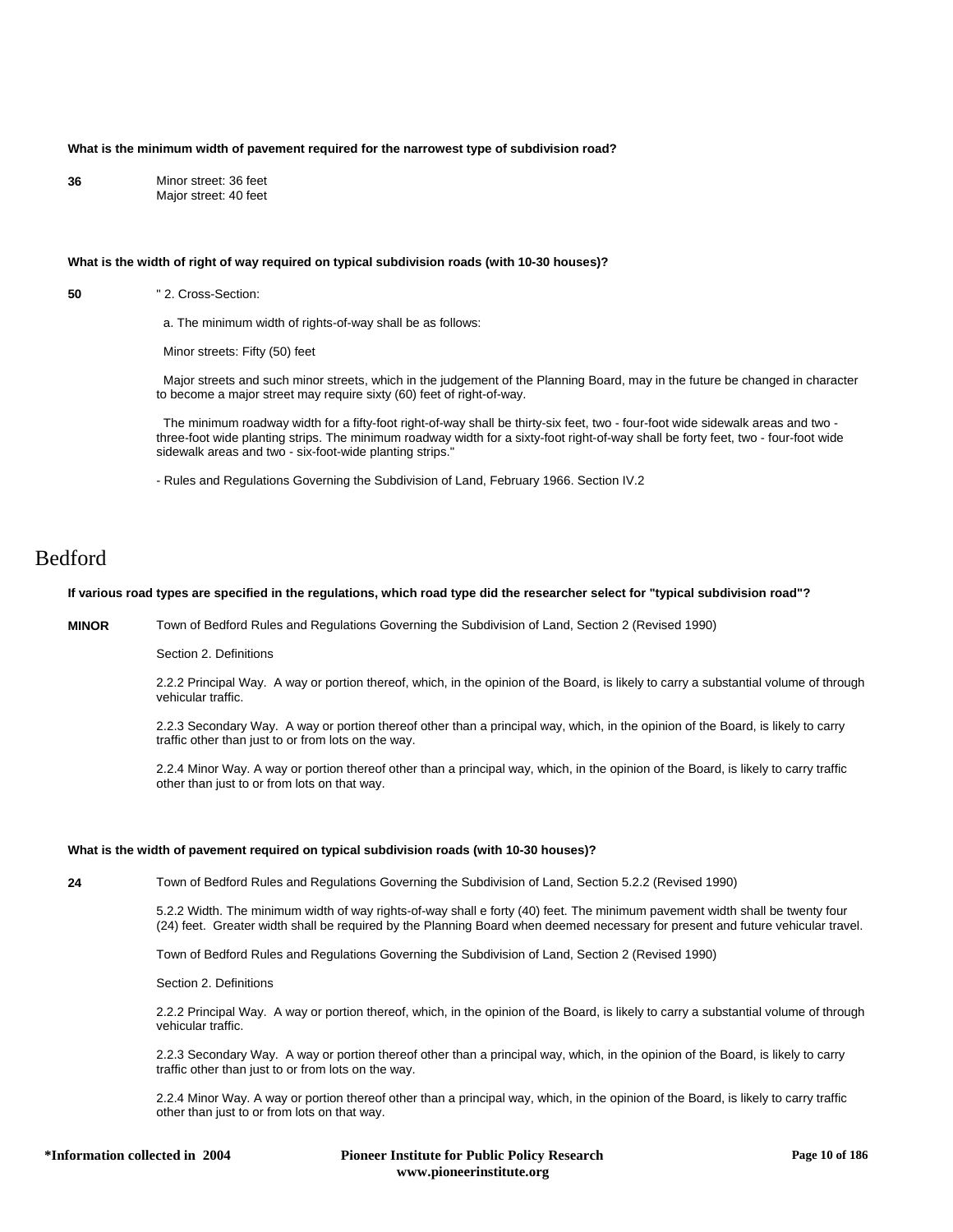#### **What is the minimum width of pavement required for the narrowest type of subdivision road?**

**24** 24 for all subdivision ways: Principal, secondary and minor.

Town of Bedford Rules and Regulations Governing the Subdivision of Land, Section 5.2.2 (Revised 1990)

5.2.2 Width. The minimum width of way rights-of-way shall e forty (40) feet. The minimum pavement width shall be twenty four (24) feet. Greater width shall be required by the Planning Board when deemed necessary for present and future vehicular travel.

Town of Bedford Rules and Regulations Governing the Subdivision of Land, Section 2 (Revised 1990)

Section 2. Definitions

2.2.2 Principal Way. A way or portion thereof, which, in the opinion of the Board, is likely to carry a substantial volume of through vehicular traffic.

2.2.3 Secondary Way. A way or portion thereof other than a principal way, which, in the opinion of the Board, is likely to carry traffic other than just to or from lots on the way.

2.2.4 Minor Way. A way or portion thereof other than a principal way, which, in the opinion of the Board, is likely to carry traffic other than just to or from lots on that way.

### **What is the width of right of way required on typical subdivision roads (with 10-30 houses)?**

**40** Town of Bedford Rules and Regulations Governing the Subdivision of Land, Section 5.2.2 (Revised 1990)

5.2.2 Width. The minimum width of way rights-of-way shall e forty (40) feet. The minimum pavement width shall be twenty four (24) feet. Greater width shall be required by the Planning Board when deemed necessary for present and future vehicular travel.

Town of Bedford Rules and Regulations Governing the Subdivision of Land, Section 2 (Revised 1990)

Section 2. Definitions

2.2.2 Principal Way. A way or portion thereof, which, in the opinion of the Board, is likely to carry a substantial volume of through vehicular traffic.

2.2.3 Secondary Way. A way or portion thereof other than a principal way, which, in the opinion of the Board, is likely to carry traffic other than just to or from lots on the way.

2.2.4 Minor Way. A way or portion thereof other than a principal way, which, in the opinion of the Board, is likely to carry traffic other than just to or from lots on that way.

# Bellingham

**If various road types are specified in the regulations, which road type did the researcher select for "typical subdivision road"?**

**MINOR** Section 21 - Definitions

COLLECTOR STREET ‑ A street which handles traffic equivalent to that generated by fifty (50) homes or more, or which serves non‑residential abutting property.

LANE ‑ A street which carries traffic equivalent to that generated by twelve (12) or fewer dwelling units, which has no abutting property either used or zoned for commerce or industry, and which is not capable of extension.

MINOR STREET ‑ A street which cannot qualify as a lane but which can be expected to handle less traffic than a collec-tor street.

Bellingham Subdivision Rules and Regulations (effective on and after March 7, 1990)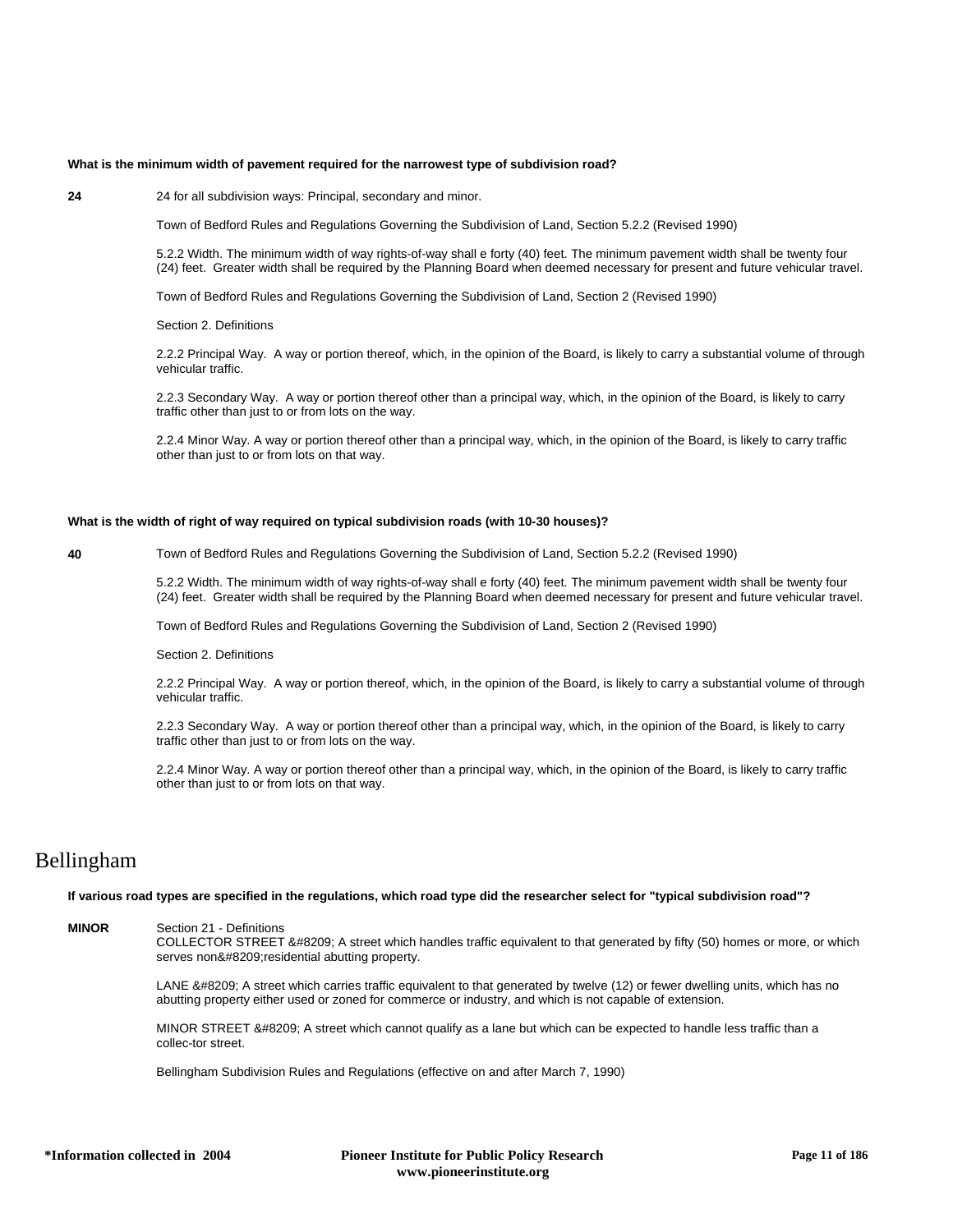#### **What is the width of pavement required on typical subdivision roads (with 10-30 houses)?**

**26** Section 4241. Minimum street widths as follows: Collector: 30 feet Minor: 26 feet Lane: 22 feet

> Bellingham Subdivision Rules and Regulations (effective on and after March 7, 1990)

### **What is the minimum width of pavement required for the narrowest type of subdivision road?**

**22** Section 4241. Minimum street widths as follows: Collector: 30 feet Minor: 26 feet Lane: 22 feet

> Bellingham Subdivision Rules and Regulations (effective on and after March 7, 1990)

#### **What is the width of right of way required on typical subdivision roads (with 10-30 houses)?**

**50** 4241. Minimum street widths shall be as follows: Collector: 60 feet Minor: 50 feet Lane: 40 feet

Bellingham Subdivision Rules and Regulations (effective on and after March 7, 1990)

# Berkley

#### **If various road types are specified in the regulations, which road type did the researcher select for "typical subdivision road"?**

### **SECONDARY** SECTION IV. DESIGN STANDARDS

### A. STREETS

STREET : A public way shown on a plan approved in accordance with Subdivision Control Law, or otherwise qualifying a lot for frontage under the Subdivision Control Law, which in the opinion of the Planning Board is of sufficient width, suitable grades, and adequate construction to provide for the needs of vehicular traffic and the installation of municipal services to serve the land abutting on such way, and the buildings erected, or to be erected, thereon.

STREET, MAJOR : A street which, in the opinion of the Board is being used or will be used as a thorough-fare within the Town of Berkley or which will otherwise carry a heavy volume of traffic (generally, over 700 vehicles per day).

STREET, MINOR : A street which, in the opinion of the Board is being used or will be used primarily to provide access to abutting lots and which will not be used for through traffic.

STREET, SECONDARY : A street intercepting one (1) or more minor streets and which, in the opinion of the Board, is used or will be used to carry a substantial volume of traffic (generally, over 150 vehicles per day) from such minor street(s) to a major street or community facility, and normally including a principal entrance street of a large subdivision, or group of subdivisions, and any principal circulation street within such subdivisions.

Information from: RULES AND REGULATIONS GOVERNING THE SUBDIVISION OF LAND, Ordinance for Town of Berkley, MA (Subdivision 4/6/00 current 4/6/01) at: ordinance.com

**What is the width of pavement required on typical subdivision roads (with 10-30 houses)?**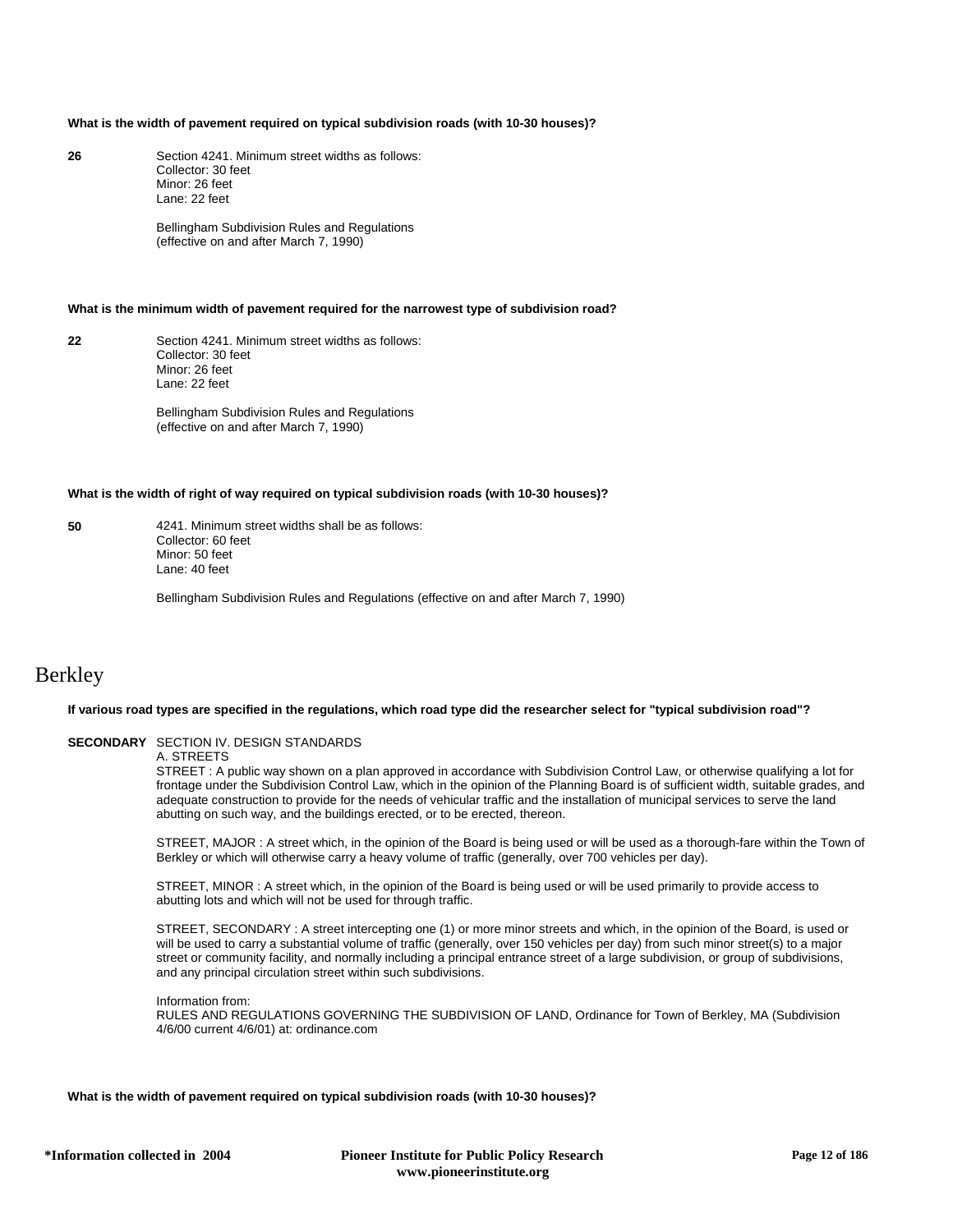### **26** STREET DESIGN AND CONSTRUCTION STANDARDS Table

Width of pavement: Minor streets: 24-26 feet Secondary/Local streets: 26 feet Major streets: 32 feet

Researcher obtained information from: RULES AND REGULATIONS GOVERNING THE SUBDIVISION OF LAND, Ordinance for Town of Berkley, MA (Subdivision 4/6/00 current 4/6/01) at: ordinance.com

### **What is the minimum width of pavement required for the narrowest type of subdivision road?**

**24** STREET DESIGN AND CONSTRUCTION STANDARDS Table

Width of pavement: Minor streets: 24-26 feet Secondary/Local streets: 26 feet Major streets: 32 feet

Information from: RULES AND REGULATIONS GOVERNING THE SUBDIVISION OF LAND, Ordinance for Town of Berkley, MA (Subdivision 4/6/00 current 4/6/01) at: ordinance.com

### **What is the width of right of way required on typical subdivision roads (with 10-30 houses)?**

### **50** STREET DESIGN AND CONSTRUCTION STANDARDS Table

Width of right of way: 50 feet for all streets.

# Berlin

### **If various road types are specified in the regulations, which road type did the researcher select for "typical subdivision road"?**

**MINOR** 11. STREET, MAJOR - A street which, in the opinion of the Board, is being used or will be used as a thoroughfare between different portions of the Town of Berlin, or which will otherwise carry a heavy volume of traffic (generally, over fifteen hundred (1,500) vehicles per day).

> 12. STREET, MINOR - A street which, in the opinion of the Board, is being used or will be used primarily, to provide access to abutting lots and which will not be used for through traffic.

13. STREET, SECONDARY - A street intercepting one (1) or more minor streets and which, in the Opinion of the Board, is used or will be used to carry a substantial volume of traffic (generally, over four hundred (400) vehicles per day) from such minor streets to a major street or community facility, and normally including the principal entrance street of a large subdivision, or group of subdivisions, and any principal circulation street within such a subdivision.

[Town of Berlin, SUBDIVISION RULES AND REGULATIONS - 2001] rules obtained from: ordinance.com

### **What is the width of pavement required on typical subdivision roads (with 10-30 houses)?**

**26** Minor street: 26 feet Secondary street: 30 feet or 26 feet Major street: 36 feet or 32 feet

> Town of Berlin, SUBDIVISION RULES AND REGULATIONS SECTION V. REQUIRED IMPROVEMENTS FOR AN APPROVED SUBDIVIDER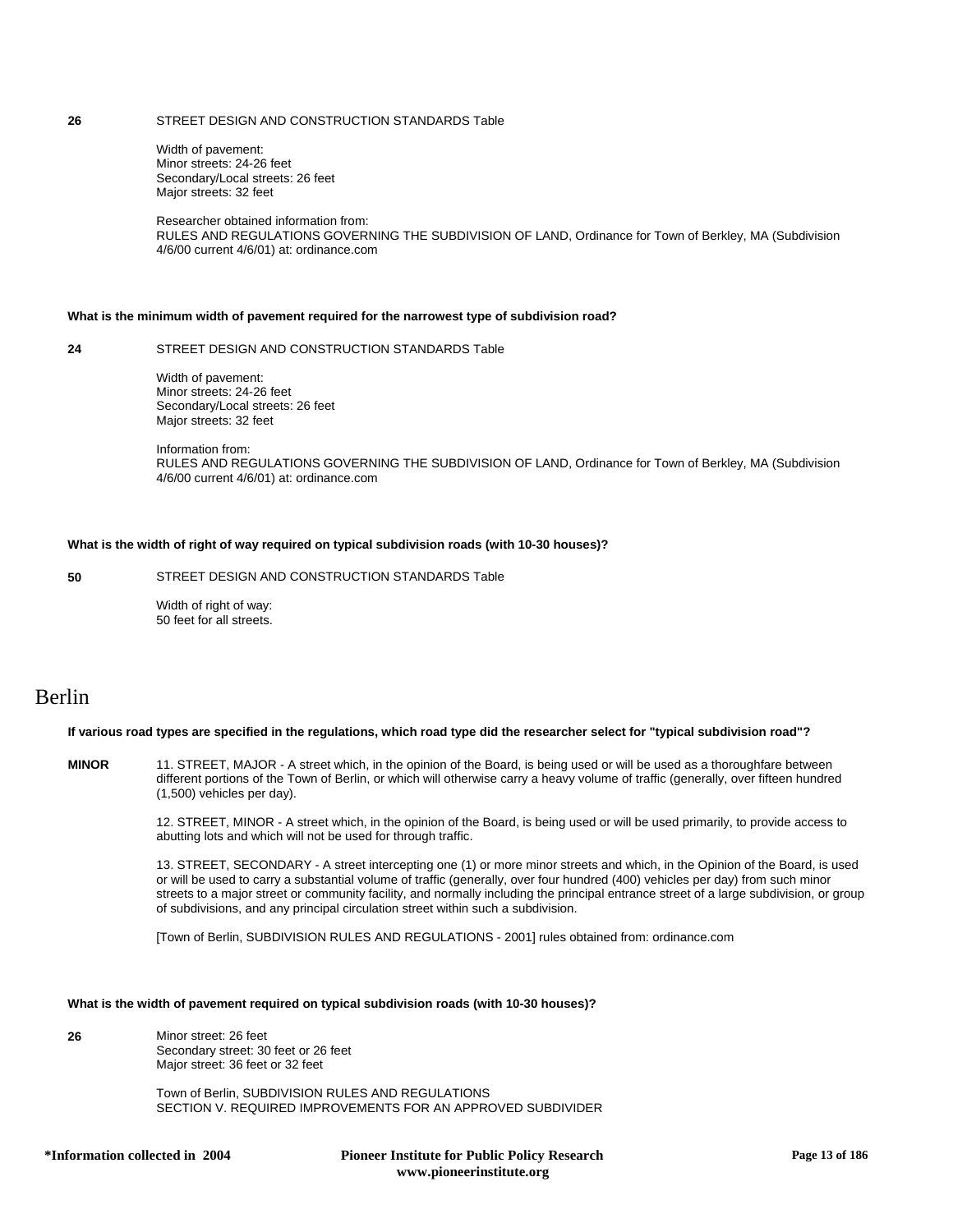C. Street and Roadway

2. Roadways shall be constructed for the full length of all streets within the subdivision and shall have the same curb radius required in section IV A2 above.

The minimum width of roadways shall be as follows: Minor Streets - twenty-six feet (26') Secondary Streets - thirty feet (30') except in a subdivision in which the average lot size is an acre or more the roadway may be reduced to twenty six feet (26')

Major Streets - thirty-six feet (36'). except in a subdivision in which the average lot size is an acre or more the roadway may be reduced to thirty-two (32').

If, in the Opinion of the Planning Board, volume generated by other areas of the town using such streets exceeds the limits of a thirty- two foot (32') roadway the roadway should be forty feet (40'), and the Planning Board should initiate action to have the town reimburse the subdivider the cost of the additional eight feet (8').

[Town of Berlin, SUBDIVISION RULES AND REGULATIONS - 2001] rules obtained from: ordinance.com

# **What is the minimum width of pavement required for the narrowest type of subdivision road?**

**26** Minor street: 26 feet Secondary street: 30 feet or 26 feet Major street: 36 feet or 32 feet

# **What is the width of right of way required on typical subdivision roads (with 10-30 houses)?**

**60** Town of Berlin, SUBDIVISION RULES AND REGULATIONS SECTION IV. DESIGN STANDARDS B. Streets

3. Width

a. The minimum width of rights-of-way shall be sixty feet (60')

b. When a minor street will provide the only access for lots fronting on a length in excess of five hundred feet (500'), or where on a major street potential volume is such to warrant it, the Planning board may require a greater right-of-way than that specified above and may require construction of a divided roadway.

[Town of Berlin, SUBDIVISION RULES AND REGULATIONS - 2001] rules obtained from: ordinance.com

# Beverly

### **If various road types are specified in the regulations, which road type did the researcher select for "typical subdivision road"?**

**SECONDARY** STREET, SECONDARY . A street which may intersect one or more minor streets and which, in the opinion of the Board, is used or will be used to carry substantial traffic from such minor street(s) or abutting lots to a principal street or community facility, and normally including streets within a shopping center, industrial park, a large subdivision, a group of subdivisions, and any primary circulation route within such developments, or a street which will connect subdivisions.

> STREET, MINOR . A street which, in the opinion of the Board, is being used or will be used primarily to provide access to abutting lots and may be built to less exacting standards as described in Section IV.B.

\*\*\*

A minor subdivision is a private street which, in the opinion of the Beverly Planning Board, may be built to a less exacting standard than otherwise described in these "Rules and Regulations", provided the following are met:

1. Such minor street serves as legal frontage for, or actual access to, not more than six lots.

 2. Such minor street shall be no longer than 250 feet. if there is a cul-de-sac, the minor street may be up to 250 feet long from the intersection of a street to the beginning of the cul-de-sac.

 3. There will be a covenant concerning the minor street which shall state that such minor street shall remain a private way unless it is both redesigned and improved in accordance with the minimum standards for streets by the owner or owners. In the event water or sewer lines are installed in a minor street, the covenant shall provide that the owner or owners of the minor street shall be solely responsible for the maintenance of the water and sewer installation. The owners of land abutting on a minor street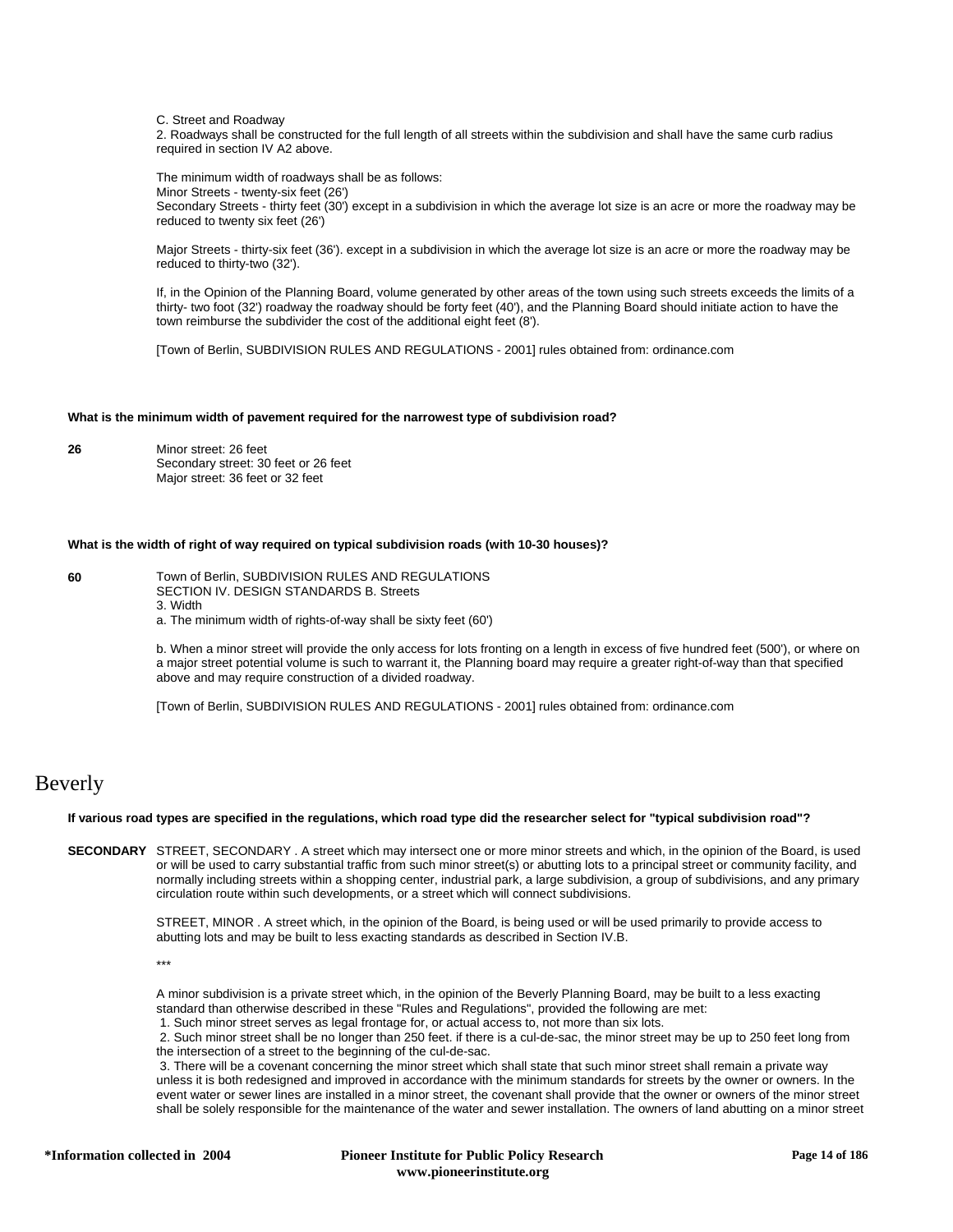shall maintain and plow said private minor street at their own expense. This covenant shall be referenced and noted on individual plot plans.

 4. Such minor street shall have no connection with, or projection to any street existing or proposed, other than that with which it originates.

### **What is the width of pavement required on typical subdivision roads (with 10-30 houses)?**

**32** According Rules and Regulations Governing the Subdivision of Land in the City of Beverly, Section IV(A)(4), "[t]he minimum width of the right-of-way shall be fifty feet (50'), and the minimum pavement width shall be thirty-two feet (32'), except for minor streets (see Section IV.A.6.)."

Rules and Regulations Governing the Subdivision of Land in the City of Beverly, Section II(A):

"STREET, SECONDARY . A street which may intersect one or more minor streets and which, in the opinion of the Board, is used or will be used to carry substantial traffic from such minor street(s) or abutting lots to a principal street or community facility, and normally including streets within a shopping center, industrial park, a large subdivision, a group of subdivisions, and any primary circulation route within such developments, or a street which will connect subdivisions.

STREET, MINOR . A street which, in the opinion of the Board, is being used or will be used primarily to provide access to abutting lots and may be built to less exacting standards as described in Section IV.B."

According to Rules and Regulations Governing the Subdivision of Land in the City of Beverly, Section IV(B), the minor streets are used in minor subdivisions where minor subdivisions have the following characteristics:

"A minor subdivision is a private street which, in the opinion of the Beverly Planning Board, may be built to a less exacting standard than otherwise described in these "Rules and Regulations", provided the following are met:

1. Such minor street serves as legal frontage for, or actual access to, not more than six lots.

 2. Such minor street shall be no longer than 250 feet. if there is a cul-de-sac, the minor street may be up to 250 feet long from the intersection of a street to the beginning of the cul-de-sac.

 3. There will be a covenant concerning the minor street which shall state that such minor street shall remain a private way unless it is both redesigned and improved in accordance with the minimum standards for streets by the owner or owners. In the event water or sewer lines are installed in a minor street, the covenant shall provide that the owner or owners of the minor street shall be solely responsible for the maintenance of the water and sewer installation. The owners of land abutting on a minor street shall maintain and plow said private minor street at their own expense. This covenant shall be referenced and noted on individual plot plans.

 4. Such minor street shall have no connection with, or projection to any street existing or proposed, other than that with which it originates. "

### **What is the minimum width of pavement required for the narrowest type of subdivision road?**

**24** STREET, MINOR . A street which, in the opinion of the Board, is being used or will be used primarily to provide access to abutting lots and may be built to less exacting standards as described in Section IV.B.

\*\*\*

A minor subdivision is a private street which, in the opinion of the Beverly Planning Board, may be built to a less exacting standard than otherwise described in these "Rules and Regulations", provided the following are met:

1. Such minor street serves as legal frontage for, or actual access to, not more than six lots.

 2. Such minor street shall be no longer than 250 feet. if there is a cul-de-sac, the minor street may be up to 250 feet long from the intersection of a street to the beginning of the cul-de-sac.

 3. There will be a covenant concerning the minor street which shall state that such minor street shall remain a private way unless it is both redesigned and improved in accordance with the minimum standards for streets by the owner or owners. In the event water or sewer lines are installed in a minor street, the covenant shall provide that the owner or owners of the minor street shall be solely responsible for the maintenance of the water and sewer installation. The owners of land abutting on a minor street shall maintain and plow said private minor street at their own expense. This covenant shall be referenced and noted on individual plot plans.

 4. Such minor street shall have no connection with, or projection to any street existing or proposed, other than that with which it originates.

### **What is the width of right of way required on typical subdivision roads (with 10-30 houses)?**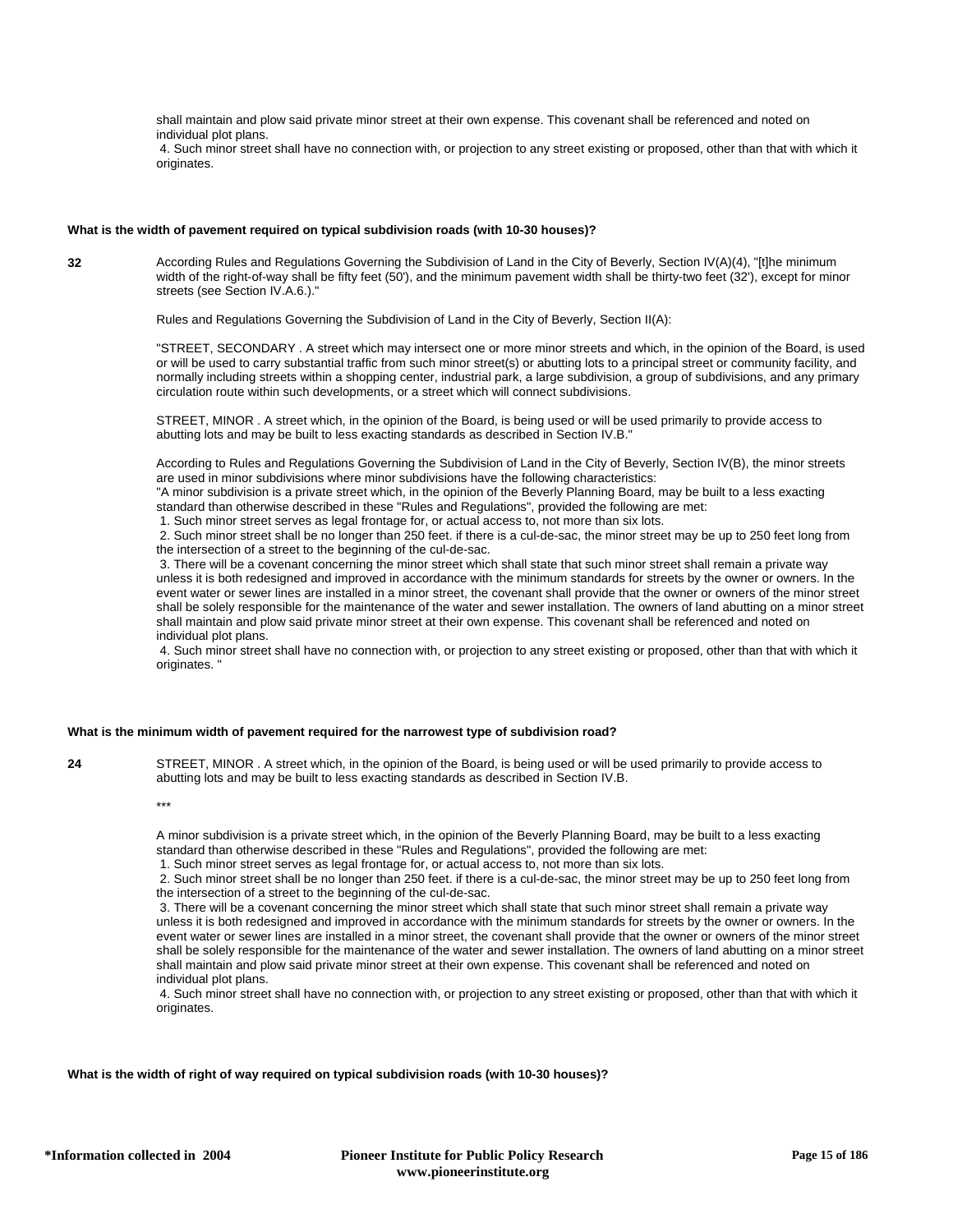**50** According Rules and Regulations Governing the Subdivision of Land in the City of Beverly, Section IV(A)(4), "[t]he minimum width of the right-of-way shall be fifty feet (50'), and the minimum pavement width shall be thirty-two feet (32'), except for minor streets (see Section IV.A.6.)."

# Billerica

### **If various road types are specified in the regulations, which road type did the researcher select for "typical subdivision road"?**

**MAJOR** Town of Billerica, Subdivision Rules and Regulations, Section 6(a)(1), Adopted 1996.

"1. Classifications

 The Planning Board will in all cases determine what classification shall be applied to all streets shown on a definitive plan. In general, these classifications will be assigned on the following basis:

 (a) Collector Streets are those which serve a residential area of over seventy-five (75) dwelling unless otherwise waived by the Board.

 (b) Major Streets are those which serve a residential area of six (6) to seventy-five (75) dwellings unless otherwise waived by the Board.

 (c) Minor streets are those which serve a residential area of not more than five (5) dwellings, unless otherwise waived by the Board."

### **What is the width of pavement required on typical subdivision roads (with 10-30 houses)?**

**28** As listed in the Town of Billerica, Subdivision Rules and Regulations, Section 6(a)(3), Adopted 1996. Researcher was unable to post section as it was a .jpg file.

> Collector street: 32 feet Major street: 28 feet Minor street: 24 feet

Town of Billerica, Subdivision Rules and Regulations, Section 6(a)(1), Adopted 1996. "1. Classifications

 The Planning Board will in all cases determine what classification shall be applied to all streets shown on a definitive plan. In general, these classifications will be assigned on the following basis:

 (a) Collector Streets are those which serve a residential area of over seventy-five (75) dwelling unless otherwise waived by the Board.

 (b) Major Streets are those which serve a residential area of six (6) to seventy-five (75) dwellings unless otherwise waived by the Board.

 (c) Minor streets are those which serve a residential area of not more than five (5) dwellings, unless otherwise waived by the Board."

\*\*\*

On survey received from Billerica on 3/21/05:

What is the width of pavement (in feet) required on a local/minor/subdivision road (with 10-30 houses)?

(Answer 28 is crossed out) "24"

### **What is the minimum width of pavement required for the narrowest type of subdivision road?**

**24** As listed in the Town of Billerica, Subdivision Rules and Regulations, Section 6(a)(3), Adopted 1996. Researcher was unable to post section as it was a .jpg file.

> Collector street: 32 feet Major street: 28 feet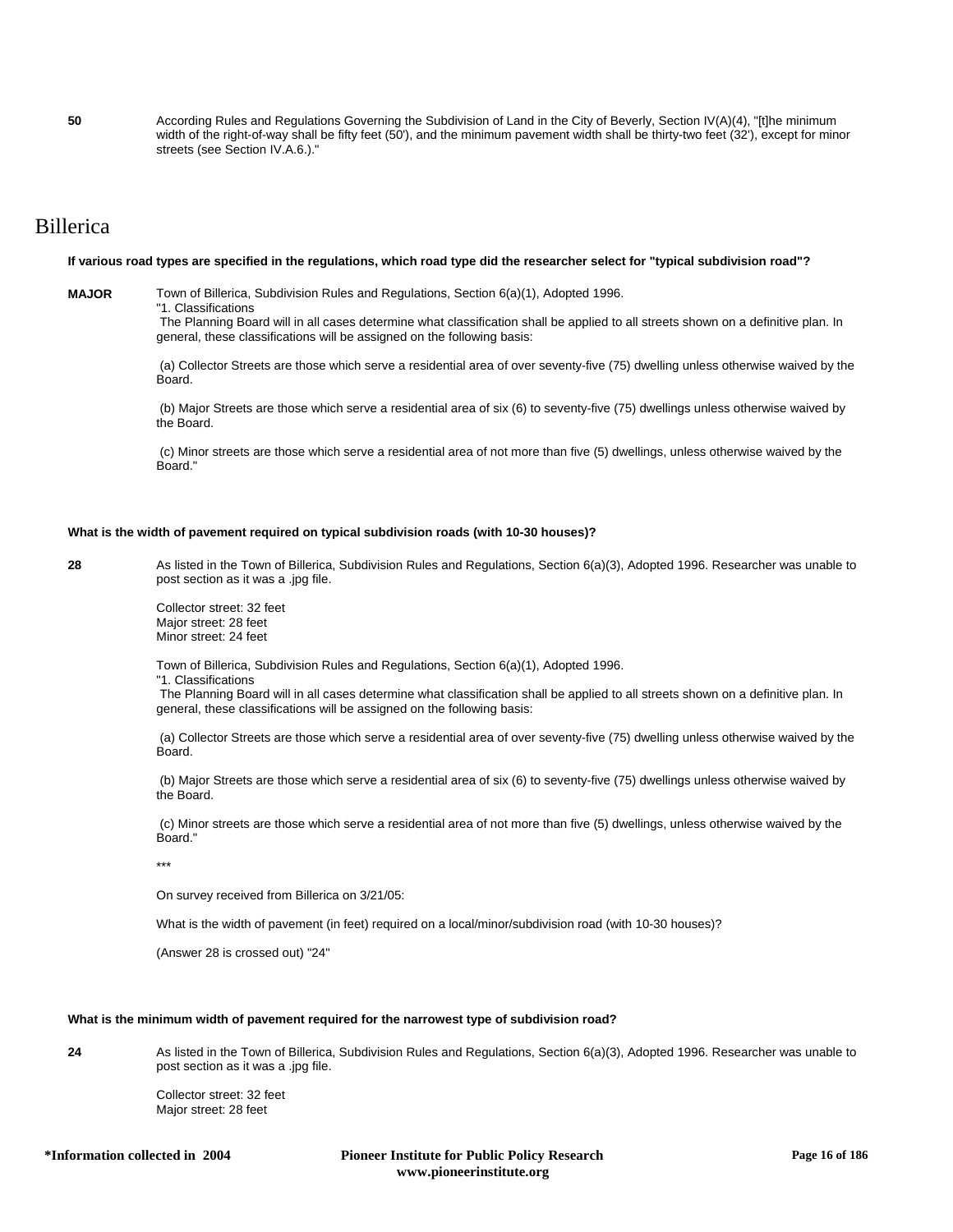Minor street: 24 feet

### **What is the width of right of way required on typical subdivision roads (with 10-30 houses)?**

**50** As listed in the Town of Billerica, Subdivision Rules and Regulations, Section 6(a)(3), Adopted 1996. The researcher was unable to post section as it was a .jpg file.

> Collector street: 60 feet Major street: 50 feet Minor street: 50 feet

Town of Billerica, Subdivision Rules and Regulations, Section 6(a)(1), Adopted 1996. "1. Classifications

 The Planning Board will in all cases determine what classification shall be applied to all streets shown on a definitive plan. In general, these classifications will be assigned on the following basis:

 (a) Collector Streets are those which serve a residential area of over seventy-five (75) dwelling unless otherwise waived by the Board.

 (b) Major Streets are those which serve a residential area of six (6) to seventy-five (75) dwellings unless otherwise waived by the Board.

 (c) Minor streets are those which serve a residential area of not more than five (5) dwellings, unless otherwise waived by the Board."

# **Blackstone**

### **If various road types are specified in the regulations, which road type did the researcher select for "typical subdivision road"?**

**MINOR** COLLECTOR STREET : A street which handles traffic equivalent to that generated by fifty (50) homes or more, or which serves non-residential abutting property.

> LANE : A street which carries traffic equivalent to that generated by ten (10) or fewer dwelling units, which has no abutting property either used or zoned for commerce or industry, and which is not capable of extension.

MINOR STREET : A street which cannot qualify as a lane but which can be expected to handle less traffic than a collector street.

RULES AND REGULATIONS GOVERNING THE SUBDIVISION OF LAND, Town of Blackstone, MA (Adopted 1987, Subdivisions last amended 5/2/96) at: www.ordinance.com

### **What is the width of pavement required on typical subdivision roads (with 10-30 houses)?**

**26** Section 191-10. Streets. Chart in 'width of pavement' section did not show up in ordinance.com

> Article V Administration Section 191-19. Reference to status. Detailed drawing of road shows that pavement width is: 20' for lanes 26' for minor streets 30' for collector streets

RULES AND REGULATIONS GOVERNING THE SUBDIVISION OF LAND, Town of Blackstone, MA (Adopted 1987, Subdivisions last amended 5/2/96) at: www.ordinance.com

### **What is the minimum width of pavement required for the narrowest type of subdivision road?**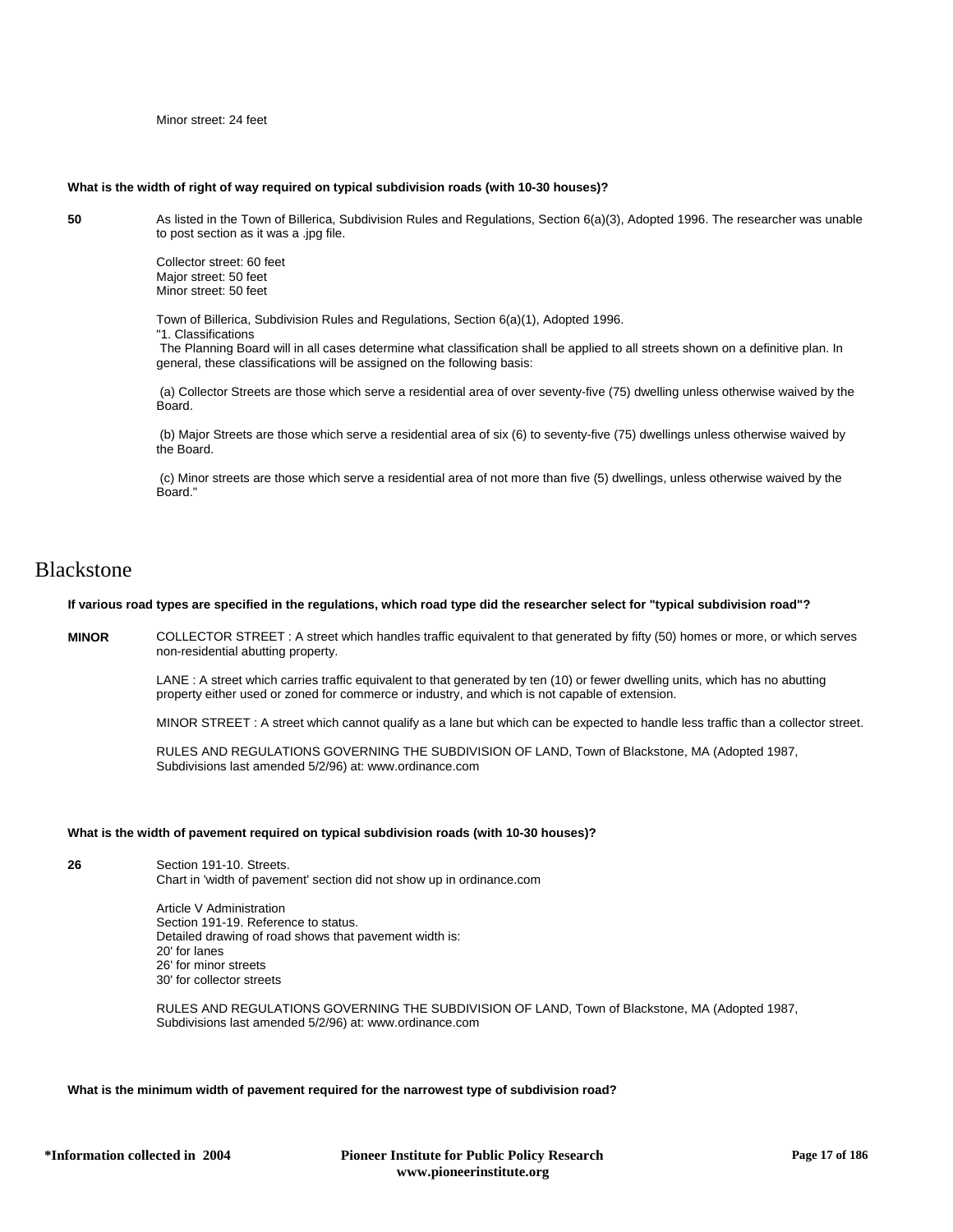**20** Section 191-10. Streets. Chart in 'width of pavement' section did not show up in ordinance.com

> Article V Administration Section 191-19. Reference to status. Detailed drawing of road shows that pavement width is: 20' for lanes 26' for minor streets 30' for collector streets

RULES AND REGULATIONS GOVERNING THE SUBDIVISION OF LAND, Town of Blackstone, MA (Adopted 1987, Subdivisions last amended 5/2/96) at: www.ordinance.com

# **What is the width of right of way required on typical subdivision roads (with 10-30 houses)?**

**50** Section 191-10. Streets. Chart in width of right of way section did not show up in ordinance.com

> Article V Administration Section 191-19. Reference to status. Detailed drawing of road shows that width of right of way is: 40' for lanes 50' for minor streets 60' for collector streets

RULES AND REGULATIONS GOVERNING THE SUBDIVISION OF LAND, Town of Blackstone, MA (Adopted 1987, Subdivisions last amended 5/2/96) at: www.ordinance.com

# Bolton

### **If various road types are specified in the regulations, which road type did the researcher select for "typical subdivision road"?**

**MINOR** 5210. Classification of Streets

5211. Major Street: A street which, in the opinion of the Board, is being used or will be used as a thoroughfare between different portions of the Town of Bolton, or which will otherwise carry a heavy volume of traffic (generally 1,500 vehicle trips per day). The design speed shall be 50 MPH.

### 5212. Secondary Street:

A street intercepting one or more minor streets and which, in the opinion of the Board, is used or will be used to carry a substantial volume of traffic (generally 400 vehicle trips per day) from such minor street(s) to a major street or community facility, and normally including the principal entrance street of a large subdivision or group of subdivisions, and any principal circulation street within such subdivision. The design speed shall be 40 MPH.

### 5213. Minor Street:

A street which, in the opinion of the Board, is being used or will be used primarily to provide access to abutting lots, carrying less than 400 vehicle trips per day (but greater than 150 vehicle trips per day) and/or less than 3,000 feet in length, and which will not be used for through traffic. The design speed shall be 30 MPH.

5214. Lane:

A street which, in the opinion of the Board, is being used or will be used primarily to provide access to a small number of abutting lots, carrying 150 (or less) vehicle trips per day. Lanes are typically used, but not limited to, dead-end streets. The design speed shall be 20 MPH.

### **What is the width of pavement required on typical subdivision roads (with 10-30 houses)?**

**24** 5223. Width (a) The minimum width of pavements and rights-of-way shall be as follows: Major Street: 70 feet right-of-way and 34 feet pavement. Secondary Street: 60 feet right-of-way and 28 feet pavement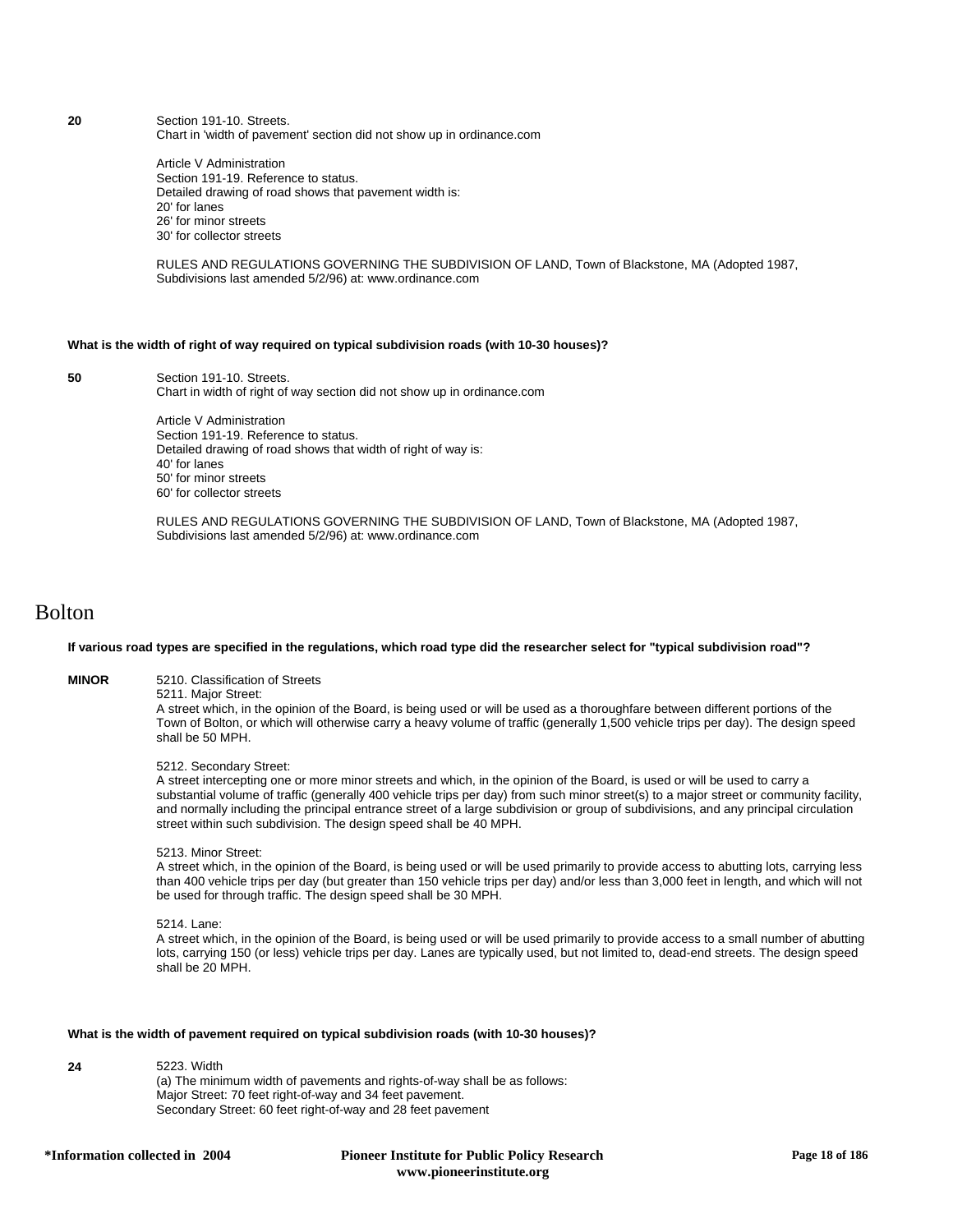Minor Street: 50 feet right-of-way and 24 feet pavement Lane: 40 feet right-of-way and 24 feet pavement

#### **What is the minimum width of pavement required for the narrowest type of subdivision road?**

**24** 5223. Width (a) The minimum width of pavements and rights-of-way shall be as follows: Major Street: 70 feet right-of-way and 34 feet pavement. Secondary Street: 60 feet right-of-way and 28 feet pavement Minor Street: 50 feet right-of-way and 24 feet pavement Lane: 40 feet right-of-way and 24 feet pavement

#### **What is the width of right of way required on typical subdivision roads (with 10-30 houses)?**

**50** 5223. Width

(a) The minimum width of pavements and rights-of-way shall be as follows: Major Street: 70 feet right-of-way and 34 feet pavement. Secondary Street: 60 feet right-of-way and 28 feet pavement Minor Street: 50 feet right-of-way and 24 feet pavement Lane: 40 feet right-of-way and 24 feet pavement

# Boxborough

**TOR**

### **If various road types are specified in the regulations, which road type did the researcher select for "typical subdivision road"?**

**SUBCOLLEC** "Lane" a rural residential road serving three or fewer house lots.

"Subcollector" a middle order residential road which provides frontage for access to lots, and carries traffic of adjoining Local Access Roads. "Commercial, Industrial and Office Park Roads" roads accessing commercial areas such as plazas or retail stores, warehouses or similar establishments, office parks or research and development facilities. "Collector" the highest order residential road. Collectors distribute traffic between lower order residential roads and higher order streets - arterials and expressways.

"Arterial" an inter-regional road conveying traffic between towns, counties and urban centers.

\* Commercial Roads shall be designed using the standards for Collector or Arterial Streets depending on the type of development and the amount of anticipated traffic and truck traffic. The appropriate standard shall be determined by the Planning Board.

Town of Boxborough Planning Board: Rules and Regulations Regarding the Subdivision of Land (Adopted 1954, Amended 2000)

### **What is the width of pavement required on typical subdivision roads (with 10-30 houses)?**

**22** Private lane: 20 feet Local access: 22 feet Subcollector: 22 feet Commercial Roads\*/Collector: 24 feet Arterial: 30 feet

> Town of Boxborough Planning Board: Rules and Regulations Regarding the Subdivision of Land (Adopted 1954, Amended 2000)

### **What is the minimum width of pavement required for the narrowest type of subdivision road?**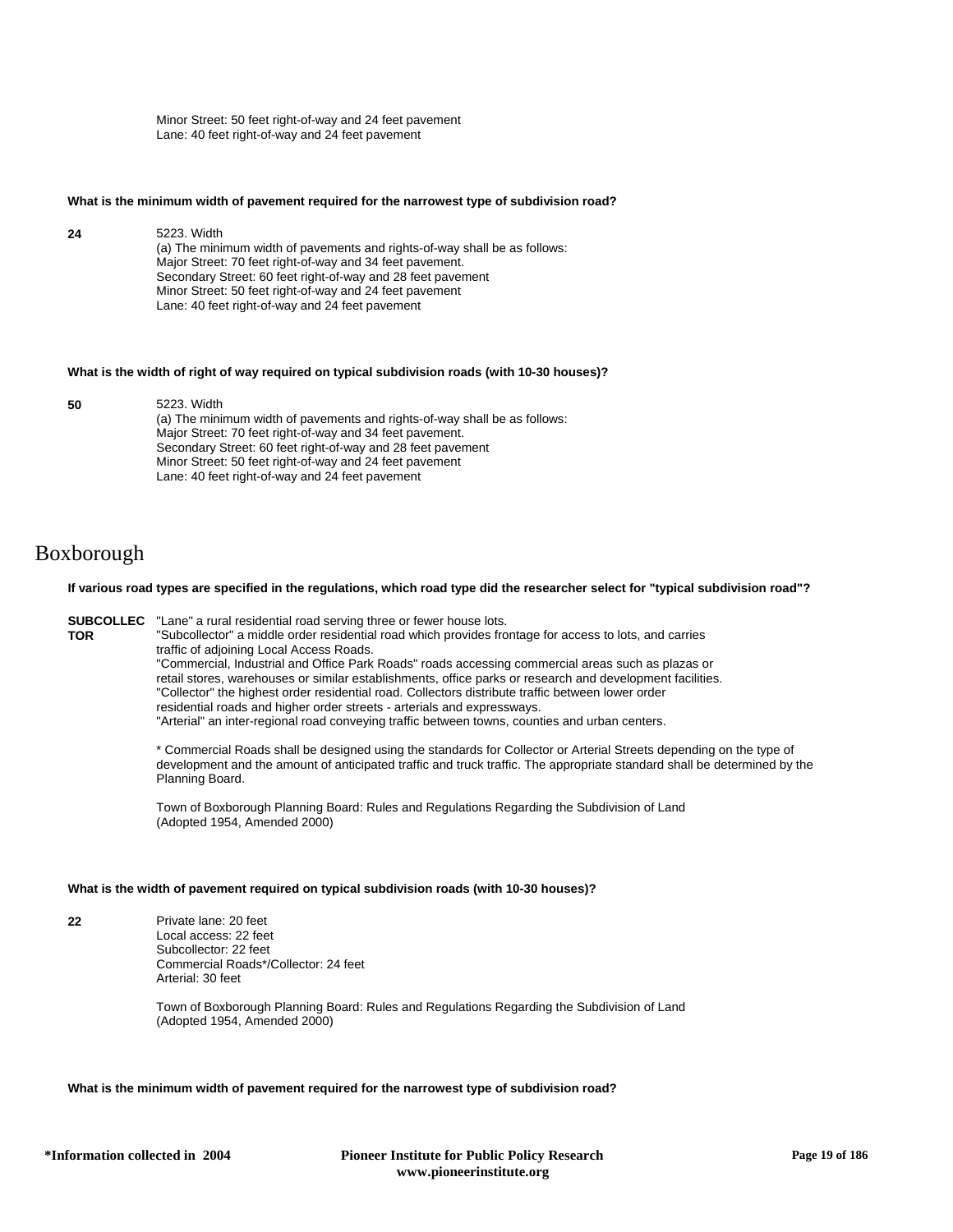**20** Private lane: 20 feet Local access: 22 feet Subcollector: 22 feet Commercial Roads\*/Collector: 24 feet Arterial: 30 feet

> Town of Boxborough Planning Board: Rules and Regulations Regarding the Subdivision of Land (Adopted 1954, Amended 2000)

### **What is the width of right of way required on typical subdivision roads (with 10-30 houses)?**

**50** Private lane: 50 feet Local access: 50 feet Subcollector: 50 feet Commercial roads/ Collector: 50 feet Arterial: 60 feet

> Town of Boxborough Planning Board: Rules and Regulations Regarding the Subdivision of Land (Adopted 1954, Amended 2000)

# Boxford

#### **If various road types are specified in the regulations, which road type did the researcher select for "typical subdivision road"?**

**MINOR** Rules and Regulations Governing the Subdivision of Land in the Town of Boxford, Article IV, Section 300-12(E):

"STREET, MAJOR - A street which satisfies one or more of the following criteria: serves as direct access for 50 or more house lots; connects two or more existing major streets; has an average weekday ADT of 400 vpd or more. STREET, MINOR - A street which, in the opinion of the Board, is being used, or will be used primarily, to provide access to abutting lots and has an average weekday ADT of 400 vpd or less."

### **What is the width of pavement required on typical subdivision roads (with 10-30 houses)?**

**18** Leonard Phillips, Planning Administrator, on 7/19/04 said that the width of pavement on Minor Roads is 18 feet and the width of pavement for Major Roads is 24 feet. When asked which is the typical subdivision road, Mr. Phillips responded that the typical subdivision road is the Minor Road.

> Rules and Regulations Governing the Subdivision of Land in the Town of Boxford, Article IV, Section 300-12(E): "STREET, MAJOR - A street which satisfies one or more of the following criteria: serves as direct access for 50 or more house lots; connects two or more existing major streets; has an average weekday ADT of 400 vpd or more. STREET, MINOR - A street which, in the opinion of the Board, is being used, or will be used primarily, to provide access to abutting lots and has an average weekday ADT of 400 vpd or less."

ARTICLE IV Design Requirements Section 300-12. Streets.

C. Width.

- (1) The minimum width of right-of-way shall be as follows:
- (a) Major streets: 60 feet.
- (b) Minor streets: 50 feet.

 (2) When a minor street will provide the only access for lots fronting on a length in excess of 1,000 feet or where traffic volumes on a secondary street warrant, the Board may require a greater right-of-way than that specified above.

 (3) Under certain circumstances, the Board may require an increase in the right-of-way widths by up to 10 feet to accommodate walkway construction and preserve natural features.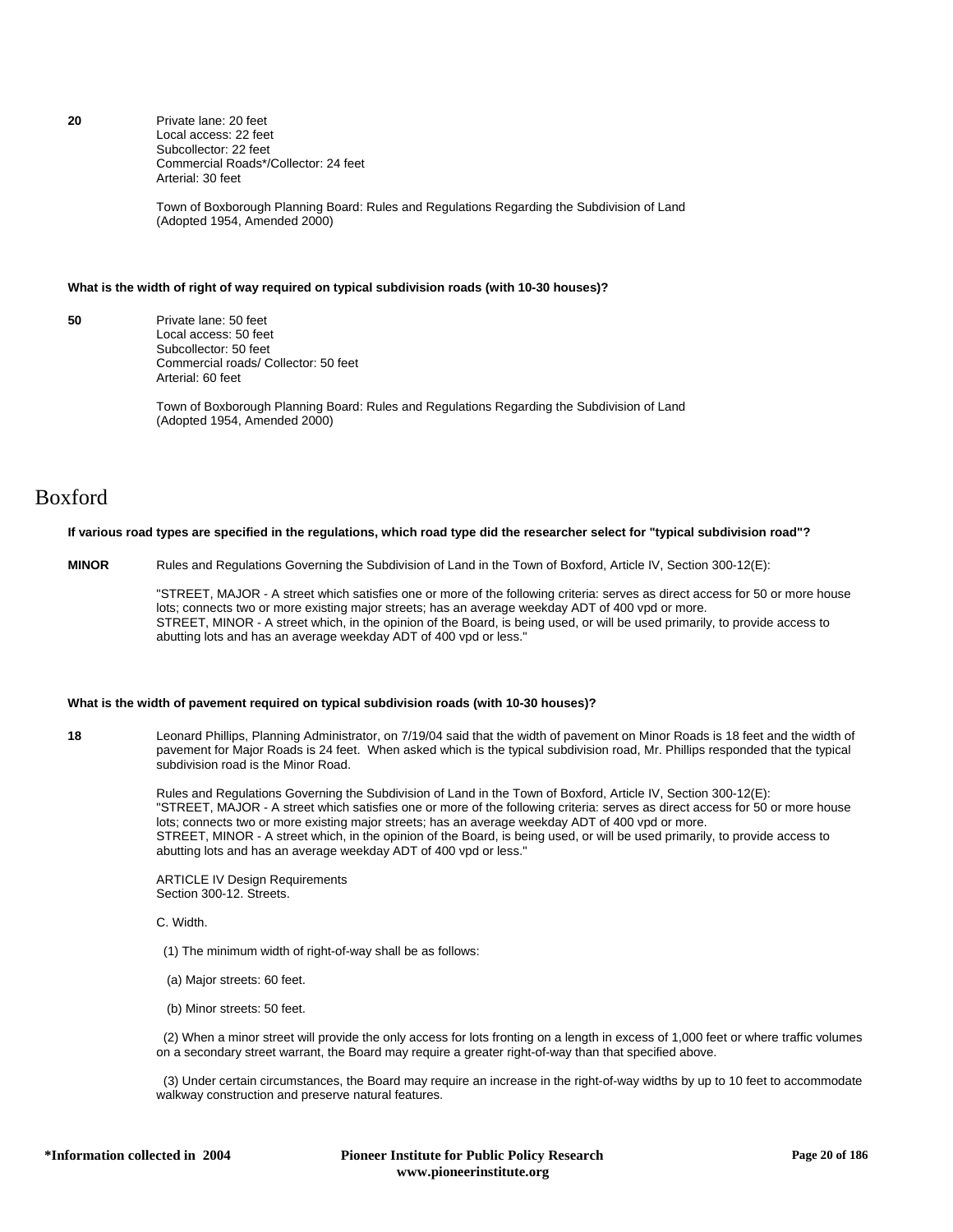(4) Pavement widths shall be in conformance with Figure 3. No roadway pavement shall be less than 20 feet wide.

\*\*\*

A diagram in the subdivision regulations titled "Subdivision Street Typical Section" illustrates minor streets as 20 feet and major streets as 24 feet.

A survey sent to the planning department in 3/05 including the answer "18 feet" was returned with the answer approved. Since this was also the answer given by the planning department, researcher left the answer as 18 feet.

#### **What is the minimum width of pavement required for the narrowest type of subdivision road?**

**18** Leonard Phillips, Planning Administrator, on 7/19/04 said that the width of pavement on Minor Roads is 18 feet and the width of pavement for Major Roads is 24 feet. When asked which is the typical subdivision road, Mr. Phillips responded that the typical subdivision road is the Minor Road.

> Rules and Regulations Governing the Subdivision of Land in the Town of Boxford, Article IV, Section 300-12(E): "STREET, MAJOR - A street which satisfies one or more of the following criteria: serves as direct access for 50 or more house lots; connects two or more existing major streets; has an average weekday ADT of 400 vpd or more. STREET, MINOR - A street which, in the opinion of the Board, is being used, or will be used primarily, to provide access to abutting lots and has an average weekday ADT of 400 vpd or less."

ARTICLE IV Design Requirements Section 300-12. Streets.

- C. Width.
- (1) The minimum width of right-of-way shall be as follows:
- (a) Major streets: 60 feet.
- (b) Minor streets: 50 feet.

 (2) When a minor street will provide the only access for lots fronting on a length in excess of 1,000 feet or where traffic volumes on a secondary street warrant, the Board may require a greater right-of-way than that specified above.

 (3) Under certain circumstances, the Board may require an increase in the right-of-way widths by up to 10 feet to accommodate walkway construction and preserve natural features.

(4) Pavement widths shall be in conformance with Figure 3. No roadway pavement shall be less than 20 feet wide.

\*\*\*

A diagram in the subdivision regulations titled "Subdivision Street Typical Section" illustrates minor streets as 20 feet and major streets as 24 feet.

A survey sent to the planning department in 3/05 including the answer "18 feet" was returned with the answer approved. Since this was also the answer given by the planning department, researcher left the answer as 18 feet.

### **What is the width of right of way required on typical subdivision roads (with 10-30 houses)?**

**50** Rules and Regulations Governing the Subdivision of Land in the Town of Boxford, Article IV, Section 300-12(E):

STREET, MAJOR - A street which satisfies one or more of the following criteria: serves as direct access for 50 or more house lots; connects two or more existing major streets; has an average weekday ADT of 400 vpd or more.

STREET, MINOR - A street which, in the opinion of the Board, is being used, or will be used primarily, to provide access to abutting lots and has an average weekday ADT of 400 vpd or less

Rules and Regulations Governing the Subdivision of Land in the Town of Boxford, Article IV, Section 300-12(C): C. Width.

(1) The minimum width of right-of-way shall be as follows:

(a) Major streets: 60 feet.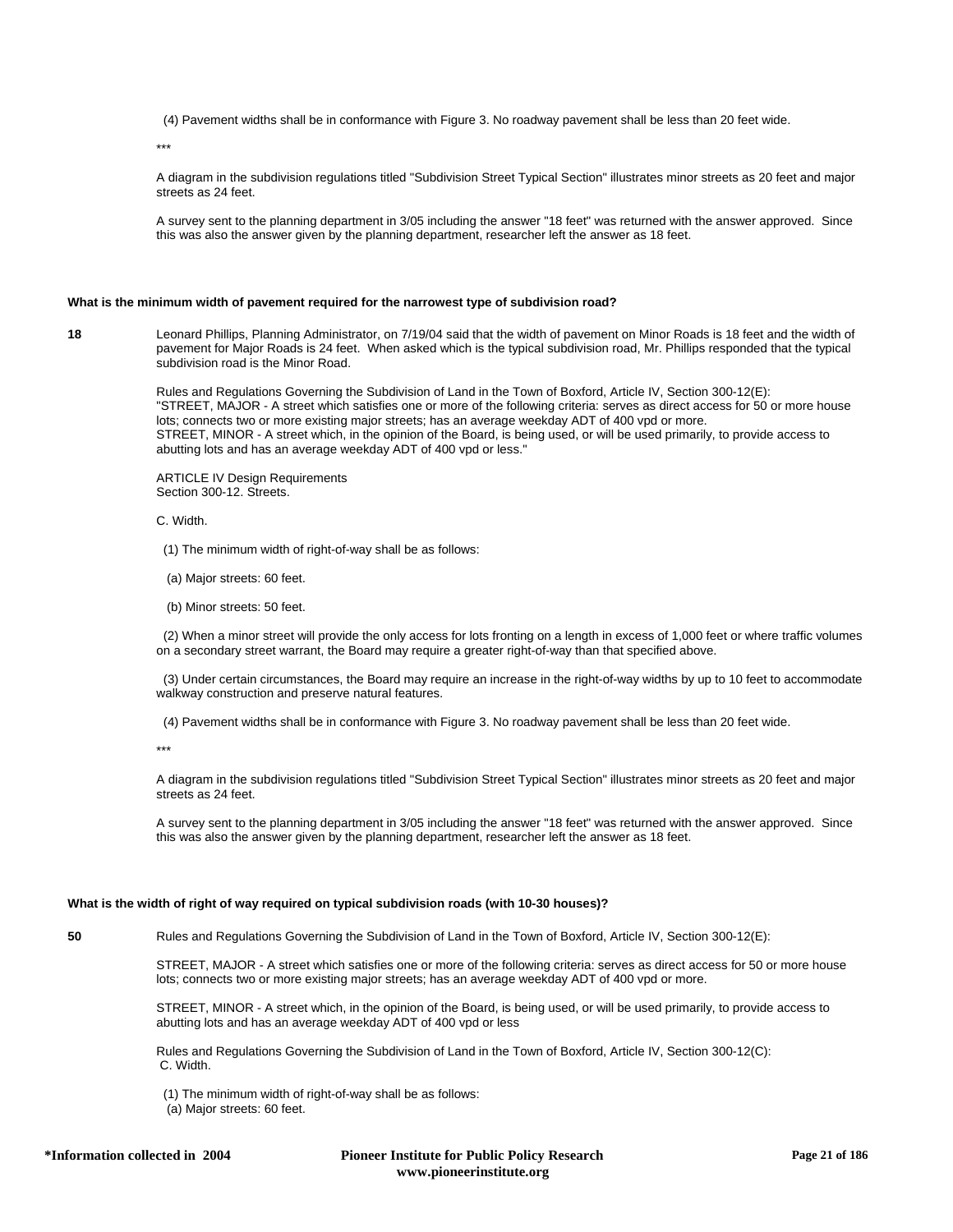(b) Minor streets: 50 feet."

# Boylston

### **If various road types are specified in the regulations, which road type did the researcher select for "typical subdivision road"?**

# **LOCAL** TOWN OF BOYLSTON RULES & REGULATIONS GOVERNING THE SUBDIVISION OF LAND, 2004

2.1.21 Street; Collector - A street, which in the opinion of the Board is being used, or will be used to mark a secondary road between local streets and the nearest major street (generally carrying between 241-1500 vehicles per day) 2.1.22 Street; Local - A street, which in the opinion of the Board is being used, or will be used primarily to provide access to abutting lots, and which will not be used for through traffic (generally carrying less than 240 vehicles per day)

### **What is the width of pavement required on typical subdivision roads (with 10-30 houses)?**

**24** TOWN OF BOYLSTON RULES & REGULATIONS GOVERNING THE SUBDIVISION OF LAND, 2004

SECTION VI - DESIGN AND CONSTRUCTION STANDARDS 6.2.0 STREETS 6.2.4 Width b. The minimum width of pavement in all proposed streets shall be: local street – twenty-four feet (24') collector street – twenty-eight (28')

### **What is the minimum width of pavement required for the narrowest type of subdivision road?**

**24** TOWN OF BOYLSTON RULES & REGULATIONS GOVERNING THE SUBDIVISION OF LAND, 2004

SECTION VI - DESIGN AND CONSTRUCTION STANDARDS 6.2.0 STREETS 6.2.4 Width b. The minimum width of pavement in all proposed streets shall be: local street – twenty-four feet  $(24')$ collector street – twenty-eight (28')

### **What is the width of right of way required on typical subdivision roads (with 10-30 houses)?**

**50** TOWN OF BOYLSTON RULES & REGULATIONS GOVERNING THE SUBDIVISION OF LAND, 2004

SECTION VI - DESIGN AND CONSTRUCTION STANDARDS 6.2.0 STREETS 6.2.4 Width a. The minimum width of any street right-of-ways, including dead-end streets, shall be fifty feet (50')

# Braintree

**If various road types are specified in the regulations, which road type did the researcher select for "typical subdivision road"?**

**TYPE I** SECTION IV DESIGN STANDARDS A. STREETS

3. Street Classification and Width:

a. Type I: A minor street for providing access to individual parcels in areas zoned as Residence A and Residence B Districts.

 b. Type II: A major street for providing access to individual parcels and land areas zoned as Industrial, Business or Residence C District. It shall also be used to accommodate and direct traffic generated by minor streets in areas zoned Residence A or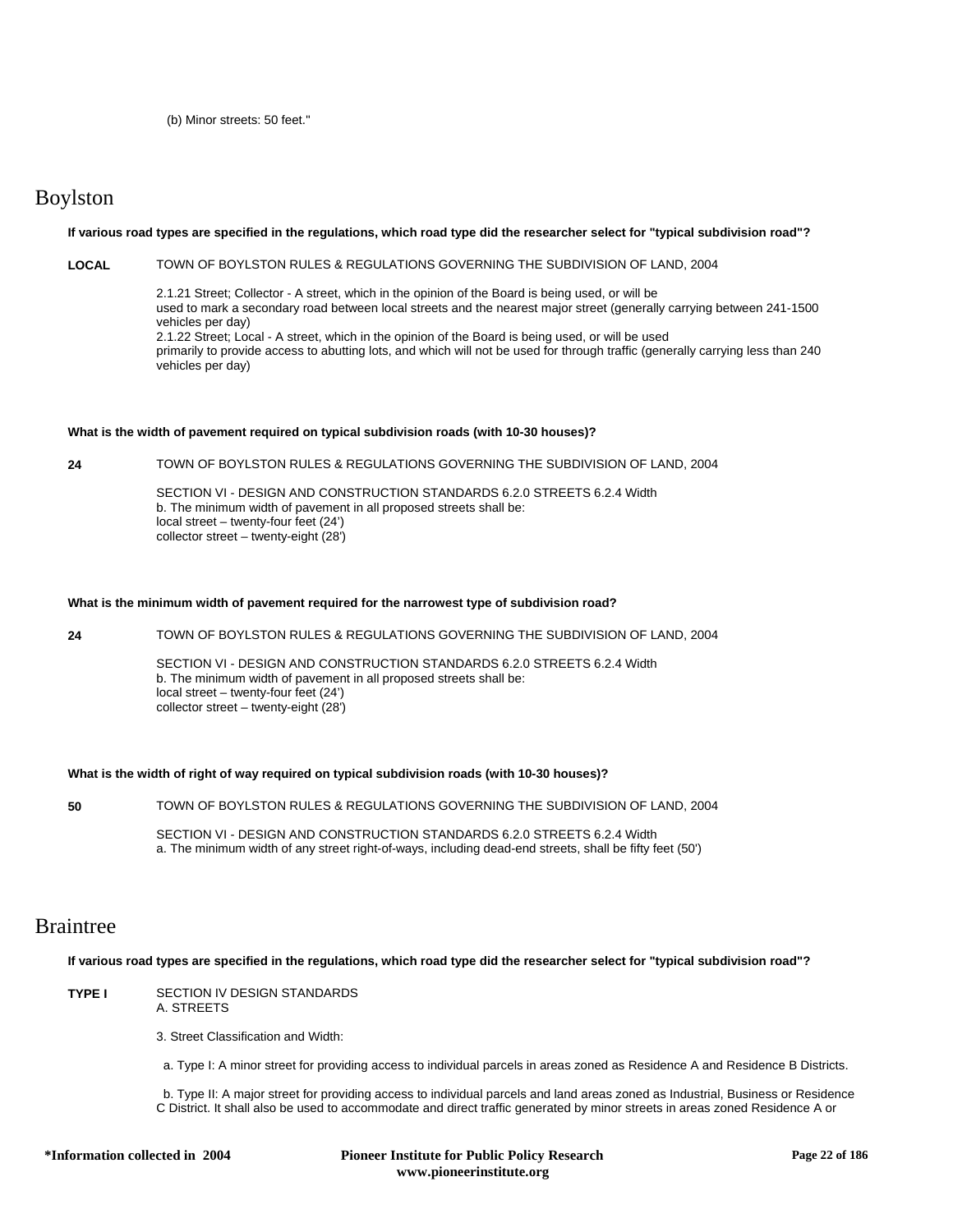Residence B Districts to existing Town Street Systems or to carry through traffic between various neighborhoods or parts of Town.

 c. Type III: A street for use in areas zoned Residence A, B, or C Districts. Said street can be used in place of a Type II street. Proposed streets shall be classified by the Board as described above, depending upon the amount of traffic they are projected to accommodate. In no case shall the minimum widths of street rights of way be less than fifty (50) feet. Final determination of street, widths shall be by the Board. The location of all utilities and/or plantings within the cross-sections, street layouts and easements shall be determined by the Board.

### **What is the width of pavement required on typical subdivision roads (with 10-30 houses)?**

**28** SECTION IV DESIGN STANDARDS A. STREETS

3. Street Classification and Width:

a. Type I: A minor street for providing access to individual parcels in areas zoned as Residence A and Residence B Districts.

 b. Type II: A major street for providing access to individual parcels and land areas zoned as Industrial, Business or Residence C District. It shall also be used to accommodate and direct traffic generated by minor streets in areas zoned Residence A or Residence B Districts to existing Town Street Systems or to carry through traffic between various neighborhoods or parts of Town.

 c. Type III: A street for use in areas zoned Residence A, B, or C Districts. Said street can be used in place of a Type II street. Proposed streets shall be classified by the Board as described above, depending upon the amount of traffic they are projected to accommodate. In no case shall the minimum widths of street rights of way be less than fifty (50) feet. Final determination of street, widths shall be by the Board. The location of all utilities and/or plantings within the cross-sections, street layouts and easements shall be determined by the Board.

\*\*\*

Peter Lappola, Director of Planning and Conservation, said in a phone interview on 7/6/04 that the required width of pavement for the typical small subdivision road is 28 feet.

Type 1: 28 feet Type 2 (collector): 40 feet Type 3: 36 feet plus the planting strip in between the lanes

### **What is the minimum width of pavement required for the narrowest type of subdivision road?**

**28** Peter Lappola, Director of Planning and Conservation, said in a phone interview on 7/6/04 that the required width of pavement for the typical small subdivision road is 28 feet.

> Type 1: 28 feet Type 2 (collector): 40 feet Type 3: 36 feet plus the planting strip in between the lanes

### **What is the width of right of way required on typical subdivision roads (with 10-30 houses)?**

**50** "In no case shall the minimum widths of street rights of way be less than fifty (50) feet."

Rules and Regulations Governing the Subdivision of Land and the Improvement of Land Town of Braintree, Section IV (A) (3) (c) (from ordinance.com as of 2001)

SECTION IV DESIGN STANDARDS A. STREETS

3. Street Classification and Width:

a. Type I: A minor street for providing access to individual parcels in areas zoned as Residence A and Residence B Districts.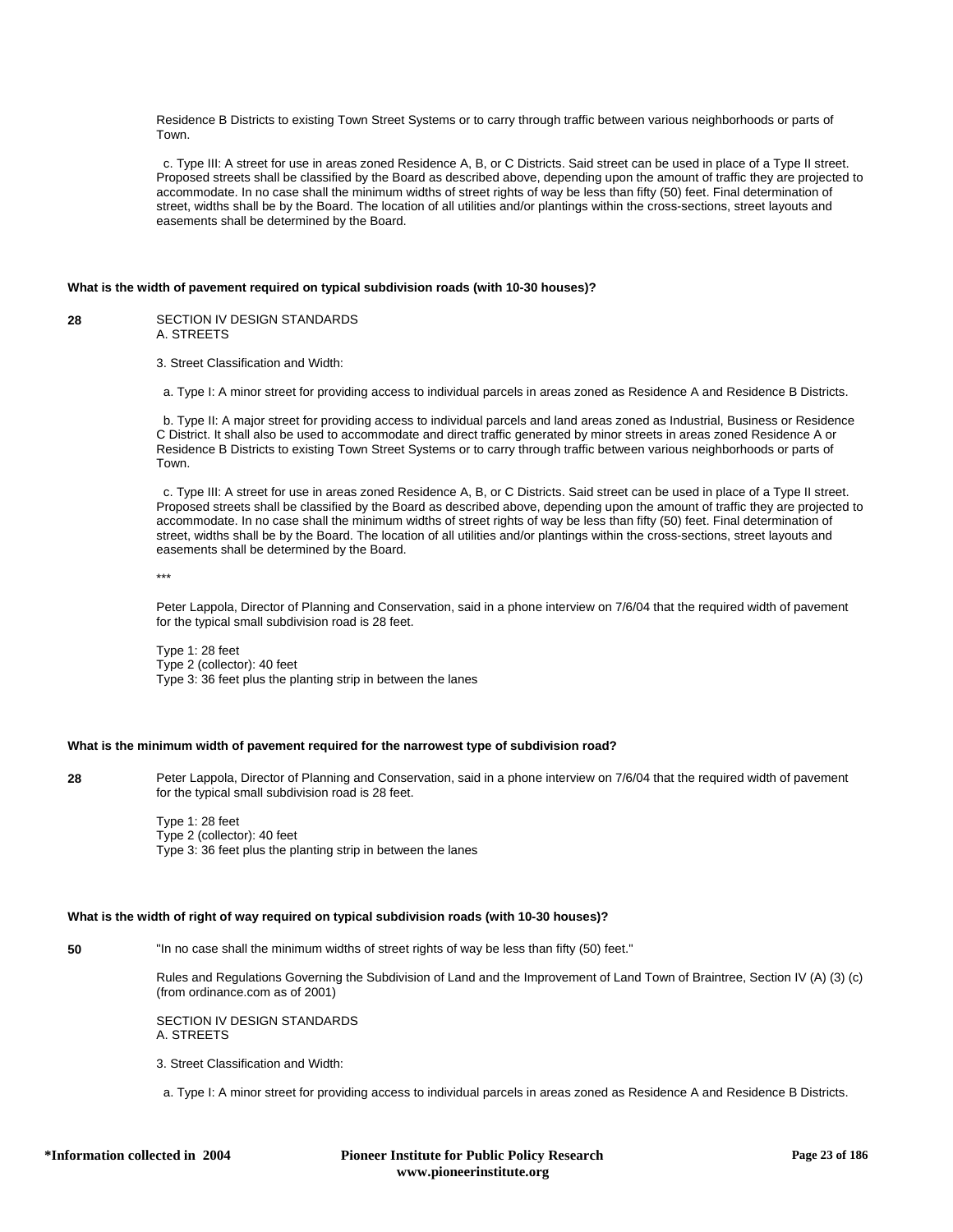b. Type II: A major street for providing access to individual parcels and land areas zoned as Industrial, Business or Residence C District. It shall also be used to accommodate and direct traffic generated by minor streets in areas zoned Residence A or Residence B Districts to existing Town Street Systems or to carry through traffic between various neighborhoods or parts of Town.

 c. Type III: A street for use in areas zoned Residence A, B, or C Districts. Said street can be used in place of a Type II street. Proposed streets shall be classified by the Board as described above, depending upon the amount of traffic they are projected to accommodate. In no case shall the minimum widths of street rights of way be less than fifty (50) feet. Final determination of street, widths shall be by the Board. The location of all utilities and/or plantings within the cross-sections, street layouts and easements shall be determined by the Board.

# Bridgewater

#### **If various road types are specified in the regulations, which road type did the researcher select for "typical subdivision road"?**

### **RESIDENTIA** SECTION II. DEFINITIONS AND DIRECTIVES

**L**

**STREETS** 

A. DEFINITIONS

 a. Arterial: An interregional roadway with an Average Daily Traffic (ADT) of more than 10,000 vehicles. These types of roadways carry traffic between town/city centers, are primary routes to other communities, and have higher travel speeds.

 b. Collector: A roadway, which carries a large volume of vehicles, between 5,000 and 10,000 ADT, between arterial streets and residential and sub-collector streets. This type of roadway has more limited direct access to lots and subdivisions.

 c. Sub-collector: A roadway with a maximum ADT of between 1,000 to 5,000 which carries residential traffic to collector and arterial streets and provides more access to lots and subdivision.

 d. Residential: A roadway with low traffic volumes, under 1000 ADT, which provides frontage to lots and carries traffic with destination or origin on the street itself. Can also be considered as part of a subdivision. All, other roadway's, not listed in the above classifications shall be considered residential.

STREET LAYOUT - The portion of land proposed within a subdivision designated as the way or street beyond the visible paved traveled roadway. Layout shall include all sidewalks, grass strips and reserved areas as shown on the approved Definitive plan.

Bridgewater Rules and Regulations Governing the Subdivision of Land (ordinance.com)

### **What is the width of pavement required on typical subdivision roads (with 10-30 houses)?**

**28** Arterial: 38 feet Collector: 38 feet Sub-Collector: 28 feet Residential: 28 feet

> According to Section V.B.2 (Minimum Width Requirements), the minimum width of pavement for a Arterial, Industrial or Commercial road is 38 feet. The minimum width of pavement for a Residential and sub-collector road is 28 feet.

Bridgewater Rules and Regulations Governing the Subdivision of Land (ordinance.com)

### **What is the minimum width of pavement required for the narrowest type of subdivision road?**

**28** Arterial: 38 feet Collector: 38 feet Sub-Collector: 28 feet Residential: 28 feet

> According to Section V.B.2 (Minimum Width Requirements), the minimum width of pavement for a Arterial, Industrial or Commercial road is 38 feet. The minimum width of pavement for a Residential and sub-collector road is 28 feet.

Bridgewater Rules and Regulations Governing the Subdivision of Land (ordinance.com)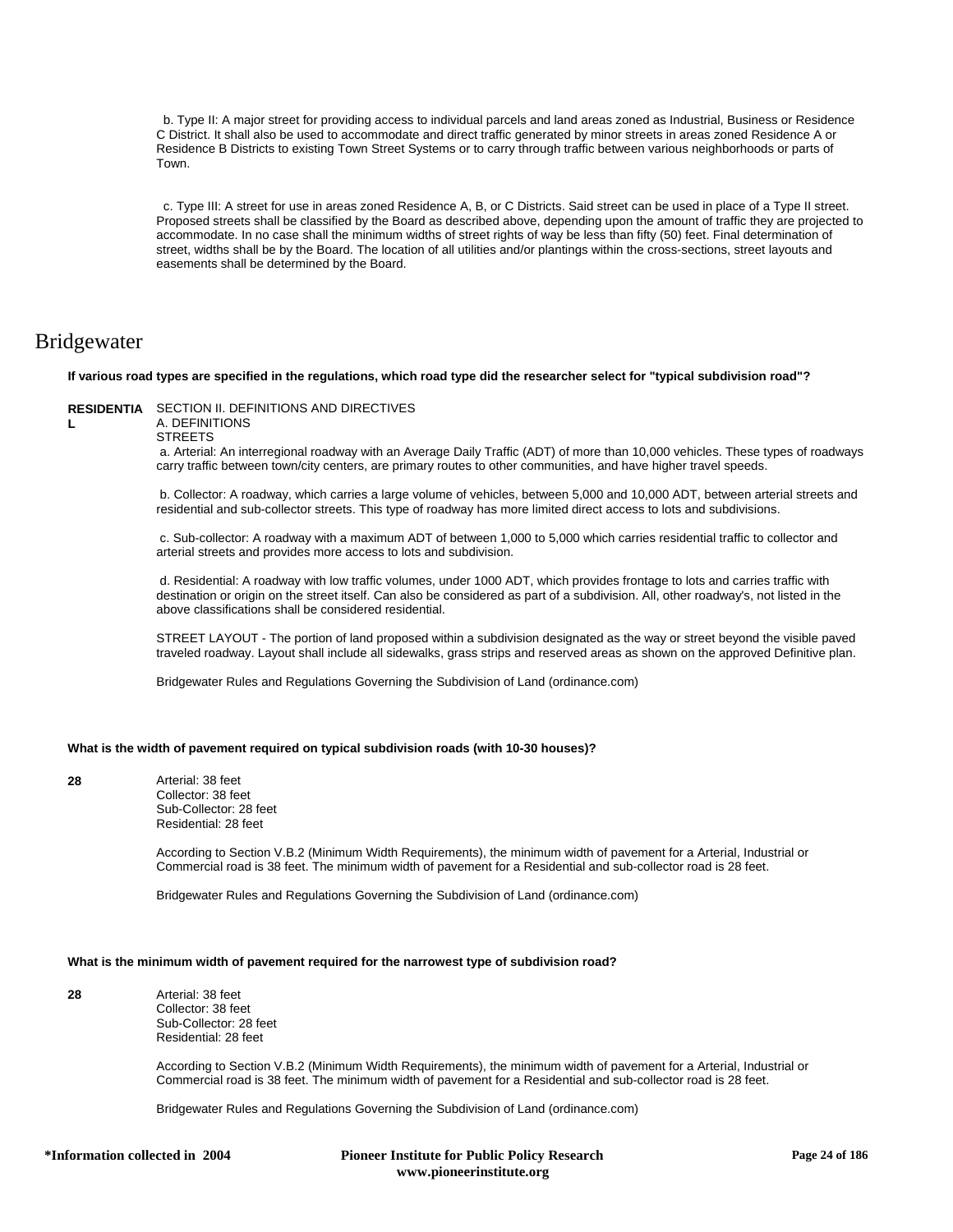### **What is the width of right of way required on typical subdivision roads (with 10-30 houses)?**

**40** According to (SECTION IV.C.4 - RIGHT OF WAY WIDTHS AND GRADES), the minimum width of right of way for a Residential, Sub-Collector street is 40 feet. The minimum width of right of way for a Collector, Industrial Arterial is 50 feet.

Bridgewater Rules and Regulations Governing the Subdivision of Land (ordinance.com)

# Brockton

### **If various road types are specified in the regulations, which road type did the researcher select for "typical subdivision road"?**

**RESIDENTIA** RULES AND REGULATIONS GOVERNING THE SUBDIVISION OF LAND **L** SECTION IV DESIGN STANDARDS B. Streets

3. Width

 The minimum width of residential street rights-of-way shall be fifty (50) feet with a thirty-four (34) foot pavement centered within the layout except when the proposed subdivision is located on an existing way of record.

RULES AND REGULATIONS GOVERNING THE SUBDIVISION OF LAND SECTION II GENERAL A. DEFINITIONS

#### **STREET**

A public or private way shown on a plan approved in accordance with the Subdivision Control Laws.

Major - A street which in the opinion of the Board is being used or will be used as a thoroughfare within the City of Brockton or which will otherwise carry a heavy volume of traffic.

Minor - A street which in the opinion of the Board is being used or will be used primarily to provide access to abutting lots and which will be used for through traffic.

STREET SECONDARY A street intercepting one or more minor streets and which in the opinion of the Board is used or will be used to carry a substantial volume of traffic from such minor streets to a major street or community facility and normally including a principal entrance street of a large subdivision, or group of subdivisions, and any principal circulation street within such subdivision.

### **What is the width of pavement required on typical subdivision roads (with 10-30 houses)?**

**34** Brockton has a 34' width of pavement on all of its residential streets.

The Land Use Ordinance of Brockton (City) PLYMOUTH COUNTY, MASSACHUSETTS

RULES AND REGULATIONS GOVERNING THE SUBDIVISION OF LAND SECTION II GENERAL A. DEFINITIONS

#### **STREET**

A public or private way shown on a plan approved in accordance with the Subdivision Control Laws.

Major - A street which in the opinion of the Board is being used or will be used as a thoroughfare within the City of Brockton or which will otherwise carry a heavy volume of traffic.

Minor - A street which in the opinion of the Board is being used or will be used primarily to provide access to abutting lots and which will be used for through traffic.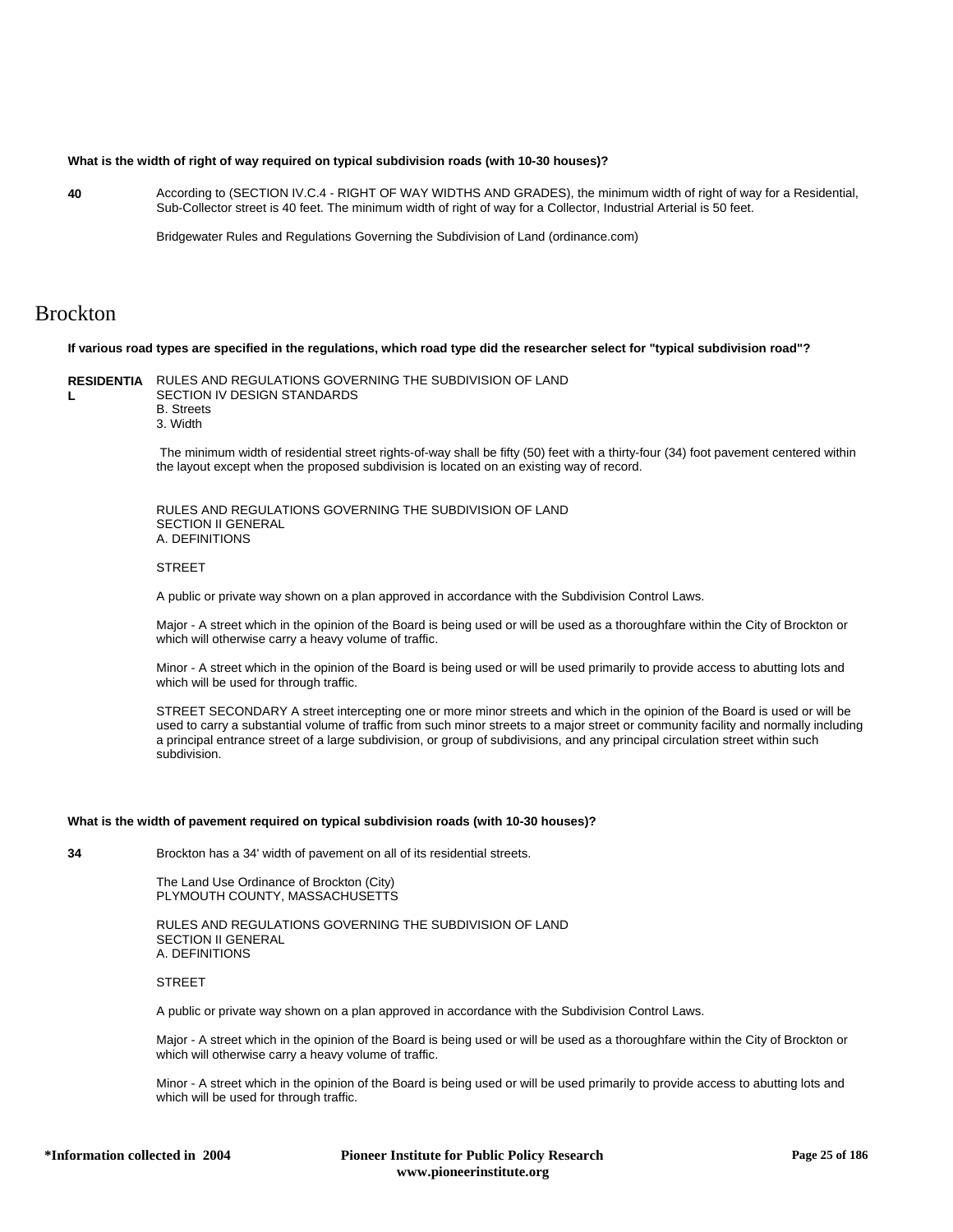STREET SECONDARY A street intercepting one or more minor streets and which in the opinion of the Board is used or will be used to carry a substantial volume of traffic from such minor streets to a major street or community facility and normally including a principal entrance street of a large subdivision, or group of subdivisions, and any principal circulation street within such subdivision.

RULES AND REGULATIONS GOVERNING THE SUBDIVISION OF LAND SECTION IV DESIGN STANDARDS B. Streets 3. Width

 The minimum width of residential street rights-of-way shall be fifty (50) feet with a thirty-four (34) foot pavement centered within the layout except when the proposed subdivision is located on an existing way of record.

 The minimum width of a commercial and/or industrial street shall match existing pavement width but shall be no less than twenty-four (24) feet. Rights-of-way shall be sixty (60) feet with forty (40) foot pavement centered within the layout. Greater width shall be required by the Board when deemed necessary for present and future vehicular traffic.

### **What is the minimum width of pavement required for the narrowest type of subdivision road?**

**34** Brockton has a 34' width of pavement on all of its residential streets.

The Land Use Ordinance of Brockton (City) PLYMOUTH COUNTY, MASSACHUSETTS

RULES AND REGULATIONS GOVERNING THE SUBDIVISION OF LAND SECTION II GENERAL A. DEFINITIONS

### **STREET**

A public or private way shown on a plan approved in accordance with the Subdivision Control Laws.

Major - A street which in the opinion of the Board is being used or will be used as a thoroughfare within the City of Brockton or which will otherwise carry a heavy volume of traffic.

Minor - A street which in the opinion of the Board is being used or will be used primarily to provide access to abutting lots and which will be used for through traffic.

STREET SECONDARY A street intercepting one or more minor streets and which in the opinion of the Board is used or will be used to carry a substantial volume of traffic from such minor streets to a major street or community facility and normally including a principal entrance street of a large subdivision, or group of subdivisions, and any principal circulation street within such subdivision.

RULES AND REGULATIONS GOVERNING THE SUBDIVISION OF LAND SECTION IV DESIGN STANDARDS B. Streets 3. Width

 The minimum width of residential street rights-of-way shall be fifty (50) feet with a thirty-four (34) foot pavement centered within the layout except when the proposed subdivision is located on an existing way of record.

 The minimum width of a commercial and/or industrial street shall match existing pavement width but shall be no less than twenty-four (24) feet. Rights-of-way shall be sixty (60) feet with forty (40) foot pavement centered within the layout. Greater width shall be required by the Board when deemed necessary for present and future vehicular traffic.

### **What is the width of right of way required on typical subdivision roads (with 10-30 houses)?**

**50** Brockton has a 50' right of way (row) on all of its residential streets.

The Land Use Ordinance of Brockton (City) PLYMOUTH COUNTY, MASSACHUSETTS

RULES AND REGULATIONS GOVERNING THE SUBDIVISION OF LAND SECTION IV DESIGN STANDARDS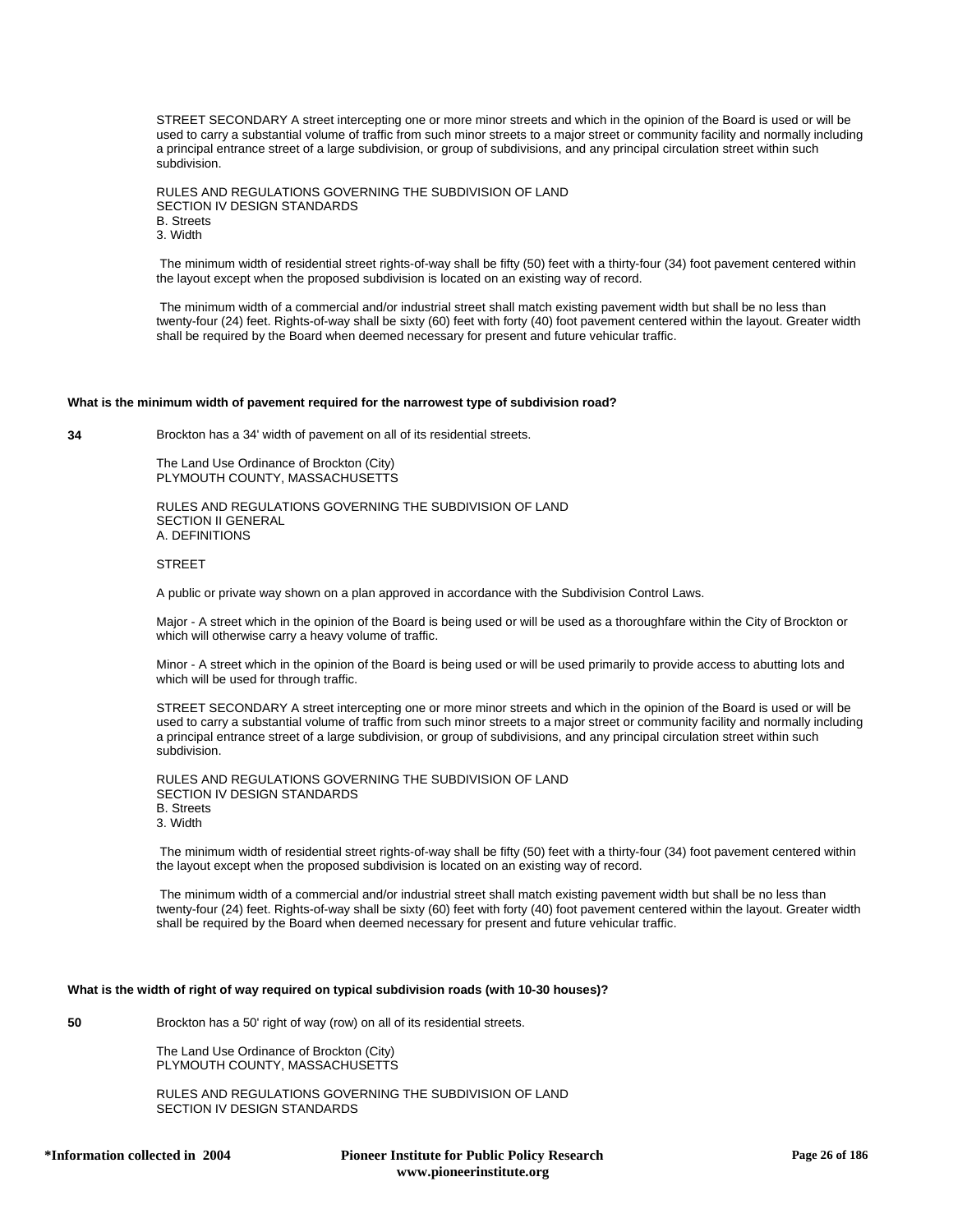- B. Streets
- 3. Width

 The minimum width of residential street rights-of-way shall be fifty (50) feet with a thirty-four (34) foot pavement centered within the layout except when the proposed subdivision is located on an existing way of record.

 The minimum width of a commercial and/or industrial street shall match existing pavement width but shall be no less than twenty-four (24) feet. Rights-of-way shall be sixty (60) feet with forty (40) foot pavement centered within the layout. Greater width shall be required by the Board when deemed necessary for present and future vehicular traffic.

# Burlington

**If various road types are specified in the regulations, which road type did the researcher select for "typical subdivision road"?**

### **LOCAL**

### **What is the width of pavement required on typical subdivision roads (with 10-30 houses)?**

**28** Kristin Hoffman, Assistant Planner, said that the required road width is 28 feet.

Town of Burlington Rules and Regulations Governing the Subdivision of Land in Burlington, MA Section 10.2 (Adopted 1988, Amended 2002)

The paved width of a way shall vary between twenty-six (26) feet and thirty-four (34) feet or greater, depending on the approved roadway layout. For residential subdivision ways which serve no more than ten (10) lots and are permanent dead end streets, the Planning Board, in consultation with professional Town staff, may approve a pavement width less than twentysix (26) feet, but generally not less than twenty (20) feet. Amended March 17, 1994 and October 17, 2002

### **What is the minimum width of pavement required for the narrowest type of subdivision road?**

**20** Town of Burlington Rules and Regulations Governing the Subdivision of Land in Burlington, MA Section 10.2 (Adopted 1988, Amended 2002)

> The paved width of a way shall vary between twenty-six (26) feet and thirty-four (34) feet or greater, depending on the approved roadway layout. For residential subdivision ways which serve no more than ten (10) lots and are permanent dead end streets, the Planning Board, in consultation with professional Town staff, may approve a pavement width less than twentysix (26) feet, but generally not less than twenty (20) feet. Amended March 17, 1994 and October 17, 2002

### **What is the width of right of way required on typical subdivision roads (with 10-30 houses)?**

**40** Major and minor arterial ways: 50 feet Local streets and collector streets: 40 feet.

> Town of Burlington Rules and Regulations Governing the Subdivision of Land in Burlington, MA Section 10.2 (Adopted 1988, Amended 2002)

10.2 Width and Grade of Way No major or minor arterial way shall be less than fifty (50) feet between lot lines or less than forty (40) feet on a local street or collector street. The Planning Board may also require a fortyfour (44) foot or greater layout when anticipated vehicular traffic necessitates such width.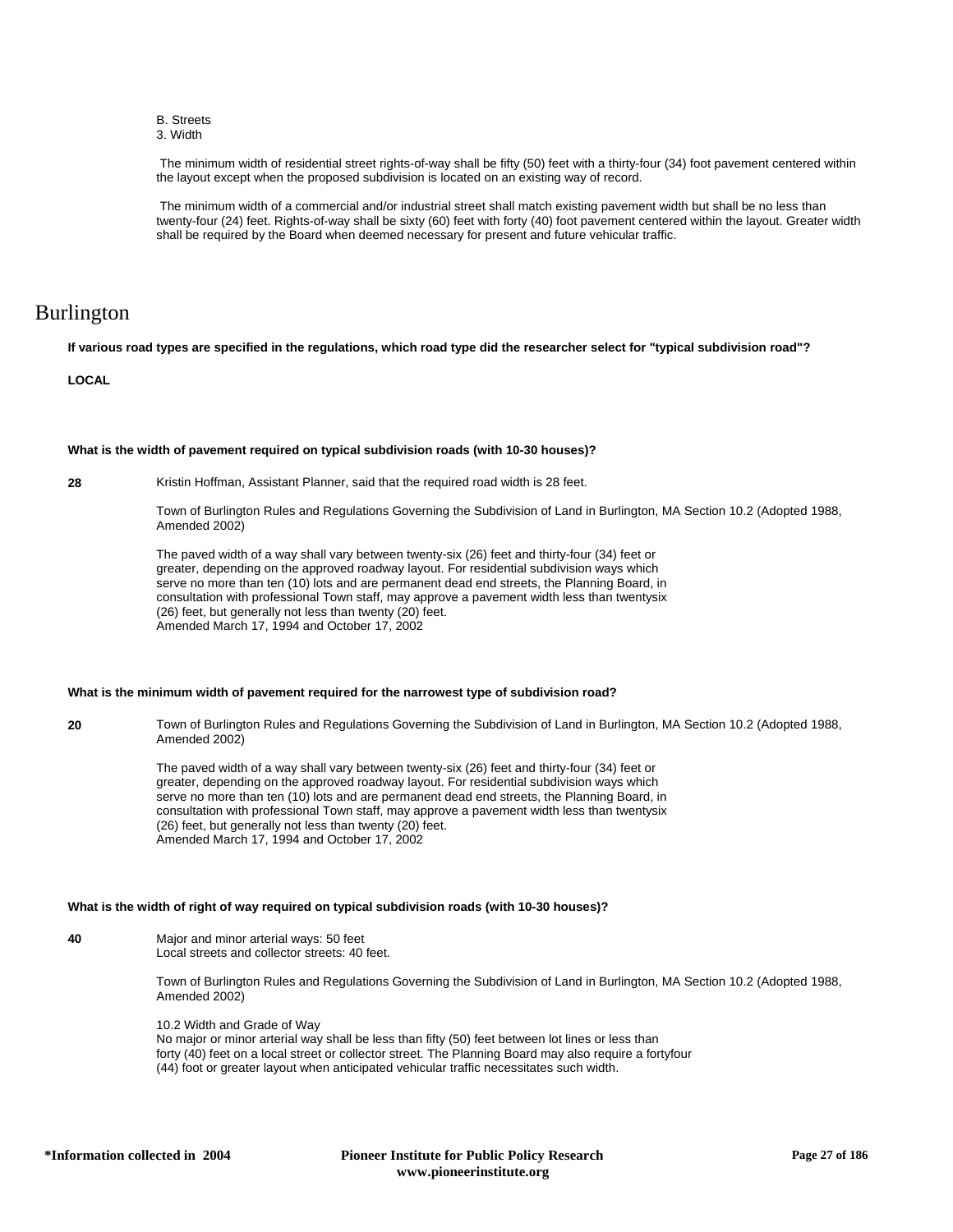# Canton

### **If various road types are specified in the regulations, which road type did the researcher select for "typical subdivision road"?**

RESIDENTIA Rules and Regulations of the Canton Planning Board Governing the Subdivision of Land in the Town of Canton, Massachusetts, **L** Section 1.4.23 (Adopted 1998)

> 1.4.23 Street Classification - Residential streets or ways are categorized by whichever methods result in higher or more restrictive classification as follows: 1) the number of dwelling units to which they provide access or 2) the 24 hour traffic volumes that are projected to be accommodated....

> 1.4.23.1 Residential Lane - A street or way capable of being extended to provide access to a maximum of four dwelling units or that accommodates a maximum of 40 two way vehicle trips during 24 hours.

> 1.4.23.2 Residential Street - A street or way capable of being extended to provide access to a minimum of five and a maximum of forty-nine dwelling units or that accommodates a minimum of 41 and a maximum 499 two way vehicle trips during 24 hours.

### **What is the width of pavement required on typical subdivision roads (with 10-30 houses)?**

**22** Rules and Regulations of the Canton Planning Board Governing the Subdivision of Land in the Town of Canton, Massachusetts, Figure 3-1 (Adopted 1998)

> Researcher found in Figure 3-1 a diagram of the "Typical Roadway Section". Included with the diagram is a chart of typical roadway section widths. The travel lane in both directions for Residential Streets is 10 feet. The diagram shows another strip on both sides of the travel lane that is 1 foot. That space appears to be an easement for water mains, but it is not clear.

Rules and Regulations of the Canton Planning Board Governing the Subdivision of Land in the Town of Canton, Massachusetts, Section 1.4.23 (Adopted 1998)

1.4.23 Street Classification - Residential streets or ways are categorized by whichever methods result in higher or more restrictive classification as follows: 1) the number of dwelling units to which they provide access or 2) the 24 hour traffic volumes that are projected to be accommodated....

1.4.23.1 Residential Lane - A street or way capable of being extended to provide access to a maximum of four dwelling units or that accommodates a maximum of 40 two way vehicle trips during 24 hours.

1.4.23.2 Residential Street - A street or way capable of being extended to provide access to a minimum of five and a maximum of forty-nine dwelling units or that accommodates a minimum of 41 and a maximum 499 two way vehicle trips during 24 hours.

### **What is the minimum width of pavement required for the narrowest type of subdivision road?**

**18** Rules and Regulations of the Canton Planning Board Governing the Subdivision of Land in the Town of Canton, Massachusetts, Figure 3-1 (Adopted 1998)

> Researcher found in Figure 3-1 a diagram of the "Typical Roadway Section". Included with the diagram is a chart of typical roadway section widths. The travel lane in both directions for Residential Streets is 10 feet. The diagram shows another strip on both sides of the travel lane that is 1 foot. That space appears to be an easement for water mains, but it is not clear. For Residential Lanes, the travel lane is 8 feet, and the outside strip is 1 foot. Doubling the travel lanes and additional strips yields 18 feet of paved way.

Rules and Regulations of the Canton Planning Board Governing the Subdivision of Land in the Town of Canton, Massachusetts, Section 1.4.23 (Adopted 1998)

1.4.23 Street Classification - Residential streets or ways are categorized by whichever methods result in higher or more restrictive classification as follows: 1) the number of dwelling units to which they provide access or 2) the 24 hour traffic volumes that are projected to be accommodated....

1.4.23.1 Residential Lane - A street or way capable of being extended to provide access to a maximum of four dwelling units or that accommodates a maximum of 40 two way vehicle trips during 24 hours.

1.4.23.2 Residential Street - A street or way capable of being extended to provide access to a minimum of five and a maximum of forty-nine dwelling units or that accommodates a minimum of 41 and a maximum 499 two way vehicle trips during 24 hours.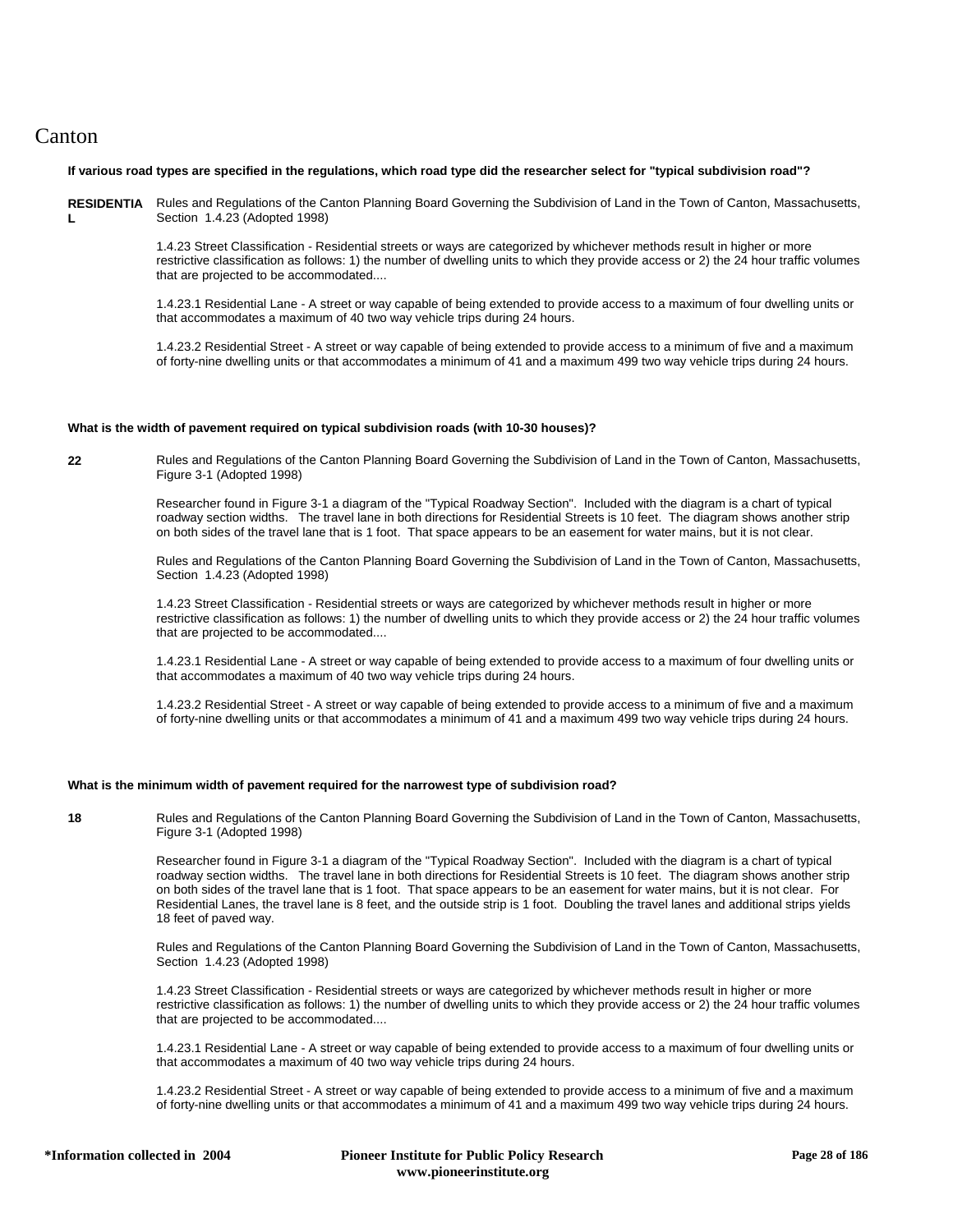#### **What is the width of right of way required on typical subdivision roads (with 10-30 houses)?**

**50** Rules and Regulations of the Canton Planning Board Governing the Subdivision of Land in the Town of Canton, Massachusetts, Figure 3-1 (Adopted 1998)

> Researcher found in Figure 3-1 a diagram of the "Typical Roadway Section". Included with the diagram is a chart of typical roadway section widths. It lists 50 feet for the right of way for all types of streets.

Rules and Regulations of the Canton Planning Board Governing the Subdivision of Land in the Town of Canton, Massachusetts, Section 1.4.23 (Adopted 1998)

1.4.23 Street Classification - Residential streets or ways are categorized by whichever methods result in higher or more restrictive classification as follows: 1) the number of dwelling units to which they provide access or 2) the 24 hour traffic volumes that are projected to be accommodated....

1.4.23.1 Residential Lane - A street or way capable of being extended to provide access to a maximum of four dwelling units or that accommodates a maximum of 40 two way vehicle trips during 24 hours.

1.4.23.2 Residential Street - A street or way capable of being extended to provide access to a minimum of five and a maximum of forty-nine dwelling units or that accommodates a minimum of 41 and a maximum 499 two way vehicle trips during 24 hours.

# Carlisle

### **If various road types are specified in the regulations, which road type did the researcher select for "typical subdivision road"?**

**LOCAL** The road types from Town of Carlisle Rules and Regulations Governing the Subdivision of Land, Article II, Section 1:

"COLLECTOR ROAD/STREET : shall mean a road designed to provide access into a particular neighborhood or region of the town. While there may be through traffic present, the majority of the traffic has its origin or destination within the neighborhood or local area. Such roads typically allow for travel speeds between 25 and 30 miles per hour. Examples: Rutland Street, Brook Street, Russell Street, Stearns Street

LOCAL ROAD/STREET : shall mean a road designed to provide access to and from the abutting properties and for traffic that has its origin or destination in the immediate neighborhood and not designed to accommodate through traffic. This includes both Dead-end Roads and also non-Dead-end roadways in a Subdivision. Such roads typically allow for travel speeds between 20 and 30 miles per hour. Examples: Carleton Road, Hutchins Road, Munroe Hill Road.

MAJOR ARTERIAL ROAD/STREET : shall mean a road which primarily serves traffic flows not originating directly along it. It carries traffic through town and/or provides a connection between one portion of town and another. Its design accommodates travel speeds of 35 miles per hour or greater. Examples: Bedford-Westford Roads and Concord-Lowell Roads.

MINOR ARTERIAL ROAD/STREET : shall mean a road similar to a major arterial but with lower through traffic volumes, a higher percentage of traffic originating along it or along streets off of it and with travel speeds lower than 35 miles per hour. Examples: Acton Street, Cross Street, Curve Street, Maple Street, and South Street."

### **What is the width of pavement required on typical subdivision roads (with 10-30 houses)?**

**20** There are four road types listed in the Subdivision Rules and Regulations. However, according to George Mansfield, Carlisle Town Planner, only local roads are constructed in the town.

> According to Anja Stam, Carlisle Planning Board Administrative Assistant, no road shall have a right of way less than 50 feet and the accepted subdivision road shall have a pavement width not less than 20 feet.

Mr. Mansfield said that the following are the pavement width requirements:

Local Roads serving 15 or more units: 20 feet Local Roads serving less than 15 units: 18 feet

Right of way widths: 50 feet (for both roads)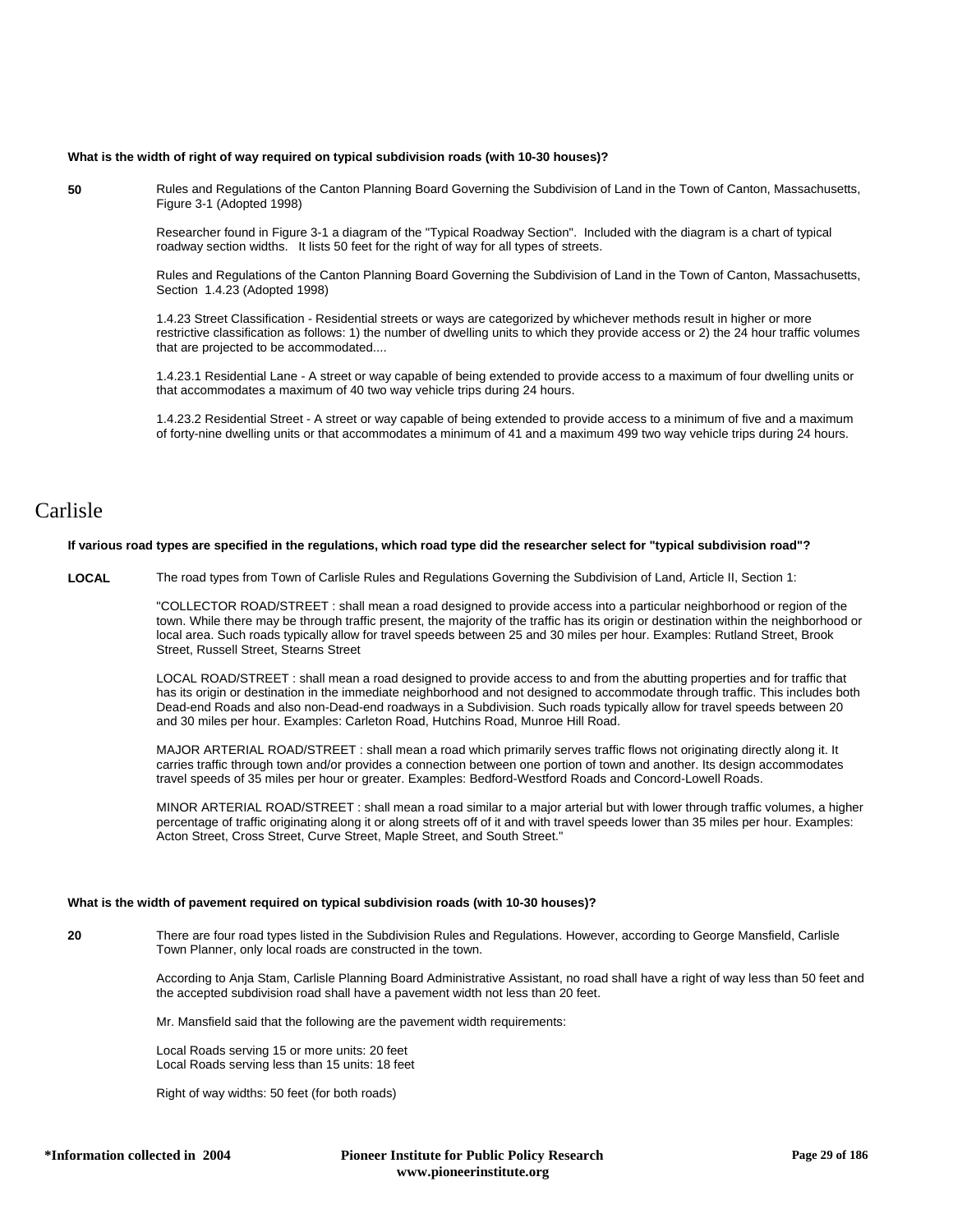The road types from Town of Carlisle Rules and Regulations Governing the Subdivision of Land, Article II, Section 1:

"COLLECTOR ROAD/STREET : shall mean a road designed to provide access into a particular neighborhood or region of the town. While there may be through traffic present, the majority of the traffic has its origin or destination within the neighborhood or local area. Such roads typically allow for travel speeds between 25 and 30 miles per hour. Examples: Rutland Street, Brook Street, Russell Street, Stearns Street

LOCAL ROAD/STREET : shall mean a road designed to provide access to and from the abutting properties and for traffic that has its origin or destination in the immediate neighborhood and not designed to accommodate through traffic. This includes both Dead-end Roads and also non-Dead-end roadways in a Subdivision. Such roads typically allow for travel speeds between 20 and 30 miles per hour. Examples: Carleton Road, Hutchins Road, Munroe Hill Road.

MAJOR ARTERIAL ROAD/STREET : shall mean a road which primarily serves traffic flows not originating directly along it. It carries traffic through town and/or provides a connection between one portion of town and another. Its design accommodates travel speeds of 35 miles per hour or greater. Examples: Bedford-Westford Roads and Concord-Lowell Roads.

MINOR ARTERIAL ROAD/STREET : shall mean a road similar to a major arterial but with lower through traffic volumes, a higher percentage of traffic originating along it or along streets off of it and with travel speeds lower than 35 miles per hour. Examples: Acton Street, Cross Street, Curve Street, Maple Street, and South Street."

### **What is the minimum width of pavement required for the narrowest type of subdivision road?**

**18** Mr. Mansfield said that the following are the pavement width requirements:

Local Roads serving 15 or more units: 20 feet Local Roads serving less than 15 units: 18 feet

### **What is the width of right of way required on typical subdivision roads (with 10-30 houses)?**

**50** According to Anja Stam, Carlisle Planning Board Administrative Assistant, no road shall have a right of way less than 50 feet.

Right of way widths: 50 feet (for both roads)

# Carver

### **If various road types are specified in the regulations, which road type did the researcher select for "typical subdivision road"?**

**LOCAL** Rules and Regulations Governing the Subdivision of the Land, Town of Carver (Adopted 1981, Amended 1991)

LOCAL STREETS : Streets which primarily provide access to adjacent land uses COLLECTOR STREETS: Streets which receive and distribute traffic from and to various sub-areas within a given region, and receive traffic from a given residential neighborhood or industrial area and carry it to an arterial highway. These roads run through developed areas or connect concentrations of development, and carry significant volumes of traffic.

### **What is the width of pavement required on typical subdivision roads (with 10-30 houses)?**

**24** Rules and Regulations Governing the Subdivision of the Land, Town of Carver (Adopted 1981, Amended 1991)

Table 1: Street Cross Sectional Design Standards Total Width of Pavement Collector streets: 34 feet Local streets: 24 feet

### **What is the minimum width of pavement required for the narrowest type of subdivision road?**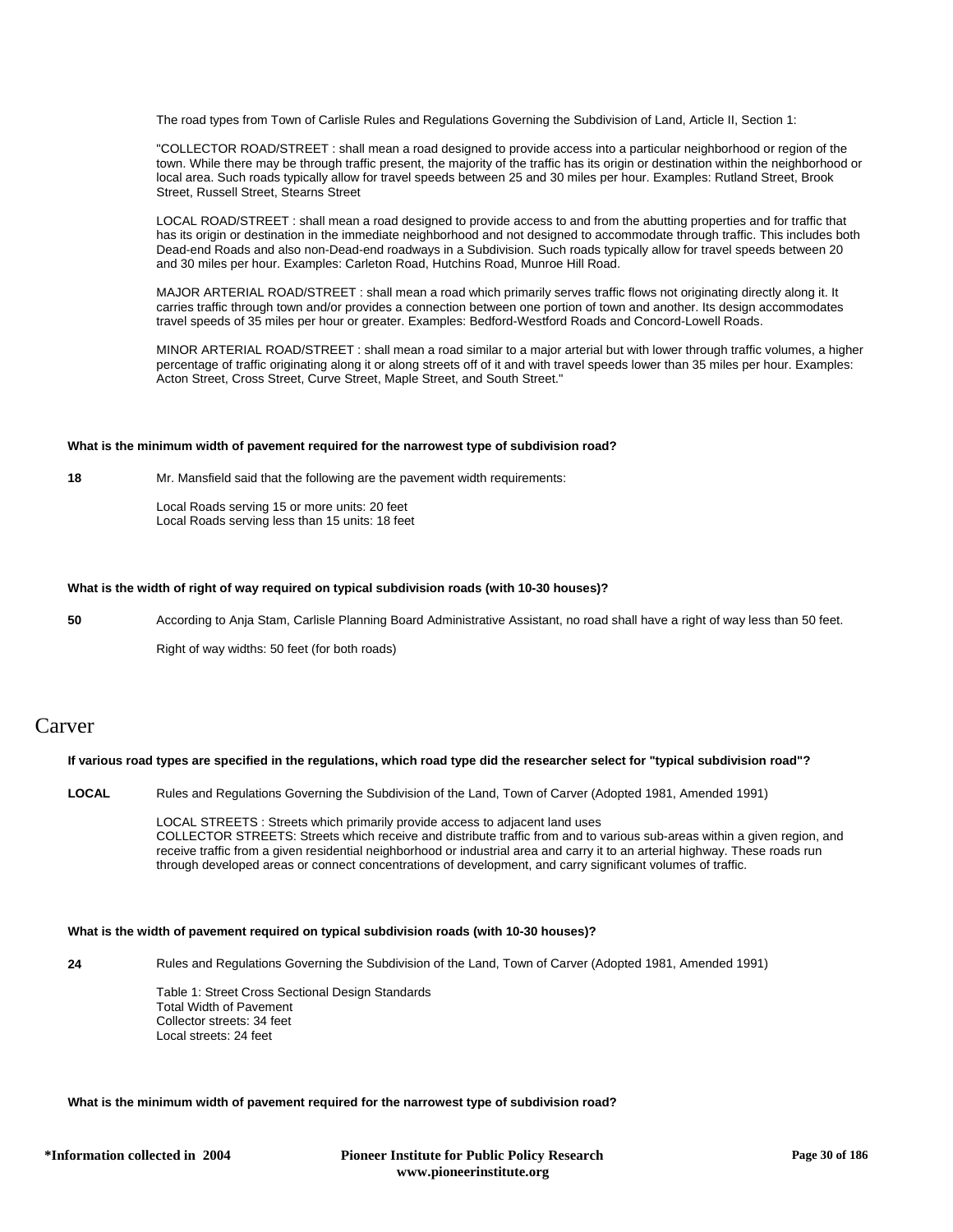**24** Rules and Regulations Governing the Subdivision of the Land, Town of Carver (Adopted 1981, Amended 1991)

Table 1: Street Cross Sectional Design Standards Total Width of Pavement Collector streets: 34 feet Local streets: 24 feet

### **What is the width of right of way required on typical subdivision roads (with 10-30 houses)?**

**40** Rules and Regulations Governing the Subdivision of the Land, Town of Carver (Adopted 1981, Amended 1991)

Table 1: Street Cross Sectional Design Standards Right-of-way Collector streets: 50 feet Local streets: 40 feet

# Chelmsford

#### **If various road types are specified in the regulations, which road type did the researcher select for "typical subdivision road"?**

**MINOR** The Land Use Ordinance of Chelmsford MIDDLESEX COUNTY, MASSACHUSETTS Chapter 202 SUBDIVISION OF LAND

> ARTICLE I General Provisions 202-4. Definitions

BUSINESS STREET - A street serving abutting property which is chiefly used or zoned for industry or commerce.

COLLECTOR STREET - A street with anticipated traffic equivalent to that generated by 50 homes or more.

LANE - A street which, by its location and design, may not reasonably be expected to service nonresidential property or serve as a means of access to more than 10 homes.

MINOR STREET - A street which cannot qualify as a lane but which serves residential property and can be expected to handle less traffic than a collector street.

OFF-STREET PATH - A way for pedestrians, equestrians or bicycles not within a street right-of-way.

#### **What is the width of pavement required on typical subdivision roads (with 10-30 houses)?**

**26** Collector Street: 30 feet Minor Street: 26 feet

Lane: 22 feet Off-street path: varies

The Land Use Ordinance of Chelmsford MIDDLESEX COUNTY, MASSACHUSETTS Chapter 202 SUBDIVISION OF LAND

ARTICLE I General Provisions 202-4. Definitions

BUSINESS STREET - A street serving abutting property which is chiefly used or zoned for industry or commerce.

COLLECTOR STREET - A street with anticipated traffic equivalent to that generated by 50 homes or more.

LANE - A street which, by its location and design, may not reasonably be expected to service nonresidential property or serve as a means of access to more than 10 homes.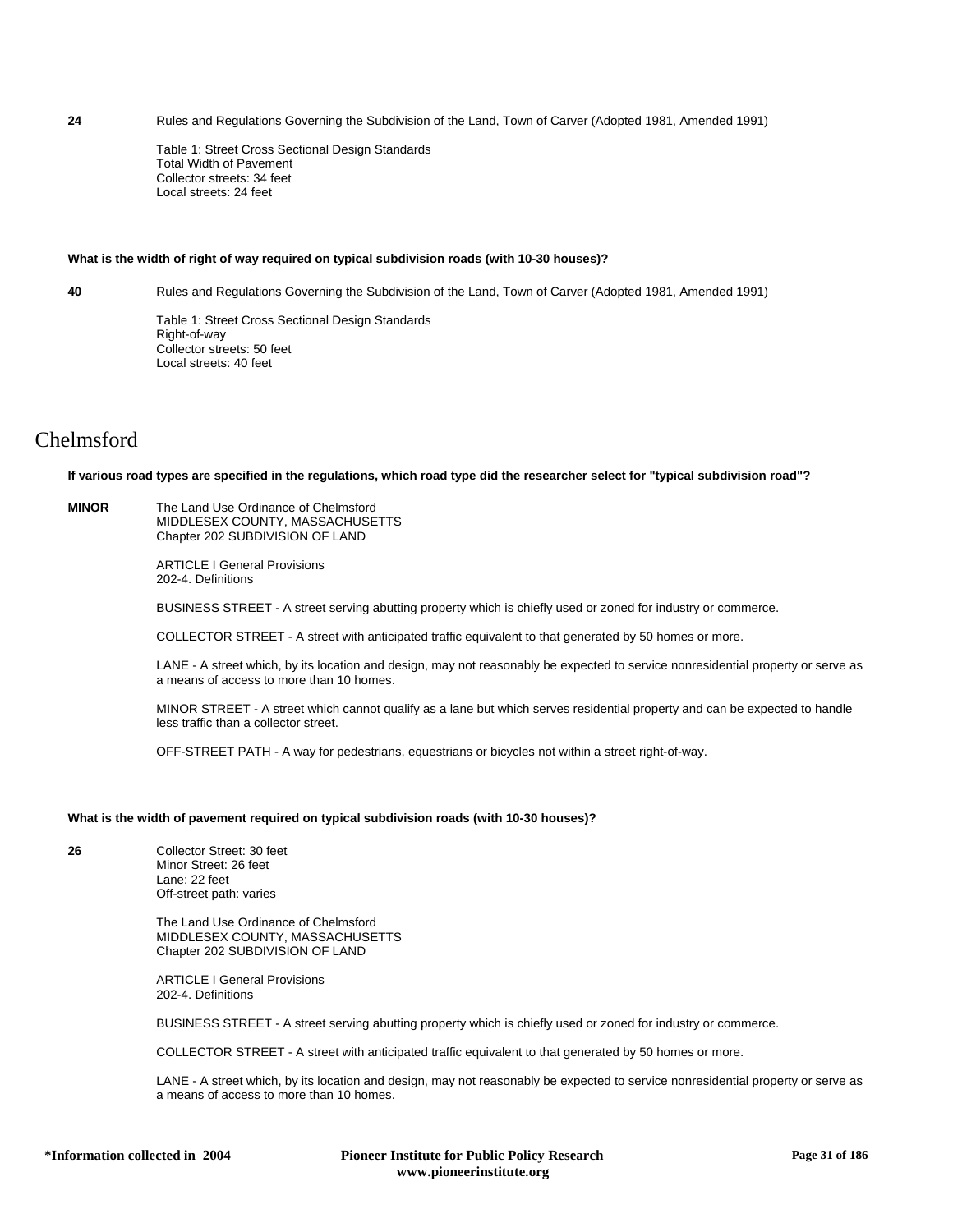MINOR STREET - A street which cannot qualify as a lane but which serves residential property and can be expected to handle less traffic than a collector street.

OFF-STREET PATH - A way for pedestrians, equestrians or bicycles not within a street right-of-way.

ARTICLE III Design Standards and Improvements

§ 202-13. Streets. Horizontal design. (1) Width of streets. All streets shall be designed so as to provide safe travel for vehicles and pedestrians. Streets shown on subdivision plans shall be classified as business streets, collector streets, minor streets or lanes, and minimum widths shall be the. following:.

Type of Street Right of way (feet) Pavement (feet)<br>Business street 60 34 Business street 60 Collector street 60 30<br>Minor street 50 26 Minor street 50 2<br>
Lane 40 22  $L$ ane Off-street path 8 Varies

#### **What is the minimum width of pavement required for the narrowest type of subdivision road?**

**22** LANE - A street which, by its location and design, may not reasonably be expected to service nonresidential property or serve as a means of access to more than 10 homes.

> The Land Use Ordinance of Chelmsford MIDDLESEX COUNTY, MASSACHUSETTS Chapter 202 SUBDIVISION OF LAND

ARTICLE III Design Standards and Improvements

§ 202-13. Streets. Horizontal design.

(1) Width of streets. All streets shall be designed so as to provide safe travel for vehicles and pedestrians. Streets shown on subdivision plans shall be classified as business streets, collector streets, minor streets or lanes, and minimum widths shall be the. following:.

Type of Street Right of way (feet) Pavement (feet)<br>Business street 60 34 Business street 60 Collector street 60 30<br>Minor street 50 26 Minor street Lane 40 22 Off-street path 8 Varies

#### **What is the width of right of way required on typical subdivision roads (with 10-30 houses)?**

**50** The Land Use Ordinance of Chelmsford MIDDLESEX COUNTY, MASSACHUSETTS Chapter 202 SUBDIVISION OF LAND

ARTICLE III Design Standards and Improvements

§ 202-13. Streets. Horizontal design. (1) Width of streets. All streets shall be designed so as to provide safe travel for vehicles and pedestrians. Streets shown on subdivision plans shall be classified as business streets, collector streets, minor streets or lanes, and minimum widths shall be the. following:.

Type of Street Right of way (feet) Pavement (feet)<br>Business street 60 34 Business street 60 Collector street 60 30<br>Minor street 50 26 Minor street 50 2<br>Lane 40 22  $Lane$  40 Off-street path 8 Varies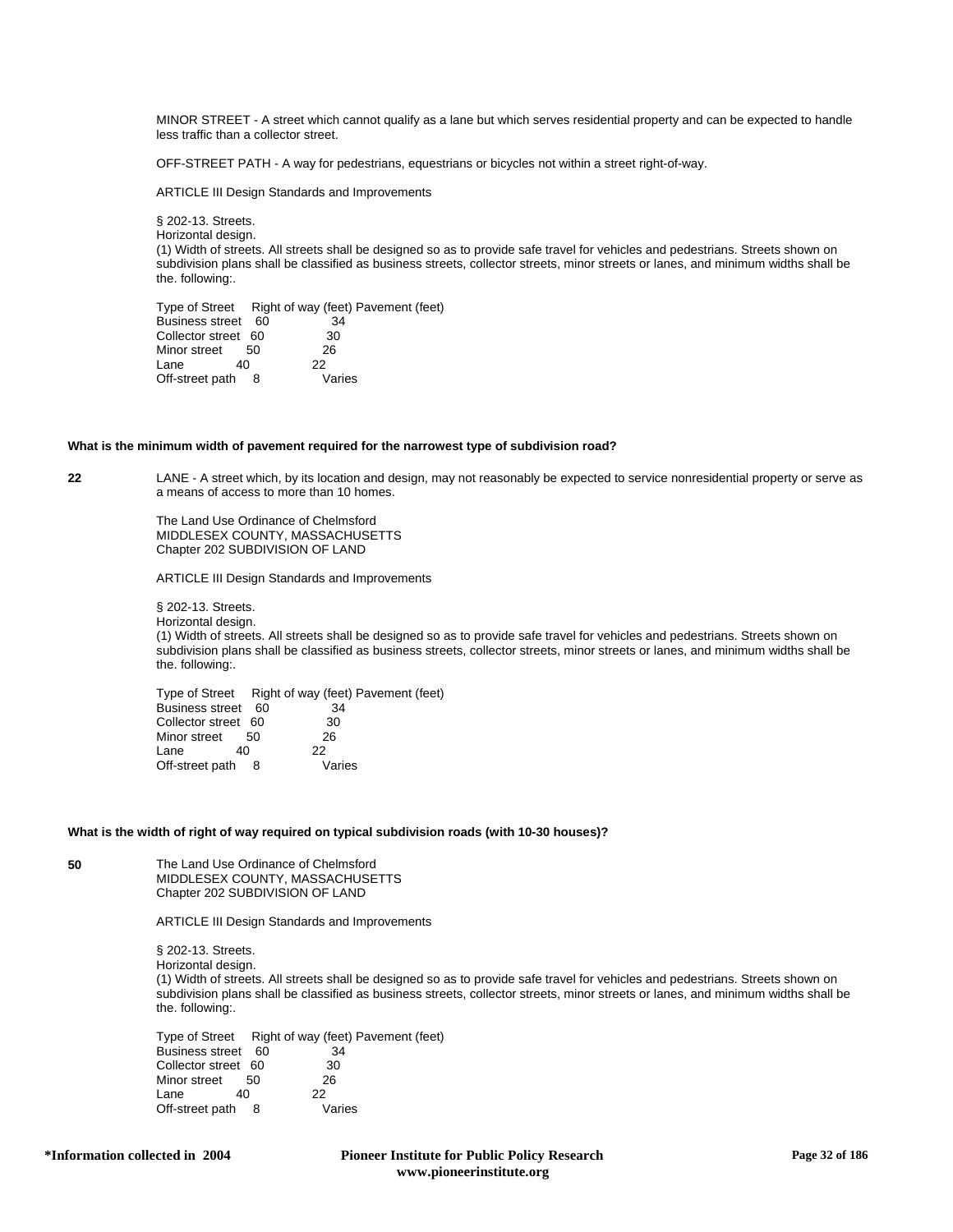# Chelsea

### **If various road types are specified in the regulations, which road type did the researcher select for "typical subdivision road"?**

**MINOR** STREET, MINOR : A street which, in the opinion of the Board, is being used or will be used primarily to provide access to abutting lots and which will not be used for through traffic.

> STREET, MAJOR : A street which carries, or is designed to carry, through traffic between parts of Chelsea, or between Chelsea and other cities and towns.

> STREET, SECONDARY : A street intercepting one (1) or more minor streets and which, in the opinion of the Board, is used or will be used to carry a substantial volume of traffic from such minor street(s) to a major street, or community facility, and normally including a principal entrance street to a shopping center, industrial park, planned unit development, or a large subdivision, or a group of subdivisions, and any principal circulation street within the such subdivision.

### **What is the width of pavement required on typical subdivision roads (with 10-30 houses)?**

**32** As listed in the City of Chelsea, Rules Governing the Subdivision of Land, Section V(b) chart.

Secondary street: 34 feet Major street: 36-42 feet Secondary street (subdivision type B): 34-42 feet Minor street: 34 feet

City of Chelsea, Rules Governing the Subdivision of Land, SECTION V (b) chart - REQUIRED IMPROVEMENTS FOR AN APPROVED SUBDIVISION.

\*\*\*

Survey received from Chelsea on 4/1/05 changed the answer from 34 feet to 32 feet.

### **What is the minimum width of pavement required for the narrowest type of subdivision road?**

**32** As listed in the City of Chelsea, Rules Governing the Subdivision of Land, Section V(b) chart.

Secondary street: 34 feet Major street: 36-42 feet Secondary street (subdivision type B): 34-42 feet Minor street: 34 feet

Survey received from Chelsea on 4/1/05 changed the answer from 34 feet to 32 feet.

### **What is the width of right of way required on typical subdivision roads (with 10-30 houses)?**

**50** -50' for a minor street -60' for a major street -60' for a secondary street (subdivision type B) -50' for a secondary street

> City of Chelsea, Rules Governing the Subdivision of Land, Section IV, Design Standards, Subsection (5). i. Minor and secondary streets: fifty feet (50D for a minor street except sixty feet (60D for a secondary street in a Type 6 Subdivision or in an area which, in the opinion of the Planning Board, will become a high density area.

City of Chelsea, Rules Governing the Subdivision of Land, Section IV, Design Standards, Subsection (5).

5. Width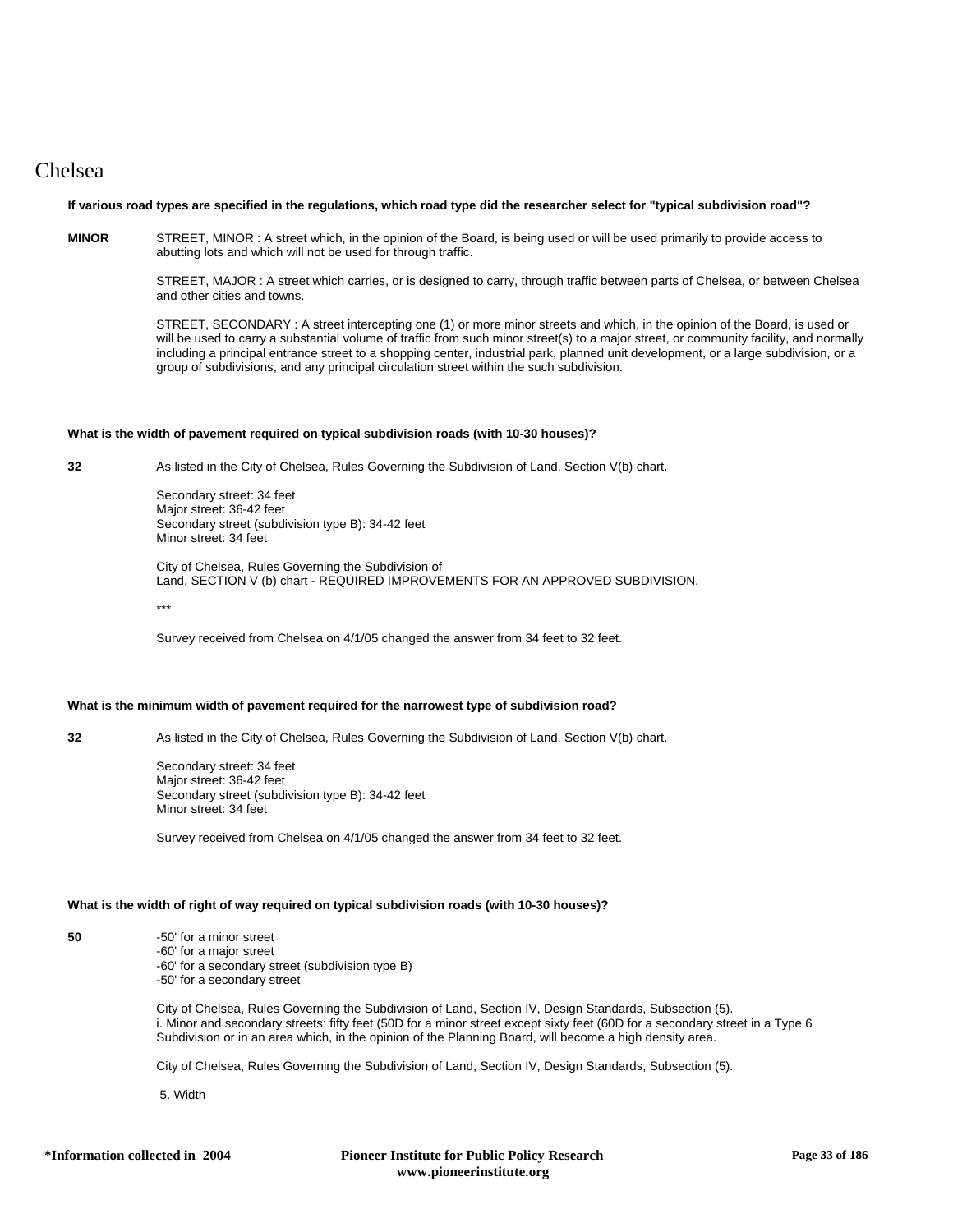a The minimum width of right-of-way shall be as follows:

 i. Minor and secondary streets: fifty feet (50D for a minor street except sixty feet (60D for a secondary street in a Type 6 Subdivision or in an area which, in the opinion of the Planning Board, will become a high density area.

 ii. Major streets and such secondary streets, which in the judgment of the Planning Board may in the future be changed in character to become a major street: sixty feet (60') in a low density area or greater as provided.

 b. Alleys will not be approved in subdivisions of land in districts designated as residential under the Zoning Ordinance. Alleys with a minimum width of forty feet (40') may be required by the Board at the rear of any lots designated or zoned for nonresidential use.

# Clinton

### **If various road types are specified in the regulations, which road type did the researcher select for "typical subdivision road"?**

**MINOR** Town of Clinton Subdivision Control Rules and Regulations (Adopted 1973)

#### **Definitions**

2.1.14. LANE . Shall mean a street that carries traffic generated by ten (10) or fewer dwelling units and no traffic serving nonresidential abutting property, and is not capable of extension.

2.1.28. STREET: COLLECTOR . Shall mean a street which collects, or may reasonably be expected to collect, traffic from several minor streets, or which handles traffic equivalent to that generated by fifty (50) dwelling units or more, or which services non-residential abutting property.

2.1.29. STREET: DEAD END . Shall mean a street or system of streets connected to a through street at only one point. 2.1.30. STREET: MAJOR . Shall mean a street which, in the opinion of the Board, is being used or will be used to carry a substantial volume of traffic from such collector street(s) or is or may be used as a thoroughfare within the Town of Clinton, which will connect communities or otherwise carry a heavy volume of traffic.

2.1.31 STREET: MINOR . Shall mean a street that carries traffic generated by fewer than fifty (50) dwelling units and no traffic serving nonresidential abutting property, and is not a lane.

### **What is the width of pavement required on typical subdivision roads (with 10-30 houses)?**

**28** Town of Clinton Subdivision Control Rules and Regulations (Adopted 1973)

5.2.7. The pavement width, exclusive of curbing, shall be as follows: Lane - 24 Feet Minor Street - 28 Feet Collector Street - 32 Feet Major Street - 36 Feet Pavement shall be centered within the right-of-way.

### **What is the minimum width of pavement required for the narrowest type of subdivision road?**

**24** Town of Clinton Subdivision Control Rules and Regulations (Adopted 1973)

5.2.7. The pavement width, exclusive of curbing, shall be as follows: Lane - 24 Feet Minor Street - 28 Feet Collector Street - 32 Feet Major Street - 36 Feet Pavement shall be centered within the right-of-way.

### **What is the width of right of way required on typical subdivision roads (with 10-30 houses)?**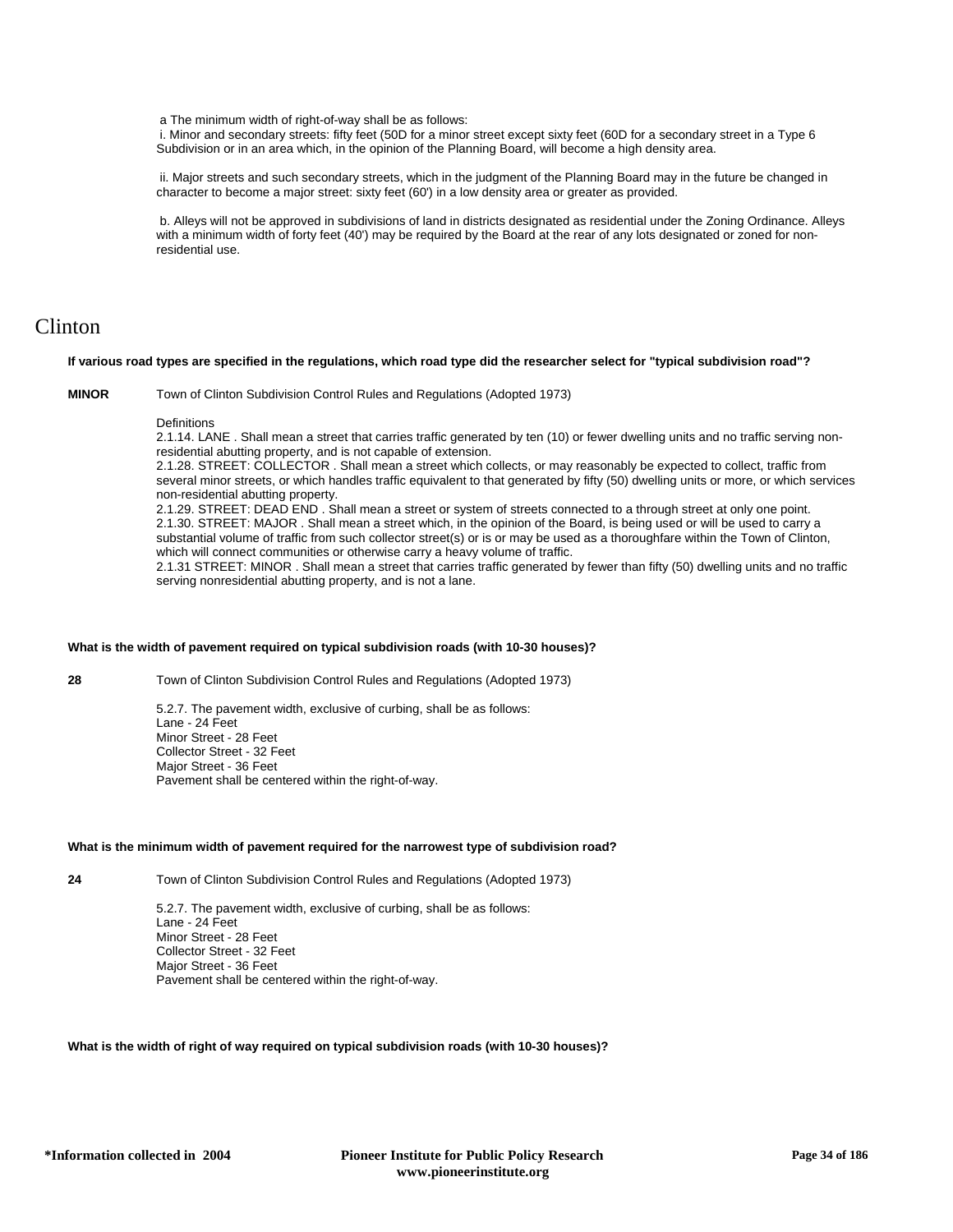**50** Town of Clinton Subdivision Control Rules and Regulations (Adopted 1973)

4.1.3. Width a. The minimum width of street right-of-way shall be: Lane 40 Feet Minor Street 50 Feet Collector or Major Street 60 Feet Greater width shall be required by the Board when deemed necessary for present and future vehicular travel.

# Cohasset

**If various road types are specified in the regulations, which road type did the researcher select for "typical subdivision road"?**

### **RESIDENTIA**

**L**

### **What is the width of pavement required on typical subdivision roads (with 10-30 houses)?**

Cohasset Subdivision Rules and Regulations, Section VII(3)(4) (Last Amended 2001).

"The Planning Board may adopt differing standards for various classes of driveway uses, provided that the standards to be required of the highest class of use may be equal to but not greater than that required for a comparable subdivision roadway as defined by Chapter 41, Massachusetts General Laws."

Cohasset Subdivision Rules and Regulations, Section V(B)(3) (Last Amended 2001)

"3. Width

 In areas zoned for residences, street layouts shall not be less than forty (40) feet in width. Streets, which in the opinion of the Board, may be used for through or heavy local traffic, must be at least fifty (50) feet in width.

In areas zoned for industry, the minimum street widths shall be not less than 50 feet."

**What is the minimum width of pavement required for the narrowest type of subdivision road?**

### **What is the width of right of way required on typical subdivision roads (with 10-30 houses)?**

**40** Cohasset Subdivision Rules and Regulations, Section V(B)(3) (Last Amended 2001)

"3. Width

 In areas zoned for residences, street layouts shall not be less than forty (40) feet in width. Streets, which in the opinion of the Board, may be used for through or heavy local traffic, must be at least fifty (50) feet in width.

In areas zoned for industry, the minimum street widths shall be not less than 50 feet."

# Concord

**If various road types are specified in the regulations, which road type did the researcher select for "typical subdivision road"?**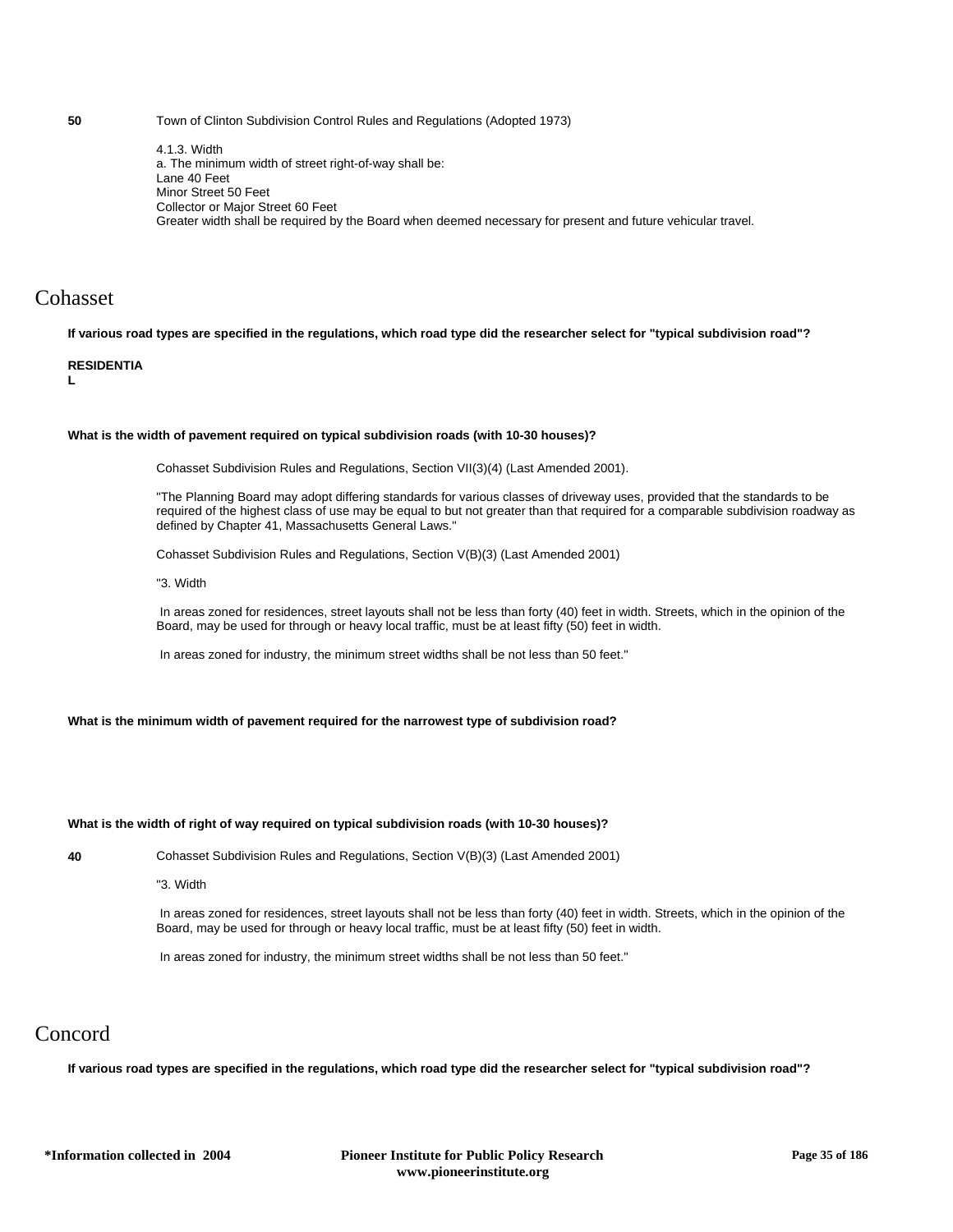### **COLLECTOR** Definitions:

1.3.11 Streets:

Local: A street that provides direct access to abutting properties only; this category includes cul-de-sacs and loop streets. Collector: A street used primarily to connect local streets to arterial streets. It carries moderate volumes of traffic. Less than 25% of the average daily traffic of a collector is normally attributed to through traffic. Minor arterial: A street used to provide movement between major arterials, collectors and other minor arterials. It carries relatively high volumes of traffic. At least 25% of the average daily traffic volume is normally attributed to through traffic. Major arterial: A street of regional significance, with high volumes of traffic used primarily to carry traffic through the Town. It is not intended as a residential street.

### **What is the width of pavement required on typical subdivision roads (with 10-30 houses)?**

**26** According to the Concord Subdivision Rules and Regulations, Section 6.8.1 Table 1A, 1B and 1C, Minimum Design Standards:

The width of pavement is the following in Concord: 22'- local road 26'- collector road 36'- arterial road

\*\*\*

Definitions:

1.3.11 Streets:

Local: A street that provides direct access to abutting properties only; this category includes cul-de-sacs and loop streets. Collector: A street used primarily to connect local streets to arterial streets. It carries moderate volumes of traffic. Less than 25% of the average daily traffic of a collector is normally attributed to through traffic. Minor arterial: A street used to provide movement between major arterials, collectors and other minor arterials. It carries relatively high volumes of traffic. At least 25% of the average daily traffic volume is normally attributed to through traffic. Major arterial: A street of regional significance, with high volumes of traffic used primarily to carry traffic through the Town. It is not intended as a residential street.

### **What is the minimum width of pavement required for the narrowest type of subdivision road?**

**22** According to the Concord Subdivision Rules and Regulations, Section 6.8.1 Table 1A, 1B and 1C, Minimum Design Standards:

The width of pavement is the following in Concord:

- 22'- local road
- 26'- collector road 36'- arterial road
- 

# **What is the width of right of way required on typical subdivision roads (with 10-30 houses)?**

**50** According to the Concord Subdivision Rules and Regulations, Section 6.8.1 Table 1B Minimum Design Standards for Collector Streets, the width of right of way is 50 feet.

> Local road: 50 feet Collector road: 50 feet Arterial road: 60 feet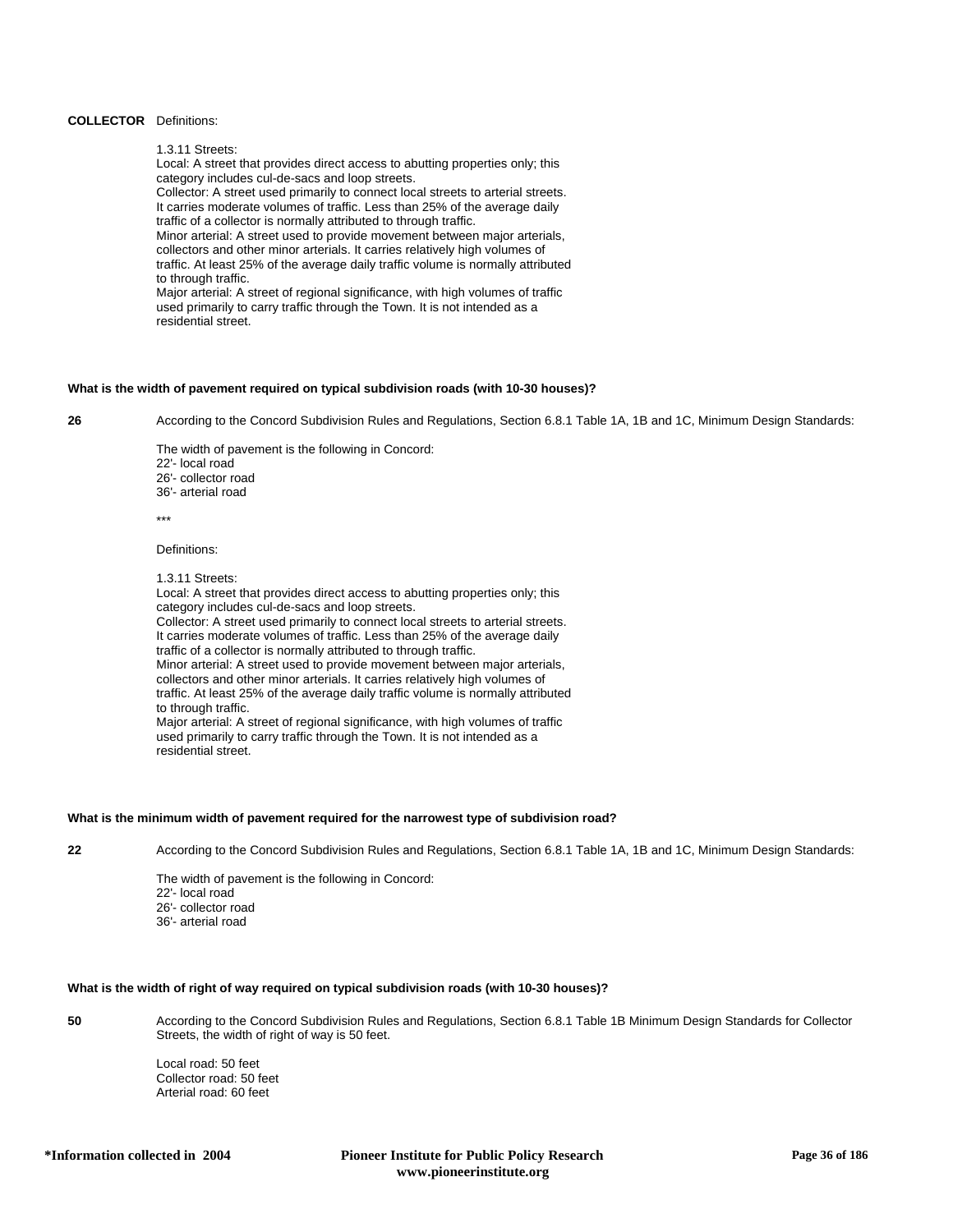# Danvers

# **If various road types are specified in the regulations, which road type did the researcher select for "typical subdivision road"?**

**LOCAL RESIDENTIA** lots abutting such streets." **L** Local streets are defined as, "a street which, in the opinion of the Board, is being or will be used primarily to provide access to

> Residential Minor Streets are defined as, "a street which, in the opinion of the Board, is being or will be used primarily to provide access to maximum of either ten (1) residential lots or twenty (20) dwelling units, whichever is lesser, abutting such streets."

The Town of Danvers has eight (8) types of streets.

# **What is the width of pavement required on typical subdivision roads (with 10-30 houses)?**

**28** Local residential: 28 feet Minor residential: 24 feet

> Local streets are defined as, "a street which, in the opinion of the Board, is being or will be used primarily to provide access to lots abutting such streets."

Residential Minor Streets are defined as, "a street which, in the opinion of the Board, is being or will be used primarily to provide access to maximum of either ten (1) residential lots or twenty (20) dwelling units, whichever is lesser, abutting such streets."

The Town of Danvers has eight (8) types of streets.

Appendix B.1-B.7 Each appendix contains a cross section of each street type.

Arterial Streets (2-32 feet paved areas split by a median), Commercial Collector Streets (60 feet), Local Commercial and Residential Collector (40 feet), Industrial Collector (60 feet), Local Industrial (36 feet), Local Residential (28 feet), and Minor Residential (24 feet)

# **What is the minimum width of pavement required for the narrowest type of subdivision road?**

**24** Local residential: 28 feet Minor residential: 24 feet

> Local streets are defined as, "a street which, in the opinion of the Board, is being or will be used primarily to provide access to lots abutting such streets."

Residential Minor Streets are defined as, "a street which, in the opinion of the Board, is being or will be used primarily to provide access to maximum of either ten (1) residential lots or twenty (20) dwelling units, whichever is lesser, abutting such streets."

The Town of Danvers has eight (8) types of streets.

Appendix B.1-B.7 Each appendix contains a cross section of each street type.

Arterial Streets (2-32 feet paved areas split by a median), Commercial Collector Streets (60 feet), Local Commercial and Residential Collector (40 feet), Industrial Collector (60 feet), Local Industrial (36 feet), Local Residential (28 feet), and Minor Residential (24 feet)

# **What is the width of right of way required on typical subdivision roads (with 10-30 houses)?**

**54** Local residential: 54 feet.

According to the Planning Board Rules and Regulations Governing the Subdivision of Land in Danvers, Massachusetts, Table 1(adopted 1979), the width of right of way required is Arterial Streets (96 feet), Commercial Collector Streets (82 feet), Local Commercial and Residential Collector (66 feet), Industrial Collector (80 feet), Local Industrial (56 feet), Local Residential (54 feet), and Minor Residential (50 feet).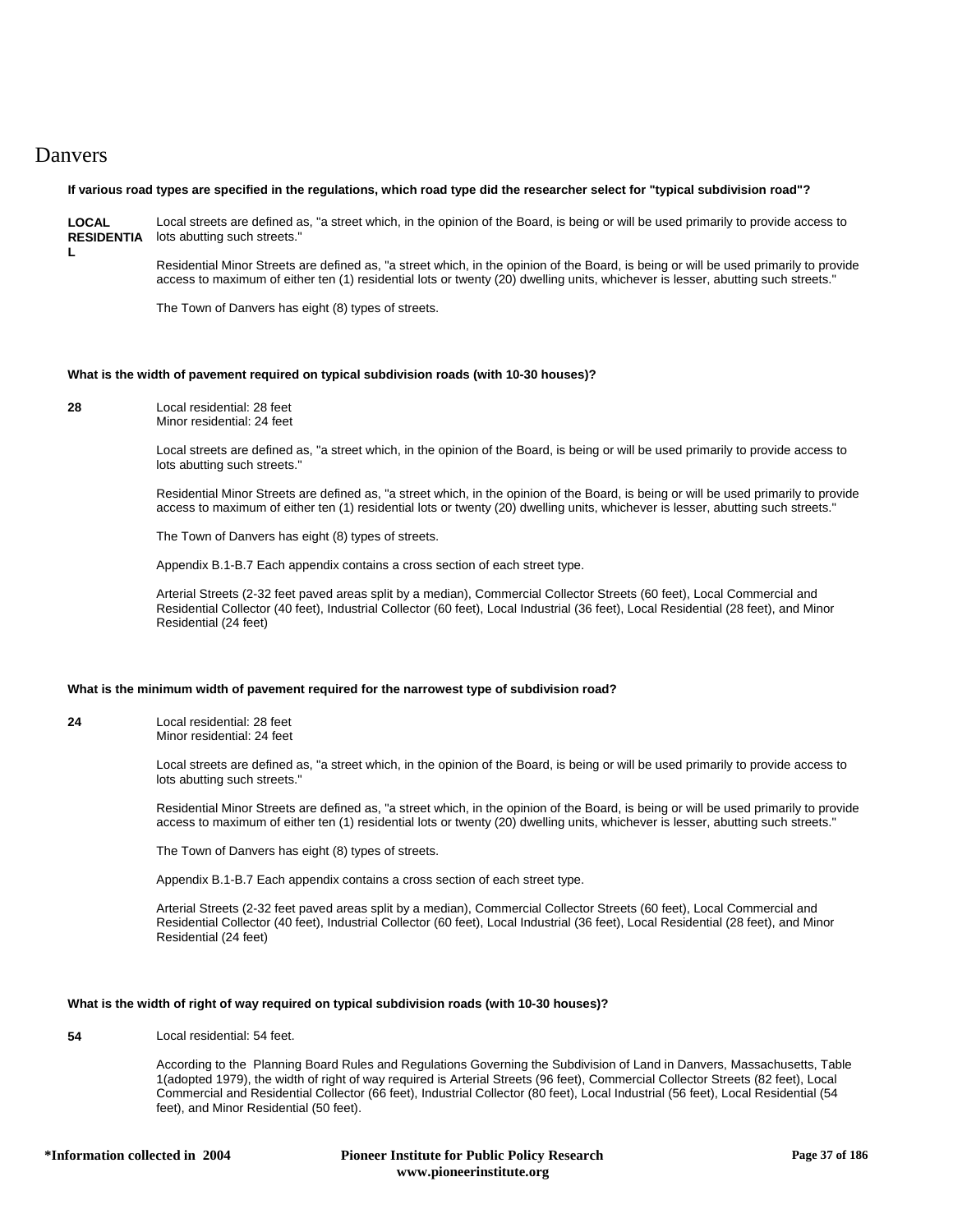# Dedham

# **If various road types are specified in the regulations, which road type did the researcher select for "typical subdivision road"?**

RESIDENTIA 1.4.47 Street Classifications -- Residential streets or ways are categorized by whichever method results in the higher or more **L** restrictive classification as follows: 1) the number of dwelling units to which they provide access or 2) the 24 hour traffic volume that are projected to accommodate. These determinations must consider the maximum extent to which the street can be extended. The street classifications listed below are listed in ascending order from lower to higher. Traffic volumes are determined by twenty-four hour traffic volume counts at representative times and by an adjusted 24 hour tripgeneration rates as set forth in The Institute of Transportation Engineers Trip Generation, an Informational Report, current edition.

> a Residential Lane -- A street or way capable of being extended to provide access to a maximum of four dwelling units or that accommodates a maximum of 40 two way vehicle trips during 24 hours

b Residential Street -- A street or way capable of being extended to provide access to a minimum of five and a maximum of fortynine dwelling units or that accommodates a minimum of 41 and a maximum 499 two way vehicle trips during 24 hours.

c Non-Residential Street -- A street or way providing access to or capable of being extended to provide access to land in a nonresidential zoning district.

d Collector Street -- A street or way capable of being extended to provide access to a fifty or more dwelling units or that accommodates 500 or more two way vehicle trips during 24 hours.

\*\*\*

| 3.4 STREETS AND ROADWAYS<br>3.4.1 Required Roadway Improvements -- Required roadway improvements are |
|------------------------------------------------------------------------------------------------------|
| established for the classes of roadways as defined in section 1.4.47 and as follows:                 |
| a Residential Lane                                                                                   |
| b Residential Street                                                                                 |
| c Non-Residential Street                                                                             |
| d Collector Street                                                                                   |

# **What is the width of pavement required on typical subdivision roads (with 10-30 houses)?**

**22** Arthur Noonan, Town of Dedham Planning, confirmed on 3/21/05 that the pavement requirement for "typical subdivision roads" is 22 feet. He said it was reduced.

According to the chart titled "Typical Roadway Section", Dedham require the following pavement widths:

Residential lane: 18 feet Residential street (SRA only): 22 feet Residential street: 28 feet Non-residential street: 28 feet Collector street: 32 feet

1.4.47 Street Classifications -- Residential streets or ways are categorized by whichever method results in the higher or more restrictive classification as follows: 1) the number of dwelling units to which they provide access or 2) the 24 hour traffic volume that are projected to accommodate. These determinations must consider the maximum extent to which the street can be extended. The street classifications listed below are listed in ascending order from lower to higher. Traffic volumes are determined by twenty-four hour traffic volume counts at representative times and by an adjusted 24 hour tripgeneration rates as set forth in The Institute of Transportation Engineers Trip Generation, an Informational Report, current edition.

a Residential Lane -- A street or way capable of being extended to provide access to a maximum of four dwelling units or that accommodates a maximum of 40 two way vehicle trips during 24 hours

b Residential Street -- A street or way capable of being extended to provide access to a minimum of five and a maximum of fortynine dwelling units or that accommodates a minimum of 41 and a maximum 499 two way vehicle trips during 24 hours.

c Non-Residential Street -- A street or way providing access to or capable of being extended to provide access to land in a nonresidential zoning district.

d Collector Street -- A street or way capable of being extended to provide access to a fifty or more dwelling units or that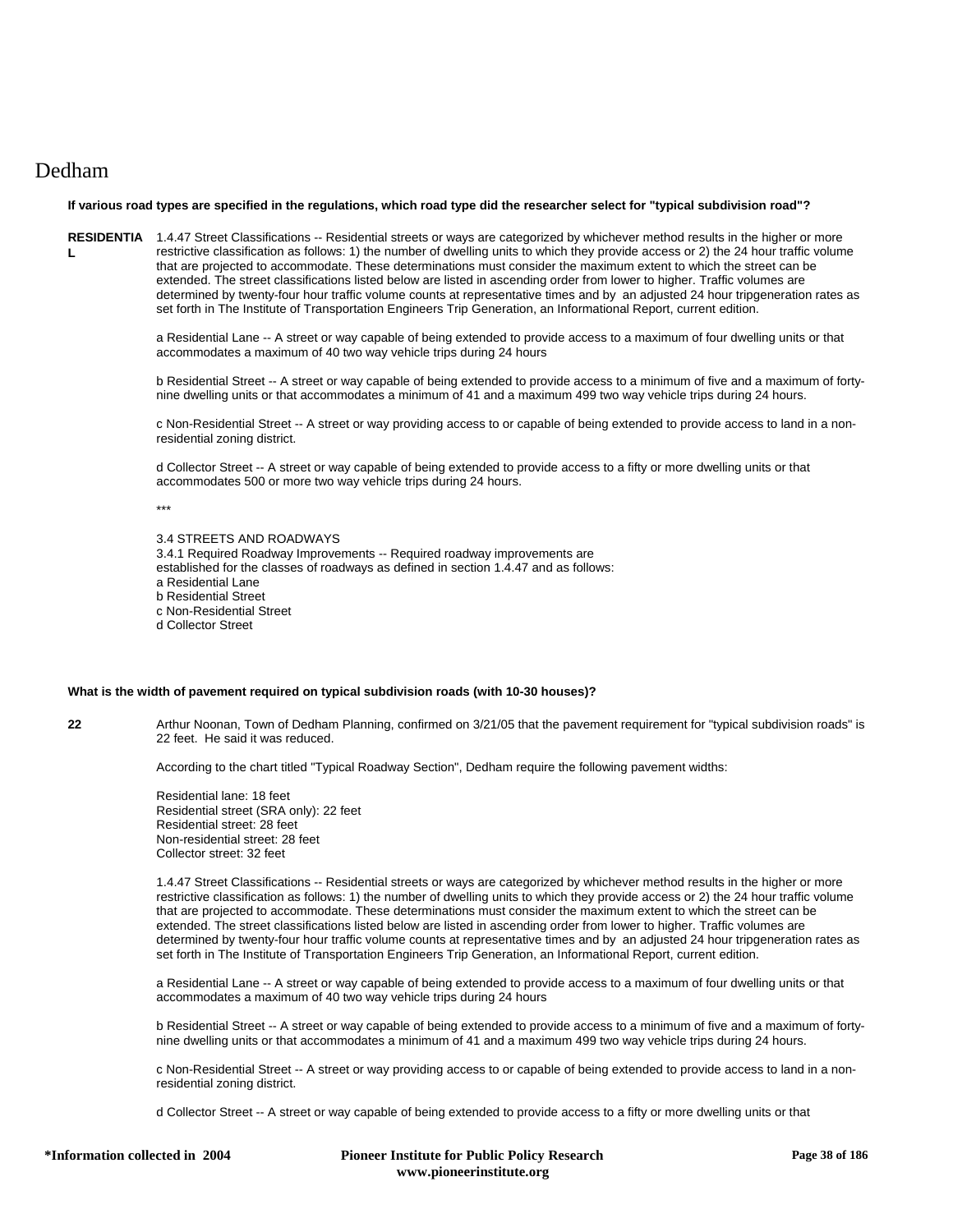accommodates 500 or more two way vehicle trips during 24 hours.

# **What is the minimum width of pavement required for the narrowest type of subdivision road?**

**18** Residential lane: 18 feet Residential street (SRA only): 22 feet Residential street: 28 feet Non-residential street: 28 feet Collector street: 32 feet

# **What is the width of right of way required on typical subdivision roads (with 10-30 houses)?**

**50** According to the chart titled "Typical Roadway Section", Dedham require the following pavement widths:

Residential lane: 50 feet Residential street (SRA only): 50 feet Residential street: 50 feet Non-residential street: 50 feet Collector street: 60 feet

Arthur Noonan from Dedham Planning noted that the ROW was increased from 40 feet to feet in the last revision of the subdivision regulations. The increase creates space for planting strips and sidewalks.

# Dighton

# **If various road types are specified in the regulations, which road type did the researcher select for "typical subdivision road"?**

**MINOR** Town of Dighton Rules and Regulations Governing the Subdivision of Land, Section 2100

"STREET CATEGORIES:

Collector shall mean a street with anticipated traffic equivalent to that generated by 50 homes or more, or which serves abutting land zoned for business or industry.

Dead End shall mean a street or a combination of streets, which has only one means of ingress from or egress to a collector or minor street. Only lanes shall be dead-end streets.

Cul de sac shall mean a street, which cannot serve as access to more than ten (10) dwelling units.

Minor shall mean a street which cannot qualify as a lane but which can be expected to handle less traffic than a collector street and which serves no abutting land zoned for business or industry."

### **What is the width of pavement required on typical subdivision roads (with 10-30 houses)?**

| 24 | Collector streets: 30 feet |
|----|----------------------------|
|    | Minor streets: 24 feet     |
|    | Lanes: 20 feet             |

Town of Dighton Rules and Regulations Governing the Subdivision of Land

"4230. Widths.

The minimum width of streets shall conform to the following:

Collector streets: Sixty (60) feet right of way; Thirty (30) feet pavement

Minor streets: Fifty (50) feet right of way;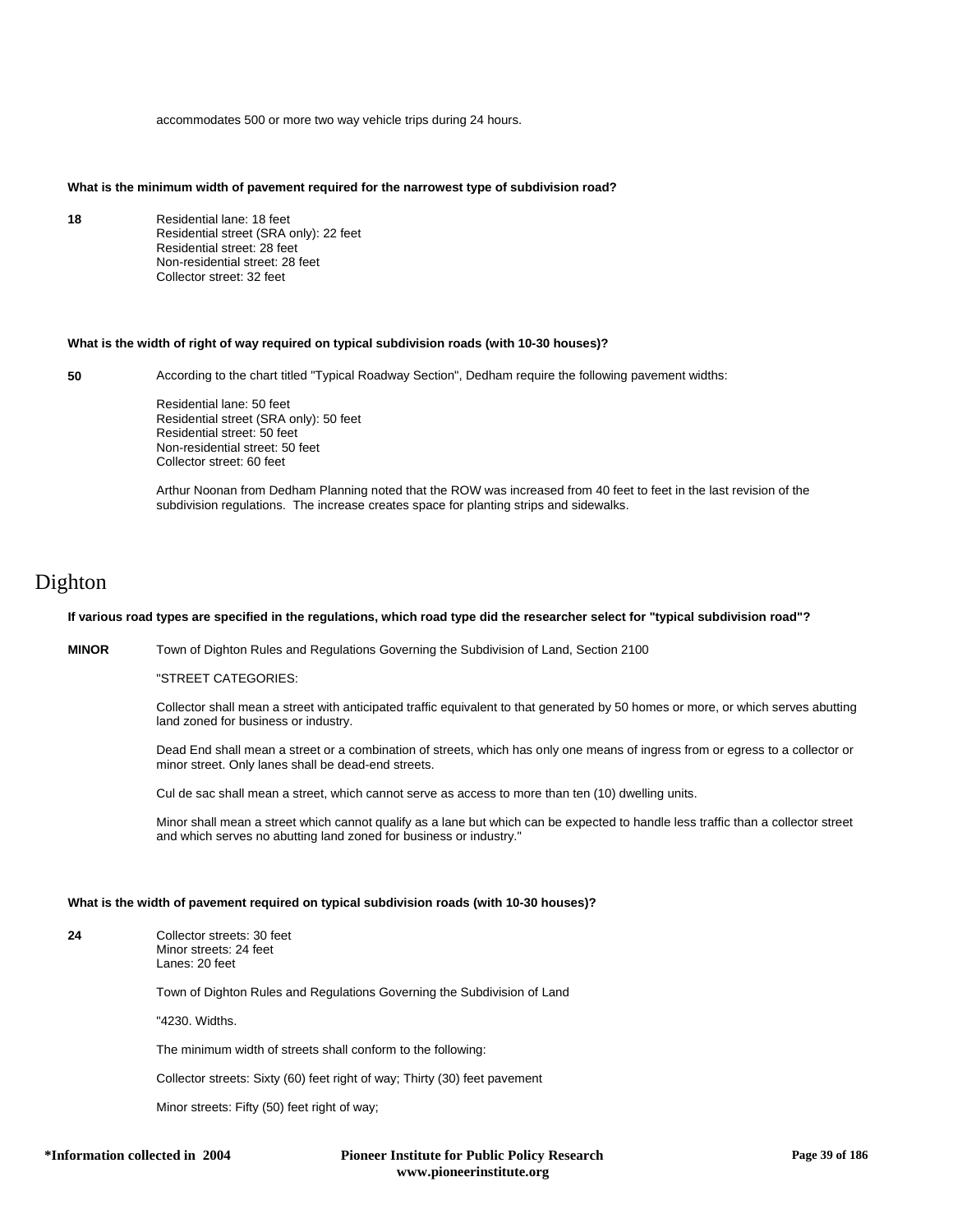Twenty-four (24) feet pavement

Lanes: Forty (40) feet right of way; Twenty (20) feet of pavement"

### **What is the minimum width of pavement required for the narrowest type of subdivision road?**

**20** Collector streets: 30 feet Minor streets: 24 feet Lanes: 20 feet Town of Dighton Rules and Regulations Governing the Subdivision of Land "4230. Widths. The minimum width of streets shall conform to the following: Collector streets: Sixty (60) feet right of way; Thirty (30) feet pavement Minor streets: Fifty (50) feet right of way; Twenty-four (24) feet pavement Lanes: Forty (40) feet right of way; Twenty (20) feet of pavement"

# **What is the width of right of way required on typical subdivision roads (with 10-30 houses)?**

**50** Collector streets: 60 feet Minor streets: 50 feet Lanes: 40 feet

Town of Dighton Rules and Regulations Governing the Subdivision of Land, Section 4230

"4230. Widths.

The minimum width of streets shall conform to the following:

Collector streets: Sixty (60) feet right of way; Thirty (30) feet pavement

Minor streets: Fifty (50) feet right of way; Twenty-four (24) feet pavement

Lanes: Forty (40) feet right of way; Twenty (20) feet of pavement"

# Douglas

### **If various road types are specified in the regulations, which road type did the researcher select for "typical subdivision road"?**

**RESIDENTIA** Town of Douglas Rules and Regulations Governing the Subdivision of Land (Adopted 1975, Amended 1998)

**L**

**Definitions** 

4. STREETS :

a. Residential Street: A street which generally serves only those residents living on that street and which can be considered to permanently serve the exclusive function of being a residential street.

b. Secondary Street: A street which connects or may eventually connect two or more subdivisions or two or more groups of minor streets within the same subdivision.

c. Principal Street: A street which handles or is expected to handle a considerable volume of traffic and provides inter-town access between Douglas and adjoining communities.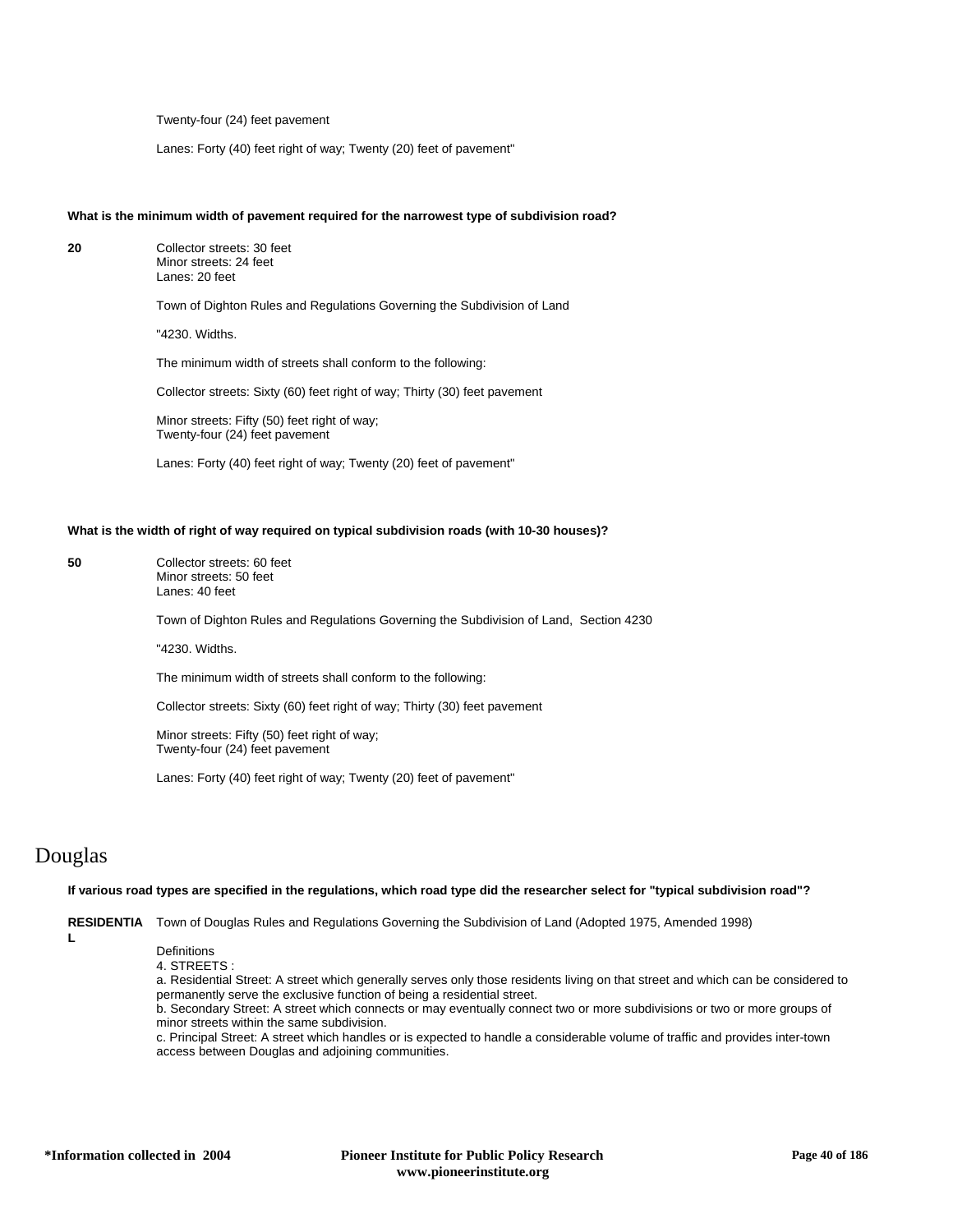# **What is the width of pavement required on typical subdivision roads (with 10-30 houses)?**

**24** Town of Douglas Rules and Regulations Governing the Subdivision of Land (Adopted 1975, Amended 1998)

SECTION IV: DESIGN STANDARDS A. Streets

This section does not list width of pavement. A detailed drawing at the end of the subdivision rules shows that the width of pavement on residential roads is 24'.

There is no table of street design standards in this town's subdivision rules.

Residential street: 24 feet Secondary street: 34 feet Principal street: 36 feet

#### **What is the minimum width of pavement required for the narrowest type of subdivision road?**

**24** Town of Douglas Rules and Regulations Governing the Subdivision of Land (Adopted 1975, Amended 1998)

SECTION IV: DESIGN STANDARDS A. Streets This section does not list width of pavement. A detailed drawing at the end of the subdivision rules shows that the width of pavement on residential roads is 24'. There is no table of street design standards in this town's subdivision rules.

Residential street: 24 feet Secondary street: 34 feet Principal street: 36 feet

#### **What is the width of right of way required on typical subdivision roads (with 10-30 houses)?**

**44** Town of Douglas Rules and Regulations Governing the Subdivision of Land (Adopted 1975, Amended 1998)

SECTION IV: DESIGN STANDARDS A. Streets 2. Width

The minimum width of street rights-of-way shall be fifty (50) feet. Greater width shall be required by the Board when deemed necessary for present and future vehicular travel.

The above section contradicts a detailed drawing at the end of the subdivision rules that shows that the width of right of way for streets is as listed here:

Residential street: 44 feet Secondary street: 60 feet Principal street: 60 feet

# Dover

**If various road types are specified in the regulations, which road type did the researcher select for "typical subdivision road"?**

**MINOR** ARTICLE III, Definitions; Plans Not Requiring Approval

§ 248-6. Terms defined.

MAJOR STREET -- A street which, in the opinion of the Board, is being used or will be used as a thoroughfare across or between different portions of the Town of Dover or which will otherwise carry a heavy volume of traffic.

MINOR STREET -- A street which, in the opinion of the Board, is used or will be used primarily to provide access to abutting lots, and which is designed to discourage its use by through traffic.

SECONDARY STREET -- A street intercepting 1 or more minor streets and which, in the opinion of the Board, is used or will be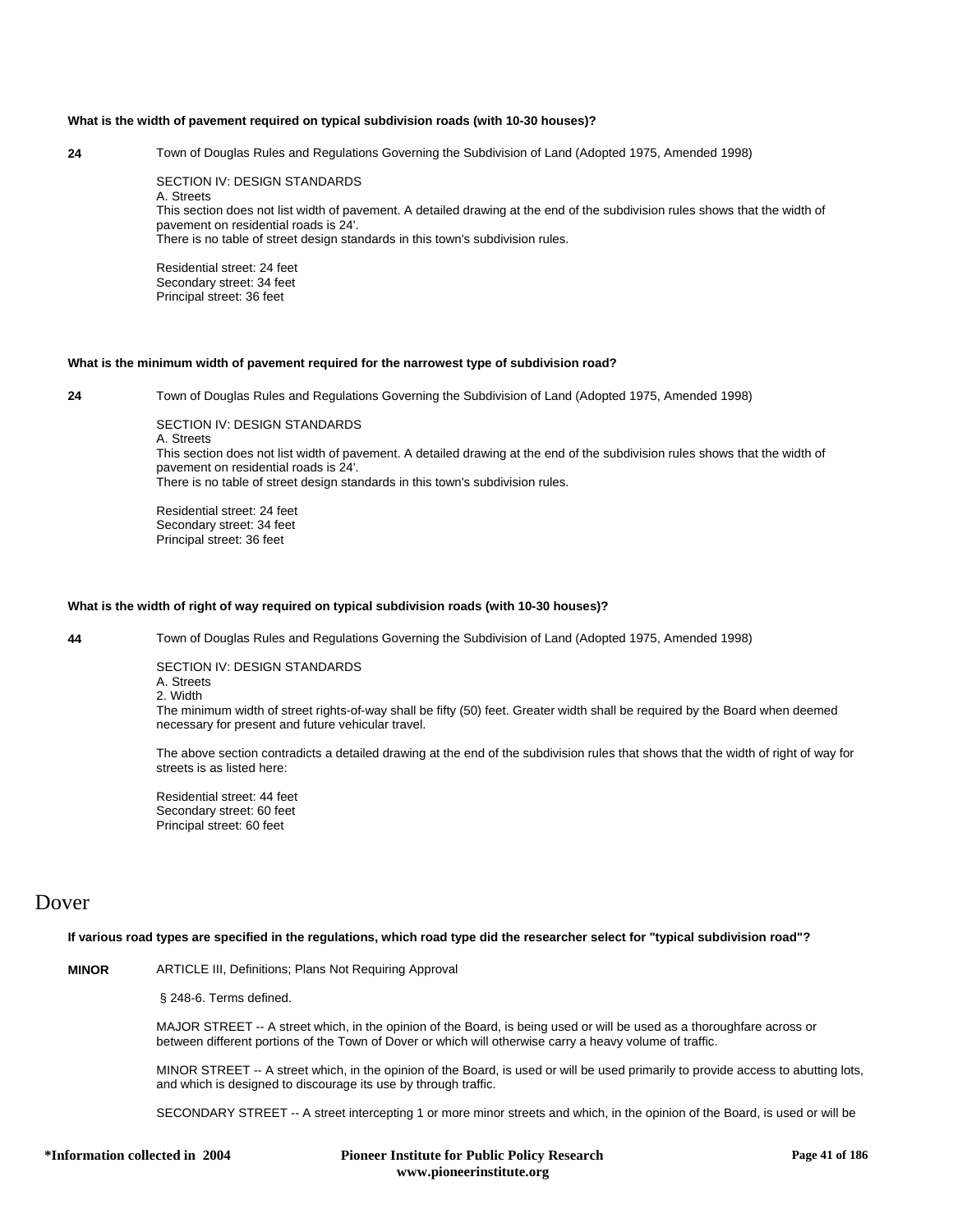used to carry a substantial volume of traffic from such minor street(s) to a major street or community facility and normally including the principal entrance street of a large subdivision or group of subdivisions and any principal circulation streets within such subdivisions.

#### **What is the width of pavement required on typical subdivision roads (with 10-30 houses)?**

**22** Minor streets: 22 feet Secondary streets: 24 feet Major streets: 28 feet

\*\*\*

ARTICLE III, Definitions; Plans Not Requiring Approval

§ 248-6. Terms defined.

MAJOR STREET -- A street which, in the opinion of the Board, is being used or will be used as a thoroughfare across or between different portions of the Town of Dover or which will otherwise carry a heavy volume of traffic.

MINOR STREET -- A street which, in the opinion of the Board, is used or will be used primarily to provide access to abutting lots, and which is designed to discourage its use by through traffic.

SECONDARY STREET -- A street intercepting 1 or more minor streets and which, in the opinion of the Board, is used or will be used to carry a substantial volume of traffic from such minor street(s) to a major street or community facility and normally including the principal entrance street of a large subdivision or group of subdivisions and any principal circulation streets within such subdivisions.

\*\*\*

C.Widths. The minimum width of streets shall be as follows, exclusive of berms:

(1)Minor streets: right-of-way of 52 feet, and pavement, exclusive of berms of 22 feet.

(2)Secondary streets: right-of-way of 54 feet, and pavement, exclusive of berms, of 24 feet.

(3)Major streets: right-of-way of 60 feet, and pavement, exclusive of berms, of 28 feet.

# **What is the minimum width of pavement required for the narrowest type of subdivision road?**

**22** Minor streets: 22 feet Secondary streets: 24 feet Major streets: 28 feet

C.Widths. The minimum width of streets shall be as follows, exclusive of berms:

(1)Minor streets: right-of-way of 52 feet, and pavement, exclusive of berms of 22 feet.

(2)Secondary streets: right-of-way of 54 feet, and pavement, exclusive of berms, of 24 feet.

(3)Major streets: right-of-way of 60 feet, and pavement, exclusive of berms, of 28 feet.

# **What is the width of right of way required on typical subdivision roads (with 10-30 houses)?**

**52** Minor street: 52 feet Secondary street: 54 feet Major street: 60 feet

\*\*\*

C.Widths. The minimum width of streets shall be as follows, exclusive of berms: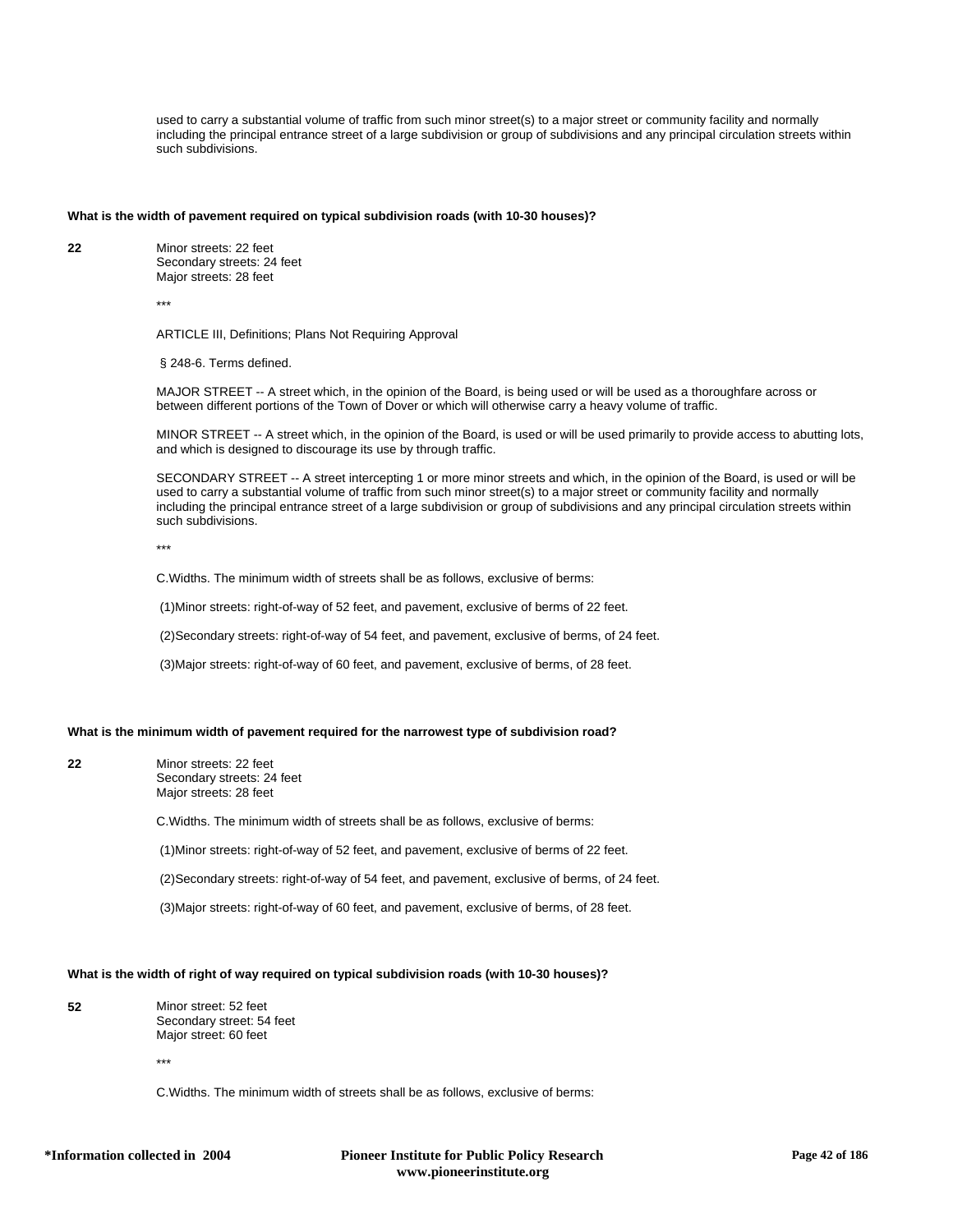(1)Minor streets: right-of-way of 52 feet, and pavement, exclusive of berms of 22 feet.

(2)Secondary streets: right-of-way of 54 feet, and pavement, exclusive of berms, of 24 feet.

(3)Major streets: right-of-way of 60 feet, and pavement, exclusive of berms, of 28 feet.

# Dracut

# **If various road types are specified in the regulations, which road type did the researcher select for "typical subdivision road"?**

**MINOR** Section II, A (6. PRINCIPAL STREET : A Street or portion thereof, which, in the opinion of the Board, is likely to carry a substantial volume of through vehicular traffic. 7. SECONDARY STREET : A Street or portion thereof other than a principal street which, in the opinion of the Board, is likely to carry traffic other than just to or from lots on that street. 8. MINOR STREET : A street or portion thereof which is likely to be used by vehicles traveling to or from lots on that street. )

# **What is the width of pavement required on typical subdivision roads (with 10-30 houses)?**

**30** Researcher could not locate the information in the subdivision rules.

According to Mike Buxton, Dracut Public Works Director, (10/18/04) road widths vary from 18' to 32' but 30' is the average width of pavement on both main roads and subdivision roads.

# **What is the minimum width of pavement required for the narrowest type of subdivision road?**

**18** Researcher could not locate the information in the subdivision rules.

According to Mike Buxton, Dracut Public Works Director, (10/18/04) road widths vary from 18' to 32' but 30' is the average width of pavement on both main roads and subdivision roads.

# **What is the width of right of way required on typical subdivision roads (with 10-30 houses)?**

**50** Town of Dracut Rules and Regulations Governing the Subdivision of Land

Section V, 1. b. Street right-of-way widths shall be as follows: Local street - 50 feet; Minor Collector - 60 feet; Major Collector - 70 feet.

# Dunstable

**If various road types are specified in the regulations, which road type did the researcher select for "typical subdivision road"?**

**NA**

# **What is the width of pavement required on typical subdivision roads (with 10-30 houses)?**

**28** 20' for travel lanes plus 8' for parking = 28'

"3. Street Cross Section

- All streets shall have:
- a) 2-10' lanes for travel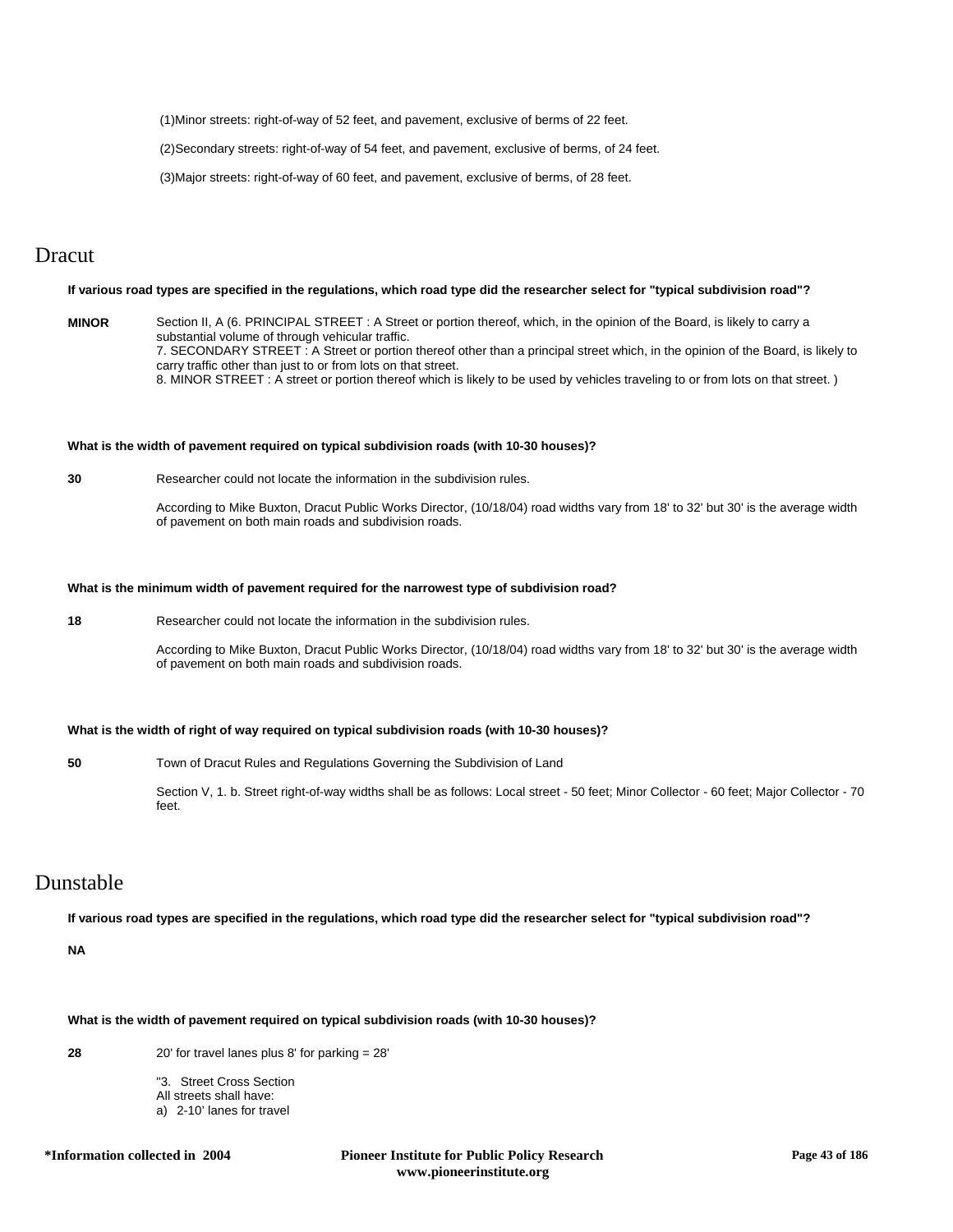b) 1-8' lane for parking

c) Planting strips for snow storage, hydrants, trees, grass, and shrubs as shown on the street section drawing, Figure 1 of these regulations

d) 2- 5' sidewalks (one each side)"

- "Rules and Regulations the subdivision of land in Dunstable, Massachusetts, Revised February 2003" Section IV.A.3 Width - Street design standards.

# **What is the minimum width of pavement required for the narrowest type of subdivision road?**

**28** 20' for travel lanes plus 8' for parking = 28'

"3. Street Cross Section

All streets shall have:

a) 2-10' lanes for travel

b) 1-8' lane for parking

c) Planting strips for snow storage, hydrants, trees, grass, and shrubs as shown on the street section drawing, Figure 1 of these regulations

d) 2- 5' sidewalks (one each side)"

- "Rules and Regulations the subdivision of land in Dunstable, Massachusetts, Revised February 2003" Section IV.A.3 Width - Street design standards.

# **What is the width of right of way required on typical subdivision roads (with 10-30 houses)?**

**55** Entire section pertaining to road width right-of-way:

"IV.A.2. Width The minimum width of rights-of-way shall be fifty-five (55) feet."

-- "Rules and Regulations Governing Subdivision of Land in Dunstable, Massachusetts, Revised February 2003"

# Duxbury

# **If various road types are specified in the regulations, which road type did the researcher select for "typical subdivision road"?**

**SECONDARY** Town of Duxbury Rules and Regulations Governing the Subdivision of Land (as of 2004)

STREET, LOCAL : A way that provides access to abutting lots only serves three (3) or less lots and is not a through street. The R.O.W. layout shall have a width of fifty (50) feet.

STREET, MINOR : A way that provides access to abutting lots on serves ten (10) or less lots and is not a through street. R.O.W. layout shall have a width of fifty (50) feet.

STREET, PRINCIPAL : A way that carries or is designed to carry through traffic between parts of Town or between Duxbury an other Towns. Principal streets shall have a R.O.W. layout width of sixty (60) feet.

STREET, SECONDARY : A way that carries or is designed to carry through traffic to abutting lots and provides access to local and minor streets. Secondary streets provide access to eleven (11) or more lots. Secondary streets shall have a R.O.W. layout width of fifty (50) feet.

#### **What is the width of pavement required on typical subdivision roads (with 10-30 houses)?**

**22** Town of Duxbury Rules and Regulations Governing the Subdivision of Land (as of 2004)

7.3.2 Minimum pavement width for roads with: 1-3 lots 14 feet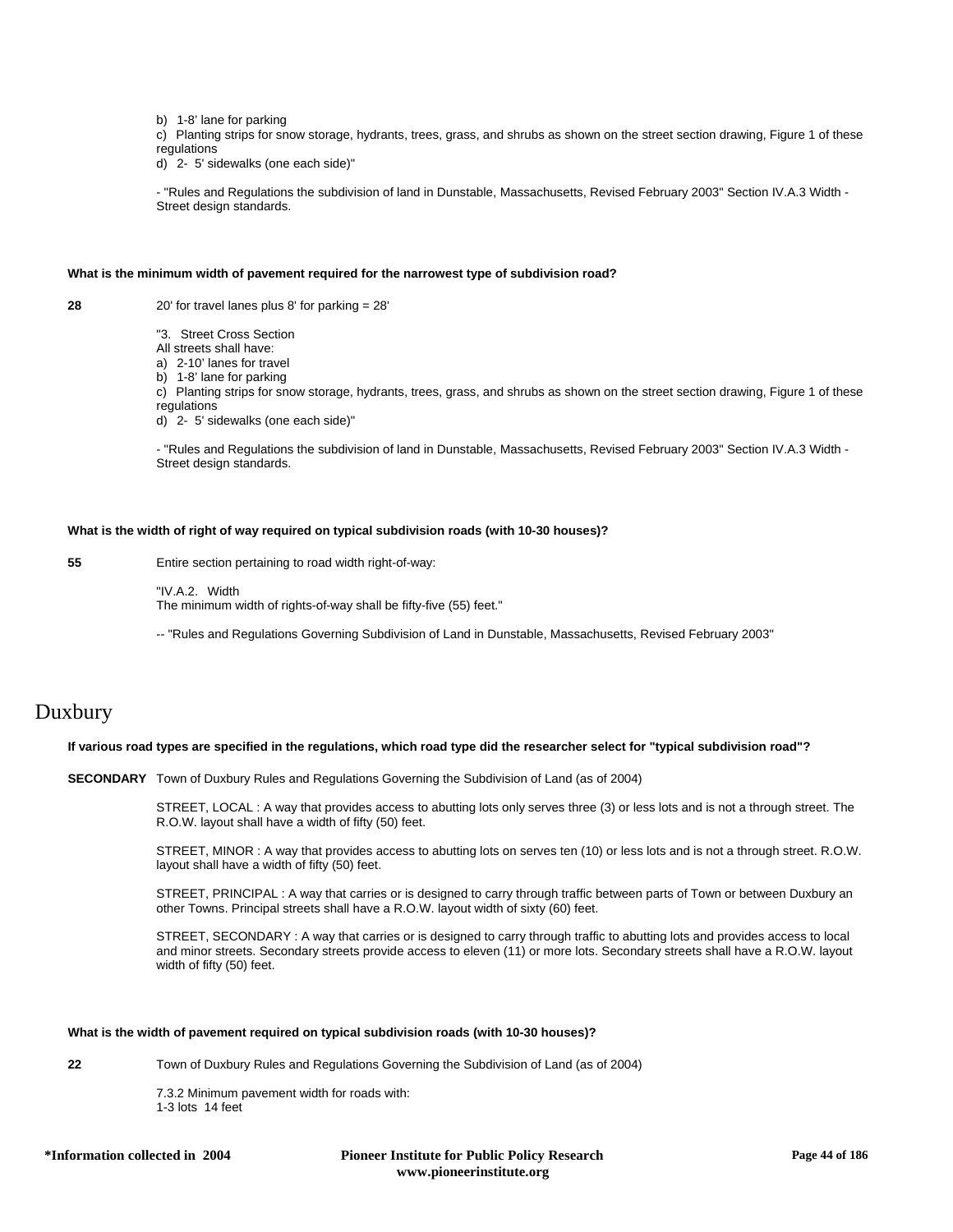4-10 18 feet 11+ 22 feet

#### **What is the minimum width of pavement required for the narrowest type of subdivision road?**

**14** Town of Duxbury Rules and Regulations Governing the Subdivision of Land (as of 2004)

7.3.2 Minimum pavement width for roads with: 1-3 lots 14 feet<br>4-10 18 feet 18 feet 11+ 22 feet

#### **What is the width of right of way required on typical subdivision roads (with 10-30 houses)?**

**50** Town of Duxbury Rules and Regulations Governing the Subdivision of Land (as of 2004)

STREET, LOCAL : A way that provides access to abutting lots only serves three (3) or less lots and is not a through street. The R.O.W. layout shall have a width of fifty (50) feet.

STREET, PRINCIPAL : A way that carries or is designed to carry through traffic between parts of Town or between Duxbury an other Towns. Principal streets shall have a R.O.W. layout width of sixty (60) feet.

STREET, SECONDARY : A way that carries or is designed to carry through traffic to abutting lots and provides access to local and minor streets. Secondary streets provide access to eleven (11) or more lots. Secondary streets shall have a R.O.W. layout width of fifty (50) feet.

# East Bridgewater

# **If various road types are specified in the regulations, which road type did the researcher select for "typical subdivision road"?**

**MINOR** Town of East Bridgewater Subdivision Rules and Regulations, Section 4(b)(4) (Last Amended 2001).

LOCAL STREET : A street which in the opinion of the Planning Board has been designated to be permanently dead end and which services no more than 12 single family dwellings.

 MINOR STREET : A street which in the opinion of the Planning Board is being used or will be used primarily to Provide access to abutting lots and will not be used for through traffic.

 SECONDARY STREET : a street intercepting one or more minor or local streets and which, in the opinion of the Planning Board, is used or will be used to carry a substantial volume of traffic from such minor or local streets to a major thoroughfare which connects the various parts of the Town. This would include Principal entrance streets which Provide access to large subdivisions or groups of subdivisions.

# **What is the width of pavement required on typical subdivision roads (with 10-30 houses)?**

**20** Local road: 20 feet

Minor road: 20 feet Secondary road: 26 feet Commercial: 26 feet Industrial: 32 feet

Town of East Bridgewater Subdivision Rules and Regulations, Section 4(b)(4) (Last Amended 2001).

LOCAL STREET : A street which in the opinion of the Planning Board has been designated to be permanently dead end and which services no more than 12 single family dwellings.

MINOR STREET : A street which in the opinion of the Planning Board is being used or will be used primarily to Provide access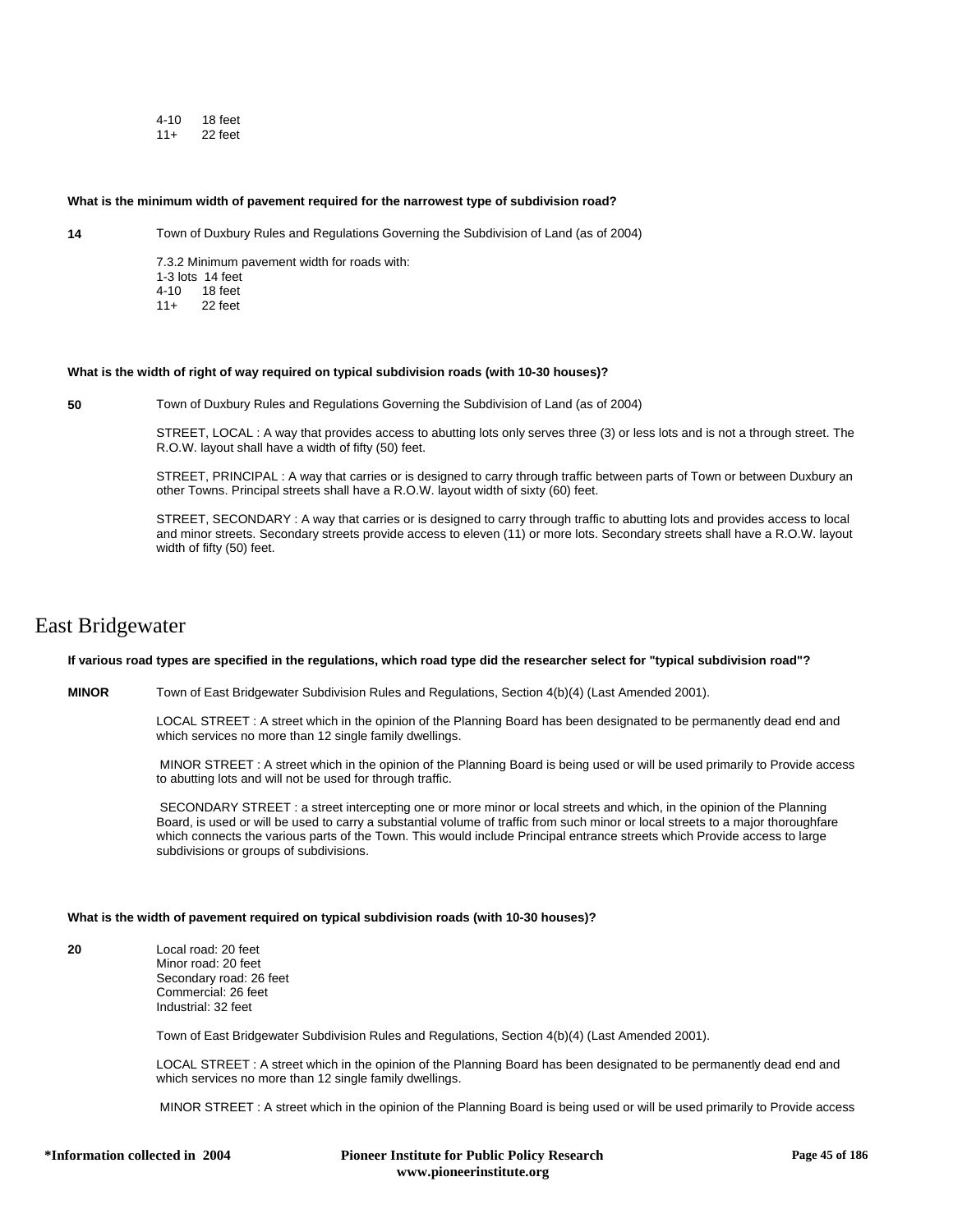to abutting lots and will not be used for through traffic.

 SECONDARY STREET : a street intercepting one or more minor or local streets and which, in the opinion of the Planning Board, is used or will be used to carry a substantial volume of traffic from such minor or local streets to a major thoroughfare which connects the various parts of the Town. This would include Principal entrance streets which Provide access to large subdivisions or groups of subdivisions.

#### **What is the minimum width of pavement required for the narrowest type of subdivision road?**

**20** Local road: 20 feet Minor road: 20 feet Secondary road: 26 feet Commercial: 26 feet Industrial: 32 feet

#### **What is the width of right of way required on typical subdivision roads (with 10-30 houses)?**

**40** Town of East Bridgewater Subdivision Rules and Regulations, Section 4(b)(4) (Last Amended 2001).

Local road: 40 feet Minor road: 40 feet Secondary road: 50 feet Commercial: 50 feet Industrial: 50 feet

# Easton

# **If various road types are specified in the regulations, which road type did the researcher select for "typical subdivision road"?**

**MAJOR** According to the Town of Easton Subdivision Rules and Regulations, Section 5.01:

- "3. Median Divided Street (MDS) See Plates 8 & 8-A
- a. MDS shall be designed according to Typical Roadway Section Plates No. 8 and 8-A.
- b. MDS shall extend only as far as determined necessary by the Board in consideration of public safety and traffic patterns.
- 4. Collector Street See Plates 6 & 6-A (Residential).

 a. Any residential street that connects two different streets and services more than thirty-six (36) lots. Pavement width shall be thirty-two (32) feet.

5. Major Street - See Plates 5 & 5-A

 a. A street longer than 600 feet in length which shall not exceed 1,200 feet and shall not service more than twelve (12) lots. Pavement width shall be twenty-eight (28) feet.

 b. Any major street that serves more than twelve (12) lots and is greater than 1,200 feet in length shall have two points of access. In the event the second access is not deemed desirable by the Board, the Board in its discretion may permit a median divided strip. In no event shall a major street with only two points of access service more than thirty-six (36) lots. 6. Minor Street - See Plates 4 & 4-A

a. Shall not exceed 600 feet in length. Pavement width shall be twenty-four (24) feet.

b. Shall not provide access to more than 8 lots."

# **What is the width of pavement required on typical subdivision roads (with 10-30 houses)?**

**28** Town of Easton Subdivision Rules and Regulations, Table 1, Street Design Standards:

Residential Streets: Minor: 24 feet Major: 28 feet Collector: 32 feet Median Divided: 18 each lane

Industrial: 34 feet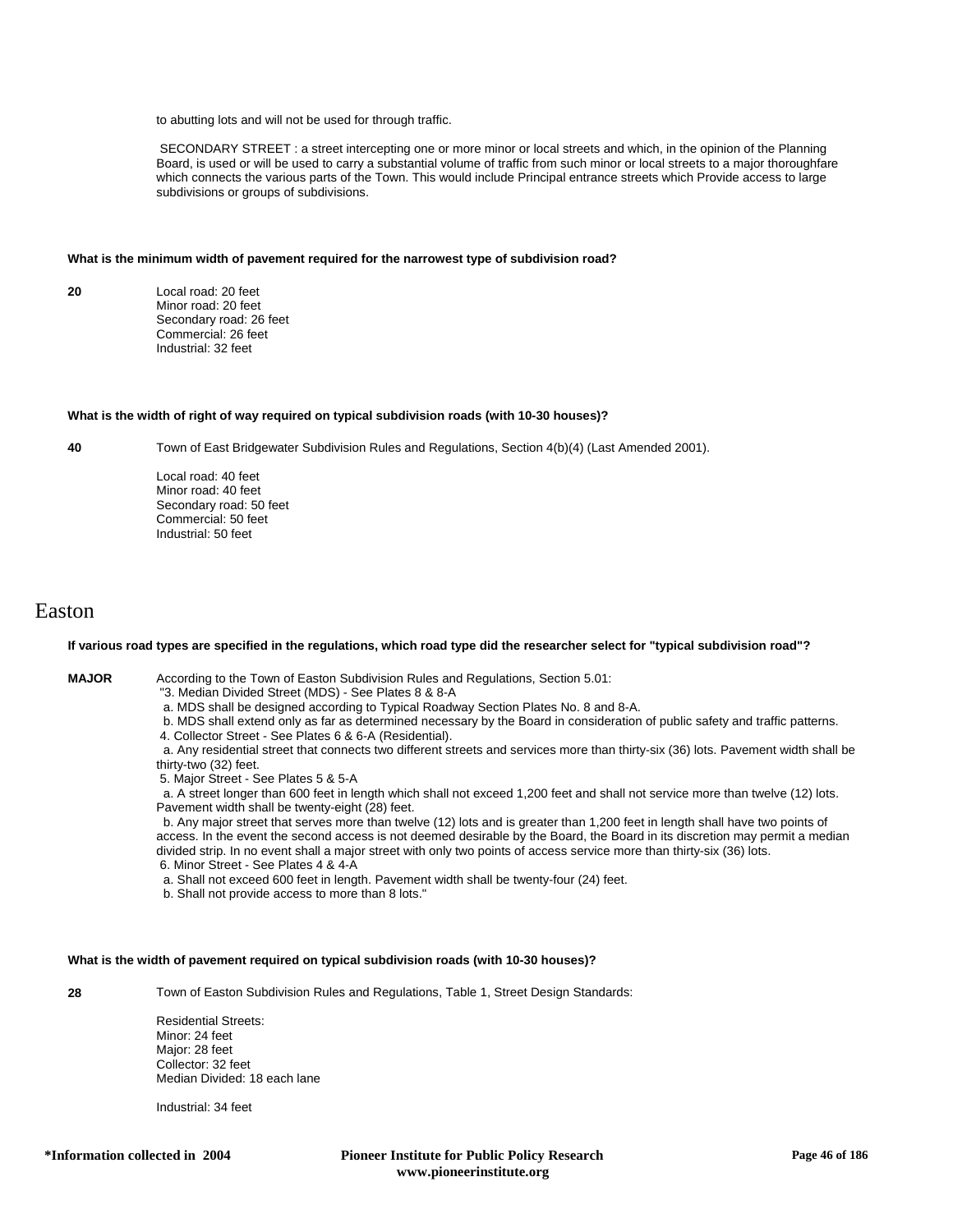According to the Town of Easton Subdivision Rules and Regulations, Section 5.01:

"3. Median Divided Street (MDS) - See Plates 8 & 8-A

a. MDS shall be designed according to Typical Roadway Section Plates No. 8 and 8-A.

b. MDS shall extend only as far as determined necessary by the Board in consideration of public safety and traffic patterns.

4. Collector Street - See Plates 6 & 6-A (Residential).

 a. Any residential street that connects two different streets and services more than thirty-six (36) lots. Pavement width shall be thirty-two (32) feet.

5. Major Street - See Plates 5 & 5-A

 a. A street longer than 600 feet in length which shall not exceed 1,200 feet and shall not service more than twelve (12) lots. Pavement width shall be twenty-eight (28) feet.

 b. Any major street that serves more than twelve (12) lots and is greater than 1,200 feet in length shall have two points of access. In the event the second access is not deemed desirable by the Board, the Board in its discretion may permit a median divided strip. In no event shall a major street with only two points of access service more than thirty-six (36) lots. 6. Minor Street - See Plates 4 & 4-A

a. Shall not exceed 600 feet in length. Pavement width shall be twenty-four (24) feet.

b. Shall not provide access to more than 8 lots."

# **What is the minimum width of pavement required for the narrowest type of subdivision road?**

**24** Town of Easton Subdivision Rules and Regulations, Table 1, Street Design Standards:

Residential Streets: Minor: 24 feet Major: 28 feet Collector: 32 feet Median Divided: 18 each lane

Industrial: 34 feet

According to the Town of Easton Subdivision Rules and Regulations, Section 5.01:

"3. Median Divided Street (MDS) - See Plates 8 & 8-A

a. MDS shall be designed according to Typical Roadway Section Plates No. 8 and 8-A.

b. MDS shall extend only as far as determined necessary by the Board in consideration of public safety and traffic patterns.

4. Collector Street - See Plates 6 & 6-A (Residential).

 a. Any residential street that connects two different streets and services more than thirty-six (36) lots. Pavement width shall be thirty-two (32) feet.

5. Major Street - See Plates 5 & 5-A

 a. A street longer than 600 feet in length which shall not exceed 1,200 feet and shall not service more than twelve (12) lots. Pavement width shall be twenty-eight (28) feet.

 b. Any major street that serves more than twelve (12) lots and is greater than 1,200 feet in length shall have two points of access. In the event the second access is not deemed desirable by the Board, the Board in its discretion may permit a median divided strip. In no event shall a major street with only two points of access service more than thirty-six (36) lots. 6. Minor Street - See Plates 4 & 4-A

a. Shall not exceed 600 feet in length. Pavement width shall be twenty-four (24) feet.

b. Shall not provide access to more than 8 lots."

# **What is the width of right of way required on typical subdivision roads (with 10-30 houses)?**

**50** Residential Streets: Minor: 50 feet Major: 50 feet Collector: 50 feet Median divided: 76 feet

Industrial: 55 feet

# **Essex**

**If various road types are specified in the regulations, which road type did the researcher select for "typical subdivision road"?**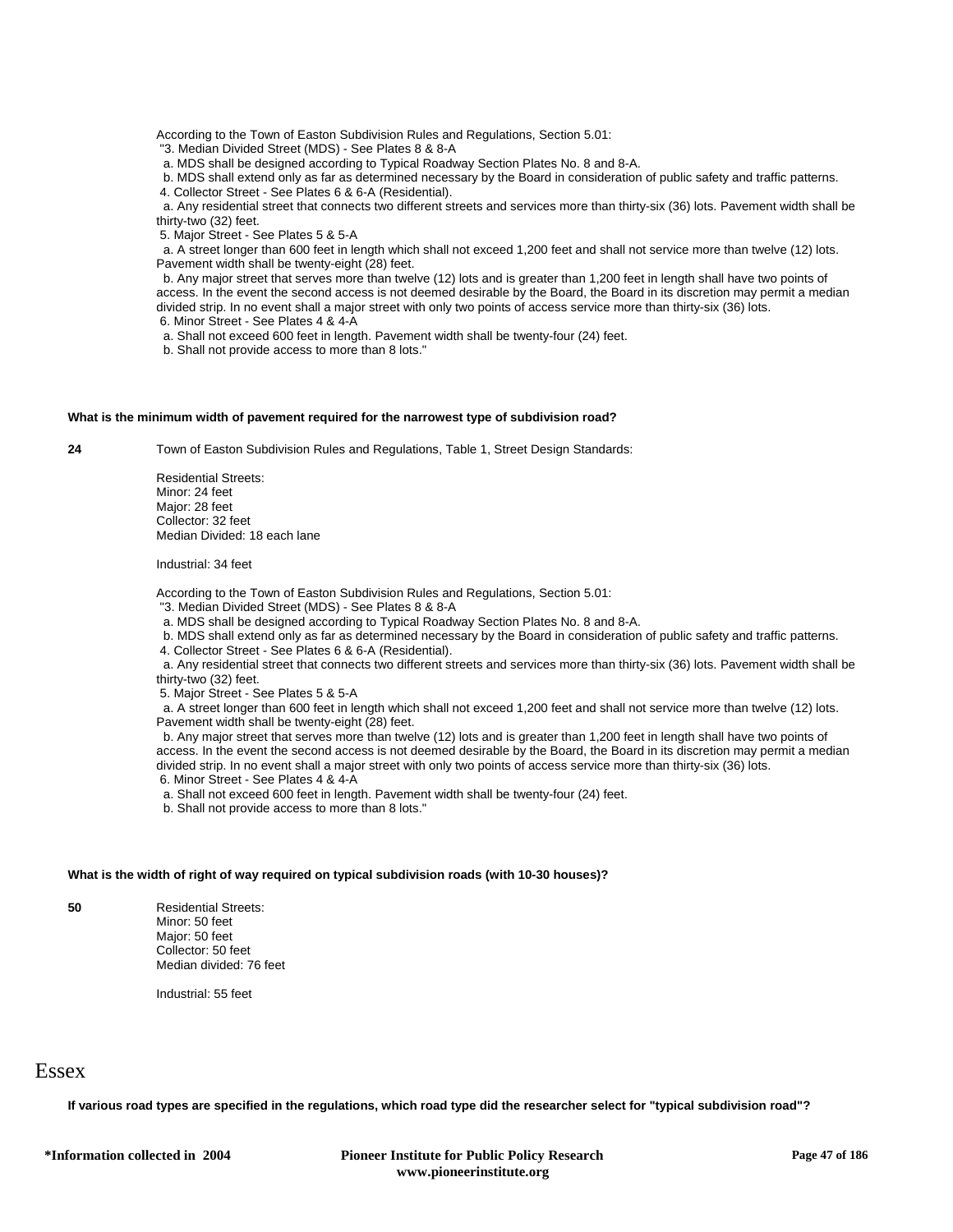# **URBAN**

#### **What is the width of pavement required on typical subdivision roads (with 10-30 houses)?**

**24** Essex subdivision rules and regulations do not provide a definition for the difference between urban and rural roads. The width of pavement and the width of shoulders are the two categories where Essex makes a distinction between urban and rural roads.

> The Land Use Ordinance of Essex ESSEX COUNTY, MASSACHUSETTS RULES AND REGULATIONS RELATIVE TO SUBDIVISION CONTROL

Section 3: General 3.05 Access Adequacy 2. Standards of Adequacy Development Potentially Served

> 1-10 Dwelling Units More Units or Existing Large Non- Residential Use

Min. right-of-way width 44 feet 44 feet Gravel. foundation minimum 12 inches 12 inches<br>Surface type Gravel 3" Bit. (Conc.) vel 3" Bit. (Conc.)<br>16 feet 20 feet Surface width minimum\* 16 feet 20 feet<br>Sight, distance minimum 75 feet 225 feet Sight, distance minimum Maximum grade 8% 8% \*except for short intervals of not more than 200 feet each

Section 7: General Requirements and Design Standards For All Subdivision Plans 7.02 Streets and Ways

4. Table of Geometric and Other Standards for Streets.e

a. Streets:

- 1. Minimum width of right of way, 44 feet.
- 2. Minimum width of pavement:
- (a) Urban, 24 feet.
- (b) Rural, 20 feet.
- 3. Maximum grade, eight percent.
- 4. Maximum grade at intersections, three percent within 50 feet of intersections.
- 5. Minimum angle of intersections, 60 degrees.
- 6. Width of shoulders:
- (a) Urban, 10 feet
- (b) Rural, 12 feet
- Minimum centerline radii on curves, 200 feet.
- 8. Minimum tangent length between reverse curves, 100 feet.
- 9. Minimum road base, 12 inches of compacted gravel to design width of the pavement.
- 10. Bituminous paving, where used, minimum 3 inches.
- 11. Road crown, minimum, one-fourth per foot.

#### **What is the minimum width of pavement required for the narrowest type of subdivision road?**

**20** The Land Use Ordinance of Essex ESSEX COUNTY, MASSACHUSETTS RULES AND REGULATIONS RELATIVE TO SUBDIVISION CONTROL

4. Table of Geometric and Other Standards for Streets.e

a. Streets: 1. Minimum width of right of way, 44 feet. 2. Minimum width of pavement:

- (a) Urban, 24 feet.
- (b) Rural, 20 feet.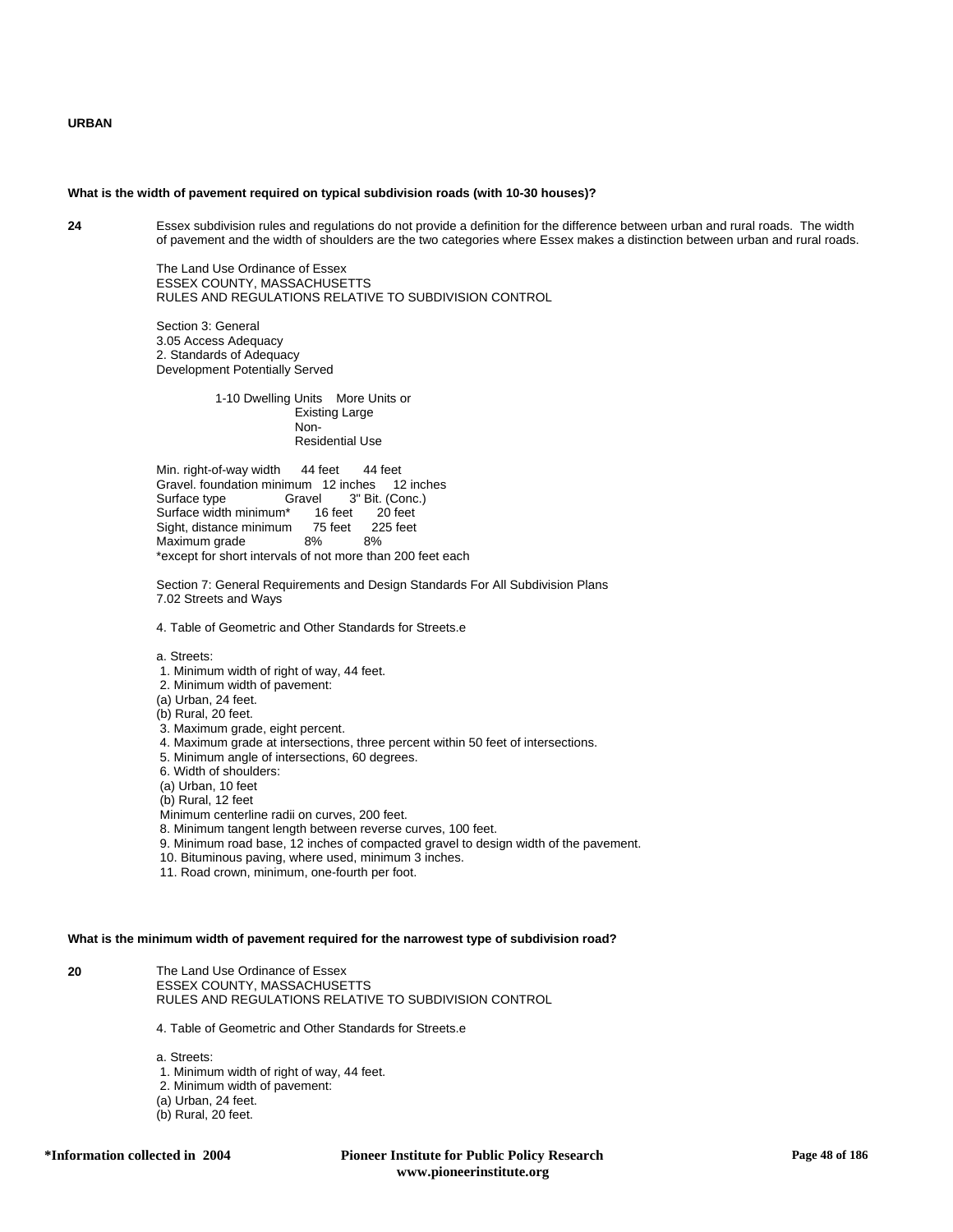# **What is the width of right of way required on typical subdivision roads (with 10-30 houses)?**

- **44** The Land Use Ordinance of Essex ESSEX COUNTY, MASSACHUSETTS RULES AND REGULATIONS RELATIVE TO SUBDIVISION CONTROL
	- 4. Table of Geometric and Other Standards for Streets.e

a. Streets: 1. Minimum width of right of way, 44 feet. 2. Minimum width of pavement: (a) Urban, 24 feet. (b) Rural, 20 feet.

# Everett

**If various road types are specified in the regulations, which road type did the researcher select for "typical subdivision road"?**

#### **What is the width of pavement required on typical subdivision roads (with 10-30 houses)?**

**30** 6/15/04 Phone conversation with Al Spaulding who put the width of pavement between 30-35 feet.

### **What is the minimum width of pavement required for the narrowest type of subdivision road?**

**30** 6/15/04 Phone conversation with Al Spaulding who put the width of pavement between 30-35 feet.

# **What is the width of right of way required on typical subdivision roads (with 10-30 houses)?**

**40** City of Everett Rules and Regulations Governing the Subdivision of Land: Section 2 Section 2: Definitions

> STREET A street is any existing street, square, lane, terrace, avenue, court, place, way or private way, set aside as a permanent right of way for street purposes and including any such right of way as may be created after the enactment of these rules and regulations provided it is 40 feet or more in width.

# Foxborough

**L**

**If various road types are specified in the regulations, which road type did the researcher select for "typical subdivision road"?**

**RESIDENTIA** SECTION 5.02 STREET WIDTH & GRADES

A. Street layouts shall be a minimum of fifty (50) feet. Street layouts within non residential developments shall be sixty (60) feet.

 B. The width of dead end residential streets with no possibility of extension shall be based upon the criteria In Table 5-1. The width of the through ways in a subdivision shall be twenty-four (24) feet. These widths may differ for ways within Residential Compounds or Open Space Residential Developments.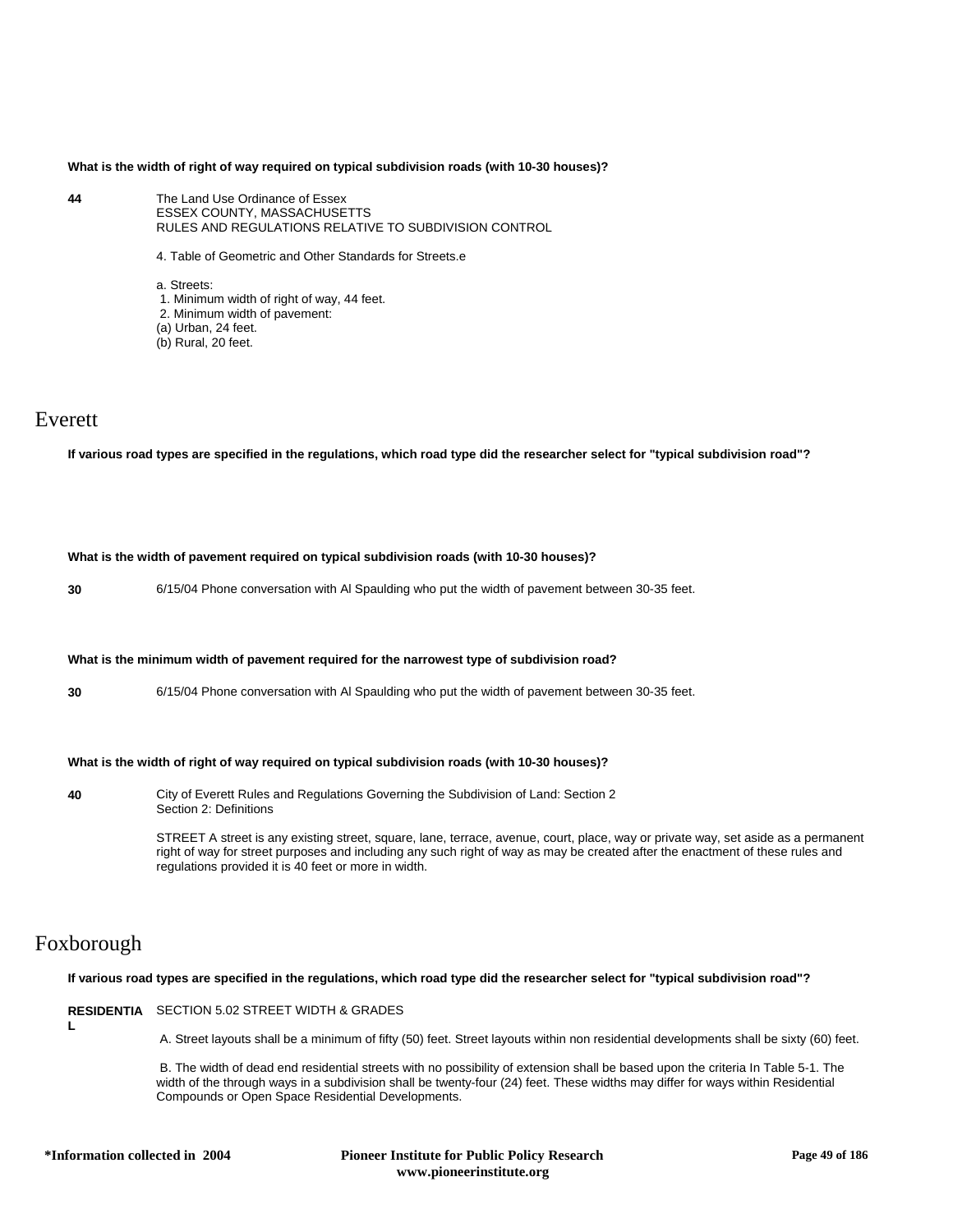# TABLE 5-1 MINIMUM PAVEMENT WIDTHS OF DEAD-END STREETS

Minimum Pavement Widths of Dead End Streets

| # of Lots Served | Road Width |
|------------------|------------|
| $1 - 5$          | 20 feet    |
| ճ-12             | 22 feet    |
| $12+$            | 24 feet    |

C. Pavement widths for streets within non-residential subdivisions shall be a minimum of 30 feet.

D. Grades

 1. The center line grade of residential streets shall not be less than 0.5% nor more than 6%. For non-residential subdivision streets, the grade shall not be more than 3%. The grades of ways within fifty feet of an intersection shall not exceed 1%.

 2. All summits of vertical curves shall be so graded as to provide two hundred (200) feet of clear, non-passing sight distance to drivers.

3. The maximum super elevation for runoff on horizontal curves shall be 0.06 feet.

# **What is the width of pavement required on typical subdivision roads (with 10-30 houses)?**

**24** Town of Foxborough Subdivision Rules and Regulations, Section 5.02(b)

"The width of the through ways in a subdivision shall be twenty-four (24) feet. These widths may differ for ways within Residential Compounds or Open Space Residential Developments."

\*\*\*

SECTION 5.02 STREET WIDTH & GRADES

A. Street layouts shall be a minimum of fifty (50) feet. Street layouts within non residential developments shall be sixty (60) feet.

 B. The width of dead end residential streets with no possibility of extension shall be based upon the criteria In Table 5-1. The width of the through ways in a subdivision shall be twenty-four (24) feet. These widths may differ for ways within Residential Compounds or Open Space Residential Developments.

TABLE 5-1 MINIMUM PAVEMENT WIDTHS OF DEAD-END STREETS

Minimum Pavement Widths of Dead End Streets

| # of Lots Served | Road Width |
|------------------|------------|
| $1 - 5$          | 20 feet    |
| $6 - 12$         | 22 feet    |
| $12+$            | 24 feet    |

C. Pavement widths for streets within non-residential subdivisions shall be a minimum of 30 feet.

D. Grades

 1. The center line grade of residential streets shall not be less than 0.5% nor more than 6%. For non-residential subdivision streets, the grade shall not be more than 3%. The grades of ways within fifty feet of an intersection shall not exceed 1%.

 2. All summits of vertical curves shall be so graded as to provide two hundred (200) feet of clear, non-passing sight distance to drivers.

3. The maximum super elevation for runoff on horizontal curves shall be 0.06 feet.

# **What is the minimum width of pavement required for the narrowest type of subdivision road?**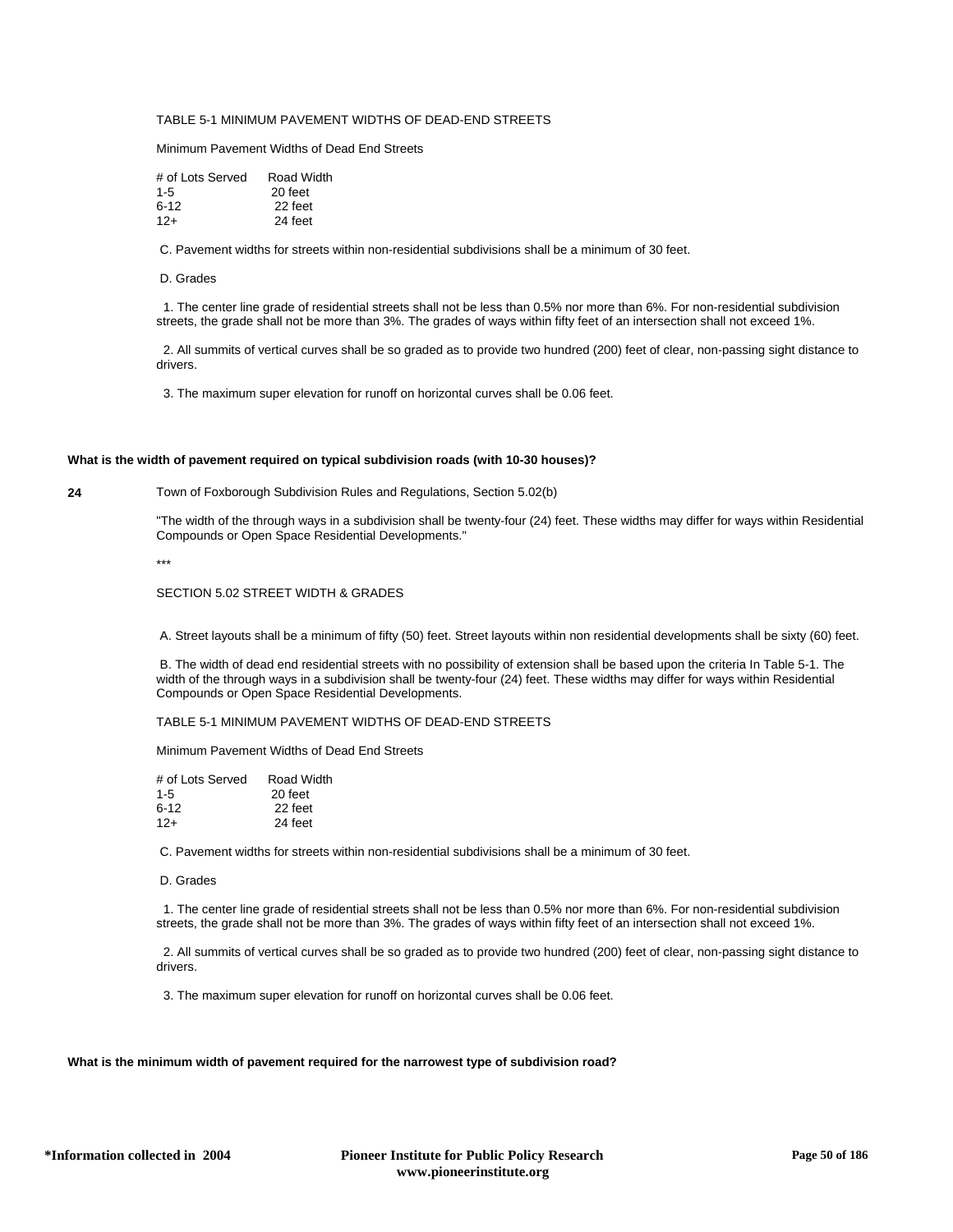# **20** SECTION 5.02 STREET WIDTH & GRADES

A. Street layouts shall be a minimum of fifty (50) feet. Street layouts within non residential developments shall be sixty (60) feet.

 B. The width of dead end residential streets with no possibility of extension shall be based upon the criteria In Table 5-1. The width of the through ways in a subdivision shall be twenty-four (24) feet. These widths may differ for ways within Residential Compounds or Open Space Residential Developments.

TABLE 5-1 MINIMUM PAVEMENT WIDTHS OF DEAD-END STREETS

Minimum Pavement Widths of Dead End Streets

| # of Lots Served | Road Width |
|------------------|------------|
| $1 - 5$          | 20 feet    |
| $6-12$           | 22 feet    |
| $12 +$           | 24 feet    |

C. Pavement widths for streets within non-residential subdivisions shall be a minimum of 30 feet.

D. Grades

 1. The center line grade of residential streets shall not be less than 0.5% nor more than 6%. For non-residential subdivision streets, the grade shall not be more than 3%. The grades of ways within fifty feet of an intersection shall not exceed 1%.

 2. All summits of vertical curves shall be so graded as to provide two hundred (200) feet of clear, non-passing sight distance to drivers.

3. The maximum super elevation for runoff on horizontal curves shall be 0.06 feet.

# **What is the width of right of way required on typical subdivision roads (with 10-30 houses)?**

**50** SECTION 5.02 STREET WIDTH & GRADES

A. Street layouts shall be a minimum of fifty (50) feet. Street layouts within non residential developments shall be sixty (60) feet.

# Framingham

**If various road types are specified in the regulations, which road type did the researcher select for "typical subdivision road"?**

# **RESIDENTIA**

**L ACCESS** . Streets

1. Street Classification

For the purposes of these Regulations, streets shall be classified as follows:

a. Residential Access: Residential Access Streets are the lowest order streets in the street hierarchy. They provide frontage and access to residential lots and generally carry only traffic generated on the street itself. Residential Access Streets are designed to accommodate up to a maximum average daily traffic of 250 trip ends (effectively 25 single family houses on the street) or up to a maximum average daily traffic of 500 trip ends (effectively 50 single family houses on the street) where the street loops or has two points of access, provided the traffic will not exceed 250 trip ends at any point of traffic concentration.

b. Residential Subcollector: Residential Subcollector Streets also provide access and frontage to residential lots. They are designed to carry traffic collected from intersecting Residential Access Streets and the traffic generated from the street itself. Residential Subcollector Streets should be designed to discourage shortcutting of through traffic by laying out such streets as loops or in patterns that are unappealing as shortcuts. Residential Subcollector Streets are designed to accommodate a maximum average daily traffic of a 1000 trip ends (effectively up to 100 single family houses served by the street), or up to a maximum average daily traffic of 2,000 trip ends (effectively up to 200 single family houses served by the street) where the street loops or has two points of access to a higher order street, provided the traffic will not exceed 1000 trip ends at any point of traffic concentration.

c. Primary: Primary Streets shall include all higher order streets in the street hierarchy, including Residential Collector Streets (which carry traffic between lower order residential streets or local streets, as classified above, and higher order streets), Non-Residential Streets and Arterials.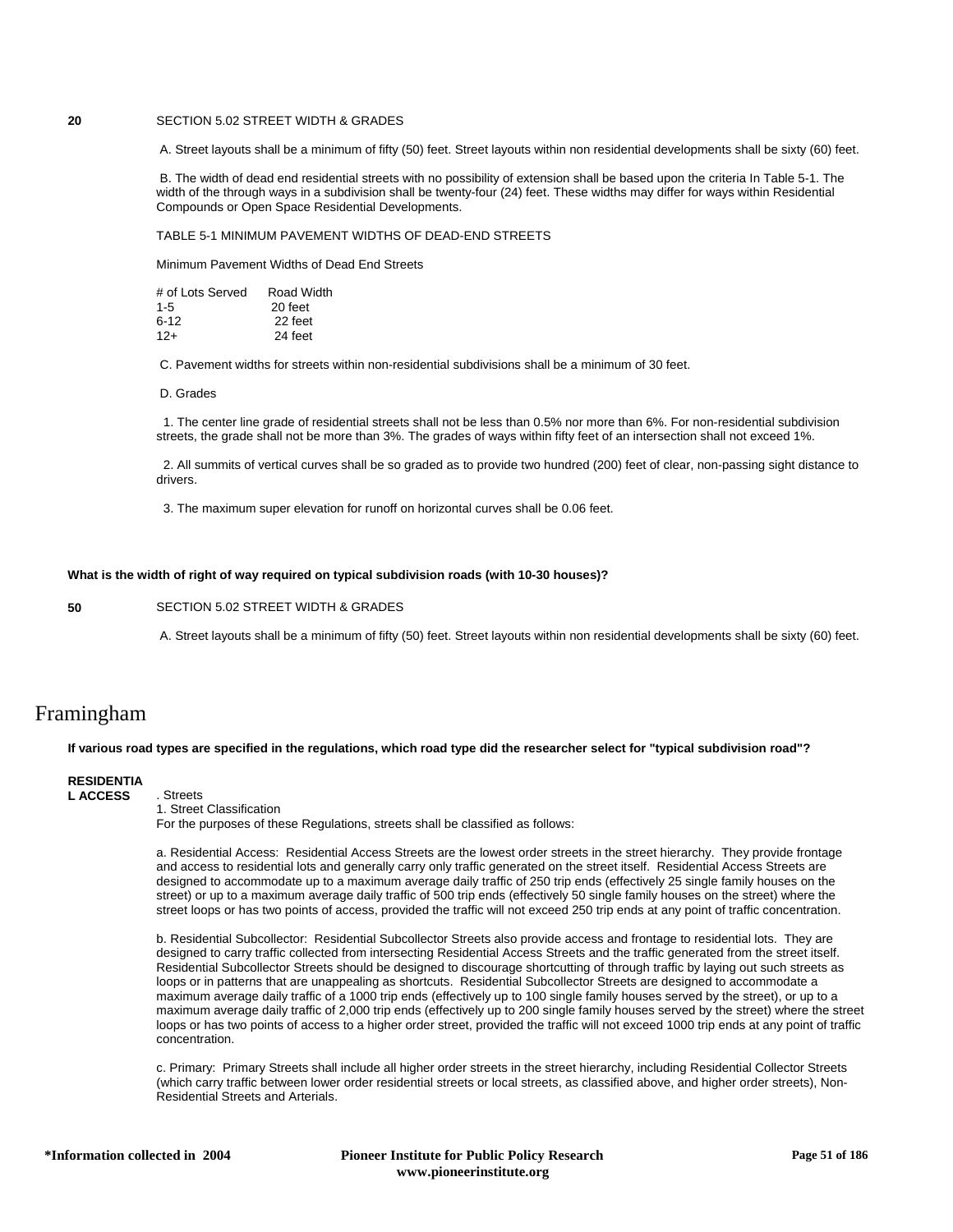# **What is the width of pavement required on typical subdivision roads (with 10-30 houses)?**

**24** Town of Framingham Subdivision Rules and Regulations (Ordinance.com)

> Section VII. Design Standards And Specifications B. Streets Table 1 Street Design Minimum Standards

Residential SubCollector: 28 feet Residential Access: 24 feet

In R-4 district, the pavement widths differ from the other districts:

Residential SubCollector: 26 feet Residential Access: 24 feet

\*\*\*

. Streets 1. Street Classification For the purposes of these Regulations, streets shall be classified as follows:

a. Residential Access: Residential Access Streets are the lowest order streets in the street hierarchy. They provide frontage and access to residential lots and generally carry only traffic generated on the street itself. Residential Access Streets are designed to accommodate up to a maximum average daily traffic of 250 trip ends (effectively 25 single family houses on the street) or up to a maximum average daily traffic of 500 trip ends (effectively 50 single family houses on the street) where the street loops or has two points of access, provided the traffic will not exceed 250 trip ends at any point of traffic concentration.

b. Residential Subcollector: Residential Subcollector Streets also provide access and frontage to residential lots. They are designed to carry traffic collected from intersecting Residential Access Streets and the traffic generated from the street itself. Residential Subcollector Streets should be designed to discourage shortcutting of through traffic by laying out such streets as loops or in patterns that are unappealing as shortcuts. Residential Subcollector Streets are designed to accommodate a maximum average daily traffic of a 1000 trip ends (effectively up to 100 single family houses served by the street), or up to a maximum average daily traffic of 2,000 trip ends (effectively up to 200 single family houses served by the street) where the street loops or has two points of access to a higher order street, provided the traffic will not exceed 1000 trip ends at any point of traffic concentration.

c. Primary: Primary Streets shall include all higher order streets in the street hierarchy, including Residential Collector Streets (which carry traffic between lower order residential streets or local streets, as classified above, and higher order streets), Non-Residential Streets and Arterials.

#### **What is the minimum width of pavement required for the narrowest type of subdivision road?**

**24** Residential SubCollector: 28 feet Residential Access: 24 feet

In R-4 district, the pavement widths differ from the other districts:

Residential SubCollector: 26 feet Residential Access: 24 feet

#### **What is the width of right of way required on typical subdivision roads (with 10-30 houses)?**

**60** Residential SubCollector: 60 feet Residential Access: 60 feet

In R-4 district, the pavement amounts differ from the other districts:

Residential SubCollector: 80 feet Residential Access: 70 feet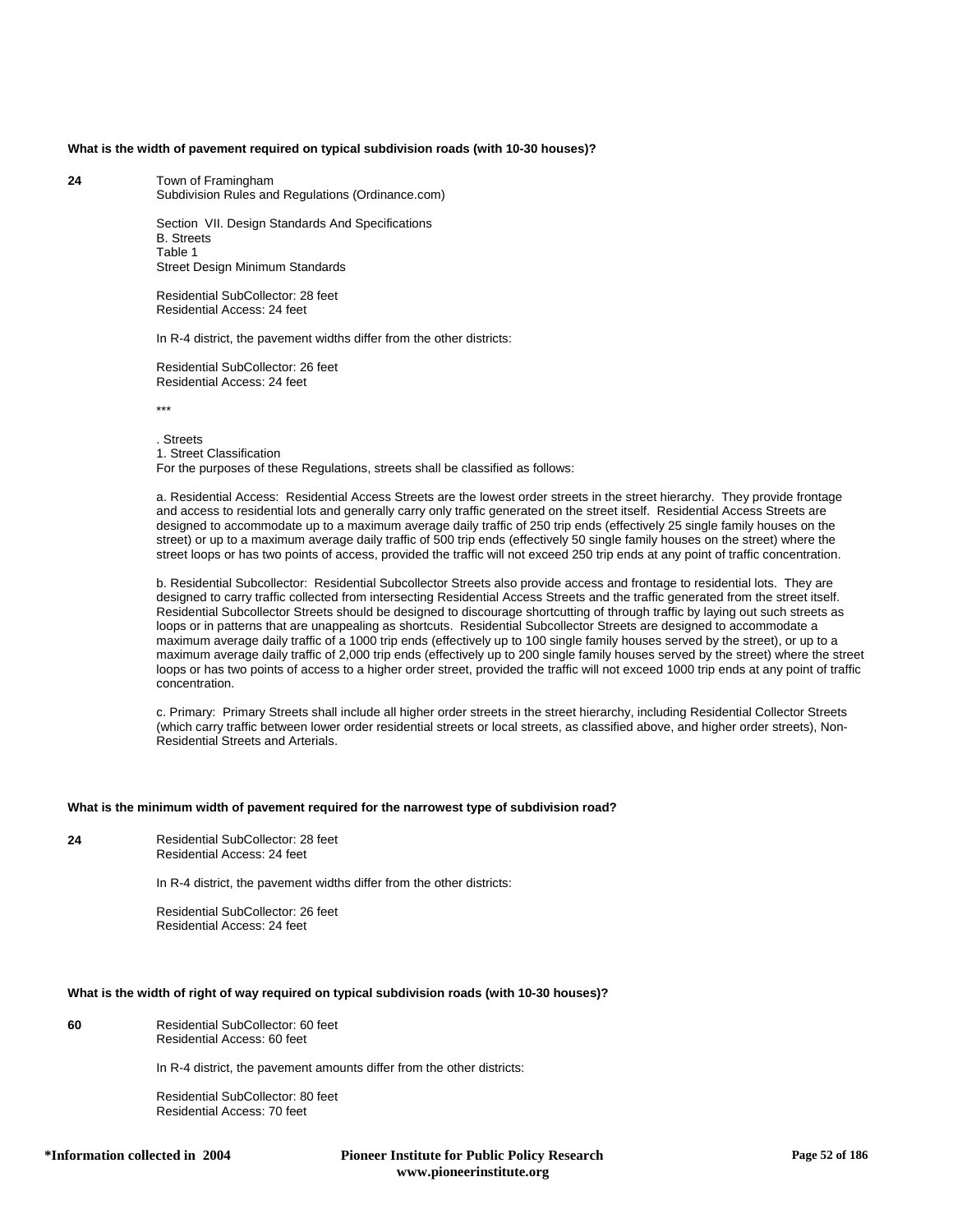# Franklin

# **If various road types are specified in the regulations, which road type did the researcher select for "typical subdivision road"?**

**MAJOR** Franklin Subdivision Rules and Regulations, Section 300.10 (Last Amended 1999).

§ 300-10. Streets.

A. Classification.

(1) Streets within a subdivision shall be classified as follows:

(a) Collector: a street which carries traffic equivalent to that generated by fifty (50) dwelling units or more or which serves property either used or zoned for commerce or industry.

(b) Major: a street which carries traffic equivalent to that generated by more than twelve (12) but fewer than fifty (50) dwelling units, which has no abutting property either used or zoned for commerce or industry and which is not capable of extension to serve more than fifty (50) dwelling units.

(c) Minor: a street which carries traffic equivalent to that generated by twelve (12) or fewer dwelling units, which has no abutting property either used or zoned for commerce or industry and which is not capable of extension.

# **What is the width of pavement required on typical subdivision roads (with 10-30 houses)?**

**28** Right-of-way Pavement

Street (feet) (feet)

Collector 56 32

Major 56 28

Minor 56 26

Franklin Subdivision Rules and Regulations, Section 300.10 (Last Amended 1999).

§ 300-10. Streets.

A. Classification.

(1) Streets within a subdivision shall be classified as follows:

(a) Collector: a street which carries traffic equivalent to that generated by fifty (50) dwelling units or more or which serves property either used or zoned for commerce or industry.

(b) Major: a street which carries traffic equivalent to that generated by more than twelve (12) but fewer than fifty (50) dwelling units, which has no abutting property either used or zoned for commerce or industry and which is not capable of extension to serve more than fifty (50) dwelling units.

(c) Minor: a street which carries traffic equivalent to that generated by twelve (12) or fewer dwelling units, which has no abutting property either used or zoned for commerce or industry and which is not capable of extension.

# **What is the minimum width of pavement required for the narrowest type of subdivision road?**

| 26 | Minor: 26 feet     |
|----|--------------------|
|    | Major: 28 feet     |
|    | Collector: 32 feet |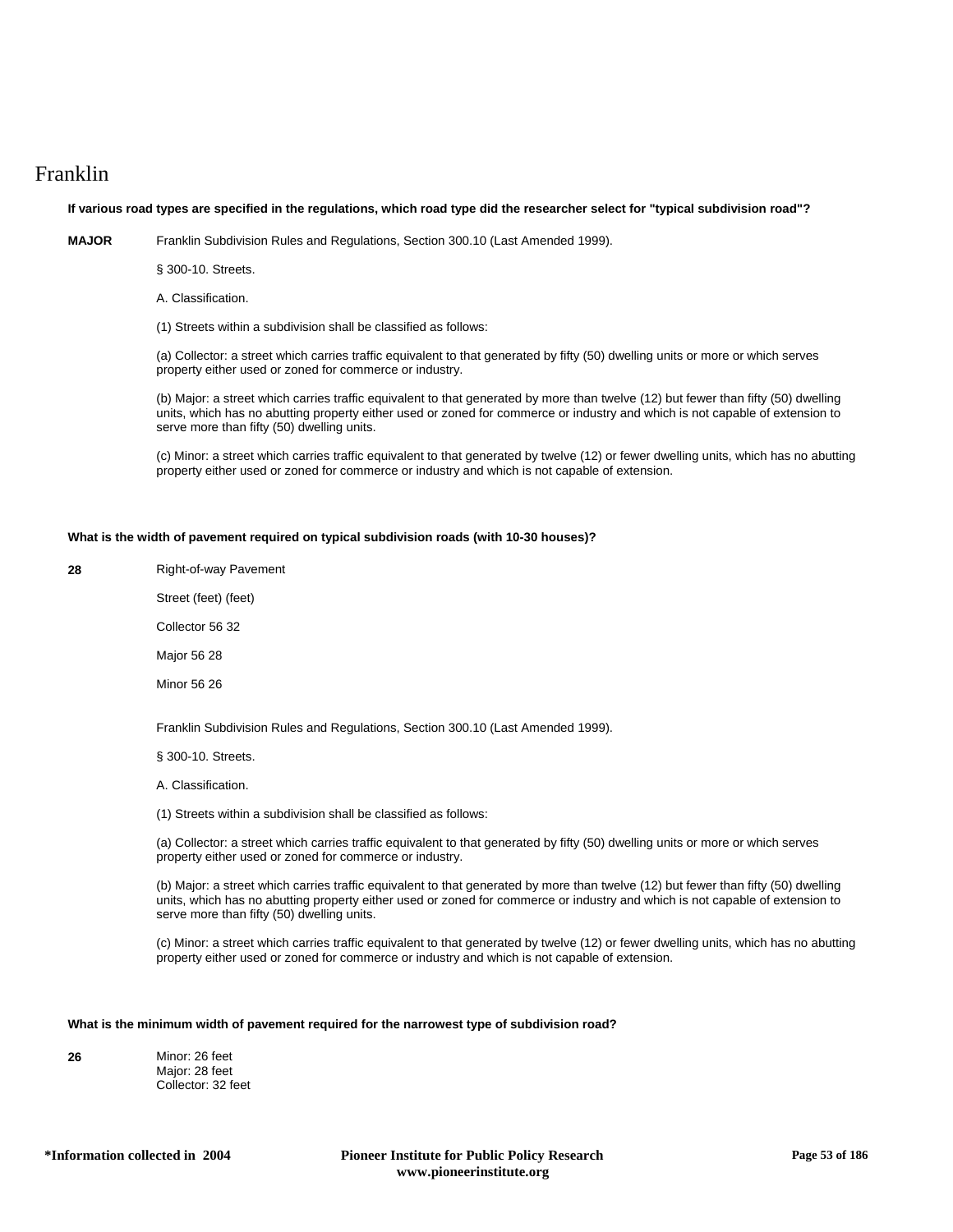# **What is the width of right of way required on typical subdivision roads (with 10-30 houses)?**

**56** Right-of-way Pavement

Street (feet) (feet) Collector 56 32 Major 56 28 Minor 56 26

# Freetown

# **If various road types are specified in the regulations, which road type did the researcher select for "typical subdivision road"?**

**MINOR** "STREET, DEAD-END : A segment of a street which only intersects another street at one end. For the purposes of this regulation any proposed street which intersects solely with a dead end street shall be deemed to be an extension of the dead end street.

> STREET, MAJOR : A street which, in the opinion of the Board, is being used or will be used as a thoroughfare within the Town of Freetown, or which will otherwise carry a heavy volume of traffic (generally, over fifteen hundred (1500) vehicles per day). In residential areas, volume per day shall be computed at the rate of ten (10) trips per dwelling day.

 STREET, MINOR : A street which, in the opinion of the Board, is being used or will be used primarily to provide access to abutting lots, and which will not be used for through traffic.

STREET, PRIMARY : A street which connects two existing major streets.

 STREET, SECONDARY : A street intercepting one (1) or more minor streets and which, in the opinion of the Board, is used or will be used to carry a substantial volume of traffic (generally, over four hundred (400) vehicles per day) from such minor street(s) to a major street or community facility, and normally including a principal entrance street to a shopping center, industrial park, planned unit development, or a large subdivision or group of subdivisions, and any principal circulation street within such subdivision. In residential areas, volume per day shall be computed at the rate of ten (10) trips per dwelling day."

-Rules and Regulations governing the subdivision of land in the Town of Freetown, Section IV, Table 2 Street Cross Sectional Design Standards & Section II.A Definitions.

# **What is the width of pavement required on typical subdivision roads (with 10-30 houses)?**

**24** -Rules and Regulations governing the subdivision of land in the Town of Freetown, Section IV, Table 2, Street Cross Sectional Design Standards.

> Minor and cul-de-sac: 24 feet Secondary and Major: 30 feet Primary: 40 feet

# **What is the minimum width of pavement required for the narrowest type of subdivision road?**

**24** -Rules and Regulations governing the subdivision of land in the Town of Freetown, Section IV, Table 2, Street Cross Sectional Design Standards.

> Minor and cul-de-sac: 24 feet Secondary and Major: 30 feet Primary: 40 feet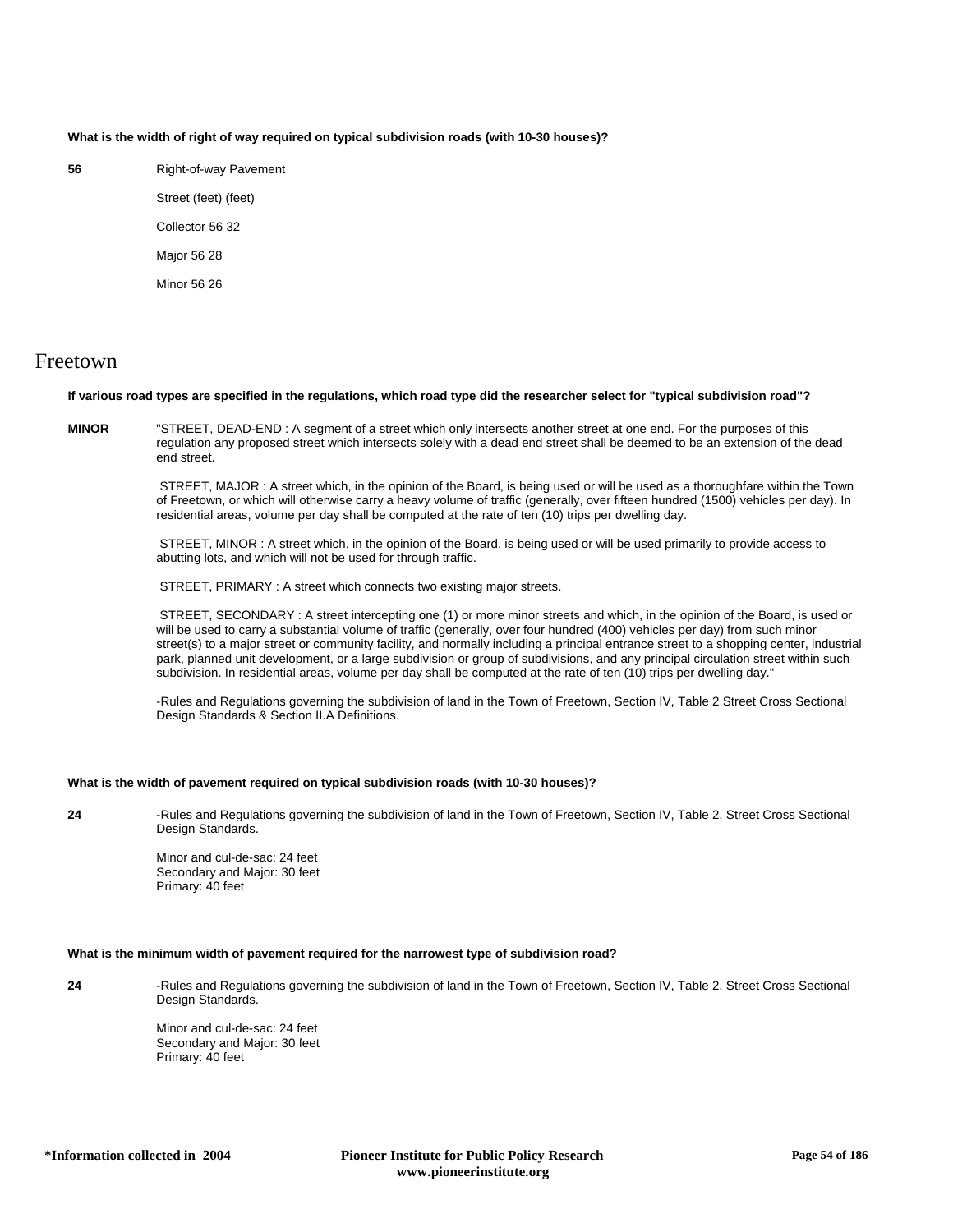### **What is the width of right of way required on typical subdivision roads (with 10-30 houses)?**

**42** Rules and Regulations governing the subdivision of land in the Town of Freetown, Section IV, Table 2, Street Cross Sectional Design Standards.

> Minor and cul-de-sac: 42 feet Secondary and Major: 50 feet Primary: 60 feet

# Georgetown

**If various road types are specified in the regulations, which road type did the researcher select for "typical subdivision road"?**

#### **What is the width of pavement required on typical subdivision roads (with 10-30 houses)?**

**26** Town of Georgetown, CHAPTER 365 SUBDIVISION REGULATIONS, ARTICLE VI Construction Section 365-50. Street construction standards and specifications. E. The minimum width of the pavement shall be twenty-six (26) feet. All materials to be used on the construction shall be subject to the approval of the highway surveyor and of the Planning Board. [Amended 12-5-1986 (Amdt. E)]

#### **What is the minimum width of pavement required for the narrowest type of subdivision road?**

**26** Town of Georgetown, CHAPTER 365 SUBDIVISION REGULATIONS, ARTICLE VI Construction Section 365-50. Street construction standards and specifications. E. The minimum width of the pavement shall be twenty-six (26) feet. All materials to be used on the construction shall be subject to the approval of the highway surveyor and of the Planning Board. [Amended 12-5-1986 (Amdt. E)]

# **What is the width of right of way required on typical subdivision roads (with 10-30 houses)?**

**50** Town of Georgetown, CHAPTER 365 SUBDIVISION REGULATIONS, ARTICLE V Contents of Definitive Plan Section 365-37. Design standards. E. The minimum width of street rights-of-way shall be fifty (50) feet. They shall be designed as shown in Sketch B of 365-50C(1). Greater width shall be required by the Board when deemed necessary for present and future vehicular travel.

# Gloucester

#### **If various road types are specified in the regulations, which road type did the researcher select for "typical subdivision road"?**

**MINOR** Gloucester Rules and Regulations Governing the Subdivision of Land (Adopted 1960, Amended 1998)

COURT. A street which serves as a means of access for no more than three single-family dwellings

LANE. A street which may not service non-residential property, or serve as a means of access to more than ten homes.

MINOR STREET. A street which cannot qualify as a "Lane" but which can be expected to handle less traffic than a "Collector" street.

COLLECTOR STREET. A street which collects, or may reasonably be expected to collect, traffic from several minor streets, or which handles traffic equivalent to that generated by 50 homes or more, or which serves non-residential abutting property.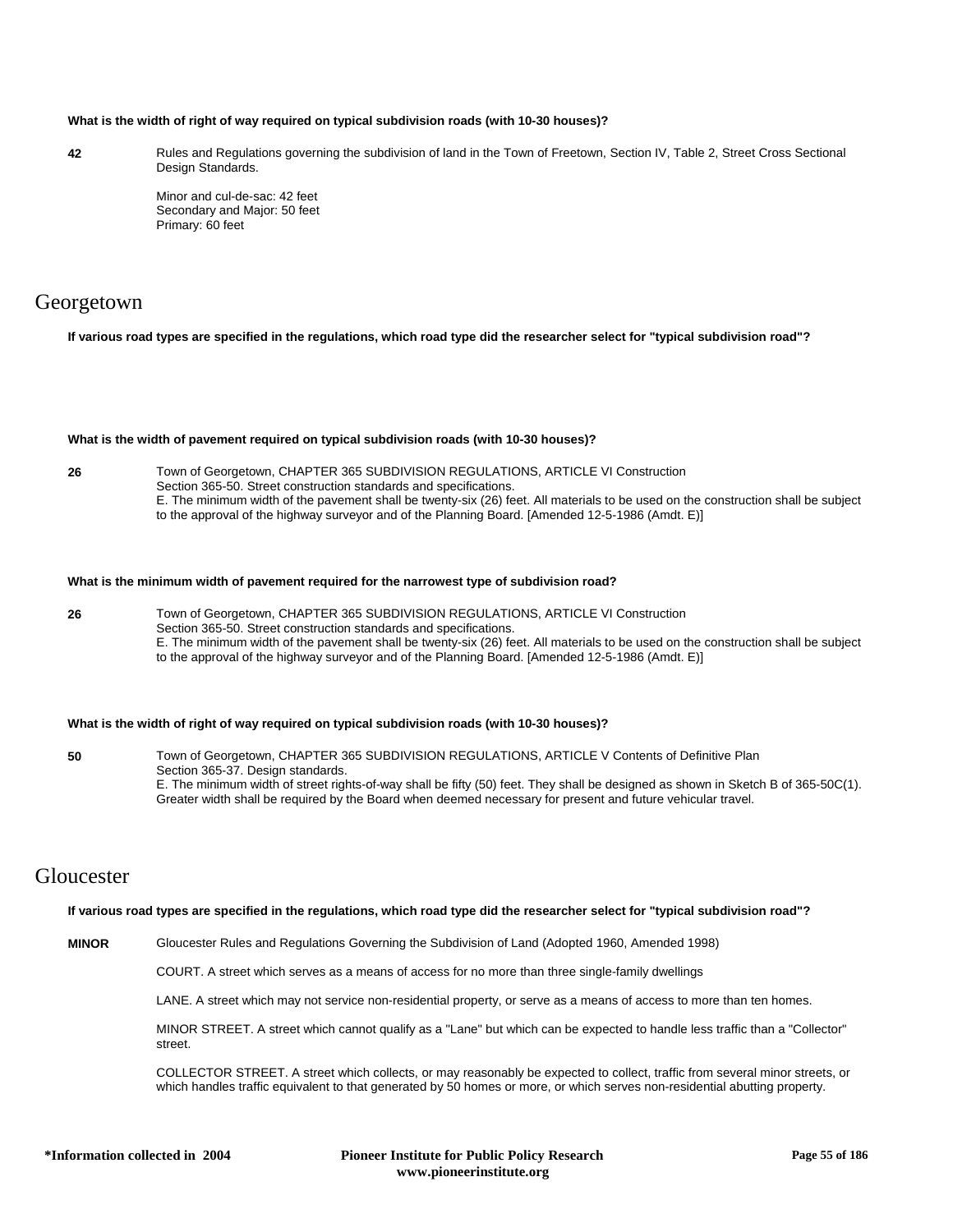### **What is the width of pavement required on typical subdivision roads (with 10-30 houses)?**

**26** Gloucester Rules and Regulations Governing the Subdivision of Land (Adopted 1960, Amended 1998)

Section 4.3.2(B) Width b. The minimum width of pavement between curb lines shall not be less than the following:

Courts - Sixteen (16) feet, except for streets having a grade in excess of six percent,in which instance the minimum width of pavement shall be twenty (20) feet. Lanes - Twenty (20) feet Minor Streets - Twenty-six (26) feet Collector Streets - Thirty-two (32) feet

# **What is the minimum width of pavement required for the narrowest type of subdivision road?**

**16** Gloucester Rules and Regulations Governing the Subdivision of Land (Adopted 1960, Amended 1998)

Section 4.3.2(B) Width b. The minimum width of pavement between curb lines shall not be less than the following:

Courts - Sixteen (16) feet, except for streets having a grade in excess of six percent,in which instance the minimum width of pavement shall be twenty (20) feet. Lanes - Twenty (20) feet Minor Streets - Twenty-six (26) feet Collector Streets - Thirty-two (32) feet

### **What is the width of right of way required on typical subdivision roads (with 10-30 houses)?**

**50** Gloucester Rules and Regulations Governing the Subdivision of Land (Adopted 1960, Amended 1998)

#### Section 4.3.2(A) Width

a. The width of street rights-of-way shall not be less than the following:

Courts - Twenty-five (25) feet, except for streets having a grade in excess of six percent, in which instance the minimum right-of-way shall be thirty (30) feet. Lanes - Forty (40) feet Minor Streets - Fifty (50) feet Collector Street - Sixty (60) feet

# Grafton

#### **If various road types are specified in the regulations, which road type did the researcher select for "typical subdivision road"?**

**MINOR C** Town of Grafton Rules and Regulations Governing the Subdivision of Land, 1998

2.2 STREET, MAJOR : A street which, in the opinion of the Board, is or will be used as a roadway within the Town of Grafton and which will connect towns, or which will carry more than fifteen hundred (1500) vehicles per day; or a street intersecting one (1) or more streets which, in the opinion of the Board, is or will be used to carry a substantial volume of traffic from such streets to another major street or community facility; normally including a principal entrance street to a shopping center, industrial park, cluster development, planned unit development, or a large subdivision, or group of subdivisions, and any principal circulation street within such developments, or a street which will connect subdivisions.

Street, Minor A: A residential street expected to carry less than 1500 vehicles per day. Street, Minor B: A residential street expected to carry less than 500 vehicles per day. Street, Minor C: A residential street expected to carry less than 250 vehicles per day.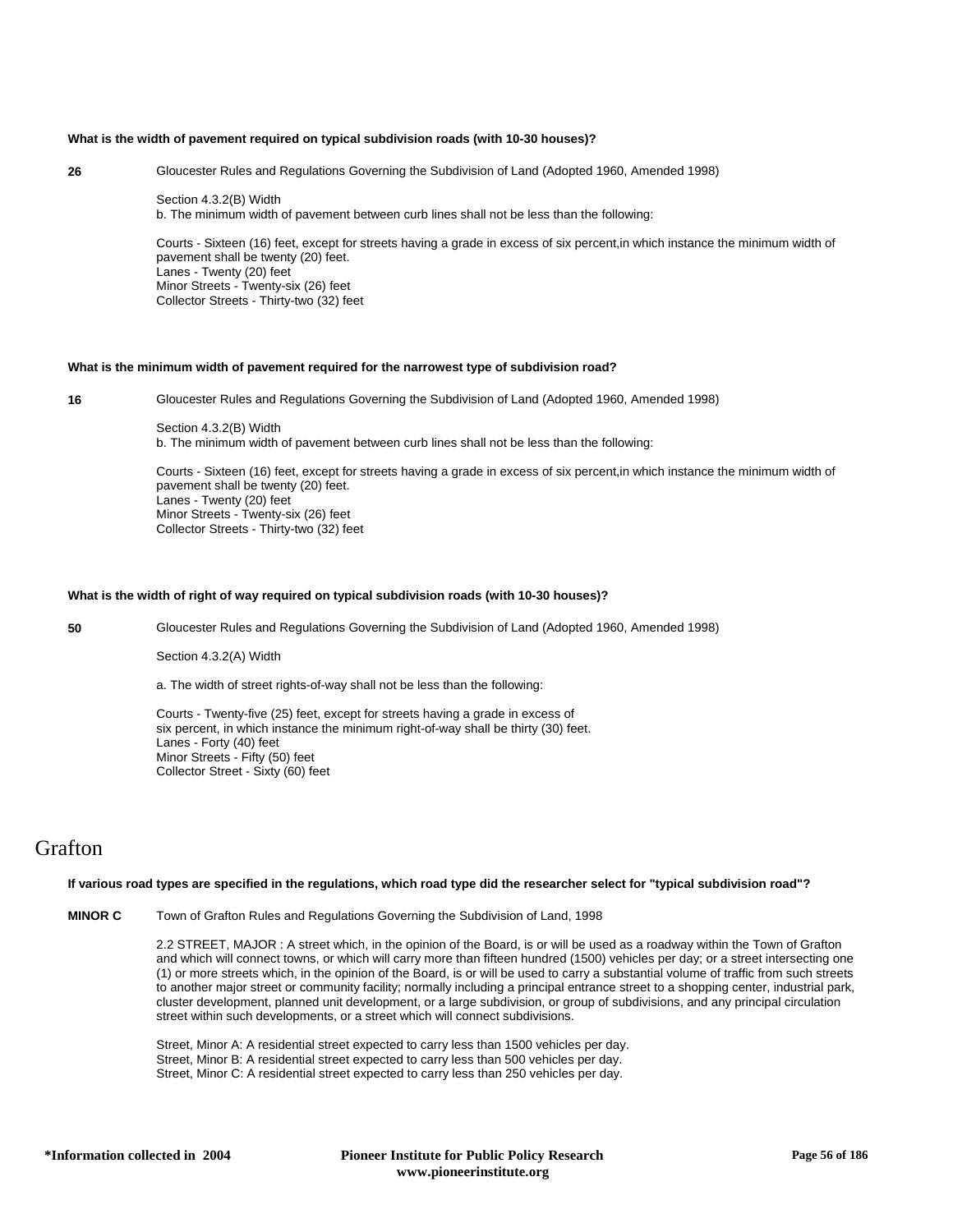### **What is the width of pavement required on typical subdivision roads (with 10-30 houses)?**

# **22** Town of Grafton Rules and Regulations Governing the Subdivision of Land, 1998

4.1.4.2 Pavement Width a) Minor Street - C Twenty-two (22) feet minimum b) Minor Street - B Twenty-six (26) feet minimum c) Minor Street - A Thirty (30) feet four (4) inches minimum d) Major Streets - Thirty-eight (38) feet minimum

#### **What is the minimum width of pavement required for the narrowest type of subdivision road?**

**22** Town of Grafton Rules and Regulations Governing the Subdivision of Land, 1998

4.1.4.2 Pavement Width

a) Minor Street - C Twenty-two (22) feet minimum

b) Minor Street - B Twenty-six (26) feet minimum

c) Minor Street - A Thirty (30) feet four (4) inches minimum

d) Major Streets - Thirty-eight (38) feet minimum

#### **What is the width of right of way required on typical subdivision roads (with 10-30 houses)?**

**50** Town of Grafton Rules and Regulations Governing the Subdivision of Land, 1998

4.1.4.1 Right of Way Width

a) The minimum width of right-of-way shall be as follows:

Major Streets: sixty feet (60')

Minor Streets: fifty feet (50') b) When a minor street will provide the only access for lots fronting on a length in excess of five hundred feet (500') or where,in the opinion of the Board it is appropriate, the Board may require a greater right-of-way than that specified above and/or may require a divided roadway.

# Groton

# **If various road types are specified in the regulations, which road type did the researcher select for "typical subdivision road"?**

**MINOR** Town of Groton Subdivision of Land, Chapter 346 (Adopted 1983, Amended 1990)

346-3. Definitions.

STREET CATEGORIES:

A. COLLECTOR -- A street with anticipated traffic equivalent to that generated by 50 homes or more or which serves abutting land zoned for business or industry.

B. DEAD-END -- A street or street system which has only one means of ingress from or egress to a collector or minor street. C. LANE -- A dead-end street or loop street which cannot serve as access to more than 12 dwelling units and cannot be extended. [Amended 11-3-1994]

D. MINOR -- A street which cannot qualify as a "lane" but which can be expected to handle less traffic than a collector street and which serves no abutting land zoned for business or industry.

# **What is the width of pavement required on typical subdivision roads (with 10-30 houses)?**

**22** Town of Groton Subdivision of Land, Chapter 346 (Adopted 1983, Amended 1990)

 $\approx$  346-10. Streets.

C. [Amended 11-3-1994] Widths. The minimum width of streets shall be as follows:

(1) Collector streets: 60 feet of right-of-way and pavement of 24 feet if serving land zoned residential; 60 feet of right-of-way and pavement width of 28 feet if serving land zoned for business or industry.

- (2) Minor streets: 50 feet of right-of-way and pavement of 22 feet.
- (3) Lane: Forty feet of right-of-way and pavement of 20 feet.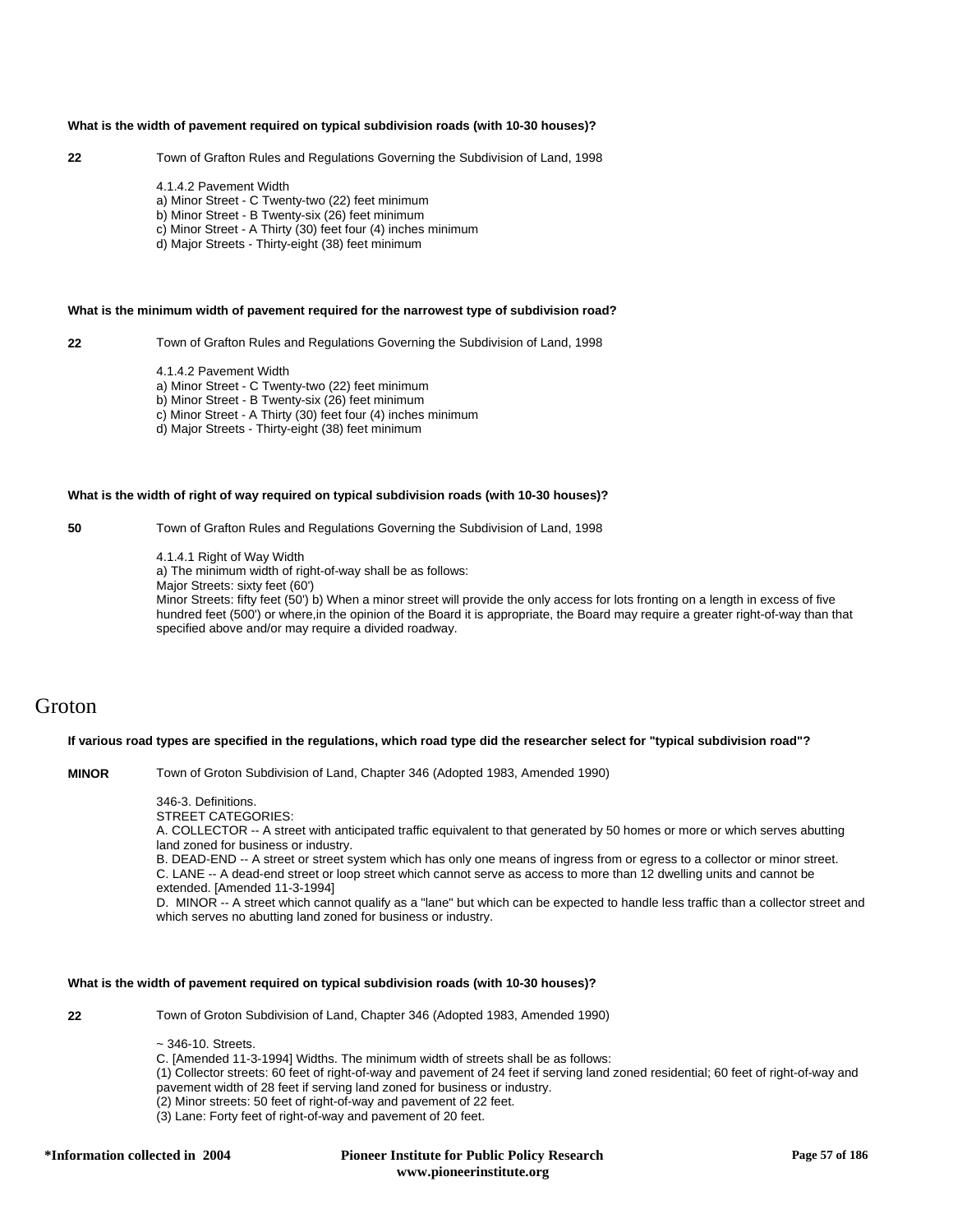### **What is the minimum width of pavement required for the narrowest type of subdivision road?**

**20** Town of Groton Subdivision of Land, Chapter 346 (Adopted 1983, Amended 1990)

~ 346-10. Streets.

C. [Amended 11-3-1994] Widths. The minimum width of streets shall be as follows:

(1) Collector streets: 60 feet of right-of-way and pavement of 24 feet if serving land zoned residential; 60 feet of right-of-way and pavement width of 28 feet if serving land zoned for business or industry.

(2) Minor streets: 50 feet of right-of-way and pavement of 22 feet.

(3) Lane: Forty feet of right-of-way and pavement of 20 feet.

# **What is the width of right of way required on typical subdivision roads (with 10-30 houses)?**

**50** Town of Groton Subdivision of Land, Chapter 346 (Adopted 1983, Amended 1990)

# $\sim$  346-10. Streets.<br>C. [Amended

[Amended 11-3-1994] Widths. The minimum width of streets shall be as follows:

(1) Collector streets: 60 feet of right-of-way and pavement of 24 feet if serving land zoned residential; 60 feet of right-of-way and pavement width of 28 feet if serving land zoned for business or industry.<br>(2) Minor streets: 50 feet of right-of-way and pavement of 22 feet.

- Minor streets: 50 feet of right-of-way and pavement of 22 feet.
- (3) Lane: Forty feet of right-of-way and pavement of 20 feet.

# Groveland

### **If various road types are specified in the regulations, which road type did the researcher select for "typical subdivision road"?**

**MINOR** Town of Groveland Rules and Regulations Governing the Subdivision of Land (1998)

4.3.2 Classification.

All roads shall be classified as either major or minor streets. In classifying streets, the Planning Board shall consider projected traffic demands at full build out of abutting undeveloped properties.

STREET, MAJOR A street which satisfies one or more of the following criteria: (a) serves as direct access for 50 or more house lots; (b) has an average weekday ADT of 400 vehicles per day (vpd) or more.

STREET, MINOR . A street which, in the opinion of the Board, is being used, or will be used primarily, to provide access to abutting lots and has an average weekday ADT of 400 vpd or less

# **What is the width of pavement required on typical subdivision roads (with 10-30 houses)?**

**24** Town of Groveland Rules and Regulations Governing the Subdivision of Land (1998)

4.3.9.3 Pavement widths shall be as follows: Major Streets -- Thirty Feet (30') Minor Streets--- Twenty Four Feet (24')

# **What is the minimum width of pavement required for the narrowest type of subdivision road?**

**24** Town of Groveland Rules and Regulations Governing the Subdivision of Land (1998)

4.3.9.3 Pavement widths shall be as follows: Major Streets -- Thirty Feet (30') Minor Streets--- Twenty Four Feet (24')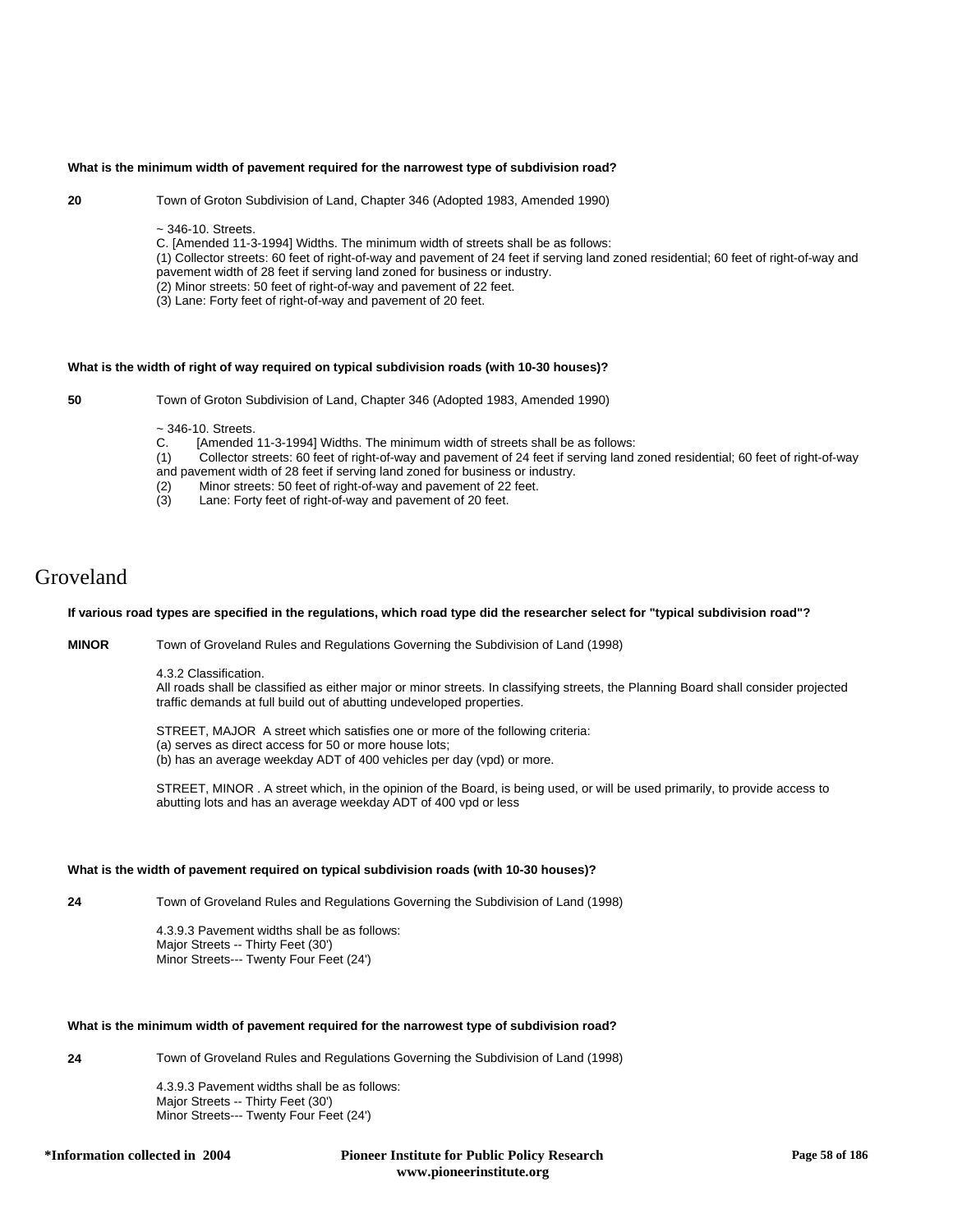### **What is the width of right of way required on typical subdivision roads (with 10-30 houses)?**

**50** Town of Groveland Rules and Regulations Governing the Subdivision of Land (1998)

4.3.9 Width. The minimum width of right-of-way shall be as follows:

Major Streets-- Sixty Feet (60')

Minor Streets-- Fifty Feet (50')

# Halifax

# **If various road types are specified in the regulations, which road type did the researcher select for "typical subdivision road"?**

**MINOR** Major: 50 feet Collector: 38 feet Minor: 26 feet

Town of Halifax, Subdivision Regulations, ARTICLE III Design Standards: Section 235-21. Streets.

A. Street classification and widths.

(1) Proposed streets shall be classified by the Board as provided below, depending upon the amount of traffic they are projected to accommodate:

(a) Major street: designed to accommodate large volumes of moderate-speed traffic, with access to abutting lots controlled. Major streets are thoroughfares and carry through traffic between the various puts of the town.

Major streets shall have a minimum width of pavement of fifty (50) feet.

(b) Collector street: designed to accommodate and direct traffic generated by minor streets in one (1) or more neighborhoods or subdivisions to major streets and other areas of the town.

Collector streets shall have a minimum width of pavement of thirty-eight (38) feet.

(c) Minor street; designed for use by local residential and service traffic only. The function of a minor street is to provide direct access from abutting homes to collector streets and the town street system.

Minor streets shall have a minimum width of pavement of twenty-six (26) feet.

# **What is the width of pavement required on typical subdivision roads (with 10-30 houses)?**

**26** Major: 50 feet Collector: 38 feet Minor: 26 feet

Town of Halifax, Subdivision Regulations, ARTICLE III Design Standards: Section 235-21. Streets.

A. Street classification and widths.

(1) Proposed streets shall be classified by the Board as provided below, depending upon the amount of traffic they are projected to accommodate:

(a) Major street: designed to accommodate large volumes of moderate-speed traffic, with access to abutting lots controlled. Major streets are thoroughfares and carry through traffic between the various puts of the town.

Major streets shall have a minimum width of pavement of fifty (50) feet.

(b) Collector street: designed to accommodate and direct traffic generated by minor streets in one (1) or more neighborhoods or subdivisions to major streets and other areas of the town.

Collector streets shall have a minimum width of pavement of thirty-eight (38) feet.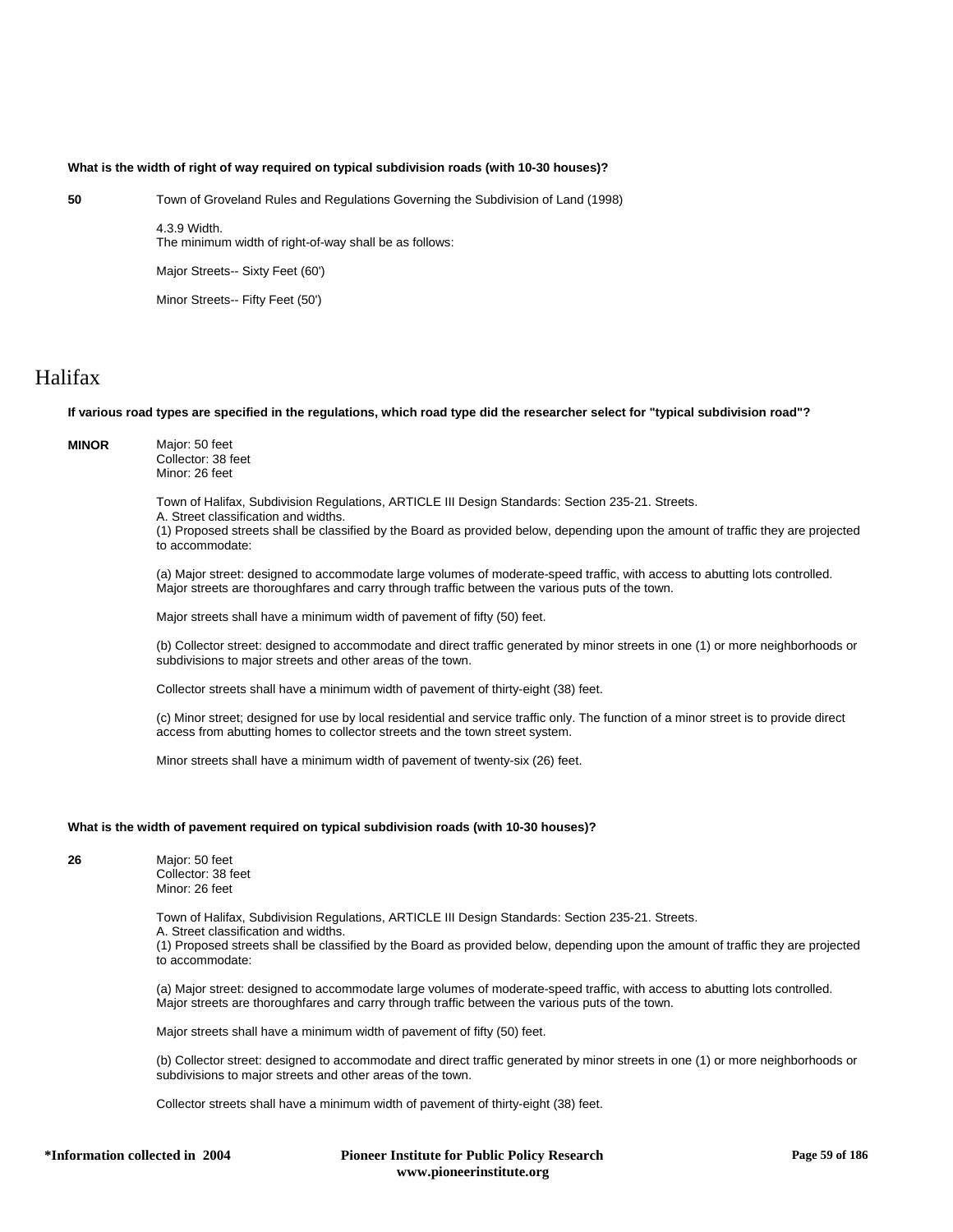(c) Minor street; designed for use by local residential and service traffic only. The function of a minor street is to provide direct access from abutting homes to collector streets and the town street system.

Minor streets shall have a minimum width of pavement of twenty-six (26) feet.

# **What is the minimum width of pavement required for the narrowest type of subdivision road?**

**26** Major: 50 feet Collector: 38 feet Minor: 26 feet

> Town of Halifax, Subdivision Regulations, ARTICLE III Design Standards: Section 235-21. Streets. A. Street classification and widths. (1) Proposed streets shall be classified by the Board as provided below, depending upon the amount of traffic they are projected to accommodate:

(a) Major street: designed to accommodate large volumes of moderate-speed traffic, with access to abutting lots controlled. Major streets are thoroughfares and carry through traffic between the various puts of the town.

Major streets shall have a minimum width of pavement of fifty (50) feet.

(b) Collector street: designed to accommodate and direct traffic generated by minor streets in one (1) or more neighborhoods or subdivisions to major streets and other areas of the town.

Collector streets shall have a minimum width of pavement of thirty-eight (38) feet.

(c) Minor street; designed for use by local residential and service traffic only. The function of a minor street is to provide direct access from abutting homes to collector streets and the town street system.

Minor streets shall have a minimum width of pavement of twenty-six (26) feet.

# **What is the width of right of way required on typical subdivision roads (with 10-30 houses)?**

**50** Major: 100 feet Collector: 70 feet Minor: 50 feet

Town of Halifax, Subdivision Regulations, ARTICLE III Design Standards: Section 235-21. Streets.

A. Street classification and widths.

(1) Proposed streets shall be classified by the Board as provided below, depending upon the amount of traffic they are projected to accommodate:

(a) Major street: designed to accommodate large volumes of moderate-speed traffic, with access to abutting lots controlled. Major streets are thoroughfares and carry through traffic between the various puts of the town.

Major streets shall have a minimum right-of-way of one hundred (100) feet. This category includes industrial subdivisions.

(b) Collector street: designed to accommodate and direct traffic generated by minor streets in one (1) or more neighborhoods or subdivisions to major streets and other areas of the town.

Collector streets shall have a minimum right-of-way of seventy (70) feet.

(c) Minor street; designed for use by local residential and service traffic only. The function of a minor street is to provide direct access from abutting homes to collector streets and the town street system.

Minor streets shall have a minimum right-of-way of fifty (50) feet.

(2) In no way shall the minimum widths of street rights-of-way be less than fifty (50) feet. The final determination of street classifications and widths shall be by determination of the Board.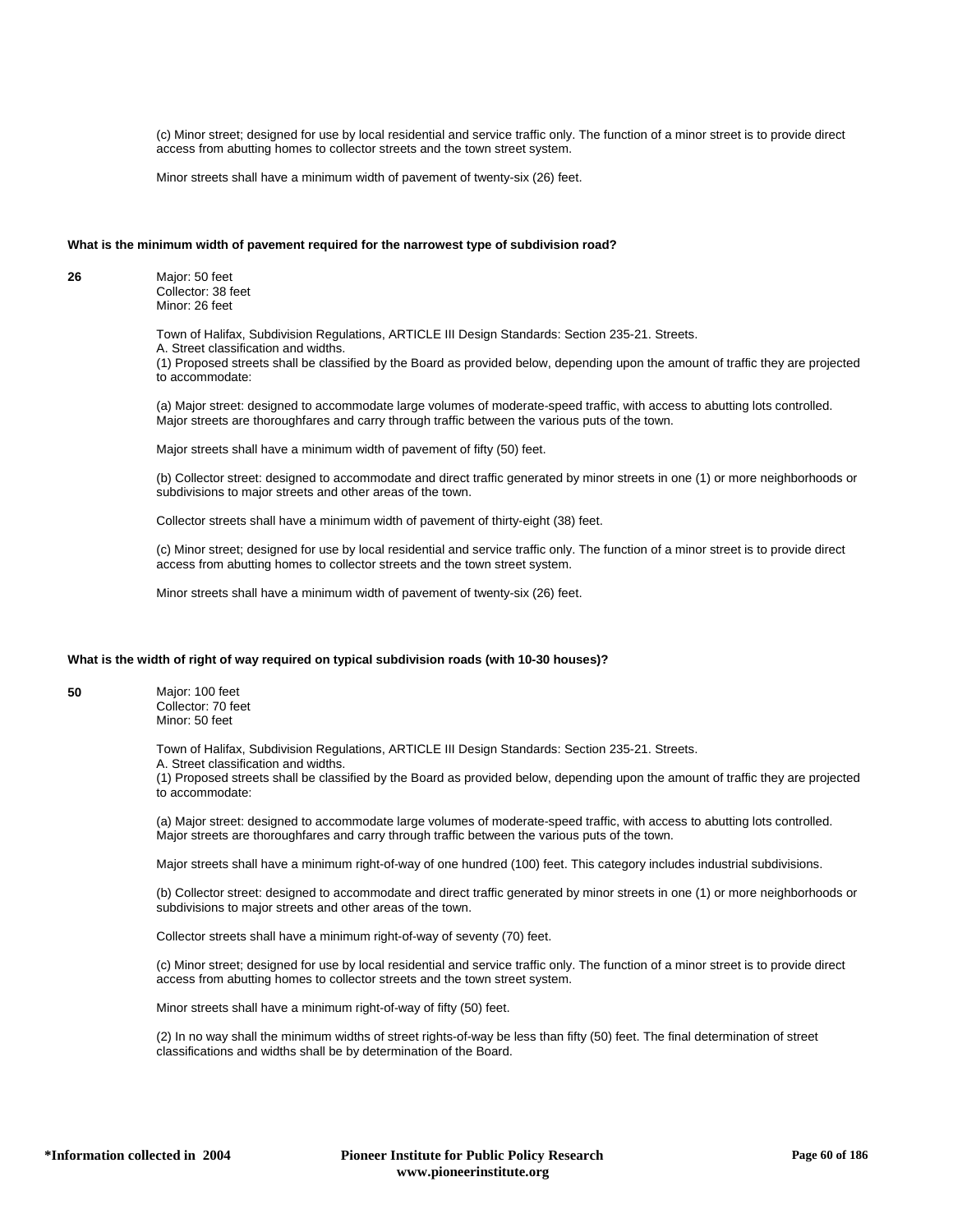# Hamilton

### **If various road types are specified in the regulations, which road type did the researcher select for "typical subdivision road"?**

**MINOR** SECTION III GENERAL A. Definitions

> MAJOR STREET . A street which, in the opinion of the Board, is being used or will be used as a thoroughfare across or between different portions of the Town or which will otherwise carry a heavy volume of traffic.

MINOR STREET . A street which, in the opinion of the Board, is being used or will be used primarily, to provide access to abutting lots, and which is designed to discourage its use by through traffic.

SECONDARY STREET . A street intercepting one or more minor streets and which, in the opinion of the Board, is used or will be used to carry a substantial volume of traffic from such minor street(s) to a major street or community facility, and normally including the principal entrance street of a large subdivision, or group of subdivisions, and any principal circulation streets within such subdivisions.

# **What is the width of pavement required on typical subdivision roads (with 10-30 houses)?**

**32** Major Street: 44 feet Secondary Street: 32 feet Minor Street: 32 feet

> SECTION III GENERAL A. Definitions

MAJOR STREET . A street which, in the opinion of the Board, is being used or will be used as a thoroughfare across or between different portions of the Town or which will otherwise carry a heavy volume of traffic.

MINOR STREET . A street which, in the opinion of the Board, is being used or will be used primarily, to provide access to abutting lots, and which is designed to discourage its use by through traffic.

SECONDARY STREET . A street intercepting one or more minor streets and which, in the opinion of the Board, is used or will be used to carry a substantial volume of traffic from such minor street(s) to a major street or community facility, and normally including the principal entrance street of a large subdivision, or group of subdivisions, and any principal circulation streets within such subdivisions.

SECTION V DESIGN STANDARDS C. Streets

3. Widths

a. The minimum width of streets shall be as follows:

Major streets: 70 feet right of way and pavement of 44 feet; Secondary streets: 60 feet right of way and pavement of 32 feet; Minor streets: 50 feet right of way and pavement of 32 feet.

# **What is the minimum width of pavement required for the narrowest type of subdivision road?**

**32** Major Street: 44 feet Secondary Street: 32 feet Minor Street: 32 feet

**What is the width of right of way required on typical subdivision roads (with 10-30 houses)?**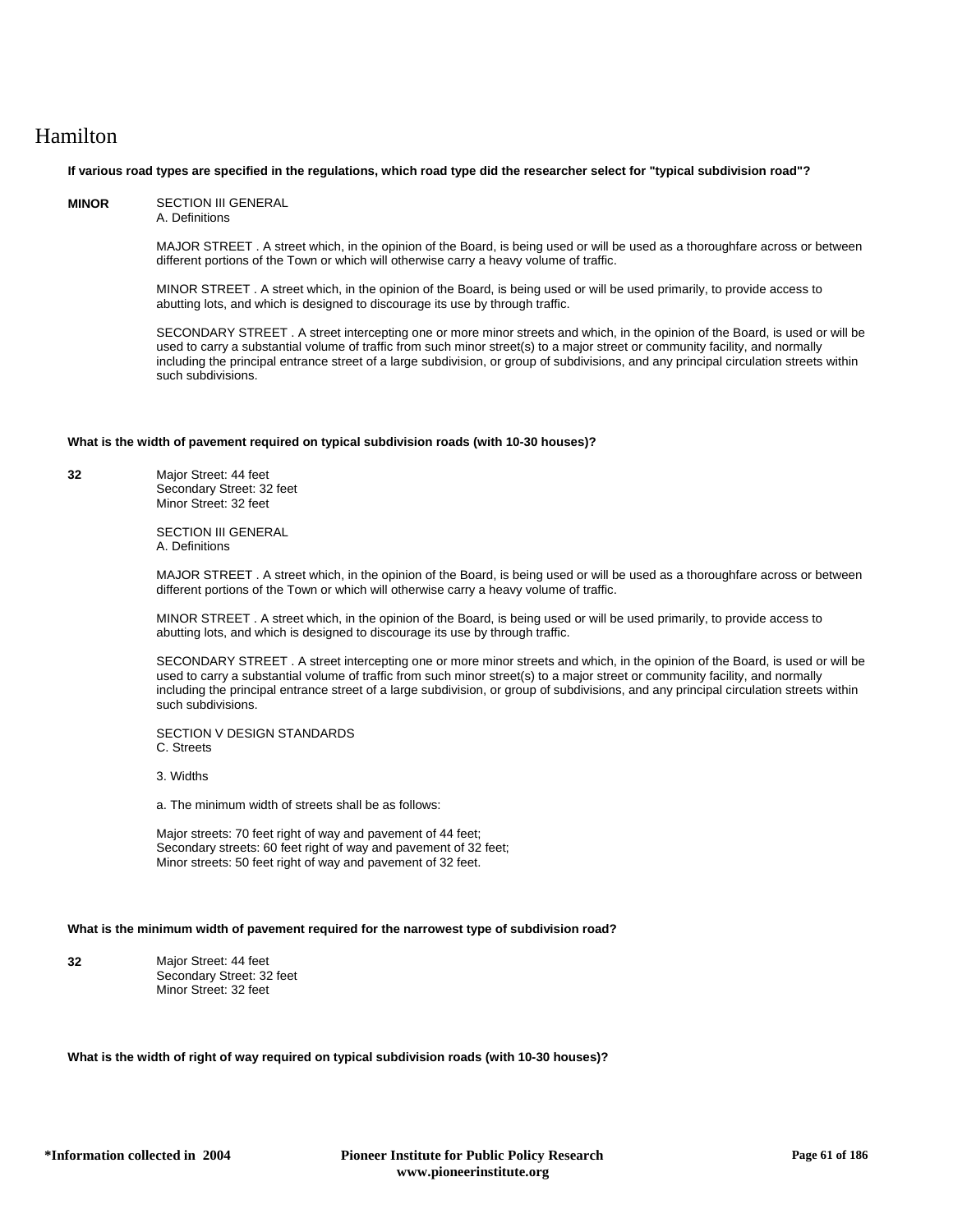**50** Major Street: 70 feet Secondary Street: 60 feet Minor Street: 50 feet

> SUBDIVISION REGULATIONS Hamilton Planning Board

SECTION V DESIGN STANDARDS C. Streets 3. Widths

a. The minimum width of streets shall be as follows:

Major streets: 70 feet right of way and pavement of 44 feet Secondary streets: 60 feet right of way and pavement of 32 feet Minor streets: 50 feet right of way and pavement of 32 feet

# Hanover

**If various road types are specified in the regulations, which road type did the researcher select for "typical subdivision road"?**

**MINOR** Rules and Regulations Governing the Subdivision of Land in the Town of Hanover

SECTION II GENERAL A. Definitions

STREET, MINOR . A street which, in the opinion of the Board, is being used or will be used primarily to provide access to abutting lots, carrying less than 400 vehicles per day and/or less than 1000 feet in length, and which will not be used for through traffic.

STREET, MAJOR . A street intercepting one or more minor streets, or one which, in the opinion of the Board, is used or will be used to carry a substantial volume of traffic (generally over 400 vehicles per day) from such minor street(s) to a major street or community facility, and normally including the principal entrance street of a subdivision, or group of subdivisions, and any principal circulation streets within such subdivisions.

# **What is the width of pavement required on typical subdivision roads (with 10-30 houses)?**

**26** Minor Streets: 26 feet Major Streets: 30 feet

> SECTION V REQUIRED IMPROVEMENTS FOR AN APPROVED SUBDIVISION A. Roadways

 1. Paved roadways shall be constructed for the full length of all streets within the subdivision. The centerline radius shall conform to the requirements of Section IV A.2. The centerline of all roadways shall coincide with the centerline of the street rightof-way unless a deviation is approved by the Planning Board. The minimum width of roadway pavement shall be as follows:

 Minor Streets-twenty-six (26) feet. Major Streets-thirty (30) feet.

\*\*\*

Rules and Regulations Governing the Subdivision of Land in the Town of Hanover

SECTION II GENERAL A. Definitions

STREET, MINOR . A street which, in the opinion of the Board, is being used or will be used primarily to provide access to abutting lots, carrying less than 400 vehicles per day and/or less than 1000 feet in length, and which will not be used for through traffic.

STREET, MAJOR . A street intercepting one or more minor streets, or one which, in the opinion of the Board, is used or will be used to carry a substantial volume of traffic (generally over 400 vehicles per day) from such minor street(s) to a major street or community facility, and normally including the principal entrance street of a subdivision, or group of subdivisions, and any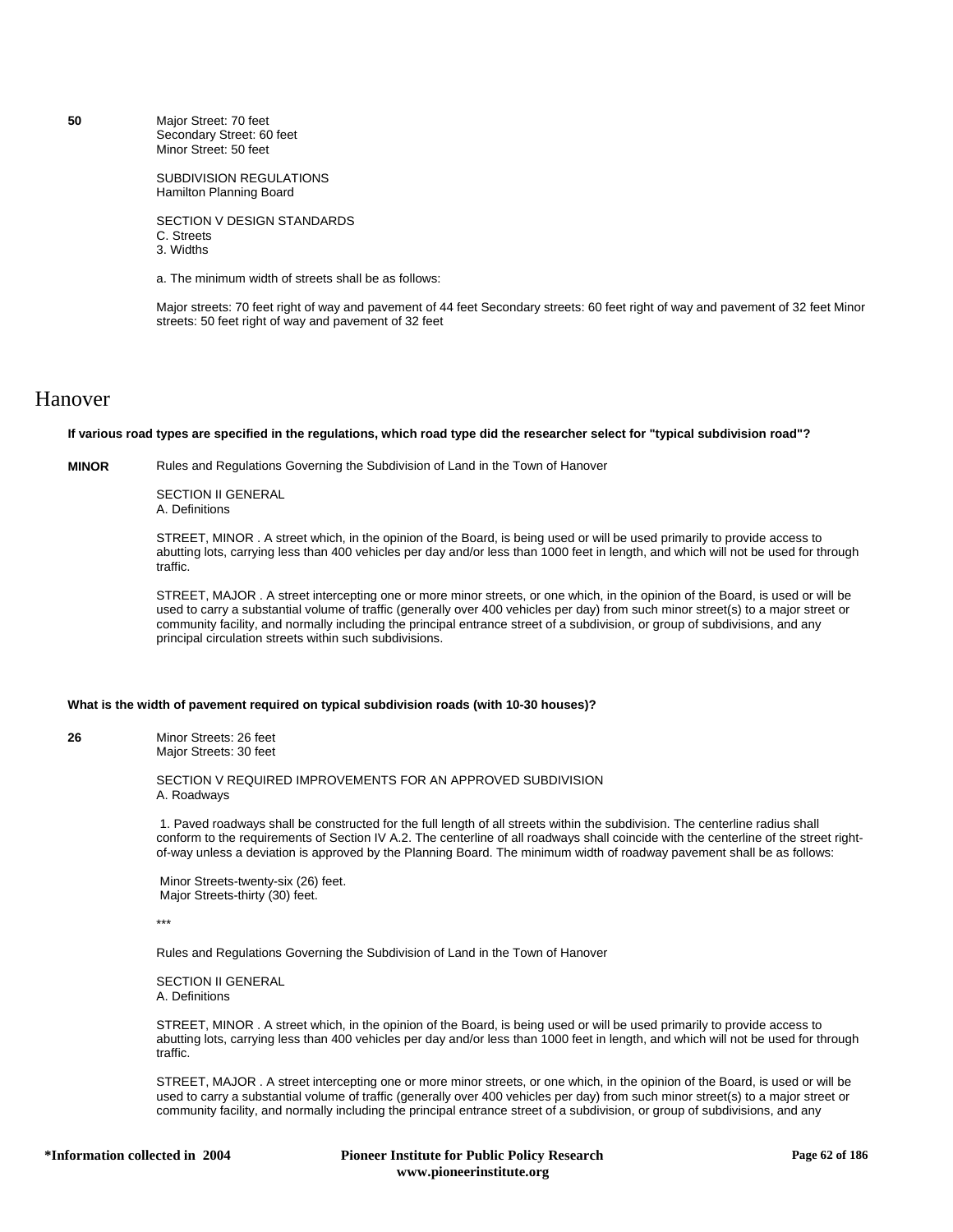principal circulation streets within such subdivisions.

#### **What is the minimum width of pavement required for the narrowest type of subdivision road?**

**26** Minor Streets: 26 feet Major Streets: 30 feet

#### **What is the width of right of way required on typical subdivision roads (with 10-30 houses)?**

**50** Minor Streets: 50 feet

Major Streets and minor streets which are future major streets: 60 feet

Rules and Regulations Governing the Subdivision of Land in the Town of Hanover

SECTION IV DESIGN STANDARDS

A. Streets

3. Width

a. The minimum width of rights-of-way shall be as follows:

Minor streets: fifty (50) feet.

 Major streets and such minor streets, which in the judgment of the Planning Board may in the future be changed in character to become major streets: sixty (60) feet.

 b. When a street will provide the only access for lots fronting on a length in excess of five hundred (500) feet or where on a major street potential volume is such as to warrant it, the Planning Board may require a greater right-of-way than that specified above.

# Hanson

#### **If various road types are specified in the regulations, which road type did the researcher select for "typical subdivision road"?**

**LOCAL** THE RULES AND REGULATIONS OF HANSON PLANNING BOARD SECTION 6. DESIGN STANDARDS

#### STREET CLASSIFICATION

6.5.4 Depending on the amount of traffic they will be expected to accommodate, the streets in town, except state highways, shall be classified as arterial, collector, local and minor. The classification of a proposed street shall be determined by the Planning Board. Stopping sight distances for all streets shall conform to standards for horizontal and vertical alignment and intersections given in the American Association of State Highway and Transportation Officials "A Policy on Geometric Design of Rural Highways" latest revised publication.

# COLLECTOR STREETS

 A. Collector streets shall include streets expected to accommodate traffic generated by one or more sub-divisions or neighborhoods, or streets connecting parts of the town or carrying industrial or commercial traffic but not serving as major thoroughfares. Collector streets shall have a right-of-way width of 50 feet, minimum pavement width of 32 feet, and a minimum sight distance of 200 feet.

# LOCAL STREETS

 B. Local streets shall include dead-end streets of over 200 feet in length and all streets not otherwise classified and shall have a right-of-way width of 40 feet, minimum pavement width of 26 feet, and a minimum sight distance of 150 feet.

#### MINOR STREETS

 C. Minor streets shall include residential streets expected to carry only the traffic generated by the residences on such street and in the immediate proximity thereof and shall have a right-of-way width of 40 feet, minimum pavement width of 20 feet, and a minimum sight distance of 125 feet.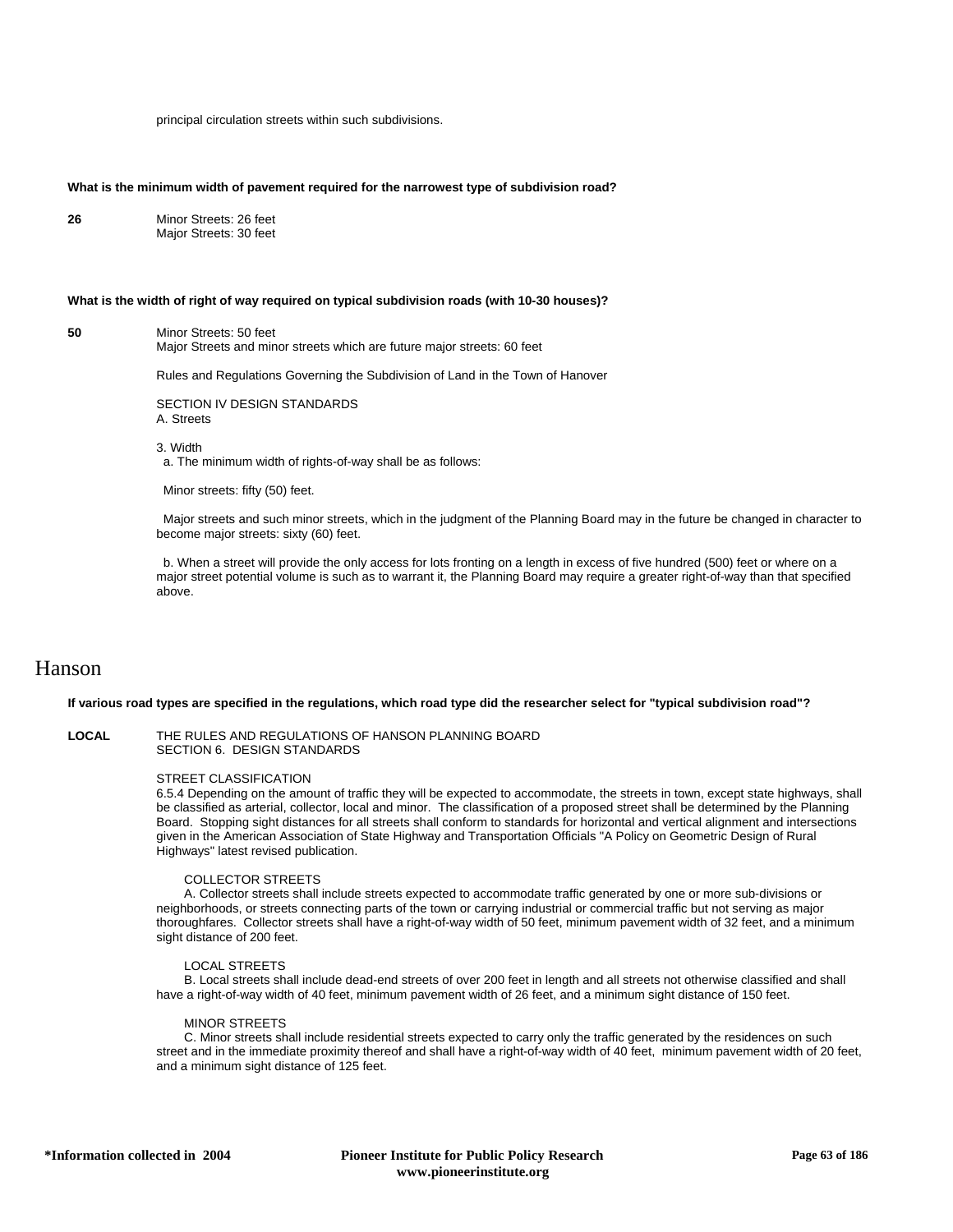### **What is the width of pavement required on typical subdivision roads (with 10-30 houses)?**

**26** Collector: 32 feet Local: 26 feet Minor: 20 feet

# THE RULES AND REGULATIONS OF HANSON PLANNING BOARD SECTION 6. DESIGN STANDARDS

#### STREET CLASSIFICATION

6.5.4 Depending on the amount of traffic they will be expected to accommodate, the streets in town, except state highways, shall be classified as arterial, collector, local and minor. The classification of a proposed street shall be determined by the Planning Board. Stopping sight distances for all streets shall conform to standards for horizontal and vertical alignment and intersections given in the American Association of State Highway and Transportation Officials "A Policy on Geometric Design of Rural Highways" latest revised publication.

# COLLECTOR STREETS

 A. Collector streets shall include streets expected to accommodate traffic generated by one or more sub-divisions or neighborhoods, or streets connecting parts of the town or carrying industrial or commercial traffic but not serving as major thoroughfares. Collector streets shall have a right-of-way width of 50 feet, minimum pavement width of 32 feet, and a minimum sight distance of 200 feet.

# LOCAL STREETS

 B. Local streets shall include dead-end streets of over 200 feet in length and all streets not otherwise classified and shall have a right-of-way width of 40 feet, minimum pavement width of 26 feet, and a minimum sight distance of 150 feet.

# MINOR STREETS

 C. Minor streets shall include residential streets expected to carry only the traffic generated by the residences on such street and in the immediate proximity thereof and shall have a right-of-way width of 40 feet, minimum pavement width of 20 feet, and a minimum sight distance of 125 feet.

# **What is the minimum width of pavement required for the narrowest type of subdivision road?**

**20** Collector: 32 feet Local: 26 feet Minor: 20 feet

# THE RULES AND REGULATIONS OF HANSON PLANNING BOARD SECTION 6. DESIGN STANDARDS

# STREET CLASSIFICATION

6.5.4 Depending on the amount of traffic they will be expected to accommodate, the streets in town, except state highways, shall be classified as arterial, collector, local and minor. The classification of a proposed street shall be determined by the Planning Board. Stopping sight distances for all streets shall conform to standards for horizontal and vertical alignment and intersections given in the American Association of State Highway and Transportation Officials "A Policy on Geometric Design of Rural Highways" latest revised publication.

### COLLECTOR STREETS

 A. Collector streets shall include streets expected to accommodate traffic generated by one or more sub-divisions or neighborhoods, or streets connecting parts of the town or carrying industrial or commercial traffic but not serving as major thoroughfares. Collector streets shall have a right-of-way width of 50 feet, minimum pavement width of 32 feet, and a minimum sight distance of 200 feet.

#### LOCAL STREETS

 B. Local streets shall include dead-end streets of over 200 feet in length and all streets not otherwise classified and shall have a right-of-way width of 40 feet, minimum pavement width of 26 feet, and a minimum sight distance of 150 feet.

# MINOR STREETS

 C. Minor streets shall include residential streets expected to carry only the traffic generated by the residences on such street and in the immediate proximity thereof and shall have a right-of-way width of 40 feet, minimum pavement width of 20 feet, and a minimum sight distance of 125 feet.

**What is the width of right of way required on typical subdivision roads (with 10-30 houses)?**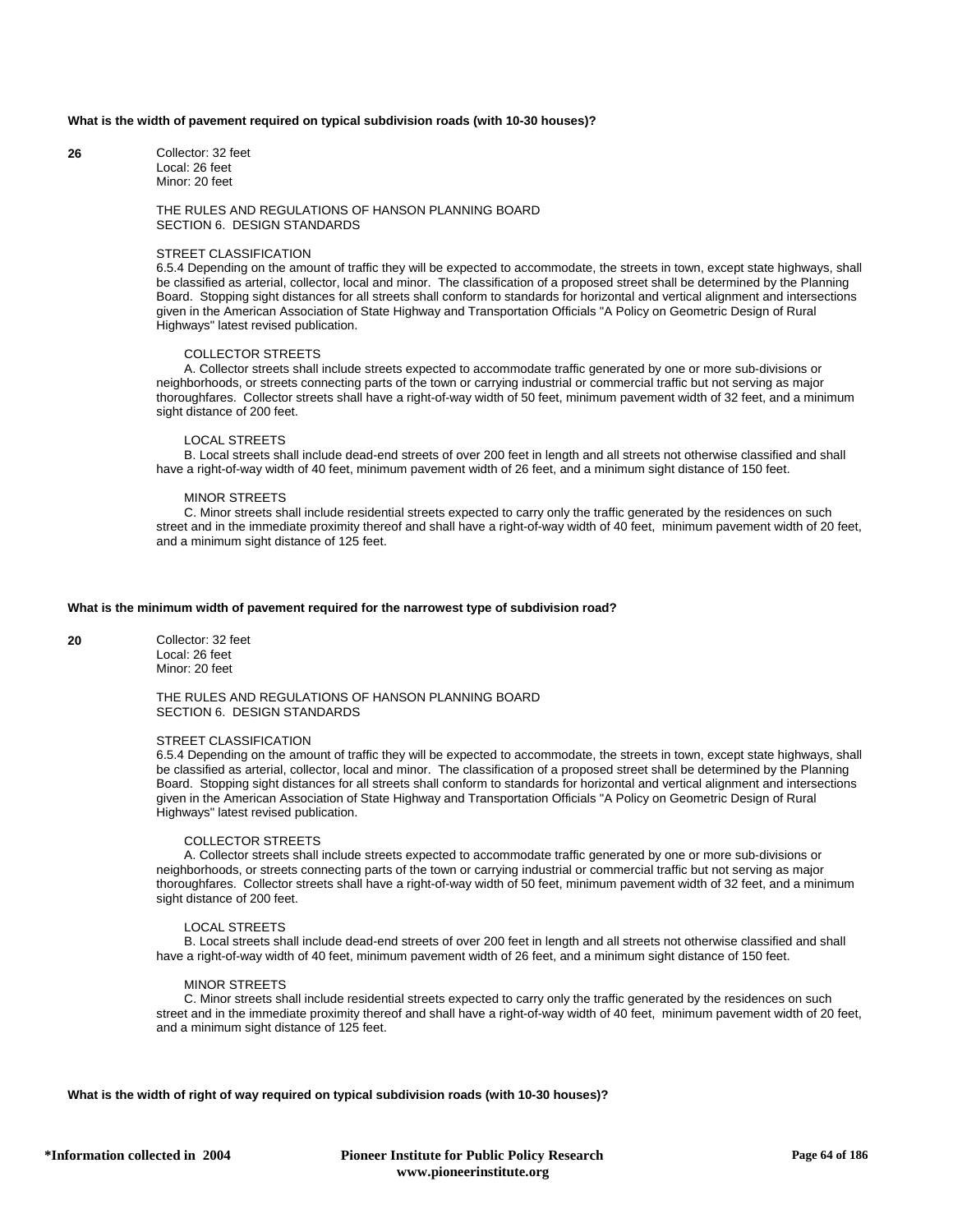**40** Collector: 50 feet Local: 40 feet Minor: 40 feet

# THE RULES AND REGULATIONS OF HANSON PLANNING BOARD SECTION 6. DESIGN STANDARDS

### STREET CLASSIFICATION

6.5.4 Depending on the amount of traffic they will be expected to accommodate, the streets in town, except state highways, shall be classified as arterial, collector, local and minor. The classification of a proposed street shall be determined by the Planning Board. Stopping sight distances for all streets shall conform to standards for horizontal and vertical alignment and intersections given in the American Association of State Highway and Transportation Officials "A Policy on Geometric Design of Rural Highways" latest revised publication.

#### COLLECTOR STREETS

 A. Collector streets shall include streets expected to accommodate traffic generated by one or more sub-divisions or neighborhoods, or streets connecting parts of the town or carrying industrial or commercial traffic but not serving as major thoroughfares. Collector streets shall have a right-of-way width of 50 feet, minimum pavement width of 32 feet, and a minimum sight distance of 200 feet.

### LOCAL STREETS

 B. Local streets shall include dead-end streets of over 200 feet in length and all streets not otherwise classified and shall have a right-of-way width of 40 feet, minimum pavement width of 26 feet, and a minimum sight distance of 150 feet.

#### MINOR STREETS

 C. Minor streets shall include residential streets expected to carry only the traffic generated by the residences on such street and in the immediate proximity thereof and shall have a right-of-way width of 40 feet, minimum pavement width of 20 feet, and a minimum sight distance of 125 feet.

# Harvard

### **If various road types are specified in the regulations, which road type did the researcher select for "typical subdivision road"?**

**CONVENTIO** The only definitions that the researcher found relation to streets are as follows: **NAL SUBD**

Code of the Town of Harvard, Chapter 130, Subdivision Control (Adopted 1970, Amended 1986)

§ 130-29. Definitions. ROAD -- The roadway of a regular street (see below) . STREET -- A public way or an approved subdivision way not constructed under this article.

# **What is the width of pavement required on typical subdivision roads (with 10-30 houses)?**

**24** Code of the Town of Harvard, Chapter 130, Subdivision Control (Adopted 1970, Amended 1986)

According to Table A Street and Roadway Width Requirements (Summarized from § 130-23, Street Design, and Article V, Mini-Subdivision), the requirements for width of pavement are as follows: Conventional Subdivision roads (including Standard Dead-end): 24-26 feet Limited Use Private Dead-end: 20 feet Mini-subdivision: Two Lanes (18 feet), One Lane (12 feet)

# **What is the minimum width of pavement required for the narrowest type of subdivision road?**

**18** Code of the Town of Harvard, Chapter 130, Subdivision Control (Adopted 1970, Amended 1986)

According to Table A Street and Roadway Width Requirements (Summarized from § 130-23, Street Design, and Article V, Mini-Subdivision), the requirements for width of pavement are as follows: Conventional Subdivision roads (including Standard Dead-end): 24-26 feet Limited Use Private Dead-end: 20 feet Mini-subdivision: Two Lanes (18 feet), One Lane (12 feet)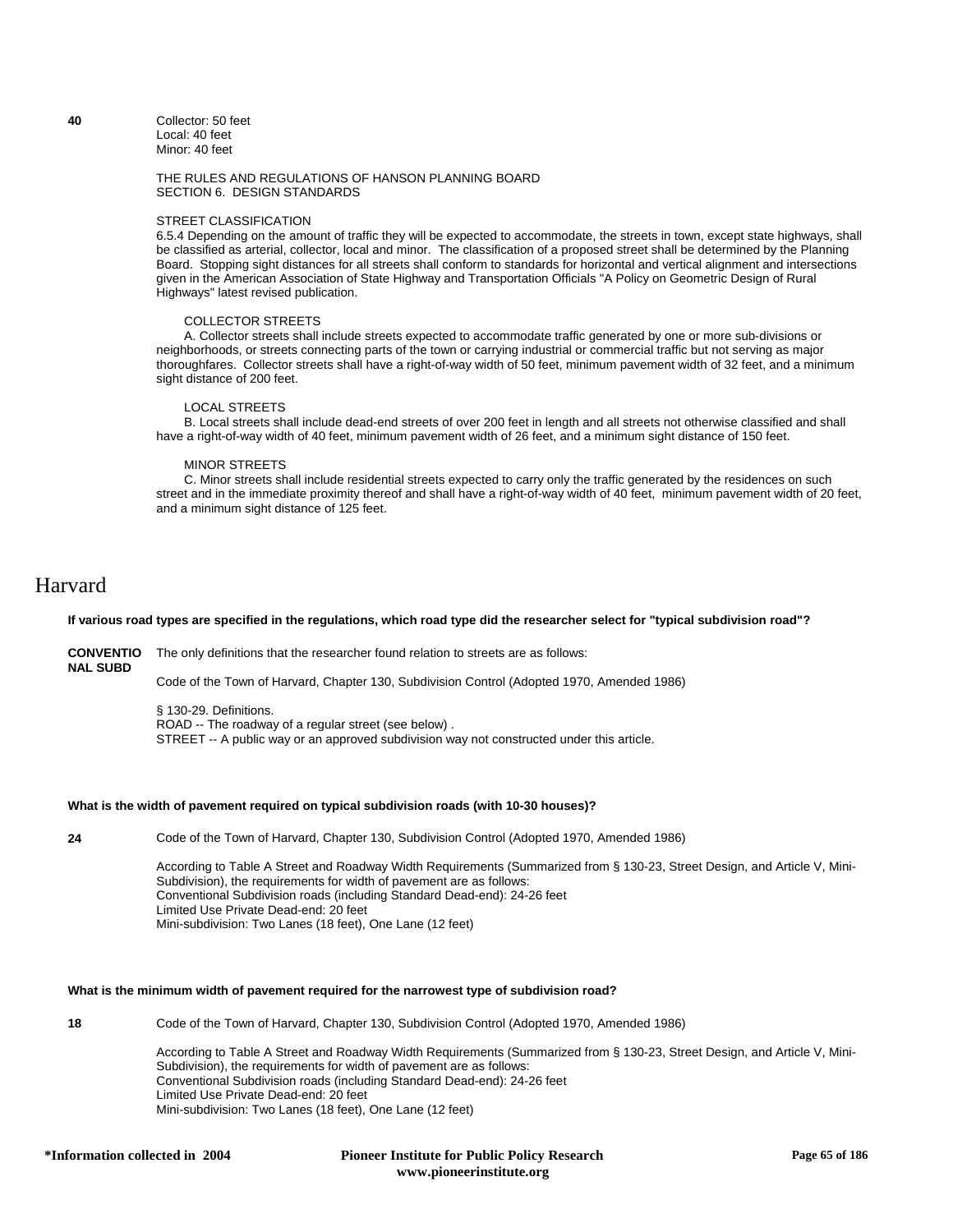# **What is the width of right of way required on typical subdivision roads (with 10-30 houses)?**

- **50** Code of the Town of Harvard, Chapter 130, Subdivision Control (Adopted 1970, Amended 1986) According to Table A Street and Roadway Width Requirements (Summarized from § 130-23, Street Design, and Article V, Mini-Subdivision), the requirements for width of right of way are as follows: Conventional Subdivision roads (including Standard Dead-end): 50 feet Limited Use Private Dead-end: 40 feet
	- Mini-subdivision: 40 feet

# Haverhill

### **If various road types are specified in the regulations, which road type did the researcher select for "typical subdivision road"?**

**LOCAL** 

City of Haverhill Rules and Regulations Governing the Subdivision of Land, 2000

**ACCESS**

Definitions, Section II, A

STREET (a) a public way; or (b) a way shown on a plan approved by the Planning Board under the Commonwealth's Subdivision Control Law.

STREET, ARTERIAL - A street which, in the opinion of the Board, is being used or will be used as a thorough-fare within the City of Haverhill, which will otherwise carry a heavy volume of through traffic, generally over one thousand (1000) vehicles per day. An arterial street is a high volume street which functions to convey traffic through the community and to major state and interstate highways.

STREET, CUL-DE-SAC - A minor street with only one vehicular outlet that terminates in a vehicular turnaround having an appropriate terminal for the safe and convenient reversal of traffic Street, Dead end - A street or portion of a street with only one vehicular traffic outlet that does not terminate in a vehicular turnaround. Dead end streets shall not be permitted.

STREET, COLLECTOR - A street which, in the opinion of the Board, is used or will be used to carry a substantial volume of traffic, generally over three hundred (300) and under one thousand (1000) vehicles per day. A collector street serves as a principle traffic artery within residential or commercial areas and conveys traffic between arterial streets, other collector streets and local access.

STREET, LOCAL ACCESS - A street which, in the opinion of the Board, is being used or will be used primarily to provide access to abutting lots and to other local access streets which will not be wed for through traffic, and will generally carry less than three hundred (300) vehicles per day.

# **What is the width of pavement required on typical subdivision roads (with 10-30 houses)?**

**28** City of Haverhill Rules and Regulations Governing the Subdivision of Land, 2000

Section V,5.1,e. Increase/Reduction of Width - The Board may increase or reduce the width of the travel way if deemed necessary to address: (1) both present possible future traffic demands; (2) the preservation of existing site features such as hillsides, wetlands, and the reduction of cutting and filling due to topography conditions found on the site; or (3) other reasons deemed necessary.

#### Pavement

The minimum width of pavement for roadways between curb lines shall be as follows:

Pavement Sections For Residential Zones:

Collector Streets: Thirty-two (32) feet and a gravel base of thirty-five (35) feet;

Local access Streets: Twenty-eight (28) feet and a gravel base of thirty-one (31) feet.

Pavement Sections for Business or Industrial Zones:

All Streets: Forty (40) feet and a gravel base of forty-three (43) feet.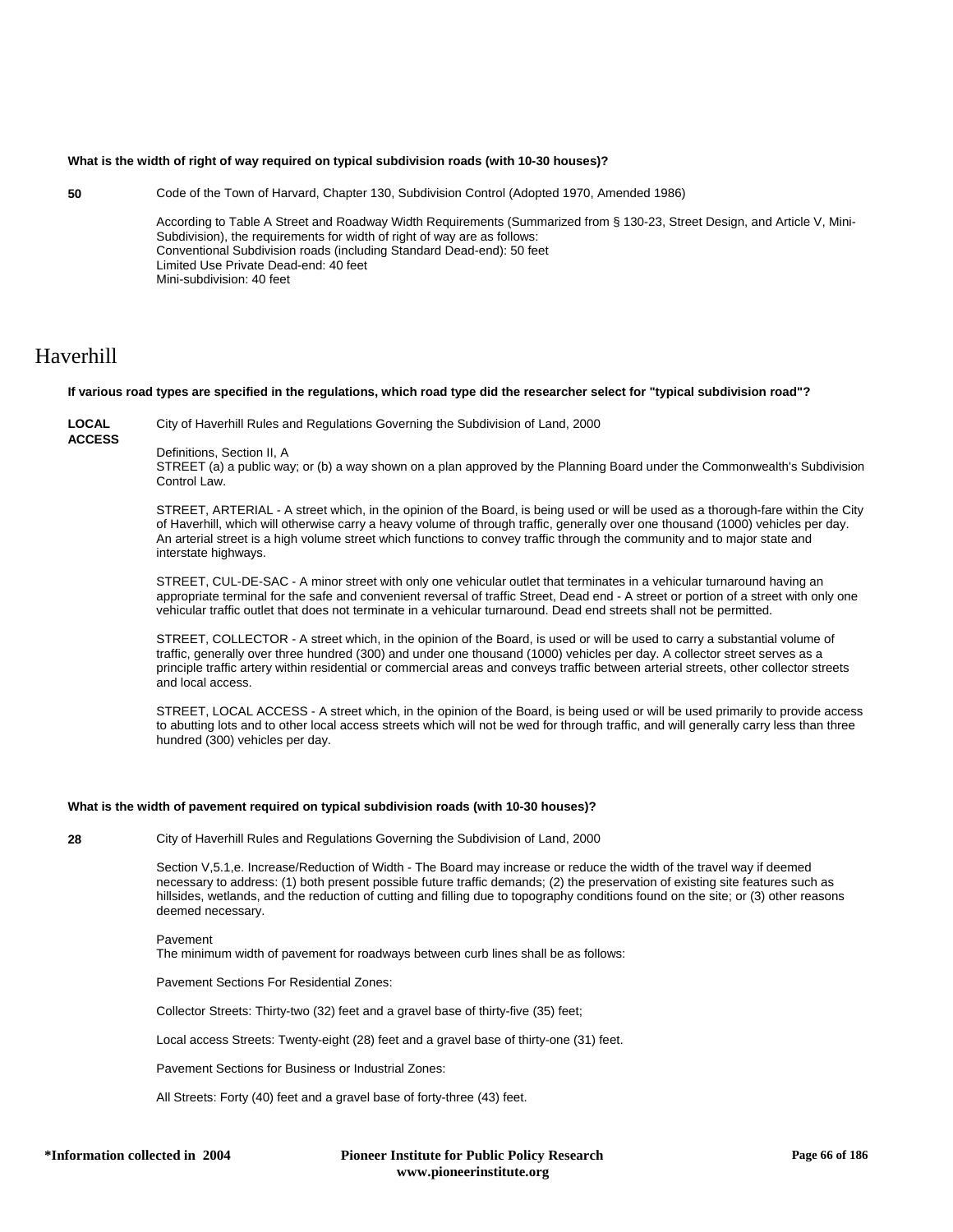Greater or lesser pavement width may be required by the Planning Board where deemed necessary for present and/or future vehicular travel.

#### **What is the minimum width of pavement required for the narrowest type of subdivision road?**

**28** City of Haverhill Rules and Regulations Governing the Subdivision of Land, 2000

Section V,5.1,e. Increase/Reduction of Width - The Board may increase or reduce the width of the travel way if deemed necessary to address: (1) both present possible future traffic demands; (2) the preservation of existing site features such as hillsides, wetlands, and the reduction of cutting and filling due to topography conditions found on the site; or (3) other reasons deemed necessary.

### Pavement

The minimum width of pavement for roadways between curb lines shall be as follows:

Pavement Sections For Residential Zones:

Collector Streets: Thirty-two (32) feet and a gravel base of thirty-five (35) feet;

Local access Streets: Twenty-eight (28) feet and a gravel base of thirty-one (31) feet.

Pavement Sections for Business or Industrial Zones:

All Streets: Forty (40) feet and a gravel base of forty-three (43) feet.

Greater or lesser pavement width may be required by the Planning Board where deemed necessary for present and/or future vehicular travel.

#### **What is the width of right of way required on typical subdivision roads (with 10-30 houses)?**

**50** City of Haverhill Rules and Regulations Governing the Subdivision of Land, 2000

Section V, 5.1 Streets Right of Way

a. Residential Streets - In all residential zones the streets right-of-way width shall be fifty (50) feet.

b. Business and Industrial Zones - In all business and industrial zones, the street right-of-way shall be sixty (60) feet.

c. Cul-de-sac Turnarounds - The street right-of-way at turnarounds shall be a minimum of one hundred and twenty (120) feet in diameter.

e. Increase/Reduction of Width - The Board may increase or reduce the width of the travel way if deemed necessary to address: (1) both present possible future traffic demands; (2) the preservation of existing site features such as hillsides, wetlands, and the reduction of cutting and filling due to topography conditions found on the site; or (3) other reasons deemed necessary.

# Hingham

**If various road types are specified in the regulations, which road type did the researcher select for "typical subdivision road"?**

| <b>MINOR</b> | B. Streets (or Ways)<br>(1) Types of Streets<br>The following types of streets are hereby established for the purpose of developing design criteria<br>in accordance with the expected use and type of traffic anticipated thereon.                   |
|--------------|-------------------------------------------------------------------------------------------------------------------------------------------------------------------------------------------------------------------------------------------------------|
|              | (a) Major Streets A street which, in the opinion of the Board is being used or will be used as a<br>thoroughfare between different portions of the Town of Hingham, or which will be the<br>principal access to a business or industrial subdivision. |
|              | (b) Secondary Street A street intercepting several minor streets and which, in the opinion of the<br>Board may carry traffic from such minor streets to a major street or community facility.                                                         |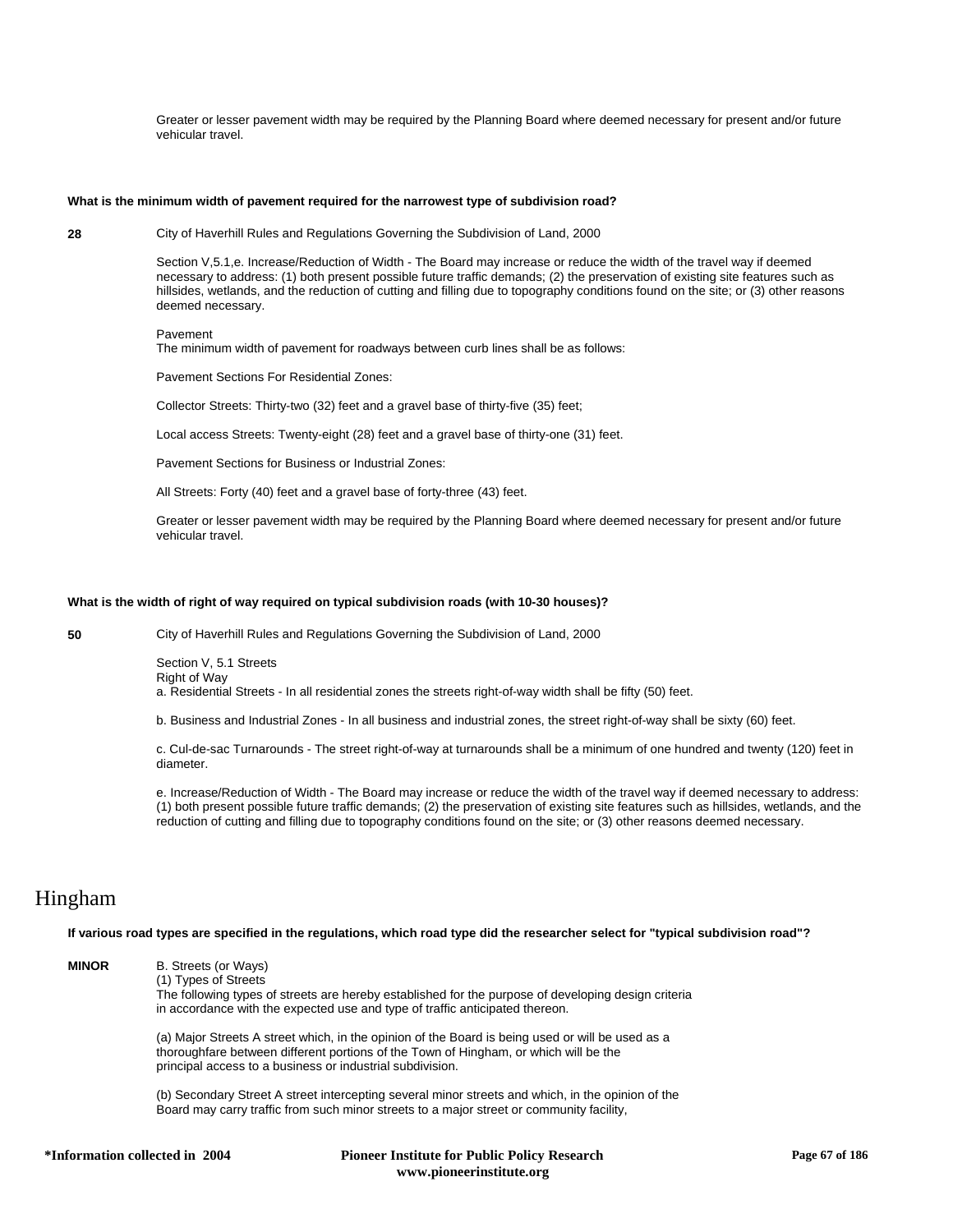including the principal access streets or principal circulation streets of residential subdivisions, and including all streets, except those designated as major streets, or a business or industrial subdivision.

(c) Minor Street A street which, in the opinion of the Board is being used or will be used primarily to provide access to abutting lots, and which is not intended for use by through traffic.

(d) Limited Residential Street A street, or network of streets, less than 400' in length ending in a turnaround and which intersects no other streets except at its origin, which may never serve more than 7 lots, which in the opinion of the Board is of such topography that its layout and design in accordance with the Minimum Design Standards for limited residential streets creates no risk to the public safety or convenience, and which the developer agrees will never be lengthened. The requirements of this section shall be guaranteed by a covenant running with the land of the subdivision and each lot thereof. The Board will not entertain any request for waiver of the length limitation or design requirements for such a street.

# **What is the width of pavement required on typical subdivision roads (with 10-30 houses)?**

**22** Major road: 40 feet Secondary road: 28 feet Minor road: 22 feet Limited residential road: 18 feet

> Rules and Regulations Governing the Subdivision of Land in the Town of Hingham, Section 4 Design Standards, Table I, Minimum Design Standards for Streets

\*\*\*

B. Streets (or Ways)

(1) Types of Streets

The following types of streets are hereby established for the purpose of developing design criteria in accordance with the expected use and type of traffic anticipated thereon. (a) Major Streets A street which, in the opinion of the Board is being used or will be used as a thoroughfare between different portions of the Town of Hingham, or which will be the principal access to a business or industrial subdivision. (b) Secondary Street A street intercepting several minor streets and which, in the opinion of the Board may carry traffic from such minor streets to a major street or community facility, including the principal access streets or principal circulation streets of residential subdivisions, and including all streets, except those designated as major streets, or a business or industrial subdivision. (c) Minor Street A street which, in the opinion of the Board is being used or will be used primarily to provide access to abutting lots, and which is not intended for use by through traffic. (d) Limited Residential Street A street, or network of streets, less than 400' in length ending in a turnaround and which intersects no other streets except at its origin, which may never serve more than 7 lots, which in the opinion of the Board is of such topography that its layout and design in accordance with the Minimum Design Standards for limited residential streets creates no risk to the public safety or convenience, and which the developer agrees will never be lengthened. The requirements of this section shall be guaranteed by a covenant running with the land of the subdivision and each lot thereof. The Board will not entertain any request for waiver of the length limitation or design requirements for such a street.

# **What is the minimum width of pavement required for the narrowest type of subdivision road?**

**18** Major road: 40 feet Secondary road: 28 feet Minor road: 22 feet Limited residential road: 18 feet

**What is the width of right of way required on typical subdivision roads (with 10-30 houses)?**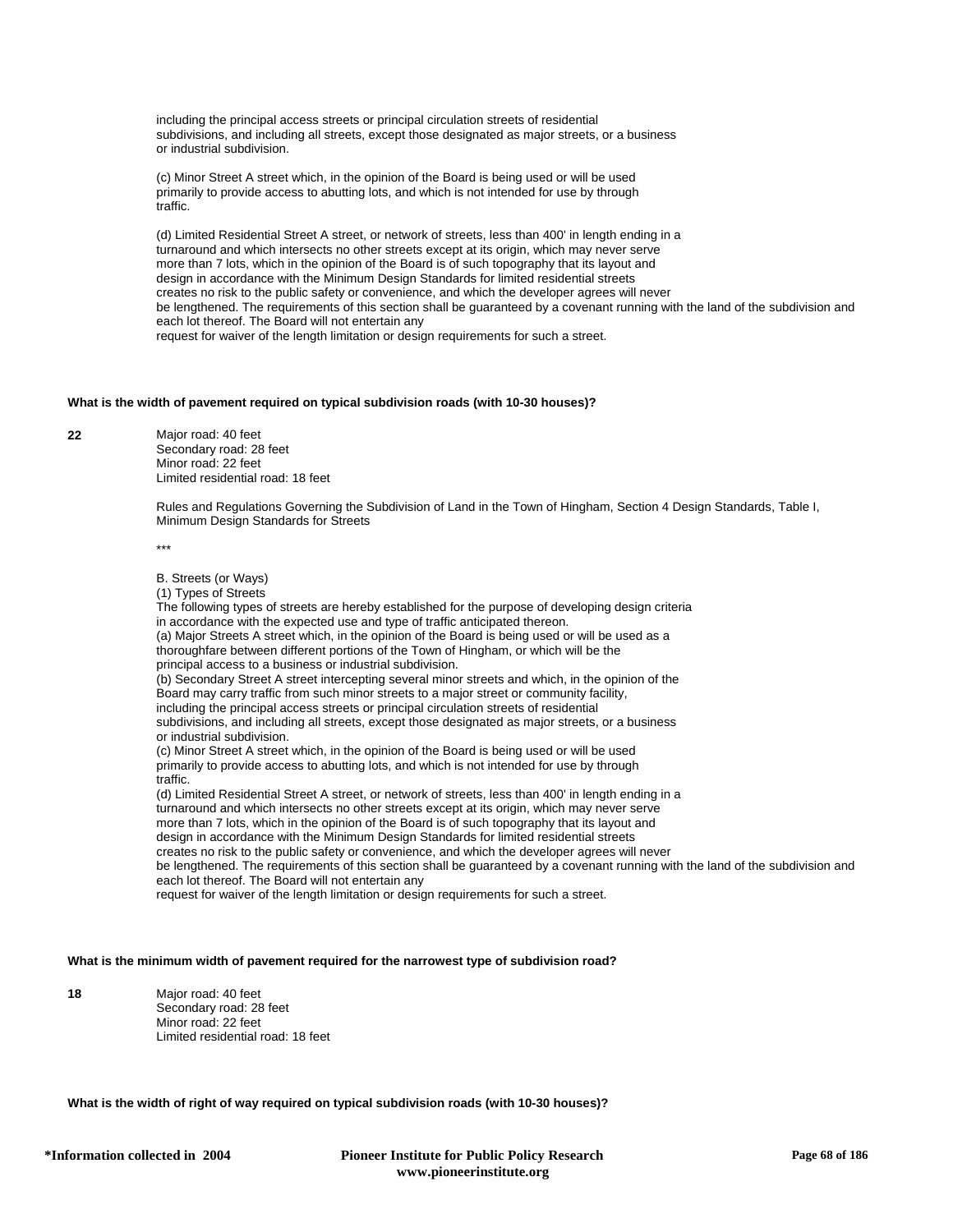**46** Rules and Regulations Governing the Subdivision of Land in the Town of Hingham, Section 4 Design Standards, Table I, Minimum Design Standards for Streets listed the following widths for right of way:

> Major road: 70 feet Secondary road: 55 feet Minor road: 46 feet Limited residential: 40 feet

# Holbrook

### **If various road types are specified in the regulations, which road type did the researcher select for "typical subdivision road"?**

**SECONDARY** Rules and Regulations Governing the Subdivision of Land Town of Holbrook, Section II (A) Definitions, (Adopted, 1954, Amended 1998; from ordinance.com as of August 2004)

> STREET - SECONDARY : An existing or proposed street which is used primarily for access to abutting properties or to carry relatively small volumes of traffic between residential streets and to principal streets.

STREET - PRINCIPAL : An existing or proposed street which is used primarily to carry heavy volumes of traffic between residential streets and to the major highway system.

# **What is the width of pavement required on typical subdivision roads (with 10-30 houses)?**

**26** Secondary street: 26 feet Principal street: 30 feet

> Rules and Regulations Governing the Subdivision of Land Town of Holbrook, Section IV(A)(2), (Adopted, 1954, Amended 1998; from ordinance.com as of August 2004)

2. Width - The minimum width of street rights-of-way shall be forty (40) feet for secondary streets and fifty (50) feet for principal streets. Greater width shall be required by the Board when deemed necessary for present and future vehicular travel. The minimum roadway pavement width shall be twenty-six (26) feet for secondary streets and thirty (30) feet for principal streets.

Rules and Regulations Governing the Subdivision of Land Town of Holbrook, Section II (A) Definitions, (Adopted, 1954, Amended 1998; from ordinance.com as of August 2004)

STREET - SECONDARY : An existing or proposed street which is used primarily for access to abutting properties or to carry relatively small volumes of traffic between residential streets and to principal streets.

STREET - PRINCIPAL : An existing or proposed street which is used primarily to carry heavy volumes of traffic between residential streets and to the major highway system.

# **What is the minimum width of pavement required for the narrowest type of subdivision road?**

**26** Secondary street: 26 feet Principal street: 30 feet

# **What is the width of right of way required on typical subdivision roads (with 10-30 houses)?**

**40** Secondary street: 40 feet Principal street: 50 feet

> Rules and Regulations Governing the Subdivision of Land Town of Holbrook, Section IV(A)(2), (Adopted, 1954, Amended 1998; from ordinance.com as of August 2004)

2. Width - The minimum width of street rights-of-way shall be forty (40) feet for secondary streets and fifty (50) feet for principal streets. Greater width shall be required by the Board when deemed necessary for present and future vehicular travel. The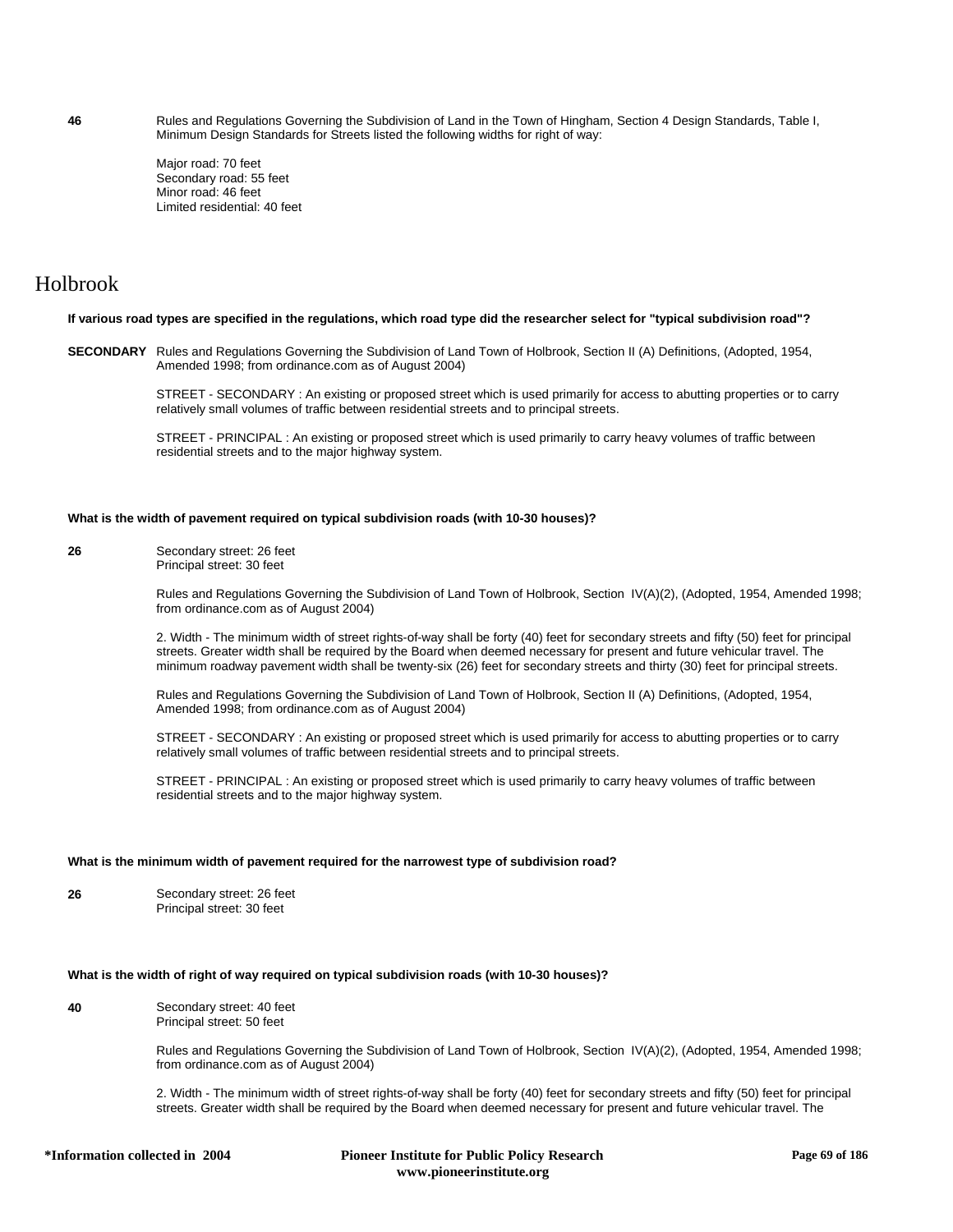minimum roadway pavement width shall be twenty-six (26) feet for secondary streets and thirty (30) feet for principal streets.

Rules and Regulations Governing the Subdivision of Land Town of Holbrook, Section II (A) Definitions, (Adopted, 1954, Amended 1998; from ordinance.com as of August 2004)

STREET - SECONDARY : An existing or proposed street which is used primarily for access to abutting properties or to carry relatively small volumes of traffic between residential streets and to principal streets.

STREET - PRINCIPAL : An existing or proposed street which is used primarily to carry heavy volumes of traffic between residential streets and to the major highway system.

# Holden

# **If various road types are specified in the regulations, which road type did the researcher select for "typical subdivision road"?**

**MINOR** Rules and Regulations Governing Subdivision of Land in Holden, Definitions

# 4. STREETS :

 a. Minor Street: A street which generally serves only those residents living on that street and which can be considered to permanently serve the exclusive function of being a residential street.

 b. Collector Street: A street which serves or may eventually serve any of the following purposes: provide for internal traffic movement within an area of the town, such as a subdivision provide for through-traffic movements within a local area; connect such areas with the major Arterial System, or other subdivision, or industrial/commercial centers. A collector street is intended to supply abutting property with the same degree of land service as a local street while at the same time serving local traffic movement.

 c. Arterial Street: A street which handles or is expected to handle a considerable volume of traffic and provides inter-town access between Holden and adjoining communities.

#### **What is the width of pavement required on typical subdivision roads (with 10-30 houses)?**

**28** Rules and Regulations Governing Subdivision of Land in Holden, V.A.2

Minor: 28 feet Collector: 30 feet Arterial: 44 feet

#### **What is the minimum width of pavement required for the narrowest type of subdivision road?**

**28** Rules and Regulations Governing Subdivision of Land in Holden, V.A.2

Minor: 28 feet Collector: 30 feet Arterial: 44 feet

# **What is the width of right of way required on typical subdivision roads (with 10-30 houses)?**

**50** Rules and Regulations Governing Subdivision of Land in Holden, V.A.2

Minor: 50feet Collector: 60 feet Arterial: 80 feet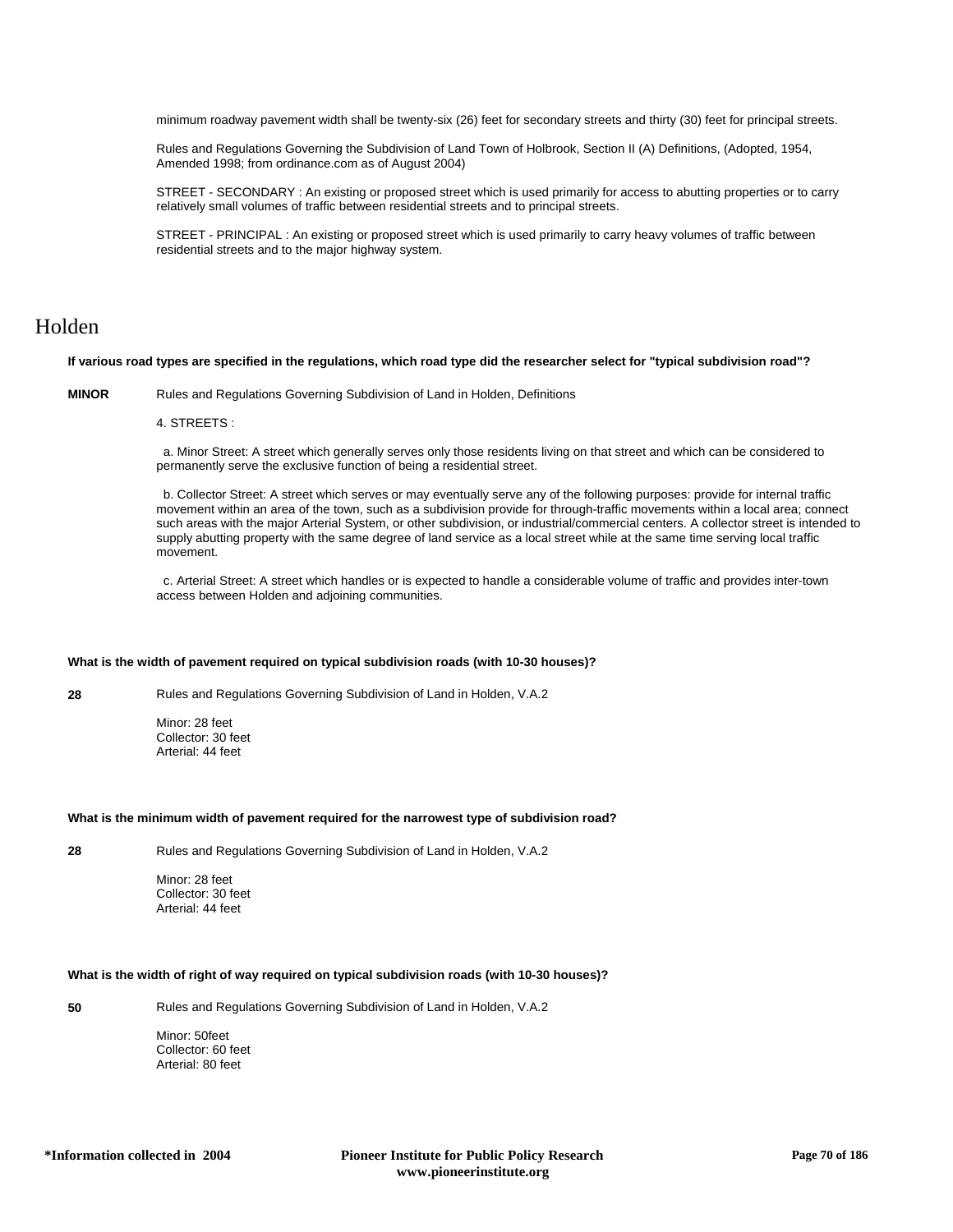# Holliston

### **If various road types are specified in the regulations, which road type did the researcher select for "typical subdivision road"?**

| <b>LOCAL</b><br><b>RESIDENTIA</b> | Holliston Planning Board Subdivision Rules and Regulations, Section 5.2.2: "Street Classification and Dimensional<br>Requirements. |
|-----------------------------------|------------------------------------------------------------------------------------------------------------------------------------|
| L                                 | a) The following classification shall apply to the streets in a subdivision:                                                       |
|                                   | 1) Local Residential Streets are streets serving a limited number of private                                                       |
|                                   | residences and are to be designed primarily for passenger vehicles and light trucks.                                               |
|                                   | 2) Residential Feeder Streets serve general residential areas connecting Local                                                     |
|                                   | Residential Streets with existing town streets and highways and with other existing<br>or potential Local Streets.                 |
|                                   | 3) Industrial Streets are to provide access to and within commercial and industrial                                                |
|                                   | areas as they may exist or as they may be zoned. This classification is further                                                    |
|                                   | divided into "Primary Industrial Streets" and "Secondary Industrial Streets". A                                                    |
|                                   | Primary Industrial Street serves as a major access into and/or through a commercial                                                |
|                                   | or industrial district. All other streets in such districts not qualifying as a Primary                                            |
|                                   | Street shall be defined as a Secondary Industrial Street.                                                                          |
|                                   | b) For the purpose of classification, all streets in a subdivision containing apartments of                                        |
|                                   | multifamily dwellings shall be considered as Residential Feeder Streets.                                                           |
|                                   | c) Streets shown on a residential subdivision plan submitted for approval, which may qualify as                                    |
|                                   | a Local Residential Street based on traffic service for the proposed subdivision, shall be                                         |
|                                   | classified as a Residential Feeder Street if the street may serve as a major access route upon                                     |
|                                   | future development of adjacent land areas.                                                                                         |
|                                   | d) The Planning Board shall determine the classification of the various streets in a                                               |
|                                   | subdivision, using as a guide the above and the Master Plan of the Town as such plan                                               |
|                                   | provides at the time of submission."                                                                                               |

#### **What is the width of pavement required on typical subdivision roads (with 10-30 houses)?**

**24** Holliston Planning Board Subdivision Rules and Regulations, Appendix A Design Standards TABLE 1 ROADWAY DIMENSIONAL REQUIREMENTS:

> Local Residential Street: 24 feet Residential Feeder Street: 30 feet Industrial Primary Street: 36 feet Industrial Secondary Street: 30 feet

Holliston Planning Board Subdivision Rules and Regulations, Section 5.2.2: "Street Classification and Dimensional Requirements.

a) The following classification shall apply to the streets in a subdivision: 1) Local Residential Streets are streets serving a limited number of private residences and are to be designed primarily for passenger vehicles and light trucks. 2) Residential Feeder Streets serve general residential areas connecting Local Residential Streets with existing town streets and highways and with other existing or potential Local Streets. 3) Industrial Streets are to provide access to and within commercial and industrial

areas as they may exist or as they may be zoned. This classification is further divided into "Primary Industrial Streets" and "Secondary Industrial Streets". A Primary Industrial Street serves as a major access into and/or through a commercial or industrial district. All other streets in such districts not qualifying as a Primary Street shall be defined as a Secondary Industrial Street.

b) For the purpose of classification, all streets in a subdivision containing apartments of multifamily dwellings shall be considered as Residential Feeder Streets.

c) Streets shown on a residential subdivision plan submitted for approval, which may qualify as a Local Residential Street based on traffic service for the proposed subdivision, shall be classified as a Residential Feeder Street if the street may serve as a major access route upon future development of adjacent land areas.

d) The Planning Board shall determine the classification of the various streets in a subdivision, using as a guide the above and the Master Plan of the Town as such plan provides at the time of submission."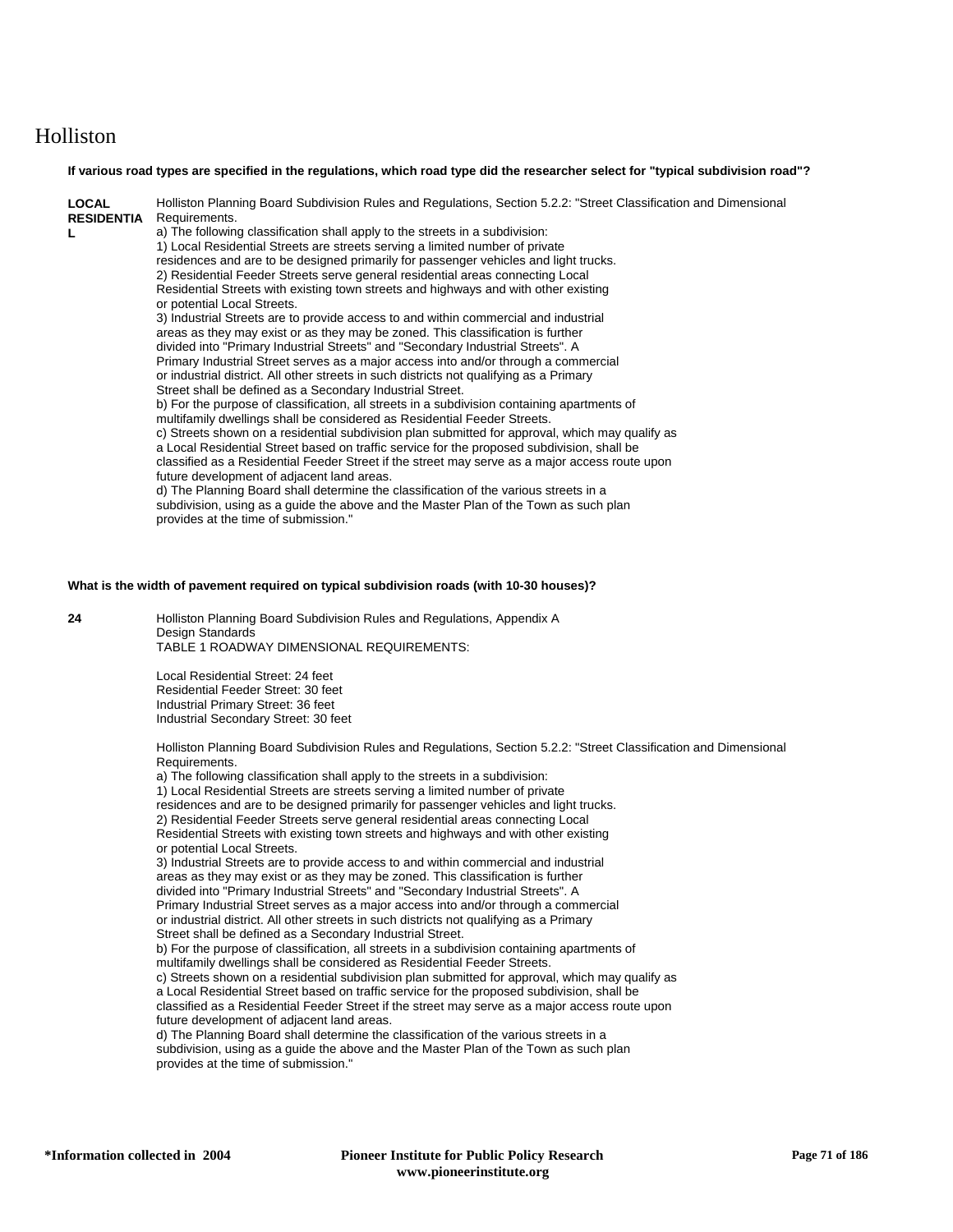# **What is the minimum width of pavement required for the narrowest type of subdivision road?**

**24** Local Residential Street: 24 feet Residential Feeder Street: 30 feet Industrial Primary Street: 36 feet Industrial Secondary Street: 30 feet

#### **What is the width of right of way required on typical subdivision roads (with 10-30 houses)?**

**50** Holliston Planning Board Subdivision Rules and Regulations, Appendix A Design Standards TABLE 1 ROADWAY DIMENSIONAL REQUIREMENTS:

> Local Residential: 50 feet Residential Feeder: 60 feet Industrial Primary: 60 feet Industrial Secondary: 60 feet

# Hopedale

# **If various road types are specified in the regulations, which road type did the researcher select for "typical subdivision road"?**

# **MINOR** Town of Hopedale Rules and Regulations Governing the Subdivision of Land

STREET - A public or private way either shown on a plan approved in accordance with the subdivision control law, or otherwise qualifying a lot for frontage under the subdivision control law.

STREET, MAJOR - A street which, in the opinion of the Board is being used or will be used a through-fare within the Town of Hopedale or which will otherwise carry a heave volume of traffic.

STREET, MINOR - A street which, in the opinion of the Board, is used or will be used primarily to provide access to abutting lots and which will not be used for through traffic.

STREET, SECONDARY - A street intercepting one (1) or more minor streets and which, in the opinion of the Board, is used or will be used to carry a substantial volume of traffic form such minor street(s) to a major street or community facility, and normally including a principal entrance street of a large subdivision, or group of subdivisions and any principal circulation street within such subdivision.

# **What is the width of pavement required on typical subdivision roads (with 10-30 houses)?**

**30** Town of Hopedale Rules and Regulations Governing the Subdivision of Land

SECTION IV DESIGN STANDARDS A. Streets 2. Width The minimum width of pavement in all proposed streets shall be thirty (30) feet

# **What is the minimum width of pavement required for the narrowest type of subdivision road?**

**30** Town of Hopedale Rules and Regulations Governing the Subdivision of Land

SECTION IV DESIGN STANDARDS A. Streets 2. Width The minimum width of pavement in all proposed streets shall be thirty (30) feet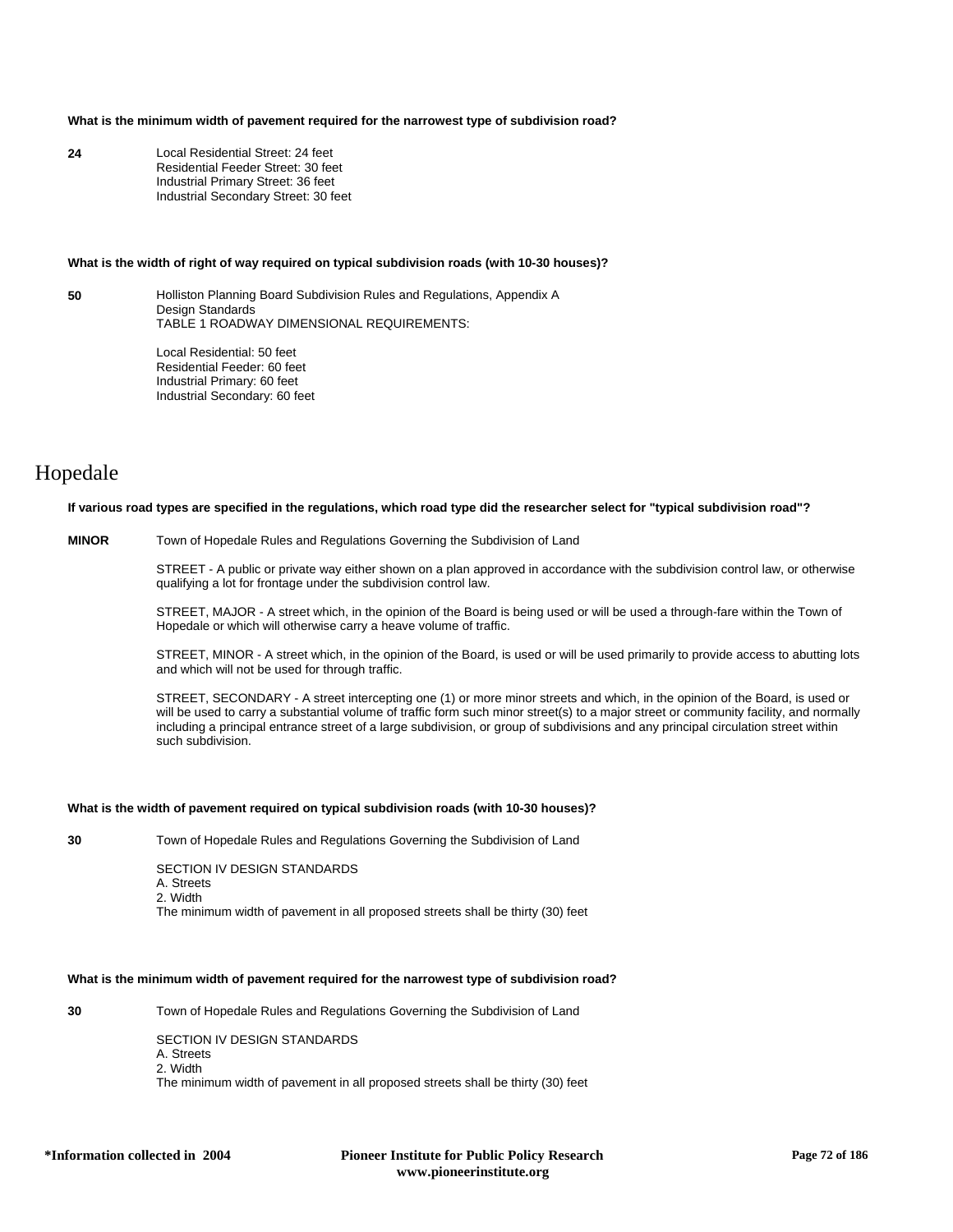### **What is the width of right of way required on typical subdivision roads (with 10-30 houses)?**

**50** Town of Hopedale Rules and Regulations Governing the Subdivision of Land

Town of Hopedale, RULES AND REGULATIONS GOVERNING THE SUBDIVISION OF LAND, SECTION IV DESIGN **STANDARDS** A. Streets

2. Width

The minimum width of street right of ways shall be fifty (50) feet. Greater width may be required by the Board when deemed necessary for major and secondary streets.

# Hopkinton

## **If various road types are specified in the regulations, which road type did the researcher select for "typical subdivision road"?**

## **MINOR** RULES AND REGULATIONS

RELATING TO THE SUBDIVISION OF LAND (Adopted May 8, 2000, Amended through June 16, 2003)

Section 4. Definitions

Street or Way - A strip of land dedicated to use as a public thoroughfare, including a public way laid out and accepted by a public authority or which the Town Clerk certifies is used and maintained as a public way, or a way laid out on a definitive subdivision plan theretofore approved and endorsed under the Subdivision Control Law, or a way in existence when the Subdivision Control Law became effective in Hopkinton and having in the opinion of the Planning Board adequate width, construction and grades for the needs of the existing and future buildings and uses abutting thereon or to be served thereby.

Non-Residential Street - A street, designed and constructed, or proposed, to serve property either used or zoned for business or industry.

Major Street - A street which carries, or is anticipated to carry, traffic equivalent to that generated by 50 dwelling units or more.

Minor Street - A street which carries or is anticipated to carry, traffic equivalent to that generated by more than 10, but fewer than 50, dwelling units, is designed to discourage through traffic, and is not capable of extension to serve more than 50 dwelling units.

Rural Street - A street which carries, or is anticipated to carry, traffic equivalent to that generated by 10 or fewer dwelling units, and is not capable of extension.

## **What is the width of pavement required on typical subdivision roads (with 10-30 houses)?**

**22** Major: 24 feet Minor: 22 feet Rural: 20 feet Non-Residential: 30 feet

> RULES AND REGULATIONS RELATING TO THE SUBDIVISION OF LAND (Adopted May 8, 2000, Amended through June 16, 2003)

## Section 4. Definitions

Street or Way - A strip of land dedicated to use as a public thoroughfare, including a public way laid out and accepted by a public authority or which the Town Clerk certifies is used and maintained as a public way, or a way laid out on a definitive subdivision plan theretofore approved and endorsed under the Subdivision Control Law, or a way in existence when the Subdivision Control Law became effective in Hopkinton and having in the opinion of the Planning Board adequate width, construction and grades for the needs of the existing and future buildings and uses abutting thereon or to be served thereby.

Non-Residential Street - A street, designed and constructed, or proposed, to serve property either used or zoned for business or industry.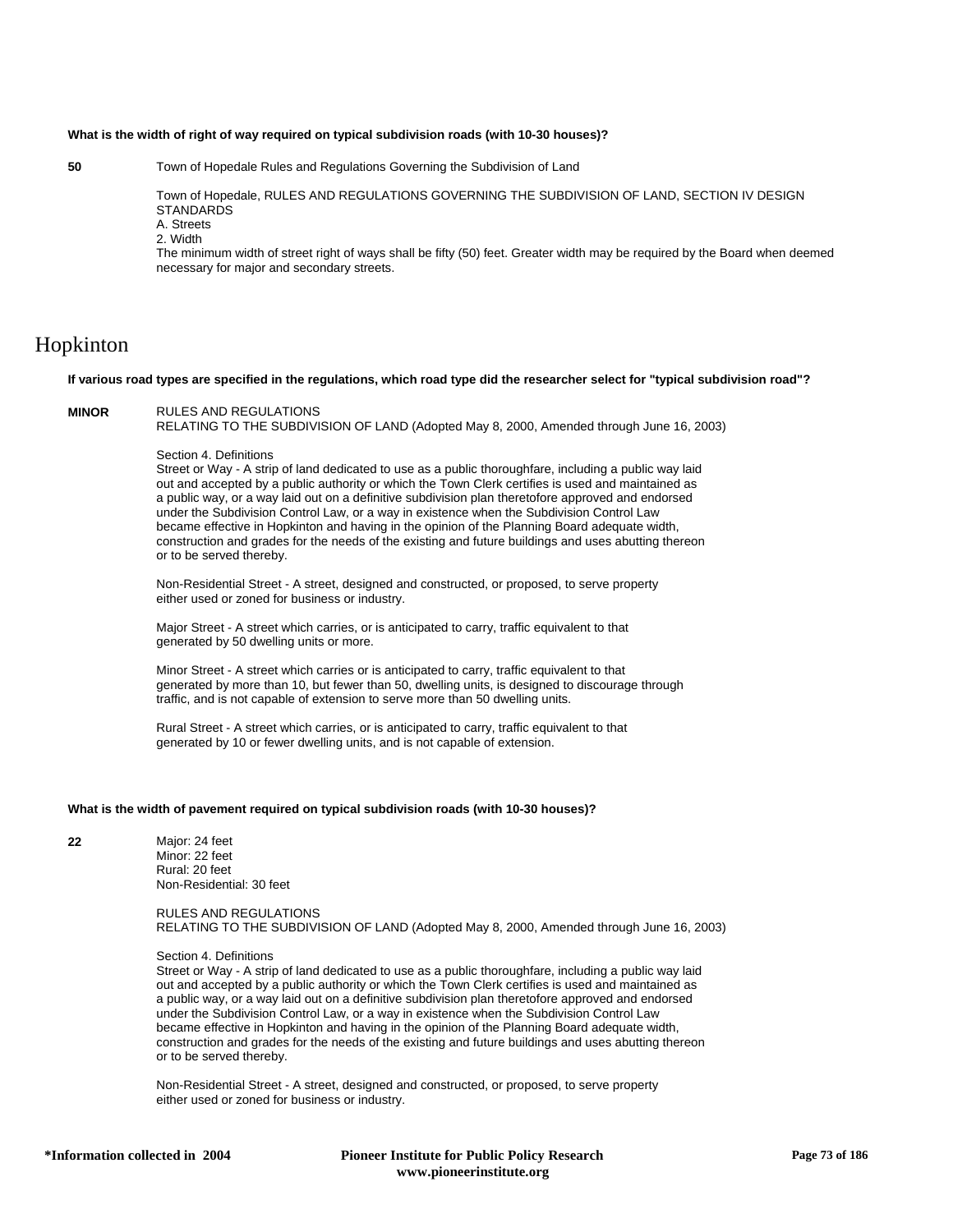Major Street - A street which carries, or is anticipated to carry, traffic equivalent to that generated by 50 dwelling units or more.

Minor Street - A street which carries or is anticipated to carry, traffic equivalent to that generated by more than 10, but fewer than 50, dwelling units, is designed to discourage through traffic, and is not capable of extension to serve more than 50 dwelling units.

Rural Street - A street which carries, or is anticipated to carry, traffic equivalent to that generated by 10 or fewer dwelling units, and is not capable of extension.

Section 8 Design Standards 8.2 Streets 8.2.3 Width A. The minimum width of street rights-of-way shall be 50 feet unless otherwise specifically allowed by the Board. B. The Board may require street rights-of-way, which in its judgment, may become major or non-residential streets to be more than 50 feet in width. C. The minimum width of the actual traveled way in a subdivision shall be determined by the Board with regard to the nature of the subdivision, as follows: Type of Street Traveled Way Pavement Width Major 24 feet Minor 22 feet Rural 20 feet Non-Residential 30 feet

## **What is the minimum width of pavement required for the narrowest type of subdivision road?**

**20** Major: 24 feet Minor: 22 feet Rural: 20 feet Non-Residential: 30 feet

## **What is the width of right of way required on typical subdivision roads (with 10-30 houses)?**

**50** Section 8 Design Standards 8.2 Streets 8.2.3 Width A. The minimum width of street rights-of-way shall be 50 feet unless otherwise specifically allowed by the Board. B. The Board may require street rights-of-way, which in its judgment, may become major or non-residential streets to be more than 50 feet in width.

## Hudson

## **If various road types are specified in the regulations, which road type did the researcher select for "typical subdivision road"?**

**COLLECTOR** Town of Hudson Rules and Regulations Governing the Subdivision of Land, 1993

## Section 2.1 - Definitions

ALLEY . (Service Road). A narrow strip of land between buildings, especially through the middle of a block, giving access to the rear of buildings and or lots and which is not owned, constructed, reconstructed or maintained by the Town and which does not qualify for frontage.

STREET . A way either shown on a Definitive Plan submitted, approved, and recorded in accordance with the Subdivision Control Law or otherwise qualifying a lot for frontage under the Subdivision Control Law.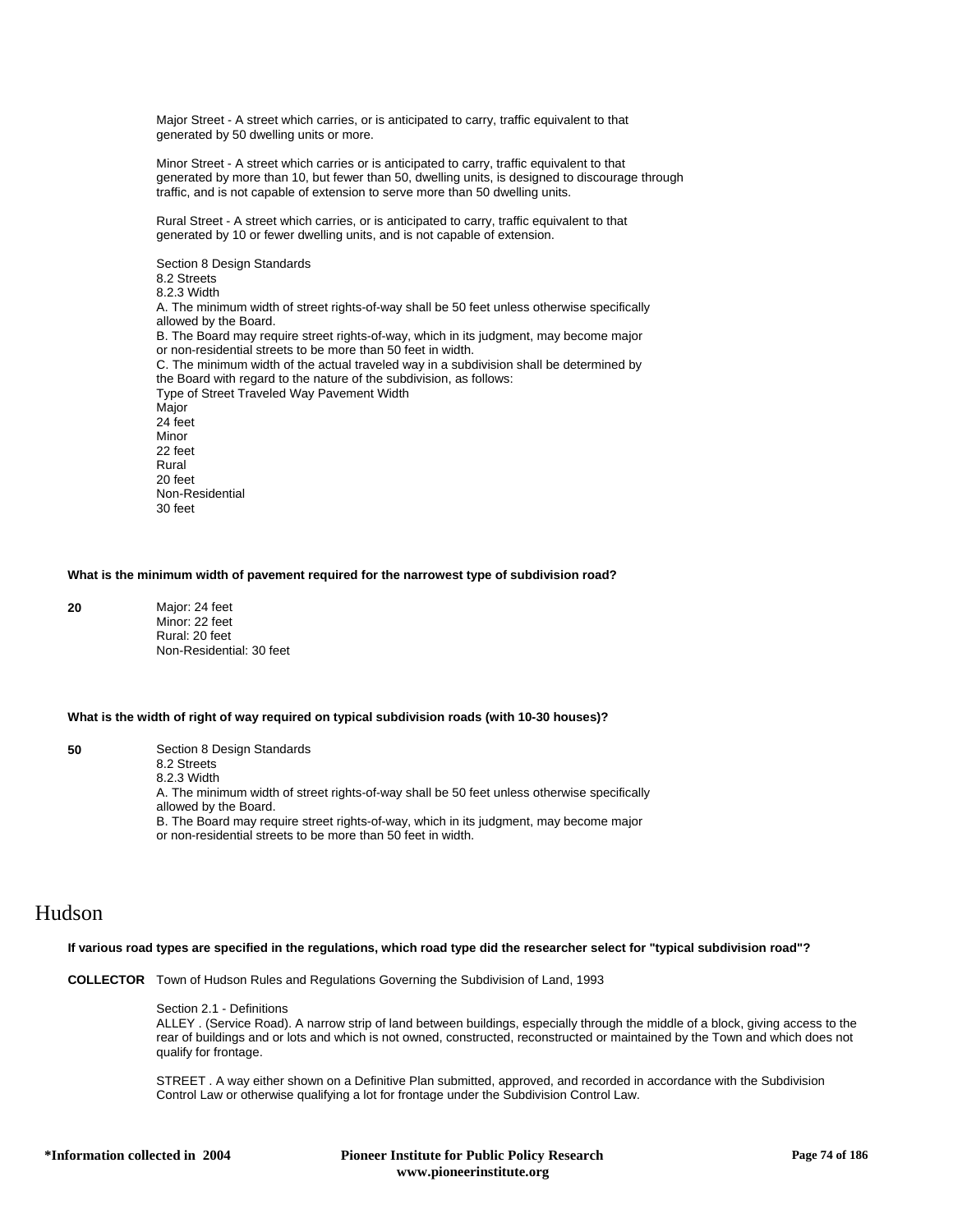STREET, COLLECTOR . A street intercepting one (1) or more minor streets and which, in the opinion of the Board, will be used to carry only a moderate volume of traffic (generally less than four-hundred (400) vehicles per day) from such minor streets to either a major or secondary street.

 STREET, MAJOR . A street which, in the opinion of the Board, is being used or will be used as a thoroughfare within the Town of Hudson or which will otherwise carry a heavy volume of traffic (generally, carrier fifteen-hundred (1,500) vehicles per day)

 STREET, MINOR . A street which, in the opinion of the Board, is being used or will be used primarily, to provide access to no more than ten (10) abutting lots and which is not designed to be used for through traffic.

 STREET, SECONDARY . A street intercepting one (1) or more minor streets and/or collector streets and which, in the opinion of the Board, is used or will be used to carry a substantial volume of traffic (generally, over four-hundred (400) vehicles per day) from such minor street(s) and/or collector street(s) to a major street or community facility, and normally including a principal entrance street to a shopping center, industrial park, planned unit development, or a large subdivision, or group of subdivisions, and any principal circulation street within such subdivision.

## **What is the width of pavement required on typical subdivision roads (with 10-30 houses)?**

**28** Town of Hudson Rules and Regulations Governing the Subdivision of Land, 1993

According to Section 5.2.2, the width of pavement is 30 feet for Major Streets and 28 feet for Secondary, Collector, and Minor Streets.

### **What is the minimum width of pavement required for the narrowest type of subdivision road?**

**28** Town of Hudson Rules and Regulations Governing the Subdivision of Land, 1993

According to Section 5.2.2, the width of pavement is 30 feet for Major Streets and 28 feet for Secondary, Collector, and Minor Streets.

## **What is the width of right of way required on typical subdivision roads (with 10-30 houses)?**

**50** Town of Hudson Rules and Regulations Governing the Subdivision of Land, 1993

According to Section 5.2.2, the width of right of way is 60 feet for Major Streets and 50 feet for Secondary, Collector, and Minor Streets.

# Hull

#### **If various road types are specified in the regulations, which road type did the researcher select for "typical subdivision road"?**

**MINOR** TOWN OF HULL RULES AND REGULATIONS GOVERNING THE SUBDIVISION OF LAND, 4.B.1(b-c) and 4.B.3 (1988, Current 3/27/01)

> b) Secondary Street. A street intercepting several minor streets and which in the opinion of the Board may carry traffic from such minor streets to a major street or community facility, including the principal access streets or principal circulation streets of residential subdivisions, and including all streets, except those designated as major streets, of a business or industrial subdivision.

> (c) Minor Street. A street which, in the opinion of the Board, is being used or will be used primarily, to provide access to abutting lots, and which is not intended for use by through traffic.

## **What is the width of pavement required on typical subdivision roads (with 10-30 houses)?**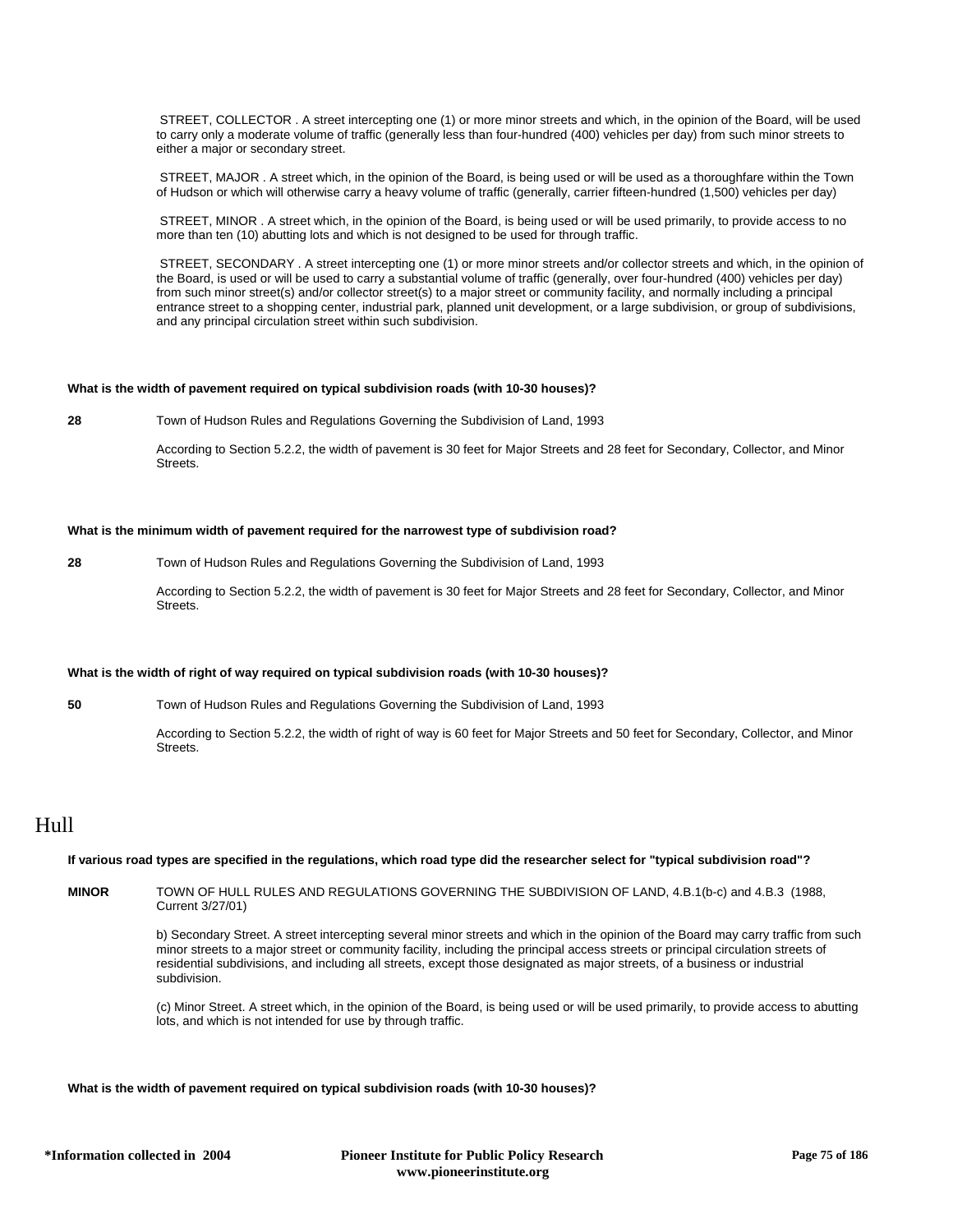**25** The widths are listed on Table 1 in Section 3 - Width, Alignment and Grades of Streets.

Major: 40 Secondary: 32 Minor: 25 Minor Dead-End: 21

TOWN OF HULL RULES AND REGULATIONS GOVERNING THE SUBDIVISION OF LAND, 4.B.1(b-c) and 4.B.3 (1988, Current 3/27/01)

b) Secondary Street. A street intercepting several minor streets and which in the opinion of the Board may carry traffic from such minor streets to a major street or community facility, including the principal access streets or principal circulation streets of residential subdivisions, and including all streets, except those designated as major streets, of a business or industrial subdivision.

(c) Minor Street. A street which, in the opinion of the Board, is being used or will be used primarily, to provide access to abutting lots, and which is not intended for use by through traffic.

## **What is the minimum width of pavement required for the narrowest type of subdivision road?**

**21** The widths come from Table 1 in Section 3 - Width, Alignment and Grades of Streets.

Major: 40 Secondary: 32 Minor: 25 Minor Dead-End: 21

## **What is the width of right of way required on typical subdivision roads (with 10-30 houses)?**

**46** Major: 60 Secondary: 50 Minor: 46 Minor Dead-End: 40

TOWN OF HULL RULES AND REGULATIONS GOVERNING THE SUBDIVISION OF LAND, 4.B.3 (1988, Current 3/27/01)

The widths come from Table 1 in Section 3 - Width, Alignment and Grades of Streets.

# Ipswich

## **If various road types are specified in the regulations, which road type did the researcher select for "typical subdivision road"?**

**LOCAL** Ipswich Subdivision Rules and Regulations (Adopted 1993, Amended 1999)

1.3.17 STREET :

Local: a street that provides direct access to abutting properties only and carries low volumes of traffic; this category includes culde-sacs and loop streets.

Collector: a street used primarily to connect local streets to arterial streets. It carries moderate volumes of traffic. Less than 25% of the average daily traffic of a collector street is normally attributed to through traffic.

Minor arterial: a street used to provide movement between major arterials, collectors and other minor arterials. It carries relatively high volumes of traffic. At least 25% of the average daily traffic volume is normally attributed to through traffic.

Major arterial: a street of regional significance, with high volumes of traffic used primarily to-carry traffic through the Town. It is not intended as a residential street.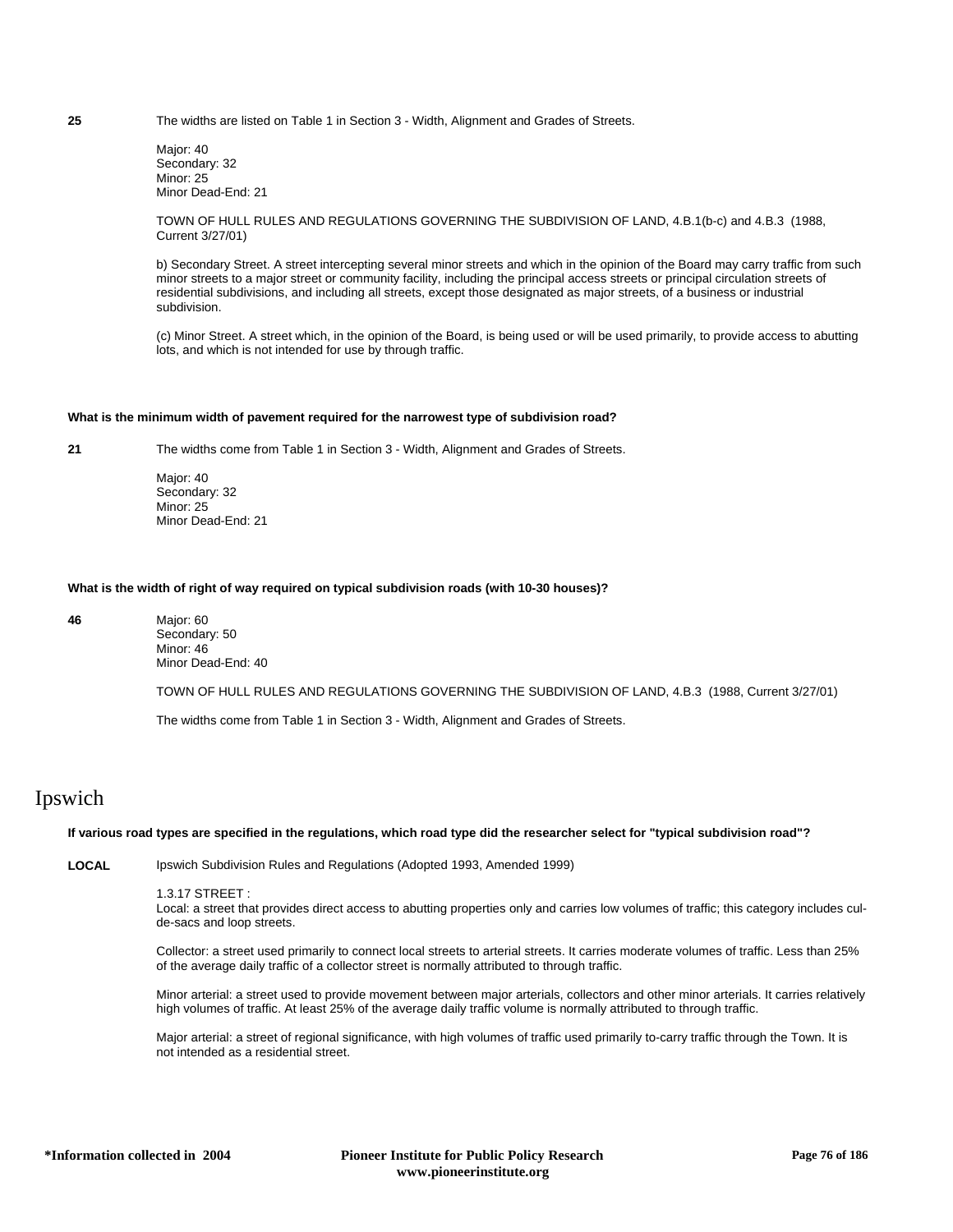## **What is the width of pavement required on typical subdivision roads (with 10-30 houses)?**

**24** Ipswich Subdivision Rules and Regulations (Adopted 1993, Amended 1999)

6.8 STREETS - DESIGN STANDARDS 6.8.1 Table 1

Court 18 Lane 20 Local 24 Collector 28 Minor Arterial 36 Major Arterial 36

#### **What is the minimum width of pavement required for the narrowest type of subdivision road?**

**18** Ipswich Subdivision Rules and Regulations (Adopted 1993, Amended 1999)

6.8 STREETS - DESIGN STANDARDS 6.8.1 Table 1 Court 18 Lane 20 Local 24 Collector 28 Minor Arterial 36 Major Arterial 36

## **What is the width of right of way required on typical subdivision roads (with 10-30 houses)?**

**50** Ipswich Subdivision Rules and Regulations (Adopted 1993, Amended 1999)

6.8 STREETS - DESIGN STANDARDS

6.8.7 Excess Right-of-Way: Right of way widths in excess of the standards designated in Tables 1A, 1B, and 1C may be required whenever, due to anticipated future traffic/loading conditions, additional width is necessary to provide improved alignment.

Court: 30 feet Lane: 40 feet Local: 50 feet Collector: 50 feet Minor Arterial: 60 feet Major Arterial: 60 feet

## Kingston

### **If various road types are specified in the regulations, which road type did the researcher select for "typical subdivision road"?**

**LOCAL** Town of Kingston Rules and Regulations Governing the Subdivision of Land in Kingston

STREET, ARTERIAL : Roadways with statewide significance that link cities and large towns forming an integrated network on the county level. Includes major divided highways that serve corridor movements having trip lengths and travel densities characteristic of interstates. Principal function as an avenue for the circulation of traffic onto, out, or around the Town and carries high volumes of traffic.

STREET, COLLECTOR : Roadways that provide service to cities and towns and other traffic generators not being served by the arterial system; roads that link these places with the arterial system; and roads that serve the intra-county travel corridors. Principal function is to carry traffic between minor, local and sub-collector and arterial streets but may also provide direct access to abutting properties. It serves or is designed to serve, directly or indirectly, more than 100 dwelling units and is designed to be used or is used to carry more than 800 trips per day.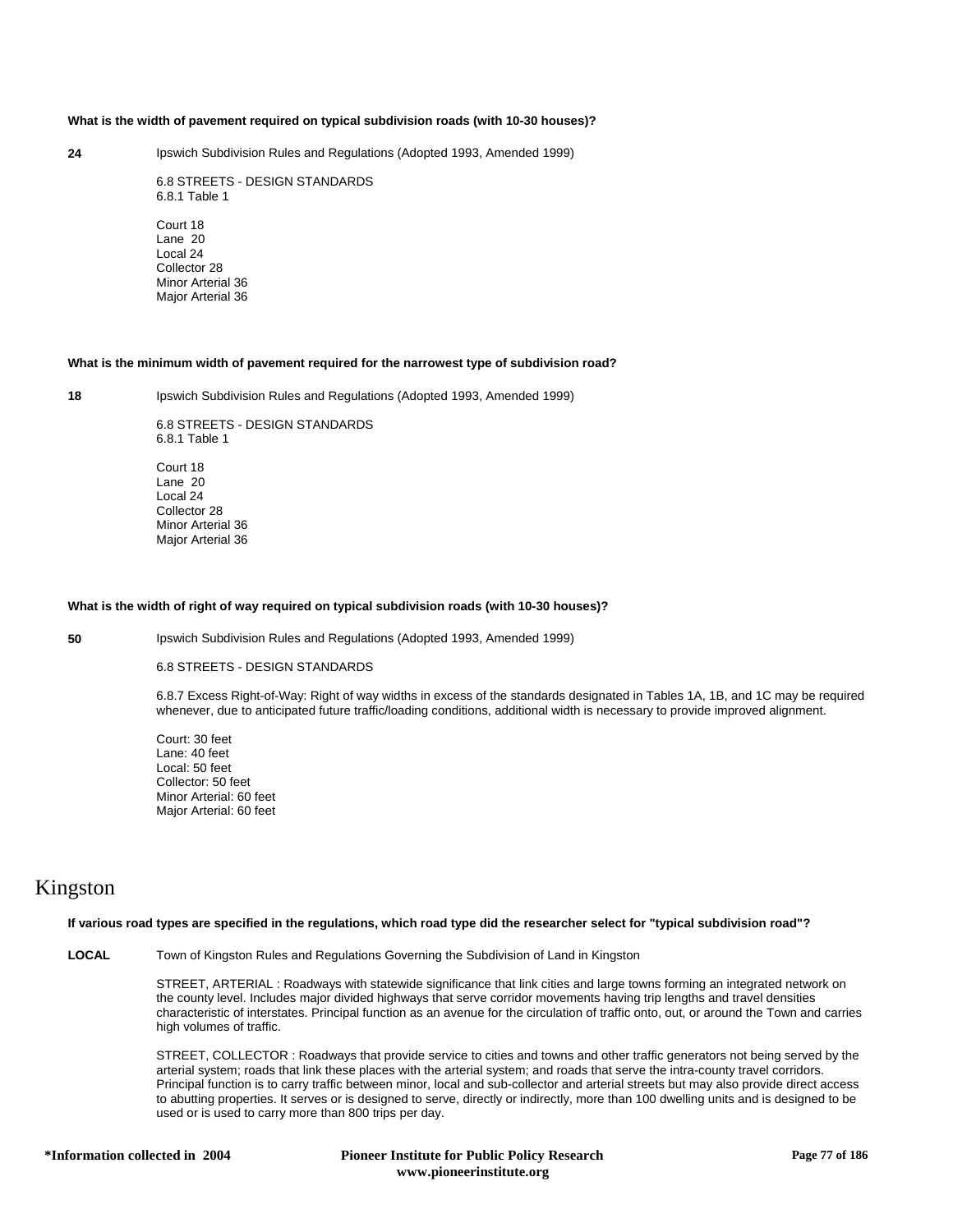STREET, SUB-COLLECTOR : Roads that bring traffic from local streets, collector roads, and road that provide service to small communities and link traffic generators to the rural areas. Principal function is to provide access to abutting properties but is also designed to be used to connect minor and local streets with collector or arterial. Including residences indirectly served through connecting streets, it serves or is designed to serve at least 26 but not more than 100 dwelling units and is expected to or does handle between 200 and 800 trips per day.

STREET, LOCAL : Roads that provide access to adjacent land and roads that provide service for relatively short distances. Includes all roads not classified as part of arterial or collector system. A street whose sole function is to provide access to abutting properties. It serves or is designed to serve at least 10 but not more than 25 dwelling units and is expected to or does handle between 75 and 200 trips per day.

STREET, MINOR : A street whose sole function is to provide access to abutting properties. It serves or is designed to serve not more than 9 dwelling units and is expected to or does handle up to 75 trips per day. [Amended 5/1/99]

## **What is the width of pavement required on typical subdivision roads (with 10-30 houses)?**

**22** Town of Kingston, RULES AND REGULATIONS GOVERNING THE SUBDIVISION OF LAND SECTION 4.0 DESIGN STANDARDS 4.2.2. Right-of-Way Width and Street Design Standards 4.2.2.1. On all classification of streets, the following characteristics shall be the minimum acceptable. Provisions for narrower pavement widths and smaller cul-de-sacs may be made by the Planning Board for developments employing accepted "traffic calming measures." Street Classification/Pavement Width (ft) Local 22 ft. Sub-collector 26 ft. Collector 34 ft. Arterial 48 ft.

#### **What is the minimum width of pavement required for the narrowest type of subdivision road?**

**22** Town of Kingston, RULES AND REGULATIONS GOVERNING THE SUBDIVISION OF LAND

SECTION 4.0 DESIGN STANDARDS 4.2.2. Right-of-Way Width and Street Design Standards 4.2.2.1. On all classification of streets, the following characteristics shall be the minimum acceptable. Provisions for narrower pavement widths and smaller cul-de-sacs may be made by the Planning Board for developments employing accepted "traffic calming measures." Street Classification/Pavement Width (ft) Local 22 ft. Sub-collector 26 ft. Collector 34 ft. Arterial 48 ft.

## **What is the width of right of way required on typical subdivision roads (with 10-30 houses)?**

**40** Town of Kingston, RULES AND REGULATIONS GOVERNING THE SUBDIVISION OF LAND SECTION 4.0 DESIGN STANDARDS 4.2.2. Right-of-Way Width and Street Design Standards 4.2.2.1. On all classification of streets, the following characteristics shall be the minimum acceptable. Provisions for narrower pavement widths and smaller cul-de-sacs may be made by the Planning Board for developments employing accepted "traffic calming measures." Street Classification/Right-of-Way Width (ft)

Local 40 feet. Sub-collector 50 feet Collector 50 feet Arterial 70 feet

Lakeville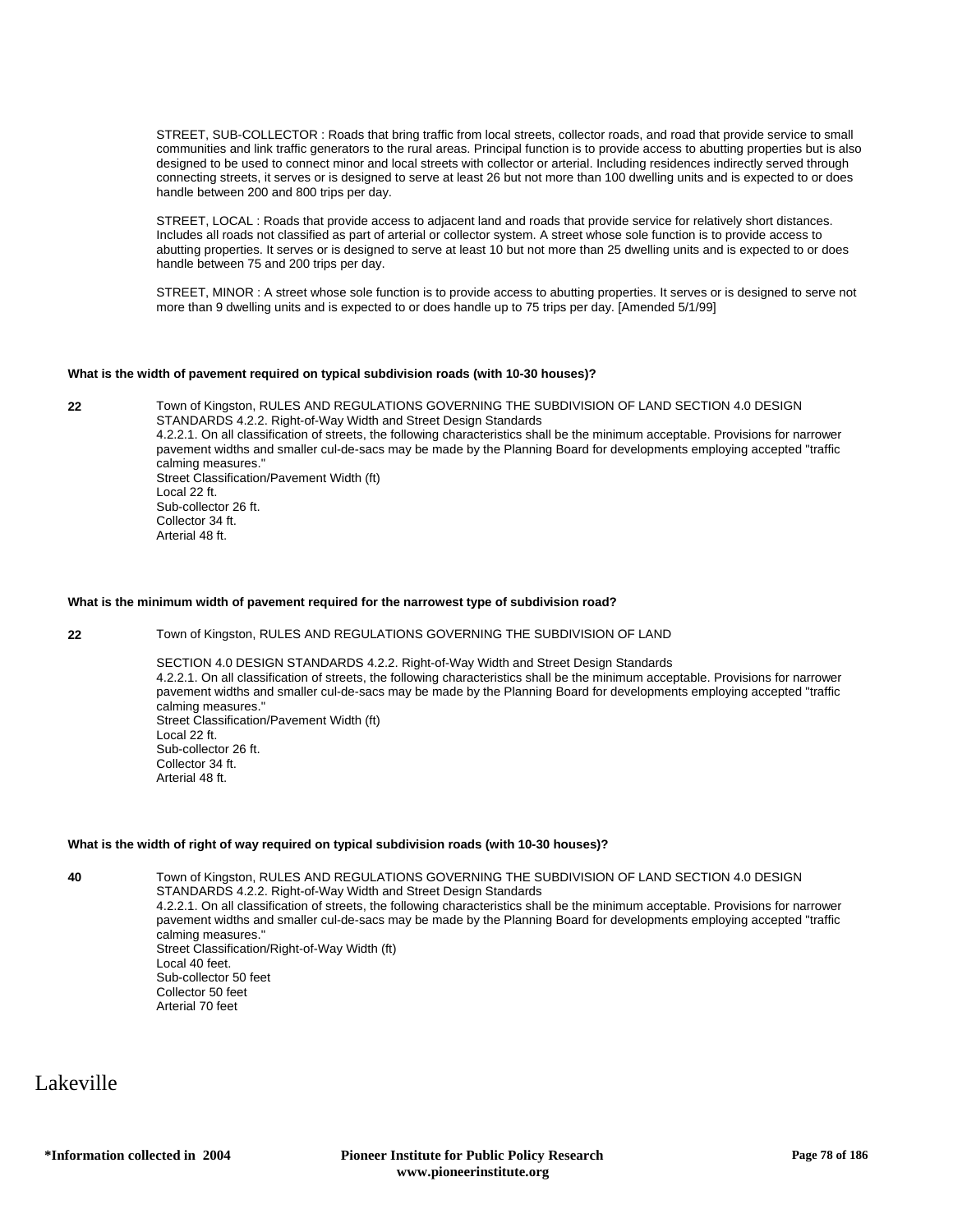## **If various road types are specified in the regulations, which road type did the researcher select for "typical subdivision road"?**

## **MINOR** Town of Lakeville Rules and Regulations Governing the Subdivision of Land

STREET, DEAD-END : A segment of a street which only intersects another street at one end.

STREET, MAJOR : A street which, in the opinion of the Board is being used or will be used as a thoroughfare within the Town of Lakeville or which will otherwise carry a heavy volume of traffic (generally, over fifteen hundred (1500) vehicles per day). In residential areas volume per day shall be computed at the rate of ten (10) trips per dwelling.

STREET, MINOR : A street which, in the opinion of the Board, is being or will be used primarily, to provide access to abutting lots and which will not be used for through traffic.

STREET, PRIMARY : A street which connects two existing major streets.

STREET, SECONDARY : A street intercepting one (1) or more minor streets and which, in the opinion of the Board, is used or will be used to carry a substantial volume of traffic (generally, over four hundred (400) vehicles per day) from such minor street(s) to a major street or community facility, and normally including a principal entrance street to a shopping center, industrial park, planned unit development, or a large subdivision or group of subdivisions, and any principal circulation street within such subdivisions. In residential areas volume per day shall be computed at the rate of ten (10) trips per dwelling day.

#### **What is the width of pavement required on typical subdivision roads (with 10-30 houses)?**

**24** "g) Roadway pavement shall be constructed for the full length of all streets within the. subdivision and shall have the curb radii required in Section 1V, B-2, b above. The center line of all roadways shall coincide with the center line of the street right-of-way unless a deviation is approved by the Planning Board. The minimum widths of a roadway pavement shall be as follows:

> Major and Primary Streets Thirty Feet (30') Secondary Streets Twenty-Six Feet (26') Minor Streets Twenty-Four Feet (24') Dead-end Streets Twenty-Four Feet (24')"

- Rules and Regulations Governing Subdivision of Land in the Town of Lakeville. IV.B.6

## **What is the minimum width of pavement required for the narrowest type of subdivision road?**

**24** "g) Roadway pavement shall be constructed for the full length of all streets within the. subdivision and shall have the curb radii required in Section 1V, B-2, b above. The center line of all roadways shall coincide with the center line of the street right-of-way unless a deviation is approved by the Planning Board. The minimum widths of a roadway pavement shall be as follows:

> Major and Primary Streets Thirty Feet (30') Secondary Streets Twenty-Six Feet (26') Minor Streets Twenty-Four Feet (24') Dead-end Streets Twenty-Four Feet (24')"

- Rules and Regulations Governing Subdivision of Land in the Town of Lakeville. IV.B.6

## **What is the width of right of way required on typical subdivision roads (with 10-30 houses)?**

**50** "3. Width.

a) The minimum width of any street right-of-way, including dead-end streets, shall be fifty feet (50').

 b) When on a secondary or major street and potential volume warrants, the Board may require a greater right-of-way than that specified above and may require construction of a divided highway.

 c) Major streets and such secondary streets, which in the judgement of the Planning Board may in the future be changed in character to become major streets, shall have a minimum right-of-way of sixty feet (60').

 d) When a minor street will provide the only access for lots fronting on a length in excess of five hundred feet (500') or where, on a major street, potential volume warrants, the Planning Board may require construction of a divided roadway."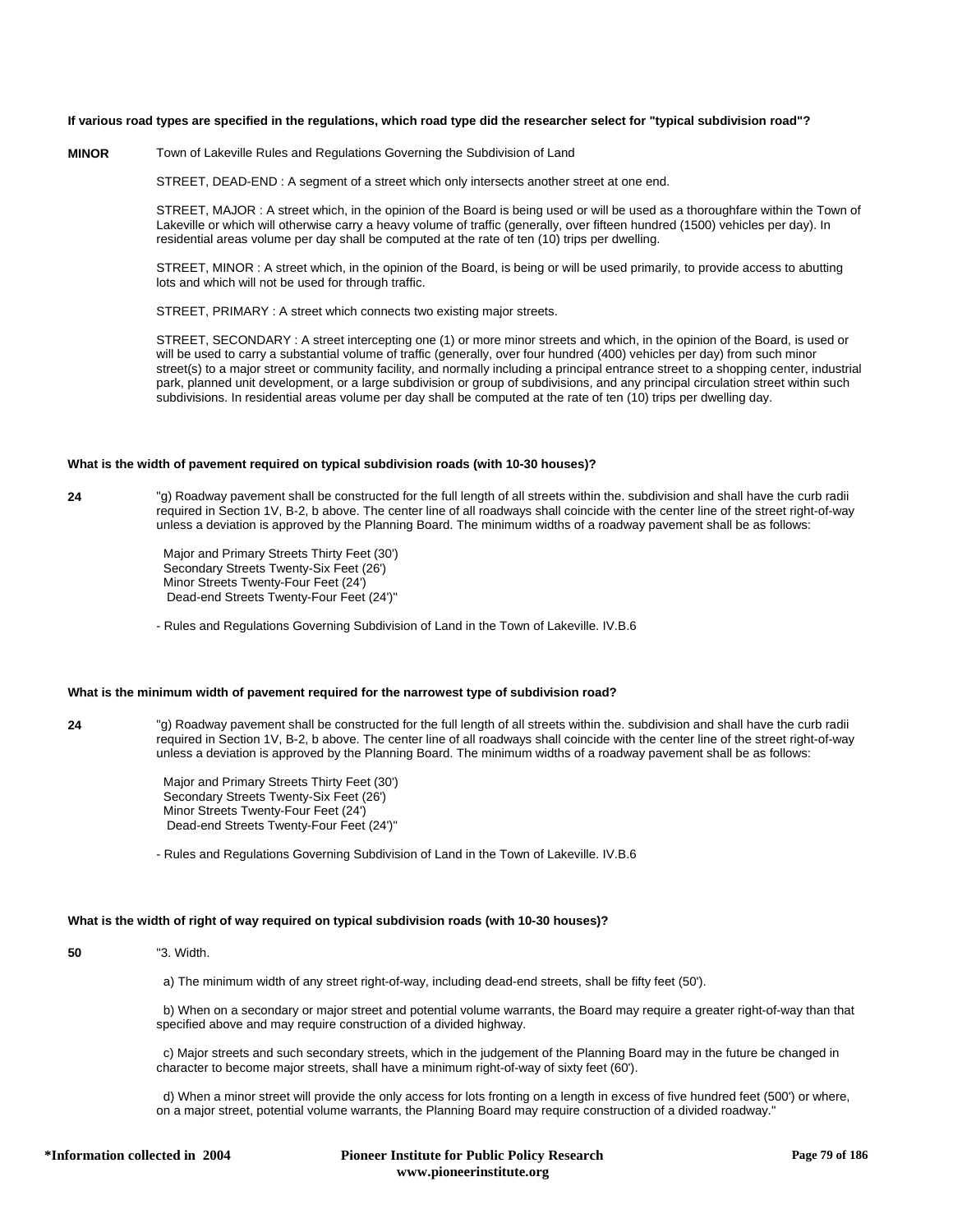## Lancaster

## **If various road types are specified in the regulations, which road type did the researcher select for "typical subdivision road"?**

**MINOR** Town of Lancaster Rules and Regulations Governing the Subdivision of Land

COLLECTOR STREET : a street which handles traffic equivalent to that generated by 50 homes or more, or which serves nonresidential abutting property.

LANE : a street which carries traffic, equivalent to that generated by 12 or fewer dwelling units, which has no abutting property either used or zoned for commerce or industry, and which is not capable of extension.

MINOR STREET : a street which cannot qualify as a "lane\* but which can be expected to handle less traffic than a collector street.

## **What is the width of pavement required on typical subdivision roads (with 10-30 houses)?**

**24** Town of Lancaster Rules and Regulations Governing the Subdivision of Land

424. Width a) [Amended 4/27/871 Minimum street width shall be as follows].

Collector street: 30 feet Minor street: 24 feet Lane: 22 feet

## **What is the minimum width of pavement required for the narrowest type of subdivision road?**

**22** Town of Lancaster Rules and Regulations Governing the Subdivision of Land

424. Width a) [Amended 4/27/871 Minimum street width shall be as follows].

Collector street: 30 feet Minor street: 24 feet Lane: 22 feet

## **What is the width of right of way required on typical subdivision roads (with 10-30 houses)?**

**50** Town of Lancaster Rules and Regulations Governing the Subdivision of Land

424. Width a) [Amended 4/27/871 Minimum street width shall be as follows].

ROW Pavement

Collector Street 60 Minor Street 50 Lane 40

## Lawrence

**If various road types are specified in the regulations, which road type did the researcher select for "typical subdivision road"?**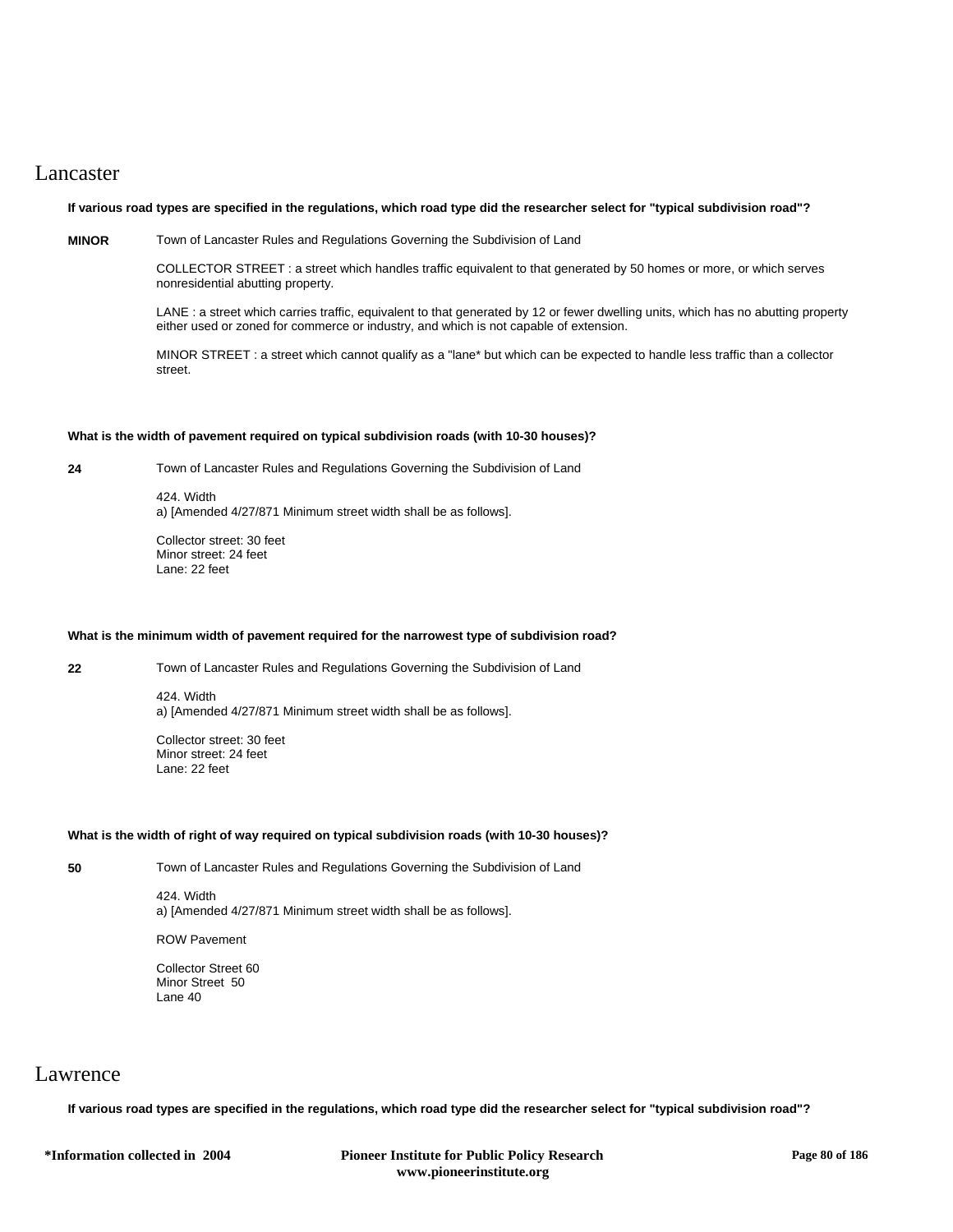### **What is the width of pavement required on typical subdivision roads (with 10-30 houses)?**

City of Lawrence Subdivision Rules and Regulations, Section 7.1.

"7.1 Street and Roadway

The construction of pavement and other roadway appurtenances shall conform to the specifications of the Director of Engineering and the City Engineer of the City of Lawrence in effect at the time of review of the subdivision."

### **What is the minimum width of pavement required for the narrowest type of subdivision road?**

### **What is the width of right of way required on typical subdivision roads (with 10-30 houses)?**

**50** City of Lawrence Subdivision Rules and Regulations, Section 6.3. (Last Amended 2001).

"6.3 Streets, Width and Grade

 a. The minimum width of street rights-of-way shall be fifty feet. A greater width shall be required by the Planning Board when a proposed street is shown as a secondary street on the Master Plan, or when the street will be required to carry excessive traffic loads in the future due to some foreseeable land use condition."

# Leicester

## **If various road types are specified in the regulations, which road type did the researcher select for "typical subdivision road"?**

**NA** Leicester Subdivision Rules and Regulations (Adopted 1995, last Amended 2003)

#### Definitions:

STREET: A street is that area of land in an existing or proposed way between the lines designating the entire right-of-way and shall include the area intended for vehicular use, curbing, planting strips, sidewalks and median strips, if any.

#### **What is the width of pavement required on typical subdivision roads (with 10-30 houses)?**

**28** Leicester Subdivision Rules and Regulations (Adopted 1995, last Amended 2003)

SECTION IV. DESIGN STANDARDS

A. STREETS:

1. WIDTH:

a.) The minimum width of street rights-of-way shall not be less than forty feet (40) with a minimum travel way of twenty-eight (28) feet. Greater width shall be required by the Board when deemed necessary for present and future vehicular travel.

### **What is the minimum width of pavement required for the narrowest type of subdivision road?**

**28** Leicester Subdivision Rules and Regulations (Adopted 1995, last Amended 2003)

SECTION IV. DESIGN STANDARDS A. STREETS: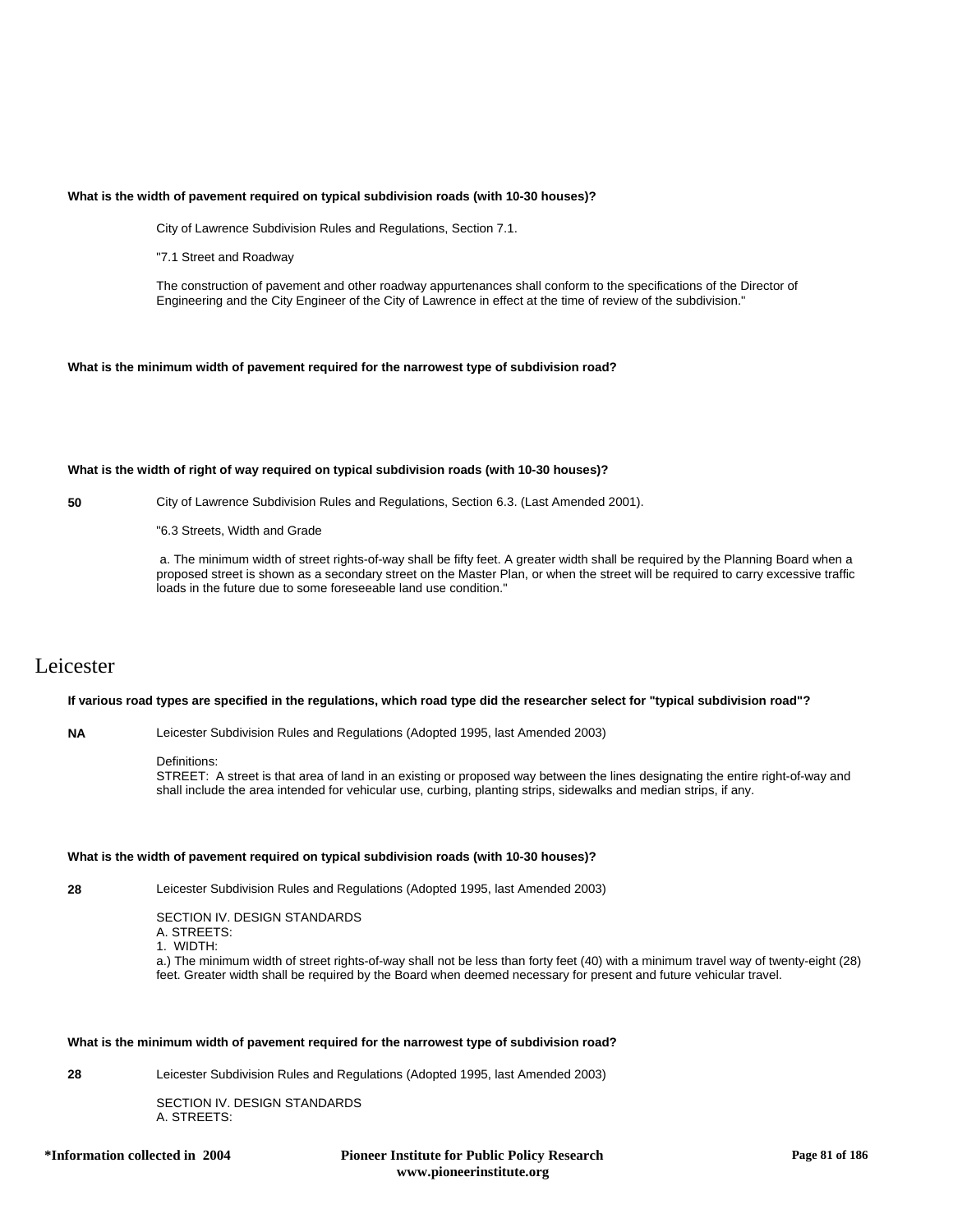### 1. WIDTH:

a.) The minimum width of street rights-of-way shall not be less than forty feet (40) with a minimum travel way of twenty-eight (28) feet. Greater width shall be required by the Board when deemed necessary for present and future vehicular travel.

## **What is the width of right of way required on typical subdivision roads (with 10-30 houses)?**

**40** Leicester Subdivision Rules and Regulations (Adopted 1995, last Amended 2003)

SECTION IV. DESIGN STANDARDS A. STREETS: 1. WIDTH:

a.) The minimum width of street rights-of-way shall not be less than forty feet (40) with a minimum travel way of twenty-eight (28) feet. Greater width shall be required by the Board when deemed necessary for present and future vehicular travel.

# Leominster

**If various road types are specified in the regulations, which road type did the researcher select for "typical subdivision road"?**

## **MINOR** City of Leominster Rules and Regulations Governing the Subdivision of Land

COLLECTOR STREET - A street which collects, or may reasonably be expected to collect, traffic from several minor streets, or which handles traffic equivalent to that generated by 100 homes or more, or which serves non-residential abutting property.

MINOR STREET - A street which primarily provides, and can be expected to provide access to abutting property.

## **What is the width of pavement required on typical subdivision roads (with 10-30 houses)?**

**34** City of Leominster Rules and Regulations Governing the Subdivision of Land

4.1.1 Width

4.1.1.0 The width of street right-of-ways and travelled ways shall not be less than the following:

Right-of-way /Travelled Way

Minor Streets 50 feet 34 feet

Collector Street 60 feet 40 feet

Greater width shall be required by the Board when deemed necessary for present and future vehicular travel.

## **What is the minimum width of pavement required for the narrowest type of subdivision road?**

**34** City of Leominster Rules and Regulations Governing the Subdivision of Land

4.1.1 Width 4.1.1.0 The width of street right-of-ways and travelled ways shall not be less than the following:

Right-of-way /Travelled Way

Minor Streets 50 feet 34 feet

Collector Street 60 feet 40 feet

Greater width shall be required by the Board when deemed necessary for present and future vehicular travel.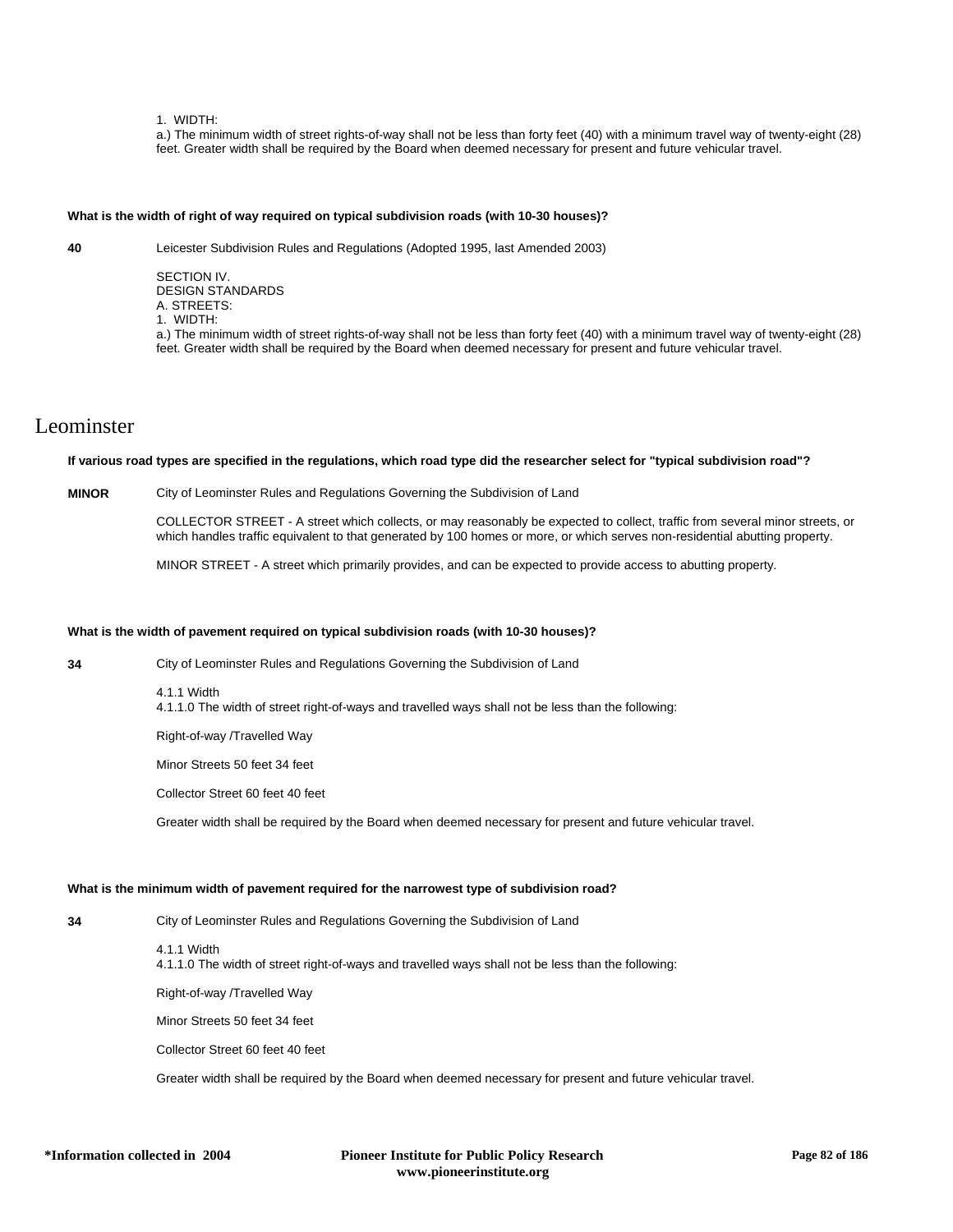## **What is the width of right of way required on typical subdivision roads (with 10-30 houses)?**

**50** City of Leominster Rules and Regulations Governing the Subdivision of Land

4.1.1 Width

4.1.1.0 The width of street right-of-ways and travelled ways shall not be less than the following:

Right-of-way /Travelled Way

Minor Streets 50 feet 34 feet

Collector Street 60 feet 40 feet

Greater width shall be required by the Board when deemed necessary for present and future vehicular travel.

## Lexington

### **If various road types are specified in the regulations, which road type did the researcher select for "typical subdivision road"?**

**LOCAL** (2)Classification hierarchy. The hierarchy of the street classification system is based on the volume and characteristics of the traffic which is likely to use the street. The hierarchy is:

> (a)Minor residential street (dead end): the lowest classification of residential street designed to serve not more than four proposed, potential or existing dwelling units. It carries only the traffic that has its origin or destination on the lots which have access to the street. In nearly every case, the limitation of not more than four proposed, potential or existing dwelling units served means the street will be a dead end. As many dwellings in a subdivision as is possible shall have their access onto this class of street.

> (b)Local street: the next lowest street designed to serve five or more proposed, potential or existing dwelling units. It carries traffic that has its origin or destination in the immediate neighborhood, such as on the lots that have access to the street and from minor residential streets which connect to it. Dead-end streets with more than five proposed, potential or existing dwelling units are in this class of street. As many dwellings in a subdivision as is possible shall have their access onto this class of street rather than a higher classification street.

> (c)Collector street: the next lowest street designed to serve 15 or more existing, proposed or potential dwelling units, or a commercial development in a commercial subdivision, and to act as a connection to other streets. It conducts and distributes traffic between lower classification streets and higher classification streets. In larger residential developments, a collector street may be necessary to carry traffic from one neighborhood to another adjoining neighborhood or from the neighborhood to other areas in the Town. In a residential development, it is not intended to be a bypass or shortcut to serve through traffic that has its origin or destination outside of Lexington, in a commercial area, or in other, more distant, residential neighborhoods in Lexington such as those that are a mile or more away. On corner lots, access should be to the lower classification street.

> (d)Arterial street: the highest classification street designed primarily to carry through traffic that does not have its origin or destination within a proposed subdivision. It carries traffic to and from commercial districts within Lexington, residential neighborhoods in Lexington that are a mile or more away, and to and from activity centers in adjoining cities and towns. Private access and frontage should be discouraged and limited to higher volume generators of traffic such as large commercial or multifamily residential developments. Arterial streets would rarely be appropriate for a single-family residential development.

\*\*\*

Written on survey received from Lexington on 4/14/05:

"The standards for local are much more indicative of what has been approved. Certainly nothing in the last 10 years has been built using the standards for a 'collector' street."

## **What is the width of pavement required on typical subdivision roads (with 10-30 houses)?**

| 24 | Residential: 20 |
|----|-----------------|
|    | Local: 24       |
|    | Connector: 32   |
|    | Arterial: 50    |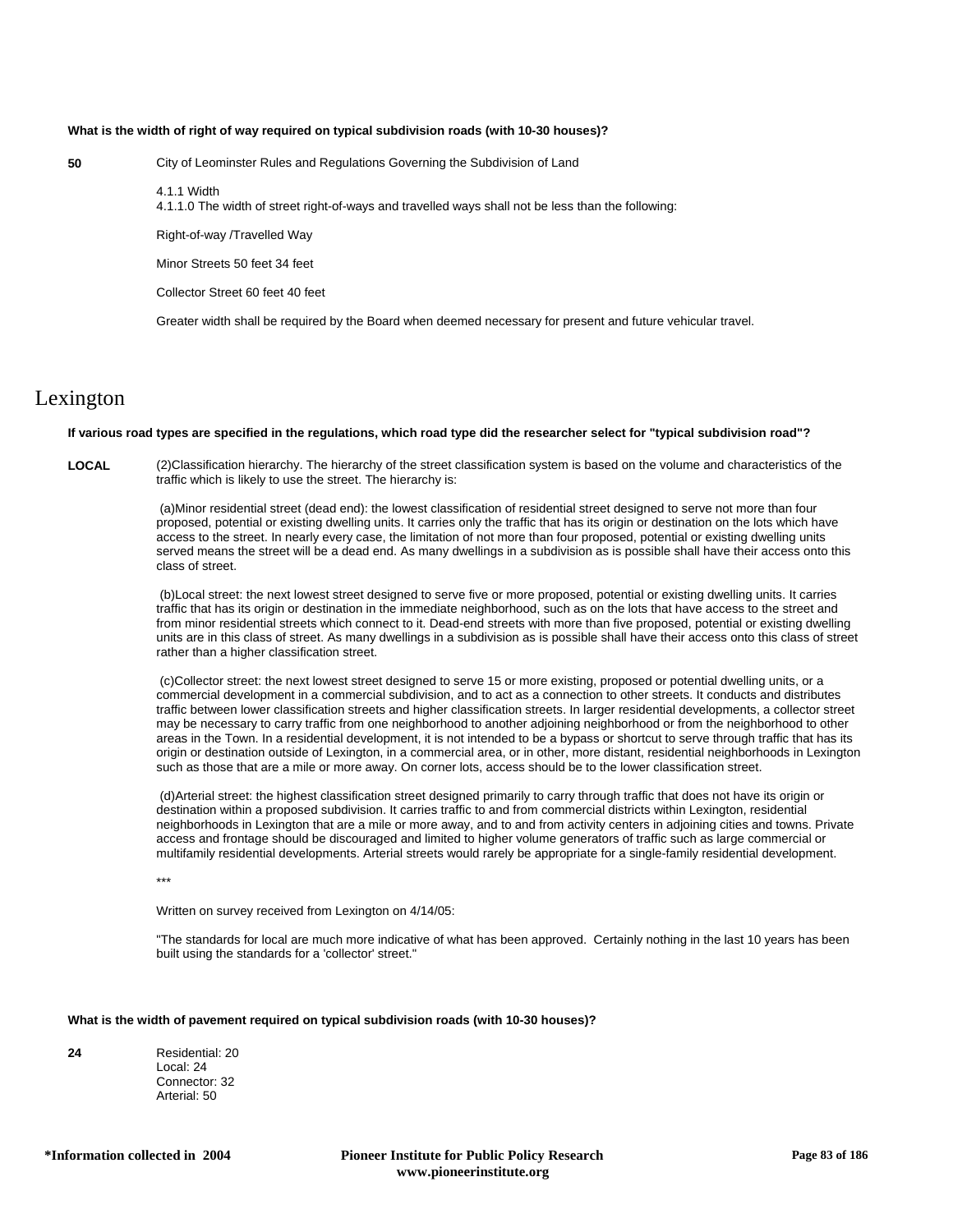Town of Lexington, Chapter 175 Planning Board Development Regulations, Part 2 Subdivision Control, Article VIII, Required Improvements; Design Standards, 175-45. Streets and rights-of-way., E(1)

Minor<br>Requirement Residential Local Collector Arterial Minimum pavement width 20 feet 24 feet 32 feet 50 feet

#### **What is the minimum width of pavement required for the narrowest type of subdivision road?**

**20** Town of Lexington, Chapter 175 Planning Board Development Regulations, Part 2 Subdivision Control, Article VIII, Required Improvements; Design Standards, 175-45. Streets and rights-of-way., E(1) (Enacted 1993, Current 2003)

> Residential: 20 Local: 24 Connector: 32 Arterial: 50

## **What is the width of right of way required on typical subdivision roads (with 10-30 houses)?**

**50** Residential: 40 Local: 50 Connector: 60 Arterial: 70

> Town of Lexington, Chapter 175 Planning Board Development Regulations, Part 2 Subdivision Control, Article VIII, Required Improvements; Design Standards, 175-45. Streets and rights-of-way., E(1)

E.Design standards for streets and rights-of-way. (1)Design standards for streets and rights-of-way. Type of Street Minor Requirement Residential Local Collector Arterial Minimum right-of-way 40 feet 50 feet 60 feet 70 feet

## Lincoln

## **If various road types are specified in the regulations, which road type did the researcher select for "typical subdivision road"?**

**SECONDARY** Town of Lincoln, Rules and Regulations Governing the Subdivision of Land, Section 6.1.1, (2001).

6.1.1 PRINCIPAL STREET

 A principal street is any street that carries or is designed to carry through traffic between parts of, or principal streets in, Lincoln or between Lincoln and other towns.

6.1.2 SECONDARY STREET

A secondary street is any street used solely for access to the abutting lots.

6.1.3 MINOR STREET

 A minor street is any street which, in the opinion of the Board, may be built to a less exacting standard that those hereinafter prescribed for principal streets and secondary streets, provided:

(1) In the interest of the Town and the residents of the lots served by said street, it should remain as a private way.

 (2) Such street serves as legal frontage for not more than three (3) lots; provided that for the purposes of this paragraph any lot owned by or under deed of gift to the Town of Lincoln, the Lincoln Land Conservation Trust, or any other nonprofit organization organized and acting for the purpose of preserving open space shall not be counted as one of the three lots if there is an enforceable restriction upon the land, satisfactory to the Planning Board, to the effect that no building or other-structure shall be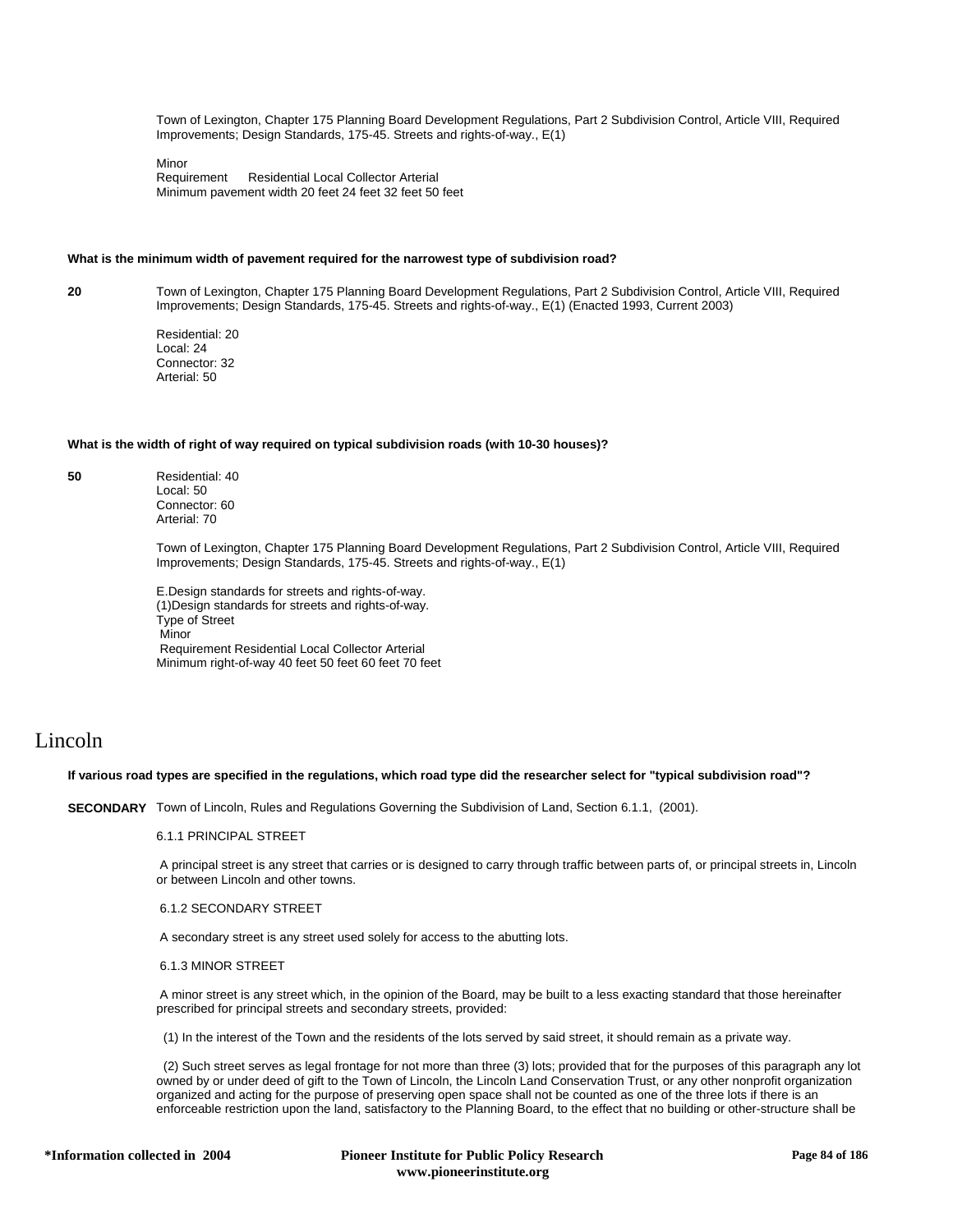built or placed upon the lot unless and until the minor street is redesigned and improved in accordance with the minimum standards hereinafter prescribed for a secondary street.

 (3) To ensure that the lots served by a minor street are substantially larger than the minimum required by the Lincoln Zoning By-Law, the total acreage of the lots served must be twelve acres (480,000 square feet), or greater, and each lot must be at least three acres (120,000 square feet); moreover, the Planning Board may require any lot to be larger than three acres if it deems that such action is required by Section 1.1 of these Rules and Regulations.

 (4) Such street shall have no connection with or projection to any street existing or proposed other than that with which it originates.

## **What is the width of pavement required on typical subdivision roads (with 10-30 houses)?**

**20** Principal streets: 24 feet Secondary streets: 20 feet Minor streets: 16 feet

Town of Lincoln, Rules and Regulations Governing the Subdivision of Land, Section 7.5.8, (2001).

#### 7.5.8 SURFACE TREATMENT

Both courses will be installed over the full twenty-four (24) foot width for principal streets, and over the full twenty (20) foot width for secondary streets.

 The paved surface on dead-end turnarounds shall have an outside radius of sixty (60) feet, and the inside radius shall be thirtysix (36) feet. Plantings or other landscaping will be provided in sufficient quantity and scale to indicate the location and boundary of the center island in the turnaround (i.e., to snow plow operators).

When, in the opinion of the Board, the grades or other conditions applying to minor streets require pavement, paving materials approved by the Board shall be applied to a width of sixteen (16) feet. Where such conditions apply to a turnaround on a minor street, the outside radius of the paved surface shall be fifty (50) feet and the inside radius shall be twenty-five (25) feet.

Town of Lincoln, Rules and Regulations Governing the Subdivision of Land, Section 6.1.1, (2001).

#### 6.1.1 PRINCIPAL STREET

 A principal street is any street that carries or is designed to carry through traffic between parts of, or principal streets in, Lincoln or between Lincoln and other towns.

#### 6.1.2 SECONDARY STREET

A secondary street is any street used solely for access to the abutting lots.

#### 6.1.3 MINOR STREET

 A minor street is any street which, in the opinion of the Board, may be built to a less exacting standard that those hereinafter prescribed for principal streets and secondary streets, provided:

(1) In the interest of the Town and the residents of the lots served by said street, it should remain as a private way.

 (2) Such street serves as legal frontage for not more than three (3) lots; provided that for the purposes of this paragraph any lot owned by or under deed of gift to the Town of Lincoln, the Lincoln Land Conservation Trust, or any other nonprofit organization organized and acting for the purpose of preserving open space shall not be counted as one of the three lots if there is an enforceable restriction upon the land, satisfactory to the Planning Board, to the effect that no building or other-structure shall be built or placed upon the lot unless and until the minor street is redesigned and improved in accordance with the minimum standards hereinafter prescribed for a secondary street.

 (3) To ensure that the lots served by a minor street are substantially larger than the minimum required by the Lincoln Zoning By-Law, the total acreage of the lots served must be twelve acres (480,000 square feet), or greater, and each lot must be at least three acres (120,000 square feet); moreover, the Planning Board may require any lot to be larger than three acres if it deems that such action is required by Section 1.1 of these Rules and Regulations.

 (4) Such street shall have no connection with or projection to any street existing or proposed other than that with which it originates."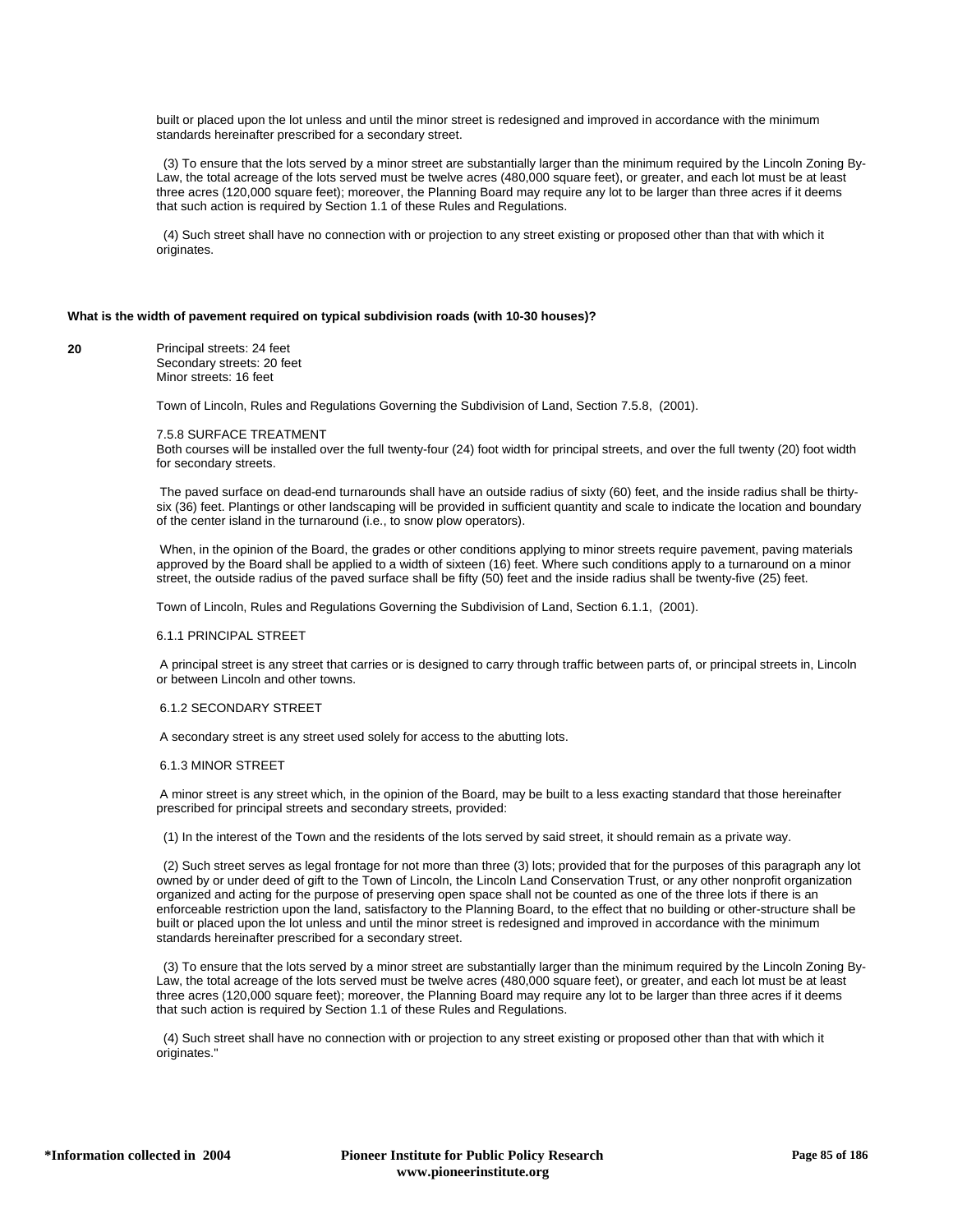## **What is the minimum width of pavement required for the narrowest type of subdivision road?**

| 16 | Principal streets: 24 feet |
|----|----------------------------|
|    | Secondary streets: 20 feet |
|    | Minor streets: 16 feet     |

#### **What is the width of right of way required on typical subdivision roads (with 10-30 houses)?**

| 50 | Principal streets: 60 feet |
|----|----------------------------|
|    | Secondary streets: 50 feet |
|    | Minor streets: 40 feet     |

Town of Lincoln, Rules and Regulations Governing the Subdivision of Land, Section 6.2.3 Right of Way Widths, (2001) specifies:

The minimum width of street rights of way shall be sixty (60) feet for principal streets, fifty (50) feet for secondary streets, and forty (40) feet for minor streets. Greater width shall be required by the Board when deemed necessary for present and future vehicular travel.

## Littleton

### **If various road types are specified in the regulations, which road type did the researcher select for "typical subdivision road"?**

**MINOR** Code of the Town of Littleton, Part II, Chapter 249, Article II, Section 249-6 (as amended 2003):

#### STREETS:

LANE -- A street that can be expected to carry traffic equivalent to that generated by ten or fewer dwelling units. MINOR STREET -- A street that can be expected to carry traffic equivalent to that generated by more than ten and fewer than fifty dwelling units.

COLLECTOR STREET -- A street which can be expected to carry traffic equivalent to that generated by fifty or more dwelling units or to serve property either used or zoned for business or industry.

#### **What is the width of pavement required on typical subdivision roads (with 10-30 houses)?**

**22** Collector Street: 24 feet Minor Street: 22-24 feet Lane: 20-22 feet

> According to Maren Toohill, Planning Board Administrator, in a telephone conversation 7/15/04, the pavement width for collector streets is 24 feet, for minor streets 22-24 feet, and lanes 20-22 feet. The right of way width for all types of streets is 40 feet.

Code of the Town of Littleton, Part II, Chapter 249, Article II, Section 249-6 (as amended 2003):

STREETS:

LANE -- A street that can be expected to carry traffic equivalent to that generated by ten or fewer dwelling units. MINOR STREET -- A street that can be expected to carry traffic equivalent to that generated by more than ten and fewer than fifty dwelling units. COLLECTOR STREET -- A street which can be expected to carry traffic equivalent to that generated by fifty or more dwelling

units or to serve property either used or zoned for business or industry.

## **What is the minimum width of pavement required for the narrowest type of subdivision road?**

| 20 | Collector Street: 24 feet |
|----|---------------------------|
|    | Minor Street: 22-24 feet  |
|    | Lane: 20-22 feet          |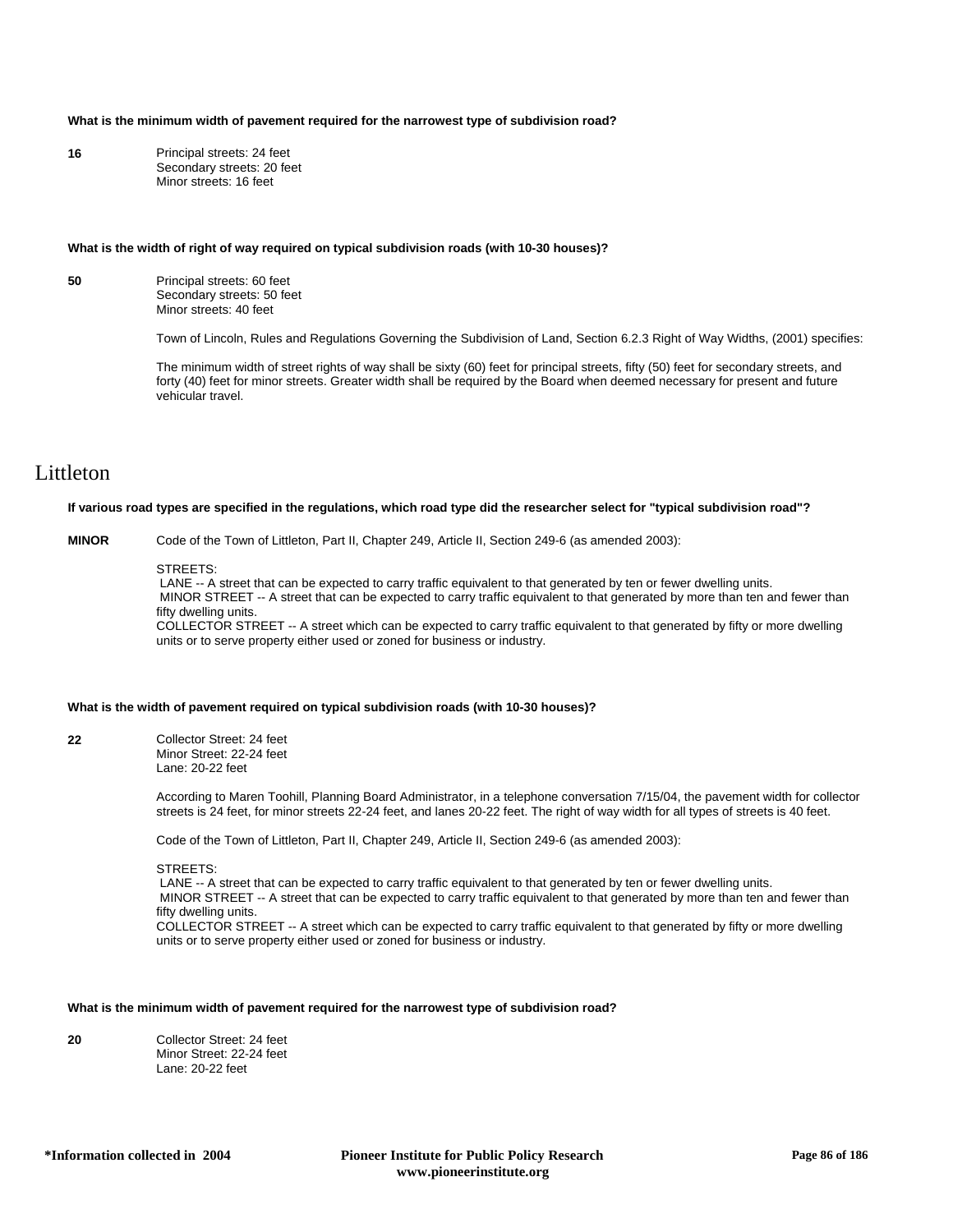## **What is the width of right of way required on typical subdivision roads (with 10-30 houses)?**

**40** According to Maren Toohill, Planning Board Administrator, in a telephone conversation 7/15/04, the right of way width for all types of streets is 40 feet.

# Lowell

#### **If various road types are specified in the regulations, which road type did the researcher select for "typical subdivision road"?**

**LOCAL** Lowell Subdivision of Land Regulations, Section II:

"COLLECTOR - This class of street serves the internal vehicular movements within an area of the city, such as a subdivision, and connects that area with the arterial street system. Collector streets are not intended to handle through vehicular travel and therefore generally are not continuous for any great length.

LOCAL - Local streets are those streets whose function is to provide access to immediately adjacent land. They make up a large percentage of the total street mileage of the city, but carry a small portion of the total traffic volumes of the city."

### **What is the width of pavement required on typical subdivision roads (with 10-30 houses)?**

**28** According to George Proakis, Lowell Associate Planner, (7/27/04) local streets would be the "typical subdivision street."

George Proakis indicated that there are instances where the Planning Department will waive the 28 foot requirement, such as when the road only serves a couple of lots (20 feet might be allowed - if road is classified as private). If it is a public street then the 28 foot requirement applies.

Lowell Subdivision of Land Regulations, Section II:

"COLLECTOR - This class of street serves the internal vehicular movements within an area of the city, such as a subdivision, and connects that area with the arterial street system. Collector streets are not intended to handle through vehicular travel and therefore generally are not continuous for any great length.

LOCAL - Local streets are those streets whose function is to provide access to immediately adjacent land. They make up a large percentage of the total street mileage of the city, but carry a small portion of the total traffic volumes of the city."

## **What is the minimum width of pavement required for the narrowest type of subdivision road?**

**28** According to George Proakis, Lowell Associate Planner, (7/27/04) local streets would be the "typical subdivision street."

George Proakis indicated that there are instances where the Planning Department will waive the 28 foot requirement, such as when the road only serves a couple of lots (20 feet might be allowed - if road is classified as private). If it is a public street then the 28 foot requirement applies.

## **What is the width of right of way required on typical subdivision roads (with 10-30 houses)?**

**45** According to George Proakis, the width of right of way for local roads is 45 feet.

## Lunenburg

**If various road types are specified in the regulations, which road type did the researcher select for "typical subdivision road"?**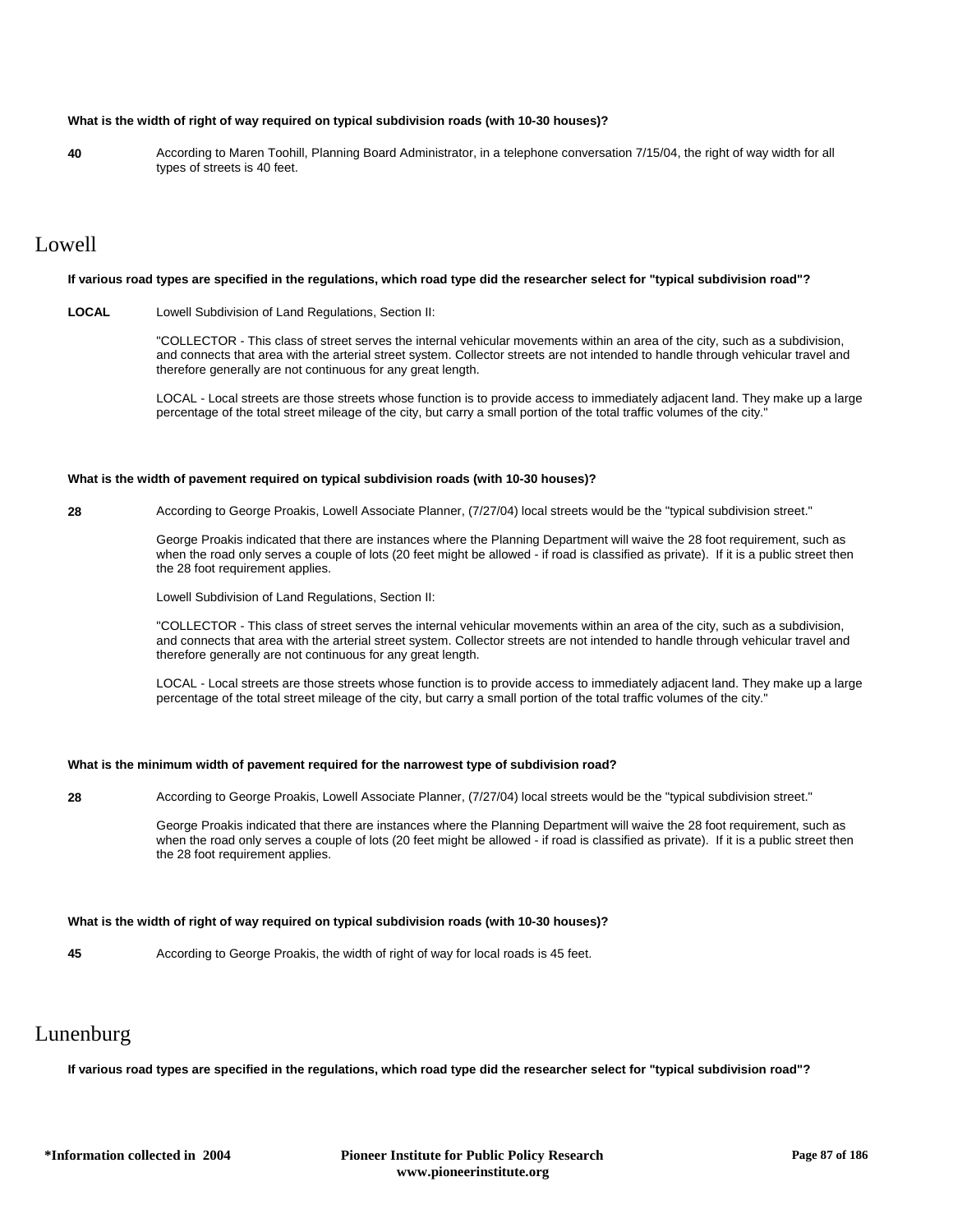## **INTERMEDIA** Town of Lunenburg Rules and Regulations Governing the Subdivision of Land

STREET - A way either shown on a definitive plan submitted, approved and recorded in accordance with the subdivision control law or otherwise qualifying a lot for frontage under the subdivision control law.

STREET - MAJOR . A street which, in the opinion of the Board, is being used or will be used as a thoroughfare within the Town of Lunenburg or which will otherwise carry a heavy volume of traffic (generally, over fifteen hundred (1500) vehicles per day.

STREET - MINOR . A street which, in the opinion of the Board, is being used or will be used primarily to provide access to no more than ten (10) abutting lots and which is not designed to be used for through traffic.

STREET - INTERMEDIATE . A street which, in the opinion of the Board will normally carry between one hundred (100) and four hundred (400) vehicles per day.

STREET - SECONDARY . A street intercepting one (1) or more minor streets and which, in the opinion of the Board, is used or will be used to carry a substantial volume of traffic (generally, over 400 hundred (400) vehicles per day) from such minor streets(s) to a major street or community facility and normally including a principal entrance street to a shopping center, industrial park, planned residential area or a large subdivision or group of subdivisions and any principal circulation street within such subdivision.

## **What is the width of pavement required on typical subdivision roads (with 10-30 houses)?**

**24** Town of Lunenburg Rules and Regulations Governing the Subdivision of Land

5.2. Street and Roadway ...

5.2.2. Roadways shall be constructed for the full length of all streets within the subdivision and shall have the same curb radius required in Section 4.1.2.5. The center line of all roadways shall coincide with the center line of the street right-of-way unless a deviation is approved by the Planning Board The minimum and maximum widths of roadways shall be as follows

Right-of-Way / Width as Required Pavement

In Section 4.1.3. Width Major Street 60 feet /30 feet Secondary Street 50 feet/ 24 feet Minor Street 50 feet/ 24 feet Intermediate Street 40 feet /22 feet

All pavement widths shall be as defined above but are subject to alteration by the Planning Board at its option. Pavement width shall be measured from within the inside edge of the curb or berm.

## **What is the minimum width of pavement required for the narrowest type of subdivision road?**

**TE**

**22** Town of Lunenburg Rules and Regulations Governing the Subdivision of Land

5.2. Street and Roadway ...

5.2.2. Roadways shall be constructed for the full length of all streets within the subdivision and shall have the same curb radius required in Section 4.1.2.5. The center line of all roadways shall coincide with the center line of the street right-of-way unless a deviation is approved by the Planning Board The minimum and maximum widths of roadways shall be as follows

Right-of-Way / Width as Required Pavement

In Section 4.1.3. Width Major Street 60 feet /30 feet Secondary Street 50 feet/ 24 feet Minor Street 50 feet/ 24 feet Intermediate Street 40 feet /22 feet

All pavement widths shall be as defined above but are subject to alteration by the Planning Board at its option. Pavement width shall be measured from within the inside edge of the curb or berm.

**What is the width of right of way required on typical subdivision roads (with 10-30 houses)?**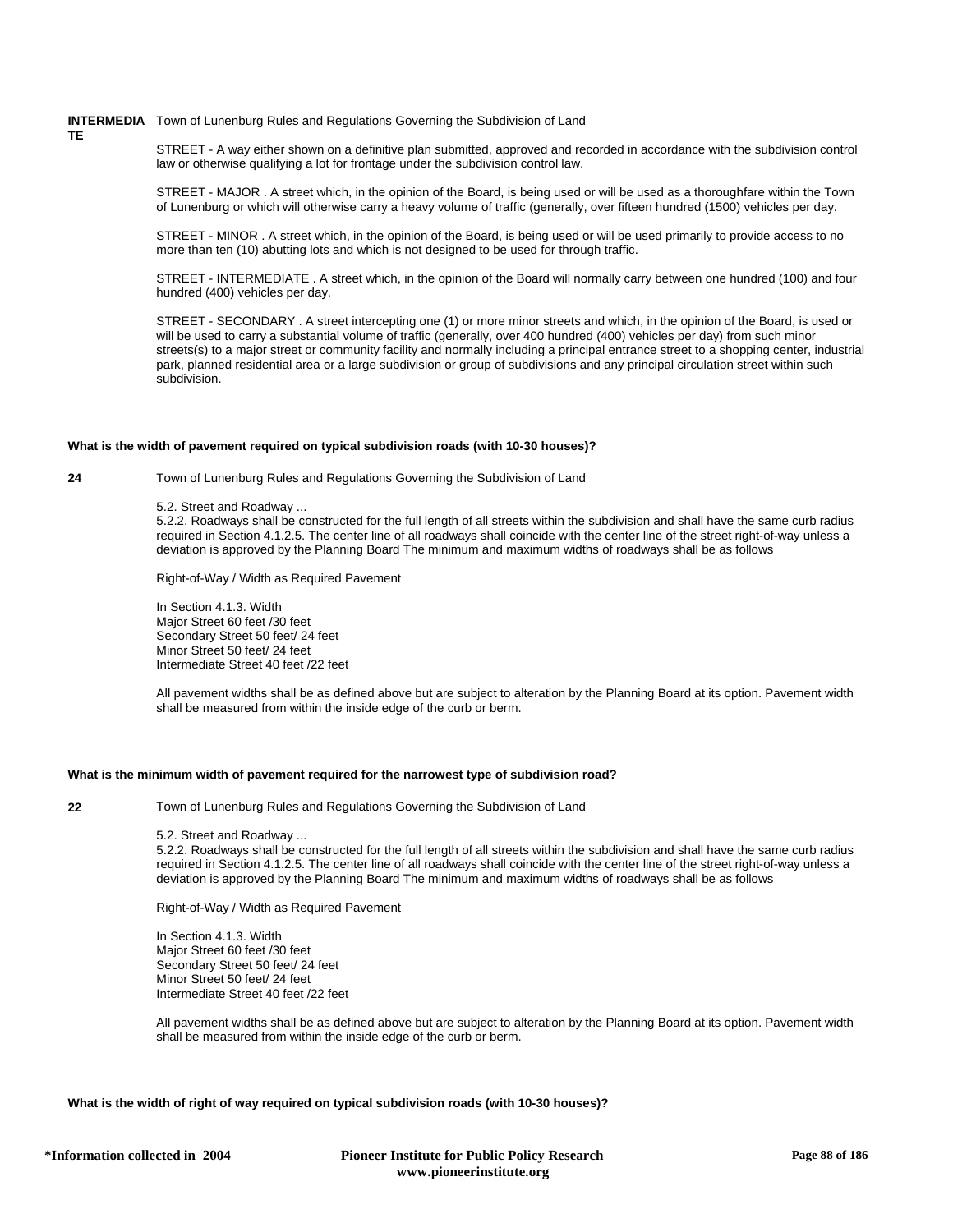### **50** Town of Lunenburg Rules and Regulations Governing the Subdivision of Land

## 5.2. Street and Roadway ...

5.2.2. Roadways shall be constructed for the full length of all streets within the subdivision and shall have the same curb radius required in Section 4.1.2.5. The center line of all roadways shall coincide with the center line of the street right-of-way unless a deviation is approved by the Planning Board The minimum and maximum widths of roadways shall be as follows

Right-of-Way / Width as Required Pavement

In Section 4.1.3. Width Major Street 60 feet /30 feet Secondary Street 50 feet/ 24 feet Minor Street 50 feet/ 24 feet Intermediate Street 40 feet /22 feet

All pavement widths shall be as defined above but are subject to alteration by the Planning Board at its option. Pavement width shall be measured from within the inside edge of the curb or berm.

#### 4.2.3. Width

4.2.3.1. The minimum width of right-of-way shall be as follows: a) Minor, intermediate and secondary streets: fifty (50) feet except sixty (60) feet for a secondary street in a Type "B" subdivision or in an area which, in the opinion of the Planning Board, will become a high density area. b) Major streets and such secondary streets, which in the judgment of the Planning Board may in the future be changed in character to become a major street: sixty (60) feet in a low density area or greater as provided in the paragraph immediately below.

4.2.3.2. When a minor street will provide the only access for lots fronting on a major street, potential volume or safety warrants, in the opinion of the Planning Board, the Board may require a greater right-of-way than that specified above and may require construction of a divided roadway.

## Lynn

**If various road types are specified in the regulations, which road type did the researcher select for "typical subdivision road"?**

## **What is the width of pavement required on typical subdivision roads (with 10-30 houses)?**

**34** Lynn's Subdivision Rules, Section VI, A. Street and Roadway (Last Amended 2001).

"All roadways shall be to a width of at least thirty-four (34) feet."

Lynn's Subdivision Rules, Section VI, A. Street and Roadway (Last Amended 2001). "3. All roadways shall be brought to an elevation of four (4) inches below finished grade as shown on the profiles of the Definitive Plan with at least the top twelve (12) inches consisting of well-compacted binding gravel to a width of at least thirty-four (34) feet. Approval shall be obtained before application of the binding surface from the Commissioner of the Department of Public Works  $(D.P.W.)$ .

#### **What is the minimum width of pavement required for the narrowest type of subdivision road?**

**34** Lynn's Subdivision Rules, Section VI, A. Street and Roadway (Last Amended 2001).

"All roadways shall be to a width of at least thirty-four (34) feet."

Lynn's Subdivision Rules, Section VI, A. Street and Roadway (Last Amended 2001). "3. All roadways shall be brought to an elevation of four (4) inches below finished grade as shown on the profiles of the Definitive Plan with at least the top twelve (12) inches consisting of well-compacted binding gravel to a width of at least thirty-four (34) feet. Approval shall be obtained before application of the binding surface from the Commissioner of the Department of Public Works  $(D.P.W.)$ .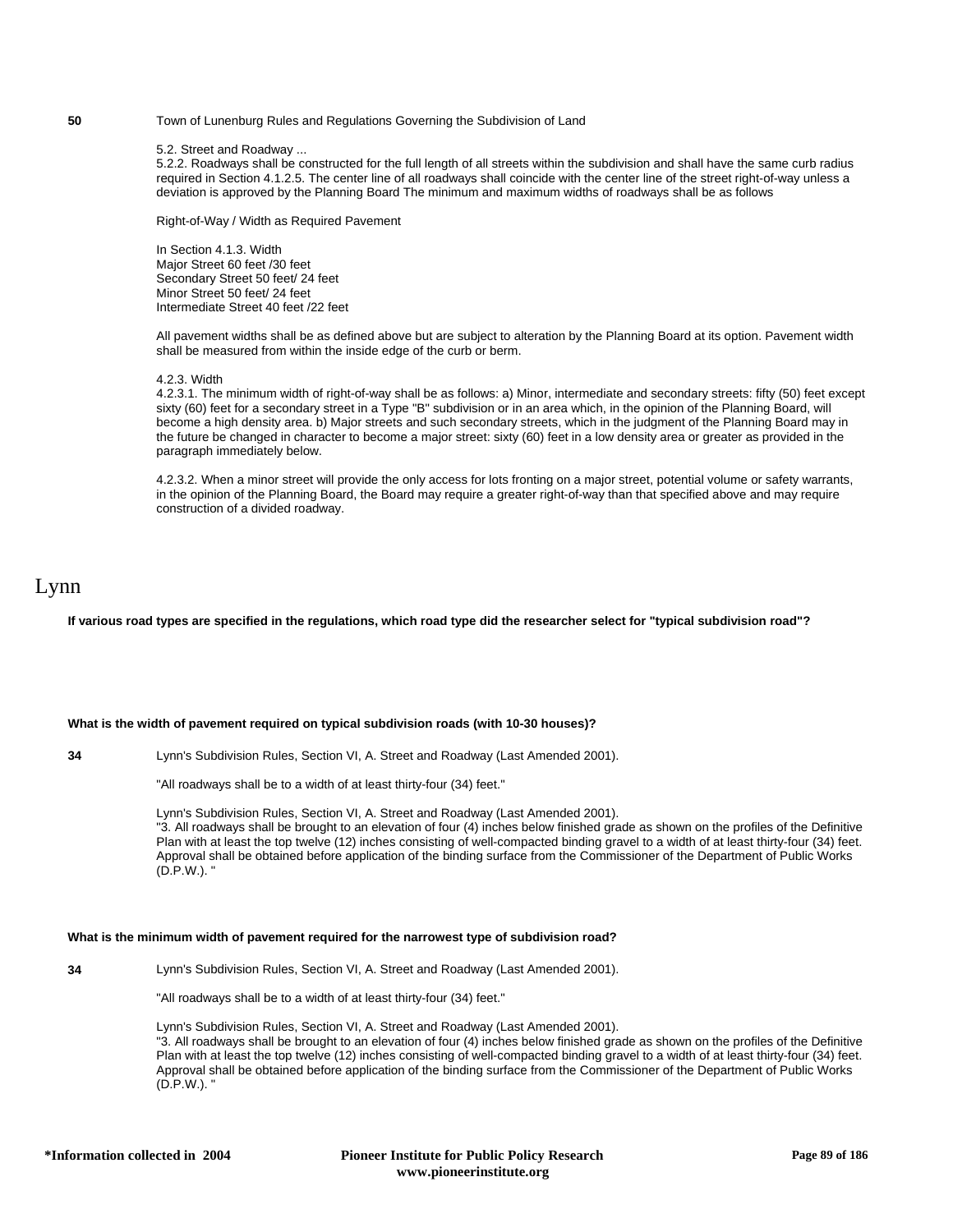## **What is the width of right of way required on typical subdivision roads (with 10-30 houses)?**

**50** Lynn's Subdivision Rules, Section VI, A. Street and Roadway (Last Amended 2001). "2. Width

> The minimum width of street rights-of-way shall be fifty (50) feet. Greater width shall be required by the Board when deemed necessary for present and future vehicular travel."

# Lynnfield

## **If various road types are specified in the regulations, which road type did the researcher select for "typical subdivision road"?**

**ALL NON-PRINCIPAL** Town of Lynnfield RULES AND REGULATIONS GOVERNING THE SUBDIVISION OF LAND, 8.2.2 2. Roadways shall be constructed for the full length of all streets in the subdivision. The center line of such roadways shall coincide with the center line of the street rights-of-way unless a variance is specifically authorized by the Director of Public Works. The minimum width of roadways between curb lines shall be as follows: all principal streets thirty-two (32) feet; all other twenty-six (26) feet.

\*\*\*

3.1.9 PRINCIPAL STREET . A street which in the opinion of the Board is being used or will be used as a thoroughfare between different municipalities or will carry a heavy volume of traffic.

## **What is the width of pavement required on typical subdivision roads (with 10-30 houses)?**

**26** Principal Streets: 32 feet All Others: 26 feet

Town of Lynnfield RULES AND REGULATIONS GOVERNING THE SUBDIVISION OF LAND, 8.2.2

2. Roadways shall be constructed for the full length of all streets in the subdivision. The center line of such roadways shall coincide with the center line of the street rights-of-way unless a variance is specifically authorized by the Director of Public Works. The minimum width of roadways between curb lines shall be as follows: all principal streets thirty-two (32) feet; all other twenty-six (26) feet.

## **What is the minimum width of pavement required for the narrowest type of subdivision road?**

**26** Principal Streets: 32 feet All Others: 26 feet

## **What is the width of right of way required on typical subdivision roads (with 10-30 houses)?**

**40** Principal Streets: 50 feet All of other streets: 40 feet Alleys: 20 feet

Town of Lynnfield RULES AND REGULATIONS GOVERNING THE SUBDIVISION OF LAND, 7.1.2 (Adopted 1977)

7.1.2 Width

 1. The minimum width of street rights-of-way shall be fifty (50) feet for principal streets and forty (40) feet for all other streets. 2. Alleys with a minimum width of twenty (20) feet may be required by the Board at the rear of any lots designated or zoned for non-residential use.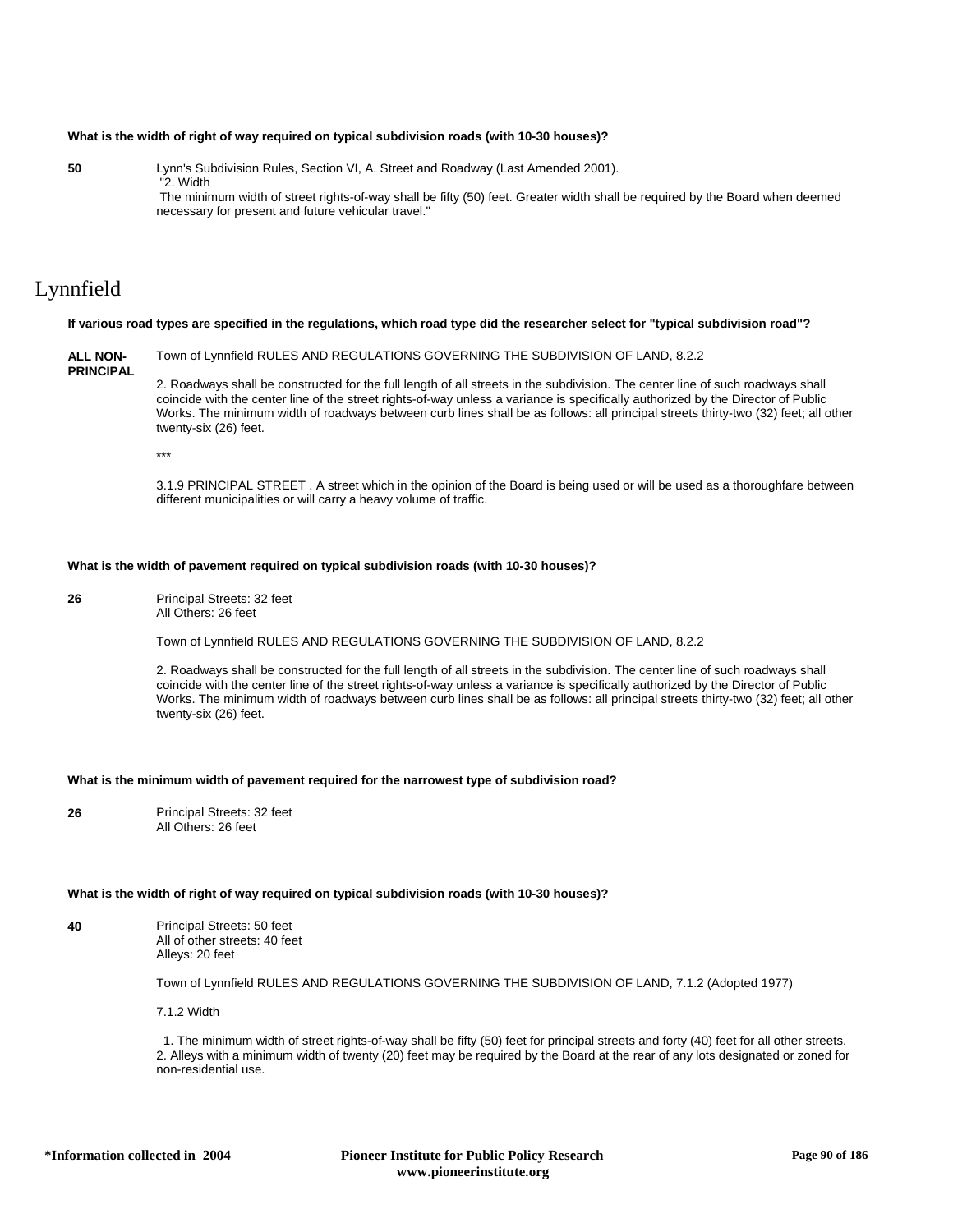# Malden

### **If various road types are specified in the regulations, which road type did the researcher select for "typical subdivision road"?**

**CLASS B** Malden Rules and Regulations of the Malden Planning Board Governing the Subdivision of Land SECTION V DESIGN STANDARDS, A. Streets

"Class "B" Streets.- streets servicing land designated for Medium Density Residential Use and not a Major Street.

Class "C" Streets- streets serving land tentatively designated for Low Density Residential Use due to inadequate water pressure or a location beyond the present limits of the sewer system but ultimately designated for Medium Density Residential after correction of these defects.

Class "D" Streets- streets servicing land permanently designated for Low Density Residential Use due to the steep and rocky character of the land.

b. Where the Planning Board in its opinion is given satisfactory assurance that the total vehicular parking needs of the subdivision will be satisfied off the street and on street parking areas are consequently unneeded, the above minimum street and roadway widths may be reduced by five (5) feet on each side where said assurance is given. In no case may the roadway width be reduced less than twenty-six (26) feet."

## **What is the width of pavement required on typical subdivision roads (with 10-30 houses)?**

**35** Class B: 35 feet Class C: 35 feet Class D: 35 feet

> Researcher located the information in Subdivision of Land SECTION V DESIGN STANDARDS, A. Streets, Subsection (3)(a) Chart which researcher was not able to copy.

Malden Rules and Regulations of the Malden Planning Board Governing the Subdivision of Land SECTION V DESIGN STANDARDS, A. Streets

"Class "B" Streets.- streets servicing land designated for Medium Density Residential Use and not a Major Street.

Class "C" Streets- streets serving land tentatively designated for Low Density Residential Use due to inadequate water pressure or a location beyond the present limits of the sewer system but ultimately designated for Medium Density Residential after correction of these defects.

Class "D" Streets- streets servicing land permanently designated for Low Density Residential Use due to the steep and rocky character of the land.

b. Where the Planning Board in its opinion is given satisfactory assurance that the total vehicular parking needs of the subdivision will be satisfied off the street and on street parking areas are consequently unneeded, the above minimum street and roadway widths may be reduced by five (5) feet on each side where said assurance is given. In no case may the roadway width be reduced less than twenty-six (26) feet."

## **What is the minimum width of pavement required for the narrowest type of subdivision road?**

**26** b. Where the Planning Board in its opinion is given satisfactory assurance that the total vehicular parking needs of the subdivision will be satisfied off the street and on street parking areas are consequently unneeded, the above minimum street and roadway widths may be reduced by five (5) feet on each side where said assurance is given. In no case may the roadway width be reduced less than twenty-six (26) feet.

## **What is the width of right of way required on typical subdivision roads (with 10-30 houses)?**

| 55 | Class B: 55 feet |
|----|------------------|
|    | Class C: 55 feet |
|    | Class D: 55 feet |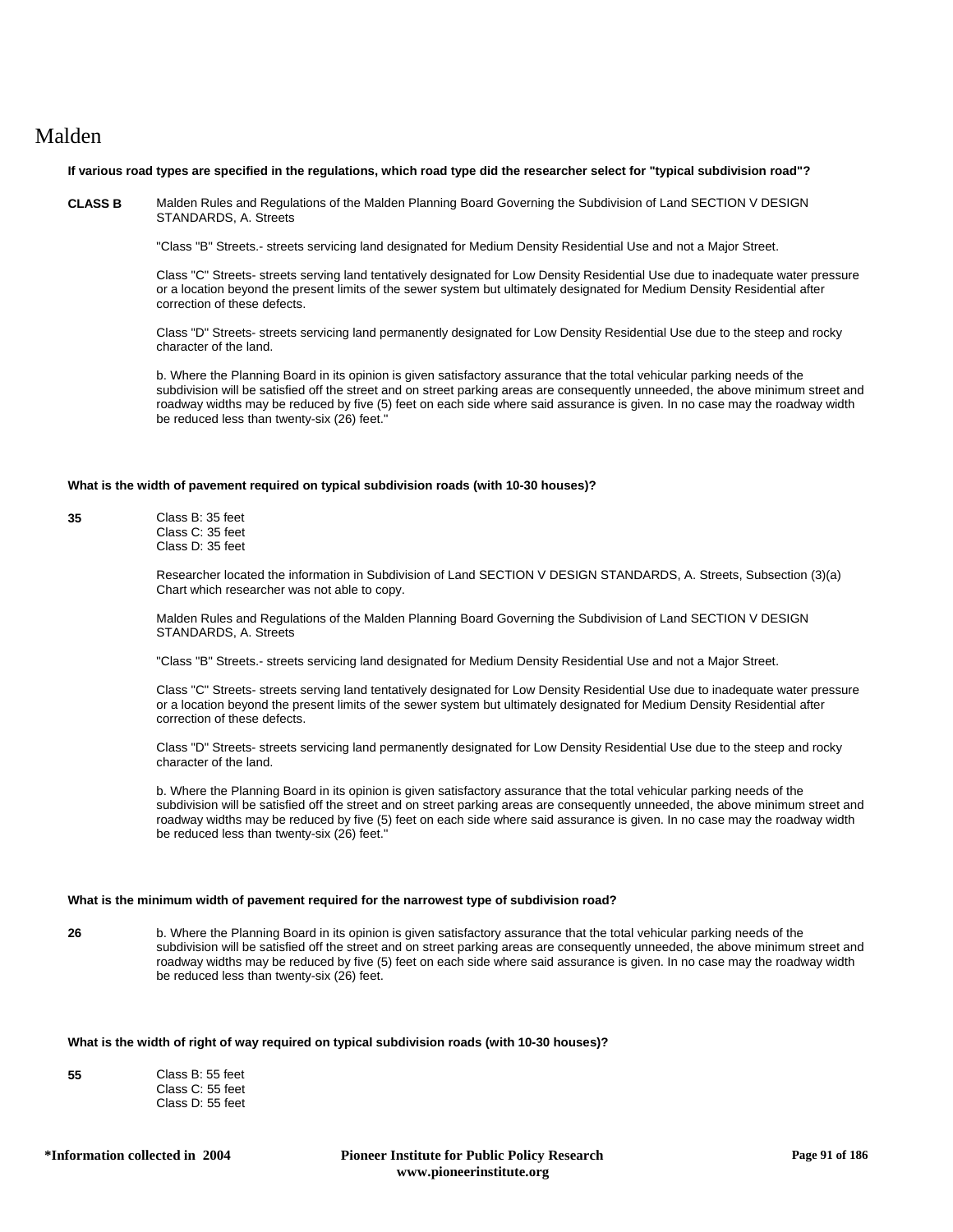Malden Rules and Regulations of the Malden Planning Board Governing the Subdivision of Land SECTION V DESIGN STANDARDS, A. Streets

The width of right of way for Class B, C, D roads is 55 feet.

# Manchester-by-the-Sea

## **If various road types are specified in the regulations, which road type did the researcher select for "typical subdivision road"?**

## **MINOR** Section 2

ARTERIAL STREET : A proposed or existing street servicing more than one hundred twenty (120) dwelling units, or for nonresidential subdivisions is to be used for major through traffic with a volume in excess of twelve hundred (1,200) vehicles in a representative twenty-four (24) hour period, as determined by the most recent edition of Trip Generation, Institute of Transportation Engineers (ITE), Washington, D.C.

COLLECTOR STREET : A proposed or existing street which is to be used primarily for residential purposes and servicing no more than one hundred twenty (120) dwelling units, or in the case of a non-residential subdivision to be used for through traffic with a volume of not more than twelve hundred (1,200) vehicles in a representative twenty-four (24) hour period, as determined by the most recent edition of Trip Generation, Institute of Transportation Engineers ITE). Washington, D.C,

MINOR STREET : A proposed or existing street which, in the opinion of the Board, is to be used primarily for residential purposes and servicing no more than forty (40) dwelling units.

### **What is the width of pavement required on typical subdivision roads (with 10-30 houses)?**

**22** Collector street: 30 feet Arterial street: 34 feet Minor Street: 22 feet Lane: 15 feet

As listed in Subdivision Rules and Regulations, Section 7.9 (E)(Last Amended 2001).

"E. Street Width 1. The required width for two-way, paved residential streets shall be as follows: Lane 15 feet Minor Street 22 feet Collector 30 feet Arterial 34 feet"

#### Section 2

ARTERIAL STREET : A proposed or existing street servicing more than one hundred twenty (120) dwelling units, or for nonresidential subdivisions is to be used for major through traffic with a volume in excess of twelve hundred (1,200) vehicles in a representative twenty-four (24) hour period, as determined by the most recent edition of Trip Generation, Institute of Transportation Engineers (ITE), Washington, D.C.

COLLECTOR STREET : A proposed or existing street which is to be used primarily for residential purposes and servicing no more than one hundred twenty (120) dwelling units, or in the case of a non-residential subdivision to be used for through traffic with a volume of not more than twelve hundred (1,200) vehicles in a representative twenty-four (24) hour period, as determined by the most recent edition of Trip Generation, Institute of Transportation Engineers ITE). Washington, D.C,

MINOR STREET : A proposed or existing street which, in the opinion of the Board, is to be used primarily for residential purposes and servicing no more than forty (40) dwelling units.

**What is the minimum width of pavement required for the narrowest type of subdivision road?**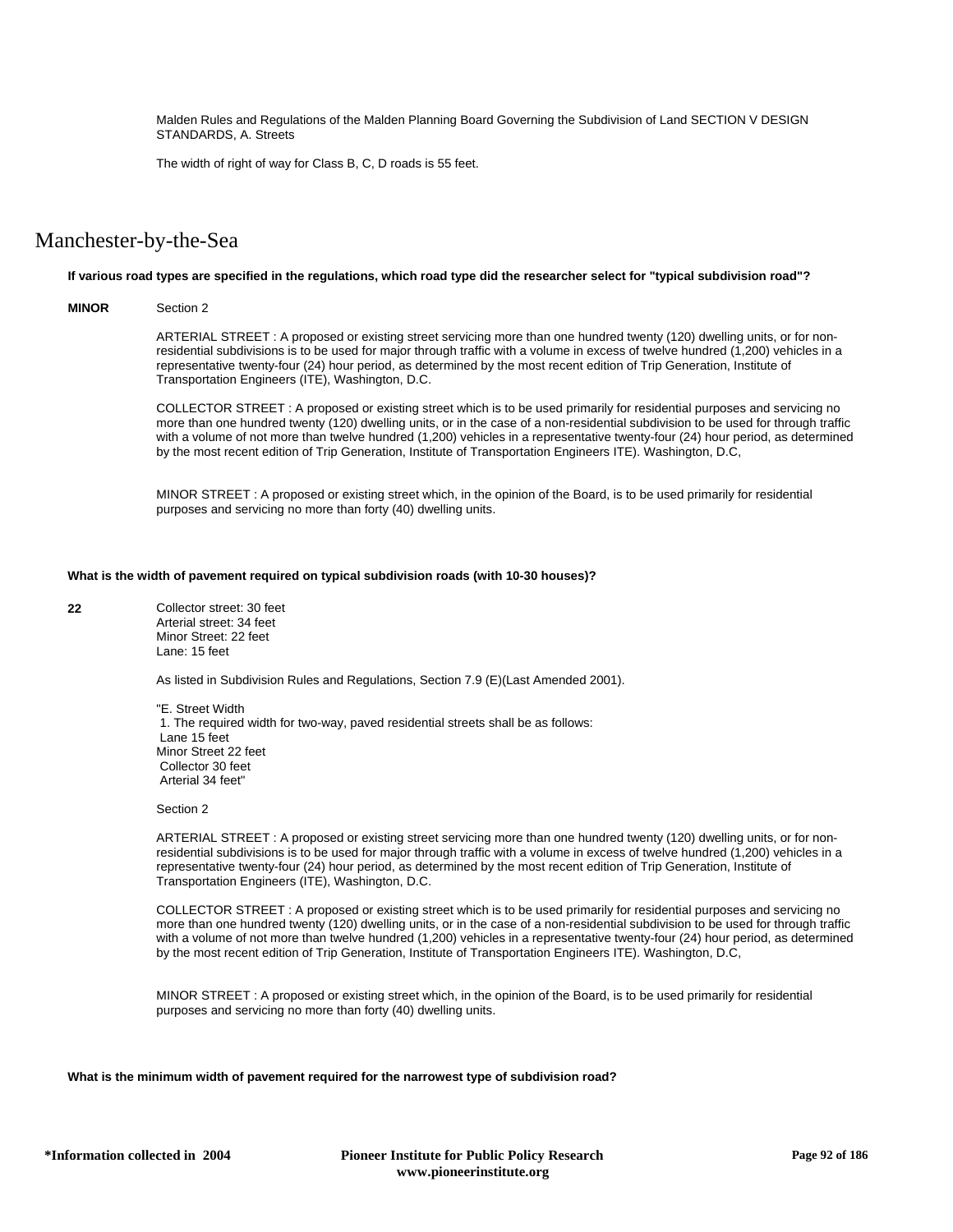**15** Collector street: 30 feet Arterial street: 34 feet Minor Street: 22 feet Lane: 15 feet

#### **What is the width of right of way required on typical subdivision roads (with 10-30 houses)?**

**50** Lane: 40 feet Minor: 50 feet Collector: 60 feet Arterial: 75 feet

> As listed in Subdivision Rules and Regulations, Section 7.9 (F)(Last Amended 2001). "F. Rights-of-Way

The minimum width of street rights of way shall not be less than the following: Lane 40 feet Minor Street 50 feet Collector 60 feet Arterial 75 feet 2. Rights-of-way for pedestrian access adjacent to paved streets shall be obtained where sidewalks, bikeways, or other structures are necessary. "

# Mansfield

## **If various road types are specified in the regulations, which road type did the researcher select for "typical subdivision road"?**

**MINOR** Town of Mansfield Rules and Regulations Governing the Subdivision of Land

STREET, MAJOR . A street which, in the opinion of the Board is being used, or will be, used as a thoroughfare within the Town of Mansfield or which will otherwise carry a heavy volume of traffic (generally over fifteen hundred [1500] vehicles per day). (See Vehicle Trips Per Day, Page 4.)

STREET, MINOR . A street which, in the opinion of the Planning Board,-is -being used, or will be used, primarily to provide access to abutting lots and which will not be used for through traffic nor carry more than three hundred (300) vehicles per day. (See Vehicle Trips Per Day, Page 4.)

STREET, SECONDARY . A street intercepting one (1) or more minor streets and which, in the opinion of the Board, is used, or will be used, to carry a substantial volume of traffic (generally over three hundred (300) vehicles per day) from such minor streets) to a major street or community facility, and normally including a principal entrance street to a shopping center, industrial park, planned unit development, or a large subdivision, or group of subdivisions, and any principal circulation street within such subdivision (See Vehicle Trips Per Day, Page 4)

#### **What is the width of pavement required on typical subdivision roads (with 10-30 houses)?**

**24** Town of Mansfield Rules and Regulations Governing the Subdivision of Land

5.2.2. Roadways shall be constructed for the full length of all streets within the subdivision and shall have the same curb radius required in Section 4.1.2 above. The required widths of roadway pavements shall be as follows:

Minor Streets Twenty-four (24) feet Secondary Streets Twenty-eight (28) feet

## **What is the minimum width of pavement required for the narrowest type of subdivision road?**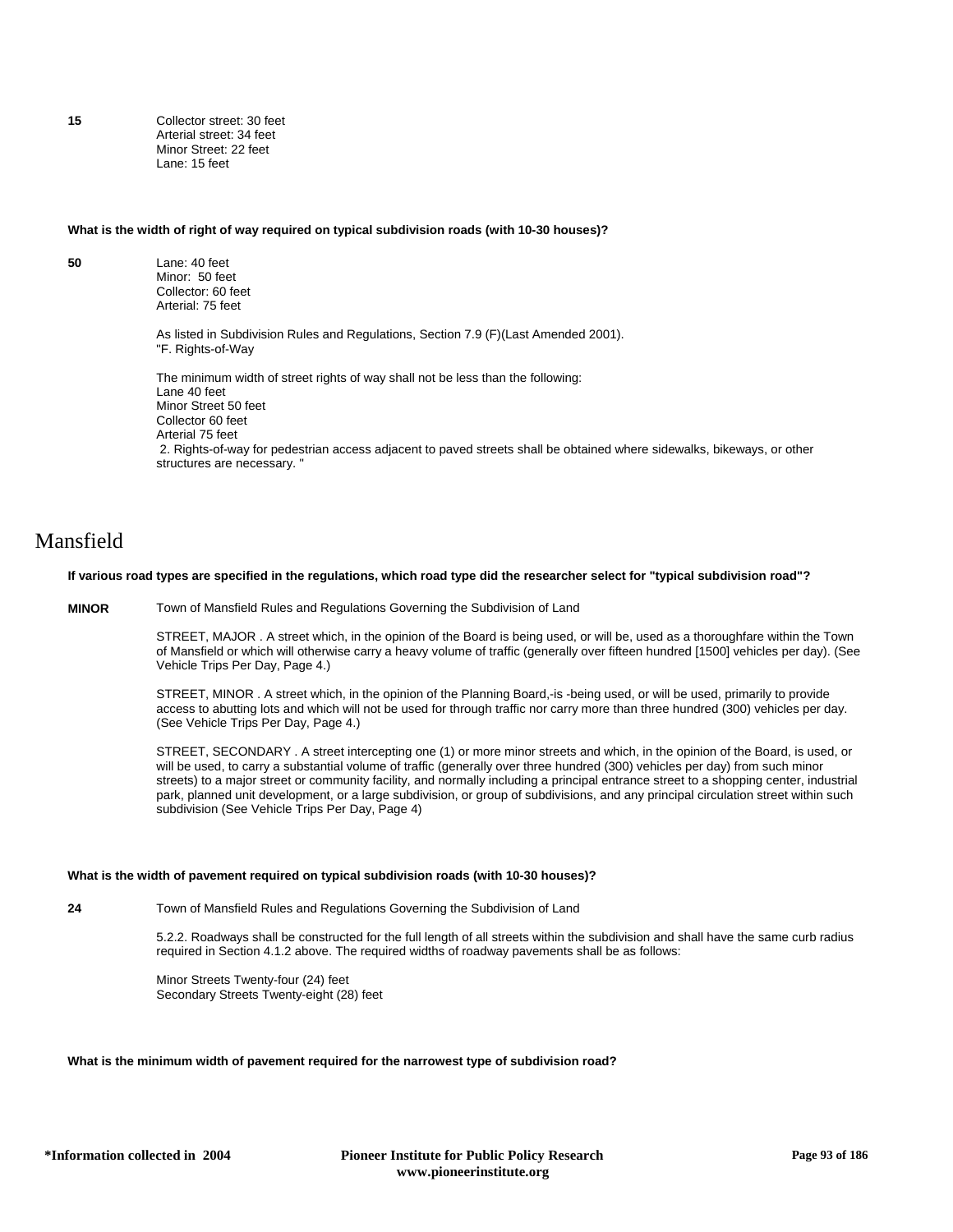## **24** Town of Mansfield Rules and Regulations Governing the Subdivision of Land

5.2.2. Roadways shall be constructed for the full length of all streets within the subdivision and shall have the same curb radius required in Section 4.1.2 above. The required widths of roadway pavements shall be as follows:

Minor Streets Twenty-four (24) feet Secondary Streets Twenty-eight (28) feet

#### **What is the width of right of way required on typical subdivision roads (with 10-30 houses)?**

**50** Town of Mansfield Rules and Regulations Governing the Subdivision of Land

4.1.3.1. The minimum width of right-of-way shall be as follows:

4.1.3.1.1. Minor and secondary streets: fifty feet (50') and in area which, in the opinion of the Planning Board, is high density or an area of high intensity use sixty feet (60') for a secondary street may be permitted.

4.1.3.1.2. Major streets and such secondary streets, which in the judgment of the Planning Board may in the future be changed in character to become a major street shall be a maximum of sixty feet (60').

4.1.3.1.3 In no case shall the right-of-way width of any road-street or way vary from the above standards without a waiver being granted by the Planning Board.

4.1.3.2. When a minor street will provide the only access for lots fronting on a length in excess of five hundred feet (500') or where, on a major street, potential volume warrants, the Planning Board may require a greater right-of-way than that specified above and may require construction of a divided roadway.

# Marblehead

#### **If various road types are specified in the regulations, which road type did the researcher select for "typical subdivision road"?**

**MINOR** § 258-17. Streets.

All streets in the subdivision shall comply with policies and standards per the American Association of State Highway and Transportation Officials (AASHTO) publication, "A Policy on Geometric Design of Highways and Streets" (latest edition). Major streets should, as far as practicable, provide for the continuation or projection of existing principal streets.

A. Classification of streets.

 (1) Major street: a street which, in the opinion of the Board, is being used or will be used as a thoroughfare between different portions of the Town of Marblehead, or which will otherwise carry a heavy volume of traffic (generally 1,500 vehicle trips per day). The design speed shall be 50 miles per hour.

 (2) Secondary street: a street intercepting one or more minor streets and which, in the opinion of the Board, is used or will be used to carry a substantial volume of traffic (generally 400 vehicle trips per day) from such minor street(s) to a major street or community facility, and normally including the principal entrance street of a large subdivision or group of subdivisions, and any principal circulation street within such subdivision. The design speed shall be 40 miles per hour.

 (3) Minor street: a street which, in the opinion of the Board, is being used or will be used primarily to provide access to abutting lots, carrying fewer than 400 vehicle trips per day (but greater than 150 vehicle trips per day) and/or less than 3,000 feet in length, and which will not be used for through traffic. The design speed shall be 30 miles per hour.

 (4) Lane: a street which in the opinion of the Board, is being used or will be used primarily to provide access to a small number of abutting lots, carrying 150 (or fewer) vehicle trips per day. Lanes are typically used, but not limited to, dead-end streets. The design speed shall be 20 miles per hour.

## **What is the width of pavement required on typical subdivision roads (with 10-30 houses)?**

**24** Major Street: 34 feet Secondary Street: 28 feet Minor Street: 24 feet Lanes: 24 feet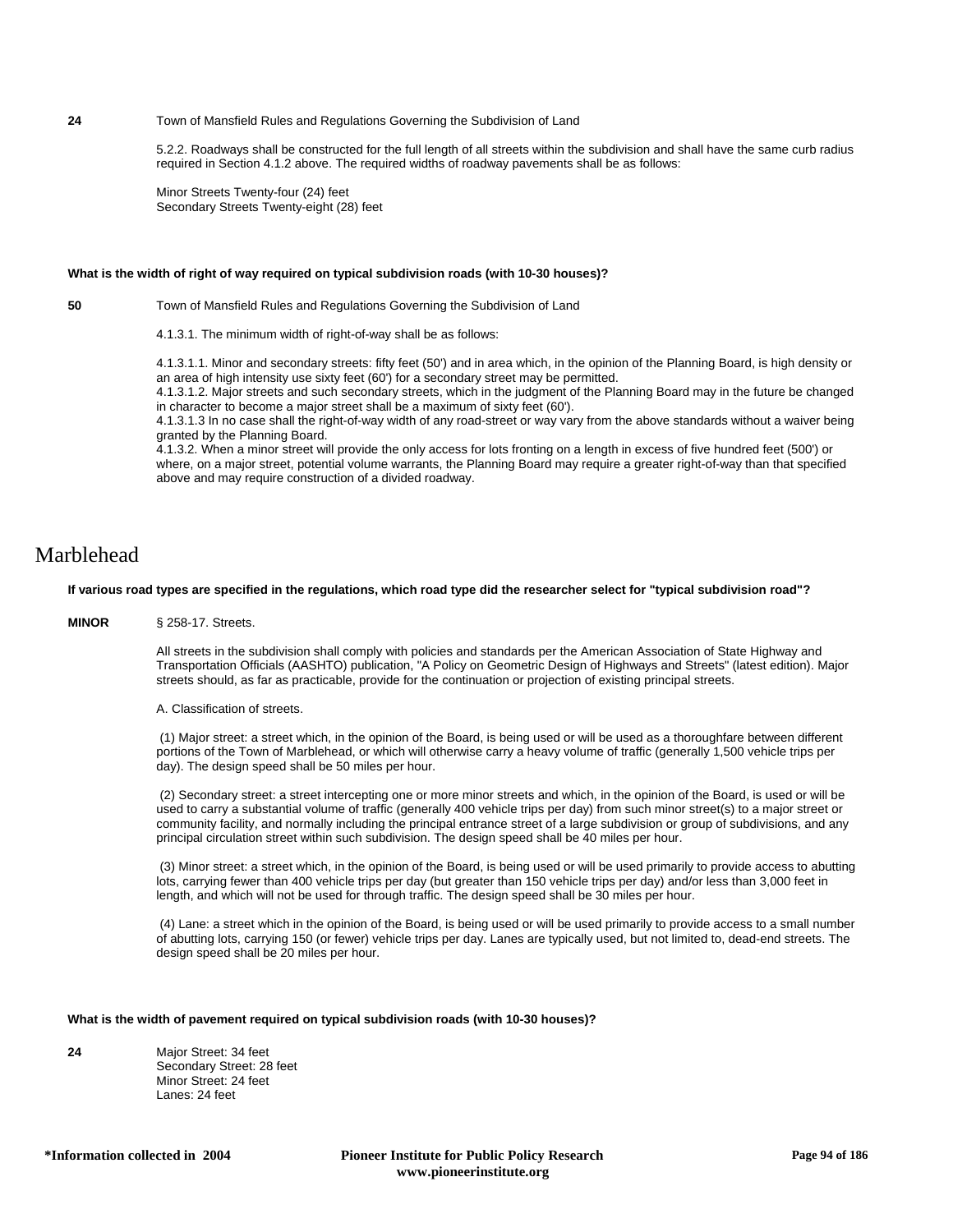Marblehead Subdivision Rules and Regulations, Section 258-17(B)(3)(a-d)(adopted 1997) sets forth the street pavement widths as follows:

"Width. The minimum width of pavements and rights-of-way shall be as follows:

(a) Major street: 70 feet right-of-way and 34 feet pavement.

(b) Secondary street: 60 feet right-of-way and 28 feet pavement.

(c) Minor street: 50 feet right-of-way and 24 feet pavement.

(d) Lane: 40 feet right-of-way and 24 feet pavement."

#### **What is the minimum width of pavement required for the narrowest type of subdivision road?**

**24** Major Street: 34 feet Secondary Street: 28 feet Minor Street: 24 feet Lanes: 24 feet

> (4) Lane: a street which in the opinion of the Board, is being used or will be used primarily to provide access to a small number of abutting lots, carrying 150 (or fewer) vehicle trips per day. Lanes are typically used, but not limited to, dead-end streets. The design speed shall be 20 miles per hour.

#### **What is the width of right of way required on typical subdivision roads (with 10-30 houses)?**

**50** Major street: 70 feet Secondary street: 60 feet Minor street: 50 feet Lanes: 40 feet

> Marblehead Subdivision Rules and Regulations, Section 258-17(B)(3)(a-d)(adopted 1997) sets forth the right of way widths as follows:

"Width. The minimum width of pavements and rights-of-way shall be as follows:

(a) Major street: 70 feet right-of-way and 34 feet pavement.

(b) Secondary street: 60 feet right-of-way and 28 feet pavement.

(c) Minor street: 50 feet right-of-way and 24 feet pavement.

(d) Lane: 40 feet right-of-way and 24 feet pavement."

# Marlborough

## **If various road types are specified in the regulations, which road type did the researcher select for "typical subdivision road"?**

**SECONDARY** City of Marlborough Subdivision Rules and Regulations (Revised 2003)

Section II: General A. Definitions

LANE: A secondary street which serves as access to no more than eight (8) potential dwelling units, has lot frontages averaging 150' or more, and is incapable of extension.(Amended 7/18/88)

STREET, MAJOR: A street which, in the opinion of the Board, is being used or will be used as a thoroughfare between different portions of the City of Marlborough or which will otherwise carry a heavy volume of traffic.

STREET SECONDARY: A street, which in the opinion of the Board, is being used or will be used primarily to provide access to abutting lots.

## **What is the width of pavement required on typical subdivision roads (with 10-30 houses)?**

**32** City of Marlborough Subdivision Rules and Regulations (Revised 2003)

Section V. Required Improvements for an Approved Subdivision (B) Street and Roadway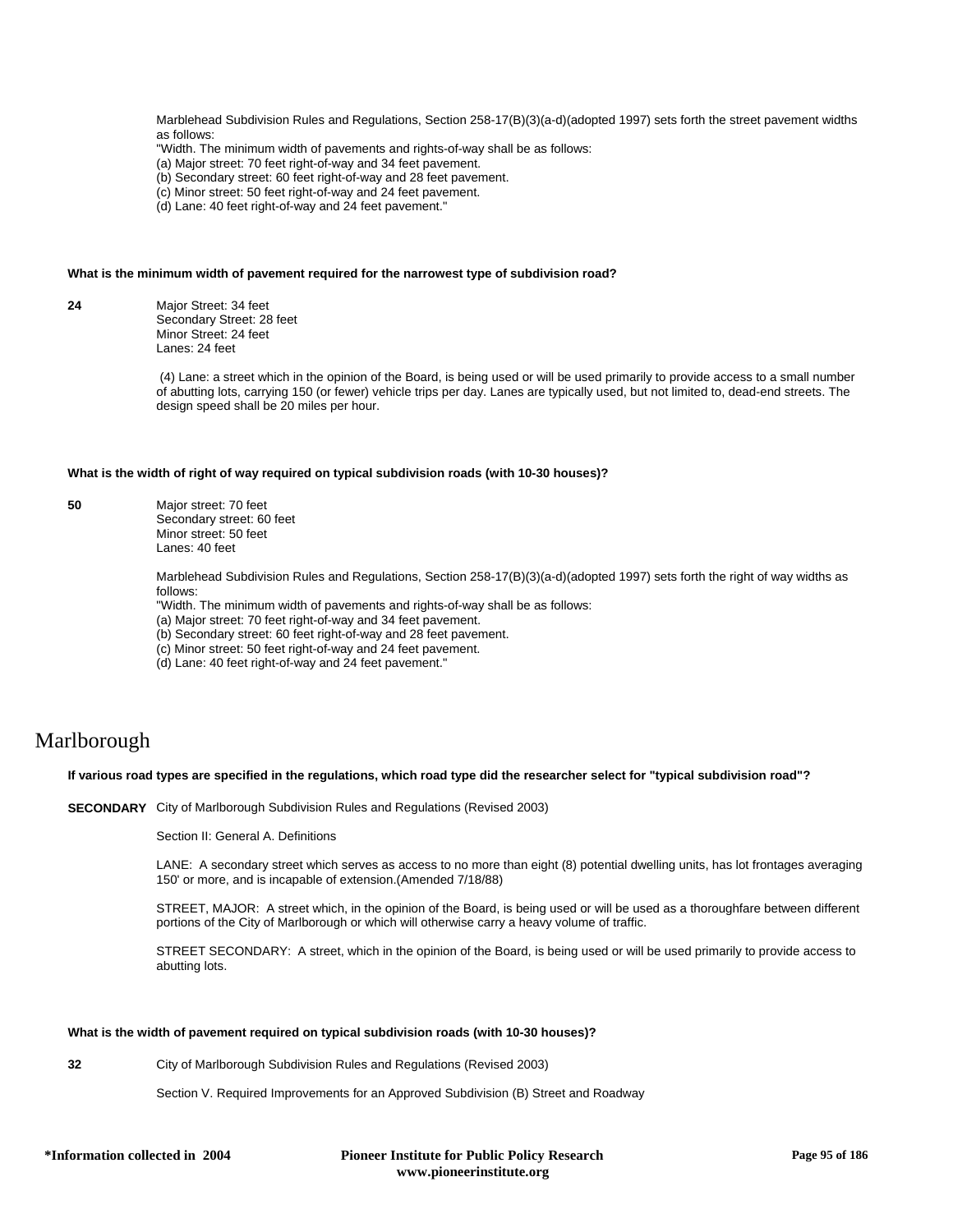2.Roadways shall be constructed for the full length of all streets within the subdivision and shall have the same curb radius required in Section IV A.2 above. The center line of all roadways shall coincide with the center line of the street right-of-way unless a deviation is approved by the Planning Board. The minimum width of roadways shall be as follows:

Lanes - twenty-six feet (26') Other Secondary Streets - thirty-two feet (32') Major Streets Residential - thirty-eight feet (38') Industrial & commercial - forty-four feet (44') (Amended 7/18/88)

## **What is the minimum width of pavement required for the narrowest type of subdivision road?**

**26** City of Marlborough Subdivision Rules and Regulations (Revised 2003)

Section V. Required Improvements for an Approved Subdivision (B) Street and Roadway

2.Roadways shall be constructed for the full length of all streets within the subdivision and shall have the same curb radius required in Section IV A.2 above. The center line of all roadways shall coincide with the center line of the street right-of-way unless a deviation is approved by the Planning Board. The minimum width of roadways shall be as follows:

Lanes - twenty-six feet (26') Other Secondary Streets - thirty-two feet (32') Major Streets Residential - thirty-eight feet (38') Industrial & commercial - forty-four feet (44') (Amended 7/18/88)

## **What is the width of right of way required on typical subdivision roads (with 10-30 houses)?**

**50** City of Marlborough Subdivision Rules and Regulations (Revised 2003)

Section IV: Design Standards (B)Streets

3.Width

(a)The minimum width of rights-of-way shall be as follows:

Secondary streets: fifty feet (50');

Major streets and such secondary streets, which in the judgement of the Planning Board may in the future be changed in character to become a major street: sixty feet (60').

(b)When a secondary street will provide the only access for lots fronting on a length in excess of five hundred feet (500') or where on a major street potential volume is such to warrant it, the Planning Board may require a greater right-of-way than that specified above and may require construction of a divided roadway.

# Marshfield

## **If various road types are specified in the regulations, which road type did the researcher select for "typical subdivision road"?**

## **TYPE C** Town of Marshfield Subdivision Rules and Regulations

Secondary (Major Collector) Street: A street intercepting several minor collector streets or which will be the principal access to a business or industrial subdivision and which, in the opinion of the Board, may carry traffic from such collector streets to a major street or community facility. Examples: Pine, Oak, Ferry, Summer, Elm, So. River, Church, Clay Pit, School, Prospect, Forest, Highland, Spring, Old Ocean, Mt. Skirgo, Winslow, Parsonage, Webster, Canal, and Enterprise Drive.

#### Residential Streets :

TYPE "A" - Serving 5 or less houses; typically a dead-end street, with no chance of being extended into adjoining undeveloped land; R-1 and R-2 Zoning Districts; one sidewalk required.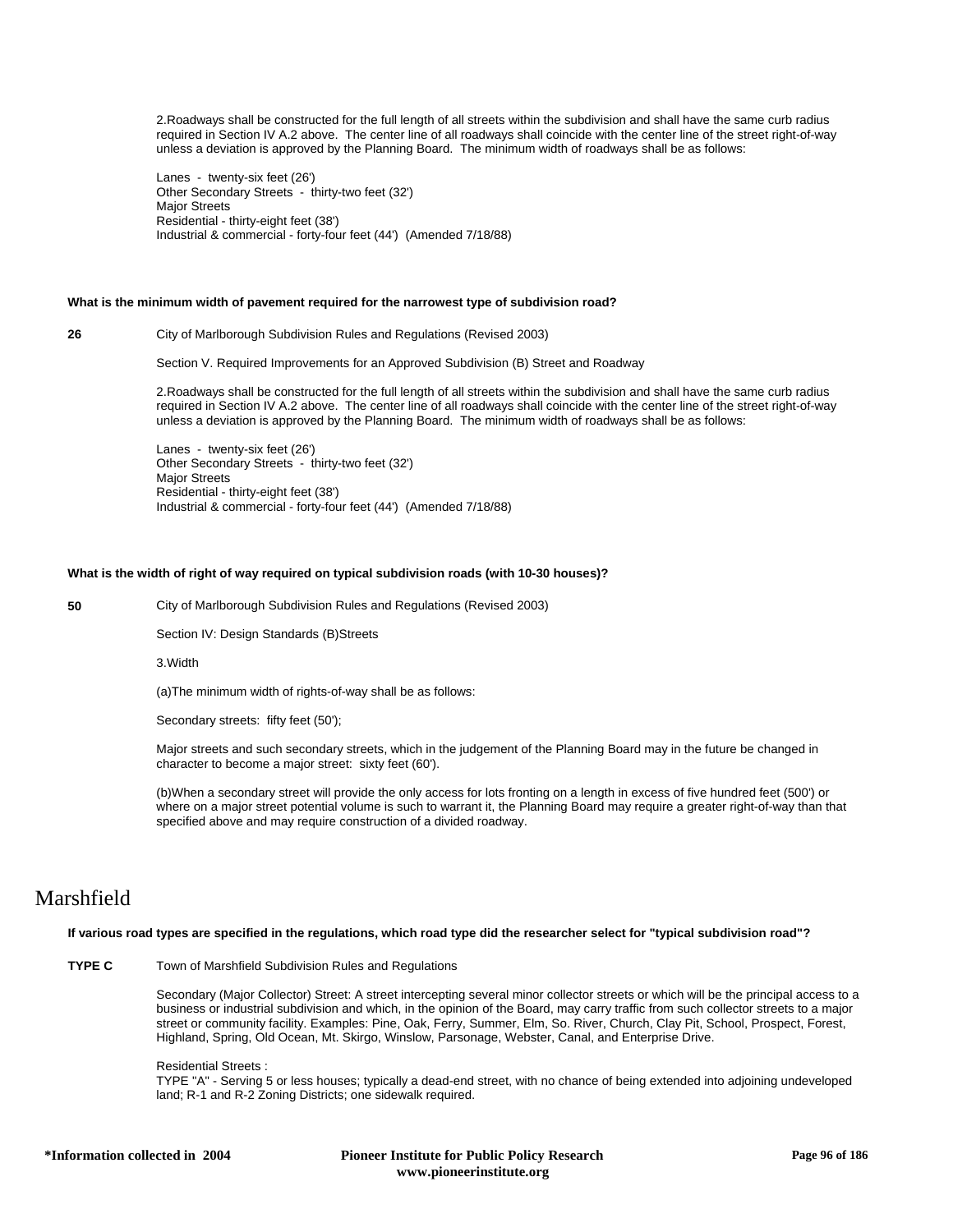TYPE "B" - Serving 8 or less houses; typically a dead-end street; R-3 Zoning District; one sidewalk required.

TYPE "C" Serving less than 25 houses; two sidewalks required; all zoning districts.

TYPE "D" Serving 25 or more houses; includes the principal access street for circulation within a large residential subdivision, or one which is planned to be extended to serve adjoining undeveloped land; two sidewalks required; all zoning districts.

#### **What is the width of pavement required on typical subdivision roads (with 10-30 houses)?**

**20** Secondary 26 feet<br>Residential "D" 24 feet Residential "D" Residential "C" 20 feet<br>Residential "B" 20 feet Residential "B" Residential "A" 18 feet

Town of Marshfield Subdivision Rules and Regulations

4.1.4 Width, Alignment and Grades of Streets:

Width of roadway on secondary street is 26 feet.

(The Board may require that the traveled way be separated by a raised median strip with a width, minimum 20 feet, to be determined by the Board. In this case, the traveled way shall consist of two roadways, each with a minimum width of 20 feet or such greater width as the Board may specify.)

\*\*\*

Survey received from Town Planner Angus Jennings on 6/8/05 marked the answer: "20-24"

## **What is the minimum width of pavement required for the narrowest type of subdivision road?**

| 18 | Secondary       | 26 feet |
|----|-----------------|---------|
|    | Residential "D" | 24 feet |
|    | Residential "C" | 20 feet |
|    | Residential "B" | 20 feet |
|    | Residential "A" | 18 feet |

Town of Marshfield Subdivision Rules and Regulations

4.1.4 Width, Alignment and Grades of Streets:

Width of roadway on secondary street is 26 feet.

(The Board may require that the traveled way be separated by a raised median strip with a width, minimum 20 feet, to be determined by the Board. In this case, the traveled way shall consist of two roadways, each with a minimum width of 20 feet or such greater width as the Board may specify.)

## **What is the width of right of way required on typical subdivision roads (with 10-30 houses)?**

**46** Secondary 50-60 feet<br>Residential "D" 52 feet Residential "D" 52 feet<br>Residential "C" 46 feet Residential "C" 46 feet<br>Residential "B" 40 feet Residential "B" 40 feet<br>Residential "A" 40 feet Residential "A"

Town of Marshfield Subdivision Rules and Regulations

# Maynard

**If various road types are specified in the regulations, which road type did the researcher select for "typical subdivision road"?**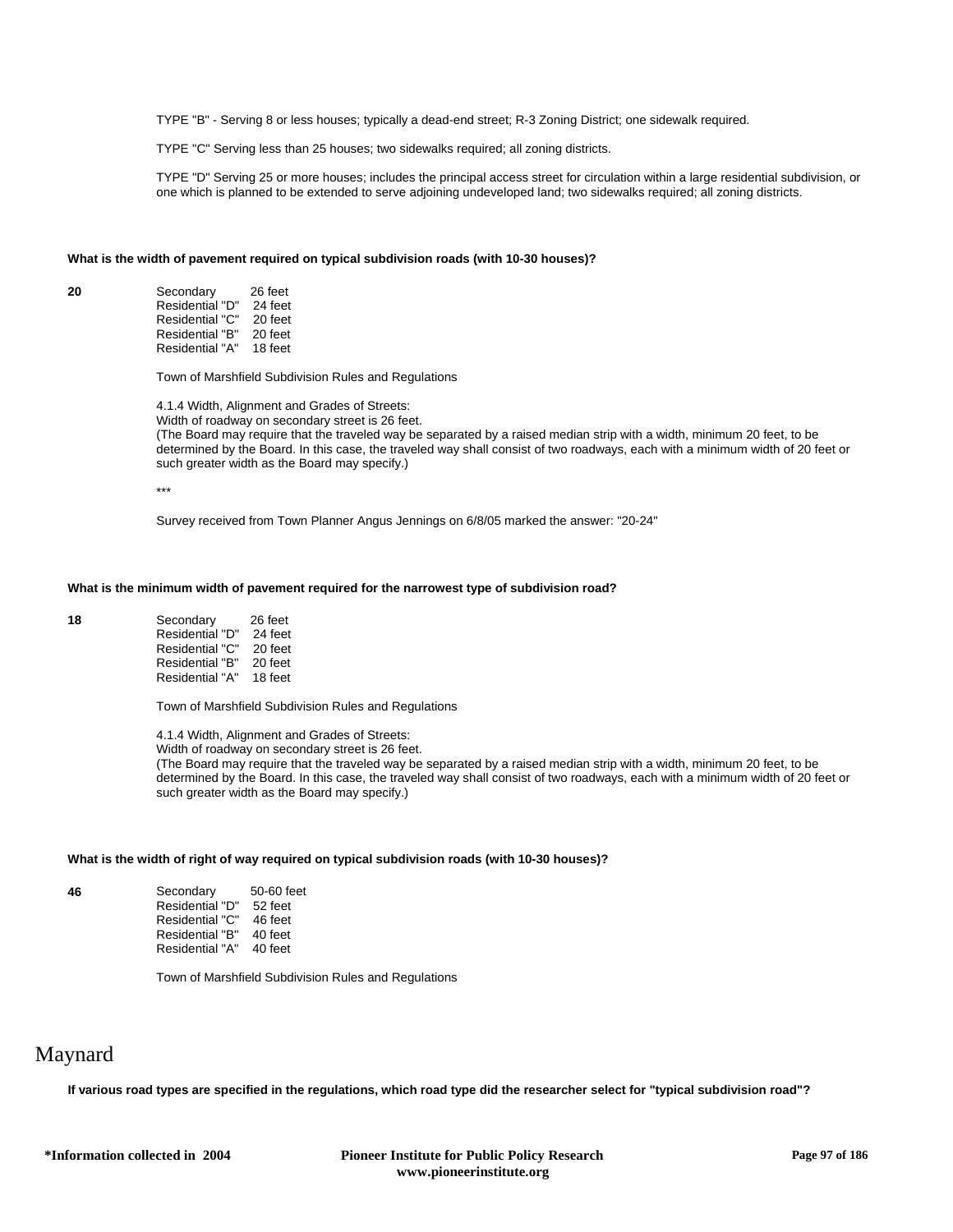**SECONDARY** "Principal Street" A street with anticipated traffic equivalent to that generated by fifty (50) homes or more, or which is located in or abutting to business and industrial districts.

> "Secondary Street" A street that can be expected to handle less traffic than a principal street and is not located in or abutting to business and industrial districts."

#### **What is the width of pavement required on typical subdivision roads (with 10-30 houses)?**

**26** According to the Town of Maynard Rules and Regulations Governing the Subdivision of Land, Section IV(A)(2): "2. Width

> The minimum width of right-of-ways shall be forty feet (40') for secondary streets. The minimum width of right-of-ways shall be fifty feet (50') for principal streets. The Board shall require Greater widths when deemed necessary for present and future vehicular or pedestrian travel.

The minimum roadway width shall be twenty-six feet (26') for secondary street (reference Figure 1). The minimum roadway width shall be thirty feet (30') for principal streets (reference Figure 2)."

## **What is the minimum width of pavement required for the narrowest type of subdivision road?**

**26** Principal Street: 30 feet Secondary Street: 26 feet

#### **What is the width of right of way required on typical subdivision roads (with 10-30 houses)?**

**40** Principal Street: 50 feet Secondary Street: 40 feet

> According to the Town of Maynard Rules and Regulations Governing the Subdivision of Land, Section IV(A)(2): "2. Width

The minimum width of right-of-ways shall be forty feet (40') for secondary streets. The minimum width of right-of-ways shall be fifty feet (50') for principal streets. The Board shall require Greater widths when deemed necessary for present and future vehicular or pedestrian travel."

## Medfield

**If various road types are specified in the regulations, which road type did the researcher select for "typical subdivision road"?**

## **RESIDENTIA**

**L SECONDARY**

**What is the width of pavement required on typical subdivision roads (with 10-30 houses)?**

**24** According Norma Cronin, Medfield Planning Administrator, (7/14/04):

Residential Primary: 27 feet Residential Secondary: 24 feet Industrial: 44 feet

**What is the minimum width of pavement required for the narrowest type of subdivision road?**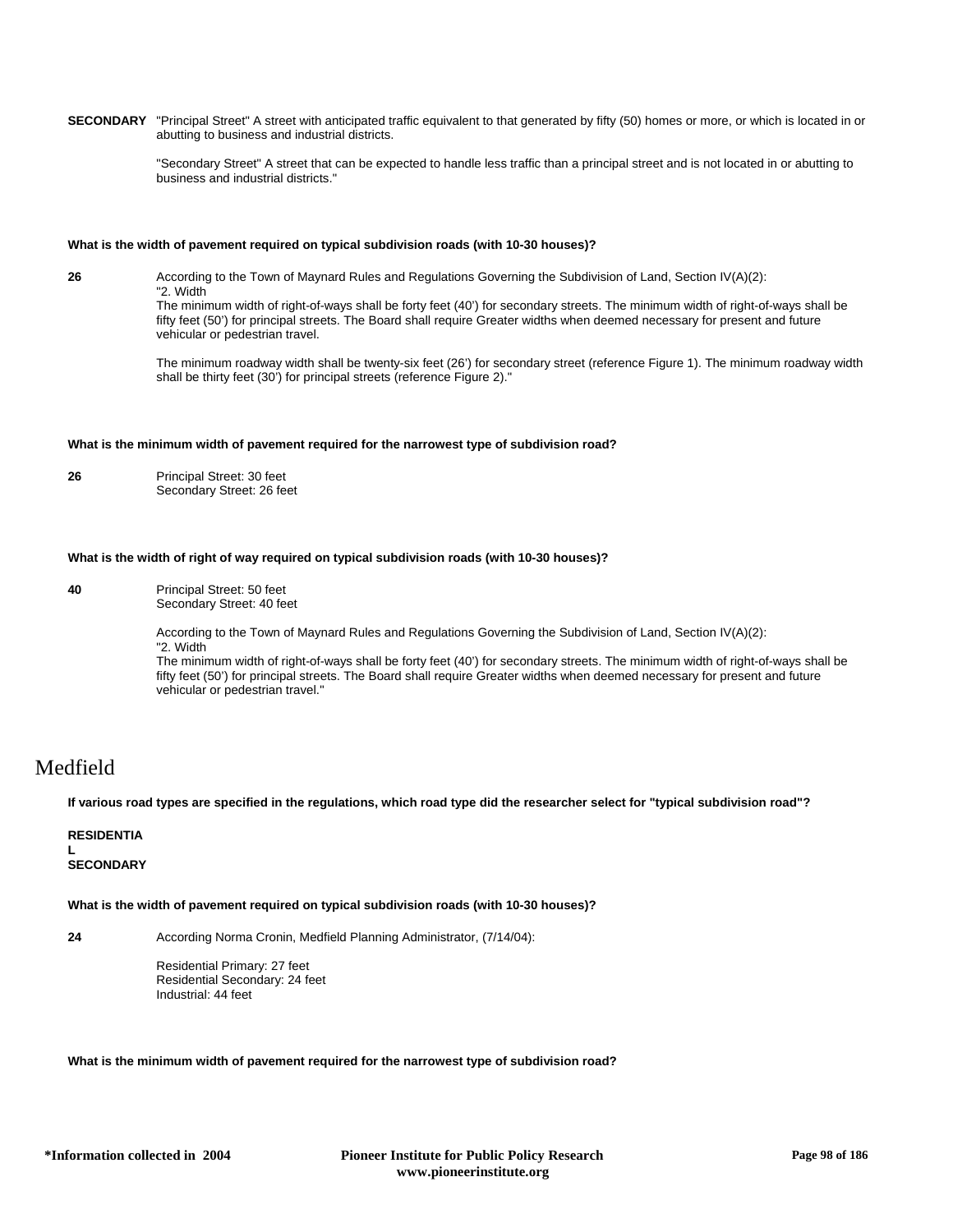**24** Residential Primary: 27 feet Residential Secondary: 24 feet Industrial: 44 feet

### **What is the width of right of way required on typical subdivision roads (with 10-30 houses)?**

**50** According Norma Cronin, Medfield Planning Administrator, (7/14/04):

Residential Primary: 50 feet Residential Secondary: 50 feet Industrial: 60 feet

# Medford

#### **If various road types are specified in the regulations, which road type did the researcher select for "typical subdivision road"?**

9.08 STREET, CLASS 'A' Shall mean an arterial or collector street, or a street serving land in all Zoning Districts except Single Family Districts as designated by the Medford Zoning Ordinance.

9.09 STREET, CLASS 'B' Shall mean a through street, other than an arterial or collector street or a dead end street which is intended to be more than 200 feet in length, serving land in a Single Family Residential District as designated by the Medford Zoning Ordinance.

9.10 STREET, CLASS'C' Shall mean a street designed to have one permanently closed and 200 feet in length, measured between the center of the circle and the side line of the first intersecting street, serving land in a Single Family Residential District as designated by the Medford Zoning Ordinance.

[City of Medford, RULES AND REGULATIONS GOVERNING THE SUBDIVISION OF LAND ~ Revised through September 1991] obtained from ordinance.com

#### **What is the width of pavement required on typical subdivision roads (with 10-30 houses)?**

**30** Class A: 40 ft Class B & C: 30 ft

> SECTION 7 DETAILED DESIGN STANDARDS FOR STREETS AND UTILITIES 7.1 Width - Minimum requirements shall be as follows: Roadway Pavement Width Class A: 40 feet Class B & C: 30 feet

\*\*\*

9.08 STREET, CLASS 'A' Shall mean an arterial or collector street, or a street serving land in all Zoning Districts except Single Family Districts as designated by the Medford Zoning Ordinance.

9.09 STREET, CLASS 'B' Shall mean a through street, other than an arterial or collector street or a dead end street which is intended to be more than 200 feet in length, serving land in a Single Family Residential District as designated by the Medford Zoning Ordinance.

9.10 STREET, CLASS'C' Shall mean a street designed to have one permanently closed and 200 feet in length, measured between the center of the circle and the side line of the first intersecting street, serving land in a Single Family Residential District as designated by the Medford Zoning Ordinance.

[City of Medford, RULES AND REGULATIONS GOVERNING THE SUBDIVISION OF LAND ~ Revised through September 1991] obtained from ordinance.com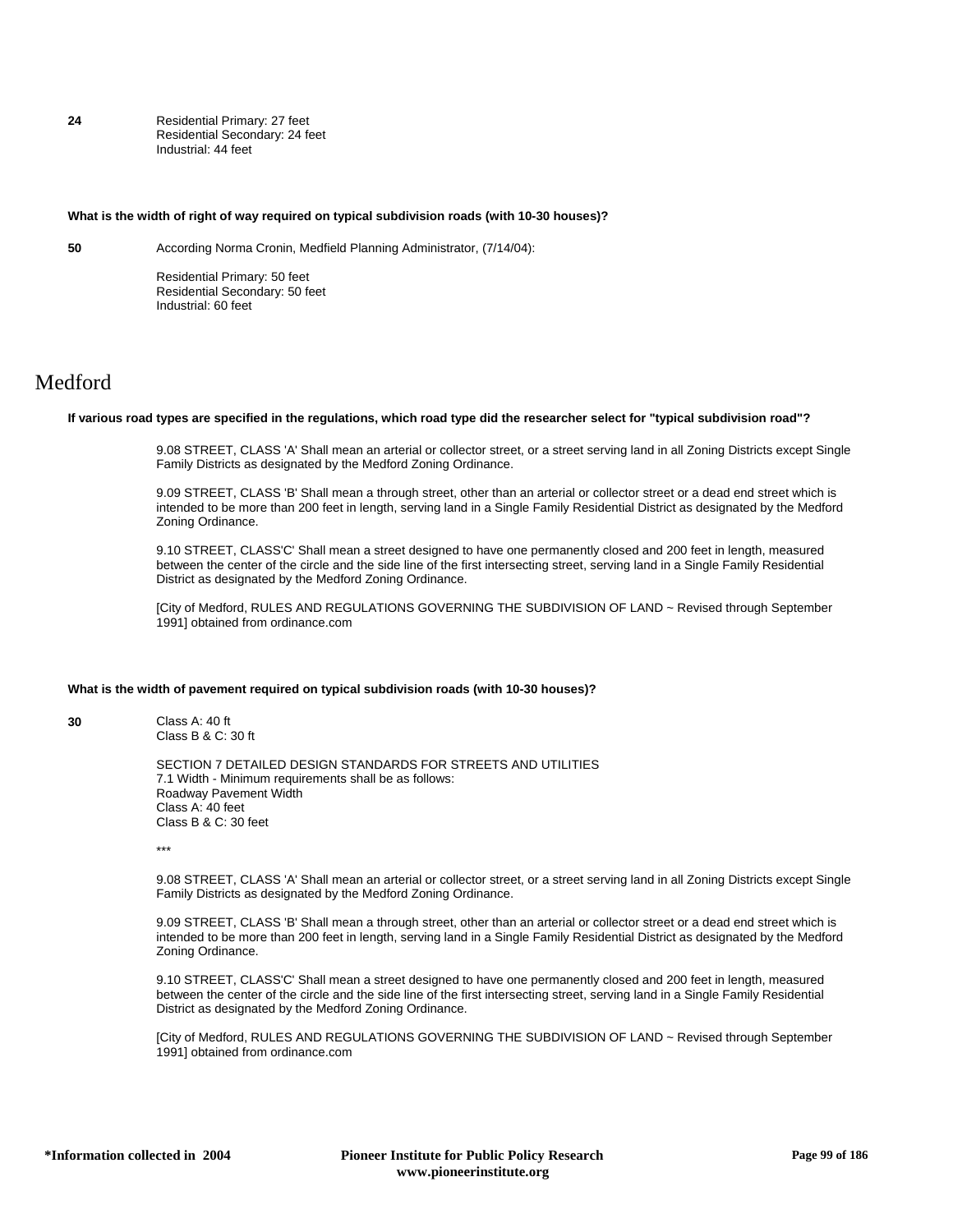## **What is the minimum width of pavement required for the narrowest type of subdivision road?**

**30** Class A: 40 ft Class B & C: 30 ft

#### **What is the width of right of way required on typical subdivision roads (with 10-30 houses)?**

**50** SECTION 7 DETAILED DESIGN STANDARDS FOR STREETS AND UTILITIES 7.1 Width - Minimum requirements shall be as follows: Street Width Class A: 60 feet Class B & C: 50 feet

## Medway

**If various road types are specified in the regulations, which road type did the researcher select for "typical subdivision road"?**

**MINOR** The Land Use Ordinance of Medway NORFOLK COUNTY, MASSACHUSETTS LAND SUBDIVISION RULES AND REGULATIONS

> SECTION 2.0 DEFINITIONS 2.1 Definitions

STREET, MAJOR : A street which, in the opinion of the Board, is being used, or could potentially be used as a thoroughfare within the Town of Medway or which will otherwise carry a volume of traffic over fifteen hundred (1,500) vehicles per day. In residential areas volume per day shall be computed at the rate of ten (10) trips per single-family dwelling per day. Also, any street, which connects two (2) existing major streets.

STREET, MINOR : A street which, in the opinion of the Board, is being or will be used primarily, to provide access to abutting lots and which will not be used for through traffic.

STREET, SECONDARY : A street collecting traffic from one (1) or more minor streets and which, in the opinion of the Board, is used or will be used to carry a volume of traffic, over four hundred (400) vehicles per day from such minor street(s) to a major street or community facility, a principal entrance street to a shopping center, industrial park, planned-unit development large subdivisions or group of subdivisions; and any principal circulation street within such subdivisions. In residential areas volume per day shall be computed at the rate of ten (10) trips per single-family dwelling per day.

STREET : A Street which provides two (2) means of egress and access (dual egress). The dual egress cannot empty onto the same single access street.

## **What is the width of pavement required on typical subdivision roads (with 10-30 houses)?**

**26** Major streets: 32 feet Secondary streets: 29 feet Minor streets & Dead-End streets: 26 feet Non-Residential streets: 36 feet

Density of a subdivision is equal to 1/2 the density allowed: 20 feet

Density of a subdivision is equal to or less than 1/3 (one-third) the allowed density: 18 feet

SECTION 4.0 DESIGN AND CONSTRUCTION STANDARDS 4.1 General

4.1.6.1 The following design and construction standards shall apply to reduced density residential subdivisions as follows.

4.1.6.1 The following design and construction standards shall apply to reduced density residential subdivisions as follows.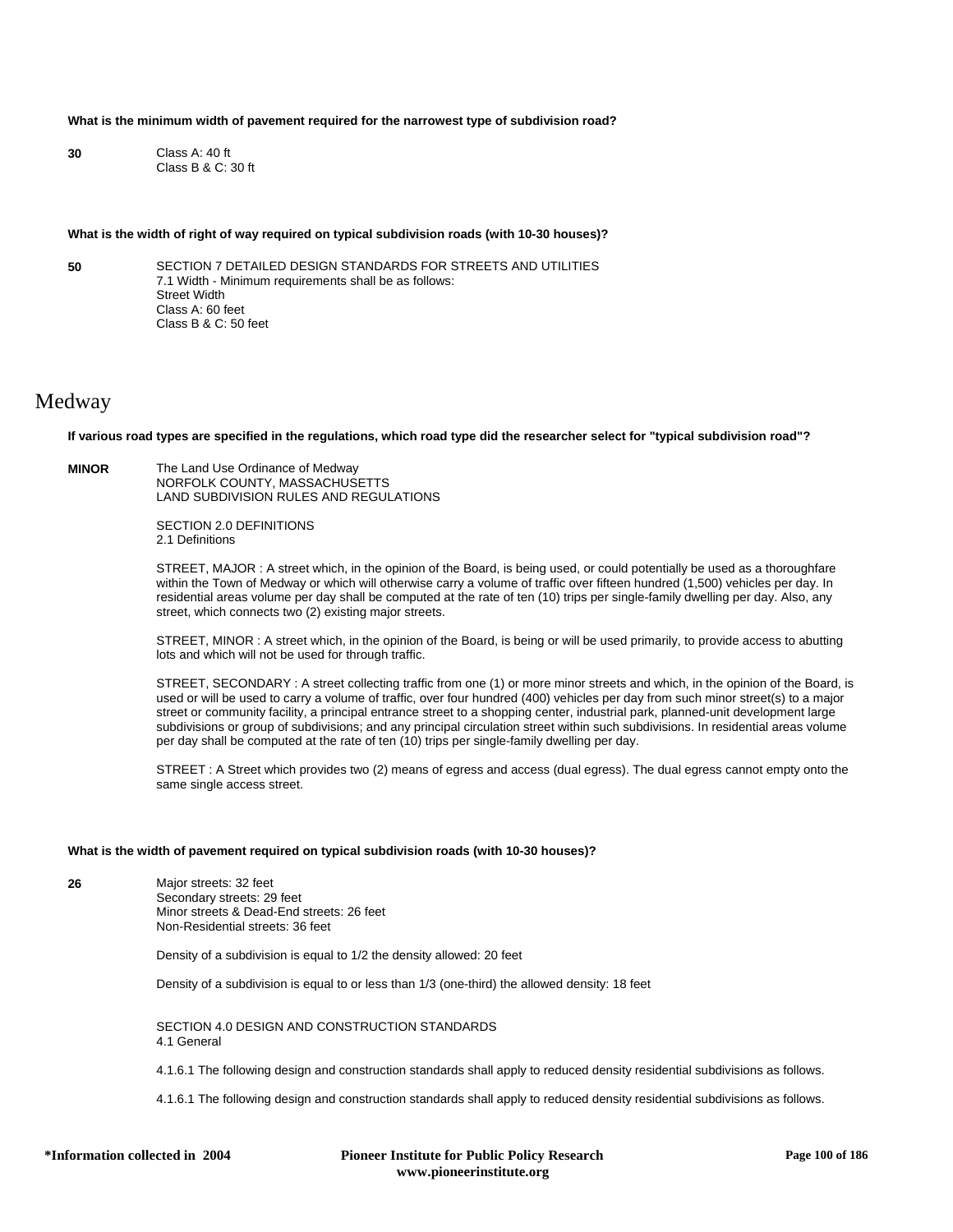4.1.6.1.1 Where the density of a subdivision is equal to 1/2 the density allowed under the Zoning By-Law the following standards apply.

 Minimum horizontal centerline radius - 100' Property line at street intersection radius - 20' Granite Curb radius at intersections - 30's Layout width - 45' Maximum centerline grade - 10% Dead end length - no maximum provided that no more than 12 dwellings shall have access from the way Pavement width - 20' traveled way + 1.0 Cape Cod berm each side Sidewalks - one 5 1/2' walk Design Storm - 10 year for pipe size (Rational Method)

4.1.6.1.2 Where the density of a subdivision is equal to or less than 1/3 (one-third) the allowed density the following standards shall apply

 Minimum horizontal centerline radius - 75' Property line at street intersection - 20' Granite Curb radius at intersections - 30' Layout width - 40' Maximum centerline grade - 12% Deadend length - no maximum provided that no more than 15 dwellings shall have access from the way Pavement width - 18' traveled way + 1.0 Cape Cod berm each side Sidewalks - one 5 1/2' walk Design Storm - 10 year for pipe size (Rational Method)

## 4.2 Streets and Road-ways

4.2.6.7 Roadway pavement shall be constructed for the full length of all streets within the subdivision and shall have the curb radii as required in Section 4.2.2.2 above. The center line of all roadways shall coincide with the centerline of the street right-ofway unless a deviation is approved by the Planning Board. The minimum widths of the roadway pavement shall be as follows:

 Major Streets Thirty-Two Feet (32) Secondary Streets Twenty-Nine Feet (29) Minor Streets & Dead-End Streets Twenty-Six Feet (26) Non-Residential Streets Thirty-Six Feet (36)

## 4.2 Streets and Road-ways

4.2.6.8 Pavement for roadways in subdivisions shall be Class I Bituminous Concrete Pavement Type I-1. The material and construction methods for laying pavement shall conform in every way to the applicable sections of Section 400 and Section M of the Standard Specifications except that no such construction shall be undertaken before April 1st of any year nor after November 15th of any year. Pavement on minor and secondary residential subdivision streets shall be laid to a compacted depth of four inches (4") and placed in two (2) courses. The intermediate (binder) course shall consist of Dense Binder and be compacted to two and one-half inches (2-1/2"), the surface shall consist of Top Course and shall be compacted to one and one half inches (1- 1/2"). Pavement on major and non-residential subdivision streets shall be laid to a finished depth of five and one-half inches (5 1/2") and laid in three (3) courses. The bottom base course shall be two and one-half inches (2 1/2"), binder course shall be one and one-half inches (1 1/2") and top course shall be one and one-half inches (1 1/2"). (Amended April 25, 2000)

 Pavement on major and non-residential subdivision streets shall be laid to a compacted depth of six inches (6") and placed in three (3) courses. The HMA base layer shall consist of a Base Course mixture and shall be compacted to two and one-half inches (2-1/2"), intermediate (binder) course shall consist of Dense Binder and be compacted to one and three-quarter inches (1- 3/4"), the surface shall consist of Modified Top Course and shall be compacted to one and three quarter inches (1-3/4"). (Amended April 25, 2000)

 The Planning Board or its Agent may require the installation of a Petromat type fabric or any approved equal over any areas in the base pavement that, in their opinion, require reinforcement prior to the placement of an additional course of pavement. (Amended April 25, 2000)

## **What is the minimum width of pavement required for the narrowest type of subdivision road?**

**18** Major streets: 32 feet Secondary streets: 29 feet Minor streets & Dead-End streets: 26 feet Non-Residential streets: 36 feet

Density of a subdivision is equal to 1/2 the density allowed: 20 feet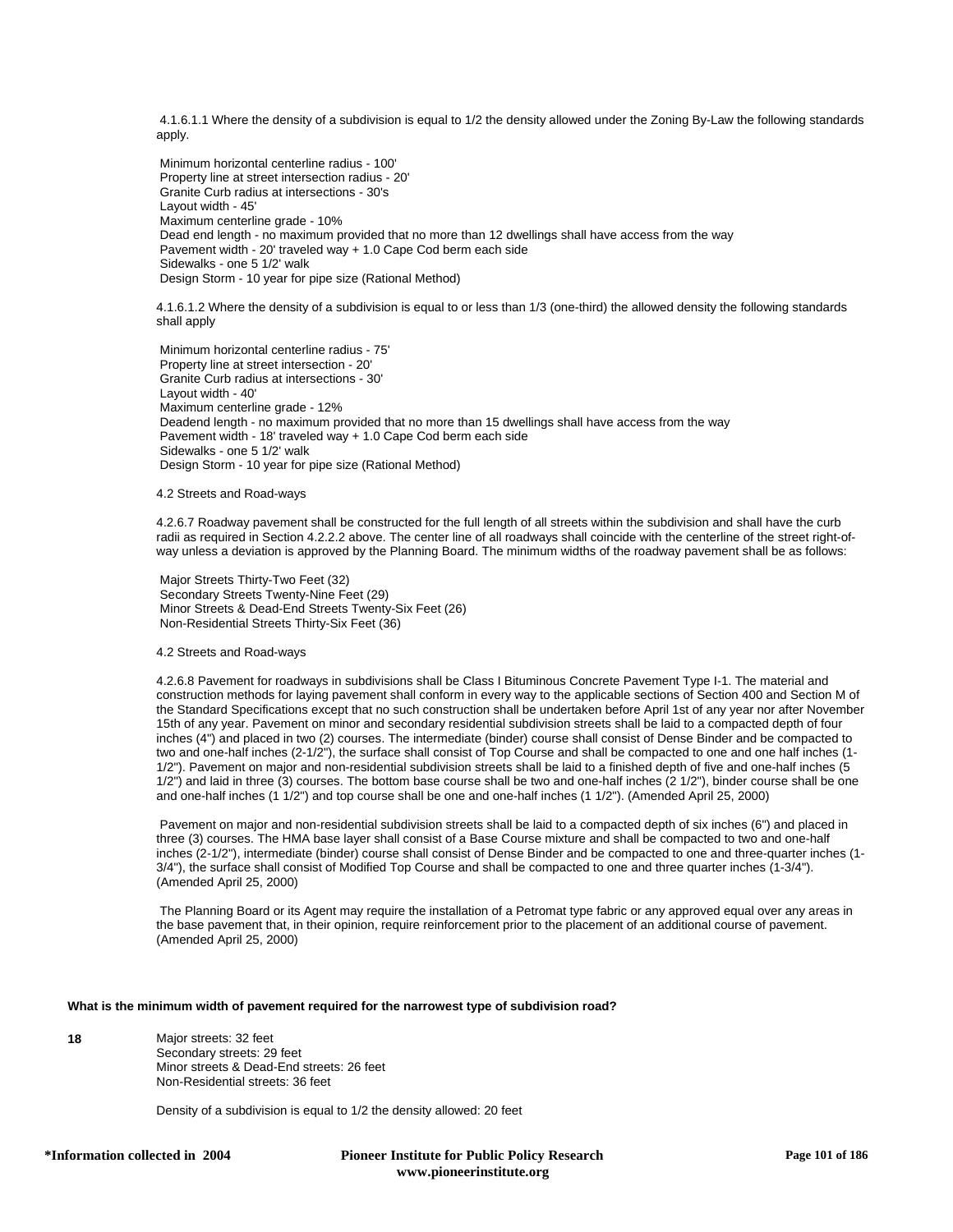Density of a subdivision is equal to or less than 1/3 (one-third) the allowed density: 18 feet

#### **What is the width of right of way required on typical subdivision roads (with 10-30 houses)?**

**50** Minor, Secondary, and Dead-End Streets: 50 feet Non-Residential Minor, Secondary, and Dead-End Streets: 60 feet Major Streets and Secondary Streets becoming Major Streets: 60 feet

Density of a subdivision is equal to 1/2 the density allowed: 45 feet

Density of a subdivision is equal to or less than 1/3 (one-third) the allowed density: 40 feet

The Land Use Ordinance of Medway NORFOLK COUNTY, MASSACHUSETTS LAND SUBDIVISION RULES AND REGULATIONS

SECTION 4.0 DESIGN AND CONSTRUCTION STANDARDS 4.1 General

4.1.6.1 The following design and construction standards shall apply to reduced density residential subdivisions as follows. 4.1.6.1.1 Where the density of a subdivision is equal to 1/2 the density allowed under the Zoning By-Law the following standards apply. Minimum horizontal centerline radius - 100' Property line at street intersection radius - 20' Granite Curb radius at intersections - 30's Layout width - 45' Maximum centerline grade - 10% Dead end length - no maximum provided that no more than 12 dwellings shall have access from the way Pavement width - 20' traveled way + 1.0 Cape Cod berm each side Sidewalks - one 5 1/2' walk Design Storm - 10 year for pipe size (Rational Method)

4.1.6.1.2 Where the density of a subdivision is equal to or less than 1/3 (one-third) the allowed density the following standards shall apply

 Minimum horizontal centerline radius - 75' Property line at street intersection - 20' Granite Curb radius at intersections - 30' Layout width - 40' Maximum centerline grade - 12% Deadend length - no maximum provided that no more than 15 dwellings shall have access from the way Pavement width - 18' traveled way + 1.0 Cape Cod berm each side Sidewalks - one 5 1/2' walk Design Storm - 10 year for pipe size (Rational Method)

4.2 Streets and Road-ways

4.2.3 Width

4.2.3.1 The minimum width of any minor or secondary street right-of-way, including dead-end streets, will be fifty feet (50), except for streets in non-residential zoned areas where the minimum right-of-way will be sixty feet (60').

4.2.4.1 All major streets, and such secondary streets which, in the judgment of the Planning Board may in the future be changed in character to become major streets, shall have a minimum right-of-way of sixty feet (60').

## Melrose

**If various road types are specified in the regulations, which road type did the researcher select for "typical subdivision road"?**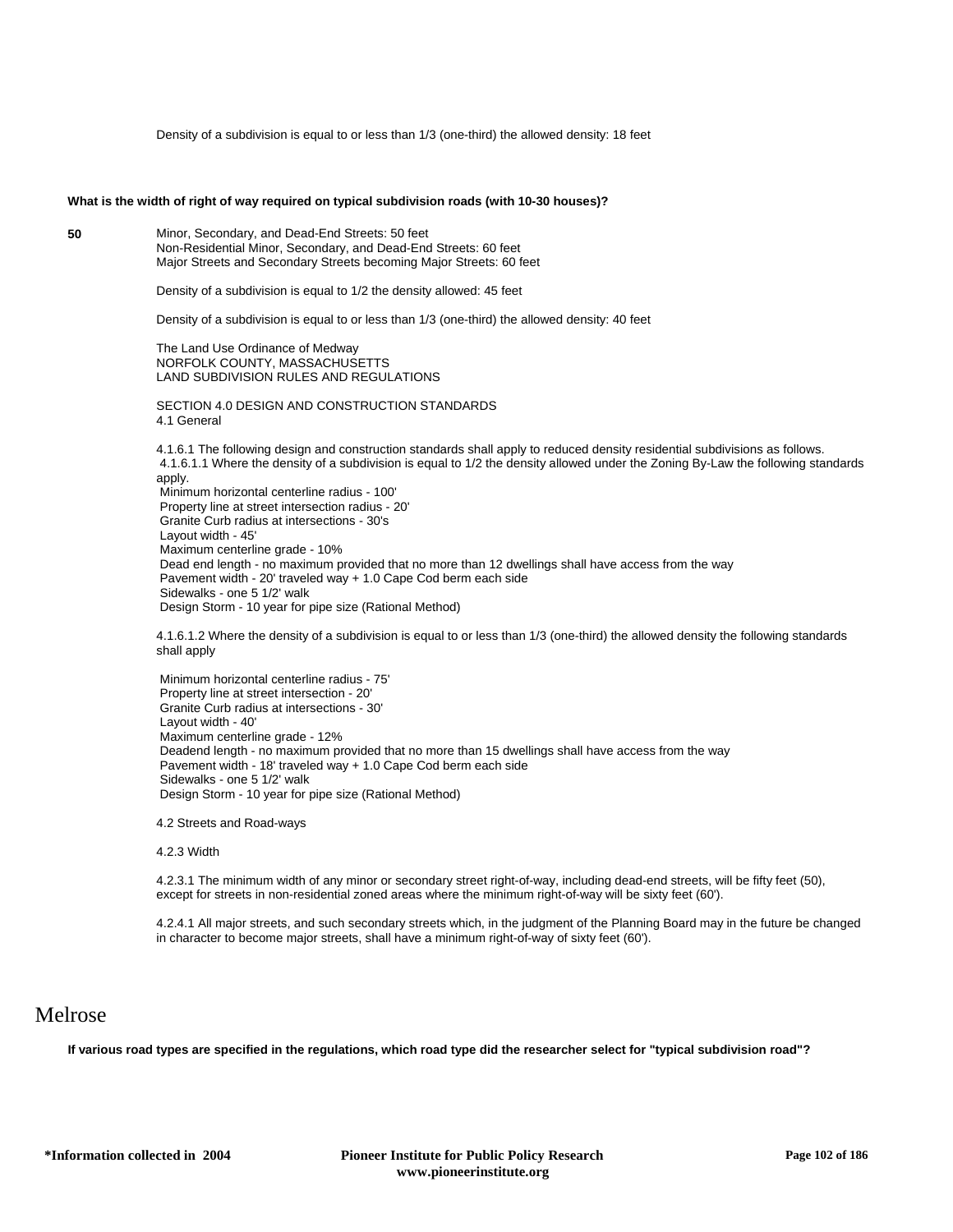## **What is the width of pavement required on typical subdivision roads (with 10-30 houses)?**

**32** According to Rules and Regulations Governing the Subdivision of Land in the City of Melrose, Section VI(B)(3) (Adopted 1958):

"The minimum width of roadways between curb lines shall be thirty-two (32) feet unless a greater width is required by the Board in the case of principal streets."

## **What is the minimum width of pavement required for the narrowest type of subdivision road?**

**32** According to Rules and Regulations Governing the Subdivision of Land in the City of Melrose, Section VI(B)(3) (Adopted 1958):

"The minimum width of roadways between curb lines shall be thirty-two (32) feet unless a greater width is required by the Board in the case of principal streets."

## **What is the width of right of way required on typical subdivision roads (with 10-30 houses)?**

**50** According to Rules and Regulations Governing the Subdivision of Land in the City of Melrose, Section V(A)(2)(a)(Adopted 1958),"[t]he minimum width of street right-of-way shall be fifty (50) feet. Greater width may be required by the Board when deemed necessary."

## Mendon

## **If various road types are specified in the regulations, which road type did the researcher select for "typical subdivision road"?**

**SECONDARY** Town of Mendon Rules and Regulations for Subdivision of Land

STREETS ·

(Principle & Secondary) Streets having access upon an accepted public way in the Town of Mendon, shall be designated as Principle streets within the subdivision shall be designated as Secondary streets. Both ends of all Secondary streets shall intersect Principle street..

#### **What is the width of pavement required on typical subdivision roads (with 10-30 houses)?**

**30** Town of Mendon Rules and Regulations for Subdivision of Land

5.2. Streets and Roadways

5.2.1. Minim Widths and Depths

The following minimum improvement standards shall be required (see typical cross sections).

5.2.1.1. Mini Width Requirements (in feet) [Amended 12/29/97]

Traveled way

Principle: 30 Secondary: 30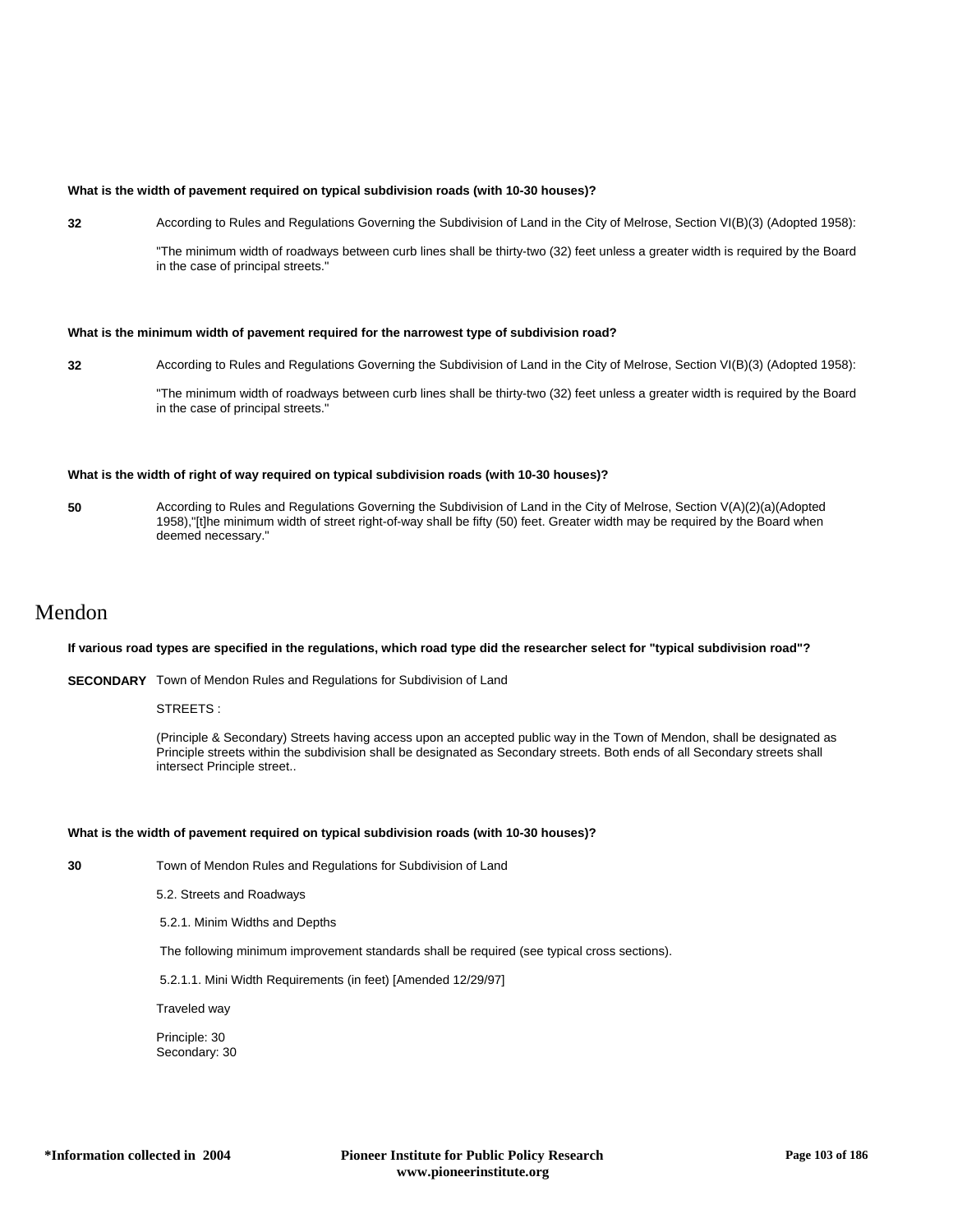## **What is the minimum width of pavement required for the narrowest type of subdivision road?**

| × | ۰. |
|---|----|
|   |    |
|   | ×  |
|   | i  |

**30** Town of Mendon Rules and Regulations for Subdivision of Land

5.2. Streets and Roadways

5.2.1. Minim Widths and Depths

The following minimum improvement standards shall be required (see typical cross sections).

5.2.1.1. Mini Width Requirements (in feet) [Amended 12/29/97]

Traveled way

Principle: 30 Secondary: 30

#### **What is the width of right of way required on typical subdivision roads (with 10-30 houses)?**

**50** Town of Mendon Rules and Regulations for Subdivision of Land

5.2. Streets and Roadways

5.2.1. Minim Widths and Depths

The following minimum improvement standards shall be required (see typical cross sections).

5.2.1.1. Mini Width Requirements (in feet) [Amended 12/29/97]

Right of Way

Principle: 50 Secondary: 50

# Merrimac

## **If various road types are specified in the regulations, which road type did the researcher select for "typical subdivision road"?**

**SECONDARY** Town of Merrimac Rules and Regulations Governing the Subdivision of Land

SECTION V. DESIGN STANDARDS

A. Streets 1. General

d. Streets shall be classified according to the Master Plan, adopted by the Planning Board as follows:

(1) Principal Streets as identified in the Master Plan as Minor Arterials, Urban Collector, Major Collector, and Minor Connector Road.

(2) Secondary Streets - Identified as all other roads in Merrimac with the exception of Interstate Highways.

## **What is the width of pavement required on typical subdivision roads (with 10-30 houses)?**

**35** Town of Merrimac Rules and Regulations Governing the Subdivision of Land

SECTION V. DESIGN STANDARDS A. Stroote Width

a. Minimum Street and Roadway widths shall be as follows:

Street Width/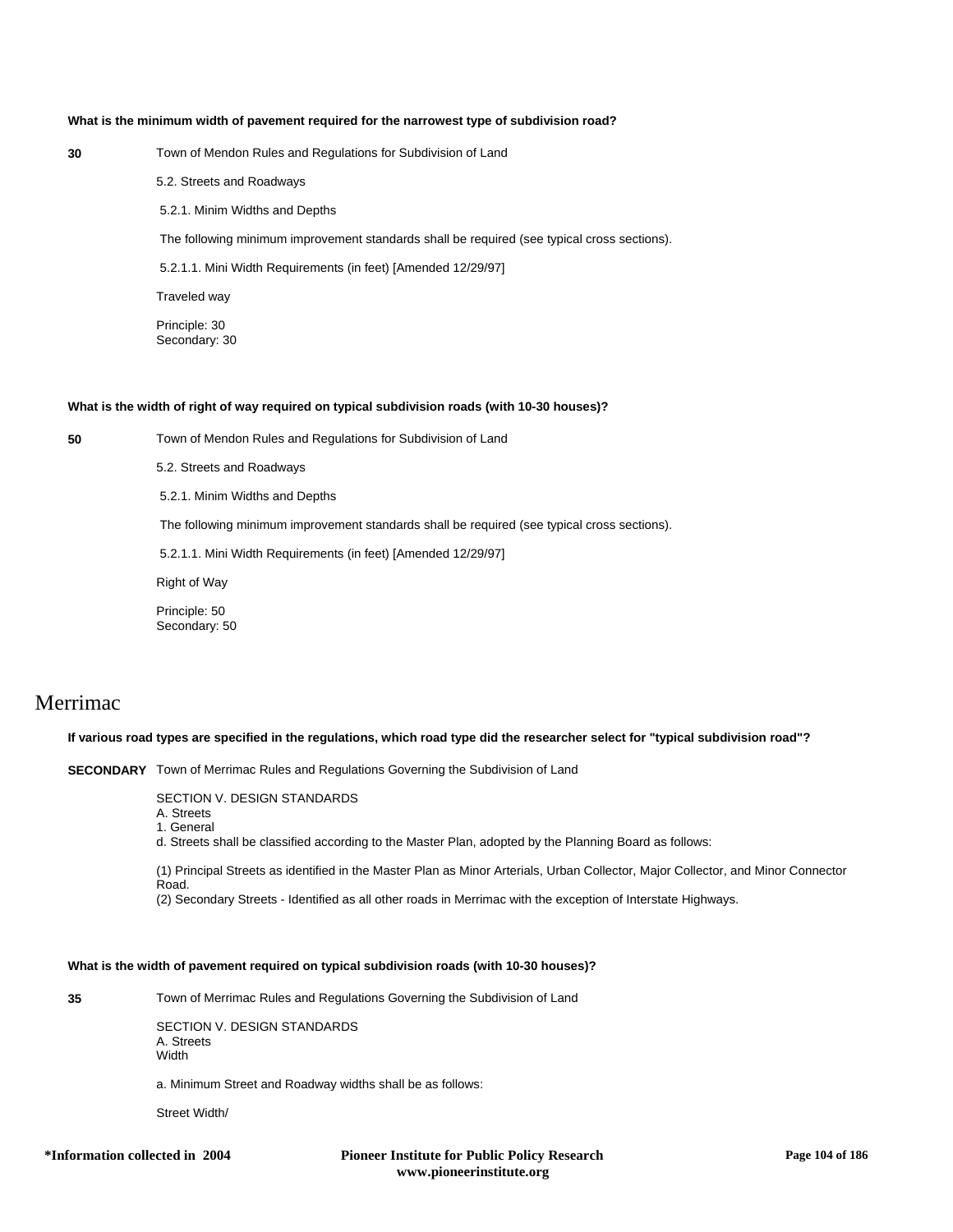Roadway Width

Principal Streets 60 feet /40 feet

Secondary Streets 55 feet /35 feet

## **What is the minimum width of pavement required for the narrowest type of subdivision road?**

**35** Town of Merrimac Rules and Regulations Governing the Subdivision of Land

SECTION V. DESIGN STANDARDS A. Streets **Width** 

a. Minimum Street and Roadway widths shall be as follows:

Street Width/ Roadway Width

Principal Streets 60 feet /40 feet

Secondary Streets 55 feet /35 feet

## **What is the width of right of way required on typical subdivision roads (with 10-30 houses)?**

**55** Town of Merrimac Rules and Regulations Governing the Subdivision of Land

SECTION V. DESIGN STANDARDS A. Streets **Width** 

a. Minimum Street and Roadway widths shall be as follows:

Street Width/ Roadway Width

Principal Streets 60 feet /40 feet

Secondary Streets 55 feet /35 feet

## Methuen

**If various road types are specified in the regulations, which road type did the researcher select for "typical subdivision road"?**

**SECONDARY** City of Methuen Subdivision Rules and Regulations

4.1.1 PRINCIPAL STREET A principal street is any street that carries, or is designed to carry through traffic between parts of Methuen, other principal streets in Methuen, or between Methuen and other towns. (Usually seventy-five (75) dwellings or structures, or more.)

4.1.2 SECONDARY STREET A secondary street is any street used solely for access to the abutting lots. (Two (2) to seventy-five (75) dwellings.)

**What is the width of pavement required on typical subdivision roads (with 10-30 houses)?**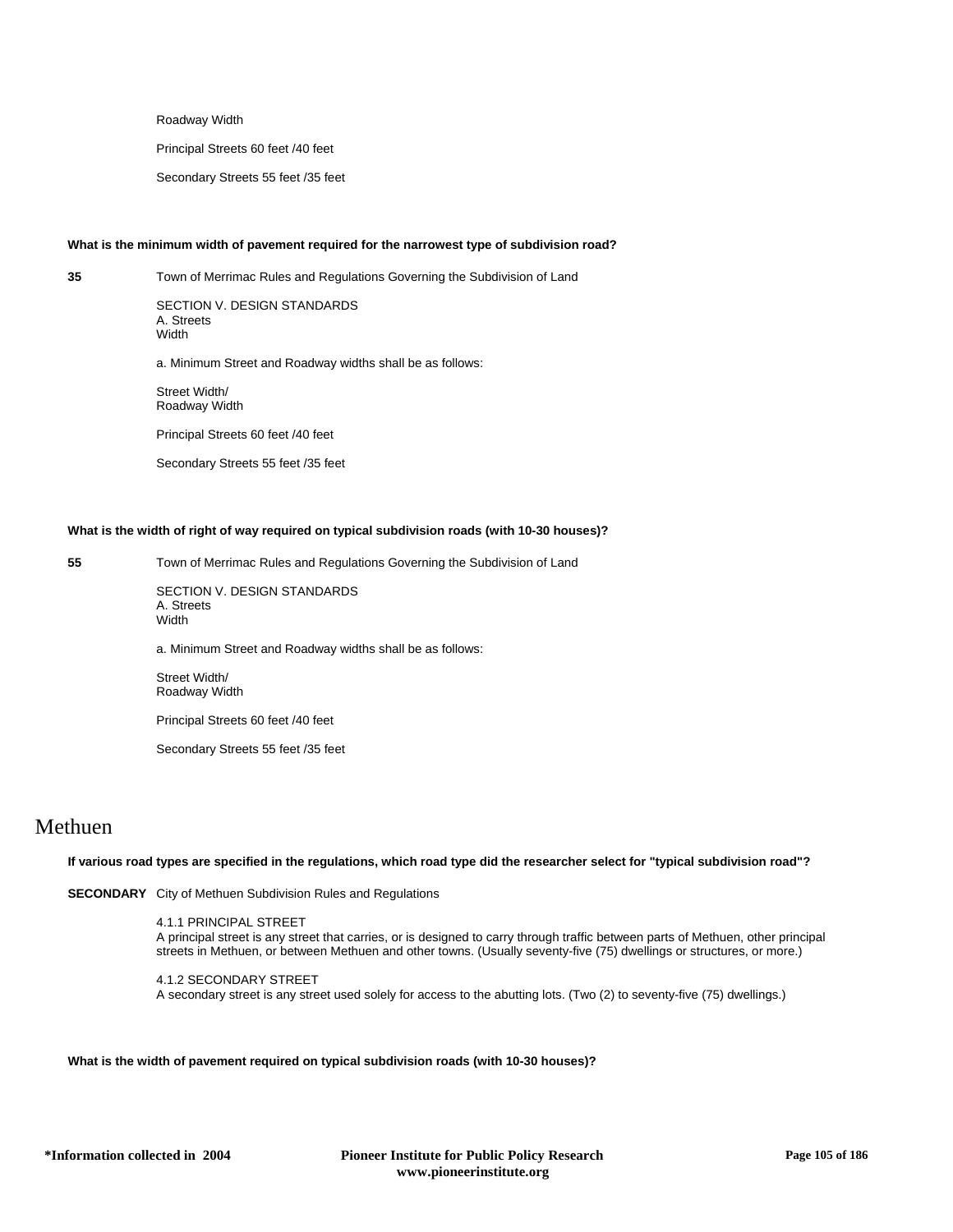**25** According to the street diagrams, the width of pavement is 34 feet for principal streets and 25 feet for secondary streets. City of Methuen Subdivision Rules and Regulations

## **What is the minimum width of pavement required for the narrowest type of subdivision road?**

**25** According to the street diagrams, the width of pavement is 34 feet for principal streets and 25 feet for secondary streets. City of Methuen Subdivision Rules and Regulations

## **What is the width of right of way required on typical subdivision roads (with 10-30 houses)?**

**40** City of Methuen Subdivision Rules and Regulations

#### 4.2.3 WIDTH

The minimum width of street rights of way shall be fifty (50) feet for principal streets and forty (40) feet for secondary streets. Greater width shall be required by the Board where deemed necessary for present and future vehicular movement.

# Middleborough

## **If various road types are specified in the regulations, which road type did the researcher select for "typical subdivision road"?**

**MINOR** Town of Middleborough Rules and Regulations Governing the Subdivision of Land

STREET COLLECTOR : A street which carries traffic equivalent to that generated by 25 dwelling units or more, or which serves property either used or zoned for commerce or industry.

STREET LANE : A street which carries traffic equivalent to that generated by 10 or fewer dwelling units, which has no abutting property either used or zoned for commerce or industry, and which is not capable of extensions.

STREET MINOR : A street which carries traffic equivalent to that generated by more than 10 but fewer than 25 dwelling units, which has no abutting property either used or zoned for commerce or industry, and which is not capable of extension to serve more than 25 dwelling units.

### **What is the width of pavement required on typical subdivision roads (with 10-30 houses)?**

**24** Town of Middleborough Rules and Regulations Governing the Subdivision of Land

SECTION IV DESIGN STANDARDS B. STREETS AND ROADWAYS 6. ROADWAY CONSTRUCTION

g. Roadway pavement shall be constructed for the full length of all streets within the subdivision and shall have the alignment required in Section IV-B-2. The center line of all roadways shall coincide with the center line of the street right-of-way unless a deviation is approved by the Planning Board. The minimum widths of a roadway pavement shall be as follows:

Collector (25+ homes) 26' Minor (11-24 homes) 24' Lane (1-10 homes) 22' Dead End (1-10 homes) 22'

**What is the minimum width of pavement required for the narrowest type of subdivision road?**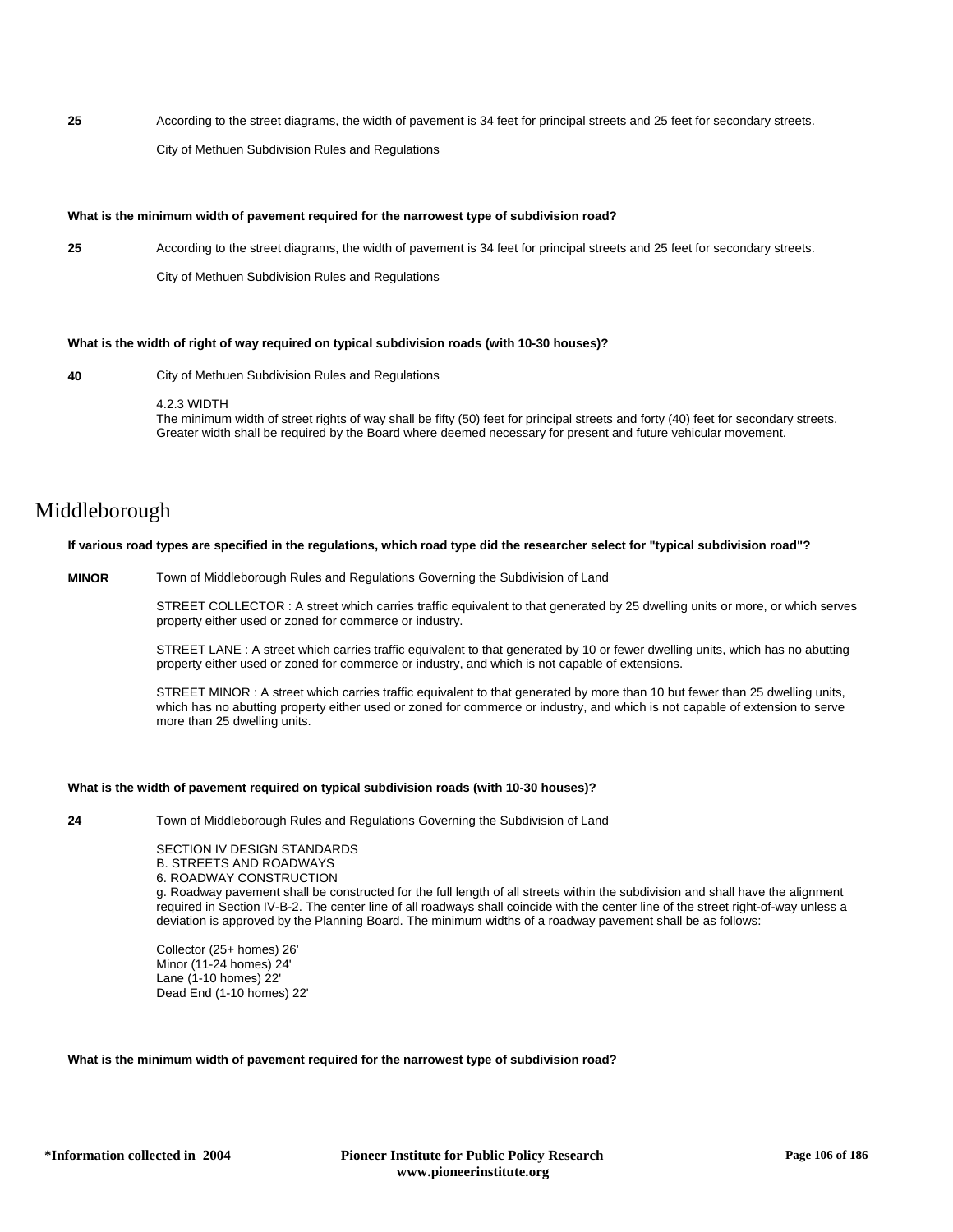## **22** Town of Middleborough Rules and Regulations Governing the Subdivision of Land

SECTION IV DESIGN STANDARDS B. STREETS AND ROADWAYS 6. ROADWAY CONSTRUCTION g. Roadway pavement shall be constructed for the full length of all streets within the subdivision and shall have the alignment required in Section IV-B-2. The center line of all roadways shall coincide with the center line of the street right-of-way unless a deviation is approved by the Planning Board. The minimum widths of a roadway pavement shall be as follows:

Collector (25+ homes) 26' Minor (11-24 homes) 24' Lane (1-10 homes) 22' Dead End (1-10 homes) 22'

#### **What is the width of right of way required on typical subdivision roads (with 10-30 houses)?**

**50** Town of Middleborough Rules and Regulations Governing the Subdivision of Land

SECTION IV DESIGN STANDARDS B. STREETS AND ROADWAYS

3. WIDTH

a. The minimum width of any street right-of-way, including dead-end streets, shall be fifty feet (50').

 b. When on a secondary or major street potential volume warrants, the Board may require a greater right-of-way than that specified above and may require construction of a divided roadway.

c. No ON-STREET PARKING will be allowed on any subdivision roadway.

## Middleton

## **If various road types are specified in the regulations, which road type did the researcher select for "typical subdivision road"?**

**MINOR** Town of Middleton Subdivision Rules and Regulations, Section 1 (Last Amended 2001).

STREET - MAJOR . A street which, in the opinion of the Board, is being used or will be used as a thoroughfare within the Town of Middleton, which will connect communities or which will otherwise carry a heavy volume of traffic.

STREET - SECONDARY . A street intersecting one (1) or more minor streets and which, in the opinion of the Board, is used or will be used to carry substantial traffic from such minor street(s) to a major street or community facility, and normally including a shopping center, industrial park, a large subdivision, a group of subdivisions, and any principal circulation street within such developments, or a street which will connect subdivisions.

STREET - MINOR . A street which, in the opinion of the Board, is being used or will be used primarily to provide access to abutting lots and which will not be used for through traffic.

## **What is the width of pavement required on typical subdivision roads (with 10-30 houses)?**

**26** As listed in the Town of Middleton Subdivision Rules and Regulations, Appendix-Street Construction Standards, (Last Amended 2001).

> Major street: 30 feet Secondary street: 28 feet Minor street: 26 feet

## **What is the minimum width of pavement required for the narrowest type of subdivision road?**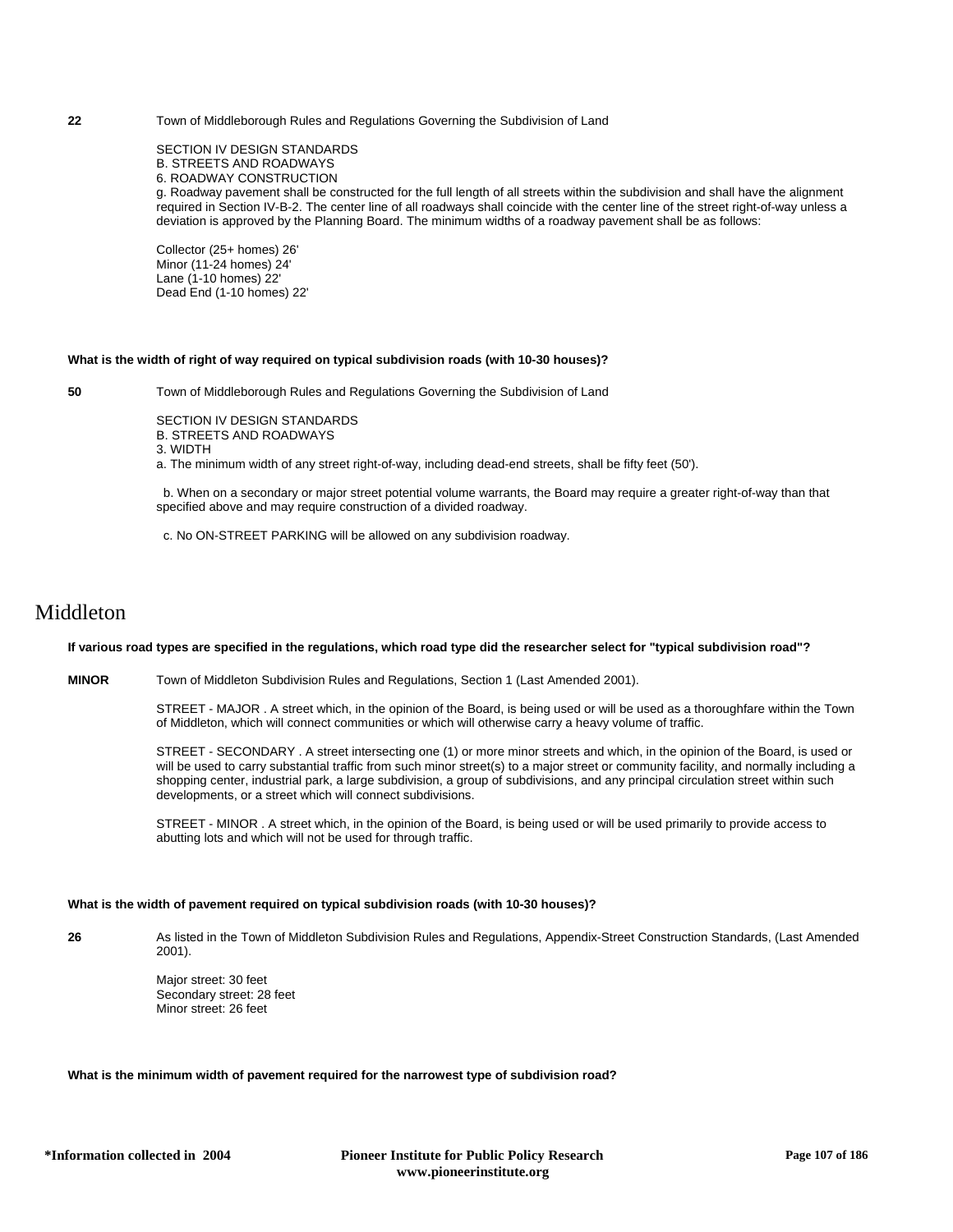**26** Major street: 30 feet Secondary street: 28 feet Minor street: 26 feet

#### **What is the width of right of way required on typical subdivision roads (with 10-30 houses)?**

**40** Town of Middleton Subdivision Rules and Regulations, Section VIII (b)(2) (Last Amended 2001).

2. Width;

a. Major Streets shall have a minimum right of way of sixty (60) feet.

b. Secondary Streets shall have a minimum right of way of fifty (50) feet.

c. Minor Streets shall have a minimum right of way of forty (40) feet.

 d. Property lines at all right of way intersections shall be cut back to provide for a curb radius on the roadway of not less than twenty-five (25) feet except where the angle of intersection varies more than ten (10) degrees from a right angle in which case the radius of the curve connecting the acute angle may be less and the opposite radius must be correspondingly greater."

## Milford

### **If various road types are specified in the regulations, which road type did the researcher select for "typical subdivision road"?**

**MINOR** Town of Milford Rules and Regulations Relating to Subdivision of Land, Effective 2002

ARTICLE III GENERAL

A. DEFINITIONS MINOR STREET OR SECONDARY STREET shall mean a street serving only abutting residential uses up to 50 (fifty) homes. (Revised 7/19/65)

ARTERIAL STREET shall mean a street which can be expected to handle a considerable amount of through traffic, or average daily traffic in excess of 2500 vehicles per day.

COLLECTOR STREET shall mean a street which collects, or may reasonably be expected to collect, traffic from several minor streets, or which handles traffic equivalent to that generated by 50 or more homes, or which serves non-residential traffic. Collector and arterial streets shall also be known as "principal streets".

#### **What is the width of pavement required on typical subdivision roads (with 10-30 houses)?**

**30** Town of Milford Rules and Regulations Relating to Subdivision of Land, Effective 2002

ARTICLE VI REQUIRED IMPROVEMENTS FOR AN APPROVED SUBDIVISION D. COMPLETION OF ROADWAYS 5. Gravel Base and Surfacing (Revised 1/14/98)The minimum width for the paved way shall be not less than the following: Arterial streets 40 (forty) feet Collector streets 30 (thirty) feet Minor streets 30 (thirty) feet

#### **What is the minimum width of pavement required for the narrowest type of subdivision road?**

**30** Town of Milford Rules and Regulations Relating to Subdivision of Land, Effective 2002

ARTICLE VI REQUIRED IMPROVEMENTS FOR AN APPROVED SUBDIVISION D. COMPLETION OF ROADWAYS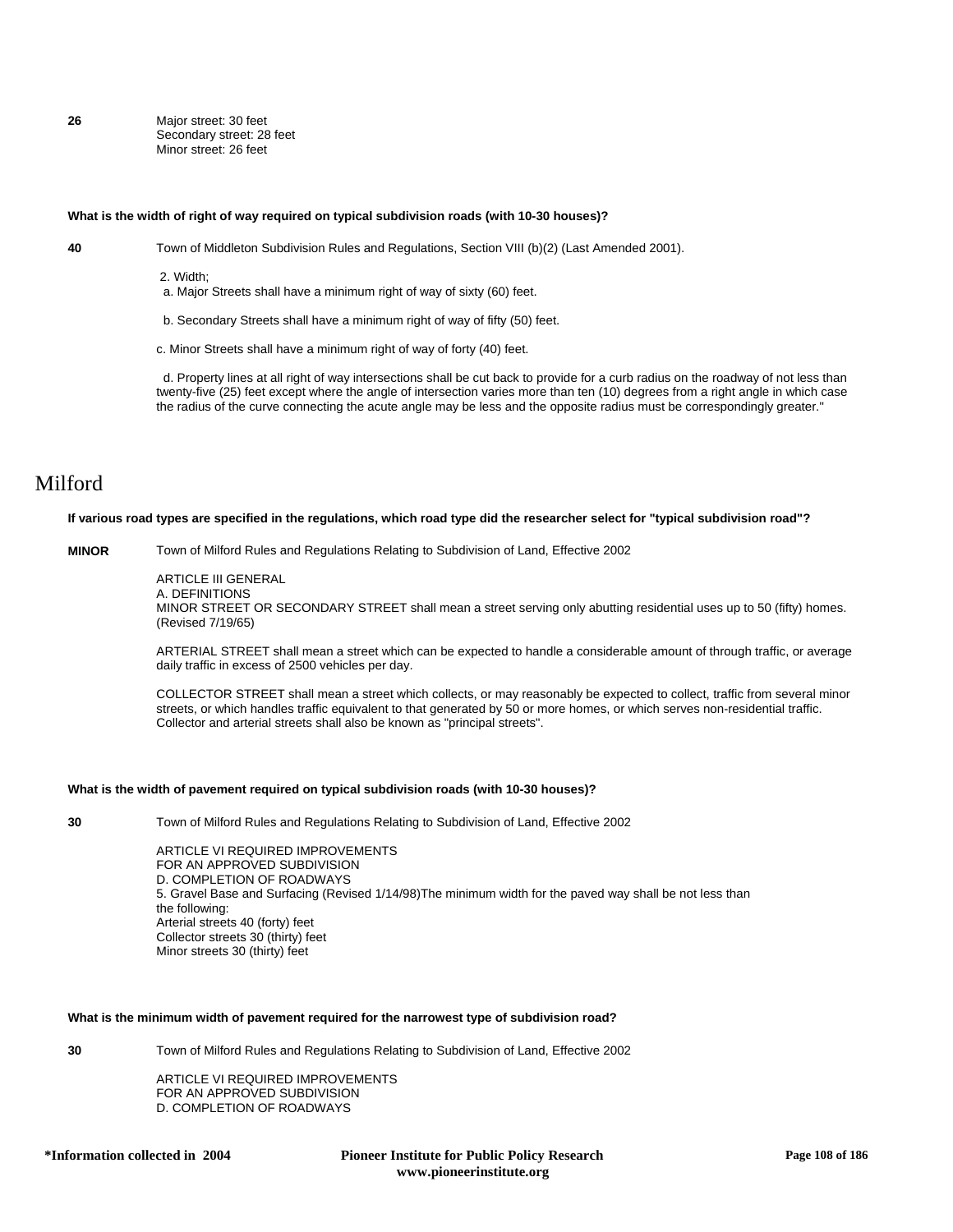5. Gravel Base and Surfacing (Revised 1/14/98)The minimum width for the paved way shall be not less than the following: Arterial streets 40 (forty) feet Collector streets 30 (thirty) feet Minor streets 30 (thirty) feet

## **What is the width of right of way required on typical subdivision roads (with 10-30 houses)?**

**50** Town of Milford Rules and Regulations Relating to Subdivision of Land, Effective 2002

ARTICLE V DESIGN STANDARDS A. STREETS 2. Width a. The minimum width of street rights-of-way shall be not less than the following: Arterial streets 80 (eighty) feet Collector streets 60 (sixty) feet Minor streets 50 (fifty) feet (Revised 1/14/98)

# Millbury

#### **If various road types are specified in the regulations, which road type did the researcher select for "typical subdivision road"?**

**MINOR** Rules and Regulations Governing the Subdivision of Land in Millbury (Adopted 1980, Amended 2001)

#### Section 2: Definitions

Streets and Ways ~ Lane: a short street, cul de sac, or court, or a street with branching lanes. The primary purpose of a lane is to conduct traffic to and from dwelling units to other streets within the hierarchy. Occasionally a lane will connect with two or three small places or lanes. Usually, there is no through traffic between two streets of a higher classification. Subcollector: provides access to places and lanes and conducts traffic to an activity center or a higher classification street. It may be a loop street connecting one collector or arterial street at two points, or a more or less straight street conducting traffic between collector and/or arterial streets.

Collector: functions to conduct traffic between major arterial streets and/or activity centers. It is a principal traffic artery within residential areas and carries relatively high volume.

## **What is the width of pavement required on typical subdivision roads (with 10-30 houses)?**

**26** Rules and Regulations Governing the Subdivision of Land in Millbury (Adopted 1980, Amended 2001)

Section 7: Design Standards 7.02 Streets and Ways 5. Street Width Lane or Cul-de-sac 20 Ft. Minor Street or Subcollector 26 ft. Collector 32 feet.

## **What is the minimum width of pavement required for the narrowest type of subdivision road?**

**20** Rules and Regulations Governing the Subdivision of Land in Millbury (Adopted 1980, Amended 2001)

Section 7: Design Standards 7.02 Streets and Ways 5. Street Width Lane or Cul-de-sac 20 Ft. Minor Street or Subcollector 26 ft. Collector 32 feet.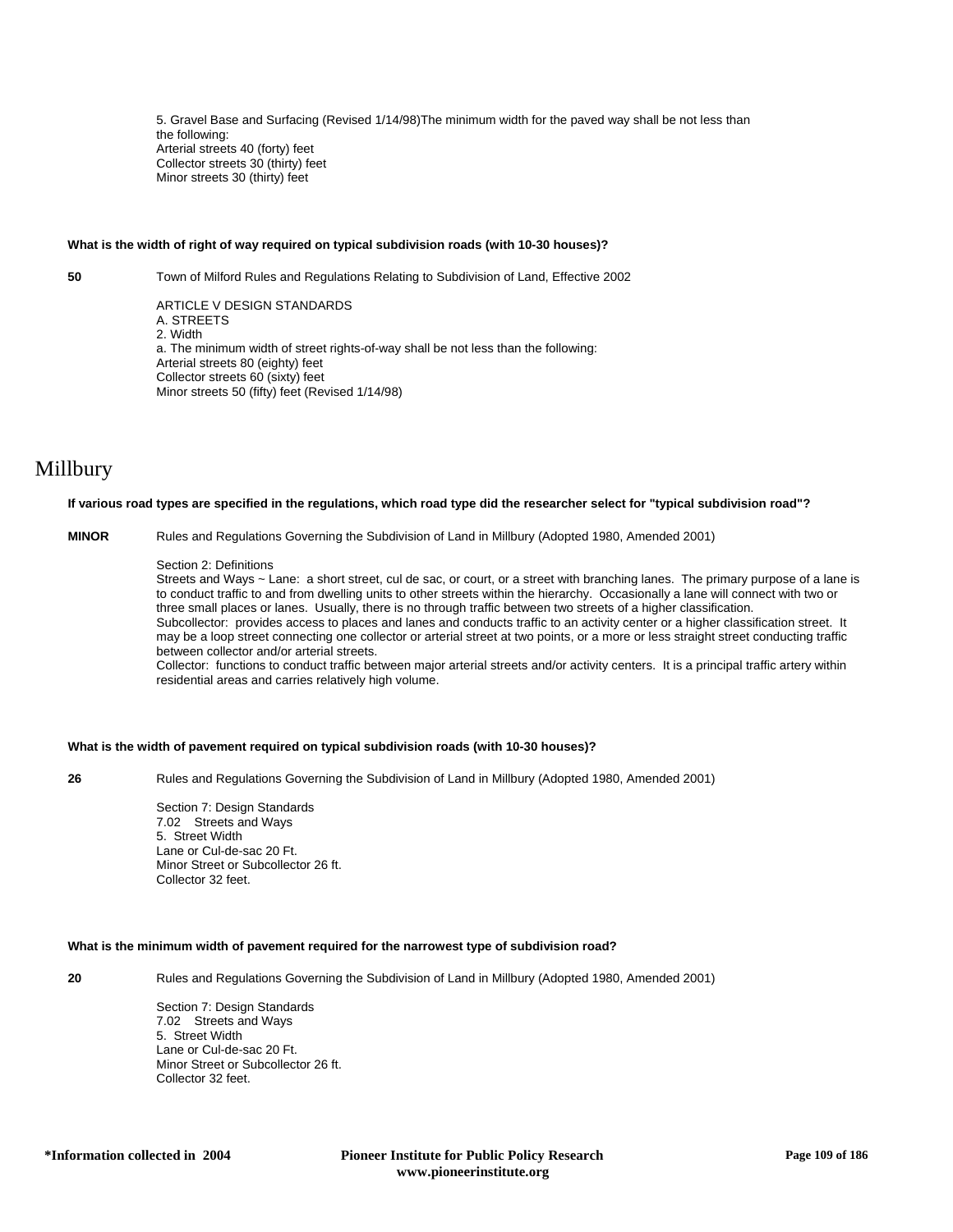## **What is the width of right of way required on typical subdivision roads (with 10-30 houses)?**

**50** Rules and Regulations Governing the Subdivision of Land in Millbury (Adopted 1980, Amended 2001)

Section 7: Design Standards 7.02 Streets and Ways 6. Rights-of-Way (Suburban/All other Districts) Lane or Cul-de-sac 40 ft./50 ft. Minor Street or Subcollector 50 ft./60 ft. Collector 60 ft./70 ft.

## Millis

#### **If various road types are specified in the regulations, which road type did the researcher select for "typical subdivision road"?**

2.12.1 PRIMARY STREET : A street which receives and distributes traffic from and to various subareas within a given region, and receives traffic from a given residential neighborhood or industrial area and carries it to an arterial highway. These roads run through developed areas or connect concentrations of development, and carry significant volumes of traffic.

2.12.2 SECONDARY STREET : A street which primarily provides access to adjacent land uses.

2.14 SUBDIVISION TYPES :

2.14.1 Subdivision Types I: A subdivision for single and two-family residential purposes.

2.14.2 Subdivision Type II: A subdivision for apartments, business, or industrial purposes.

## **What is the width of pavement required on typical subdivision roads (with 10-30 houses)?**

**26** Secondary Street Type I: 26 feet Secondary Street Type II: 32 feet Primary Street: 36 feet

According to Table 1: Geometric Design Standards, the width of pavement required on a typical subdivision road is 26 ft.

[Town of Millis, LAND SUBDIVISION RULES AND REGULATIONS - current through 2001] obtained from ordinance.com

## **What is the minimum width of pavement required for the narrowest type of subdivision road?**

**26** Secondary Street Type I: 26 feet Secondary Street Type II: 32 feet Primary Street: 36 feet

#### **What is the width of right of way required on typical subdivision roads (with 10-30 houses)?**

**50** According to Table 1: Geometric Design Standards, the width of right of way required on a typical subdivision road is 50 ft.

[Town of Millis, LAND SUBDIVISION RULES AND REGULATIONS - current through 2001] obtained from ordinance.com

Secondary Street Type I: 50 feet Secondary Street Type II: 60 feet Primary Street: 60 feet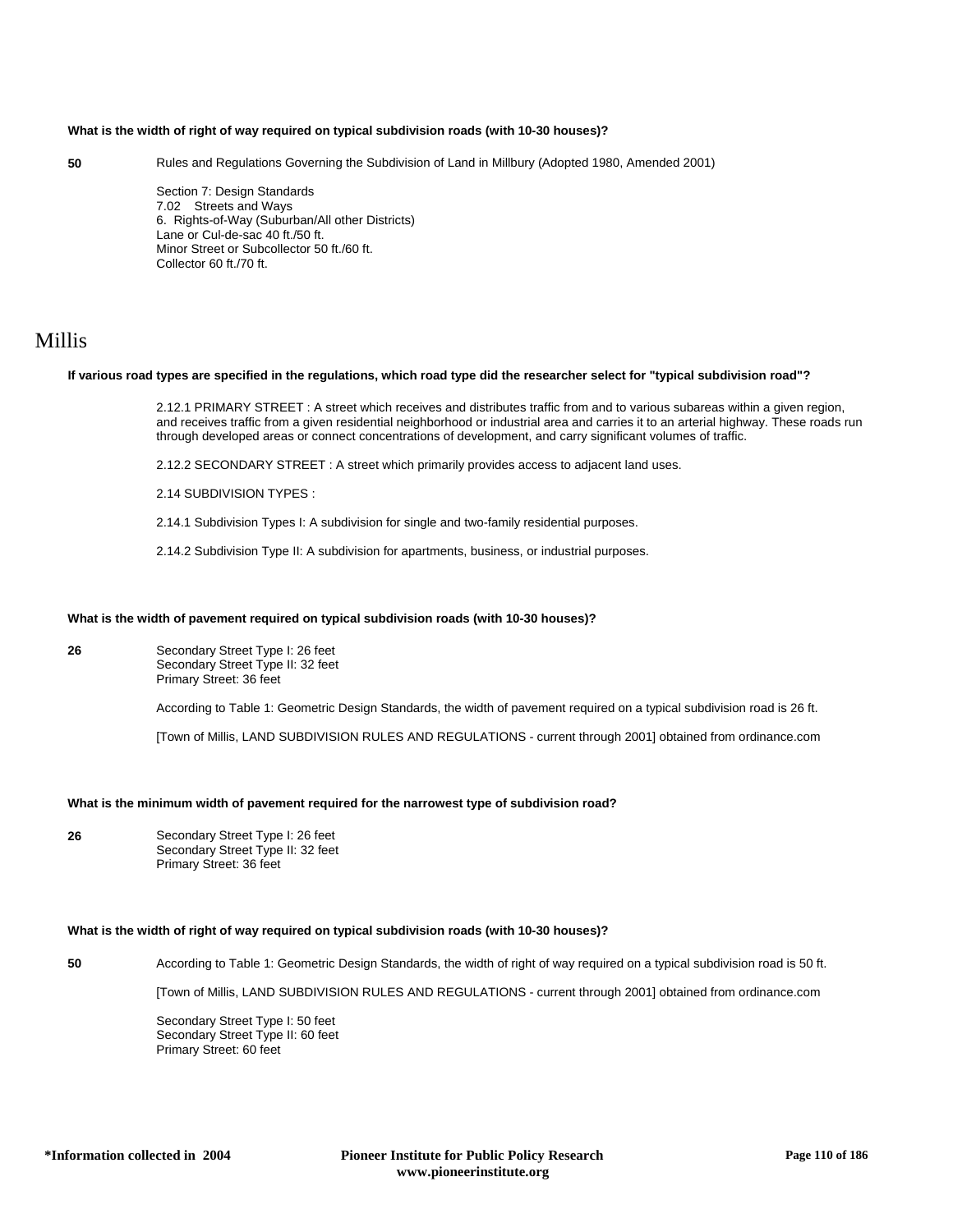# Millville

## **If various road types are specified in the regulations, which road type did the researcher select for "typical subdivision road"?**

## **MINOR** Town of Millville Subdivision Regulations

ROADWAY : shall mean the area within the limits of the traveled way.

 1. "Collector Street" shall mean a street which collects, or may reasonable be expected to collect traffic from several minor streets, or which handles traffic equivalent to that generated by 50 homes or more, or which serves non-residential abutting property.

 2. "Minor Street" shall mean a street: which cannot qualify as a "Local road" but can be expected to handle less traffic than a collector street.

 3. "Local Road" shall mean a street by its location and design, may not reasonably be expected to serve non-residential property, or serve as means of access to more than ten homes;

## **What is the width of pavement required on typical subdivision roads (with 10-30 houses)?**

| I |  |
|---|--|
|   |  |

**26** Town of Millville SUBDIVISION REGULATIONS (Adopted 1984, 2001) SECTION IV DESIGN STANDARDS A. Streets 2. Width b) Streets shall be constructed for the following widths of paving exclusive of curbing:

Collector Street 30 feet Minor Street 26 feet Local 24 feet

## **What is the minimum width of pavement required for the narrowest type of subdivision road?**

**24** Town of Millville SUBDIVISION REGULATIONS (2001) SECTION IV DESIGN STANDARDS A. Streets 2. Width b) Streets shall be constructed for the following widths of paving exclusive of curbing:

> Collector Street 30 feet Minor Street 26 feet Local 24 feet

## **What is the width of right of way required on typical subdivision roads (with 10-30 houses)?**

**50** Town of Millville SUBDIVISION REGULATIONS SECTION IV DESIGN STANDARDS

- 
- A. Streets 2. Width

a) Minimum width of secondary street right-of-way is 40 feet. Greater widths may be required to accommodate anticipated vehicular traffic. Through streets shall have a right-of-way width of 50 feet.

# Milton

**If various road types are specified in the regulations, which road type did the researcher select for "typical subdivision road"?**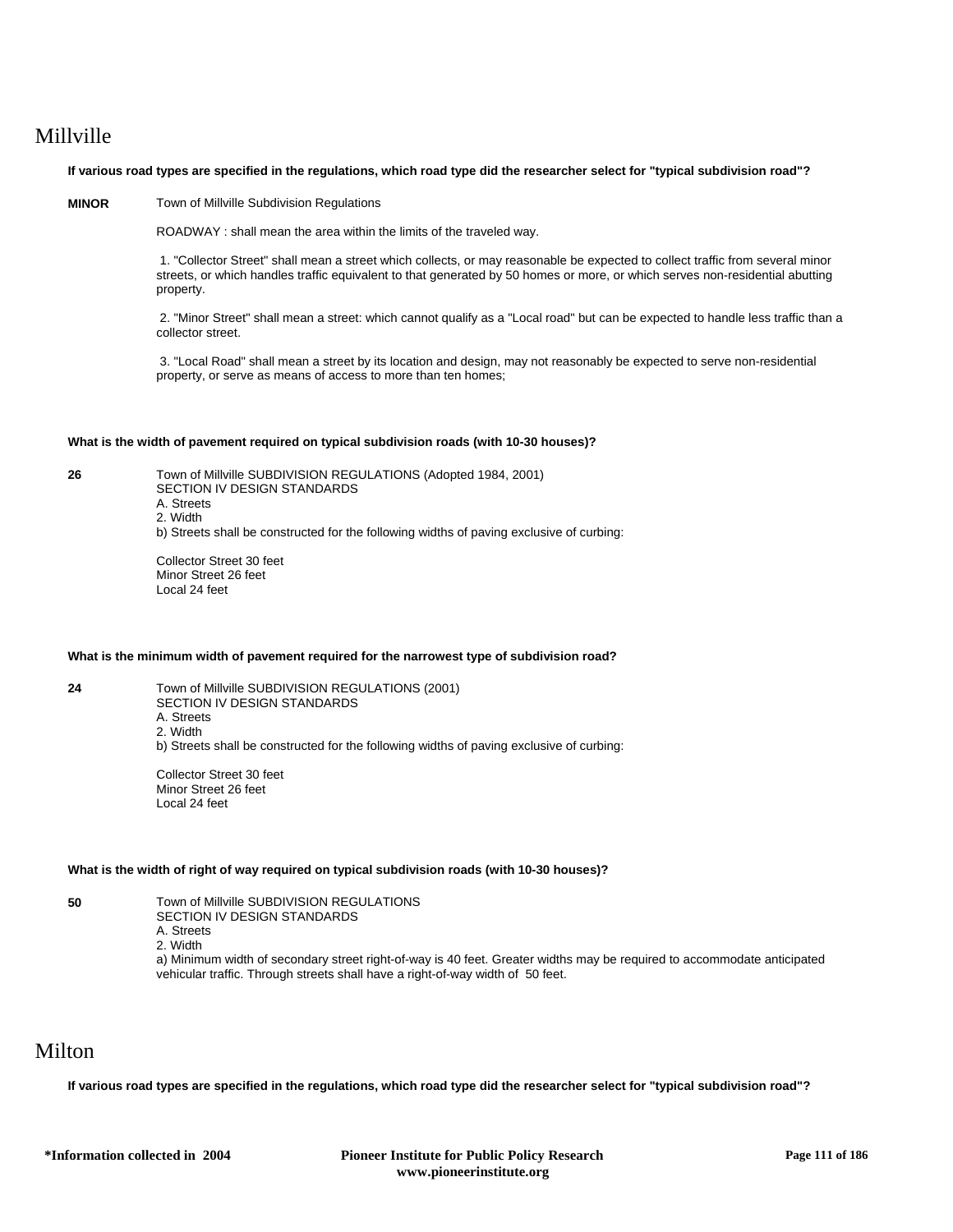## **What is the width of pavement required on typical subdivision roads (with 10-30 houses)?**

**32** According to Aaron Henry, Director of Planning, the minimum width of pavement for subdivision roads is 32 feet, although the requirement is frequently waived. (9/2/04)

> Rules and Regulations of the Planning Board of the Town of Milton, Massachusetts Governing the Subdivision of Land and the Laying Out of Ways, Section 6.1.10 (Adopted 1966, Amended 2004)

6.1.10 Right of Way Widths Except as hereinafter provided, streets shall be not less than fifty feet (50') in width and there shall be sidewalks within the limits of such streets not less than four and one-half feet (4 1/2') in width.

## **What is the minimum width of pavement required for the narrowest type of subdivision road?**

**32** According to Aaron Henry, Director of Planning, the minimum width of pavement for subdivision roads is 32 feet, although the requirement is frequently waived. (9/2/04)

> Rules and Regulations of the Planning Board of the Town of Milton, Massachusetts Governing the Subdivision of Land and the Laying Out of Ways, Section 6.1.10 (Adopted 1966, Amended 2004)

6.1.10 Right of Way Widths Except as hereinafter provided, streets shall be not less than fifty feet (50') in width and there shall be sidewalks within the limits of such streets not less than four and one-half feet (4 1/2') in width.

## **What is the width of right of way required on typical subdivision roads (with 10-30 houses)?**

**50** Rules and Regulations of the Planning Board of the Town of Milton, Massachusetts Governing the Subdivision of Land and the Laying Out of Ways, Section 6.1.10 (Adopted 1966, Amended 2004)

> 6.1.10 Right of Way Widths Except as hereinafter provided, streets shall be not less than fifty feet (50') in width and there shall be sidewalks within the limits of such streets not less than four and one-half feet (4 1/2') in width.

## Nahant

## **If various road types are specified in the regulations, which road type did the researcher select for "typical subdivision road"?**

**MINOR** Town of Nahant RULES AND REGULATIONS GOVERNING THE SUBDIVISION OF LAND, 2.01 and 4.03(D)

STREET, MAJOR : A street which, in the opinion of the Board, is being used or will be used as a thoroughfare within the Town of Nahant, which will carry a heavy volume of traffic.

STREET, MINOR : A street which, in the opinion of the Board, is being used or will be used primarily to provide access to abutting lots and which will not be used for through traffic.

STREET, SECONDARY : A street intercepting one (1) or more minor streets and which, in the opinion of the Board, is used or will be used to carry a substantial volume of traffic from such minor street(s) to a major street or community facility.

STREET, SUBSIDIARY : A street serving only one lot. See 4.01 A (e). Subdivide The owner.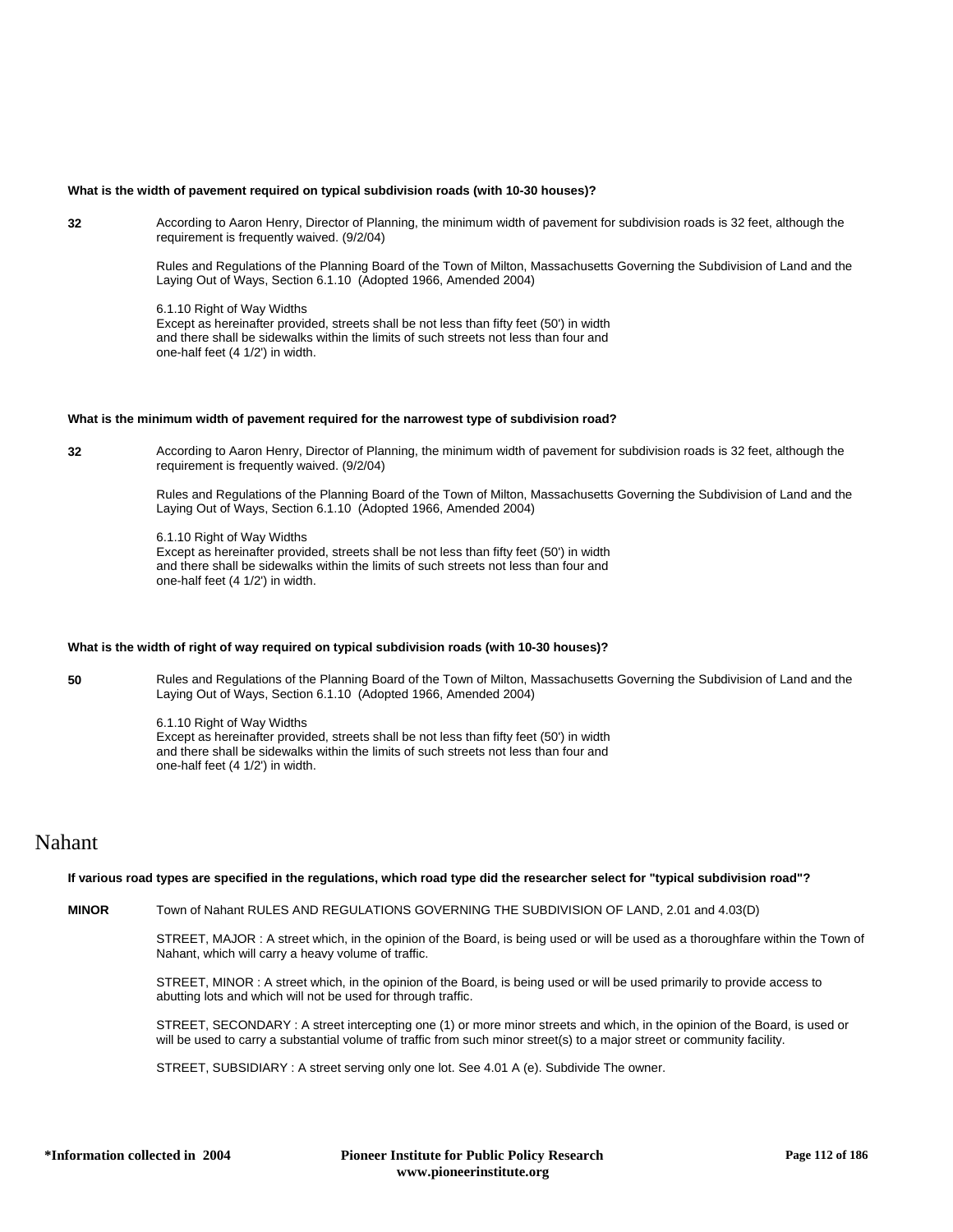## **What is the width of pavement required on typical subdivision roads (with 10-30 houses)?**

| 22 | Major: 32 feet     |
|----|--------------------|
|    | Secondary: 26 feet |
|    | Minor: 22 feet     |

Town of Nahant RULES AND REGULATIONS GOVERNING THE SUBDIVISION OF LAND, 4.03(D)

D. Pavement Width

The minimum paved width of roadways between curb lines shall be as follows:

 Street type Paved width (in feet) Major 32 Secondary 26 Minor 22

The minimum paved width of roadways at turn arounds shall be ninety (90) feet in diameter.

## **What is the minimum width of pavement required for the narrowest type of subdivision road?**

**22** Major: 32 feet

Secondary: 26 feet Minor: 22 feet

Town of Nahant RULES AND REGULATIONS GOVERNING THE SUBDIVISION OF LAND, 4.03(D)

D. Pavement Width

The minimum paved width of roadways between curb lines shall be as follows:

 Street type Paved width (in feet) Major 32 Secondary 26 Minor 22

The minimum paved width of roadways at turn arounds shall be ninety (90) feet in diameter.

## **What is the width of right of way required on typical subdivision roads (with 10-30 houses)?**

**32** Town of Nahant RULES AND REGULATIONS GOVERNING THE SUBDIVISION OF LAND, 4.02(C)

C. Width

 1. Street right-of-way widths shall be as follows: Street Type...........................Width (in feet) Major....................................50 Secondary................................40 Minor....................................32

## Natick

**If various road types are specified in the regulations, which road type did the researcher select for "typical subdivision road"?**

**What is the width of pavement required on typical subdivision roads (with 10-30 houses)?**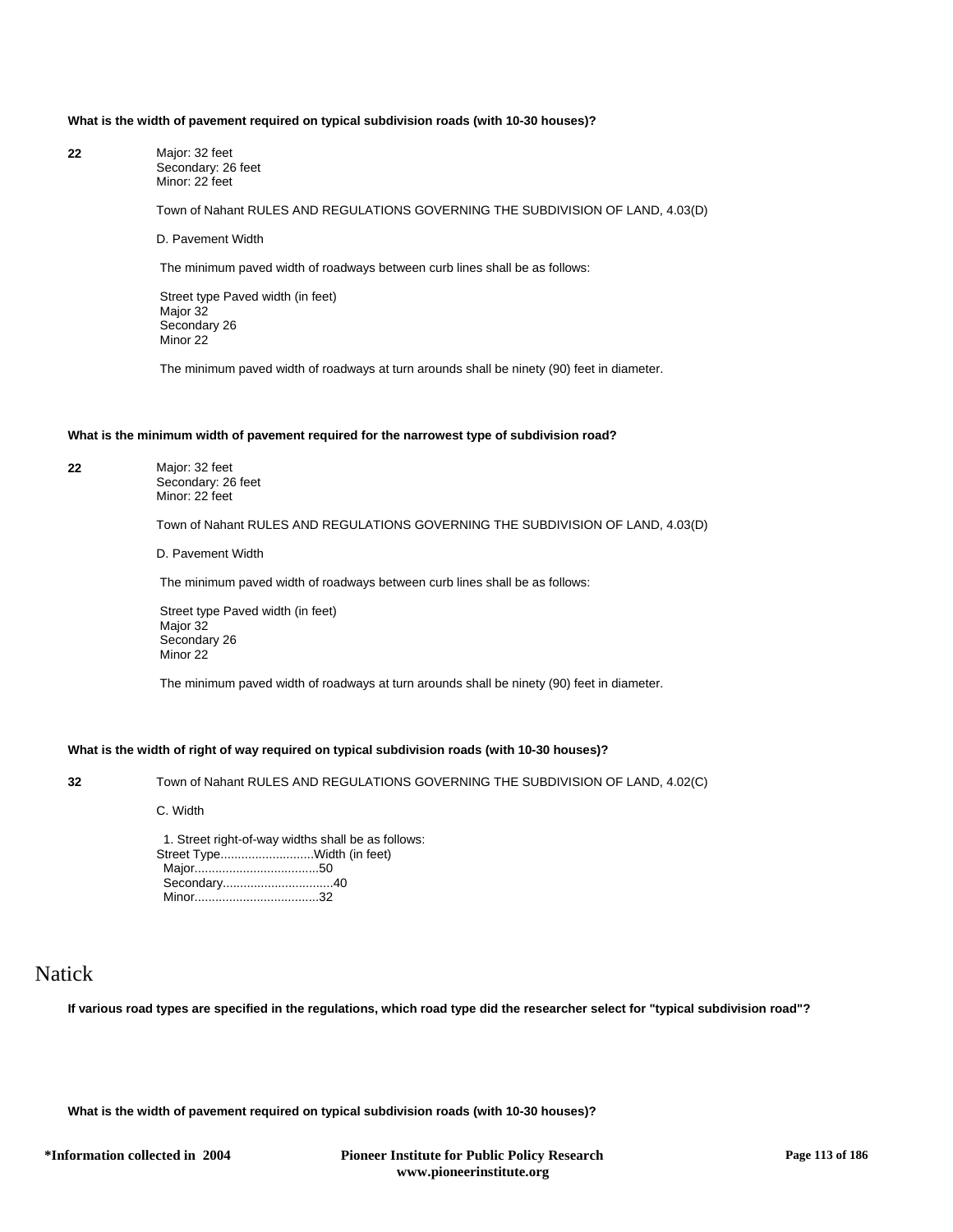**24** Sarkis Sarkisian, Director of Community development said "24 feet but we've approved 22 feet. In one case we approved 20 feet." (9/10/04)

> Researcher could not find the required width of pavement or right of way for residential subdivision roads. The only number listed was for roads in commercial areas.

> Town of Natick Planning Board Subdivision Rules and Regulations, Section VIII (Adopted 1963, from ordinance.com, August 2004)

SECTION VIII. REQUIREMENTS OF AN APPROVED INDUSTRIAL OR COMMERCIAL SUBDIVISION A. Suitability of Land

Same as SECTION III B-3

B. Suitability of Street System

Same as SECTIONS IV, V, VI, VII - EXCEPT

 Width: The minimum width of streets shall be fifty (50) feet. All streets determined to be major streets by the Planning Board shall have a layout width of sixty (60) feet.

## **What is the minimum width of pavement required for the narrowest type of subdivision road?**

**24**

#### **What is the width of right of way required on typical subdivision roads (with 10-30 houses)?**

**50** Sarkis Sarkisian, Director of Community Development said "50 feet, but we usually approve 40 feet. We usually grant a waiver for 40."

\*\*\*

Researcher could not find the required width of pavement or right of way for residential subdivision roads. The only number listed was for roads in commercial areas.

Town of Natick Planning Board Subdivision Rules and Regulations, Section VIII (Adopted 1963, from ordinance.com, August 2004)

SECTION VIII. REQUIREMENTS OF AN APPROVED INDUSTRIAL OR COMMERCIAL SUBDIVISION A. Suitability of Land

Same as SECTION III B-3

B. Suitability of Street System

Same as SECTIONS IV, V, VI, VII - EXCEPT

 Width: The minimum width of streets shall be fifty (50) feet. All streets determined to be major streets by the Planning Board shall have a layout width of sixty (60) feet.

## Needham

**If various road types are specified in the regulations, which road type did the researcher select for "typical subdivision road"?**

**NA** Road classifications not specified.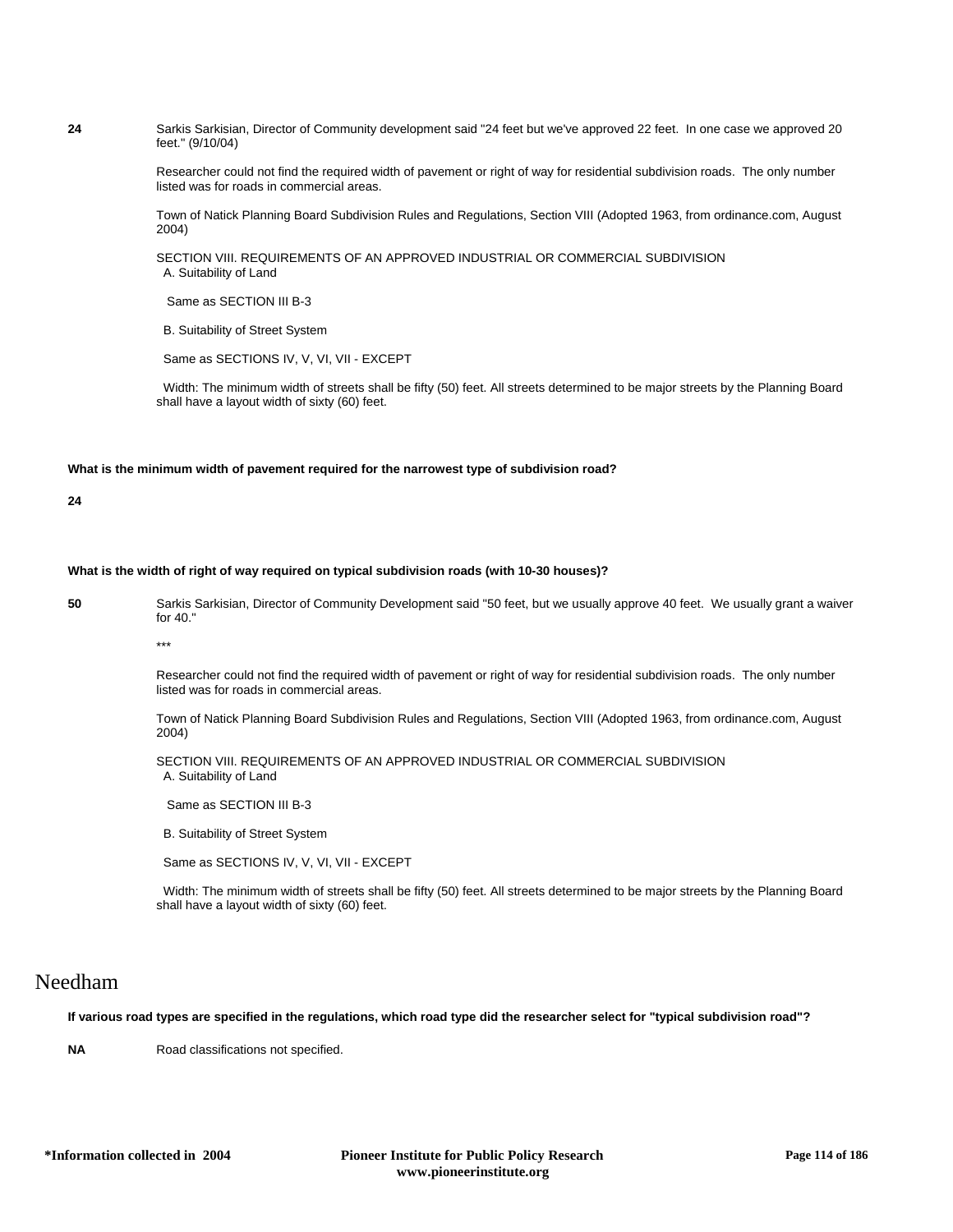#### **What is the width of pavement required on typical subdivision roads (with 10-30 houses)?**

**24** Subdivision Regulations and Procedural Rules of the Planning Board, Town of Needham Massachusetts, Section 3.3.1 (1993)

3.3.1 All streets shall be laid out to a width of 50 feet and shall be paved to a width of 24 feet. In the case of one- and two-lot subdivisions, the Planning Board may, by waiver, require a street width of 40 feet. Streets of width greater than 50 feet may be laid out where traffic or other considerations warrant.

\*\*\*

The following information is from a table in Section 5 entitled "Recommended Design Criteria for Private Streets in Planned Residential Developments and Residential Compounds" (Adopted February 11, 1986).

Min. Width of Road Surface: Accepted Town Streets: 34 - 24 Feet Unaccepted (Private) Way(s): 1 - 3 units: 18 feet 4 - 7 units: 22 feet 8+ units: 24 feet

The Land Use Ordinance of Needham NORFOLK COUNTY, MASSACHUSETTS ZONING BY-LAW 1. GENERAL 1.3 Definitions

STREET OR WAY : any public way or any private way shown on a plan approved under the provisions of the Subdivision Control Law or in existence when the provisions of said Subdivision Control Law became effective in the Town of Needham, having in the opinion of the Planning Board suitable width, suitable grades and adequate construction to provide for the needs of vehicular traffic in relation to the proposed use of land abutting thereon or served thereby and for the installation of municipal services to serve such land and the buildings erected or to be erected thereon.

## **What is the minimum width of pavement required for the narrowest type of subdivision road?**

**18** Subdivision Regulations and Procedural Rules of the Planning Board, Town of Needham Massachusetts, Section 3.3.1 (1993)

3.3.1 All streets shall be laid out to a width of 50 feet and shall be paved to a width of 24 feet. In the case of one- and two-lot subdivisions, the Planning Board may, by waiver, require a street width of 40 feet. Streets of width greater than 50 feet may be laid out where traffic or other considerations warrant.

\*\*\*

The following information is from a table in Section 5 entitled "Recommended Design Criteria for Private Streets in Planned Residential Developments and Residential Compounds" (Adopted February 11, 1986).

Min. Width of Road Surface: Accepted Town Streets: 34 - 24 Feet Unaccepted (Private) Way(s): 1 - 3 units: 18 feet 4 - 7 units: 22 feet 8+ units: 24 feet

The Land Use Ordinance of Needham NORFOLK COUNTY, MASSACHUSETTS ZONING BY-LAW 1. GENERAL 1.3 Definitions

STREET OR WAY : any public way or any private way shown on a plan approved under the provisions of the Subdivision Control Law or in existence when the provisions of said Subdivision Control Law became effective in the Town of Needham, having in the opinion of the Planning Board suitable width, suitable grades and adequate construction to provide for the needs of vehicular traffic in relation to the proposed use of land abutting thereon or served thereby and for the installation of municipal services to serve such land and the buildings erected or to be erected thereon.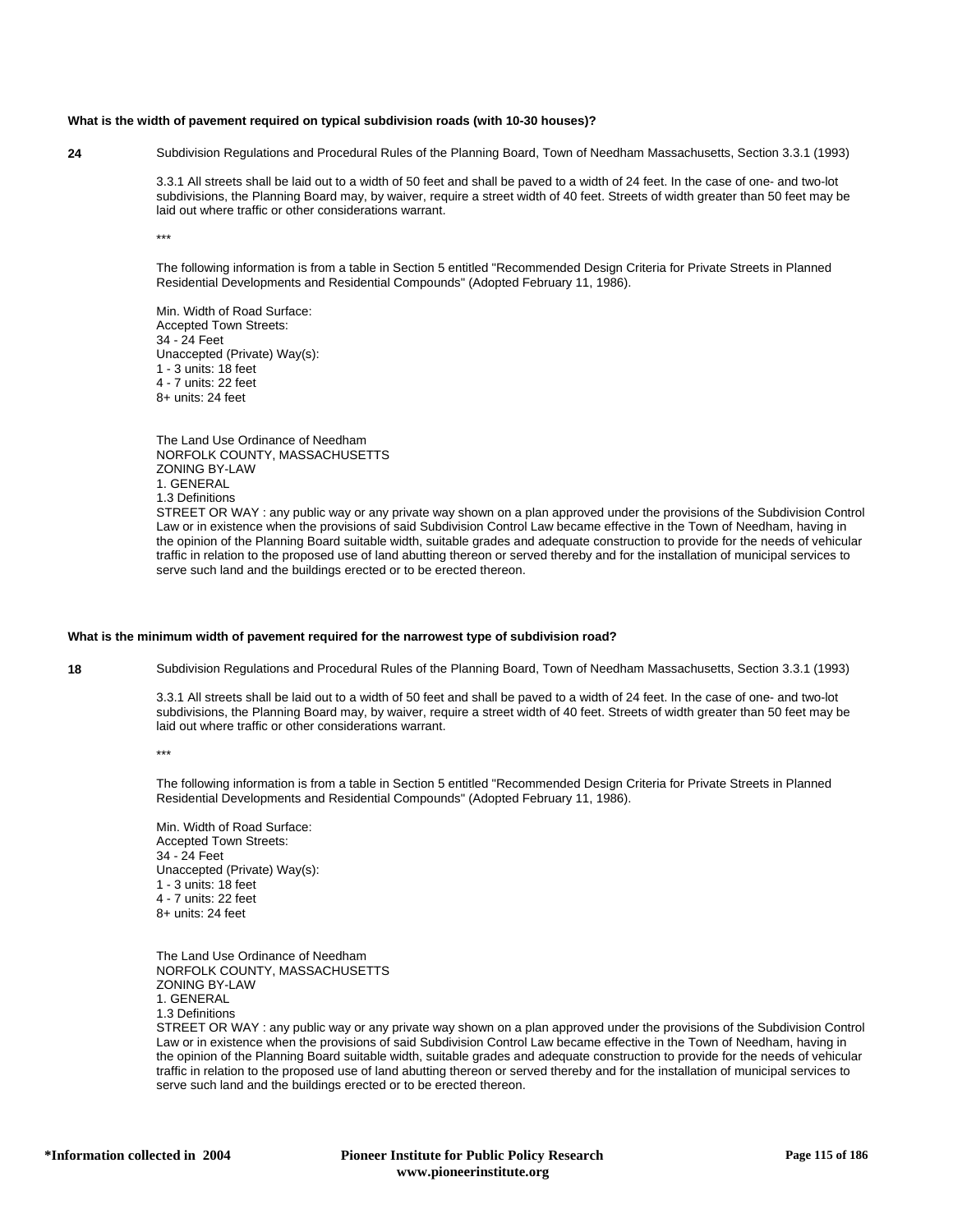## **What is the width of right of way required on typical subdivision roads (with 10-30 houses)?**

**50** Subdivision Regulations and Procedural Rules of the Planning Board, Town of Needham Massachusetts, Section 3.3.1 (1993)

3.3.1 All streets shall be laid out to a width of 50 feet and shall be paved to a width of 24 feet. In the case of one- and two-lot subdivisions, the Planning Board may, by waiver, require a street width of 40 feet. Streets of width greater than 50 feet may be laid out where traffic or other considerations warrant.

## Newbury

### **If various road types are specified in the regulations, which road type did the researcher select for "typical subdivision road"?**

**MINOR** Town of Newbury Chapter 117, Subdivision of Land (Adopted 1961, Amended 2000)

Section 3. Definitions

F. Streets:

(2) Collector: A street which, in the opinion of the Board, is being used or will be used as a thoroughfare across or between different portions of the Town, or which will otherwise carry a heavy volume of traffic.

(3) Subcollector: A street intercepting one or more minor streets and which, in the opinion of the Board, is used or will be used to carry a substantial volume of traffic from minor street(s) to a major street or community facility, and normally including the principal entrance street of a large subdivision, or group of subdivisions, and any principal circulation streets within such subdivisions.

(4) Minor: A street which, in the opinion of the Board, is being used or will be used primarily to provide access to abutting lots and which is designed to discourage its use by through traffic.

## **What is the width of pavement required on typical subdivision roads (with 10-30 houses)?**

**22** Town of Newbury Chapter 117, Subdivision of Land (Adopted 1961, Amended 2000)

Section 21. General layout and dimensions. Minor: Cul-de-sac/non-through 20 ft.; Through 22 ft. Subcollector: Through only 24 ft. Collector: Through only 28 ft.

#### **What is the minimum width of pavement required for the narrowest type of subdivision road?**

**22** Town of Newbury Chapter 117, Subdivision of Land (Adopted 1961, Amended 2000)

Section 21. General layout and dimensions. Minor: Cul-de-sac/non-through 20 ft.; Through 22 ft. Subcollector: Through only 24 ft. Collector: Through only 28 ft.

## **What is the width of right of way required on typical subdivision roads (with 10-30 houses)?**

**50** Town of Newbury Chapter 117, Subdivision of Land (Adopted 1961, Amended 2000)

Section 21. General layout and dimensions. Minor: Cul-de-sac/non-through/through 50 ft. Subcollector: Through only 50 ft. Collector: Through only 60 ft.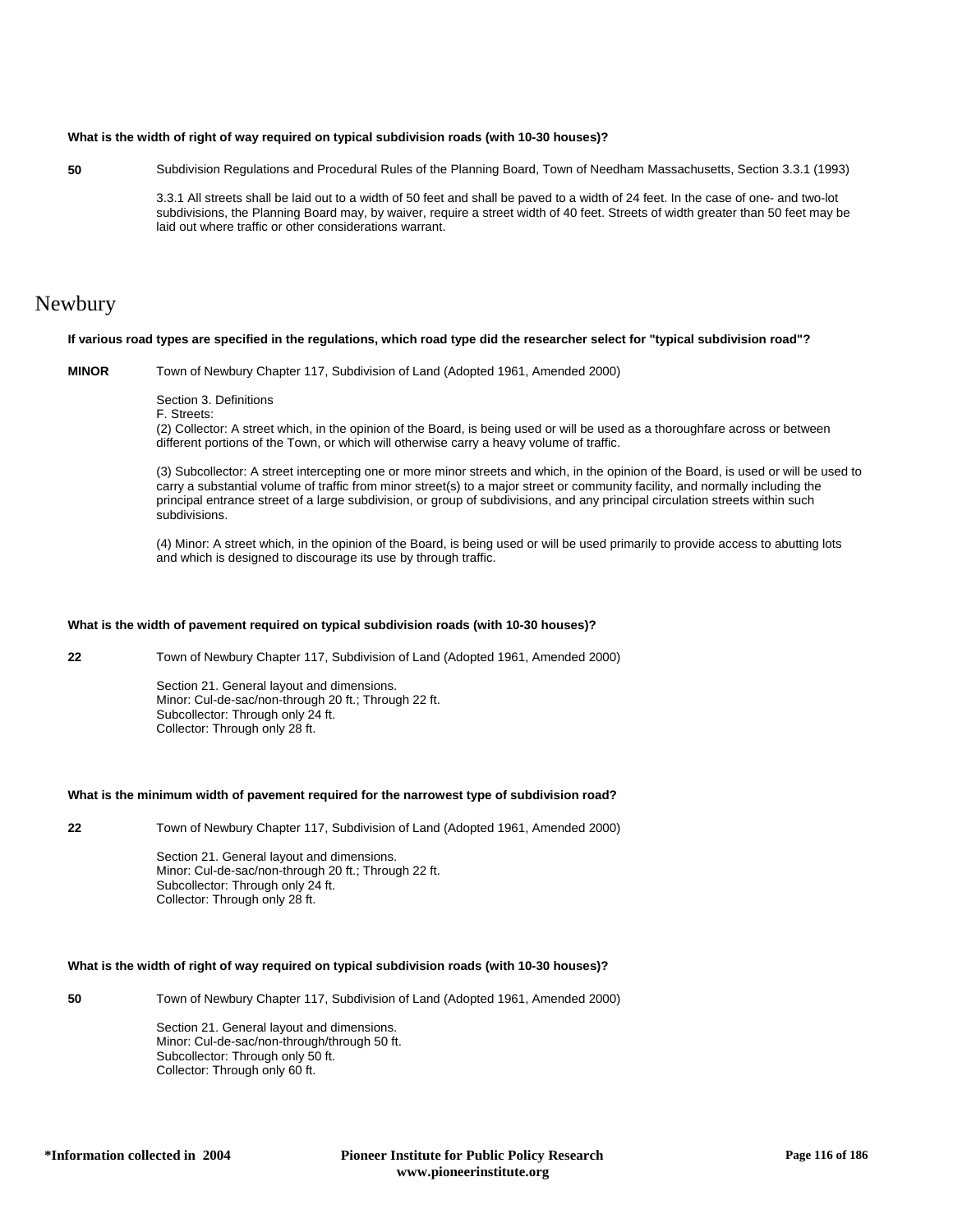# Newburyport

**If various road types are specified in the regulations, which road type did the researcher select for "typical subdivision road"?**

**LOCAL** City of Newburyport Rules and Regulations Governing the Subdivision of Land

SECTION 1. PURPOSE, AUTHORITY AND DEFINITIONS 1.3 DEFINITIONS

1.3.5 CUL-DE-SAC : a local, dead-end street with a turnaround at the end.

1.3.15 SCENIC ROAD : A street, designated M.G.L. Ch.40, Section. 15-C, as having stone walls and trees of significant value within the street right-of-way. Said street designation shall be by the Newburyport Planning Board and the Newburyport City Council and shall not include numbered state roads.

1.3.16 STREET :

Court: A street which, by its location and design, serves as the sole means of access to no more than two residential lots, and which has no potential to serve additional lots. Said court shall be retained forever as a private way and recorded as such in the Registry of Deeds in Salem

Lane: A street which, by its location and design, serves as the sole means of access to no more than Four residential lots, and which has no potential to serve additional lots. Said Lane shall be retained forever as a private way and recorded as such in the Registry of Deeds in Salem

Local: a street that provides direct access to abutting properties only and carries low volumes of traffic; this category includes culde-sacs and loop streets.a

Collector: a street used primarily to connect local streets to arterial streets. It carries moderate volumes of traffic. Less than 25% of the average daily traffic of a collector street is normally attributed to through traffic.

Minor arterial: a street used to provide movement between major arterials, collectors, and other minor arterials. It carries relatively high volumes of traffic. At least 25% of the average daily traffic volume is normally attributed to through traffic.

Major arterial: a street of regional significance, with high volumes of traffic used primarily to carry traffic through the City. It is not intended as a residential street.

## **What is the width of pavement required on typical subdivision roads (with 10-30 houses)?**

**24** City of Newburyport Rules and Regulations Governing the Subdivision of Land

## 6.8 STREETS - DESIGN STANDARDS

According to this section the requirements for width of pavement are as follows:

Court: 20 feet Lane: 20 feet Local: 24 feet Collector: 28 feet Arterial: 36 feet

#### **What is the minimum width of pavement required for the narrowest type of subdivision road?**

**20** City of Newburyport Rules and Regulations Governing the Subdivision of Land

6.8 STREETS - DESIGN STANDARDS According to this section the requirements for width of pavement are as follows:

Court: 20 feet Lane: 20 feet Local: 24 feet Collector: 28 feet Arterial: 36 feet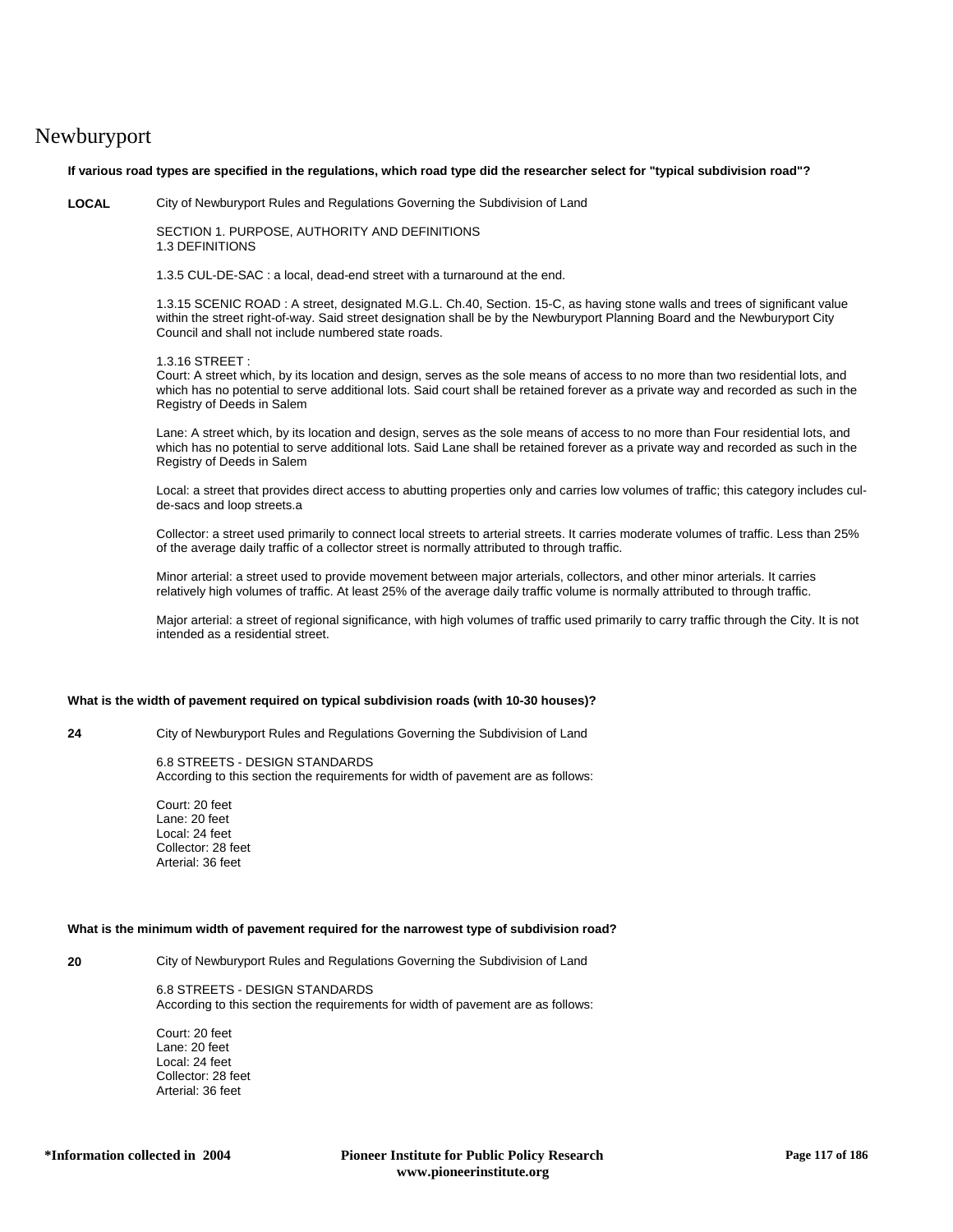## **What is the width of right of way required on typical subdivision roads (with 10-30 houses)?**

### **50** City of Newburyport Rules and Regulations Governing the Subdivision of Land

6.8 STREETS - DESIGN STANDARDS According to this section the requirements for "width of right of way" are as follows:

Court: 30 feet Lane: 40 feet Local: 50 feet Collector: 50 feet Arterial: 60 feet

## Newton

**If various road types are specified in the regulations, which road type did the researcher select for "typical subdivision road"?**

**What is the width of pavement required on typical subdivision roads (with 10-30 houses)?**

**24** According to Daryl Azure, office engineer, (6/28/04) the width of pavement for a typical subdivision road is 24 feet.

#### **What is the minimum width of pavement required for the narrowest type of subdivision road?**

**24** According to Daryl Azure, office engineer, (6/28/04) the width of pavement for a typical subdivision road is 24 feet.

## **What is the width of right of way required on typical subdivision roads (with 10-30 houses)?**

**45** City of Newton, Subdivision of Land, Rules and Regulations, Section 5 (Last amended 2001).

"3. Width

 a. The minimum width of street rights-of-way shall be forty-five (45) feet. Greater width shall be required by the Planning Board when deemed necessary for present and future vehicular traffic.

 b. All existing streets, if extended, shall be extended at the same width, or at a greater width if it be deemed advisable by the Planning Board."

# Norfolk

**If various road types are specified in the regulations, which road type did the researcher select for "typical subdivision road"?**

**SECONDARY** RULES AND REGULATIONS FOR SUBDIVISION OF LAND AND SITE PLAN APPROVAL SECTION 2.0 GENERAL 2.1. Definitions STREET See Town of Norfolk Zoning ByLaws for definition. PRIMARY A street which carries traffic equivalent to that generated by 50 dwelling units or more, or which serves property either used or zoned for business or industry. SECONDARY A street which carries traffic equivalent to that generated by more than 7 but fewer than 50 dwelling units, and which is not capable of extension to serve more than 50 dwelling units.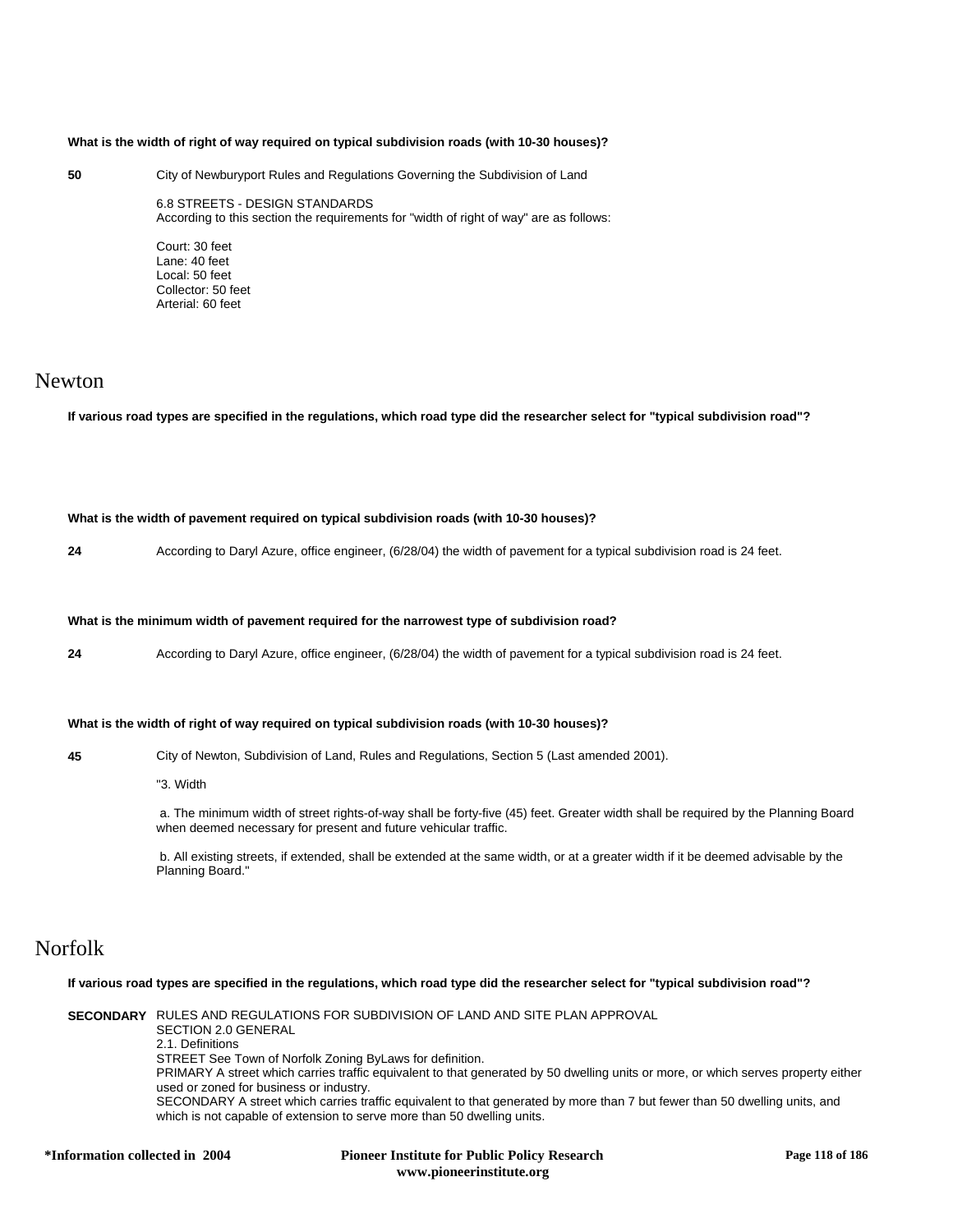RESIDENTIAL A street which carries traffic equivalent to that generated by 7 or fewer dwelling units, and which is not capable of extensions. A cul de sac that cannot be extended. THROUGH A street with an outlet to more than one paved public way.

### **What is the width of pavement required on typical subdivision roads (with 10-30 houses)?**

**26** RULES AND REGULATIONS FOR SUBDIVISION OF LAND AND SITE PLAN APPROVAL SECTION 5.0 - REQUIRED IMPROVEMENTS FOR SUBDIVISIONS 5.2. Streets and Roadways 5.2.1. Minimum Widths and Depths 5.2.1.1 Minimum Width Requirements (in feet)

> One-way street with no on-street parking: Residential: 14 feet Secondary: 16 feet Primary: 16 feet

> Two-way street with no on-street parking: Residential: 24 feet Secondary: 26 feet Primary: 28 feet

## **What is the minimum width of pavement required for the narrowest type of subdivision road?**

**14** One-way street with no on-street parking: Residential: 14 feet Secondary: 16 feet Primary: 16 feet

> Two-way street with no on-street parking: Residential: 24 feet Secondary: 26 feet Primary: 28 feet

## **What is the width of right of way required on typical subdivision roads (with 10-30 houses)?**

**60** RULES AND REGULATIONS FOR SUBDIVISION OF LAND AND SITE PLAN APPROVAL SECTION 5.0 - REQUIRED IMPROVEMENTS FOR SUBDIVISIONS 5.2. Streets and Roadways 5.2.1. Minimum Widths and Depths 5.2.1.1 Minimum Width Requirements (in feet)

> One-way street with no on-street parking: Residential: 40 feet Secondary: 50 feet Primary: 50 feet

> Two-way street with no on-street parking: Residential: 50 feet Secondary: 60 feet Primary: 60 feet

## North Andover

**If various road types are specified in the regulations, which road type did the researcher select for "typical subdivision road"?**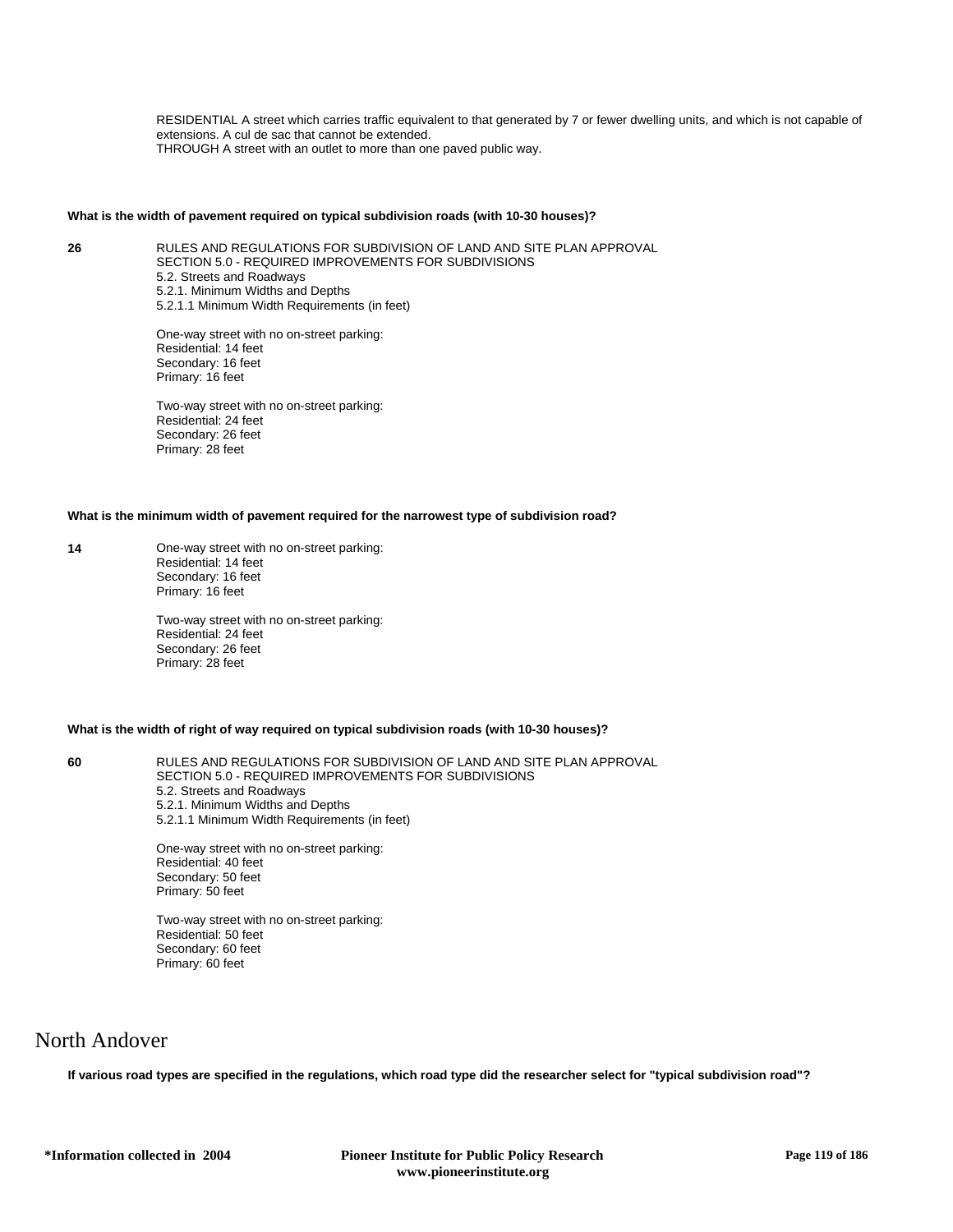## **COLLECTOR** 1.3.23 Street:

Local: a street that provides direct access to abutting properties only and carries low volumes of traffic; this category includes culde-sacs and loop streets.

Collector: a street used primarily to connect local streets to arterial streets. It carries moderate volumes of traffic. Less than 25% of the average daily traffic of a collector street is normally attributed to through traffic.

Minor arterial: a street used to provide movement between major arterial, collectors and other minor arterial. It carries relatively high volumes of traffic. At least 25% of the average daily traffic volume is normally attributed to through traffic. Major arterial: a street of regional significance, with high volumes of traffic used primarily to carry traffic through the Town. It is not intended as a residential street.

### **What is the width of pavement required on typical subdivision roads (with 10-30 houses)?**

**26** Local and Connector Residential Streets: 26 feet Local and Collector Non-Residential Streets: 30 feet All Arterial Streets:36 feet

> Section 6.8.1 from the Town of North Andover Massachusetts Planning Board Rules and Regulations Governing the Subdivision of Land (November 2000, revised October 2001)

## **What is the minimum width of pavement required for the narrowest type of subdivision road?**

**26** Local and Connector Residential Streets: 26 feet Local and Collector Non-Residential Streets: 30 feet All Arterial Streets:36 feet

#### **What is the width of right of way required on typical subdivision roads (with 10-30 houses)?**

**50** Local and Connector Residential Streets: 50 feet Local and Collector Non-Residential Streets: 60 feet All Arterial Streets: 60 feet

> Section 6.8.1 from the Town of North Andover Massachusetts Planning Board Rules and Regulations Governing the Subdivision of Land (November 2000, revised October 2001)

## North Attleborough

### **If various road types are specified in the regulations, which road type did the researcher select for "typical subdivision road"?**

**TYPE I** Town of North Attleborough Rules and Regulations Governing the Subdivision of Land (Amended 2004)

### Section 2 - Definitions

2.4 PRINCIPAL STREET : Street which receives and distributes traffic from and to various subareas within a given region, and receives traffic from a given area, and carries it to an arterial highway. These roads run through developed areas or connect concentrations of development, and carry significant volumes of traffic.

2.5 MINOR STREET : Street which primarily provides access to adjacent land uses.

2.8 SUBDIVISION, TYPE I : A subdivision for residential purposes other than multi-family dwellings.

2.9 SUBDIVISION, TYPE II : A subdivision for multi-family dwellings, business or industrial purposes.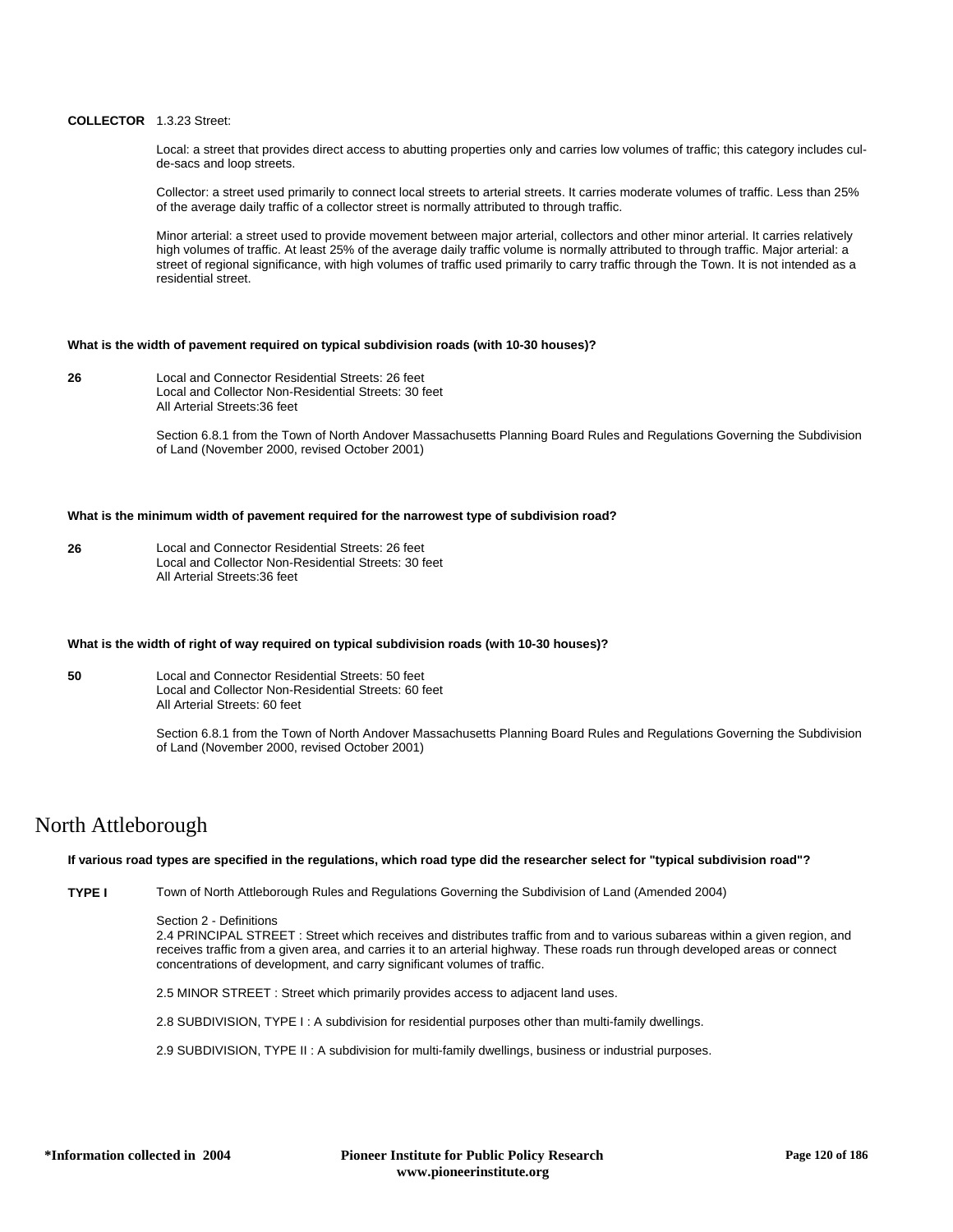#### **What is the width of pavement required on typical subdivision roads (with 10-30 houses)?**

**26** Town of North Attleborough Rules and Regulations Governing the Subdivision of Land (Amended 2004)

According to Figures 1,2,3 and 4, the required width of pavement are as follows: Type I Subdivision Minor Street: 26 feet Type I Subdivision Principal Street: 30 feet Type II Subdivision Minor Street: 36 feet Type II Subdivision Principal Street: 58 feet

## **What is the minimum width of pavement required for the narrowest type of subdivision road?**

**26** Town of North Attleborough Rules and Regulations Governing the Subdivision of Land (Amended 2004)

According to Figures 1,2,3 and 4, the required width of pavement are as follows: Type I Subdivision Minor Street: 26 feet Type I Subdivision Principal Street: 30 feet Type II Subdivision Minor Street: 36 feet Type II Subdivision Principal Street: 58 feet

### **What is the width of right of way required on typical subdivision roads (with 10-30 houses)?**

**40** Town of North Attleborough Rules and Regulations Governing the Subdivision of Land (Amended 2004)

According to Figures 1,2,3 and 4, the required width of right of way are as follows:

- Type I Subdivision Minor Street: 40 feet
- Type I Subdivision Principal Street: 50 feet
- Type II Subdivision Minor Street: 50 feet
- Type II Subdivision Principal Street: 85 feet

# North Reading

#### **If various road types are specified in the regulations, which road type did the researcher select for "typical subdivision road"?**

- **SECONDARY** Subdivision Rules and Regulations Town of North Reading, Article II, Section 350-3 (Adopted 1944, Amended 1989, from ordinance.com August 2004)
	- ARTICLE II General Provisions § 350-3. Definitions.

STREET, PRINCIPAL -- A street which, in the opinion of the Commission, is being used or will be used as thoroughfare within the Town of North Reading or which will otherwise carry a heavy volume of traffic.

STREET, SECONDARY -- A street which, in the opinion of the Commission, is being used or will be used primarily to provide access to abutting lots and which will not be used for through traffic.

## **What is the width of pavement required on typical subdivision roads (with 10-30 houses)?**

**28** Arterial: 30 feet Standard Subdivision: 28 feet

> According to Robert Rogers, Planning Director, the pavement requirement for typical subdivision roads is 28 feet, and for Arterial Roads 30 feet. (8/24/04)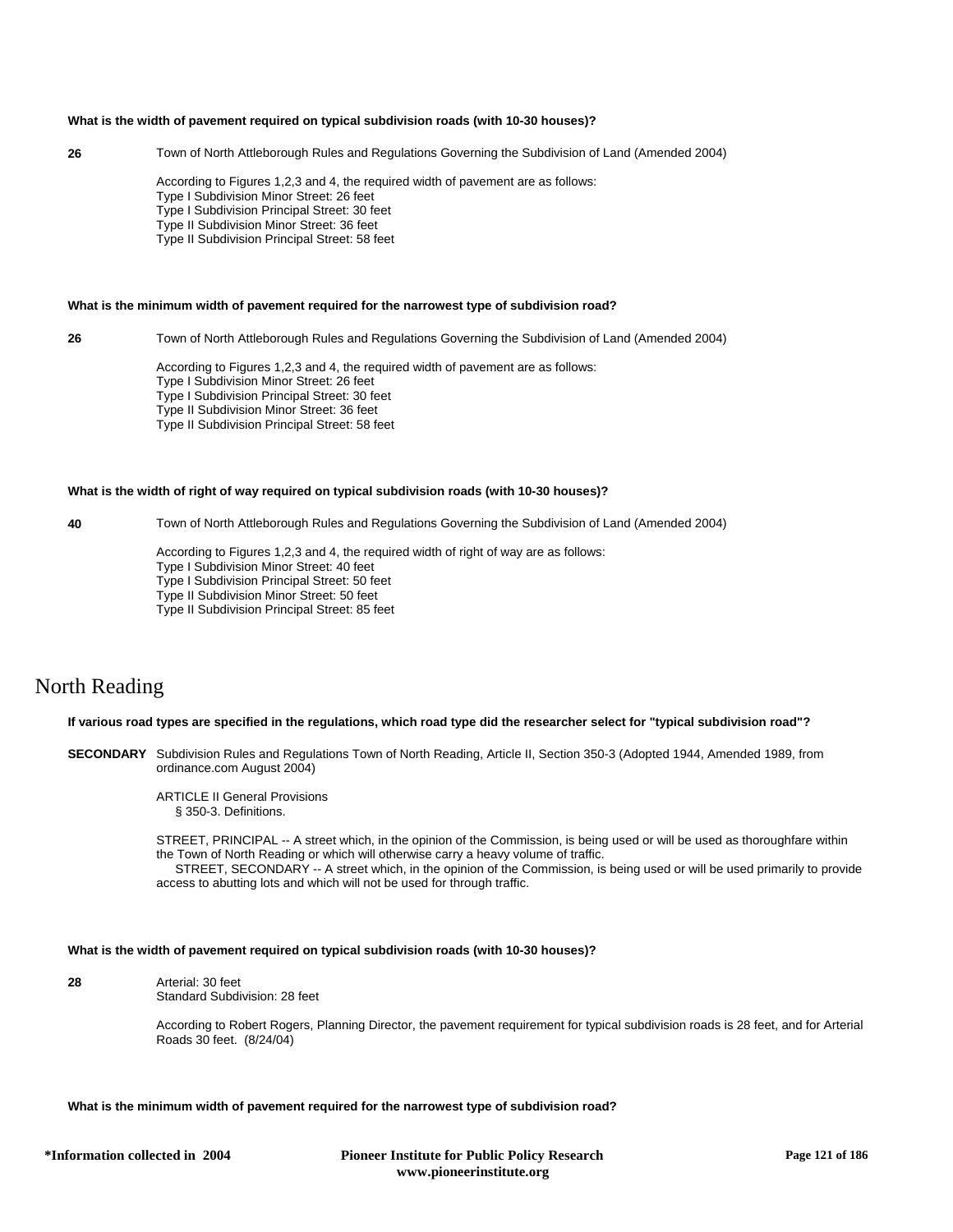### **28** Arterial: 30 feet Standard Subdivision: 28 feet

According to Robert Rogers, Planning Director, the pavement requirement for typical subdivision roads is 28 feet, and for Arterial Roads 30 feet. (8/24/04)

## **What is the width of right of way required on typical subdivision roads (with 10-30 houses)?**

**50** Subdivision Rules and Regulations Town of North Reading, Section 350-14 (Adopted 1944, Amended 1989, from ordinance.com August 2004)

> ARTICLE IV Design Standards § 350-14. Streets.

C. Width.

(1) The minimum width of right-of-way shall be 50 feet.'

 (2) Alleys will not be approved in subdivision of land in districts designated as residential under the Zoning Bylaws. Alleys with a minimum width of 40 feet may be required by the Commission at the rear of any lots designated or zoned for nonresidential use.

# Northborough

## **If various road types are specified in the regulations, which road type did the researcher select for "typical subdivision road"?**

**NA** Northborough Subdivision Rules and Regulations

10-36-050 Streets

A. Location and alignment.

(1) Streets shall be continuous, of uniform width and in alignment with existing streets, as far as practicable.

(2) Provision shall be made for the proper protection of streets, if adjoining property is not subdivided.

(3) All curved streets must be designed to permit safe vehicular travel. A minimum two-hundred-foot-length stopping sight distance shall be provided. A minimum two-hundred-twenty-five-foot center-line radius shall be provided on all streets. [Amended 2-11-1991]

- (4) Street lines at intersections shall be cut back so as to provide curb radii of not less than thirty (30) feet.
- (5) Streets shall be laid out so as to intersect as nearly as possible at right angles.
- (6) Rights-of-way shall be located a minimum of fifteen (15) feet from abutting property lines. [Amended 10-7-1997]

## **What is the width of pavement required on typical subdivision roads (with 10-30 houses)?**

**26** Northborough Subdivision Rules and Regulations

10-36-050

B. Width.

(3) The minimum width of the actual traveled way in a subdivision shall be determined by the Board with regard to the nature of the subdivision, but shall not be less than twenty-six (26) feet in any case. [Amended 5-6-2003]

\*\*\*

Town planner Kathy Joubert stated that the width of pavement on most town roads is 30 feet but that she has been trying to get the width eased down to 26 feet on a case by case basis. She commented that 30 feet "is like a plane runway." (10/25/04)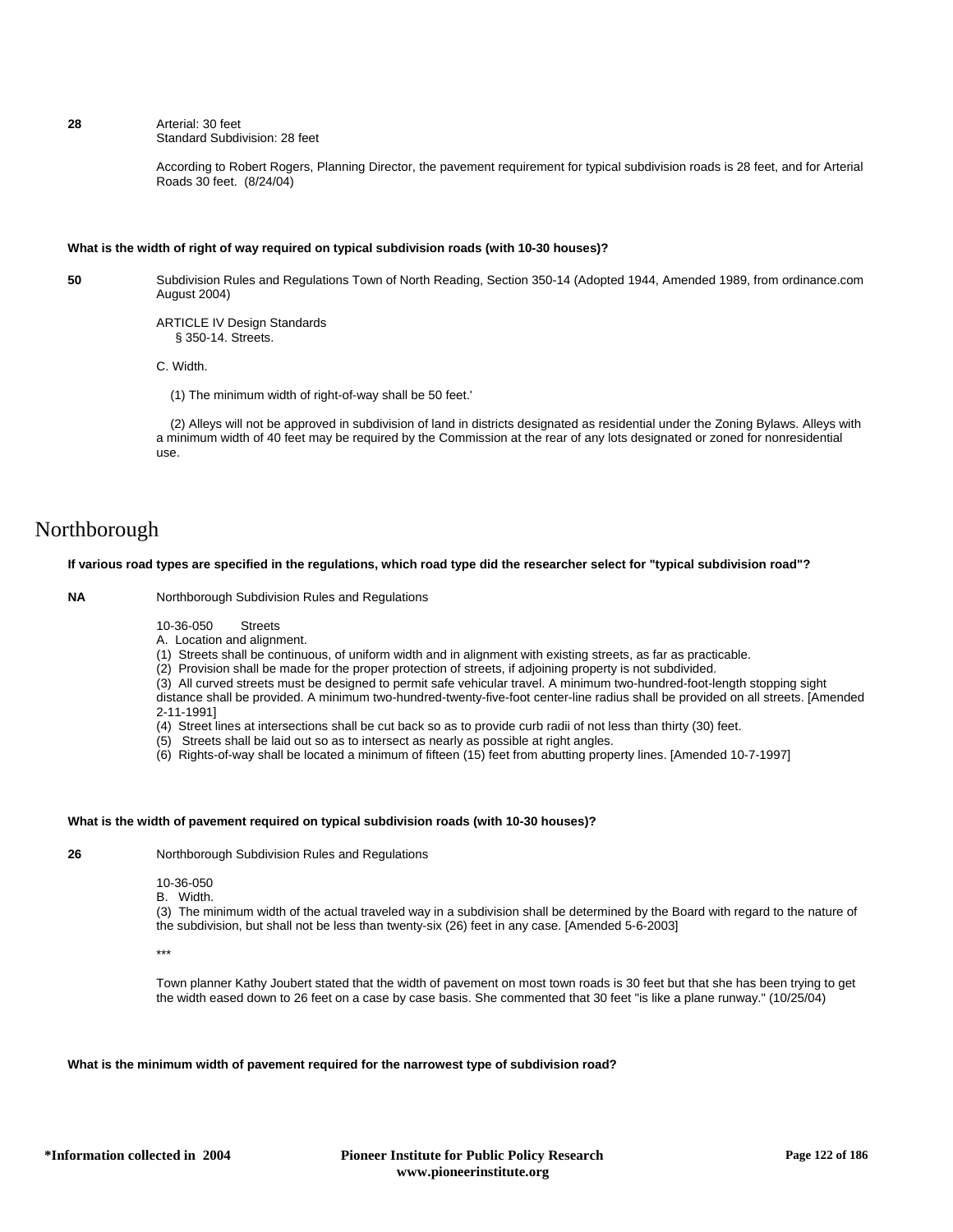## **26** Northborough Subdivision Rules and Regulations

B. Width.

(3) The minimum width of the actual traveled way in a subdivision shall be determined by the Board with regard to the nature of the subdivision, but shall not be less than twenty-six (26) feet in any case. [Amended 5-6-2003]

### **What is the width of right of way required on typical subdivision roads (with 10-30 houses)?**

**50** Northborough Subdivision Rules and Regulations

- B. Width.
- (1) The width of rights-of-way shall be fifty (50) feet.
- (2) The Board may require street rights-of-way, which, in its judgment, may become primary streets, to be sixty (60) feet in width.

# Northbridge

#### **If various road types are specified in the regulations, which road type did the researcher select for "typical subdivision road"?**

**TYPE I** Town of Northbridge Chapter 222 Subdivision Rules and Regulations (Adopted 1956, Amended 1998)

## **Definitions**

SUBDIVISION CONTROL LAW -- Refer to MGL C. 41, §§ 81-K to 81GG, inclusive, entitled "Subdivision Control." SUBDIVISION, TYPE I -- A subdivision for residential purposes in which the minimum lot size in the applicable zoning district is 20,000 square feet or more. SUBDIVISION, TYPE II -- A subdivision for residential purposes in which the minimum lot size in the applicable zoning district is less than 20,000 square feet.

SUBDIVISION, TYPE III -- A subdivision for business or industrial purposes.

## STREETS:

A. ARTERIAL STREETS -- Highways which connect Northbridge and other towns and form part of the state highway system.

- B. MAJOR STREETS -- Those streets which carry traffic from developed areas to an arterial street.
- C. SECONDARY STREETS -- Streets that collect traffic from neighborhoods.
- D. MINOR STREETS -- Streets which provide primary access to abutting properties.
- E. DEAD-END STREETS/CULS-DE-SAC -- Streets or portions of streets which join another street at only one point.

## **What is the width of pavement required on typical subdivision roads (with 10-30 houses)?**

**24** Town of Northbridge Chapter 222 Subdivision Rules and Regulations (Adopted 1956, Amended 1998)

Table 1 Street Design Standard Subdivision Type 1 Minimum Pavement width is 24'. Subdivision Type 2 Minimum Pavement width is 32'.

\*\*\*

Table 1 Street Design Standard Minimum Pavement Width

Minor/ Secondary/ Major

Type 1 24/ 24/ 24 Type 2 32/ 32/ 24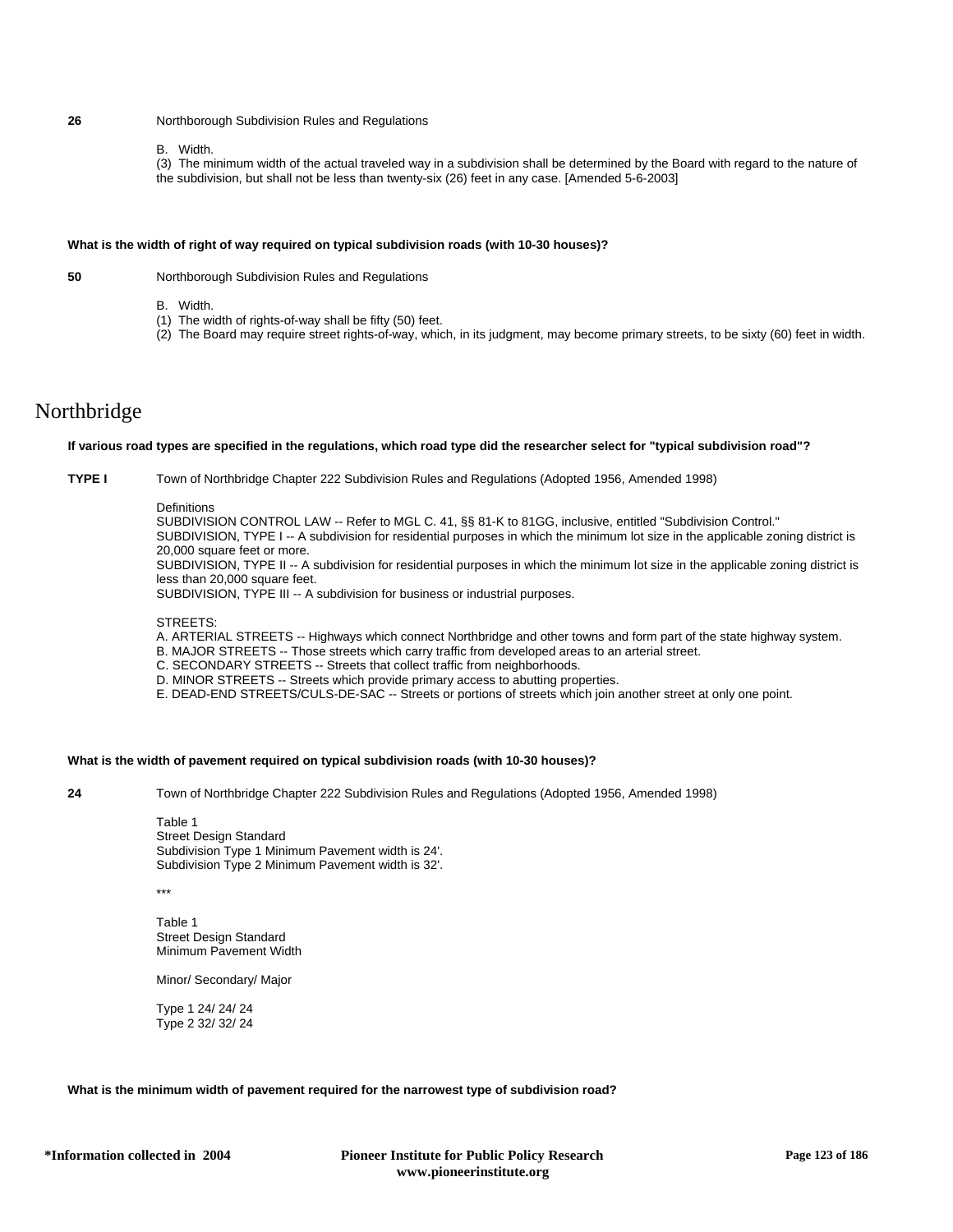**24** Town of Northbridge Chapter 222 Subdivision Rules and Regulations (Adopted 1956, Amended 1998)

Table 1 Street Design Standard Subdivision Type 1 Minimum Pavement width is 24'. Subdivision Type 2 Minimum Pavement width is 32'.

\*\*\*

Table 1 Street Design Standard Minimum Pavement Width

Minor/ Secondary/ Major

Type 1 24/ 24/ 24 Type 2 32/ 32/ 24

#### **What is the width of right of way required on typical subdivision roads (with 10-30 houses)?**

**40** Town of Northbridge Chapter 222 Subdivision Rules and Regulations (Adopted 1956, Amended 1998)

Table 1 Street Design Standard

Minimum ROW Width

Minor 40 Secondary 50 Major 60

# Norton

## **If various road types are specified in the regulations, which road type did the researcher select for "typical subdivision road"?**

**LOCAL** Town of Norton Rules and Regulations Governing the Subdivision of Land

MINOR STREET - A street serving not more than nine residences, carrying no other traffic and terminating in a permanent turnaround.

LOCAL STREET - A way which, in the opinion of the Planning Board, serves or will serve the traffic generated by the abutting residences and will carry no significant through traffic, nor will have an average daily traffic load of more than 400 cars in both directions.

MAJOR STREET OR COLLECTOR STREET - A street which carries or, in the opinion of the Planning Board, is expected to carry significant traffic from several other streets or neighborhoods, a significant percentage of through or truck traffic, or average daily traffic in excess of 400 cars in both directions

## **What is the width of pavement required on typical subdivision roads (with 10-30 houses)?**

**26** Town of Norton Rules and Regulations Governing the Subdivision of Land

ARTICLE V: DESIGN STANDARDS 5.3 Street Width and Grade Except where otherwise required by the Planning Board due to special conditions, all street shall conform to the Typical Cross-Section (appendix B) and to the following design criteria:

Pavement Width in feet Minor: 24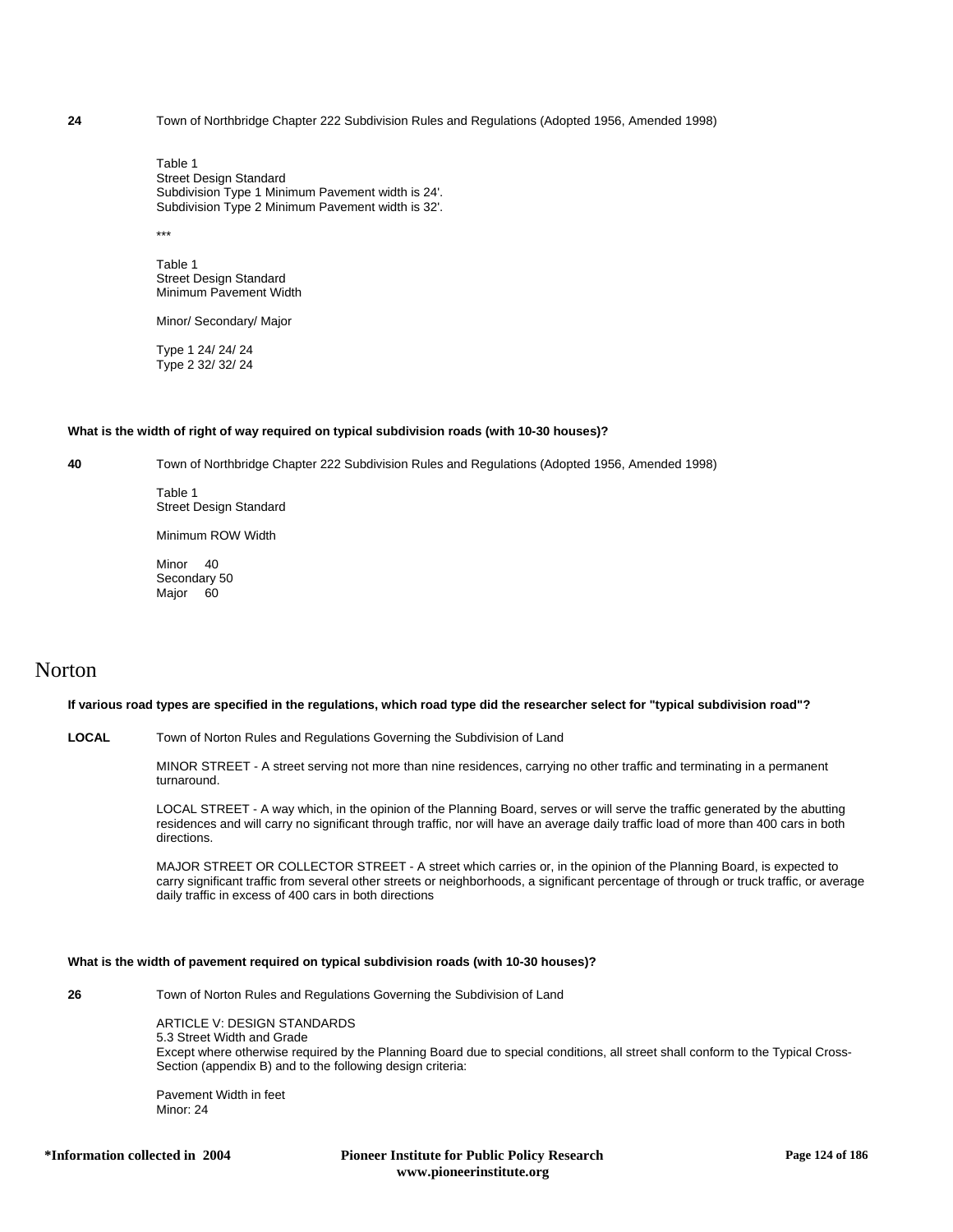Local: 26 Major: 28-38

#### **What is the minimum width of pavement required for the narrowest type of subdivision road?**

**24** Town of Norton Rules and Regulations Governing the Subdivision of Land

ARTICLE V: DESIGN STANDARDS 5.3 Street Width and Grade Except where otherwise required by the Planning Board due to special conditions, all street shall conform to the Typical Cross-Section (appendix B) and to the following design criteria:

Pavement Width in feet Minor: 24 Local: 26 Major: 28-38

## **What is the width of right of way required on typical subdivision roads (with 10-30 houses)?**

**50** Town of Norton Rules and Regulations Governing the Subdivision of Land

ARTICLE V: DESIGN STANDARDS 5.3 Street Width and Grade Except where otherwise required by the Planning Board due to special conditions, all street shall conform to the Typical Cross-Section (appendix B) and to the following design criteria:

Right-of-way Width, in feet Minor: 40 Local: 50 Major: 60

# Norwell

## **If various road types are specified in the regulations, which road type did the researcher select for "typical subdivision road"?**

**MINOR** The types of streets in the Norwell, according to the Rules and Regulations of the Norwell Planning Board, Section 1.5: "MAJOR STREET: A street which, in the opinion of the Board, is being used, or will be used as a thoroughfare between different portions of the town or which will be the principal access to a business of industrial subdivision.

> SECONDARY STREET: A street intercepting several minor streets and in which in the opinion of the Board may carry traffic from such minor streets to a major street or community facility, including the principal access street or principal circulation streets of residential subdivisions, and including all streets except those designated as major streets, of business or industrial subdivision.

> MINOR STREET: A street, which in the opinion of the Board, is being used or will be used primarily, to provide access to abutting lots, and which is not intended for use by through traffic. There shall be two types of minor streets: (a) That street which, in the opinion of the Board, may be used for access to land as yet unsubdivided or is of sufficient length to justify the additional width to insure convenience of travel; (b) That street which, in the opinion of the Board, may not be used for access to land as yet undeveloped and is less than five hundred (500) feet in length."

## **What is the width of pavement required on typical subdivision roads (with 10-30 houses)?**

**26** Rules and Regulations of the Norwell Planning Board, Section 4.7.2:

"WIDTH OF STREETS:

 Streets shall be constructed in the manner described herein with a surface width of twenty-six (26) feet for minor streets. Greater pavement widths may be required on secondary and major streets. Each street shall be constructed on the center line of the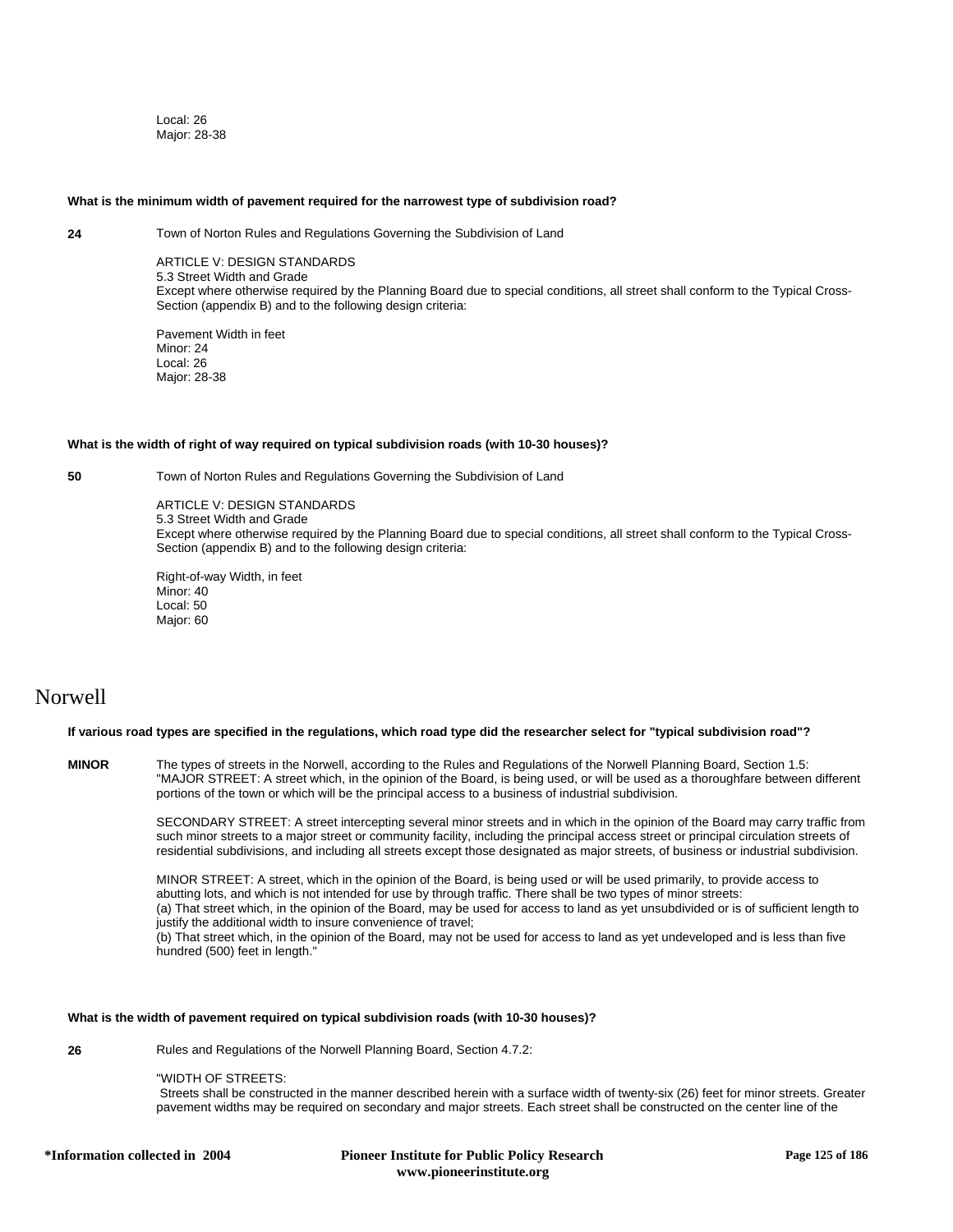way. The Board may require that the traveled way be separated by a raised median strip with a width to be determined by the Board. In this case, the traveled way shall consist of two roadways each with a minimum width of twenty (20) feet or such greater width as the Board may specify."

### **What is the minimum width of pavement required for the narrowest type of subdivision road?**

**26** Rules and Regulations of the Norwell Planning Board, Section 4.7.2:

"WIDTH OF STREETS:

 Streets shall be constructed in the manner described herein with a surface width of twenty-six (26) feet for minor streets. Greater pavement widths may be required on secondary and major streets. Each street shall be constructed on the center line of the way. The Board may require that the traveled way be separated by a raised median strip with a width to be determined by the Board. In this case, the traveled way shall consist of two roadways each with a minimum width of twenty (20) feet or such greater width as the Board may specify."

#### **What is the width of right of way required on typical subdivision roads (with 10-30 houses)?**

**50** Minor Street, Major Street, Secondary Street: 50 feet Industrial Park or Area: 70 feet

Rules and Regulations of the Norwell Planning Board, Section 4.7.3:

"WIDTH OF RIGHTS-OF-WAY:

 The minimum width of street rights-of-way shall be fifty (50) feet. A greater width may be required for principal streets. Width of street rights-of-way within an industrial park or area shall be seventy (70) feet."

## Norwood

## **If various road types are specified in the regulations, which road type did the researcher select for "typical subdivision road"?**

**LOCAL RESIDENTIA** STREETS : Streets shall mean all the land within the public right-of-way including the traveled way, curbing, grass strips, sidewalks, drainage, and utilities.

**L**

ARTERIAL STREET : A street so designated by the Board; a street which receives and distributes traffic from and to more than 500 dwelling units, 15 acres of commercial land, 70 acres of industrial land or proportional combination of the above; or a street which provides access between or among neighborhoods, major commercial areas, other towns or highways such as Route 1, 1A, or I-95.

COLLECTOR STREET : A street so designated by the Board; a street which receives and distributes traffic from and to between 100 and 500 dwelling units, between 3 and 15 acres of commercial land, between 15 and 709 acres of industrial land or a proportional combination of the above, or a street which intersects with 5 or more local streets or ways.

1. Residential Collector Street: A street serving residential lots only.

2. Commercial Collector Street: A street serving commercial lots of commercial and residential lots.

3. Industrial Collector Street: A street serving industrial and commercial lots,or industrial and residential lots, or industrial, commercial and residential lots.

LOCAL STREET : A street so designated by the Board; street which receives and distributes traffic from and to less than 100 dwelling units, 3 acres of commercial land, 15 acres of industrial land, or a proportional combination of the above.

1. Residential Local Street: A street serving residential lots only.

2. Commercial Local Street: A street serving industrial lots, or industrial and commercial lots, or industrial and residential lots, or industrial, commercial, and residential lots.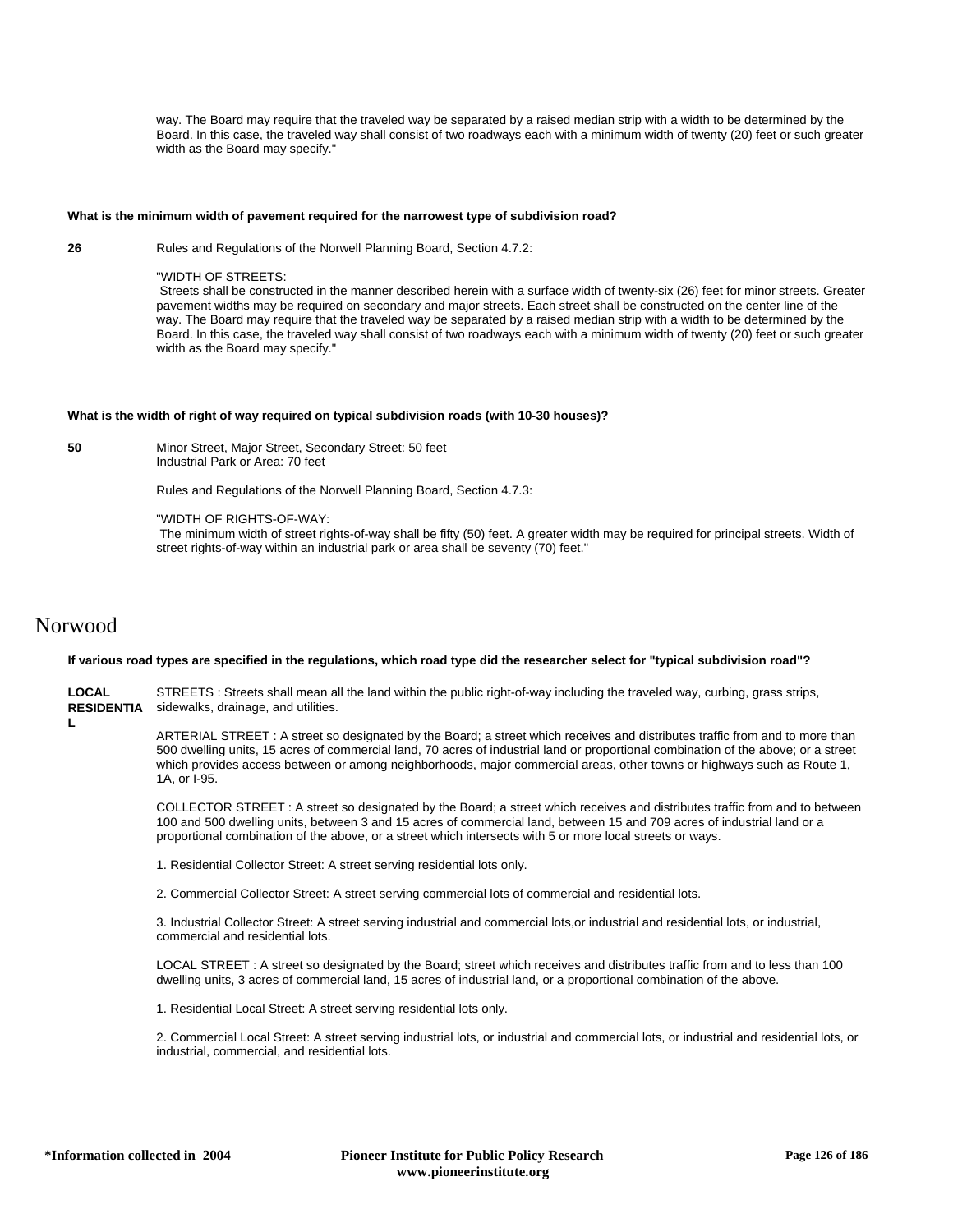### **What is the width of pavement required on typical subdivision roads (with 10-30 houses)?**

**26** Local Residential: 26 feet Industrial: 34 feet

#### **What is the minimum width of pavement required for the narrowest type of subdivision road?**

**26** According to Stephen Costello, Norwood Town Planner, (7/6/04) Norwood has two types of roads, industrial and local residential. Residential is the typical subdivision road. He said that the pavement width for a local residential street is 26 feet while the pavement width for industrial street is 34 feet.

## **What is the width of right of way required on typical subdivision roads (with 10-30 houses)?**

**55** According to Stephen Costello, Norwood Town Planner, (7/6/04) Norwood has two types of roads, industrial and local residential. Residential is the typical subdivision road. He said that the right of way width for a local residential street is 55 feet and the right of way width for industrial street is 60 feet.

## Paxton

#### **If various road types are specified in the regulations, which road type did the researcher select for "typical subdivision road"?**

**NA** No definition given.

#### **What is the width of pavement required on typical subdivision roads (with 10-30 houses)?**

**28** Town of Paxton Rules and Regulations Governing the Subdivision of Land (Adopted 1987, Amended 2001)

4.2 Streets

4.2.5.2 The minimum pavement width shall be twenty-eight feet (28').

## **What is the minimum width of pavement required for the narrowest type of subdivision road?**

**28** Town of Paxton Rules and Regulations Governing the Subdivision of Land (Adopted 1987, Amended 2001)

4.2 Streets 4.2.5.2 The minimum pavement width shall be twenty-eight feet (28').

## **What is the width of right of way required on typical subdivision roads (with 10-30 houses)?**

**60** Town of Paxton Rules and Regulations Governing the Subdivision of Land (Adopted 1987, Amended 2001)

4.2.5 Width 4.2.5.1 Right-of-Way Width a) The minimum width of right-of-way shall be sixty feet (60'). b) Where the only access is to lots fronting on a dead-end street with a length in excess of five hundred feet (500'), or where in the opinion of the Board it is appropriate, the Board may require a greater right-of-way than that specified above and/or may require a divided roadway.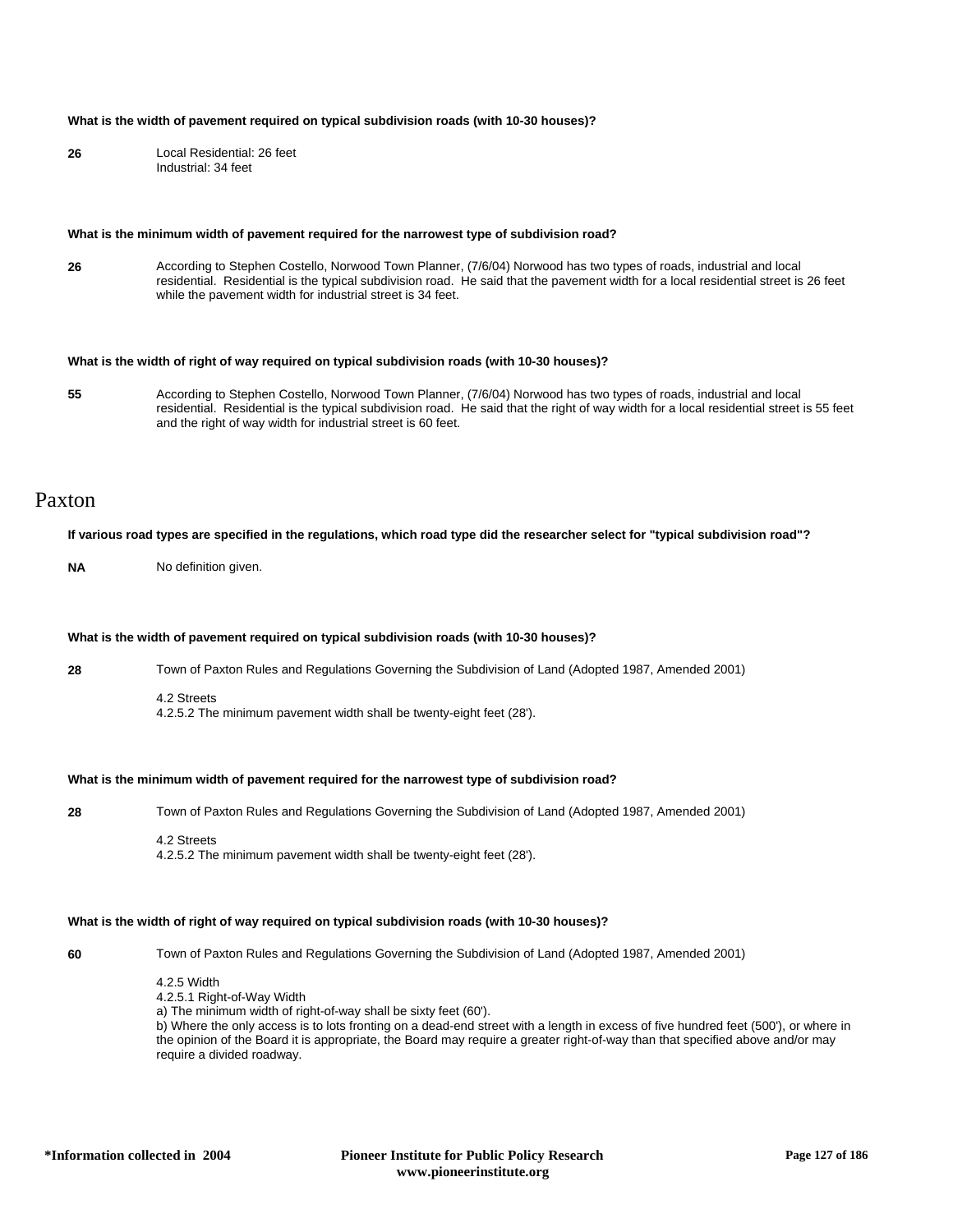# Peabody

## **If various road types are specified in the regulations, which road type did the researcher select for "typical subdivision road"?**

**SECONDARY** RULES AND REGULATIONS GOVERNING THE SUBDIVISION OF LAND City of Peabody, Section IIA (Ordinance.com)

SECTION II GENERAL A. Definitions

STREET, ARTERIAL . A street which functions to convey traffic between municipalities and other activity centers and to provide connections with major state and interstate roadways.

STREET, PRINCIPAL . A street which carries, or is designed to carry, traffic collected from intersecting secondary streets and between parts or neighborhoods of Peabody.

STREET, SECONDARY . A street which, in the opinion of the Board, is being used or will be used primarily to provide access to abutting lots.

## **What is the width of pavement required on typical subdivision roads (with 10-30 houses)?**

## **32** RULES AND REGULATIONS GOVERNING THE SUBDIVISION OF LAND City of Peabody, Section V.B.2 (ordinance.com)

2. Roadways shall be constructed for the full length of all streets within the subdivision and shall have the same curb radius required in Section IV.A.3. above. The center line of all roadways shall coincide with the center line of the street right-of-way unless a deviation is approved by the Peabody Planning Board. The minimum and maximum widths of roadway pavements shall be thirty two feet (32') on a fifty foot (50') right-of-way.

\*\*\*

Note: Joe Viola, Senior Planner, said that there are not a lot of new subdivisions in Peabody.

## **What is the minimum width of pavement required for the narrowest type of subdivision road?**

**32** RULES AND REGULATIONS GOVERNING THE SUBDIVISION OF LAND City of Peabody, Section V.B.2 (ordinance.com)

2. Roadways shall be constructed for the full length of all streets within the subdivision and shall have the same curb radius required in Section IV.A.3. above. The center line of all roadways shall coincide with the center line of the street right-of-way unless a deviation is approved by the Peabody Planning Board. The minimum and maximum widths of roadway pavements shall be thirty two feet (32') on a fifty foot (50') right-of-way.

## **What is the width of right of way required on typical subdivision roads (with 10-30 houses)?**

**50** RULES AND REGULATIONS GOVERNING THE SUBDIVISION OF LAND City of Peabody, Section IV.A.4(ordinance.com)

4. Width

a. The minimum width of right-of-way shall be fifty feet (50').

 b. Alleys will not be approved in subdivisions of land in districts designated as residential under the Zoning Ordinance. Alleys with a minimum width of forty feet (40') may be required by the Board at the rear of any lots designated or zoned for nonresidential use.

## Pembroke

**If various road types are specified in the regulations, which road type did the researcher select for "typical subdivision road"?**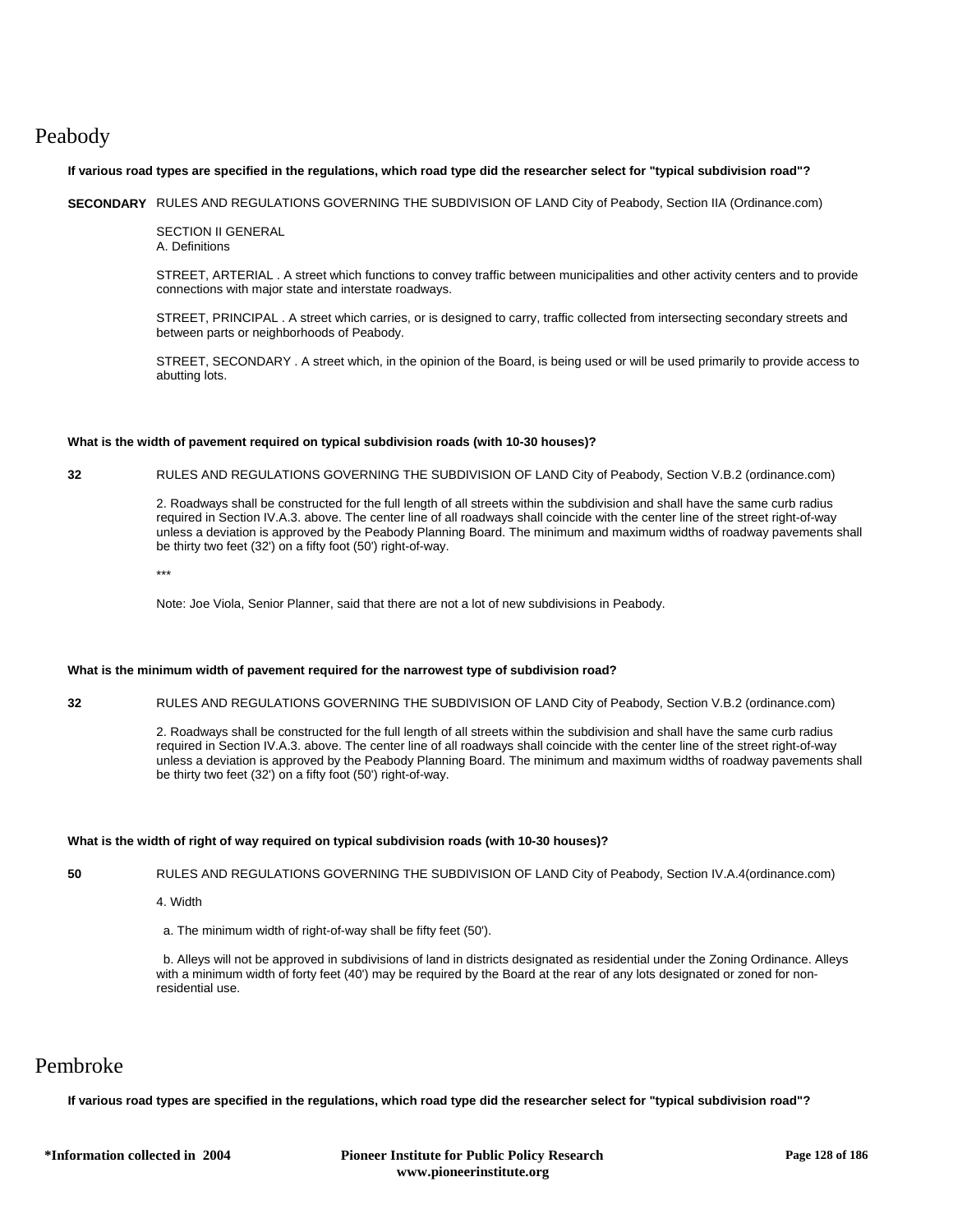## **MINOR** Town of Pembroke Rules and Regulations Governing the Subdivision of Land (Amended 2000)

MAJOR STREET : "Major Street" - a way that will be, or will possible be, used to handle heavy vehicular traffic. All street proposed to provide access to commercial or industrial subdivision shall be major streets. Four (4) lane access roadways may be required by the Board for any proposed roadways servicing industrial or commercial subdivision.

SECONDARY STREET : a way which will be used for local traffic.

MINOR STREET : "Minor Street" - a way which will be used to service small subdivisions or portions or large subdivisions, but will more than likely never become a secondary or major street.

## **What is the width of pavement required on typical subdivision roads (with 10-30 houses)?**

Town of Pembroke Rules and Regulations Governing the Subdivision of Land (Amended 2000)

b. The typical cross section for streets shall conform to that indicated in Appendix B.

## **What is the minimum width of pavement required for the narrowest type of subdivision road?**

Town of Pembroke Rules and Regulations Governing the Subdivision of Land (Amended 2000)

b. The typical cross section for streets shall conform to that indicated in Appendix B.

## **What is the width of right of way required on typical subdivision roads (with 10-30 houses)?**

Town of Pembroke Rules and Regulations Governing the Subdivision of Land (Amended 2000)

b. The typical cross section for streets shall conform to that indicated in Appendix B.

## Pepperell

**TOR**

## **If various road types are specified in the regulations, which road type did the researcher select for "typical subdivision road"?**

**SUBCOLLEC** Town of Pepperell Rules and Regulations Governing the Subdivision of Land

## STREETS AND WAYS :

 A. MINOR STREET - A short street, cul-de-sac or court or a street with branching lanes which conducts traffic between dwelling units and other streets. Streets allowing through traffic between two (2) other streets and loop streets shall not be classified as "minor streets." Cul-de-sac or dead-end streets shall generally not be permitted by the Planning Board.

 B. SUBCOLLECTOR - A residential street which provides access to minor streets and conducts traffic to an activity center or a collector street. A residential loop street which connects back onto itself shall not generally be permitted by the Planning Board.

 C. COLLECTOR - A street which is used to conduct traffic between major centers or is required to conduct a significant volume of heavy-duty commercial and industrial traffi

#### **What is the width of pavement required on typical subdivision roads (with 10-30 houses)?**

**24** Minor street: 20 feet Subcollector street: 24 feet Collector street: 24 feet

Pepperell Town Engineer Robert Lee (12/02/04) reports that they are currently revision the Subdivision Rules and Regulations,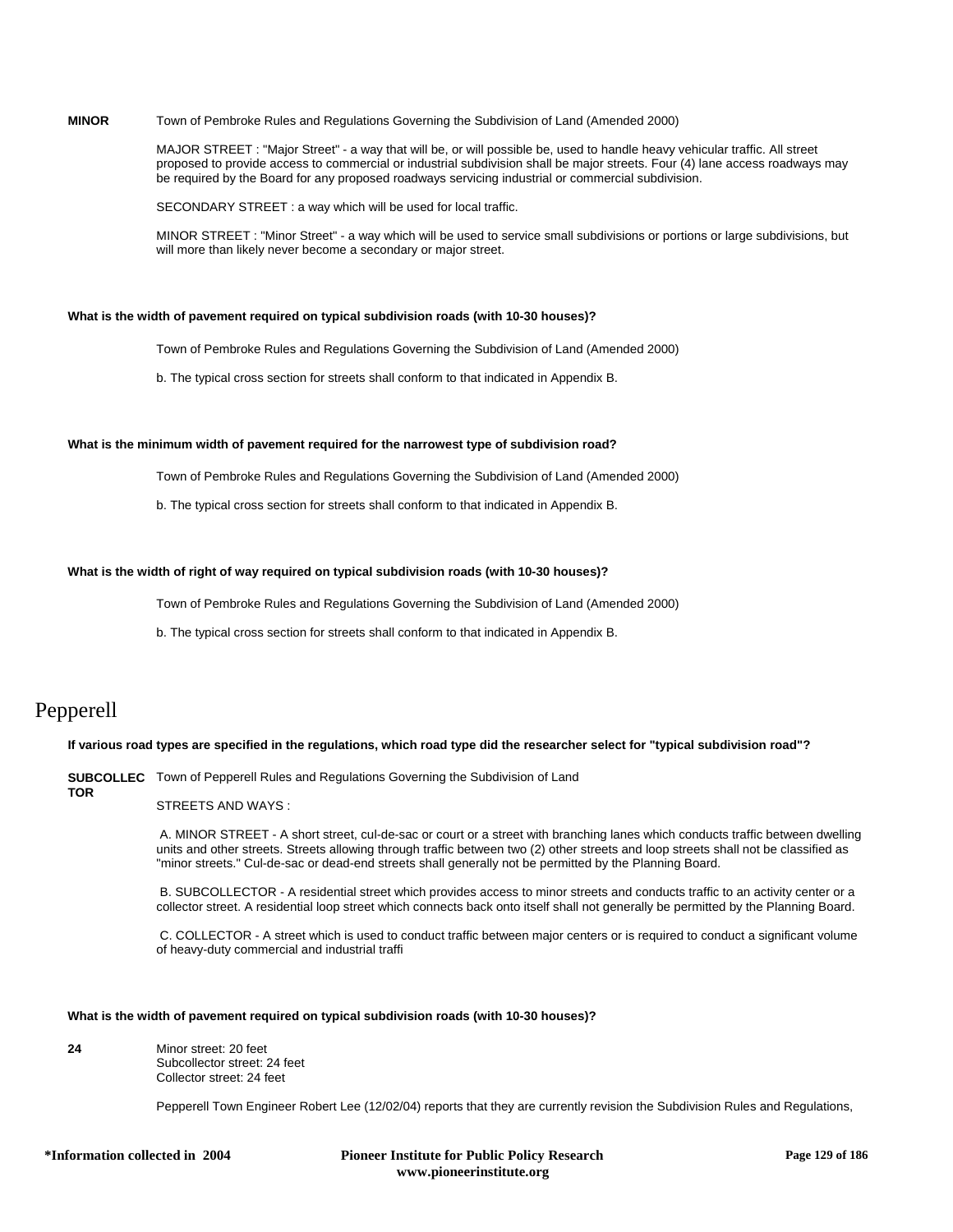and the 20' pavement width for minor streets will 'almost certainly' be changed to 24'.

### **What is the minimum width of pavement required for the narrowest type of subdivision road?**

**20** Minor street: 20 feet Subcollector street: 24 feet Collector street: 24 feet

> Pepperell Town Engineer Robert Lee (12/02/04) reports that they are currently revision the Subdivision Rules and Regulations, and the 20' pavement width for minor streets will 'almost certainly' be changed to 24'.

## **What is the width of right of way required on typical subdivision roads (with 10-30 houses)?**

**40** Town of Pepperell Rules and Regulations Governing the Subdivision of Land

" D. Street rights-of-way.

 (1) The minimum width of a minor or subcollector right-of-way shall be forty (40) feet. The minimum width of a collector right-ofway shall be fifty (50) feet."

## Plainville

## **If various road types are specified in the regulations, which road type did the researcher select for "typical subdivision road"?**

**LOCAL** Town of Plainville Rules and Regulations Governing the Subdivision of Land, Adopted 1971

2.1 - Definitions

ARTERIAL STREET : A way carrying or expected to carry in the opinion of the Planning Board volumes in excess 2,000 vehicles per day of primarily through traffic between communities, neighborhoods or major subdivisions.

COLLECTOR STREET : A way which collects or is expected to collect traffic from several local streets or subdivisions or can be expected to carry volumes in excess of 1,000 vehicles per day or more than 30 percent of through traffic or 12 percent of truck traffic.

MINOR STREET : A dead-end street or a street which because of its location or other factors does not and is not expected to carry the traffic other than that generated by or destined for not more than twelve abutting residences.

LOCAL STREET : A way carrying and expected to carry primarily the traffic generated by or designed for the adjoining minor and local streets in the same subdivision.

## **What is the width of pavement required on typical subdivision roads (with 10-30 houses)?**

**28** Town of Plainville Rules and Regulations Governing the Subdivision of Land, Adopted 1971

According to Table 1 - Street Design Standards, the width of pavement requirements are as follows: Arterial: 36 feet Collector: 32 feet Local: 28 feet Minor: 28 feet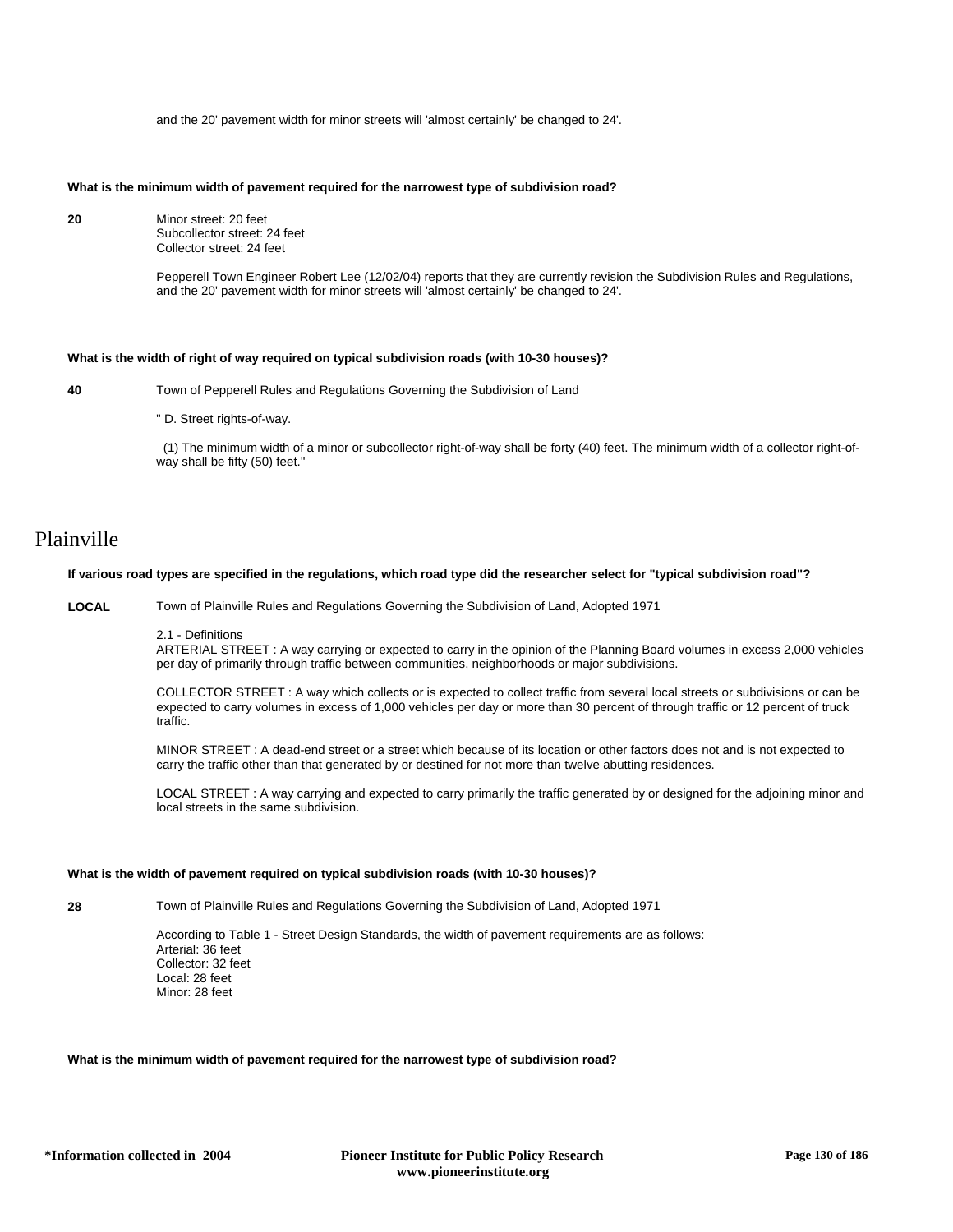**28** Town of Plainville Rules and Regulations Governing the Subdivision of Land, Adopted 1971

According to Table 1 - Street Design Standards, the width of pavement requirements are as follows: Arterial: 36 feet Collector: 32 feet Local: 28 feet Minor: 28 feet

#### **What is the width of right of way required on typical subdivision roads (with 10-30 houses)?**

**50** Town of Plainville Rules and Regulations Governing the Subdivision of Land, Adopted 1971

According to Table 1 - Street Design Standards, the width of right of way requirements are as follows: Arterial: 80 feet Collector: 50 feet Local: 50 feet Minor: 50 feet

# Plymouth

#### **If various road types are specified in the regulations, which road type did the researcher select for "typical subdivision road"?**

**MINOR** Town of Plymouth Rules and Regulations Governing the Subdivision of Land

#### **STREETS**

307 Street Classification and Widths

Proposed streets, shall be classified by the Board as provided below, depending upon the amount of traffic they are projected to accommodate.

1. Major Street - Designed to accommodate large volumes of moderate speed traffic with access to abutting lots controlled. Major streets are throughfares and carry through traffic between the various parts of Town. Major streets shall have a minimum right of way of sixty (60).

2. Collector Street - Designed to accommodate and direct traffic generated by minor streets in one or more neighborhoods or subdivisions to major streets, and other areas of Town. Collector streets shall have a minimum right of way of fifty (50) feet, and a paved surface width, exclusive of berms, of thirty-two (32) feet.

3. Minor Street - Designed for use by local residential and service traffic only. The function of a minor street is to provide direct access from abutting homes to collector streets, and the Town street system. Minor streets shall have a minimum right-of-way of fifty (50) feet, and a paved surface width of twenty-six (26) feet. In special cases, the Board may allow rights-of-way widths of less than 50 feet, but in no case shall the minimum widths of street rights-of-way be less than forty (40) feet.

### **What is the width of pavement required on typical subdivision roads (with 10-30 houses)?**

**26** Minor street: 26 feet Collector street: 32 feet

Town of Plymouth Rules and Regulations Governing the Subdivision of Land

## **STREETS**

307 Street Classification and Widths

Proposed streets, shall be classified by the Board as provided below, depending upon the amount of traffic they are projected to accommodate.

1. Major Street - Designed to accommodate large volumes of moderate speed traffic with access to abutting lots controlled. Major streets are throughfares and carry through traffic between the various parts of Town. Major streets shall have a minimum right of way of sixty (60).

2. Collector Street - Designed to accommodate and direct traffic generated by minor streets in one or more neighborhoods or subdivisions to major streets, and other areas of Town. Collector streets shall have a minimum right of way of fifty (50) feet, and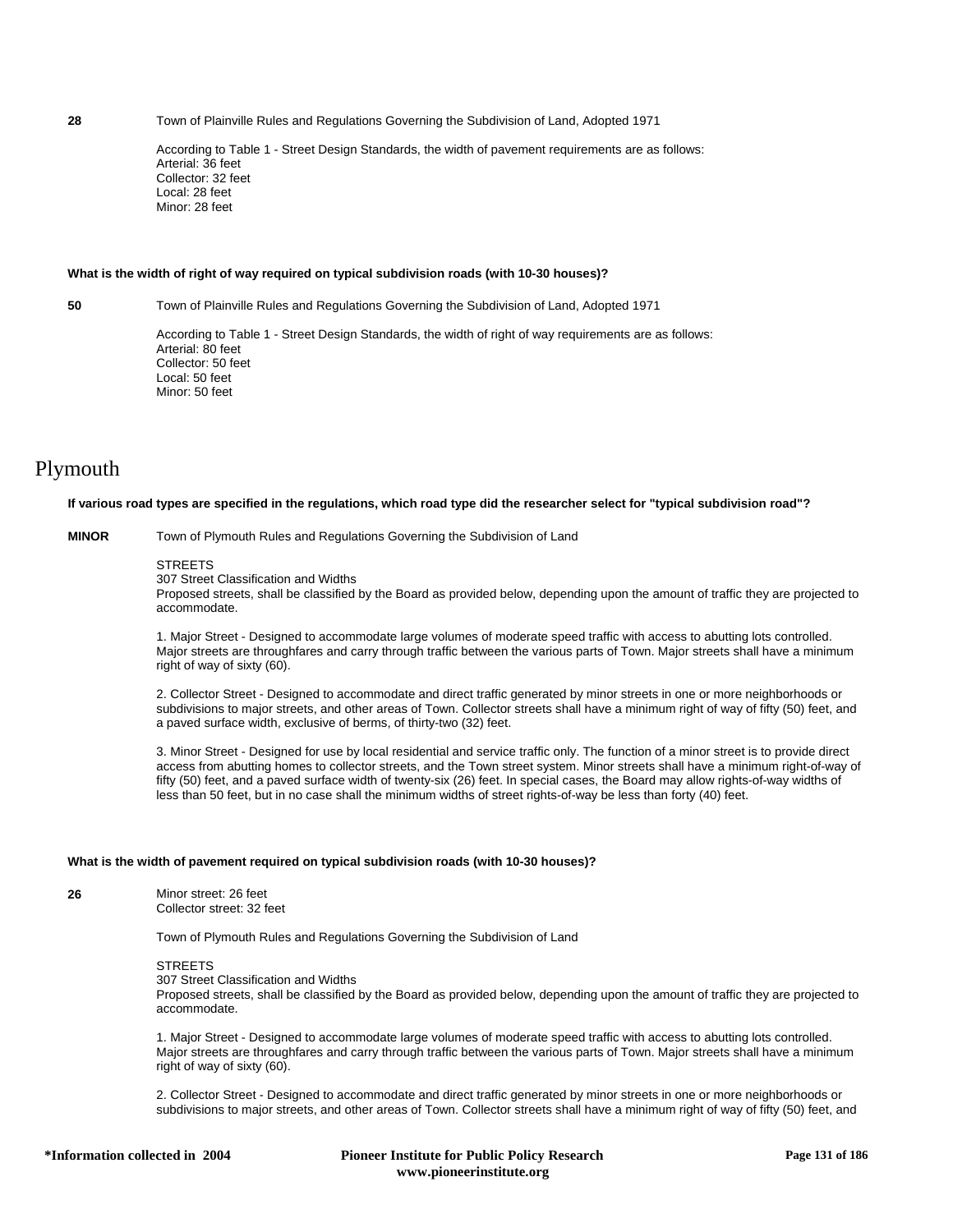a paved surface width, exclusive of berms, of thirty-two (32) feet.

3. Minor Street - Designed for use by local residential and service traffic only. The function of a minor street is to provide direct access from abutting homes to collector streets, and the Town street system. Minor streets shall have a minimum right-of-way of fifty (50) feet, and a paved surface width of twenty-six (26) feet. In special cases, the Board may allow rights-of-way widths of less than 50 feet, but in no case shall the minimum widths of street rights-of-way be less than forty (40) feet.

#### **What is the minimum width of pavement required for the narrowest type of subdivision road?**

**26** Town of Plymouth Rules and Regulations Governing the Subdivision of Land

#### **STREETS**

307 Street Classification and Widths

Proposed streets, shall be classified by the Board as provided below, depending upon the amount of traffic they are projected to accommodate.

1. Major Street - Designed to accommodate large volumes of moderate speed traffic with access to abutting lots controlled. Major streets are throughfares and carry through traffic between the various parts of Town. Major streets shall have a minimum right of way of sixty (60).

2. Collector Street - Designed to accommodate and direct traffic generated by minor streets in one or more neighborhoods or subdivisions to major streets, and other areas of Town. Collector streets shall have a minimum right of way of fifty (50) feet, and a paved surface width, exclusive of berms, of thirty-two (32) feet.

3. Minor Street - Designed for use by local residential and service traffic only. The function of a minor street is to provide direct access from abutting homes to collector streets, and the Town street system. Minor streets shall have a minimum right-of-way of fifty (50) feet, and a paved surface width of twenty-six (26) feet. In special cases, the Board may allow rights-of-way widths of less than 50 feet, but in no case shall the minimum widths of street rights-of-way be less than forty (40) feet.

## **What is the width of right of way required on typical subdivision roads (with 10-30 houses)?**

**50** Major street: 60 feet Collector street: 50 feet

Minor street: 50 feet (special cases: 40 feet)

Town of Plymouth Rules and Regulations Governing the Subdivision of Land

## **STREETS**

307 Street Classification and Widths

Proposed streets, shall be classified by the Board as provided below, depending upon the amount of traffic they are projected to accommodate.

1. Major Street - Designed to accommodate large volumes of moderate speed traffic with access to abutting lots controlled. Major streets are throughfares and carry through traffic between the various parts of Town. Major streets shall have a minimum right of way of sixty (60).

2. Collector Street - Designed to accommodate and direct traffic generated by minor streets in one or more neighborhoods or subdivisions to major streets, and other areas of Town. Collector streets shall have a minimum right of way of fifty (50) feet, and a paved surface width, exclusive of berms, of thirty-two (32) feet. This category includes industrial subdivision.

3. Minor Street - Designed for use by local residential and service traffic only. The function of a minor street is to provide direct access from abutting homes to collector streets, and the Town street system. Minor streets shall have a minimum right-of-way of fifty (50) feet, and a paved surface width of twenty-six (26) feet. In special cases, the Board may allow rights-of-way widths of less than 50 feet, but in no case shall the minimum widths of street rights-of-way be less than forty (40) feet.

## Plympton

**If various road types are specified in the regulations, which road type did the researcher select for "typical subdivision road"?**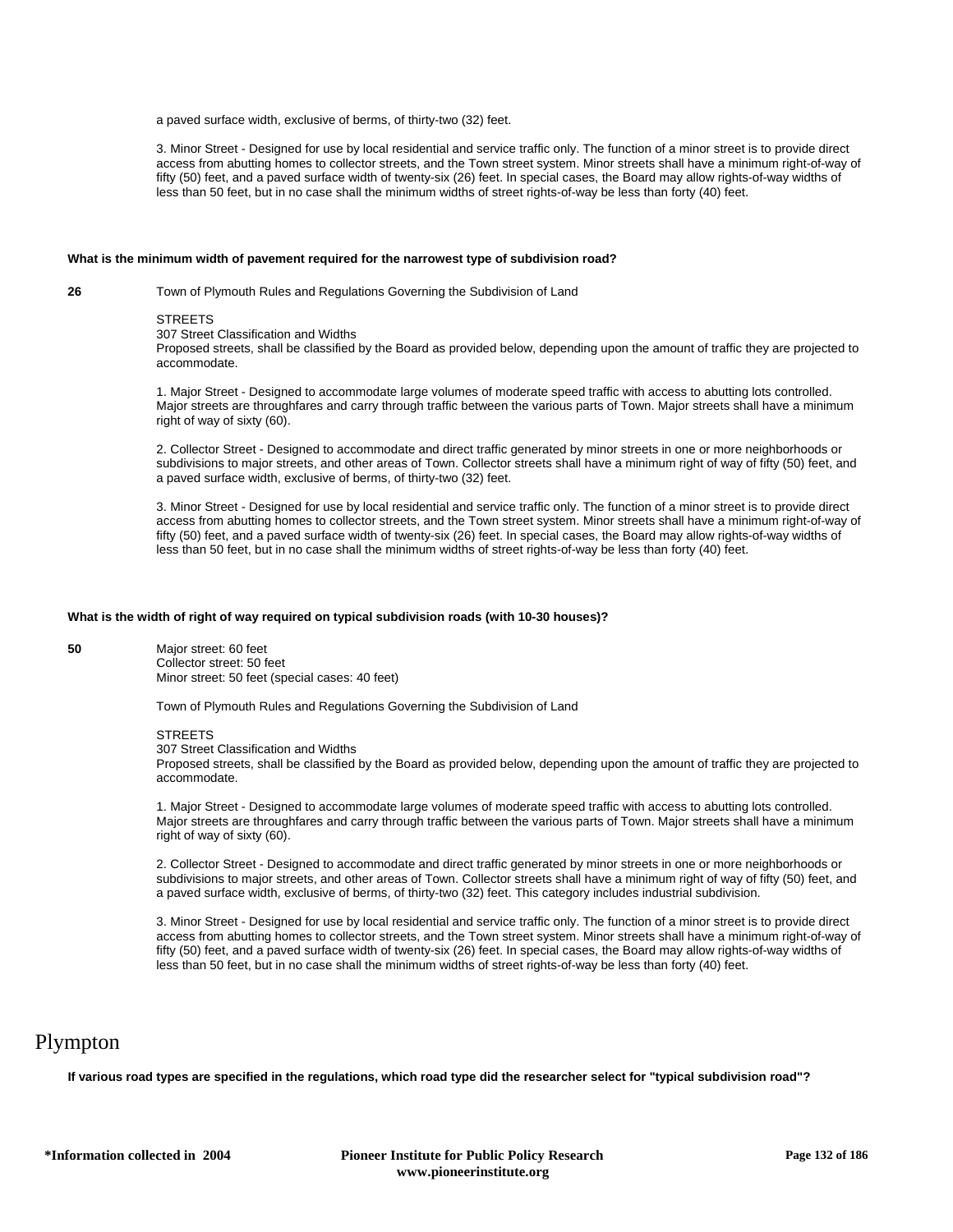**LOCAL** No road classifications offered in the Plympton subdivision or zoning regulations.

## **What is the width of pavement required on typical subdivision roads (with 10-30 houses)?**

**28** Plympton Building Inspector Fred Svenson (10/18/04) said that 28 feet is the typical width of pavement on local roads, and 40 feet for major roads.

#### **What is the minimum width of pavement required for the narrowest type of subdivision road?**

**28** Plympton Building Inspector Fred Svenson (10/18/04) said that 28 feet is the typical width of pavement on local roads, and 40 feet for major roads.

## **What is the width of right of way required on typical subdivision roads (with 10-30 houses)?**

**50** Town of Plympton Rules and Regulations Governing the Subdivision of Land

Section 4, C, 2 Width

 a. The minimum width of street rights-of-way shall be fifty (50) feet. Greater width shall be required by the Planning Board when deemed necessary for sight distance at the intersections. Right-of -way lines shall be rounded by tangent arcs with a minimum radius of fifty (50) feet. This will result in the right-of-way width totaling at least one hundred fifty (150) feet at the intersection.

 b. The typical cross section for minor streets shall conform to that indicated on Plate 4, (contained in the Appendix to the Regulations). The Planning Board may require greater paving sidewalk, and planting strip widths and curb requirements for major streets and secondary streets.

# Princeton

## **If various road types are specified in the regulations, which road type did the researcher select for "typical subdivision road"?**

**MINOR** Town of Princeton Rules and Regulations Governing the Subdivision of Land (1996)

## SECTION II. - General A. Definitions

STREET, MAJOR. (1) A street which, in the opinion of the Board is being used or will be used as a traveled way within the Town of Princeton and which will carry a heavy volume of traffic, generally over fifteen hundred (1500) vehicles per day. (1) For purposes of determining street type the Planning Board shall calculate ten (10) trips per day for a single family dwelling or each unit in a duplex residence and six (6) trips per day for each townhouse or unit in an apartment or multi-family structure.

STREET, MINOR. (1) A street which, in the opinion of the Board is being used, or will be used primarily to provide access to abutting lots and which will not be used for through traffic.

STREET, SECONDARY. (1) A street intercepting one (1) or more Minor Streets and which, in the opinion of the Board, is used or will be used to carry a substantial volume of traffic, generally, over four hundred (400) vehicles per day from such Minor Street(s) to a Major Street or community facility, and normally including a principal entrance to a large Subdivision or group of Subdivisions, and any principal circulation street within such Subdivisions.

## **What is the width of pavement required on typical subdivision roads (with 10-30 houses)?**

**26** Minor streets: 26 feet Secondary streets: 30 feet Major streets: 36 feet

Town of Princeton Rules and Regulations Governing the Subdivision of Land (1996)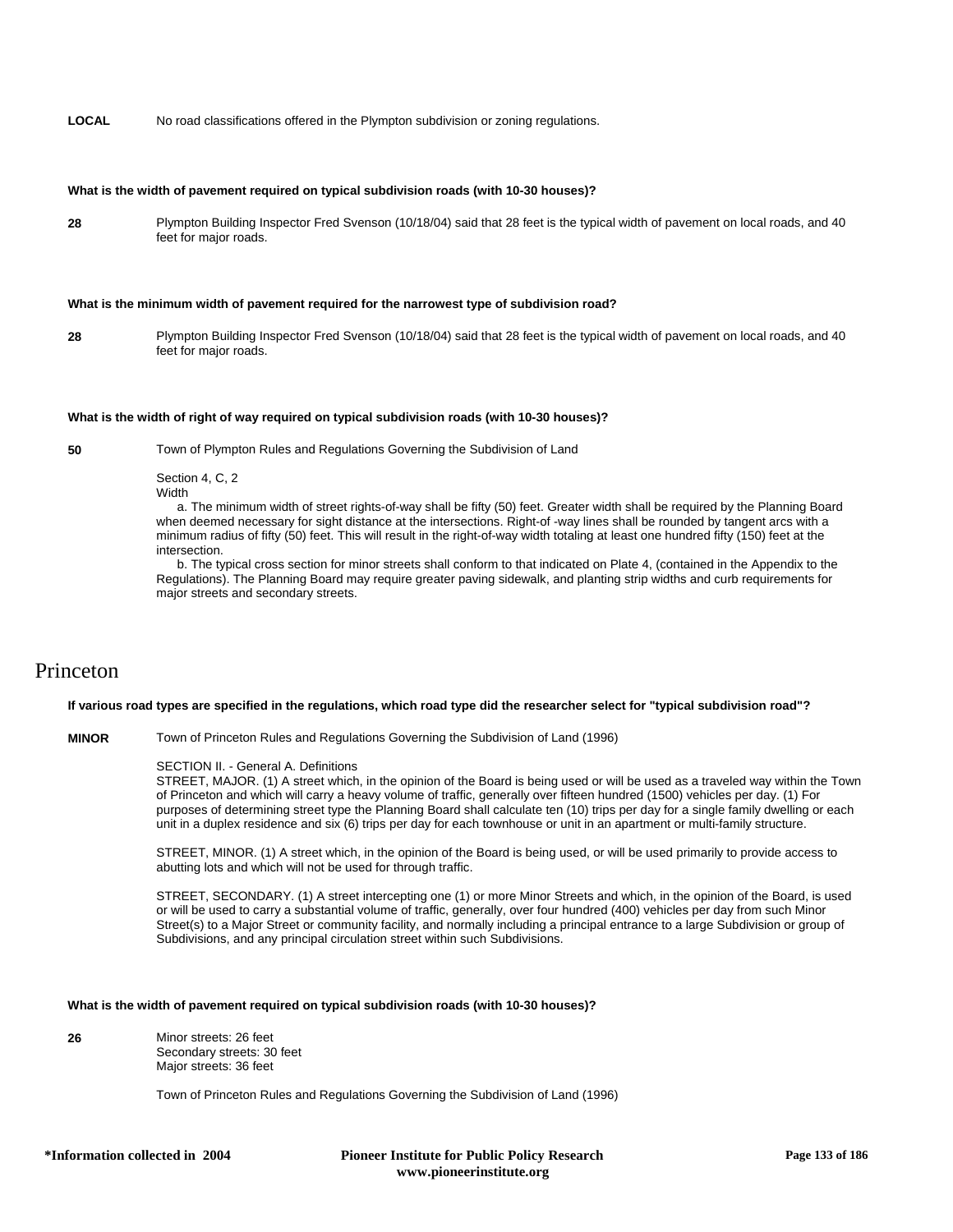SECTION V. REQUIRED IMPROVEMENTS FOR AN APPROVED SUBDIVISION B. Street and Roadway 2. The minimum and maximum widths of Roadway pavements shall be as follows: Minor Streets: Twenty-six feet (26') Minimum Secondary Streets: Thirty feet (30') Minimum, except in a residential Subdivision in which the average lot size is two (2) acres or more the Roadway pavement width may be reduced to twenty-six feet (26') by the Planning Board. Forty feet (40') Maximum Major Streets and all streets in a Subdivision

other than a residential subdivision: Thirty-six feet (36') Minimum, except in a residential Subdivision in which the average lot size is two (2) acres or more, the Roadway pavement width may be reduced to thirty feet (30') by the Planning Board. Forty-eight feet (48') Maximum, width may be raised by the Planning Board as needed to accommodate a median strip.

## **What is the minimum width of pavement required for the narrowest type of subdivision road?**

**26** Minor streets: 26 feet Secondary streets: 30 feet Major streets: 36 feet

Town of Princeton Rules and Regulations Governing the Subdivision of Land (1996)

SECTION V. REQUIRED IMPROVEMENTS FOR AN APPROVED SUBDIVISION B. Street and Roadway

2. The minimum and maximum widths of Roadway pavements shall be as follows:

Minor Streets: Twenty-six feet (26') Minimum

Secondary Streets: Thirty feet (30') Minimum, except in a residential Subdivision in which the average lot size is two (2) acres or more the Roadway pavement width may be reduced to twenty-six feet (26') by the Planning Board. Forty feet (40') Maximum Major Streets and all streets in a Subdivision

other than a residential subdivision: Thirty-six feet (36') Minimum, except in a residential Subdivision in which the average lot size is two (2) acres or more, the Roadway pavement width may be reduced to thirty feet (30') by the Planning Board. Forty-eight feet (48') Maximum, width may be raised by the Planning Board as needed to accommodate a median strip.

#### **What is the width of right of way required on typical subdivision roads (with 10-30 houses)?**

**50** Minor/Secondary streets: 50 feet or 60 feet Major streets: 60 feet or 90 feet

Town of Princeton Rules and Regulations Governing the Subdivision of Land (1996)

SECTION IV. DESIGN STANDARDS

A. Streets 3. Width

a. The minimum width of right-of-way shall be as follows:

(1) Minor and Secondary Streets: fifty feet (50') and in an area which in the opinion of the Planning Board is high density or an area of high intensity use sixty (60') feet for a secondary Street.

(2) Major Streets and such Secondary Streets, which in the judgment of the Planning Board may in the future be changed in character to become a Major Street: sixty (60') in a low density area and ninety (90") feet in an area which in the opinion of the Planning Board is a high density or high intensity area.

b. When a Minor Street will provide the only access for Lots fronting on a length in excess of five hundred feet (500') or where, on a Major Street, potential volume warrants, the Planning Board may require a greater right-of-way than that specified above and may require construction of a divided Roadway.

# **Quincy**

**If various road types are specified in the regulations, which road type did the researcher select for "typical subdivision road"?**

**What is the width of pavement required on typical subdivision roads (with 10-30 houses)?**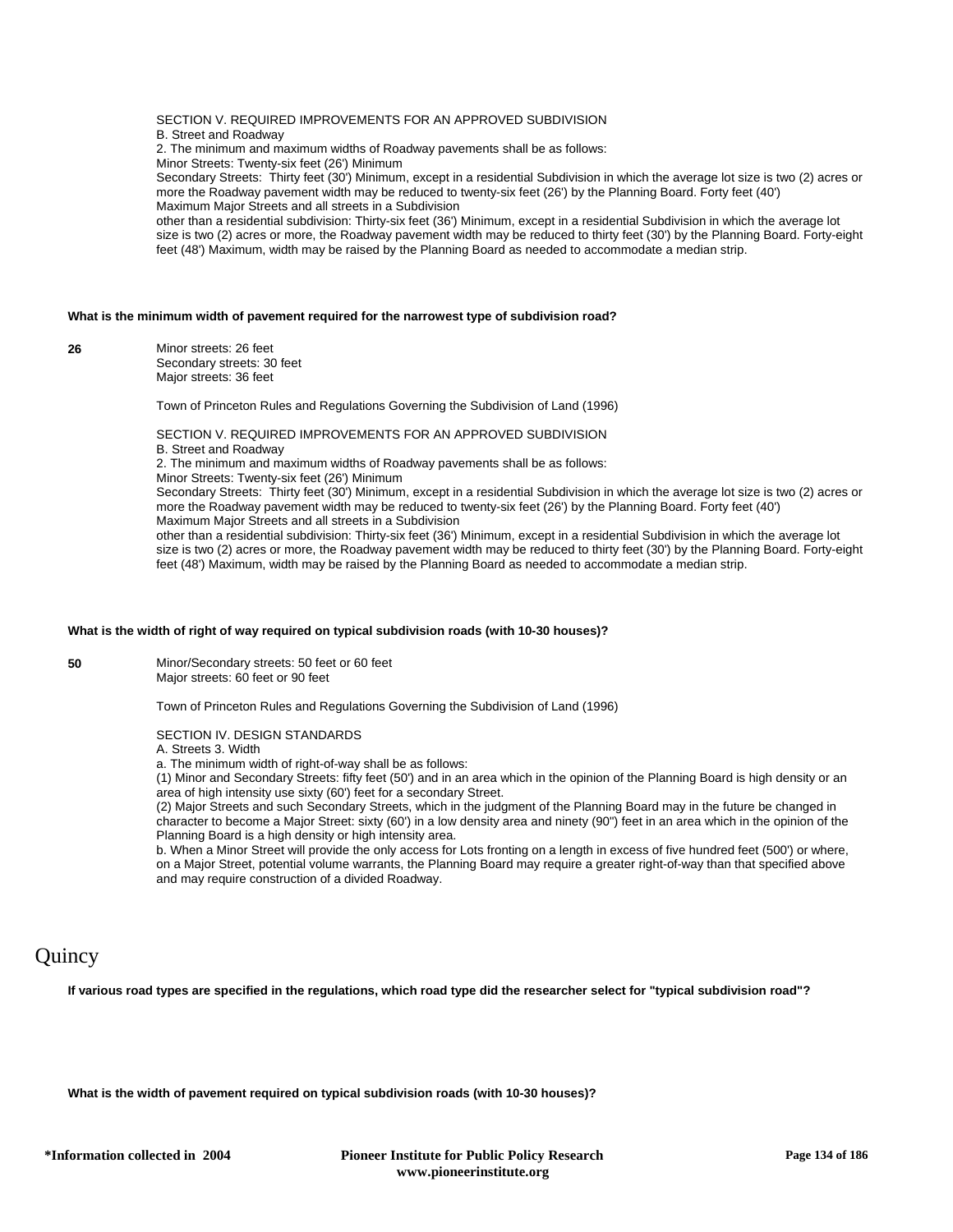**24** Researcher could not find the width in the regulations. Dennis Harrington, Director of Planning, (8/17/04) said that he think sthe width is twenty-four feet.

#### **What is the minimum width of pavement required for the narrowest type of subdivision road?**

**24** Researcher could not find the width in the regulations. Dennis Harrington, Director of Planning, (8/17/04) said that he think sthe width is twenty-four feet.

#### **What is the width of right of way required on typical subdivision roads (with 10-30 houses)?**

**40** Dennis Harrington, Director of Planning, (8/17/04) said that right of way requirement for the "basic subdivision road" is forty feet.

## Randolph

**If various road types are specified in the regulations, which road type did the researcher select for "typical subdivision road"?**

**SECONDARY** 3.6.4 The Board will specify as to whether a road will be constructed as primary road or as a secondary road based upon traffic requirements and safety conditions. All streets in Business and Industrial Zoned subdivisions will be constructed as primary roads.

#### **What is the width of pavement required on typical subdivision roads (with 10-30 houses)?**

**24** Primary street: 36 feet Secondart street: 29 feet

Town of Randolph Subdivision Rules and Regulations, Section 3.7.13-14.

3.7.13 A typical primary road shall not be less than 50 feet in width and shall include therein two paved sidewalks of not less than 7 feet.

3.7.14 Secondary roads shall be not less than 40 feet in width and shall include therein two paved sidewalks of not less than 5- 1/2 feet in width including curbing or berms, with utility poles recessed 8 inches back from the gutter line.

\*\*\*

Survey received from Randolph (Richard Goodhue, Chair, Planning Board) on 3/24/05:

Answer changed to 24 feet

### **What is the minimum width of pavement required for the narrowest type of subdivision road?**

**24** Primary street: 36 feet Secondart street: 29 feet

Town of Randolph Subdivision Rules and Regulations, Section 3.7.13-14.

3.7.13 A typical primary road shall not be less than 50 feet in width and shall include therein two paved sidewalks of not less than 7 feet.

3.7.14 Secondary roads shall be not less than 40 feet in width and shall include therein two paved sidewalks of not less than 5- 1/2 feet in width including curbing or berms, with utility poles recessed 8 inches back from the gutter line.

\*\*\*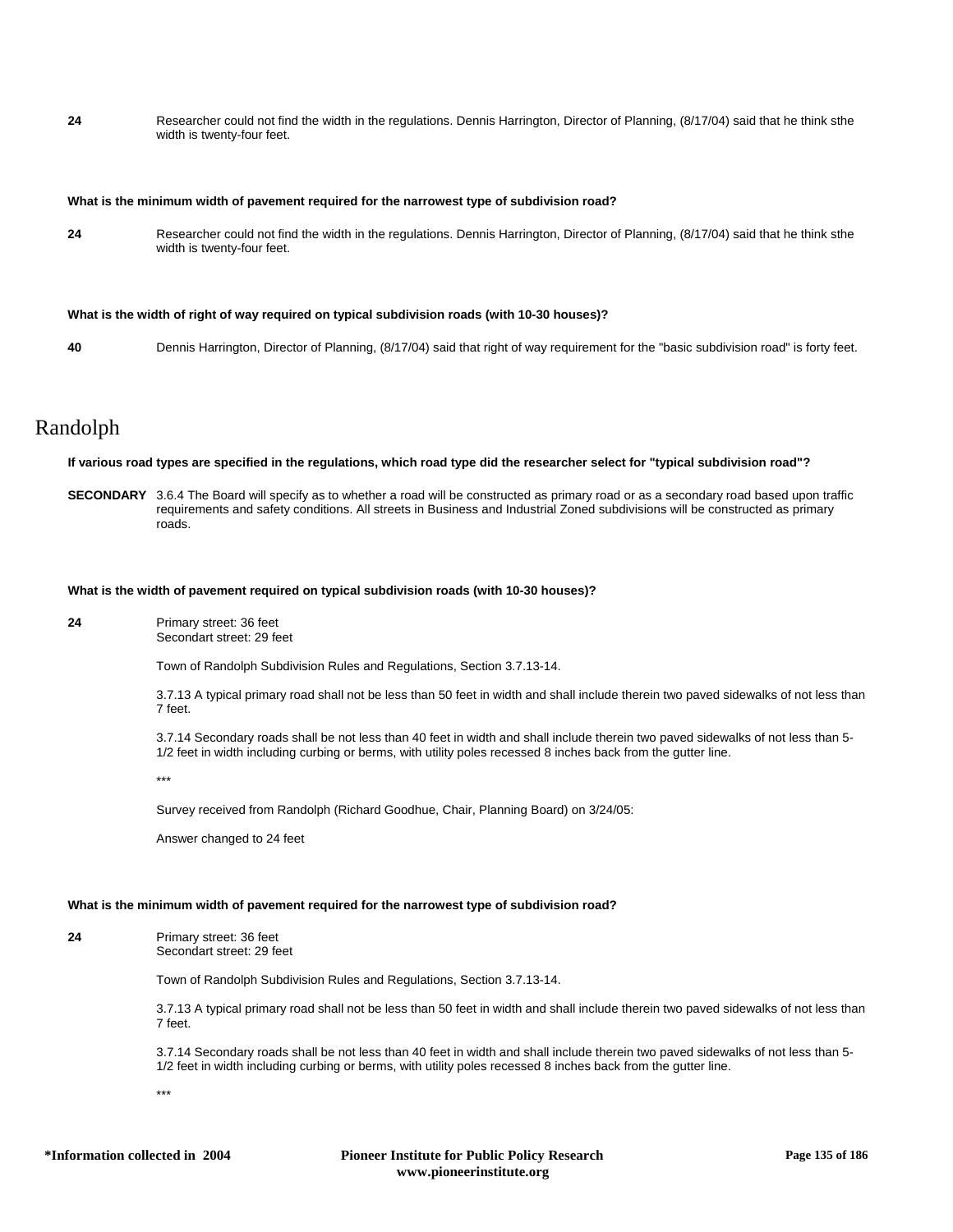Survey received from Randolph (Richard Goodhue, Chair, Planning Board) on 3/24/05:

Answer changed to 24 feet

### **What is the width of right of way required on typical subdivision roads (with 10-30 houses)?**

**40** Primary street: 50 feet Secondart street: 40 feet

Town of Randolph Subdivision Rules and Regulations, Section 3.7.13-14.

3.7.13 A typical primary road shall not be less than 50 feet in width and shall include therein two paved sidewalks of not less than 7 feet.

3.7.14 Secondary roads shall be not less than 40 feet in width and shall include therein two paved sidewalks of not less than 5- 1/2 feet in width including curbing or berms, with utility poles recessed 8 inches back from the gutter line.

## Raynham

## **If various road types are specified in the regulations, which road type did the researcher select for "typical subdivision road"?**

**ACCESS** Town of Raynham Rules and Regulations Governing the Subdivision of Land (Adopted 1955, Amended 1999)

#### 2.2 Definitions

ACCESS (RESIDENTIAL) STREET OR WAY - shall mean a way carrying or expected to carry an average daily trip count of (0- 250).

ARTERIAL STREET OR WAY - shall mean a way so designated by a Master of Study Plan or a Way carrying or expected to carry primarily through traffic to and/or from other municipalities; or to carry traffic in excess of 2,000 vehicles in both directions during the peak hour, which shall include numbered state highways.

COLLECTOR (RESIDENTIAL) STREET OR WAY - shall mean a way carrying or expected to carry an average daily trip count of (1001-3000)

SUB COLLECTOR (RESIDENTIAL) STREET OR WAY - shall mean a way carrying or expected to carry an average daily trip count of (251-1000)

LOCAL OR MINOR STREET LOCAL - a way serving primarily the traffic originating in one large or several small subdivisions and not expected to carry a large percentage of through traffic or trucks or any way not otherwise classified.

Minor - a dead end street or other way not expected to serve the traffic generated by more that ten dwelling units, or carry through traffic or commercial vehicles, other that those destined for or originating from the development served by such way.

#### **What is the width of pavement required on typical subdivision roads (with 10-30 houses)?**

**24** Town of Raynham Rules and Regulations Governing the Subdivision of Land (Adopted 1955, Amended 1999)

7.3.H.1.B. The minimum width for the roadway (pavement) shall be not less than the following: AVERAGE ROADWAY WIDTHS: Arterial: 64 feet Non-Residential Collector: 40 feet Residential Collector: 36 feet Residential Sub-Collector: 26 feet Access Street: 24 feet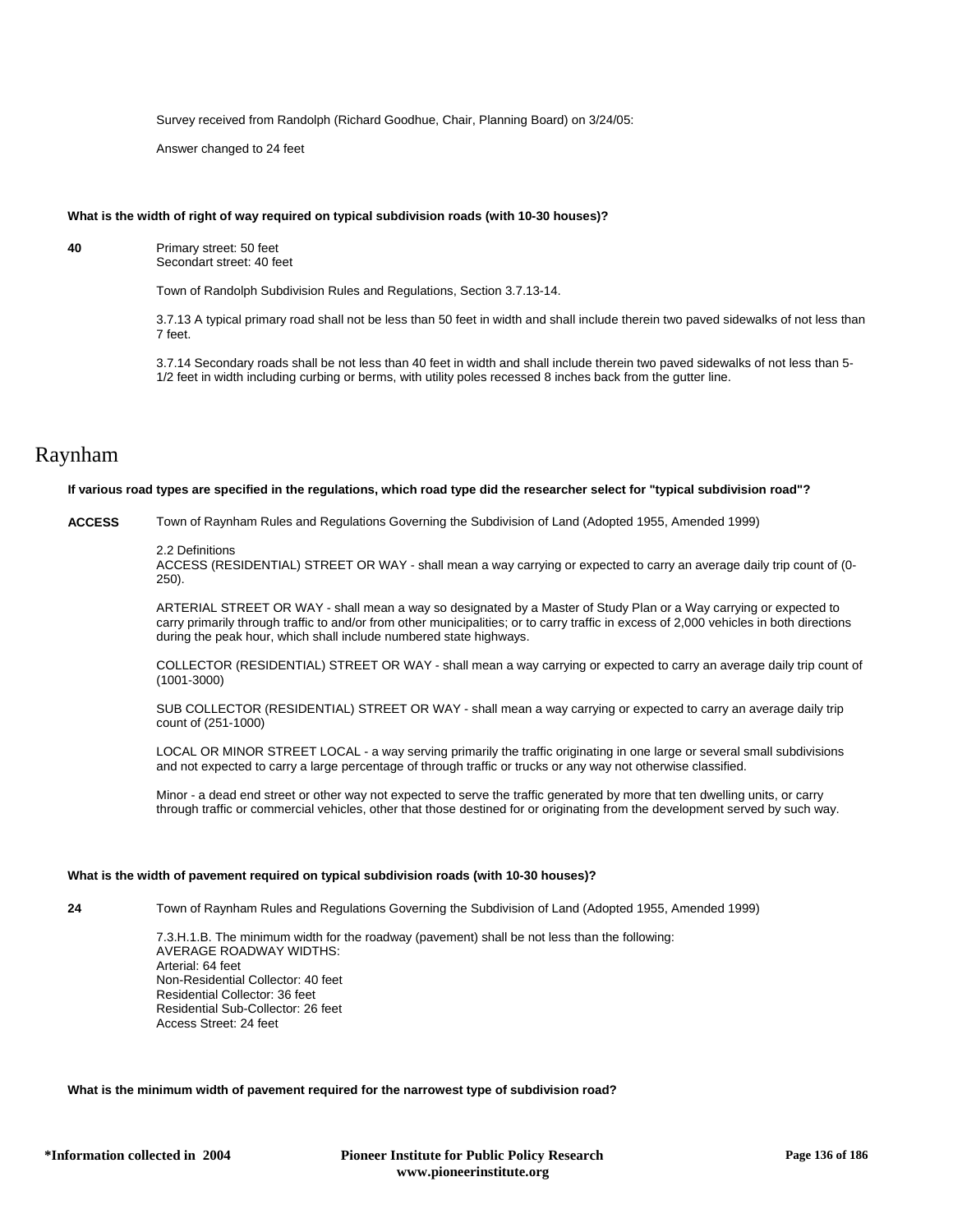**24** Town of Raynham Rules and Regulations Governing the Subdivision of Land (Adopted 1955, Amended 1999)

7.3.H.1.B. The minimum width for the roadway (pavement) shall be not less than the following: AVERAGE ROADWAY WIDTHS: Arterial: 64 feet Non-Residential Collector: 40 feet Residential Collector: 36 feet Residential Sub-Collector: 26 feet Access Street: 24 feet

#### **What is the width of right of way required on typical subdivision roads (with 10-30 houses)?**

**50** Town of Raynham Rules and Regulations Governing the Subdivision of Land (Adopted 1955, Amended 1999)

7.3 Streets

H. Property lines at street intersections shall be rounded or cut back to provide for a curb radius of not less than twenty (20) feet at intersections of, minor streets with other minor streets, and twenty-five (25) feet or greater at all other intersections. 1. Median Islands may be required in case of extreme traffic flow, etc. 2. Width A. The minimum width of street rights-of-way shall be not less than the following: Arterial Streets....................96 feet Non-Residential Collector Streets...62 feet Residential Collector Streets.......60 feet Local or Minor Streets..............50 feet (Sub collector and Access Streets)

## Reading

### **If various road types are specified in the regulations, which road type did the researcher select for "typical subdivision road"?**

2.24. STREET, ARTERIAL : A street of regional significance which carries high volumes of traffic between and through towns; such streets may also provide direct access to abutting parcels.

2.25. STREET, COLLECTOR : A street used primarily to connect local streets with arterial streets; such streets may also provide direct access to abutting parcels.

2.26. STREET, LOCAL : A street which primarily serves to provide direct access to abutting parcels.

### **What is the width of pavement required on typical subdivision roads (with 10-30 houses)?**

**30** Town of Reading Subdivision Rules Section 7.1.3. Street Cross Section the following shall be the minimum provided for streets. The Commission may require additional lanes, widths, and other dimensions where the use requires such increases. Cross sections shall conform to Figure 1, "Typical Cross Section for a Sixty-Foot Street", in the Appendix.

> a. At least a 30 foot travel way completely paved and uniformly graded from the crown of the roadway to the granite curbing at three-eights of an inch (3/8") per foot.

### **What is the minimum width of pavement required for the narrowest type of subdivision road?**

**30** Town of Reading Subdivision Rules Section 7.1.3. Street Cross Section the following shall be the minimum provided for streets. The Commission may require additional lanes, widths, and other dimensions where the use requires such increases. Cross sections shall conform to Figure 1, "Typical Cross Section for a Sixty-Foot Street", in the Appendix.

> a. At least a 30 foot travel way completely paved and uniformly graded from the crown of the roadway to the granite curbing at three-eights of an inch (3/8") per foot.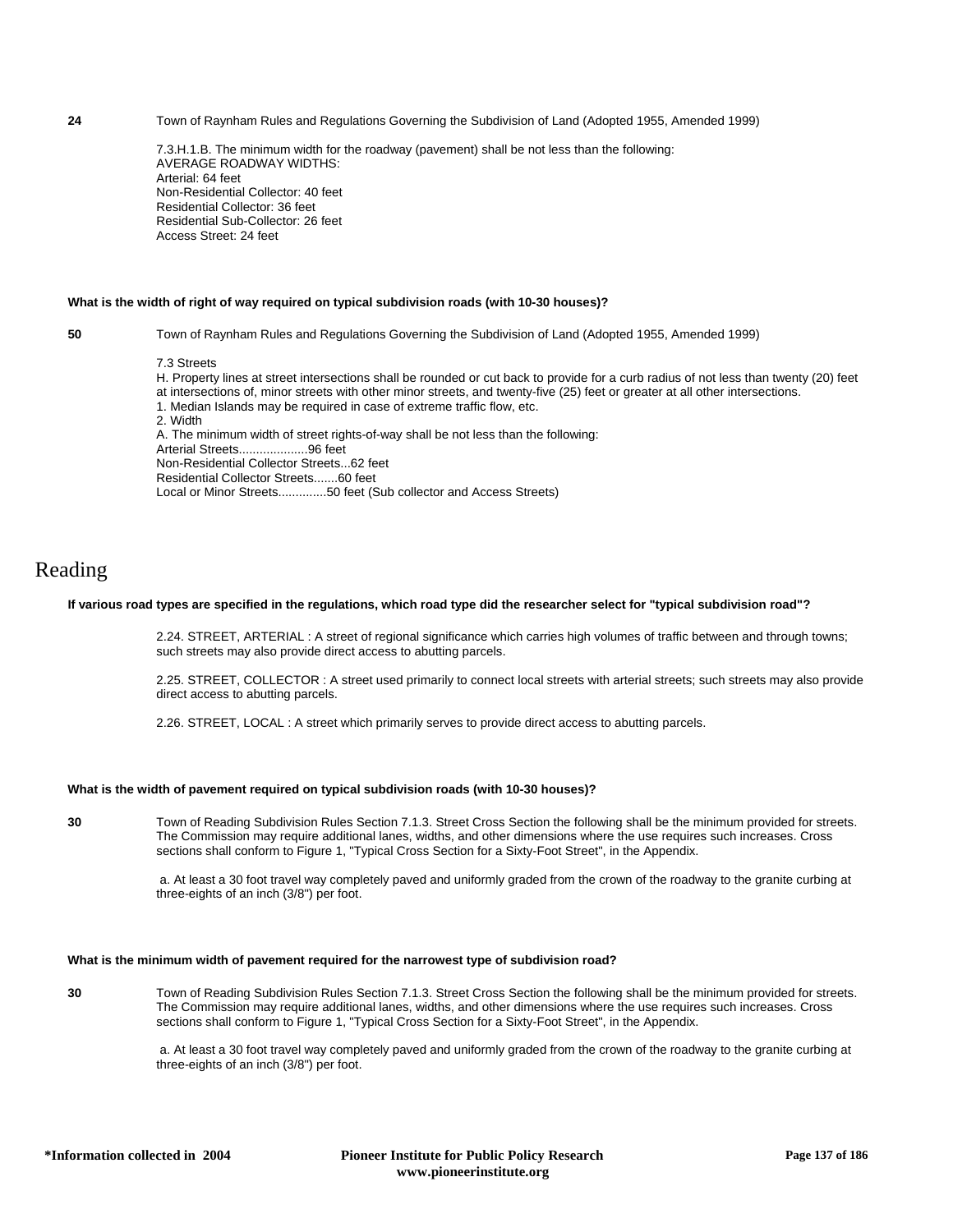### **What is the width of right of way required on typical subdivision roads (with 10-30 houses)?**

**60** Town of Reading Subdivision Regulations, Section 7.1.1. Width and Grade of Ways (1997).

 a. The width of street rights-of-way shall be sixty (60) feet. Cul-de-sac terminations of street rights-of-way shall consist of a rightof-way circle with a radius of fifty-five (55) feet, the center of which radius shall coincide with the centerline of the roadway. Where appropriate for the needs of vehicular access and public safety, the CPDC may require a greater right-of-way width or radius.

# Rehoboth

**If various road types are specified in the regulations, which road type did the researcher select for "typical subdivision road"?**

**LOCAL RESIDENTIA** Rules and Regulations Governing the Subdivision of Land in the Town of Rehoboth (Adopted 1947, Amended 2001)

**L**

ARTERIAL STREET shall mean, as determined by the Planning Board, a continuous street or highway e.g. the State numbered routes in Town - Rte. 44, 118 and 6) that serves, or is expected to serve as a route for the circulation of traffic into, out o f or around the municipality and carries a volume of traffic greater than 3,500 vehicles per day.

COLLECTOR STREET shall mean, as determined by the Planning Board, a street whose principle function is to carry traffic between local streets, collectors and arterial streets and carries volumes of traffic between 1,000 and 3,500 vehicles per day.

LOCAL STREET OR RESIDENTIAL STREET shall mean, as determined by the Planning Board, a street that provides direct access to abutting land use activities and connections to arterial and collector streets and carries volumes of traffic less than 1,000 vehicles per day.

#### **What is the width of pavement required on typical subdivision roads (with 10-30 houses)?**

**26** Rules and Regulations Governing the Subdivision of Land in the Town of Rehoboth (Adopted 1947, Amended 2001)

602 Improvement Specifications

Arterial: 36 feet Collector: 34 feet Local/Residential: 26 feet

## **What is the minimum width of pavement required for the narrowest type of subdivision road?**

**26** Rules and Regulations Governing the Subdivision of Land in the Town of Rehoboth (Adopted 1947, Amended 2001)

602 Improvement Specifications

Arterial: 36 feet Collector: 34 feet Local/Residential: 26 feet

## **What is the width of right of way required on typical subdivision roads (with 10-30 houses)?**

**50** Rules and Regulations Governing the Subdivision of Land in the Town of Rehoboth (Adopted 1947, Amended 2001)

502.4 Right-of-Way Widths and Alignments

Arterial: 60 feet Collector: 60 feet Local/Residential: 60 feet max/50 feet min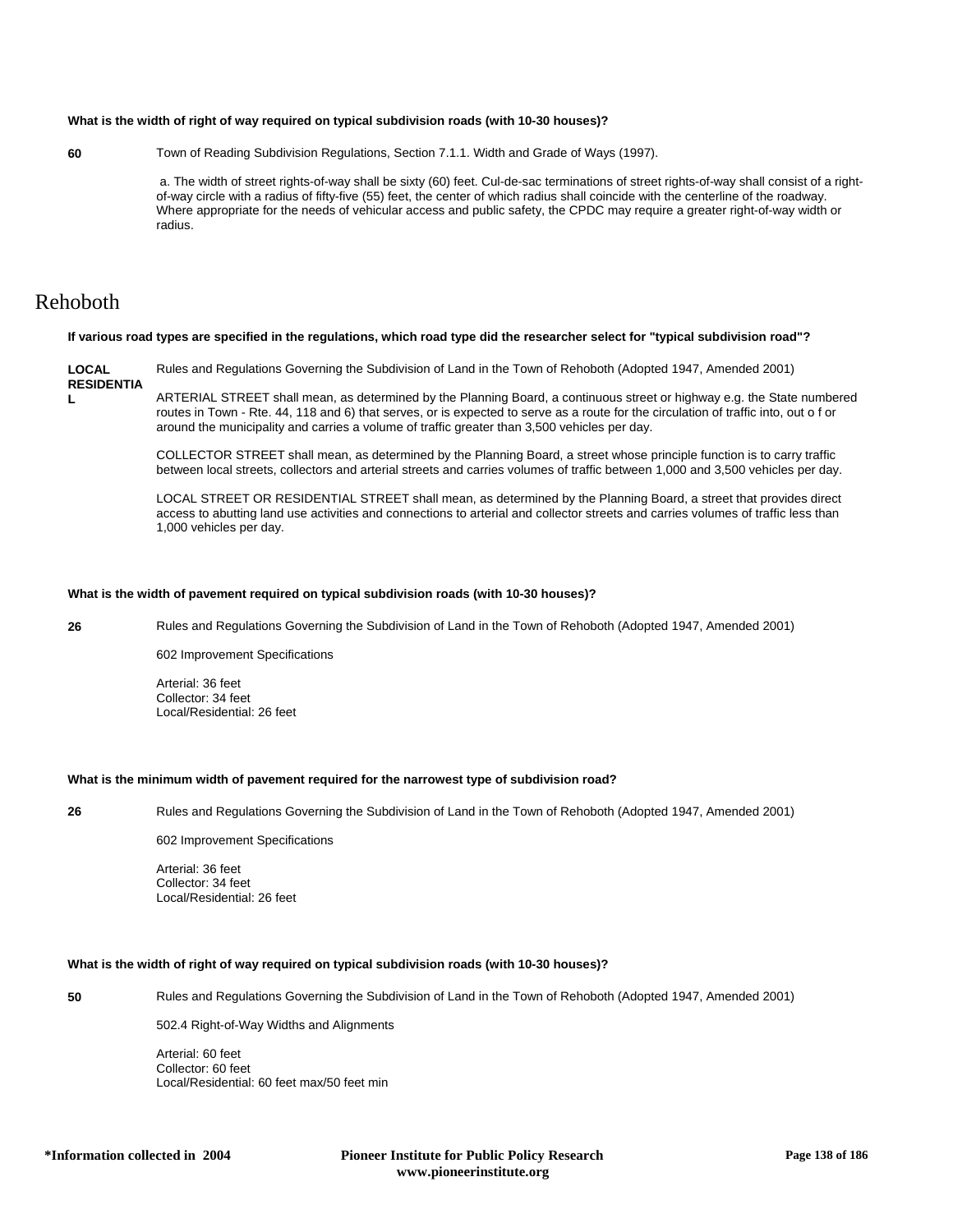## Revere

**If various road types are specified in the regulations, which road type did the researcher select for "typical subdivision road"?**

**MINOR** Definition of Minor Street from Rules and Regulations: City of Revere, Rules and Regulations Governing the Subdivision of Land, Section 1:

SECTION 1 - DEFINITIONS

STREET - MINOR - Existing or proposed street which is used primarily for access to abutting properties or to carry relatively small volumes of traffic.

### **What is the width of pavement required on typical subdivision roads (with 10-30 houses)?**

**26** Principal Streets: 2 lanes @ 12' = 24 feet Minor Streets: 2 lanes @ 13' = 26 feet

Revere requires 2 lanes 13' wide each on Minor Subdivision streets based on Figure 2 drawing in the Appendix.

City of Revere, Rules and Regulations Governing the Subdivision of Land APPENDIX - FIGURE 2 SECTION-MINOR STREETS

#### **What is the minimum width of pavement required for the narrowest type of subdivision road?**

**24** Principal Streets: 2 lanes @ 12' = 24 feet Minor Streets: 2 lanes @ 13' = 26 feet

Revere requires 2 lanes 13' wide each on Minor Subdivision streets based on Figure 2 drawing in the Appendix.

City of Revere, Rules and Regulations Governing the Subdivision of Land APPENDIX - FIGURE 2 SECTION-MINOR STREETS

## **What is the width of right of way required on typical subdivision roads (with 10-30 houses)?**

**50** Minor streets: 50 feet Principal streets: 60 feet

City of Revere, Rules and Regulations Governing the Subdivision of Land, Section 5.B.8:

8) Minimum width of minor street rights-of-way shall be fifty feet, and minimum width of principal street rights-of-way shall be sixty feet.

# Rockland

## **If various road types are specified in the regulations, which road type did the researcher select for "typical subdivision road"?**

| <b>LOCAL</b><br><b>RESIDENTIA</b> | Town of Rockland Subdivision Rules and Regulations, Section III(B)(2) (Adopted 1990, Last Amended 2001). |
|-----------------------------------|----------------------------------------------------------------------------------------------------------|
|                                   | 2. Street Classification and Dimensional Requirements                                                    |
|                                   | a. The following classification shall apply to the streets in a subdivision:                             |

 (1) Local Residential Streets are streets serving a limited number of private residences and are to be designed primarily for passenger vehicles and light trucks; in general, streets serving less than forty (40) lots, each lot approximately equal to the minimum area requirement of the Zoning By-Law, shall be considered as a Local Residential Street. (2) Residential Feeder Streets serve general residential areas connecting Local Residential Streets with existing town streets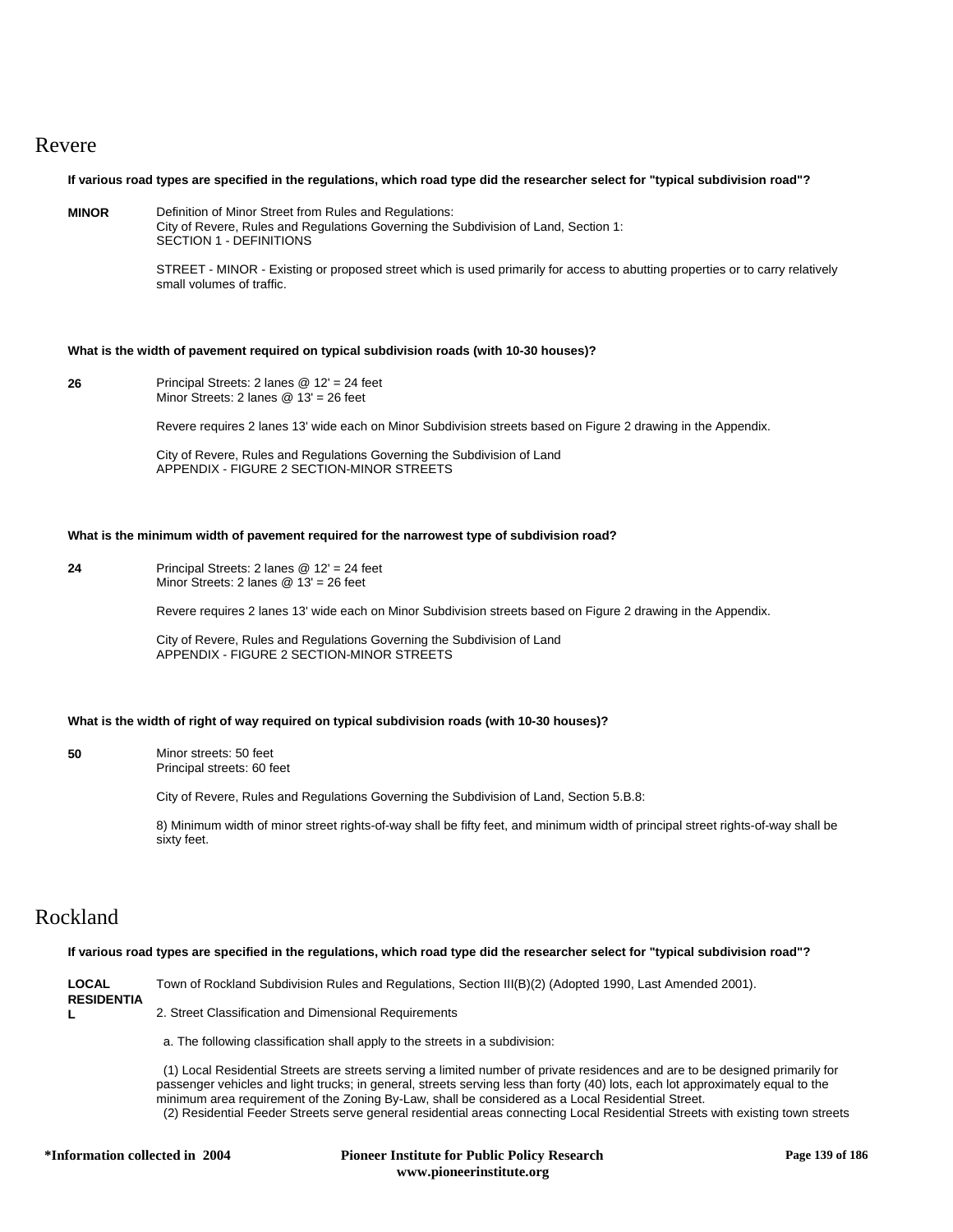and highways and other existing or potential Local Streets.

 (3) Industrial Streets are to provide access to and within commercial and industrial areas as they may exist or as they may be zoned. This classification is further divided into "Primary Industrial Streets" and "Secondary Industrial Streets." A Primary Industrial Street serves as a major access into and/or through a commercial or industrial district. All other streets in such districts not qualifying as a Primary Street shall be defined as a Secondary Industrial Street.

 b. For the purpose of classification, all streets in a subdivision containing apartments or multi-family dwellings shall be considered as Residential Feeder Streets.

 c. Streets shown an a residential subdivision plan submitted for approval, which may qualify as a Local Residential Street based on traffic service for the proposed subdivision, shall be classified a% a Residential Feeder Street if the street may serve as a major access route upon future development of adjacent land areas.

 d. The Board shall determine the classification of the various streets in a subdivision, using as a guide the above and the Master Circulation Plan of the Town as such plan provides at the time of submission.

### **What is the width of pavement required on typical subdivision roads (with 10-30 houses)?**

**30** Local residential street: 30 feet Residential feeder street: 30 feet Industrial primary street: 36 feet Industrial secondary street: 30 feet

As listed in the Town of Rockland Subdivision Rules and Regulations, Appendix C (Adopted 1990, Last Amended 2001).

#### **What is the minimum width of pavement required for the narrowest type of subdivision road?**

**30** Local residential street: 30 feet Residential feeder street: 30 feet Industrial primary street: 36 feet Industrial secondary street: 30 feet

As listed in the Town of Rockland Subdivision Rules and Regulations, Appendix C (Adopted 1990, Last Amended 2001).

## **What is the width of right of way required on typical subdivision roads (with 10-30 houses)?**

**50** Local residential street: 50 feet Residential feeder street: 60 feet Industrial primary street: 60 feet Industrial secondary street: 60 feet

As listed in the Town of Rockland Subdivision Rules and Regulations, Appendix C (Adopted 1990, Last Amended 2001).

## Rockport

### **If various road types are specified in the regulations, which road type did the researcher select for "typical subdivision road"?**

RESIDENTIA Road classifications are not defined in the subdivision regulations.

**L**

## **What is the width of pavement required on typical subdivision roads (with 10-30 houses)?**

**24** Town of Rockport Rules and Regulations Governing the Subdivision of Land

" 5.2.2 The minimum width of roadway pavements shall be as follows:

 Residential streets: 24 feet Secondary streets: 34 feet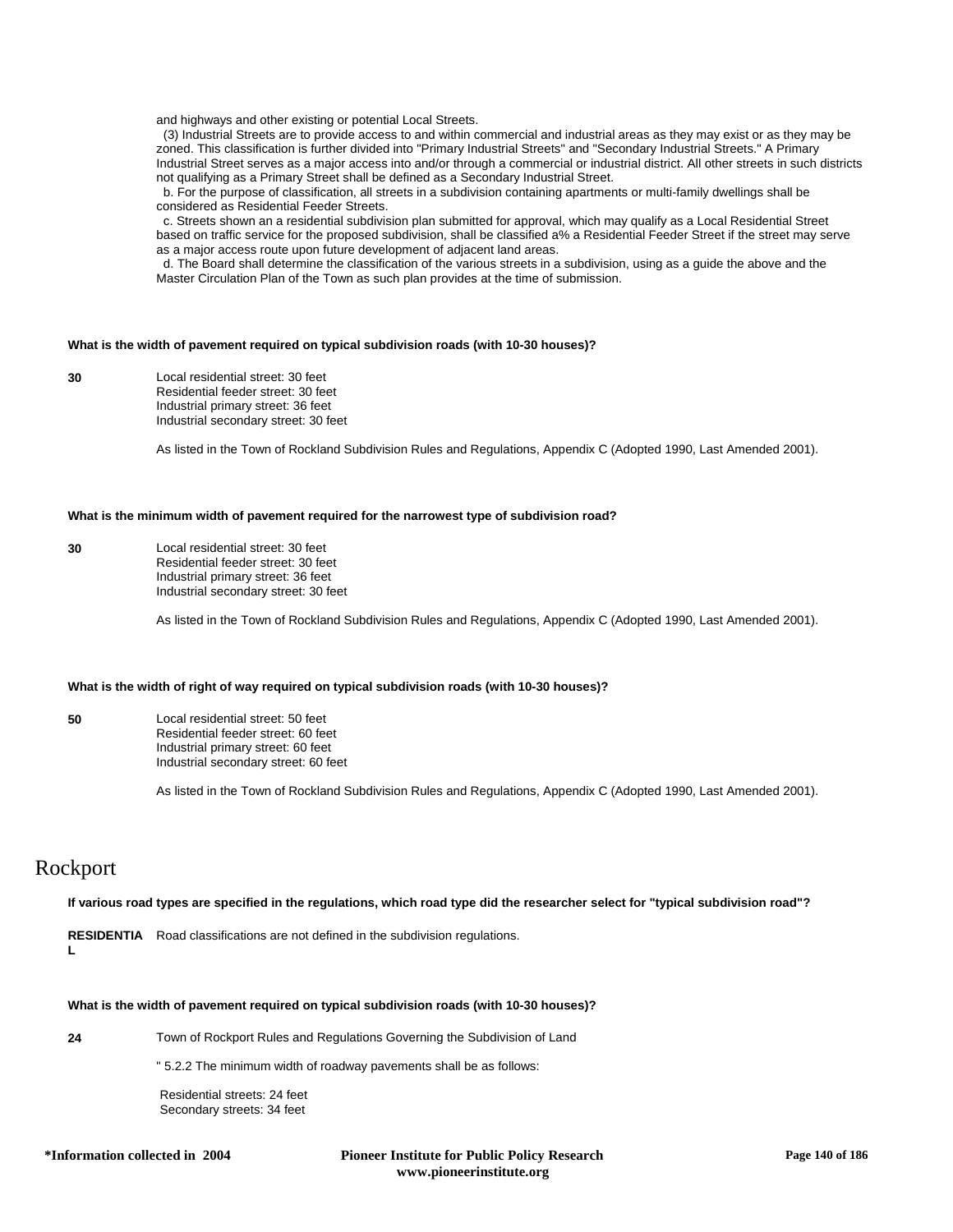Business streets: 44 feet"

### **What is the minimum width of pavement required for the narrowest type of subdivision road?**

**24** Town of Rockport Rules and Regulations Governing the Subdivision of Land

" 5.2.2 The minimum width of roadway pavements shall be as follows:

 Residential streets: 24 feet Secondary streets: 34 feet Business streets: 44 feet"

#### **What is the width of right of way required on typical subdivision roads (with 10-30 houses)?**

**40** Town of Rockport Rules and Regulations Governing the Subdivision of Land

"4.1.3 WIDTH

 (a) The minimum width of street rights-of-way shall be as follows: Residential streets: 40 feet Secondary streets: 50 feet Business streets: 60 feet"

## Rowley

## **If various road types are specified in the regulations, which road type did the researcher select for "typical subdivision road"?**

**MINOR** Town of Rowley Rules and Regulations Governing the Subdivision of Land

STREET: MAJOR A street which, in the opinion of the Board, is being used or will be used as a thoroughfare within the Town of Rowley, which will connect communities or which will otherwise carry a heavy volume of traffic.

STREET: MINOR A street which, in the opinion of the Board, is being used or will be used primarily, to provide access to abutting lots and which will not be used for through traffic.

STREET: SECONDARY A street intercepting one (1) or more minor streets and which, in the opinion of the Board, is used or will be used to carry a substantial volume of traffic from such minor street(s) to a major street or community facility, and normally including a principal entrance street to a shopping center, industrial park, planned unit development, or a large subdivision, or group of subdivisions, and any principal circulation street within such developments, or a street which will connect subdivisions.

#### **What is the width of pavement required on typical subdivision roads (with 10-30 houses)?**

**26** Town of Rowley Rules and Regulations Governing the Subdivision of Land

5.2.2. Pavement 5.2.2.1. Roadway pavement shall be constructed for the full length of all streets within the subdivision and shall have the radii required in Section 4.1.2.5. above. The centerline of all roadways shall coincide with the centerline of the street right-of-way unless a deviation is approved by the Planning Board. The minimum widths of the roadway and pavement shall be in accordance with the following: Major: 48 feet (high intensity area), 40 feet (low intensity area) Minor: 26 feet Secondary: 40 feet (high intensity area), 30 feet (low intensity area)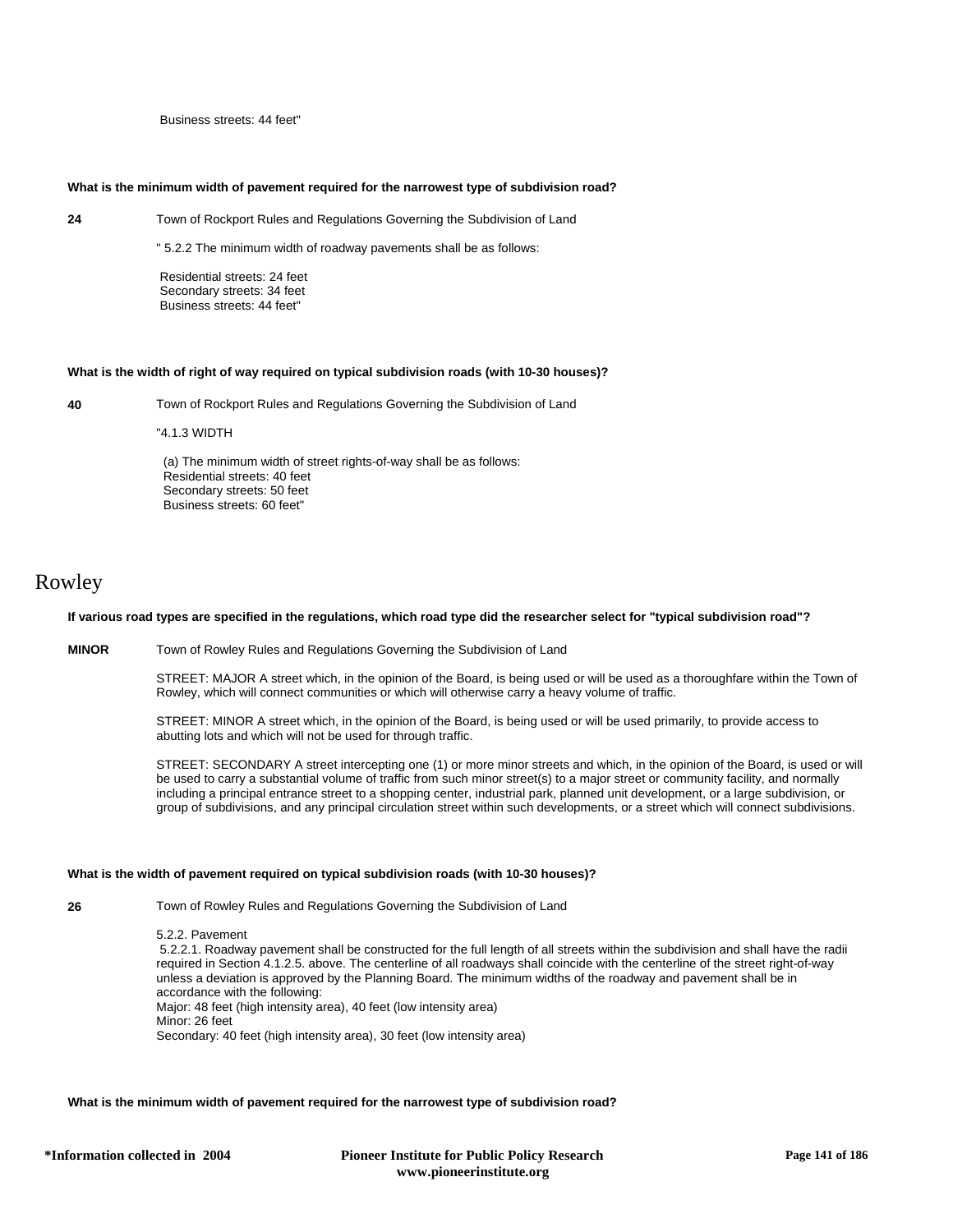## **26** Town of Rowley Rules and Regulations Governing the Subdivision of Land

### 5.2.2. Pavement

 5.2.2.1. Roadway pavement shall be constructed for the full length of all streets within the subdivision and shall have the radii required in Section 4.1.2.5. above. The centerline of all roadways shall coincide with the centerline of the street right-of-way unless a deviation is approved by the Planning Board. The minimum widths of the roadway and pavement shall be in accordance with the following:

Major: 48 feet (high intensity area), 40 feet (low intensity area)

Minor: 26 feet

Secondary: 40 feet (high intensity area), 30 feet (low intensity area)

## **What is the width of right of way required on typical subdivision roads (with 10-30 houses)?**

**55** Town of Rowley Rules and Regulations Governing the Subdivision of Land

## 4.1.4. Width

4.1.4.1. The minimum width of right-of-way shall be as follows:

 Major Streets: Sixty five (65) feet in a low intensity area and eighty (80) feet in a high intensity area as determined by the Planning Board.

 Secondary streets and such minor streets, which in the judgement of the Board may in the future be changed in character to become a secondary street: fifty five (55) feet in a low intensity area and sixty five (65) feet in a high intensity area as determined by the Board.

Minor Streets: Fifty five (55) feet.

## Salem

### **If various road types are specified in the regulations, which road type did the researcher select for "typical subdivision road"?**

**MINOR** PRIMARY : street which carries through traffic, serves itself, and is fed by one or more collector streets.

 COLLECTOR : A street which serves itself, receives traffic from one or more streets, is joined by other streets at both ends, and which by its nature does not carry through traffic.

 MINOR : A street which is joined by other streets only at both ends and provides the principal means of access for only the lots on that street.

DEAD END : A street under 500 feet in length which joins another street at only one end.

\* In instances where existing street widths are greater than 36 feet the existing width shall be met.

## **What is the width of pavement required on typical subdivision roads (with 10-30 houses)?**

**24** Primary street: 36 feet Collector street: 32 feet

Minor street: 24 feet

City of Salem, Rules and Regulations Governing the Subdivision of Land, Section IV Design Standards, (A)(2), (2001).

2. Width \*

a. The minimum width of right-of-way improvements shall conform to the schedule below:

Roadway - Plant Strip - Sidewalk - Curb

Primary 36' - 5' - 5' - 6''

Collector 32' - 3' - 5' - 6''

Minor/ Deadedn 24' - 3' - 5' - 6''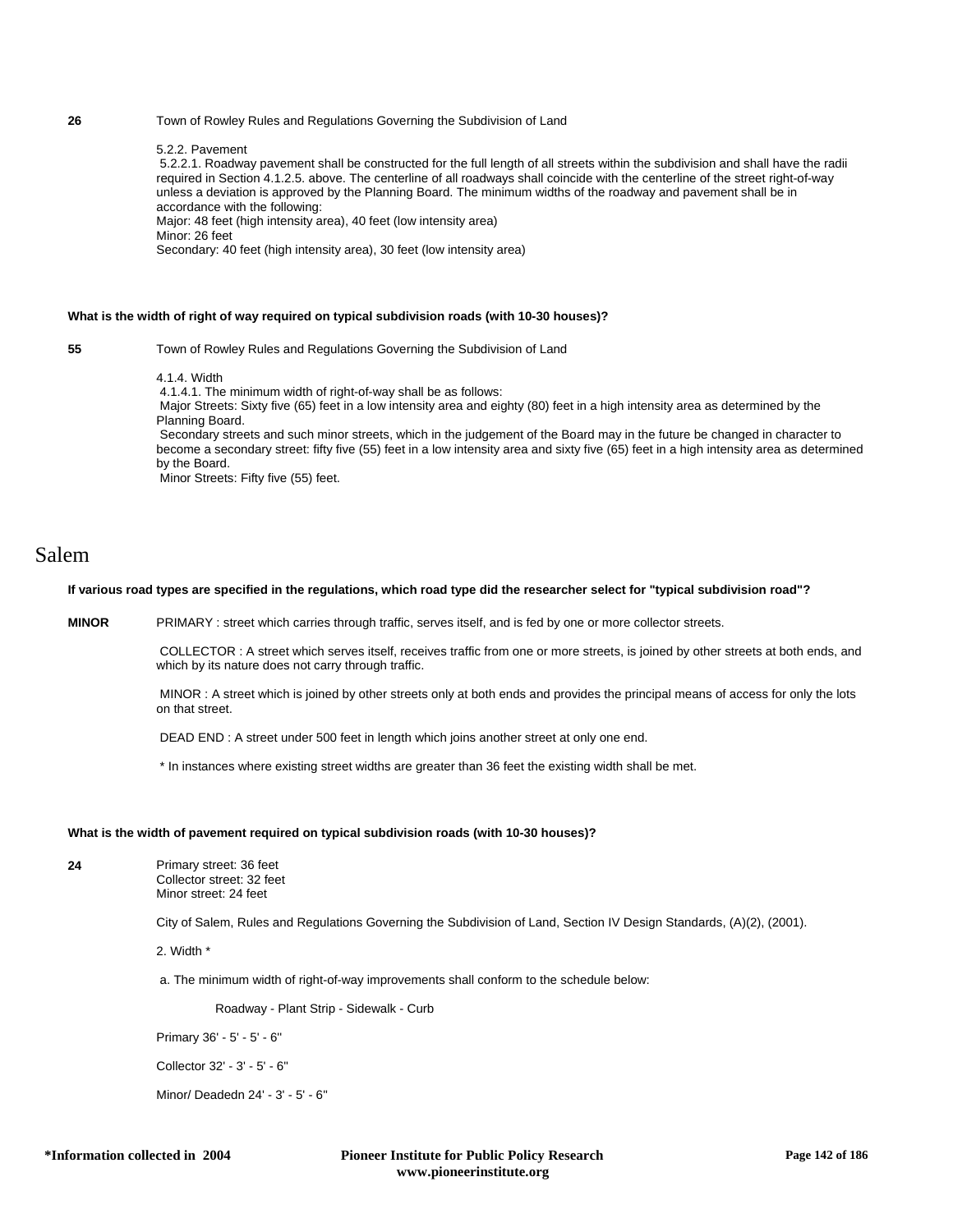**What is the minimum width of pavement required for the narrowest type of subdivision road?**

**24** Primary street: 36 feet Collector street: 32 feet Minor street: 24 feet

### **What is the width of right of way required on typical subdivision roads (with 10-30 houses)?**

**41** City of Salem, Rules and Regulations Governing the Subdivision of Land, Section IV Design Standards, (A)(2), (2001).

2. Width \*

a. The minimum width of right-of-way improvements shall conform to the schedule below:

Roadway - Plant Strip - Sidewalk - Curb

Primary 36' - 5' - 5' - 6''

Collector 32' - 3' - 5' - 6''

Minor/ Deadend 24' - 3' - 5' - 6''

# Salisbury

**TYPE I** 

**N**

**If various road types are specified in the regulations, which road type did the researcher select for "typical subdivision road"?**

**SUBDIVISIO Definitions** SECONDARY COLLECTOR ROADWAYS : Roadways which collect traffic from minor streets and carry it to arterial or primary collector roadways, as designated in the "Circulation" section of the Salisbury Master Plan of 1969.

> MINOR STREETS : Roadways which primarily provide access to abutting properties (both residential and nonresidential), as designated in the "Circulation" section of the Salisbury Master Plan of 1969.

SUBDIVISION, TYPE I : A subdivision for residential purposes in which the minimum lot size is 20,000 square feet or more.

SUBDIVISION, TYPE II : A subdivision for residential purposes In which the minimum lot size is less than 20,000 square feet.

SUBDIVISION, TYPE III : A subdivision for business, or Industrial purposes.

Town of Salisbury Rules and Regulations Governing the Subdivision of Land

## **What is the width of pavement required on typical subdivision roads (with 10-30 houses)?**

**30** Town of Salisbury Rules and Regulations Governing the Subdivision of Land

SECTION V DESIGN AND CONSTRUCTION STANDARDS Street Cross Sectional Design Standards for Subdivisions Total minimum width of pavement

Secondary Collector Streets 40' Subdivision Type I Minor Streets Subdivision Type II 34' Subdivision Type III 44'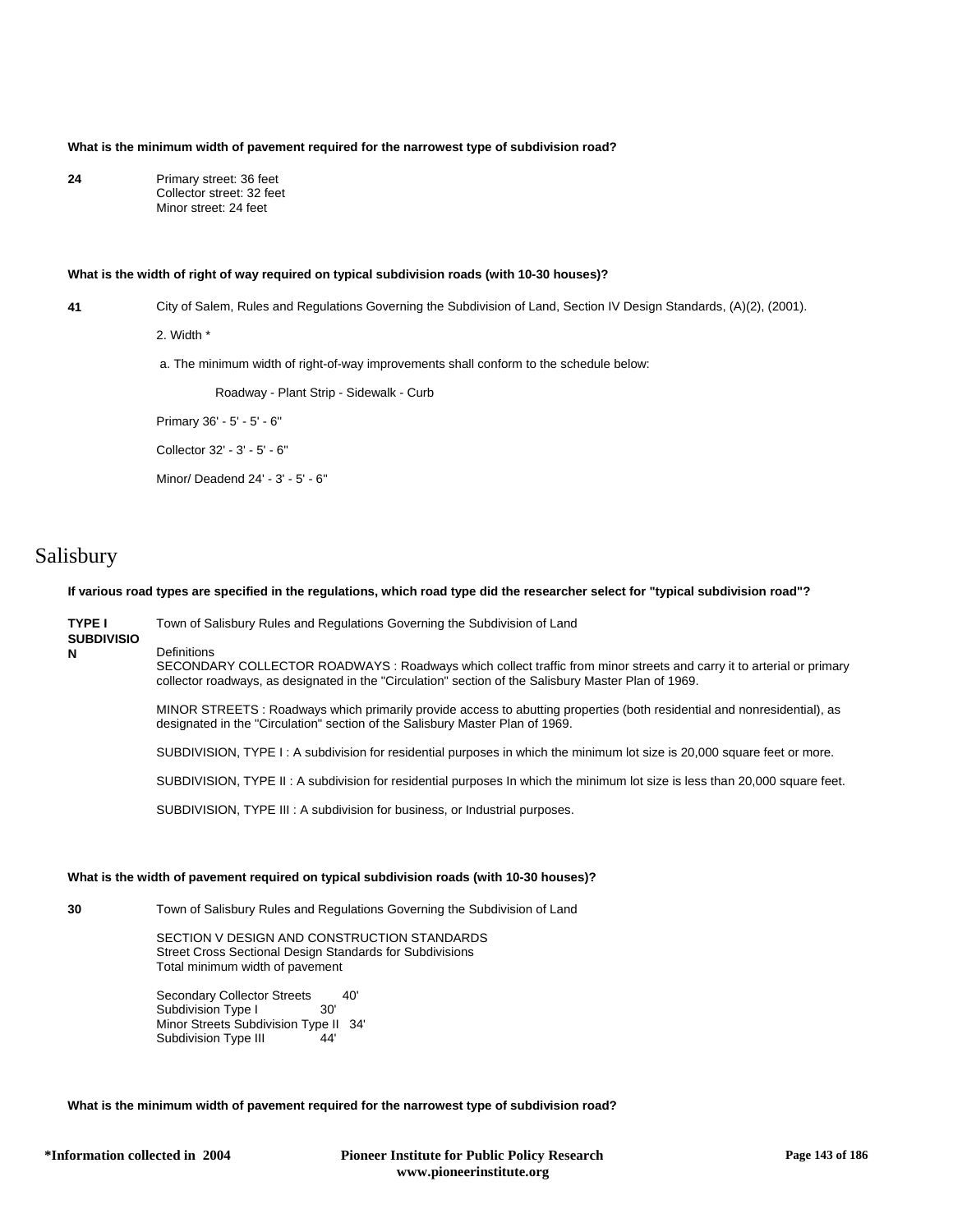**30** Town of Salisbury Rules and Regulations Governing the Subdivision of Land

SECTION V DESIGN AND CONSTRUCTION STANDARDS Street Cross Sectional Design Standards for Subdivisions Total minimum width of pavement

Secondary Collector Streets 40'<br>Subdivision Type I 30' Subdivision Type I Minor Streets Subdivision Type II 34' Subdivision Type III 44'

### **What is the width of right of way required on typical subdivision roads (with 10-30 houses)?**

**50** Town of Salisbury Rules and Regulations Governing the Subdivision of Land

SECTION V DESIGN AND CONSTRUCTION STANDARDS Street Cross Sectional Design Standards for Subdivisions Minimum right of way width

Secondary Collector Streets 56'<br>Subdivision Type I 50' Subdivision Type I Minor Streets Subdivision Type II 50' Subdivision Type III 58'

## Saugus

## **If various road types are specified in the regulations, which road type did the researcher select for "typical subdivision road"?**

## **MINOR** Street, Major

A street that, in the opinion of the Board, is being used or will be used as a thoroughfare within the Town of Saugus, that will connect communities or that will otherwise carry a heavy volume of traffic.

Street, Minor

A street that, in the opinion of the Board, is being used or will be used primarily to provide access to abutting lots and that will not be used for through traffic.

Street, Secondary

A street intercepting one (1) or more minor streets and that, in the opinion of the Board, is used or will be used to carry a substantial volume of traffic from such minor street(s) to a major street or community facility, and normally including a principal entrance street to a shopping center, industrial park, planned unit development, or a large subdivision, or a group of subdivisions, and any principal circulation street within such developments, or a street that will connect subdivisions.

Street, Subsidiary

A street serving only one lot. See 4.1.A(e).

### **What is the width of pavement required on typical subdivision roads (with 10-30 houses)?**

**34** Major: 34 feet Secondary: 34 feet Minor: 34 feet Subsidary: 24 feet

> Answer based 6/29/04 phone conversation with Town Engineer's Office -- on 50 foot ROW, 34 feet of pavement; 40 foot ROW, 24 feet of pavement.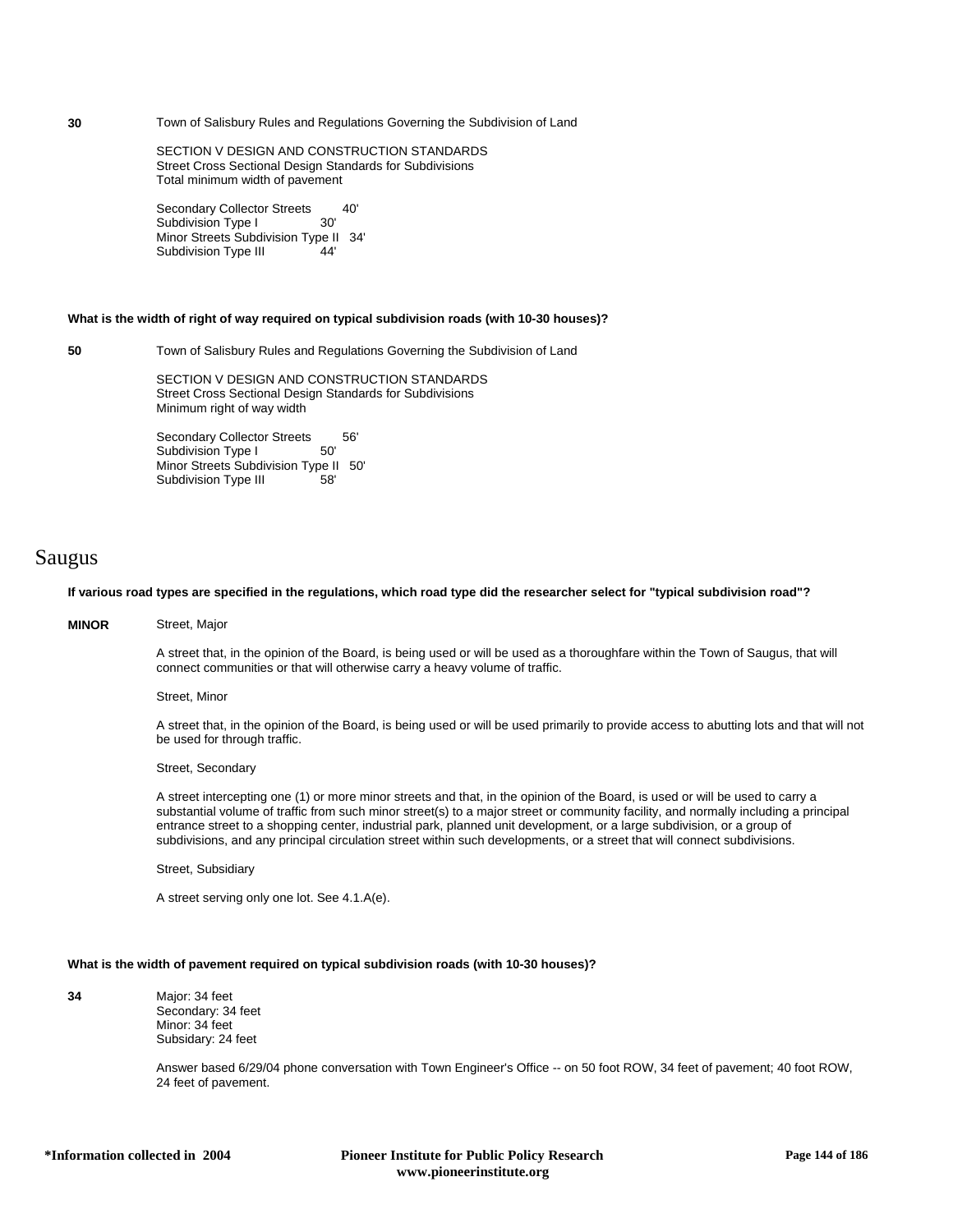#### **What is the minimum width of pavement required for the narrowest type of subdivision road?**

**24** Major: 34 feet Secondary: 34 feet Minor: 34 feet Subsidary: 24 feet

> Answer based 6/29/04 phone conversation with Town Engineer's Office -- on 50 foot ROW, 34 feet of pavement; 40 foot ROW, 24 feet of pavement.

#### **What is the width of right of way required on typical subdivision roads (with 10-30 houses)?**

**50** All street types including all new roads: 50 feet Subsidary roads: 40 feet

> TOWN OF SAUGUS RULES AND REGULATIONS GOVERNING THE SUBDIVISION OF LAND, Section 4.1(A)(e)(5) (February 1998)

C. Width

a. Except for subsidiary streets (4.1.A.e) the minimum width of right-of-way shall be fifty feet (50'). Greater width shall be required by the Board when deemed necessary for present and future vehicular travel.

## Scituate

## **If various road types are specified in the regulations, which road type did the researcher select for "typical subdivision road"?**

**MINOR** Street, Major: A street which, in the opinion of the Board, is being or will be used as a thoroughfare between different portions of the Town of Scituate, or between towns, or which will otherwise carry a heavy volume of traffic (generally, over 2,000 vehicles per day).

> Street, Minor: A street which, in the opinion of the Board, is being or will be used primarily to provide access to abutting lots, and which is designed to discourage its use by through traffic.

Street, Secondary: A street intercepting one or more minor streets and which, in the opinion of the Board, is being or will be used to carry a substantial volume of traffic (generally, over 1,000 vehicles per day).

\*\*\*

Subdivision, Type l: A subdivision in which the area and width at the building setback line of each lot equals or exceeds forty thousand (40,000) square feet and one hundred seventy-five (175) feet respectively, or where, in the opinion of the Board, the predominant lot area and average lot width equals or exceeds said amounts.

Subdivision, Type II: A subdivision in which the area and width of each lot equals or exceeds twenty thousand (20,000) square feet respectively, or where, in the opinion of the Board, the predominant lot area and average lot width equals or exceeds said amounts.

Subdivision, Type III: A subdivision in which the area and/or width of lots is less than for a Type II subdivision.

Subdivision, Type IV: A subdivision in which the area being subdivided is zoned for business, commercial and/or industrial purposes.

**What is the width of pavement required on typical subdivision roads (with 10-30 houses)?**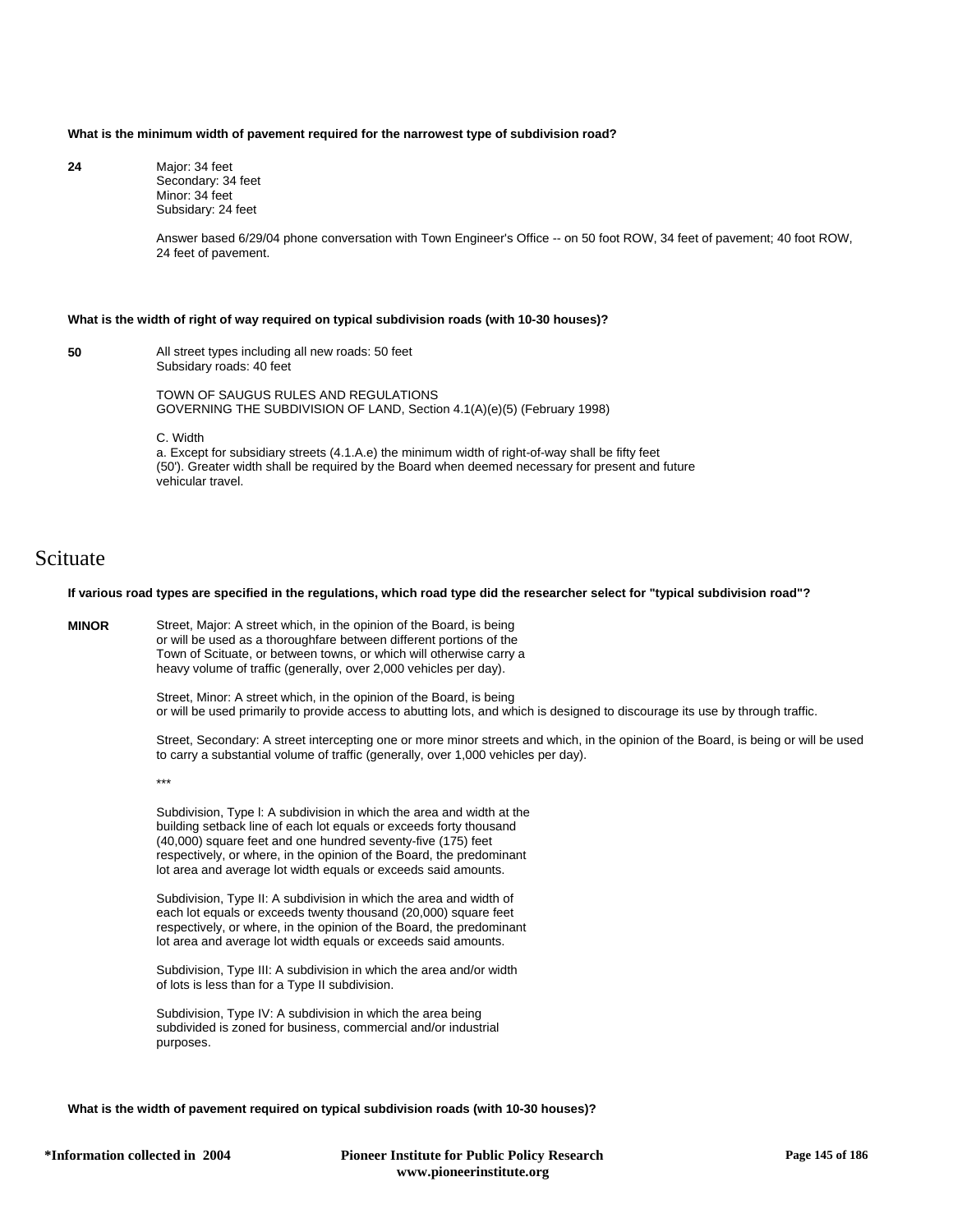**24** Minor street: 24 - 26 feet Secondary street: 27 - 29 feet Major street: 32 - 40 feet

According to Town of Scituate Subdivision Rules and Regulations, Appendix B, Table of Street Dimensions (as amended 2003):

Minor 24 (cape cod berm two sides), 26 (curb two sides) Secondary 27 (cape cod berm two sides), 29 (curb two sides) Major 32 (all roads except Type IV), 40 (Type IV)

\*\*\*

Answer "24'" listed on survey received from Scituate on 3/21/05.

### **What is the minimum width of pavement required for the narrowest type of subdivision road?**

**24** Minor street: 24 - 26 feet Secondary street: 27 - 29 feet Major street: 32 - 40 feet

#### **What is the width of right of way required on typical subdivision roads (with 10-30 houses)?**

**42** Town of Scituate Subdivision Rules and Regulations, Section 7.2.1(3)(as amended 2003): The minimum width of street rights of way shall be as follows: Minor Streets: forty two (42) feet Secondary Streets: fifty (50) feet Major Streets: sixty (60) feet

## Seekonk

**R**

#### **If various road types are specified in the regulations, which road type did the researcher select for "typical subdivision road"?**

**LOCAL/MINO** Town of Seekonk Rules and Regulations Governing the Subdivision of Land

ROADWAY OR TRAVELLED WAY shall mean that portion of a street or way intended for vehicular use, usually the pavement.

STREET OR WAY shall mean the entire right of way, not just the paved or travelled portion, of any way, street or road open and dedicated to public use, including a public way or a way certified by the Town Clerk to have been used and maintained by public authorities as a public way, a way approved and constructed under the provisions of the Subdivision Control Law, or a private way in existence prior to said Subdivision Control Law having become effective in Seekonk and having in the opinion of the Board adequate width, grades and construction for the needs of the vehicular traffic and the installation of municipal services to serve the land abutting thereon or served thereby and the buildings erected or to be erected on such land.

ARTERIAL STREET OR WAY shall mean a way so designated by a Master or Study Plan or a Way carrying or expected, in the opinion of the Planning Board, to carry primarily through traffic from and/or to other municipalities or to carry traffic in excess of 2,000 vehicles in both directions during the peak hour, and shall include numbered State highways.

COLLECTOR STREET OR WAY shall mean a way meeting or expected to meet, in the opinion of the Planning Board, any of the following conditions: (1) carry significant traffic from several other streets or neighborhoods; (2) carry a significant percentage of through or truck traffic; (3) carry peak hour traffic in excess of 400 cars in both directions.

LOCAL OR MINOR STREET shall mean a way serving or expected to serve in the opinion of the Planning board of the following conditions:

(1) a street serving only traffic generated by abutting residences;

(2) a street not expected to carry significant through or truck traffic; (3) a street not expected to have peak hour traffic in excess of 400 vehicles in both directions.

WAY - same as street.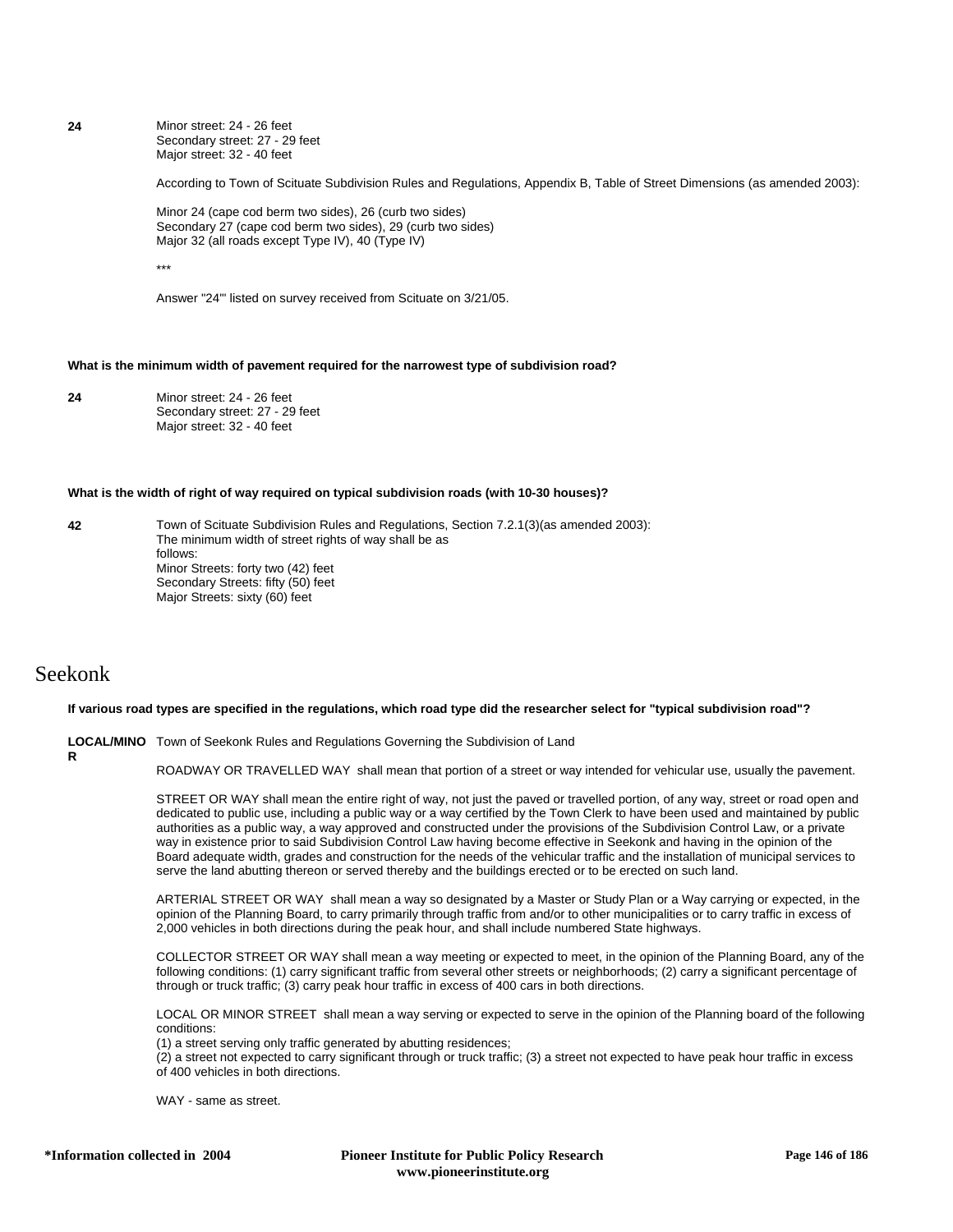#### **What is the width of pavement required on typical subdivision roads (with 10-30 houses)?**

**30** Town of Seekonk Rules and Regulations Governing the Subdivision of Land

SECTION VII DESIGN STANDARDS 7.2. Streets 2. The minimum width for the roadway (pavement) shall be not less than the following:

Arterial Streets 64 feet Non-Residential Collector Streets 40 feet Residential Collector Streets 38 feet Local or Minor Streets 30 feet

## **What is the minimum width of pavement required for the narrowest type of subdivision road?**

**30** Town of Seekonk Rules and Regulations Governing the Subdivision of Land

SECTION VII DESIGN STANDARDS 7.2. Streets 2. The minimum width for the roadway (pavement) shall be not less than the following:

Arterial Streets 64 feet Non-Residential Collector Streets 40 feet Residential Collector Streets 38 feet Local or Minor Streets 30 feet

#### **What is the width of right of way required on typical subdivision roads (with 10-30 houses)?**

**50** Town of Seekonk Rules and Regulations Governing the Subdivision of Land

SECTION VII DESIGN STANDARDS 7.2. Streets 7.2.2. Width 1. The minimum width of street rights-of-way shall be not less than the following:

Arterial Streets 96 feet Non-Residential Collector Streets 62 feet Residential Collector Streets 60 feet Local or Minor Streets 50 feet

The Planning Board may also accept other rights-of-way widths in the design of boulevards, parkways, or double roadways.

## Sharon

**If various road types are specified in the regulations, which road type did the researcher select for "typical subdivision road"?**

**MINOR** SECTION 2.0 GENERAL 2.1 Definitions STREET--COLLECTOR A street which carries traffic equivalent to that generated by fifty (50) dwelling units or more, or which serves property either used or zoned for commerce or industry. STREET--LANE A street which carries traffic equivalent to that generated by twelve (12) or fewer dwelling units, which has no abutting property either used or zoned for commerce or industry, and which is not capable of extensions.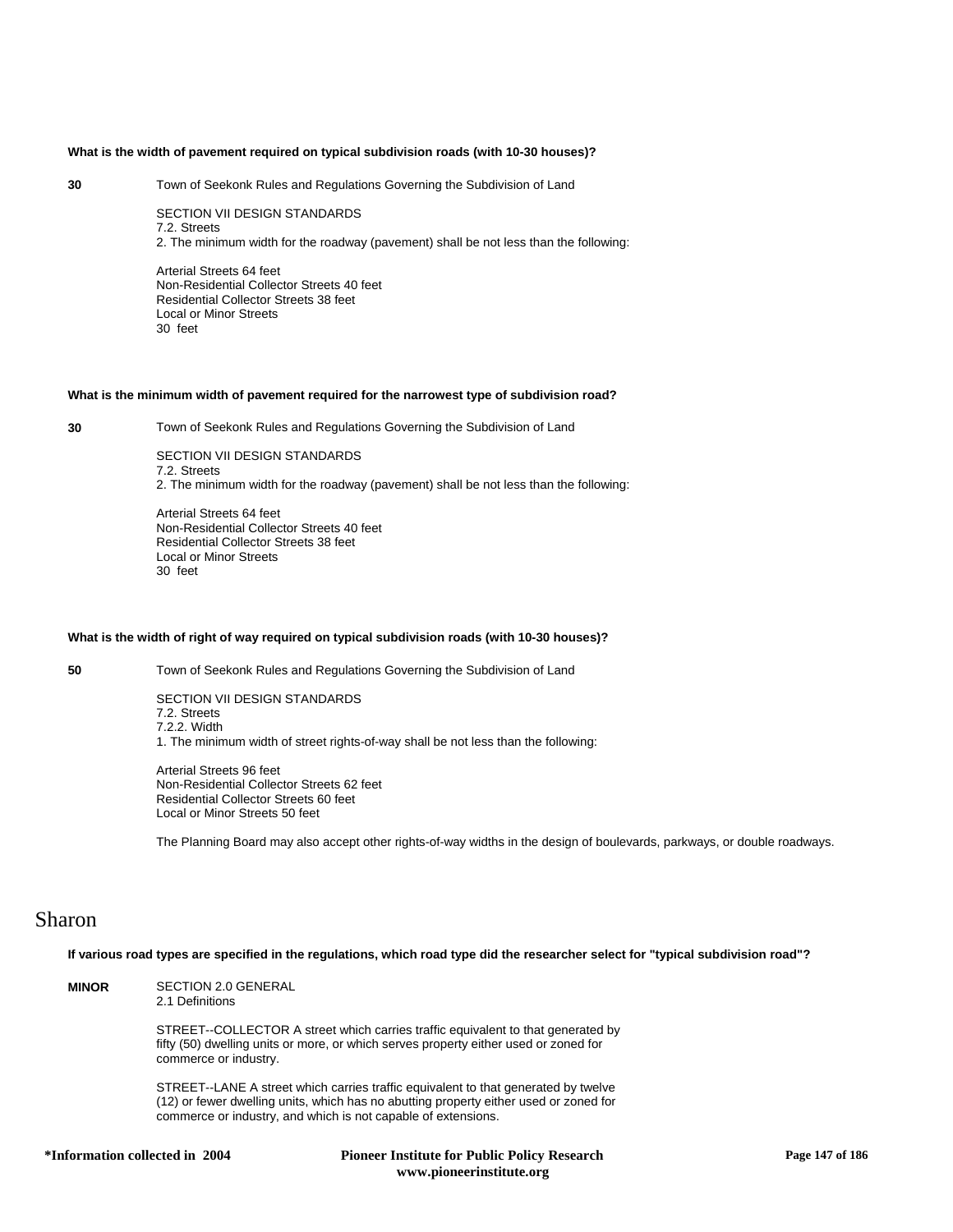STREET--MINOR A street which carries traffic equivalent to that generated by more than twelve (12) but fewer than fifty (50) dwelling units, which has no abutting property either used or zoned for commerce or industry, and which is not capable of extension to serve more than 50 dwelling units.

## **What is the width of pavement required on typical subdivision roads (with 10-30 houses)?**

**24** RULES AND REGULATIONS GOVERNING THE SUBDIVISION OF LAND SHARON, MASSACHUSETTS (Adopted under the Subdivision Control Law Section 81-K to 81-GG inclusive, Chapter 41, G.L.)

> 4.2.2. Alignment Roadway Alignment Tables

Lane: 22 feet Minor Street: 24 feet Collector Street: 26 feet Non-Residential Street: 28 feet

## **What is the minimum width of pavement required for the narrowest type of subdivision road?**

**22** 4.2.2. Alignment Roadway Alignment Tables

> Lane: 22 feet Minor Street: 24 feet Collector Street: 26 feet Non-Residential Street: 28 feet

## **What is the width of right of way required on typical subdivision roads (with 10-30 houses)?**

**50** RULES AND REGULATIONS GOVERNING THE SUBDIVISION OF LAND SHARON, MASSACHUSETTS (Adopted under the Subdivision Control Law Section 81-K to 81-GG inclusive, Chapter 41, G.L.)

> 4.2.2. Alignment Roadway Alignment Tables

Rural District: Lane: 50 feet Minor Street: 60 feet Collector Street: 70 feet Non-Residential Street: 70 feet

Residential District: Lane: 50 feet Minor Street: 50 feet Collector Street: 60 feet Non-Residential Street: 70 feet

# Sherborn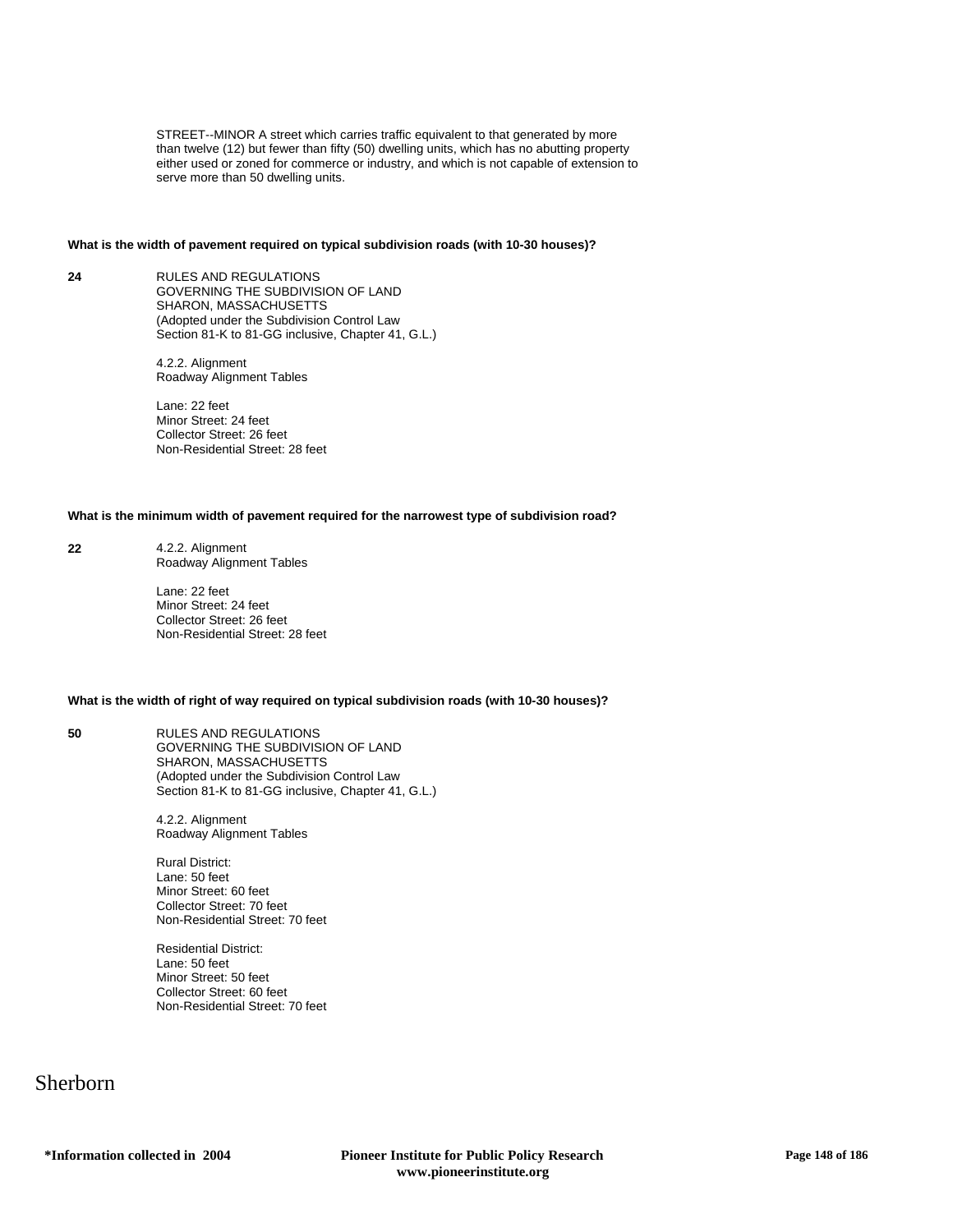## **If various road types are specified in the regulations, which road type did the researcher select for "typical subdivision road"?**

## **What is the width of pavement required on typical subdivision roads (with 10-30 houses)?**

- **24** According to Gino Carlucci, Town Planner in Sherborn, the width of pavement required on a typical subdivision road is 24 feet.
	- 4.3.3. Width (See Appendix, Schedule A, Typical Street Cross-Sections for each of the above categories.)
	- a. The minimum width of street rights of way shall be sixty feet.

#### **What is the minimum width of pavement required for the narrowest type of subdivision road?**

- **24** According to Gino Carlucci, Town Planner in Sherborn, the width of pavement required on a typical subdivision road is 24 feet.
	- 4.3.3. Width (See Appendix, Schedule A, Typical Street Cross-Sections for each of the above categories.)
	- a. The minimum width of street rights of way shall be sixty feet.

#### **What is the width of right of way required on typical subdivision roads (with 10-30 houses)?**

- **60** 4.3.3. Width (See Appendix, Schedule A, Typical Street Cross-Sections for each of the above categories.)
	- a. The minimum width of street rights of way shall be sixty feet.
	- \*\*\*

According to Gino Carlucci, Town Planner in Sherborn, the width of right of way has been waived in certain circumstances. In some cases, a right of way has been allowed that could be 40' to 50'.

## Shirley

## **If various road types are specified in the regulations, which road type did the researcher select for "typical subdivision road"?**

**MINOR** Town of Shirley Rules and Regulations Governing the Subdivision of Land

Street Categories:

Collector: A street with anticipated traffic equivalent to that generated by fifty (50) homes or more, or which serves abutting land zoned for business or industry.

Dead-end: A street or street system which has only one means of ingress from or egress to a collector or minor street.

Minor: A street which can be expected to handle less traffic than a collector street and which serves no more than fifty (50) dwellings and can not be extended, and which serves no abutting land zoned for business or industry.

#### **What is the width of pavement required on typical subdivision roads (with 10-30 houses)?**

**24** Town of Shirley Rules and Regulations Governing the Subdivision of Land

4.5 STREETS

4.5.3 Widths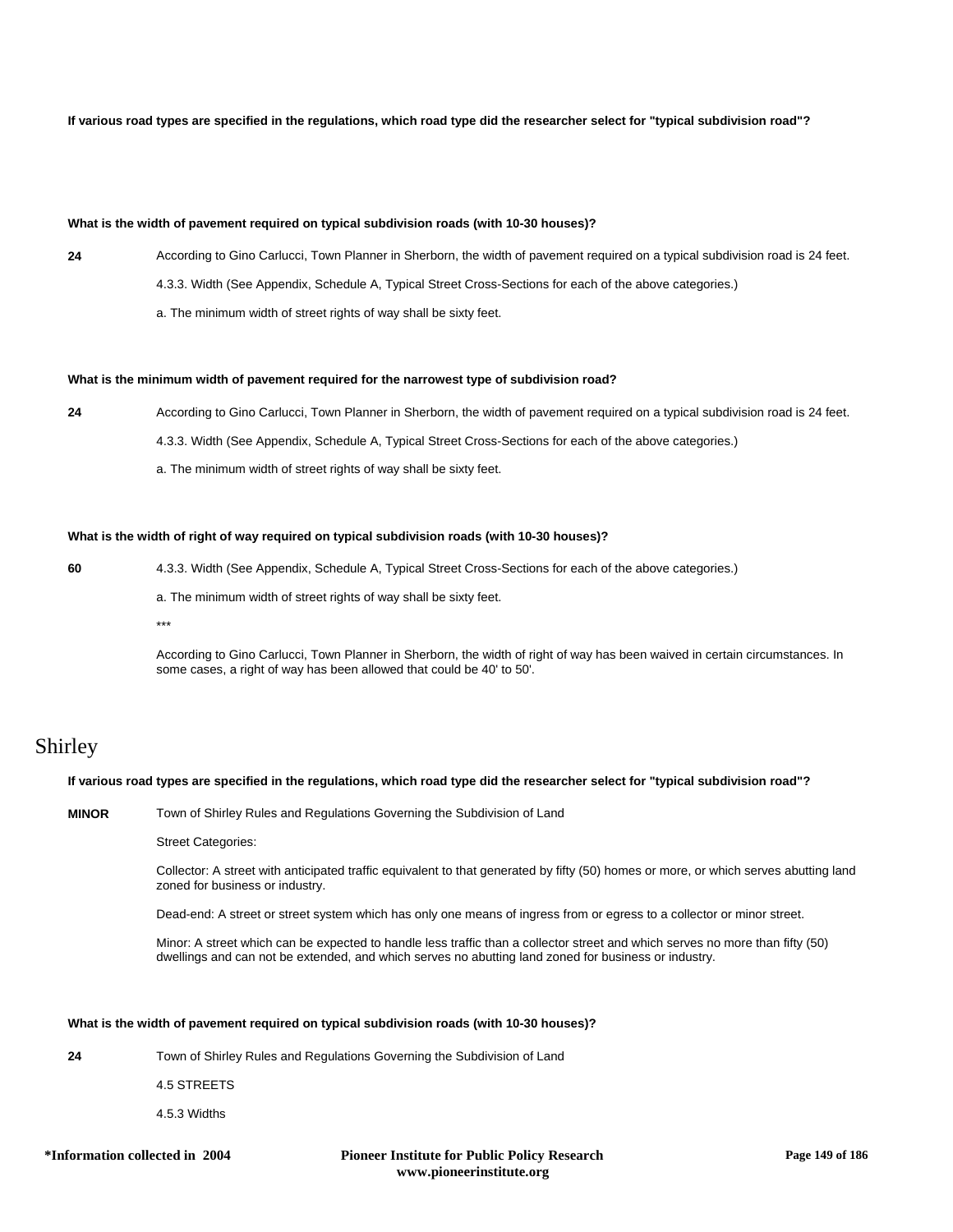The minimum width of streets shall be as follows:

Collector streets: sixty (60) feet right of way and pavement of twenty-eight (28) feet

Minor streets: fifty (50) feet right of way and pavement of twenty-four (24) feet.

## **What is the minimum width of pavement required for the narrowest type of subdivision road?**

**24** Town of Shirley Rules and Regulations Governing the Subdivision of Land

4.5 STREETS

4.5.3 Widths

The minimum width of streets shall be as follows:

Collector streets: sixty (60) feet right of way and pavement of twenty-eight (28) feet

Minor streets: fifty (50) feet right of way and pavement of twenty-four (24) feet.

## **What is the width of right of way required on typical subdivision roads (with 10-30 houses)?**

**50** Town of Shirley Rules and Regulations Governing the Subdivision of Land

4.5 STREETS

4.5.3 Widths

The minimum width of streets shall be as follows:

Collector streets: sixty (60) feet right of way and pavement of twenty-eight (28) feet

Minor streets: fifty (50) feet right of way and pavement of twenty-four (24) feet.

# Shrewsbury

#### **If various road types are specified in the regulations, which road type did the researcher select for "typical subdivision road"?**

**MINOR** Town of Shrewsbury Rules and Regulations Governing the Subdivision of Land (Adopted 1973, Amended 2002)

A. Definitions

"Street, Major" - A street which, in the opinion of the Board is being used or will be used as a thoroughfare within the Town of Shrewsbury or which will otherwise carry a heavy volume of traffic.

"Street, Minor" - A street which, in the opinion of the Board is being used or will be used primarily to provide access to abutting lots and which will not be used for through traffic.

"Street, Secondary" - A street intercepting one (l) or more minor streets and which, in the opinion of the Board, is used or will be used to carry a substantial volume of traffic from such minor street(s) to a major street or community facility, and normally including a principal entrance street of a large subdivision, or group of subdivisions and any principal circulation street within such subdivision.

## **What is the width of pavement required on typical subdivision roads (with 10-30 houses)?**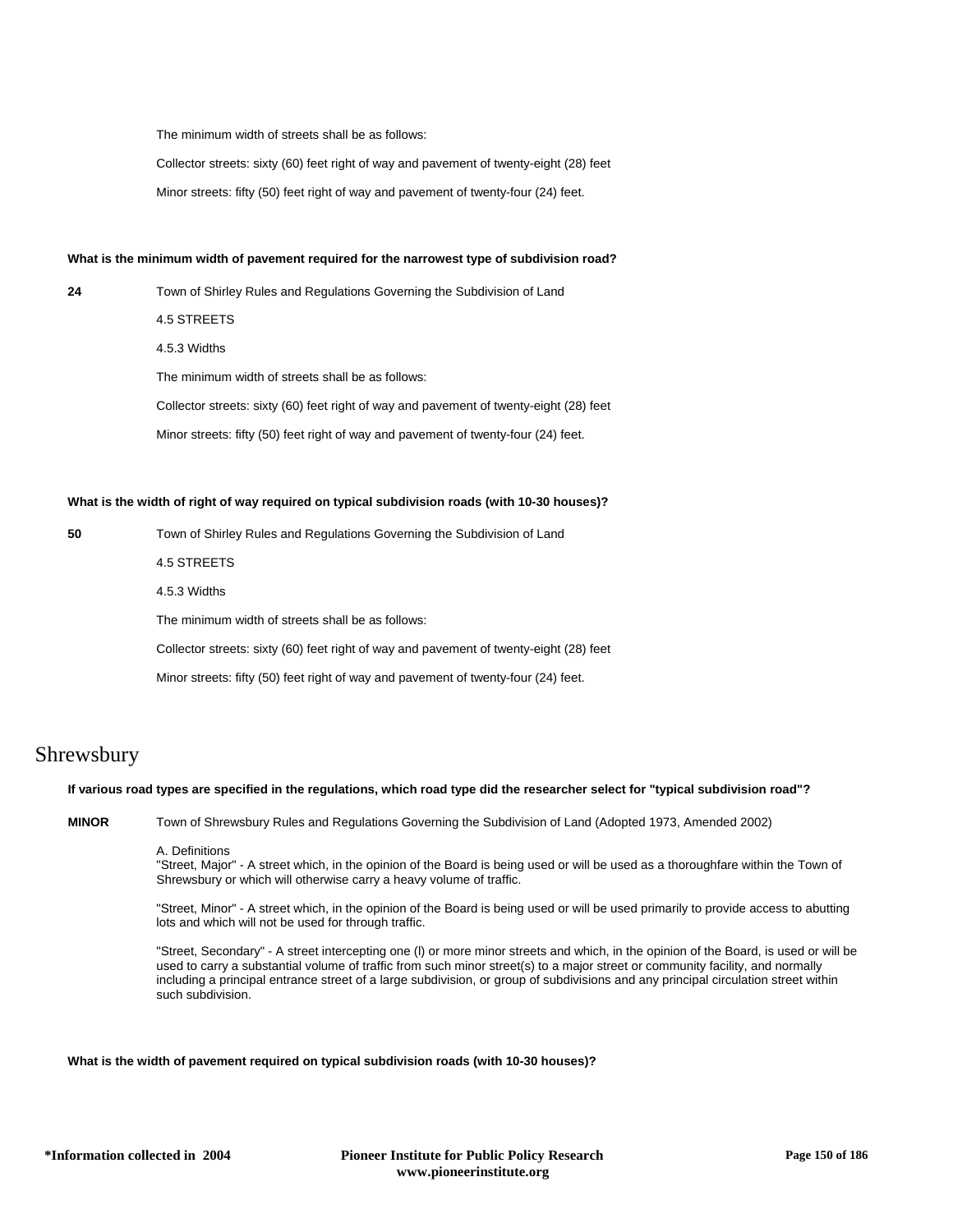**30** Town of Shrewsbury Rules and Regulations Governing the Subdivision of Land (Adopted 1973, Amended 2002)

SECTION IV DESIGN STANDARDS A. Streets 2. Width The minimum width of pavement in all proposed streets shall be thirty (30)feet.

## **What is the minimum width of pavement required for the narrowest type of subdivision road?**

**30** Town of Shrewsbury Rules and Regulations Governing the Subdivision of Land (Adopted 1973, Amended 2002)

SECTION IV DESIGN STANDARDS A. Streets 2. Width The minimum width of pavement in all proposed streets shall be thirty (30)feet.

#### **What is the width of right of way required on typical subdivision roads (with 10-30 houses)?**

**50** Town of Shrewsbury Rules and Regulations Governing the Subdivision of Land (Adopted 1973, Amended 2002)

SECTION IV DESIGN STANDARDS A. Streets 2. Width The minimum width of street right of ways shall be fifty (50) feet. Greater width may be required by the Board when deemed necessary for major and secondary streets.

## Somerset

#### **If various road types are specified in the regulations, which road type did the researcher select for "typical subdivision road"?**

**LOCAL** Town of Somerset Rules and Regulations Governing the Subdivision of Land (Adopted 1954, Amended 1999)

(ARTERIAL STREET) : A way carrying or expected to carry in the opinion of the Planning Board volumes in excess of 2,000 vehicles per day of primarily through traffic between communities, neighborhoods or major subdivisions.

(COLLECTOR STREET) : A way which collects or is expected to collect traffic from several local streets or subdivisions or can be expected to carry volumes in excess of 1,000 vehicles per day or more than 30 percent of through traffic or 12 percent of truck traffic.

(LOCAL STREET) : A way carrying and expected to carry primarily the traffic generated by or designed for the adjoining minor and local streets in the same subdivision.

(MINOR STREET) : A dead-end street or a street which because of its location or other factors does not and is not expected to carry the traffic other than that generated by or destined for not more than twelve abutting residences.

#### **What is the width of pavement required on typical subdivision roads (with 10-30 houses)?**

**28** Town of Somerset Rules and Regulations Governing the Subdivision of Land (Adopted 1954, Amended 1999)

7.1.5 TABLE OF STREET DESIGN Width of pavement: collector/ local / minor

32 28 24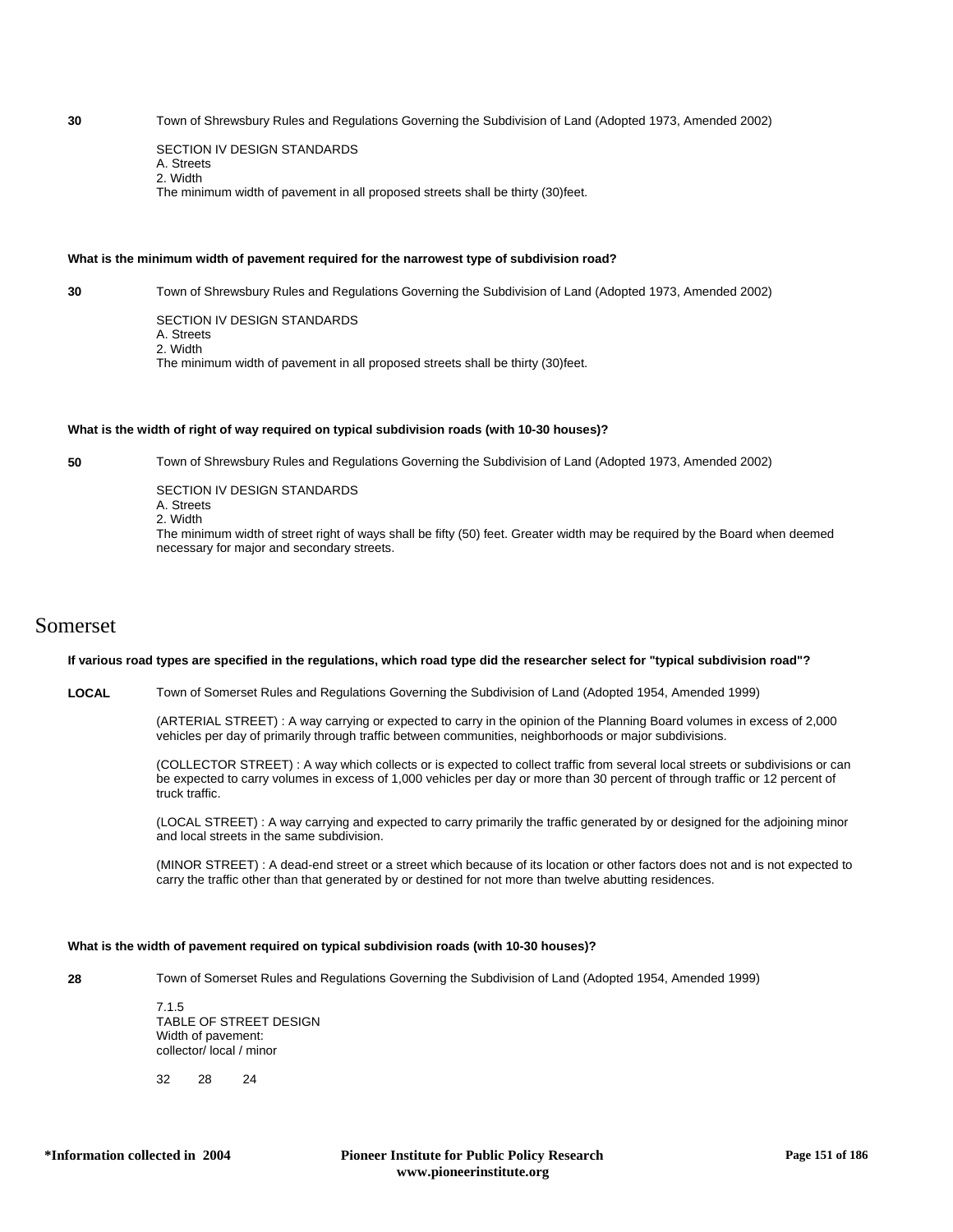#### **What is the minimum width of pavement required for the narrowest type of subdivision road?**

**24** Town of Somerset Rules and Regulations Governing the Subdivision of Land (Adopted 1954, Amended 1999)

7.1.5 TABLE OF STREET DESIGN Width of pavement: collector/ local / minor

32 28 24

## **What is the width of right of way required on typical subdivision roads (with 10-30 houses)?**

**50** Town of Somerset Rules and Regulations Governing the Subdivision of Land (Adopted 1954, Amended 1999)

7.1.5 TABLE OF STREET DESIGN Width of right of way: collector/ local / minor

60 50 40

# Somerville

**If various road types are specified in the regulations, which road type did the researcher select for "typical subdivision road"?**

**What is the width of pavement required on typical subdivision roads (with 10-30 houses)?**

**What is the minimum width of pavement required for the narrowest type of subdivision road?**

**What is the width of right of way required on typical subdivision roads (with 10-30 houses)?**

# Southborough

**If various road types are specified in the regulations, which road type did the researcher select for "typical subdivision road"?**

**LOCAL RESIDENTIA L** Rules and Regulations Governing the Subdivision of Land in the Town of Southborough, Massachusetts (adopted 1986). STREET, COLLECTOR - A street which carries or can be expected to carry vehicular traffic originating in another street or streets, or streets expected to carry at least two thousand (2,000) vehicles average daily traffic.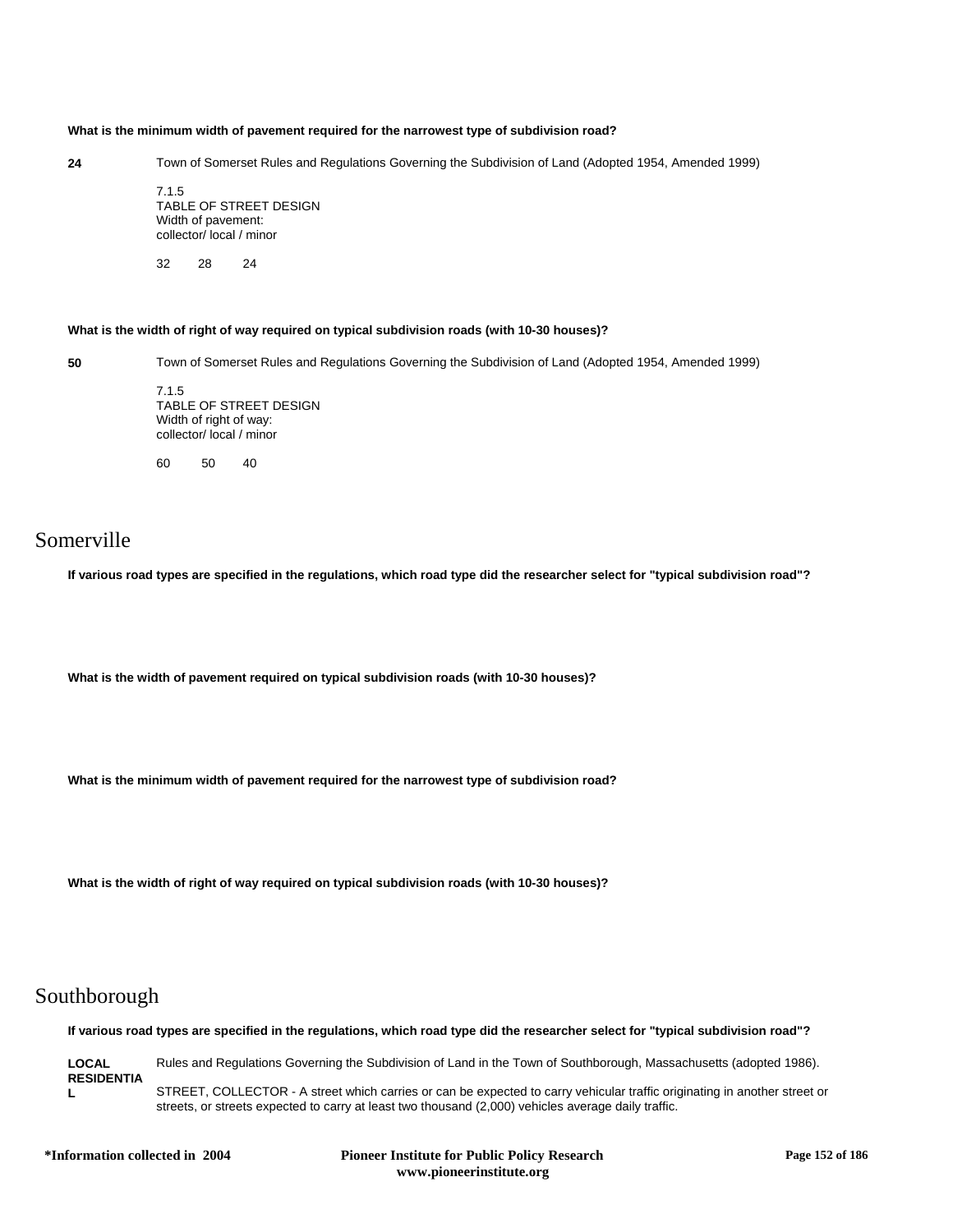STREET, LOCAL RESIDENTIAL - A street expected to serve more than eight (8) but fewer than fifty (50) dwelling units, no nonresidentially zoned land, and to carry no significant through traffic.

STREET, MAJOR COMMERCIAL COLLECTOR OR ARTERIAL - A street expected to have an estimated average daily traffic volume in excess of rive thousand (5,000) trips.

STREET, MAJOR RESIDENTIAL OR MINOR COMMERCIAL COLLECTOR - A street expected to serve more than two hundred (200) dwelling units and/or nonresidentially zoned land and to have an estimated daily traffic volume of fewer than five thousand (5,000) trips.

STREET, MINOR RESIDENTIAL - A relatively short street expected to have no through traffic and to serve no more than eight (8) dwelling units and no nonresidentially zoned land.

STREET, MINOR RESIDENTIAL COLLECTOR - A street expected to serve more than fifty (50) but fewer than two hundred (200) dwelling units and no nonresidentially zoned land.

### **What is the width of pavement required on typical subdivision roads (with 10-30 houses)?**

**24** Chart: Design Standards for Various Street Classifications

Minor residential: 20 feet Local residential: 24 feet Minor residential collector: 28 feet Major residential collector: 38 feet

According to Vera Kolias, AICP, Southborough Town Planner, (7/21/04) the town has Minor Residential Developments (less than 8 lots) and Major Residential Developments (8-50 lots). The minor residential street runs through the Minor Residential Development while the local residential street runs through the Major Residential Development. The local residential street has a pavement width of 24 feet. The minor residential street has a pavement width of 24 feet as well. The only other street is the collector street which also has a 24 foot pavement width requirement.

## **What is the minimum width of pavement required for the narrowest type of subdivision road?**

**20** Chart: Design Standards for Various Street Classifications

Minor residential: 20 feet Local residential: 24 feet Minor residential collector: 28 feet Major residential collector: 38 feet

## **What is the width of right of way required on typical subdivision roads (with 10-30 houses)?**

**50** Chart: Design Standards for Various Street Classifications

Minor residential: 50 feet Local residential: 50 feet Minor residential collector: 50 feet Major residential collector: 60 feet

# Sterling

**If various road types are specified in the regulations, which road type did the researcher select for "typical subdivision road"?**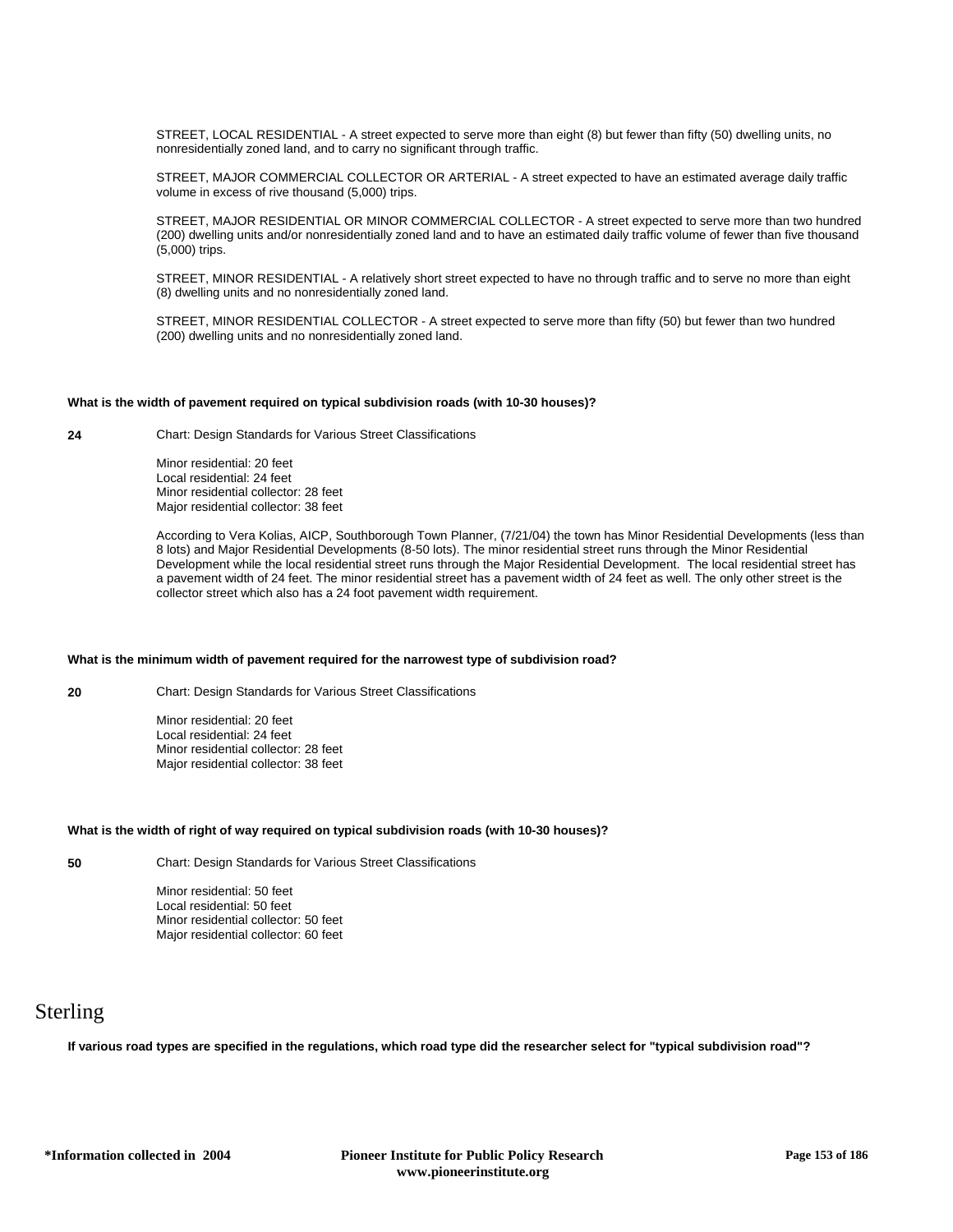## **MINOR** Town of Sterling Subdivision Rules and Regulations

## STREET CATEGORIES:

Cartway shall be defined as set forth in the Sterling Protective By-Law.

Collector shall mean a street with anticipated traffic equivalent to that generated by 50 homes or more, or which serves abutting land zoned for business or industry.

Dead-End shall mean a street or a combination of streets which has only one means of ingress from or egress to a collector or minor street.

Lane shall mean a dead-end street which cannot serve as access to more than six (6) dwelling units and cannot be extended.

Minor shall mean a street which cannot qualify as a lane but which can be expected to handle less traffic than a collector street and which serves no abutting land zoned for business or industry.

#### **What is the width of pavement required on typical subdivision roads (with 10-30 houses)?**

**24** Collector: 30 feet Minor: 24 feet Lanes: 20 feet Cartways: 16 feet

Town of Sterling Subdivision Rules and Regulations

4000. REQUIRED IMPROVEMENTS 4230. Widths. The minimum width of streets shall conform to the following: Collector streets: Thirty (30) feet pavement Minor streets: Twenty-four (24) feet pavement Lanes: Twenty (20) feet of pavement Cartways: Sixteen (16) feet of road surface

### **What is the minimum width of pavement required for the narrowest type of subdivision road?**

**20** Collector: 30 feet Minor: 24 feet Lanes: 20 feet Cartways: 16 feet

Town of Sterling Subdivision Rules and Regulations

4000. REQUIRED IMPROVEMENTS 4230. Widths. The minimum width of streets shall conform to the following: Collector streets: Thirty (30) feet pavement Minor streets: Twenty-four (24) feet pavement Lanes: Twenty (20) feet of pavement Cartways: Sixteen (16) feet of road surface

#### **What is the width of right of way required on typical subdivision roads (with 10-30 houses)?**

**50** Collector: 60 feet Minor: 50 feet Lanes: 40 feet Cartways: 35 feet

Town of Sterling Subdivision Rules and Regulations

4000. REQUIRED IMPROVEMENTS 4230. Widths.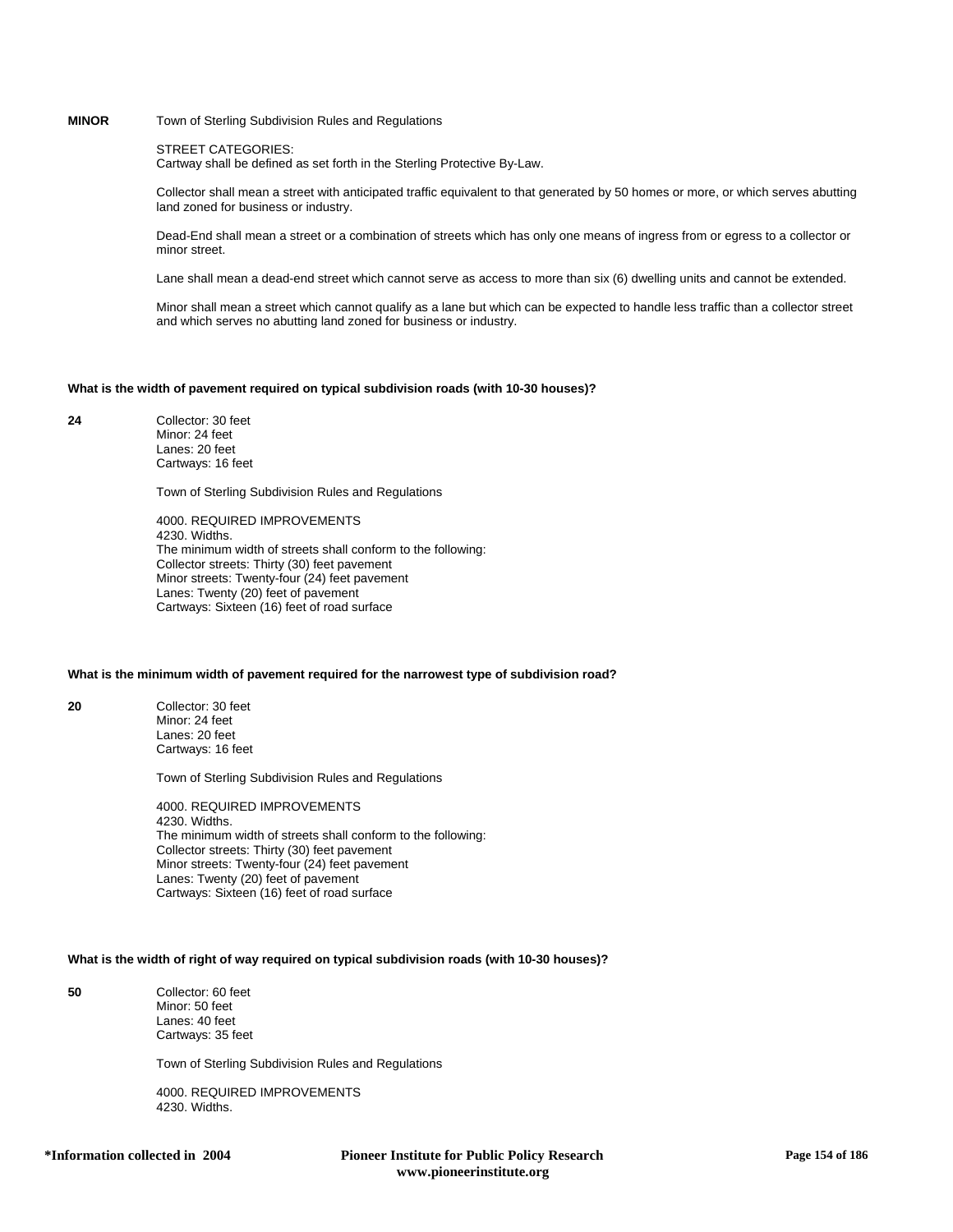The minimum width of streets shall conform to the following: Collector streets: Sixty (60) feet right of way Minor streets: Fifty (50) feet right of way Lanes: Forty (40) feet right of way Cartways: Thirty-five (35) feet right of way

## Stoneham

## **If various road types are specified in the regulations, which road type did the researcher select for "typical subdivision road"?**

#### **What is the width of pavement required on typical subdivision roads (with 10-30 houses)?**

**32** Answer based on 6/30/04 phone conversation with Jeff Oxman, Assistant Town Engineer (781) 438-0760, who stated that 32' applies to the roads in Stoneham because there is only one type. However, he did say that the width of pavement used to be lower several years ago (originally 24' then 29' and now 32').

#### **What is the minimum width of pavement required for the narrowest type of subdivision road?**

**32** Answer based on 6/30/04 phone conversation with Jeff Oxman, Assistant Town Engineer (781) 438-0760, who stated that 32' applies to the roads in Stoneham because there is only one type. However, he did say that the width of pavement used to be lower several years ago (originally 24' then 29' and now 32').

#### **What is the width of right of way required on typical subdivision roads (with 10-30 houses)?**

**50** According Jeff Oxman, Assistant Town Engineer, (6/30/04) 50 has been the standard for the past 25 years, but it used to be 45 and before that 40.

# Stoughton

#### **If various road types are specified in the regulations, which road type did the researcher select for "typical subdivision road"?**

**MINOR** COLLECTOR STREET : Town or combined state, county and town street which connects small population centers and carries traffic between state highways and minor streets.

MINOR STREET : Street which primarily provides access to individual parcels.

## **What is the width of pavement required on typical subdivision roads (with 10-30 houses)?**

**30** Town of Stoughton Rules and Regulations Governing the Subdivision of Land, Table 1 (Last Amended 2001)

Minor street: 30 feet pavement width Collector street: 44 feet pavement width

## **What is the minimum width of pavement required for the narrowest type of subdivision road?**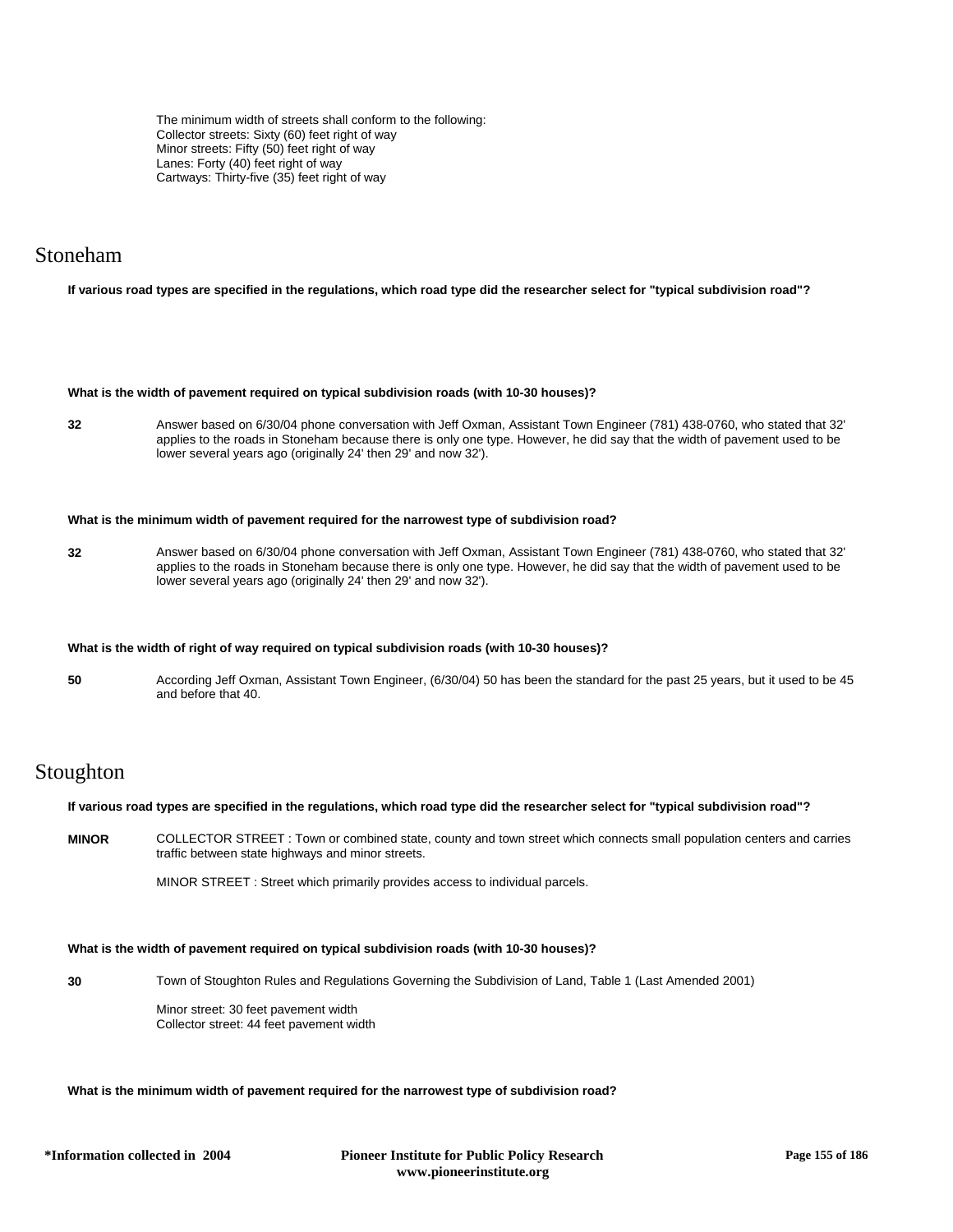**30** Town of Stoughton Rules and Regulations Governing the Subdivision of Land, Table 1 (Last Amended 2001)

Minor street: 30 feet pavement width Collector street: 44 feet pavement width

## **What is the width of right of way required on typical subdivision roads (with 10-30 houses)?**

**50** Town of Stoughton Rules and Regulations Governing the Subdivision of Land, Table 1 (Last Amended 2001)

Collector street: 60 feet Minor street: 50 feet

## Stow

#### **If various road types are specified in the regulations, which road type did the researcher select for "typical subdivision road"?**

**ACCESS** Town of Stow Subdivision Rules and Regulations, Section 7.6 (Last Amended 2001).

"7.6 Streets - Classifications

The Board will determine the classification to be applied to all streets shown on a subdivision plan. Classifications will be assigned on the following basis, except for those streets classified as Special Purpose Streets and described in Section 7.7 of these Rules.

Access Street

Subcollector Street

Collector Street

Industrial Street

Arterial Street

7.6.1 Access Street

 Lowest order of residential streets. Provides frontage for access to lots, and carries traffic having destination or origin on the street itself. Designed to carry the least amount of traffic at the lowest speed. Residential subdivisions should be designed so that all, or the maximum number possible, of the homes will front on this class of street.

 7.6.1.1 Access streets should be designed so that no section conveys an Average Daily Traffic (ADT) greater than 250 vehicles. Each half of a loop street may be classified as a single residential access street, but the total traffic volume generated on the loop street should not exceed 500 ADT, nor should it exceed 250 ADT at any point of traffic concentration.

#### 7.6.2 Subcollector Street

 Middle order of residential streets. Provides frontage for access to lots and carries traffic of adjoining access streets. Designed to carry somewhat higher traffic volumes with traffic limited to motorists having origin or destination within the immediate neighborhoods. It is not intended to interconnect adjoining neighborhoods or subdivisions and should not carry regional through traffic.

 Subcollector Streets should be designed so that no section conveys an ADT greater than 500. Each half of a loop subcollector may be classified as a single subcollector street, but the total traffic volume conveyed on the loop street should not exceed 1,000 ADT, nor should it exceed 500 ADT at any point of traffic concentration.

#### 7.6.3 Collector Street

 Highest order of residential streets. Conducts and distributes traffic between lower-order residential streets and high volume streets. Carries the largest volume of residential traffic at higher speeds. Function is to promote free traffic flow With minimum interruption or curb cuts; therefore, parking and direct access to homes from this level of street should be prohibited. Collectors should be designed so that they cannot be used as shortcuts by non-neighborhood traffic. No section of a collector street should convey an ADT greater than 3,000 ADT.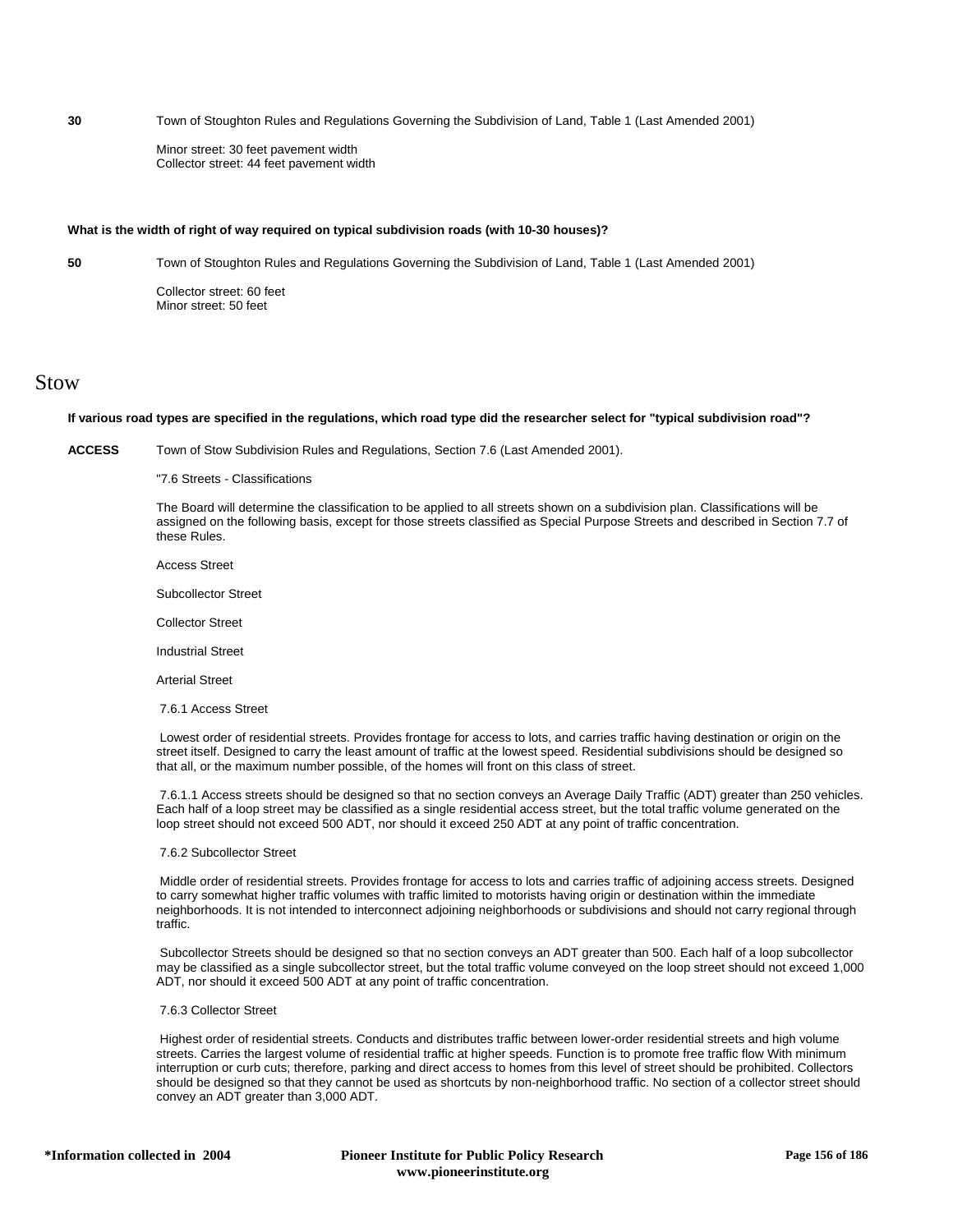## 7.6.4 Industrial Street

 Designed to serve subdivisions to be developed as industrial, commercial, business, or office parks. Industrial streets carry large volumes of traffic at moderate speeds. Function is to promote free traffic flow from residential streets and arterial streets to lots within subdivision. Industrial streets should be designed so that they cannot be used as shortcuts by residential traffic. No section of an industrial street should convey an ADT greater than 3,000.

#### 7.6.5 Arterial Street

 A higher order, Interregional road in the street hierarchy. Conveys traffic between centers and should be excluded from residential areas. Arterial streets should be designed so that they can safely carry a traffic volume in excess of 3,000 ADT."

#### **What is the width of pavement required on typical subdivision roads (with 10-30 houses)?**

**22** Town of Stow Subdivision Rules and Regulations, Section 7.8 (chart) (Last Amended 2001)

Access street: 22 feet Subcollector street: 24 feet Industrial and collector street: 28 feet Arterial: 30 feet Rural lane: 18 feet Marginal access: 22 feet Cul-de-sac: 22 feet

## **What is the minimum width of pavement required for the narrowest type of subdivision road?**

**18** Access street: 22 feet Subcollector street: 24 feet Industrial and collector street: 28 feet Arterial: 30 feet Rural lane: 18 feet (serving no more than 4 lots) Marginal access: 22 feet Cul-de-sac: 22 feet

#### **What is the width of right of way required on typical subdivision roads (with 10-30 houses)?**

**40** Town of Stow Subdivision Rules and Regulations, Section 7.8 (chart) (Last Amended 2001)

Access street: 50 feet Subcollector street: 50 feet Industrial and collector street: 60 feet Arterial: 70 feet Rural lane: 40 feet Marginal access: 40 feet Cul-de-sac: 40 feet

\*\*\*

Survey received from Stow on 3/28/05 marked the answer as "40."

# Sudbury

**If various road types are specified in the regulations, which road type did the researcher select for "typical subdivision road"?**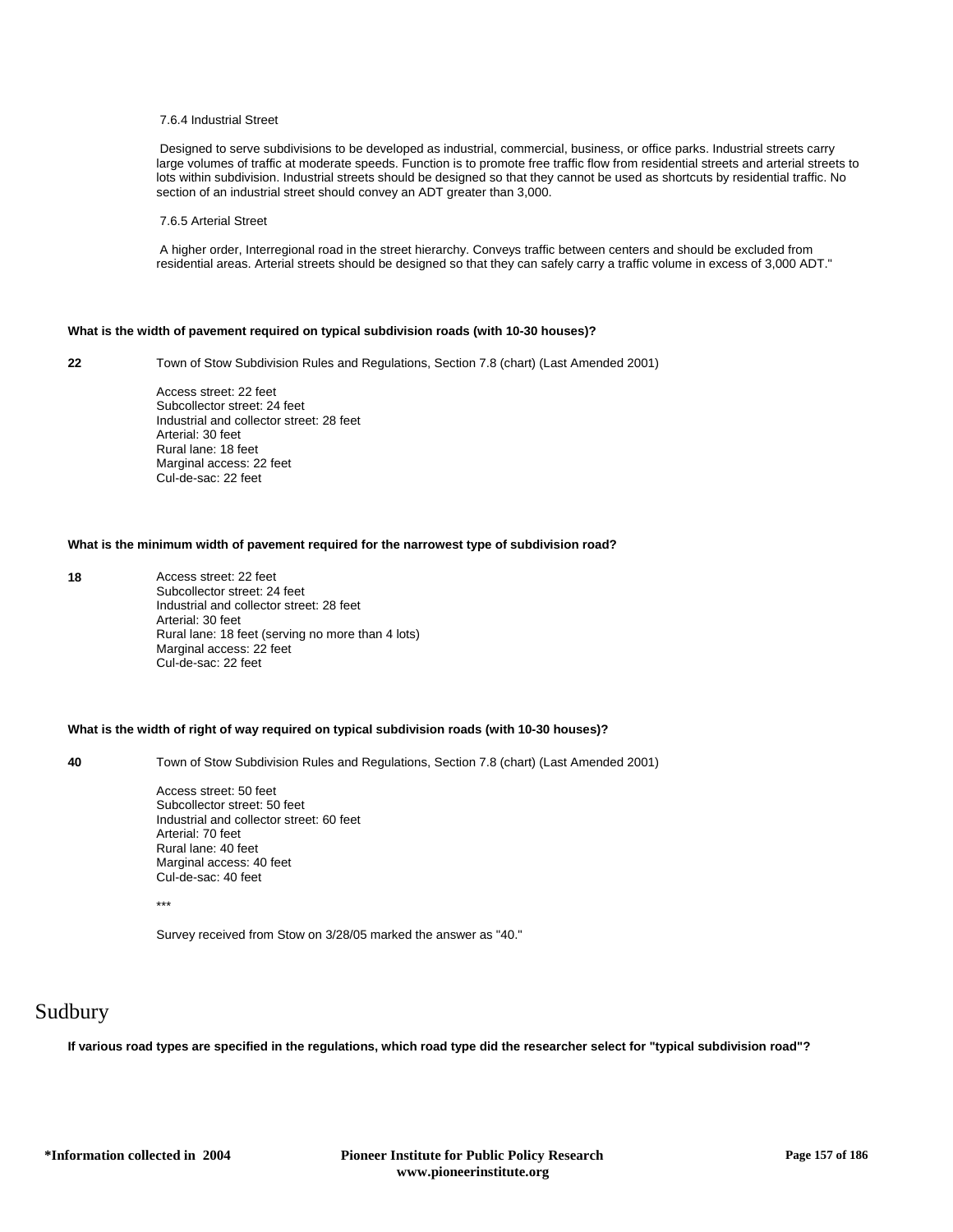### **RESIDENTIA** The street classifications are not further defined.

2.Surface Width and Alignment: Streets shall be constructed in the manner described below with a surface width of twenty-four (24) feet for Residential and Collector streets. On certain streets, beside which the Board requires walkway construction, a paved street width of twenty (20) feet may be required. Greater pavement widths may be required on Feeder streets, Thoroughfares, and Highways as defined in the Sudbury Master Plan. Each street shall be constructed on the centerline of the layout. Where turnarounds exist they shall be constructed with a minimum paved radius of forty (40) feet from the center of the layout.

### **What is the width of pavement required on typical subdivision roads (with 10-30 houses)?**

**24** Residential street: 24 feet Collector street: 24 feet Other streets: 20 feet Feeder streets: not specified, but will be greater than 24 feet Thoroughfares: not specified, but will be greater than 24 feet Highways: not specified, but will be greater than 24 feet

> PLANNING BOARD TOWN OF SUDBURY, MASSACHUSETTS RULES AND REGULATIONS Governing the Subdivision of Land Adopted September 10, 1973 Latest Revision January 26, 1999

### SECTION VI IMPROVEMENTS IN SUBDIVISIONS

D. Street and Roadway

2.Surface Width and Alignment: Streets shall be constructed in the manner described below with a surface width of twenty-four (24) feet for Residential and Collector streets. On certain streets, beside which the Board requires walkway construction, a paved street width of twenty (20) feet may be required. Greater pavement widths may be required on Feeder streets, Thoroughfares, and Highways as defined in the Sudbury Master Plan. Each street shall be constructed on the centerline of the layout. Where turnarounds exist they shall be constructed with a minimum paved radius of forty (40) feet from the center of the layout.

## **What is the minimum width of pavement required for the narrowest type of subdivision road?**

**20** Residential street: 24 feet Collector street: 24 feet Other streets: 20 feet

#### **What is the width of right of way required on typical subdivision roads (with 10-30 houses)?**

**L**

**50** Sudbury's subdivision regulations state 50 feet as the right of way (row) on all non-principal streets.

PLANNING BOARD TOWN OF SUDBURY, MASSACHUSETTS RULES AND REGULATIONS Governing the Subdivision of Land Adopted September 10, 1973 Latest Revision January 26, 1999

SECTION V. DESIGN STANDARDS

- B. Street and Roadway Design
- 2.Alignment and Width
- f.The minimum width of street right-of-ways shall be fifty (50) feet. A greater width may be required for principal streets.

Sutton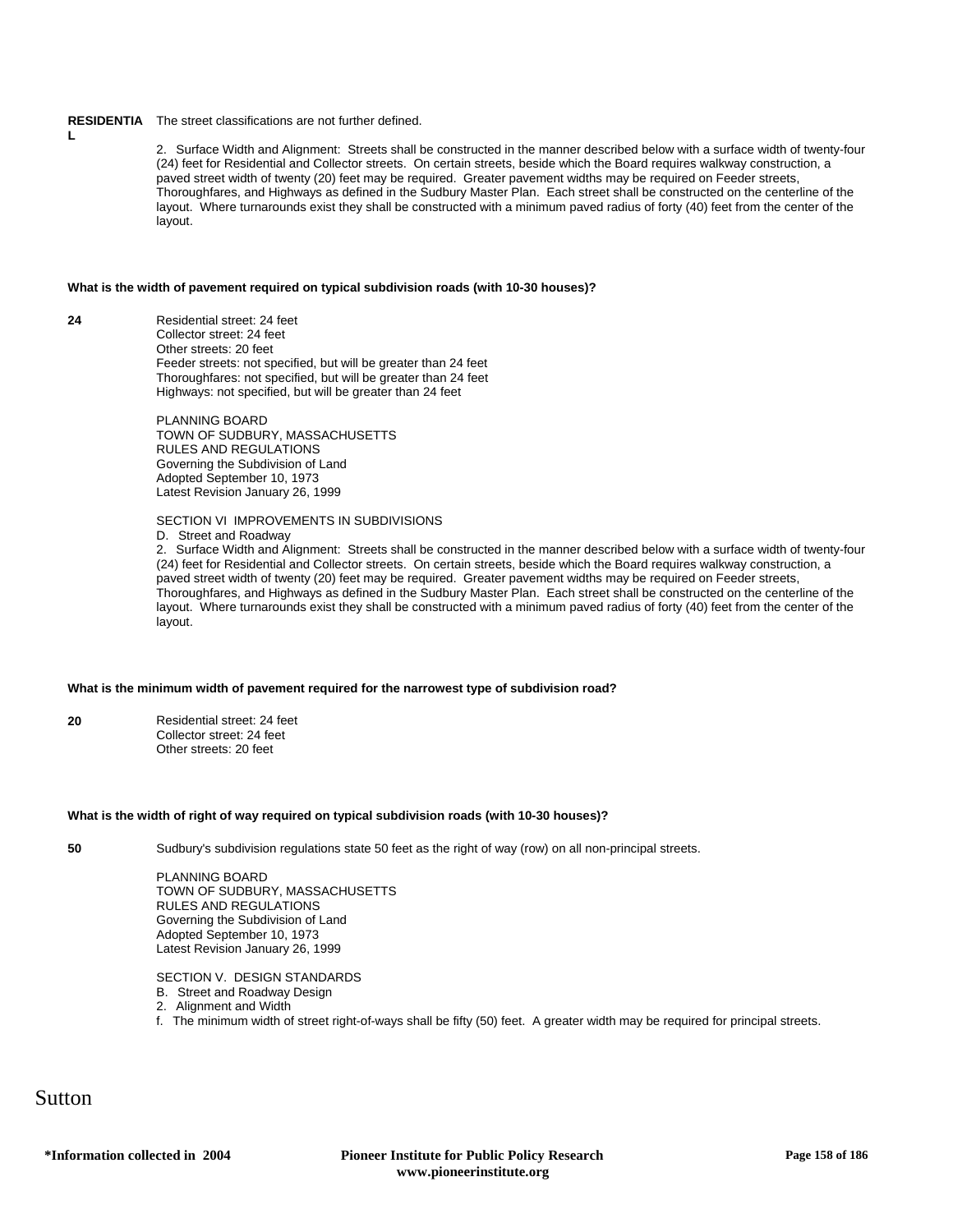## **If various road types are specified in the regulations, which road type did the researcher select for "typical subdivision road"?**

**NA** Road classification not listed.

## **What is the width of pavement required on typical subdivision roads (with 10-30 houses)?**

**26** Town of Sutton Subdivision Rules and Regulations (Amended 2004)

SECTION 4 DESIGN STANDARDS A. STREETS

3. Width The minimum roadway width for a 50 foot right-of-way shall be 26 feet. The minimum road width for a 60 foot right-of-way shall be 36 feet. This section may also be applied to access roads to the subdivision.

\*\*\*

Survey received from Sutton in July 2005:

"although waivers are regularly granted."

## **What is the minimum width of pavement required for the narrowest type of subdivision road?**

**26** Town of Sutton Subdivision Rules and Regulations (Amended 2004)

SECTION 4 DESIGN STANDARDS A. STREETS

3. Width The minimum roadway width for a 50 foot right-of-way shall be 26 feet. The minimum road width for a 60 foot right-of-way shall be 36 feet. This section may also be applied to access roads to the subdivision.

## **What is the width of right of way required on typical subdivision roads (with 10-30 houses)?**

**50** Town of Sutton Subdivision Rules and Regulations (Amended 2004)

SECTION 4 DESIGN STANDARDS A. STREETS 3. Width The minimum width of street right-of –way shall be 50 feet. Greater width shall be required by the Board when deemed necessary for present and future vehicular travel, safety and snow removal.

## Swampscott

**If various road types are specified in the regulations, which road type did the researcher select for "typical subdivision road"?**

## **What is the width of pavement required on typical subdivision roads (with 10-30 houses)?**

**28** According to the Rules and Regulations Governing the Subdivision of Land in the Town of Swampscott, Section V(49)(63), states that, "Granite curbs and gutters shall be installed not closer than twenty-eight feet face to face." Additionally, the Rules and Regulations Governing the Subdivision of Land in the Town of Swampscott, Section IV(56)(a) discuss right of way width "[t]he minimum width of street rights-of-way shall be forty-four (44) feet. This forty-four feet shall include the street (twenty-eight feet) bounded on each side by granite curbs (6"), grass strips (18") and sidewalks (6)."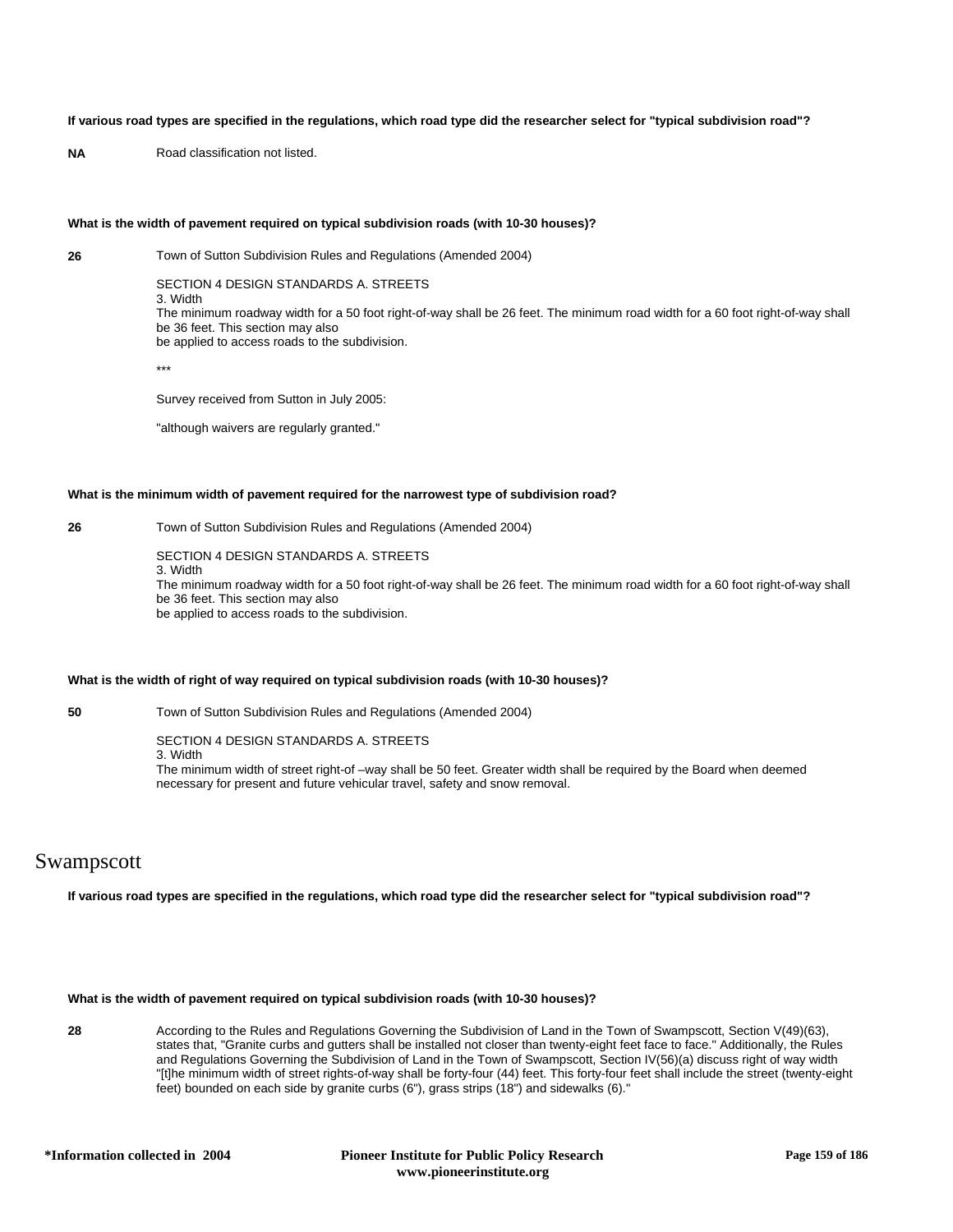#### **What is the minimum width of pavement required for the narrowest type of subdivision road?**

**28** According to the Rules and Regulations Governing the Subdivision of Land in the Town of Swampscott, Section V(49)(63), states that, "Granite curbs and gutters shall be installed not closer than twenty-eight feet face to face."

> Rules and Regulations Governing the Subdivision of Land in the Town of Swampscott, Section IV(56)(a): "[t]he minimum width of street rights-of-way shall be forty-four (44) feet. This forty-four feet shall include the street (twenty-eight feet) bounded on each side by granite curbs (6"), grass strips (18") and sidewalks (6)."

#### **What is the width of right of way required on typical subdivision roads (with 10-30 houses)?**

**44** Rules and Regulations Governing the Subdivision of Land in the Town of Swampscott, Section IV(56)(a): "[t]he minimum width of street rights-of-way shall be forty-four (44) feet. This forty-four feet shall include the street (twenty-eight feet) bounded on each side by granite curbs (6"), grass strips (18") and sidewalks (6)."

## Swansea

#### **If various road types are specified in the regulations, which road type did the researcher select for "typical subdivision road"?**

### **MINOR** Town of Swansea Subdivision Rules and Regulations

MINOR STREET : A street which is used solely for access to abutting lots, and serves as legal frontage and access to residential units.

 PRINCIPAL STREET : A street which in the opinion of the Board is being used or will be used as a thoroughfare between different municipalities or will carry a heavy volume of traffic.

### **What is the width of pavement required on typical subdivision roads (with 10-30 houses)?**

**26** Town of Swansea Subdivision Rules and Regulations

Table 1, Street Design Standards.

Minor: 26 feet Principal: 32 feet

#### **What is the minimum width of pavement required for the narrowest type of subdivision road?**

**26** Town of Swansea Subdivision Rules and Regulations

Table 1, Street Design Standards.

Minor: 26 feet Principal: 32 feet

## **What is the width of right of way required on typical subdivision roads (with 10-30 houses)?**

**50** Town of Swansea Subdivision Rules and Regulations

Table 1, Street Design Standards.

Minor: 50 feet Principal: 60 feet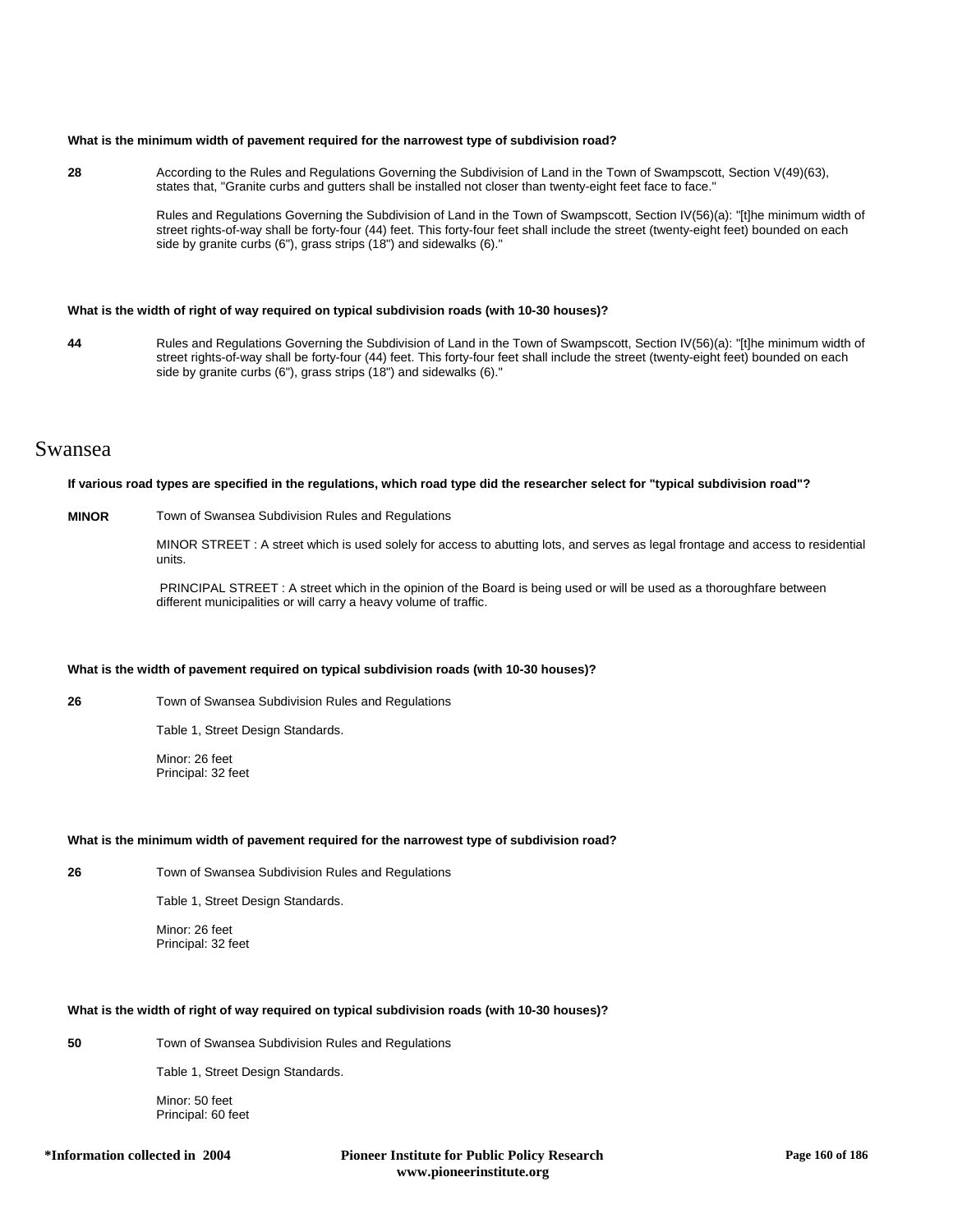## Taunton

## **If various road types are specified in the regulations, which road type did the researcher select for "typical subdivision road"?**

## **MINOR** 307 STREET CLASSIFICATIONS AND WIDTHS

Proposed streets shall be classified by the Board as provided below, depending upon the amount of traffic they are projected to accommodate.

1) Major Street-Designed to accommodate large volumes of moderate speed traffic with access to abutting lots controlled. Major streets are thoroughfares, and carry. through traffic between the various parts of the city. Major streets shall have a minimum right of way of one hundred (100) feet. (See Appendix A, Plate-1.) This category includes Industrial Subdivisions.

2) Collector Street-Designed to accommodate and direct traffic generated by minor streets in one or more neighborhoods or subdivisions to major street, and other areas of the city. Collector streets shall have a minimum right of way of seventy (70) feet. (See Appendix A, Plate 1.)

3) Minor Street-Designed for use by local residential and service traffic only. The function of a minor street is to provide direct access for abutting homes to collector streets, and the city street system. Minor streets shall have a minimum right of way of fifty (50) feet. (See Appendix A, Plate-1.)

#### **What is the width of pavement required on typical subdivision roads (with 10-30 houses)?**

**30** Researcher found information in Appendix A's drawing.

City of Taunton Rules and Regulations Governing the Subdivision of Land

Minor Street: 30 feet Collector Street: 36 feet Major Street: 36 feet

#### **What is the minimum width of pavement required for the narrowest type of subdivision road?**

**30** Researcher found information in Appendix A's drawing.

City of Taunton Rules and Regulations Governing the Subdivision of Land

Minor Street: 30 feet Collector Street: 36 feet Major Street: 36 feet

## **What is the width of right of way required on typical subdivision roads (with 10-30 houses)?**

**50** Major: 100 feet Collector: 70 feet Minor: 50 feet

City of Taunton Rules and Regulations Governing the Subdivision of Land

307 STREET CLASSIFICATIONS AND WIDTHS

Proposed streets shall be classified by the Board as provided below, depending upon the amount of traffic they are projected to accommodate.

1) Major Street-Designed to accommodate large volumes of moderate speed traffic with access to abutting lots controlled. Major streets are thoroughfares, and carry. through traffic between the various parts of the city. Major streets shall have a minimum right of way of one hundred (100) feet. (See Appendix A, Plate-1.) This category includes Industrial Subdivisions.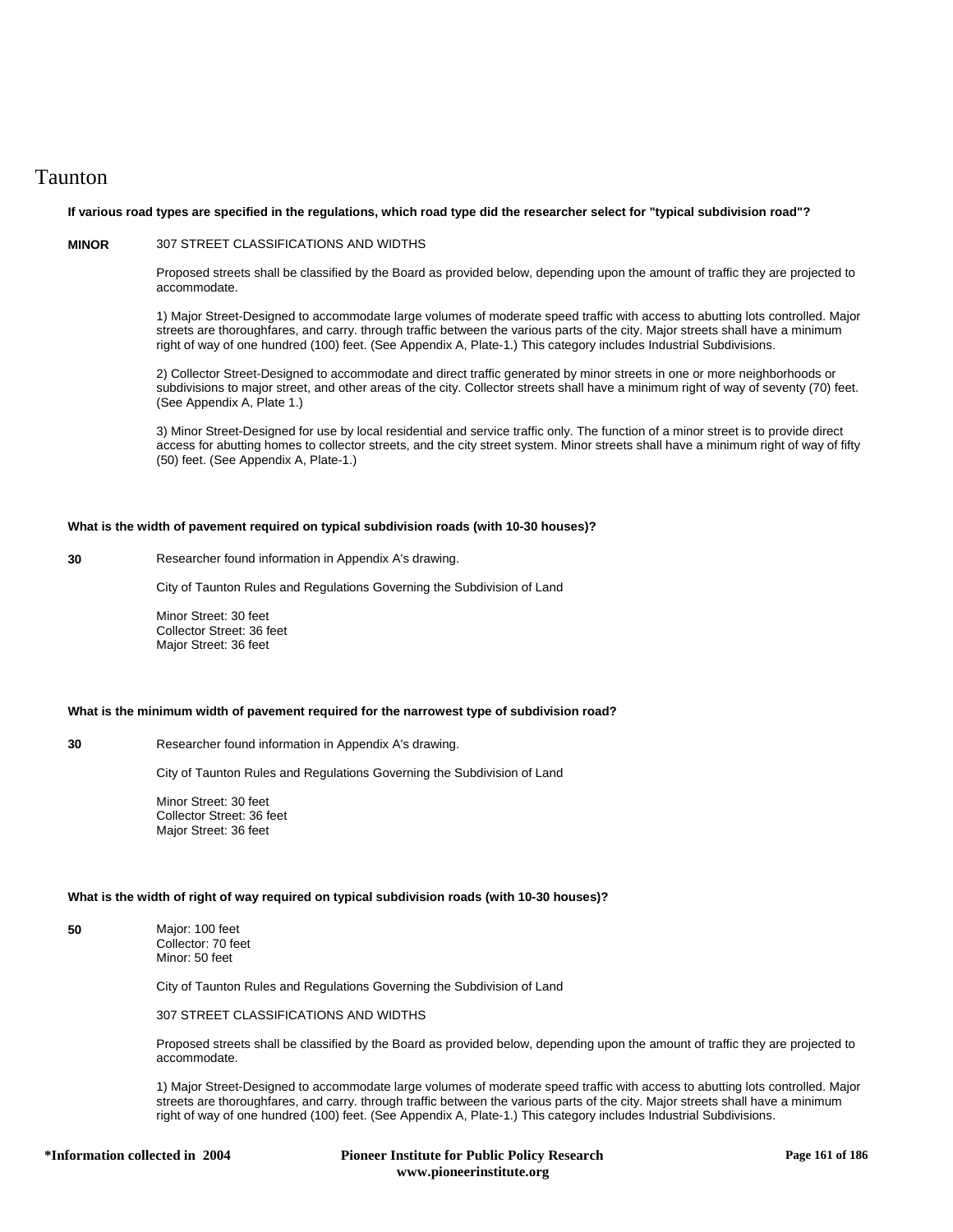2) Collector Street-Designed to accommodate and direct traffic generated by minor streets in one or more neighborhoods or subdivisions to major street, and other areas of the city. Collector streets shall have a minimum right of way of seventy (70) feet. (See Appendix A, Plate 1.)

3) Minor Street-Designed for use by local residential and service traffic only. The function of a minor street is to provide direct access for abutting homes to collector streets, and the city street system. Minor streets shall have a minimum right of way of fifty (50) feet. (See Appendix A, Plate-1.)

In no case shall the minimum widths of street rights of way be less than fifty (50) feet. Final determination of street classifications and widths shall be by determination of the Board.

# Tewksbury

**If various road types are specified in the regulations, which road type did the researcher select for "typical subdivision road"?**

**LOCAL**

## **What is the width of pavement required on typical subdivision roads (with 10-30 houses)?**

**32** Town of Tewksbury Subdivision Rules and Regulations, Table 1 Horizontal Design Standards (Adopted 1998, Last Amended 2003)

> Industrial commercial road: 34 feet Local street: 32 feet Dead end (1-4 lots): 24 feet Dead end (5-9 lots): 26 feet Dead end (10-14 lots): 28 feet Dead end (15-19 lots): 30 feet Dead end (20 or more lots): 32 feet

#### **What is the minimum width of pavement required for the narrowest type of subdivision road?**

**24** Town of Tewksbury Subdivision Rules and Regulations, Table 1 Horizontal Design Standards (Adopted 1998, Last Amended 2003)

> Industrial commercial road: 34 feet Local street: 32 feet Dead end (1-4 lots): 24 feet Dead end (5-9 lots): 26 feet Dead end (10-14 lots): 28 feet Dead end (15-19 lots): 30 feet Dead end (20 or more lots): 32 feet

## **What is the width of right of way required on typical subdivision roads (with 10-30 houses)?**

**50** Town of Tewksbury Subdivision Rules and Regulations, Table 1 Horizontal Design Standards (Adopted 1998, Last Amended 2003)

> Industrial commercial road: 60 feet Local street: 50 feet Dead end (1-4 lots): 40 feet Dead end (5-9 lots): 50 feet Dead end (10-14 lots): 50 feet Dead end (15-19 lots): 50 feet Dead end (20 or more lots): 50 feet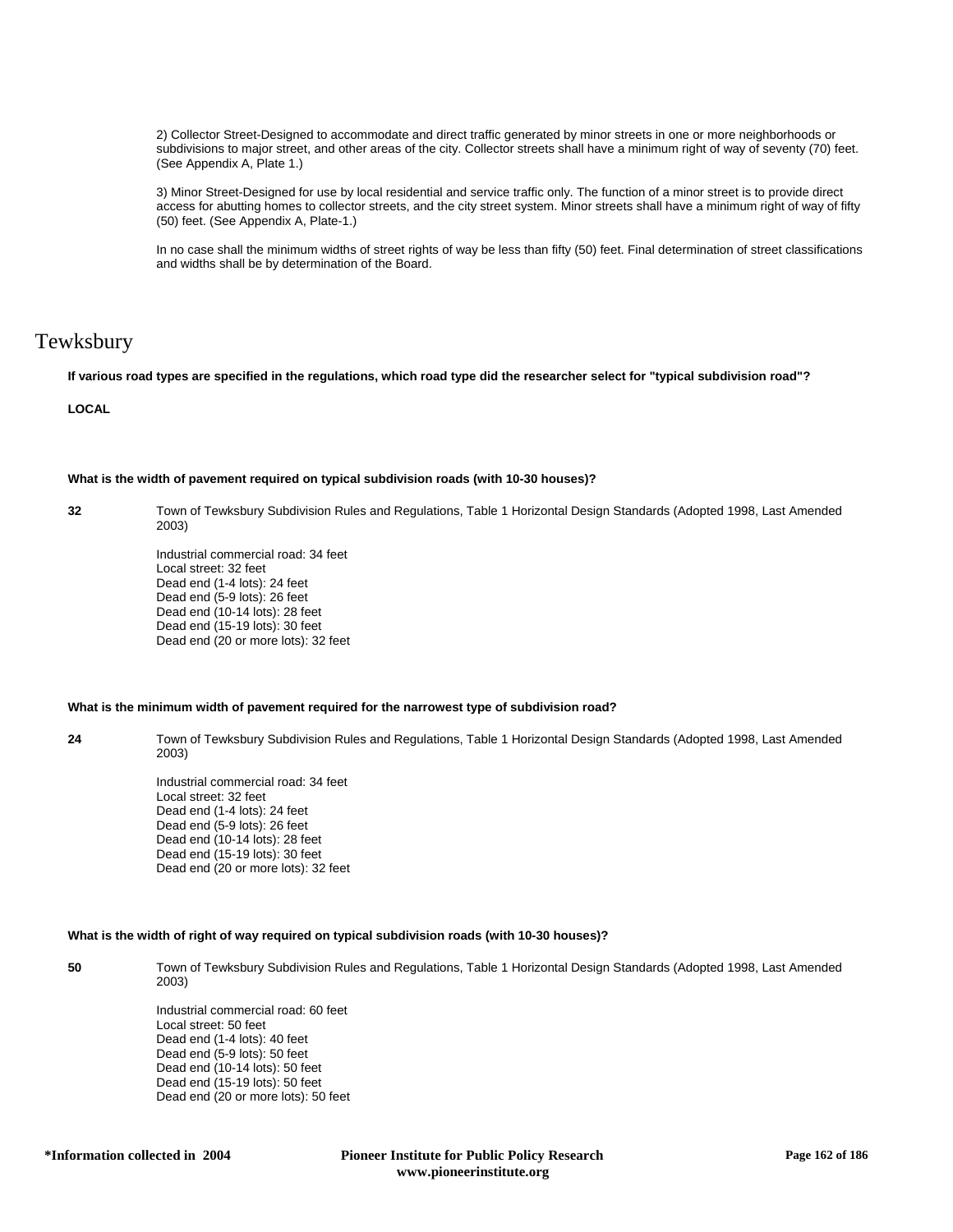# Topsfield

**N**

**If various road types are specified in the regulations, which road type did the researcher select for "typical subdivision road"?**

**TYPE I**  Topsfield Rules and Regulations Governing the Subdivision of Land, Section 2.22 SUBDIVISION TYPES

**SUBDIVISIO** 2.22.1 Subdivision Type I: A subdivision for single and two-family residential purposes.

2.22.2 Subdivision Type II: A subdivision for apartments, townhouses, business, or industrial purposes.

From Topsfield Rules and Regulations Governing the Subdivision of Land, Table 1, Geometric Design Standards, Type I Subdivision Minor Street has a pavement width of 26 feet while Type II Subdivision Minor Streets is 32 feet.

Topsfield Rules and Regulations Governing the Subdivision of Land, Section 2.18 STREETS : Streets shall mean all the land within the public right-of-way including the traveled way, curbing, grass strips, sidewalks, drainage, and utilities.

2.18.1 Collector Street: A street which receives and distributes traffic from and to various subareas within a given region, and receives traffic from a given residential neighborhood of over 75 dwellings or industrial area and carries it to an arterial highway. These roads run through developed areas or concentrations of development, and carry significant volumes of traffic.

2.18.2 Minor Street: A street which primarily provides access to adjacent land uses. These roads shall serve a residential area of less then 75 dwellings.

#### **What is the width of pavement required on typical subdivision roads (with 10-30 houses)?**

**26** Topsfield Rules and Regulations Governing the Subdivision of Land, Table 1, Geometric Design Standards

Type I Subdivision minor streets: 26 feet Type II Subdivision minor street: 32 feet Type I and II collector street: 36 feet

### **What is the minimum width of pavement required for the narrowest type of subdivision road?**

**26** Topsfield Rules and Regulations Governing the Subdivision of Land, Table 1, Geometric Design Standards

Type I Subdivision minor streets: 26 feet Type II Subdivision minor street: 32 feet Type I and II collector street: 36 feet

#### **What is the width of right of way required on typical subdivision roads (with 10-30 houses)?**

**50** Topsfield Rules and Regulations Governing the Subdivision of Land, Table 1, Geometric Design Standards:

Type I Subdivision minor streets: 50 feet Type II Subdivision minor street: 60 feet Type I and II collector street: 60 feet

## Townsend

**If various road types are specified in the regulations, which road type did the researcher select for "typical subdivision road"?**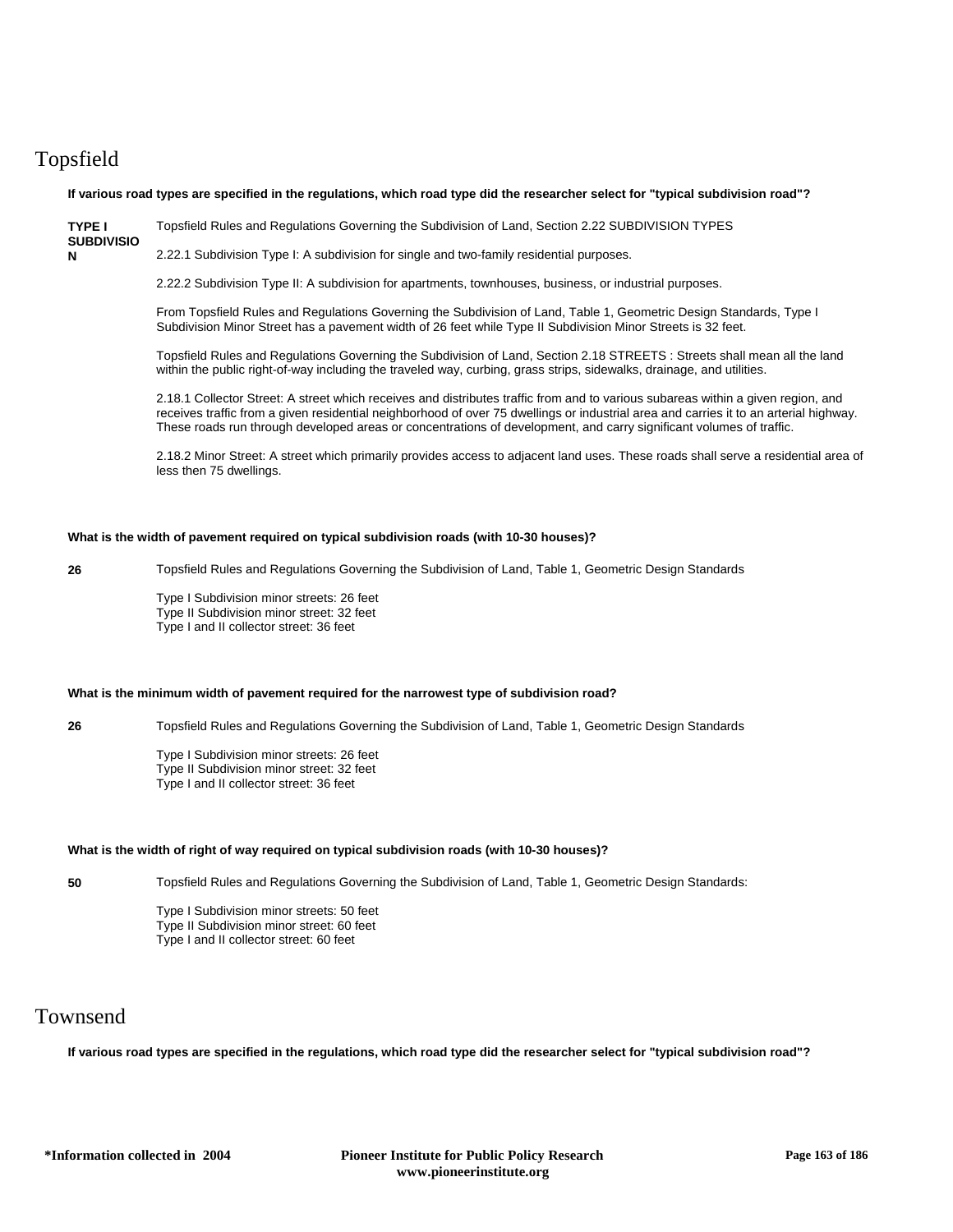## **TYPE I** Townsend Rules and Regulations for Subdivision Control

§175-17. Construction standards for required improvements.

A. Streets.

(10) Wherever bituminous concrete curbing is constructed, Class I bituminous concrete pavement Type I-1 shall be 26 feet wide on a forty-foot-wide street, 36 feet wide on a fifty-foot-wide street and 46 feet wide on a sixty-foot-wide street, with gravel base and penetration as required in their respective road construction to provide proper subbase for curbing.

#### **What is the width of pavement required on typical subdivision roads (with 10-30 houses)?**

**26** Forty-foot ROW: 26 feet Fifty-foot ROW: 36 feet Sixty-foot ROW: 46 feet

Townsend Rules and Regulations for Subdivision Control

§175-17. Construction standards for required improvements.

A. Streets.

(10) Wherever bituminous concrete curbing is constructed, Class I bituminous concrete pavement Type I-1 shall be 26 feet wide on a forty-foot-wide street, 36 feet wide on a fifty-foot-wide street and 46 feet wide on a sixty-foot-wide street, with gravel base and penetration as required in their respective road construction to provide proper subbase for curbing.

#### **What is the minimum width of pavement required for the narrowest type of subdivision road?**

**26** Forty-foot ROW: 26 feet Fifty-foot ROW: 36 feet Sixty-foot ROW: 46 feet

Townsend Rules and Regulations for Subdivision Control

§175-17. Construction standards for required improvements.

A. Streets.

(10) Wherever bituminous concrete curbing is constructed, Class I bituminous concrete pavement Type I-1 shall be 26 feet wide on a forty-foot-wide street, 36 feet wide on a fifty-foot-wide street and 46 feet wide on a sixty-foot-wide street, with gravel base and penetration as required in their respective road construction to provide proper subbase for curbing.

#### **What is the width of right of way required on typical subdivision roads (with 10-30 houses)?**

**40** Townsend Rules and Regulations for Subdivision Control

§175-16. Design standards.

B. Streets.

(2) Minimum widths of roads, ways and streets shall be determined by the Board, and in no case shall the right-of-way width of any road, way or street be less than 40 feet.

## Tyngsborough

**L**

## **If various road types are specified in the regulations, which road type did the researcher select for "typical subdivision road"?**

**RESIDENTIA** Tyngsborough Planning Board Subdivision Rules and Regulations (Approved 1987)

18. STREET:

a. Primary Streets: Existing and proposed streets which are primarily used as the principal means of access to any area within the town.

b. Secondary Streets: Existing and proposed streets which are primarily used as the principal means of access to or from the aforesaid Primary Street, or to a community facility, and normally including the principal entrance streets of a large subdivision, or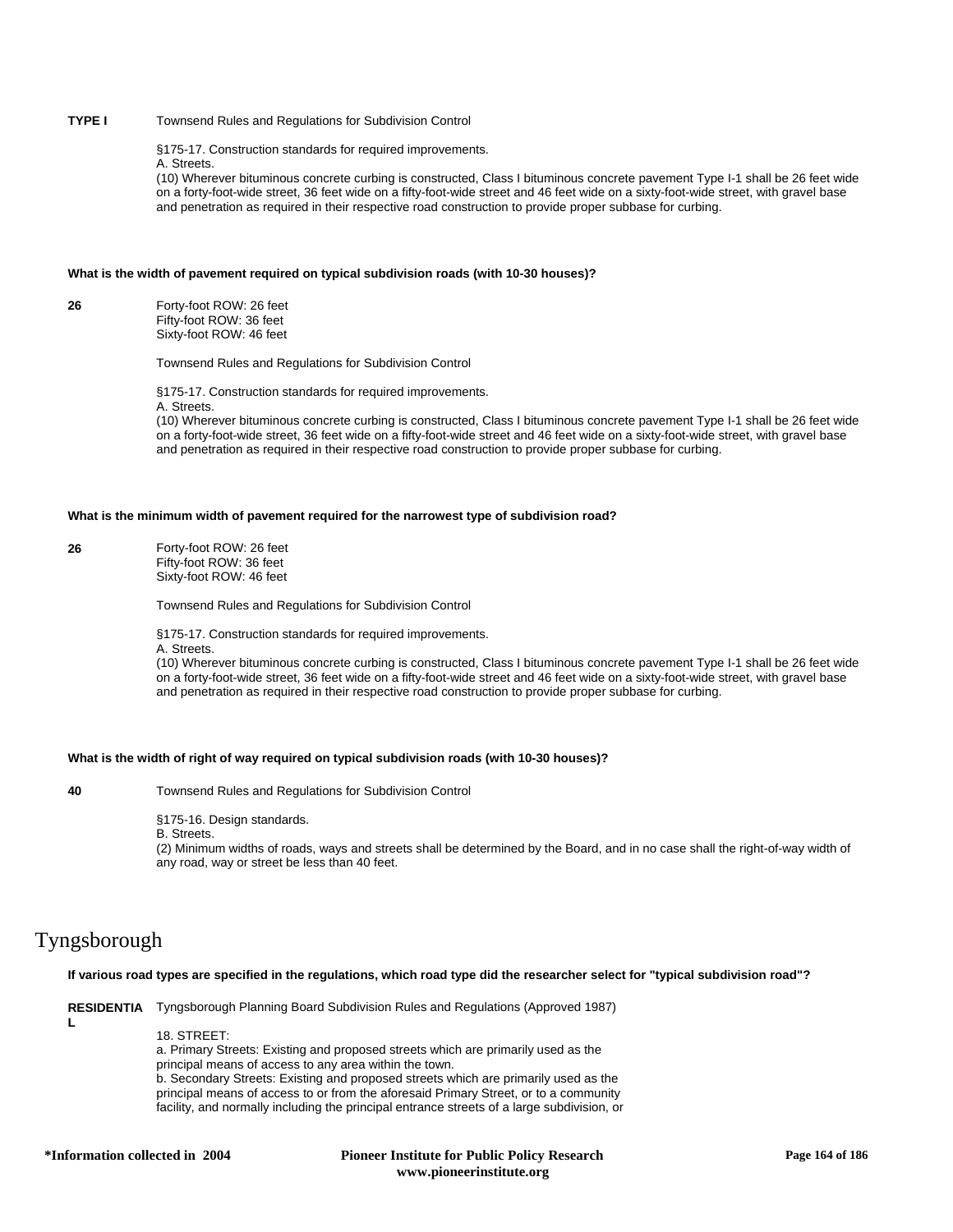group of subdivisions, and any principal circulation street within such subdivisions. c. Residential Streets: Existing or proposed streets which are primarily used as the principal means of access to or from lots within a subdivision

#### **What is the width of pavement required on typical subdivision roads (with 10-30 houses)?**

**28** Tyngsborough Planning Board Subdivision Rules and Regulations (Approved 1987) Section VII, Table 1<br>WIDTH PRI WIDTH PRIMARY SECONDARY RESIDENTIAL<br>Roadway width 34 ft. 30 ft. 28 ft. 30 ft. 28 ft. 16. ROADWAY: That portion of a street which is designed and prepared for vehicular travel.

### **What is the minimum width of pavement required for the narrowest type of subdivision road?**

**28** Tyngsborough Planning Board Subdivision Rules and Regulations (Approved 1987)

Section VII, Table 1<br>
WIDTH PRI PRIMARY SECONDARY RESIDENTIAL Roadway width 34 ft. 30 ft. 28 ft. 16. ROADWAY: That portion of a street which is designed and prepared for vehicular travel.

## **What is the width of right of way required on typical subdivision roads (with 10-30 houses)?**

**50** Tyngsborough Planning Board Subdivision Rules and Regulations (Approved 1987)

Section VII, Table 1<br>WIDTH PRI WIDTH PRIMARY SECONDARY RESIDENTIAL<br>Street width 70 ft. 50 ft. 50 ft. 70 ft. 50 ft. 50 ft. Roadway width 34 ft. 30 ft. 28 ft.

# Upton

**If various road types are specified in the regulations, which road type did the researcher select for "typical subdivision road"?**

**MINOR** Town of Upton Rules and Regulations Governing the Subdivision of Land (Adopted 1970, Amended 2000)

SECTION II GENERAL

A. Definitions

Street, Major: A street which, in the opinion of the Board, is being used, or will be used as a thoroughfare between different portions of the Town of Upton, or which will otherwise carry a heavy volume of traffic (generally, over fifteen hundred [1500] vehicles per day).

Street, Minor: A street which in the opinion of the Board, is being used, or will be used primarily, to provide access to abutting lots and which will not be used for through traffic; a street carrying less than four hundred [400] vehicles per day and/or less than 3,000 feet in length.

Street, Secondary: A street intercepting one [1] or more minor streets and which, in the opinion of the Board, is used or will be used to carry a substantial volume of traffic (generally, over four hundred [400] vehicles per day) from such minor street(s) or community facility, and normally including the principal entrance street of a large subdivision, or group of subdivisions, and any principal circulation's street within such subdivisions.

#### **What is the width of pavement required on typical subdivision roads (with 10-30 houses)?**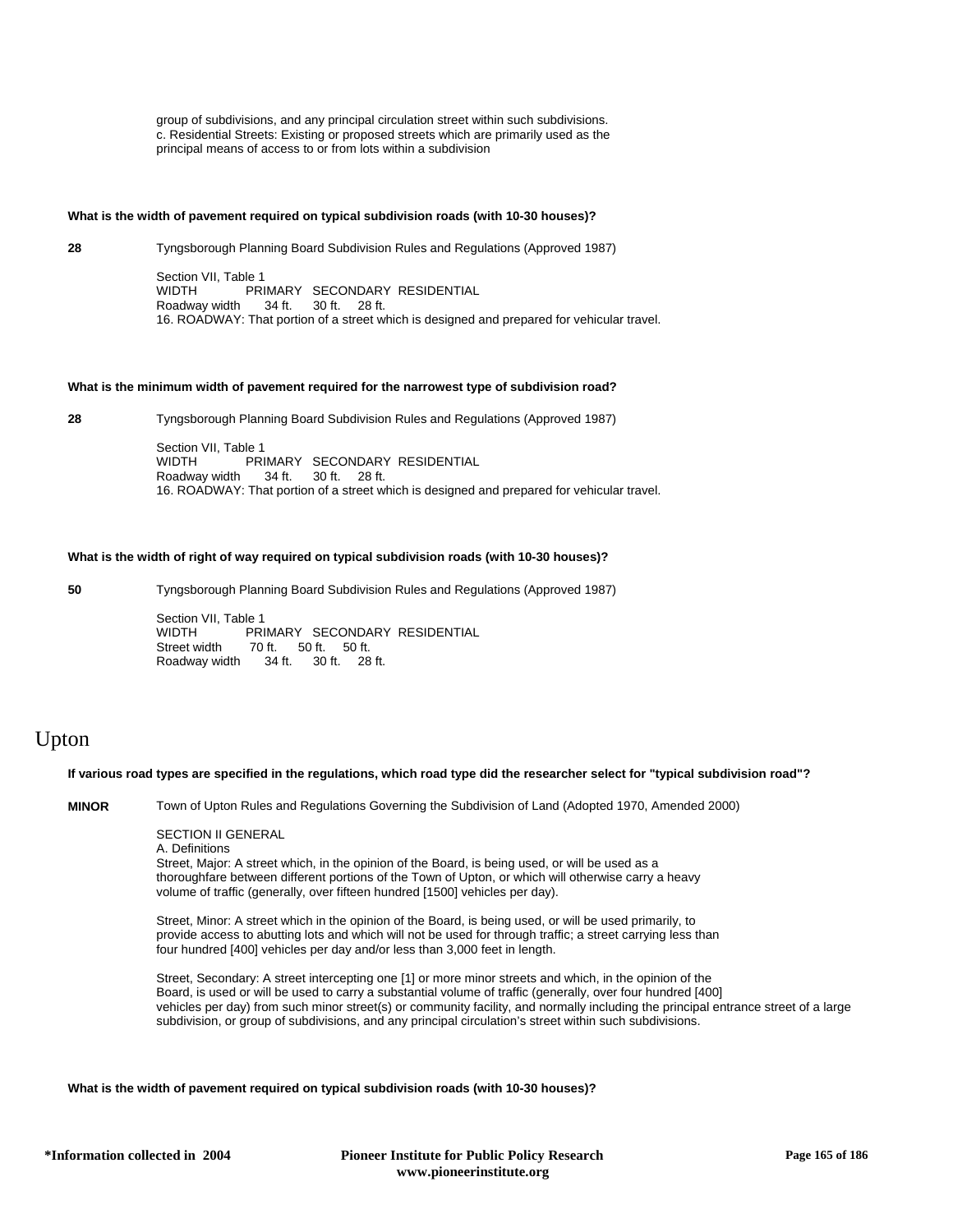**20** Town of Upton Rules and Regulations Governing the Subdivision of Land (Adopted 1970, Amended 2000)

(not listed)

\*\*\*

Email received from Denise Smith on 6/9/05:

"The typical subdivision road width is 20 feet."

### **What is the minimum width of pavement required for the narrowest type of subdivision road?**

Town of Upton Rules and Regulations Governing the Subdivision of Land (Adopted 1970, Amended 2000)

[not listed]

#### **What is the width of right of way required on typical subdivision roads (with 10-30 houses)?**

**50** Town of Upton Rules and Regulations Governing the Subdivision of Land (Adopted 1970, Amended 2000)

SECTION IV. DESIGN STANDARDS

- A. Streets
- 3. Width
- a. The minimum width of rights-of-way shall be as follows;
- · Minor and Secondary street: Fifty feet [50']
- · Major streets and such Secondary streets, which in judgment of the Planning Board may in the

future be changed in character to become a major street: sixty feet [60']

# Uxbridge

### **If various road types are specified in the regulations, which road type did the researcher select for "typical subdivision road"?**

**SECONDARY** No definitions given for road classifications.

## **What is the width of pavement required on typical subdivision roads (with 10-30 houses)?**

**26** Town of Uxbridge, Rules and Regulations Governing Subdivision of Land SECTION 4 Design Standards A. Streets 2. Width The width of pavement shall be based on the following sliding scales: Cul-de-sac: 26 ft. Primary: 31 ft. Secondary: 26 ft.

## **What is the minimum width of pavement required for the narrowest type of subdivision road?**

**26** Town of Uxbridge, Rules and Regulations Governing Subdivision of Land SECTION 4 Design Standards A. Streets 2. Width The width of pavement shall be based on the following sliding scales: Cul-de-sac: 26 ft. Primary: 31 ft. Secondary: 26 ft.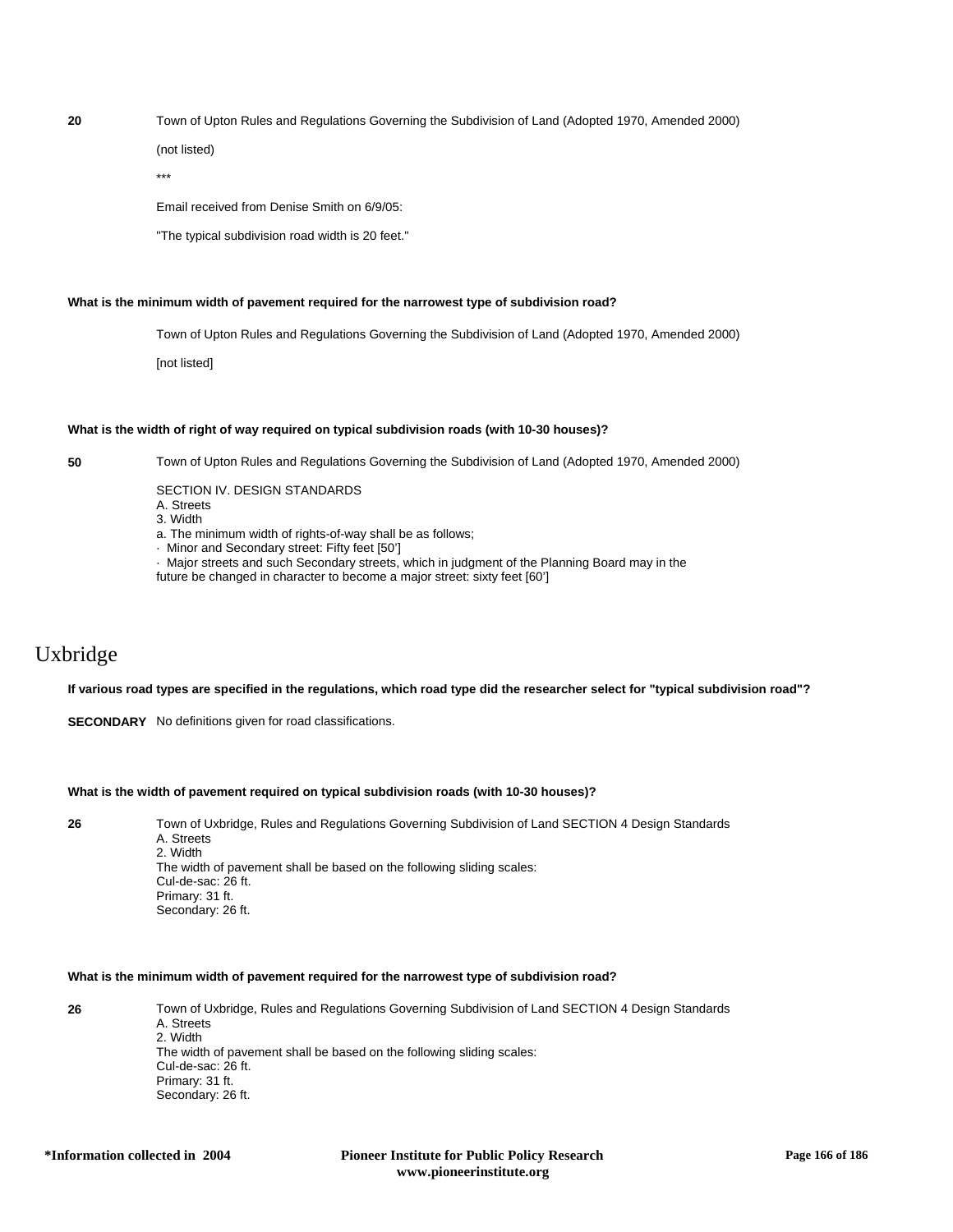#### **What is the width of right of way required on typical subdivision roads (with 10-30 houses)?**

**40** Town of Uxbridge, Rules and Regulations Governing Subdivision of Land SECTION 4 Design Standards A. Streets 2. Width. The width of street rights of way shall be based on the following sliding scales: Cul-de-sac: 40 ft. Primary: 50 ft. Secondary: 40 ft.

> Town of Uxbridge, Rules and Regulations Governing Subdivision of Land SECTION 4 Design Standards A. Streets

4. Dead-end Streets.

d. A 50' wide right of way shall be provided for the future expansion of the roadway on a dead-end street.

## Wakefield

### **If various road types are specified in the regulations, which road type did the researcher select for "typical subdivision road"?**

**MINOR** PRINCIPAL STREET A street which in the opinion of the Board is being used or will be used as a thoroughfare between different municipalities or will carry a heavy volume of traffic.

MINOR STREET Street not classified as Principal Street by the Board.

#### **What is the width of pavement required on typical subdivision roads (with 10-30 houses)?**

**26** Principal streets: 30 feet Minor streets: 26 feet

> According to Rules and Regulations Governing the Subdivision of Land in the Town of Wakefield, Section 4.3.2(b), "[t]he minimum width of pavements between curblines shall not be less that the following: Minor Streets Twenty-six (26) feet Principal Streets Thirty (30) feet."

## **What is the minimum width of pavement required for the narrowest type of subdivision road?**

**26** Principal streets: 30 feet Minor streets: 26 feet

> According to Rules and Regulations Governing the Subdivision of Land in the Town of Wakefield, Section 4.3.2(b), "[t]he minimum width of pavements between curblines shall not be less that the following: Minor Streets Twenty-six (26) feet Principal Streets Thirty (30) feet."

#### **What is the width of right of way required on typical subdivision roads (with 10-30 houses)?**

**50** Principal streets: 60 feet Minor streets: 50 feet

> According to Rules and Regulations Governing the Subdivision of Land in the Town of Wakefield, Section 4.3.2(a), "[t]he minimum width of street right-of-way shall not be less than the following: Minor Streets Fifty (50) feet Principal Streets Sixty (60) feet."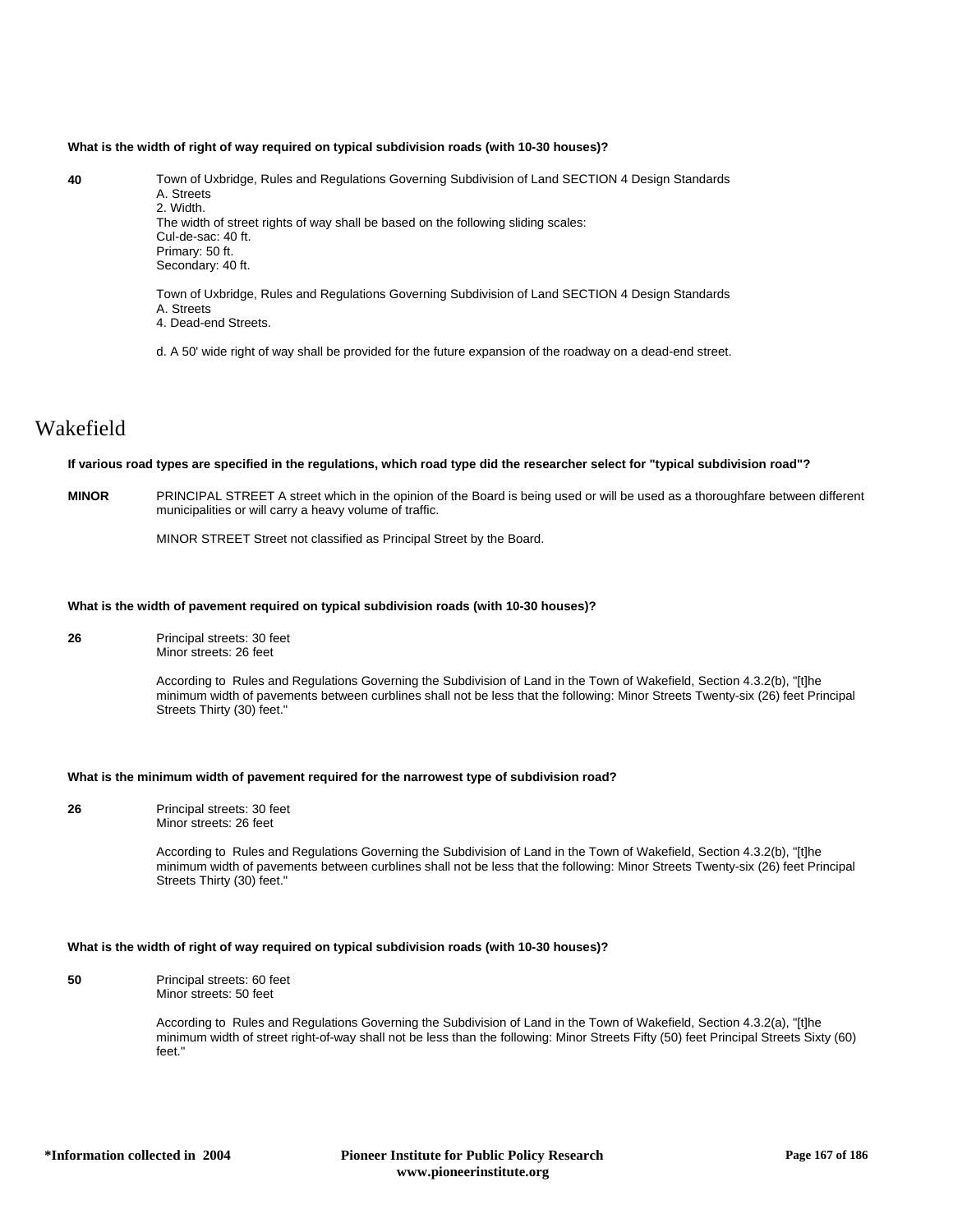# Walpole

## **If various road types are specified in the regulations, which road type did the researcher select for "typical subdivision road"?**

**LOCAL** Walpole Subdivision Rules and Regulations, Section IV.1 (Last Amended 2001).

SECTION IV DESIGN STANDARDS

IV-1 Street System

" (a) Where the Future Street System Map, as adopted in whole or in part by the Board, shows a proposed primary or local street on land of the subdivision, the street system of the subdivision shall also provide a major or secondary street, which shall have the same general location and alignment as that of the corresponding street shown on the Master Plan.

(b) Local streets shall be so located and designed that their use by through traffic will be discouraged."

## **What is the width of pavement required on typical subdivision roads (with 10-30 houses)?**

**26** Local streets: 26 feet Primary streets: 30 feet

Walpole Subdivision Rules and Regulations, Section V. (Last Amended 2001).

"V-6 Roadways

 (a) Roadways shall be constructed for the full length of all streets within the subdivision. The center line of such roadways shall coincide with the center line of the street rights-of-way. The minimum paved width of roadways shall be as follows:

Local streets: twenty-six (26) feet

Primary streets: thirty (30) feet"

## **What is the minimum width of pavement required for the narrowest type of subdivision road?**

**26** Local streets: 26 feet Primary streets: 30 feet

Walpole Subdivision Rules and Regulations, Section V. (Last Amended 2001).

"V-6 Roadways

 (a) Roadways shall be constructed for the full length of all streets within the subdivision. The center line of such roadways shall coincide with the center line of the street rights-of-way. The minimum paved width of roadways shall be as follows:

Local streets: twenty-six (26) feet

Primary streets: thirty (30) feet"

## **What is the width of right of way required on typical subdivision roads (with 10-30 houses)?**

**46** Residential-Local streets: 46 feet Primary streets: 46 feet

Walpole Subdivision Rules and Regulations, Section IV. 5(Last Amended 2001)

IV-5 Width and Grade of Streets

"(a) The minimum width of street right-of-way for Type A and Type B (one-family) subdivisions shall be as follows:

Local streets: forty-six (46) feet

Primary streets: forty-six (46) feet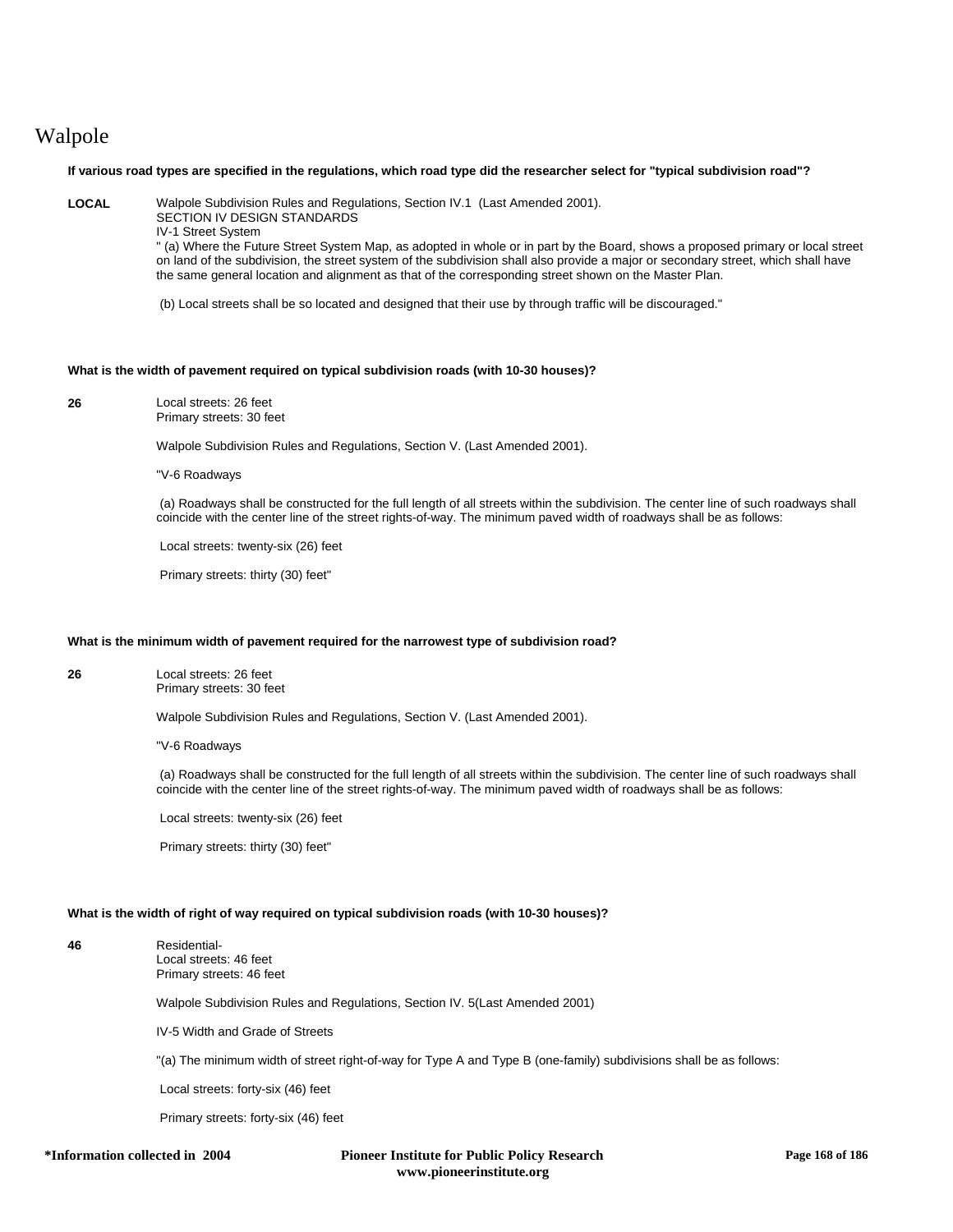(b) The minimum width of street right-of-way for multi-family subdivisions and for business subdivisions shall be as follows:

Local streets: fifty-two (52) feet

Primary streets: fifty-two (52) feet

(c) The minimum width of street right-of-way for industrial subdivisions shall be as follows:

Local streets: fifty-two (52) feet

Primary streets: fifty-two (52) feet"

## Waltham

## **If various road types are specified in the regulations, which road type did the researcher select for "typical subdivision road"?**

**RESIDENTIA** Land Rules and Regulations of the Board of Survey and Planning of the City of Waltham, Sections 4.1.1, 4.1.2, and 4.1.3 **L** (adopted 1997):

> SECTION 4.1.1 ARTERIAL STREET A street which by virtue of its strategic location, can be expected to handle a considerable amount of traffic. A thoroughfare, which connects or may eventually connect, two or more subdivisions, two or more neighborhoods, or provide access for industrial areas, and from the City to neighboring communities. SECTION 4.1.2 RESIDENTIAL COLLECTOR STREET A street which connects, or may eventually connect, one subdivision with another subdivision, or two groups of residential streets which are within the same subdivision. SECTION 4.1.3 RESIDENTIAL STREET A street which generally serves only those residents living on that street and which can be considered to permanently serve the exclusive function of being a residential street.

#### **What is the width of pavement required on typical subdivision roads (with 10-30 houses)?**

**30** According to the Land Rules and Regulations of the Board of Survey and Planning of the City of Waltham, Section 5.4.5 (adopted 1997), the minimum width of roadway pavement for residential streets is 30 feet.

> Arterial streets: 50 feet Residential collector streets: 40 feet Residential streets: 30 feet

#### **What is the minimum width of pavement required for the narrowest type of subdivision road?**

**30** Arterial streets: 50 feet Residential collector streets: 40 feet Residential streets: 30 feet

### **What is the width of right of way required on typical subdivision roads (with 10-30 houses)?**

**50** The Land Rules and Regulations of the Board of Survey and Planning of the City of Waltham, Section 4.2.3(adopted 1997), has a table that lists the minimum widths of a right of way.

> Arterial streets: 70 feet Residential collector streets: 60 feet Residential streets: 50 feet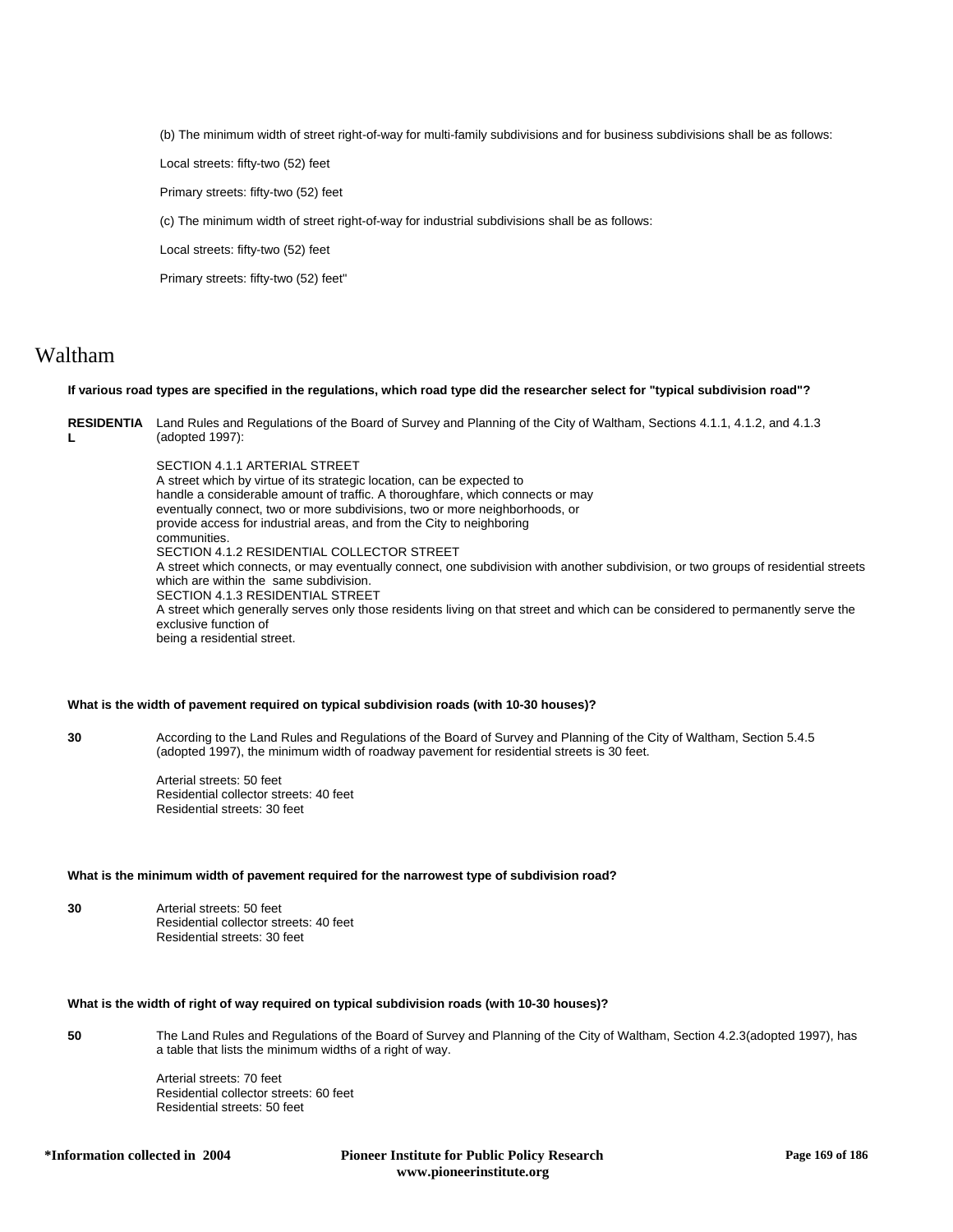# Wayland

**L**

## **If various road types are specified in the regulations, which road type did the researcher select for "typical subdivision road"?**

**RESIDENTIA** TOWN OF WAYLAND SUBDIVISION RULES AND REGULATIONS, 2.A

Secondary - Any existing or proposed streets and/or right-of-way which are primarily used or will be used to carry traffic between residential streets to the system of primary streets, as existing and proposed.

Residential and Limited - Any existing or proposed street which are used primarily for access to abutting properties.

## **What is the width of pavement required on typical subdivision roads (with 10-30 houses)?**

**24** Section IV.B.2

Primary: 46 feet Secondary: 30 feet Residential: 24 feet Limited Residential: 22 feet

## **What is the minimum width of pavement required for the narrowest type of subdivision road?**

#### **22** Section IV.B.2

2) Right-of-Way Width and Street Design Standards On all classifications of streets, the following characteristics shall be the minimum acceptable:

Primary: 46 feet Secondary: 30 feet Residential: 24 feet Limited Residential: 22 feet

#### **What is the width of right of way required on typical subdivision roads (with 10-30 houses)?**

**50** Section IV.B.2

2) Right-of-Way Width and Street Design Standards On all classifications of streets, the following characteristics shall be the minimum acceptable:

Primary: 70 feet Secondary: 60 feet Residential: 50 feet Limited Residential: 40 feet

# Wellesley

**If various road types are specified in the regulations, which road type did the researcher select for "typical subdivision road"?**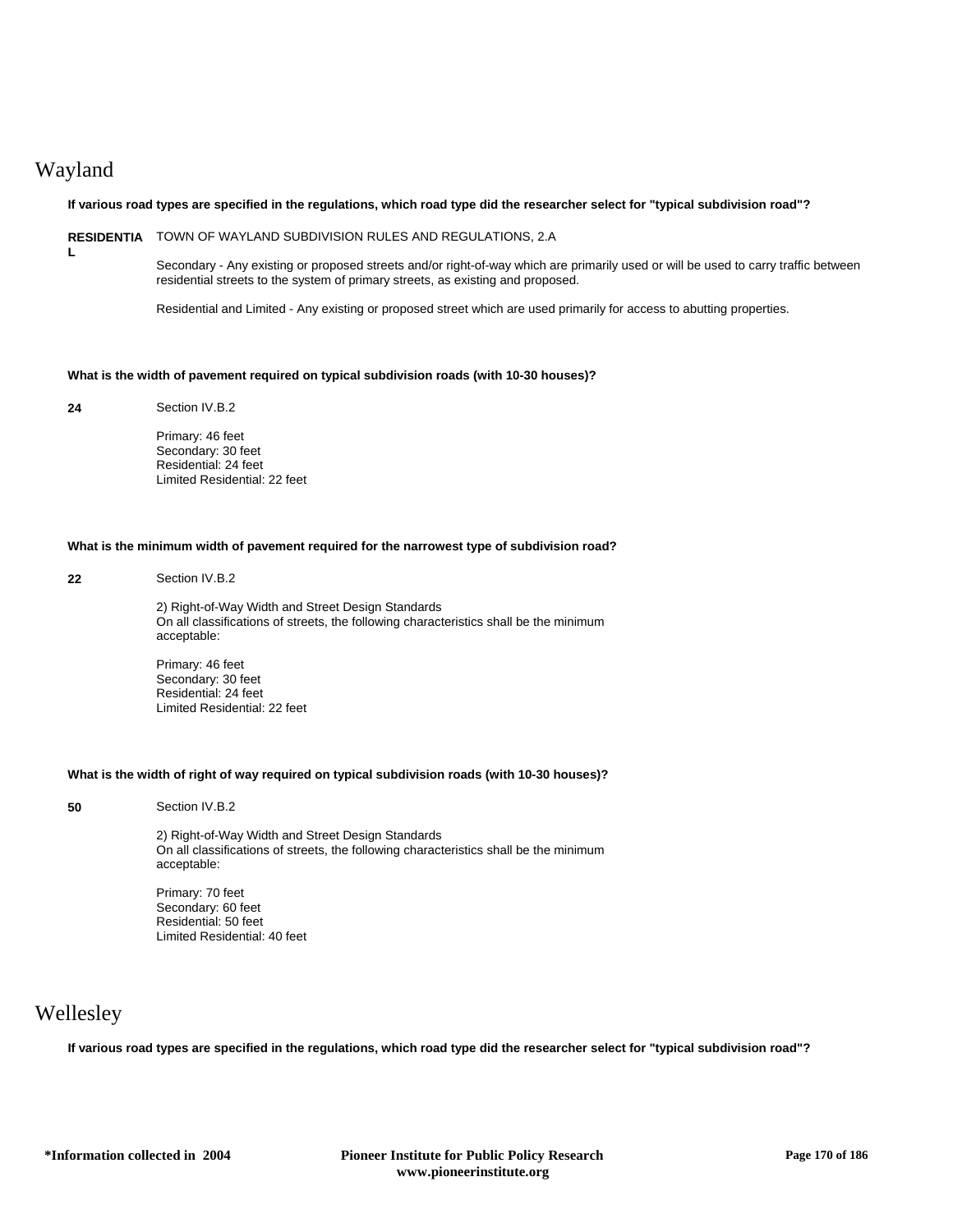## **What is the width of pavement required on typical subdivision roads (with 10-30 houses)?**

**40** Researcher did not find a reference to a width of pavement, only to the "street" width which appeared to be the "right of way".

Meghan Conlon, Planner, said that the pavement requirement is 40 feet. This is for all types of residential roads, unless a developer asks for a waiver or variance.

## **What is the minimum width of pavement required for the narrowest type of subdivision road?**

**40** Researcher did not find a reference to a width of pavement, only to the "street" width which appeared to be the "right of way".

Meghan Conlon, Planner, said that the pavement requirement is 40 feet. This is for all types of residential roads, unless a developer asks for a waiver or variance.

#### **What is the width of right of way required on typical subdivision roads (with 10-30 houses)?**

- **54** Town of Wellesley Rules and Regulations Governing the Subdivision of Land in Wellesley, Section V. B. 2 (Adopted 1993)
	- 2. Street Width.

Street width shall be 54 feet or as determined by the Planning Board, in accordance with the Optional Street Width Requirement below, but in no case less than forty feet (refer to Typical Cross Section). In extending a street from one of different width the adjustment shall be gradual and subject to the approval of the Planning Board.

Corners at street intersections shall be of a radius satisfactory to the Board, but in no cases shall the radius at the street line be les than 40 feet; nor the distance between tangent points on intersecting streets less than the width of the entering street plus eighty feet.

Optional Street Width Requirement

If the Planning Board approves a street right of way width less than 54 feet, a plan drawn by a Registered Landscape Architect shall be submitted which shall include…

## Wenham

#### **If various road types are specified in the regulations, which road type did the researcher select for "typical subdivision road"?**

**LOCAL** Town of Wenham Rules and Regulations Governing the Subdivision of Land, Section 2.1.1.30, (Adopted 1984, Last Amended 2001).

"2.1.1.30. STREET, ARTERIAL - A street which, in the opinion of the Board, is being used or will be used as a thoroughfare within the Town of Wenham, which will connect communities or which will otherwise carry a heavy volume of traffic.

 2.1.1.31. STREET, COLLECTOR - A street intersecting one (1) or more arterial, local or minor streets and which, in the opinion of the Board, is used or will be used to carry a substantial volume of traffic from such minor or local street(s) to an arterial street or community facility, and normally including a principal entrance street to a shopping center, industrial park, cluster development, planned unit development, or a large subdivision, or group of subdivision and any principal circulation street within such developments, or a street which will connect subdivisions.

2.1.1.32 STREET, DEAD-END - A street, extension of a street, or system of streets connected to another street at one (1) point only. Any proposed street which intersects with a dead-end street shall be deemed to be an extension of the dead-end street.

 2.1.1.32.1. STREET, LOCAL - A street which, in the opinion of the Board, is being used or will be used primarily to provide access to abutting lots and which will not be used for through traffic.

2.1.1.32.2. STREET, LOCAL MODIFIED - A private dead-end street, which provides access to no more than six (6) lots each of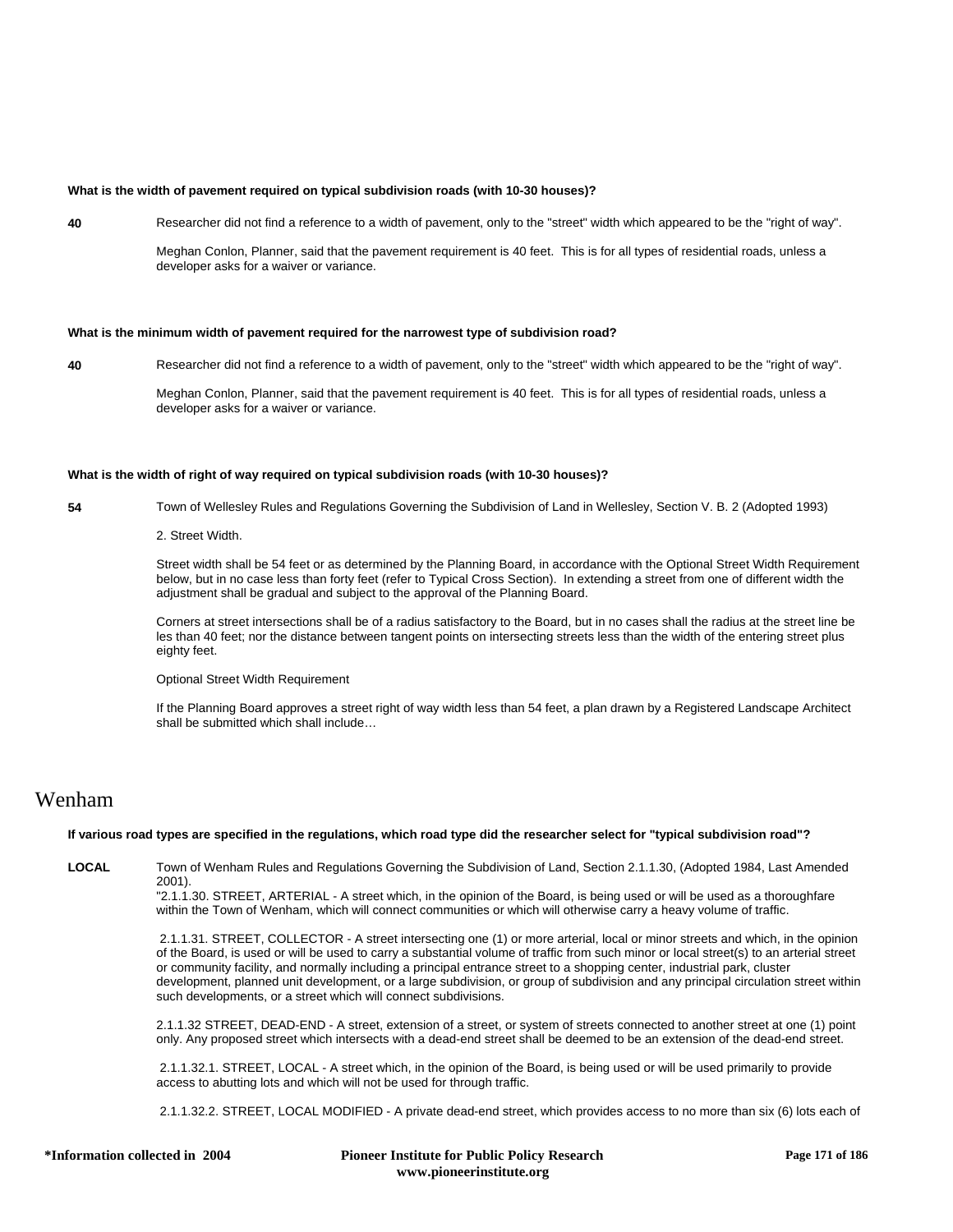which has the frontage and at least twice the minimum area required by Section V E of the Wenham Protective Zoning Bylaw, and which street shall be maintained by the abutters as provided for in 4.1.1.2.

 2.1.1.33. STREET, MINOR - Any private street serving as legal frontage for, or actual access to three (3) or less lots each of which has the frontage and at least twice the minimum area required by Section V E of the Wenham Zoning Bylaw, and which street, in the opinion of the Board, may be built to less exacting standards than those hereinafter prescribed for arterial, collector, local or local modified streets, and which street shall be maintained by the abutters as provided for in 4.1.1.2."

#### **What is the width of pavement required on typical subdivision roads (with 10-30 houses)?**

**30** Town of Wenham Rules and Regulations Governing the Subdivision of Land, Section 4.1.4.1, (Adopted 1984, Last Amended 2001):

With Curbing

Arterial street: 42 feet Collector street: 32 feet Local street: 30 feet Modified local street: - Minor street and common driveway: -

Without Curbing

Arterial street: 30 feet Collector street: 24 feet Local street: 22 feet Modified local street: 20 Minor street and common driveway: 16

Modified local streets and minor streets shall be built to specifications but maintained by owners.

#### **What is the minimum width of pavement required for the narrowest type of subdivision road?**

**16** Town of Wenham Rules and Regulations Governing the Subdivision of Land, Section 4.1.4.1, (Adopted 1984, Last Amended 2001):

With Curbing

Arterial street: 42 feet Collector street: 32 feet Local street: 30 feet Modified local street: - Minor street and common driveway: -

Without Curbing

Arterial street: 30 feet Collector street: 24 feet Local street: 22 feet Modified local street: 20 Minor street and common driveway: 16

Modified local streets and minor streets shall be built to specifications but maintained by owners.

#### **What is the width of right of way required on typical subdivision roads (with 10-30 houses)?**

**50** Town of Wenham Rules and Regulations Governing the Subdivision of Land, Section 4.1.4.1, (Adopted 1984, Last Amended 2001):

With Curbing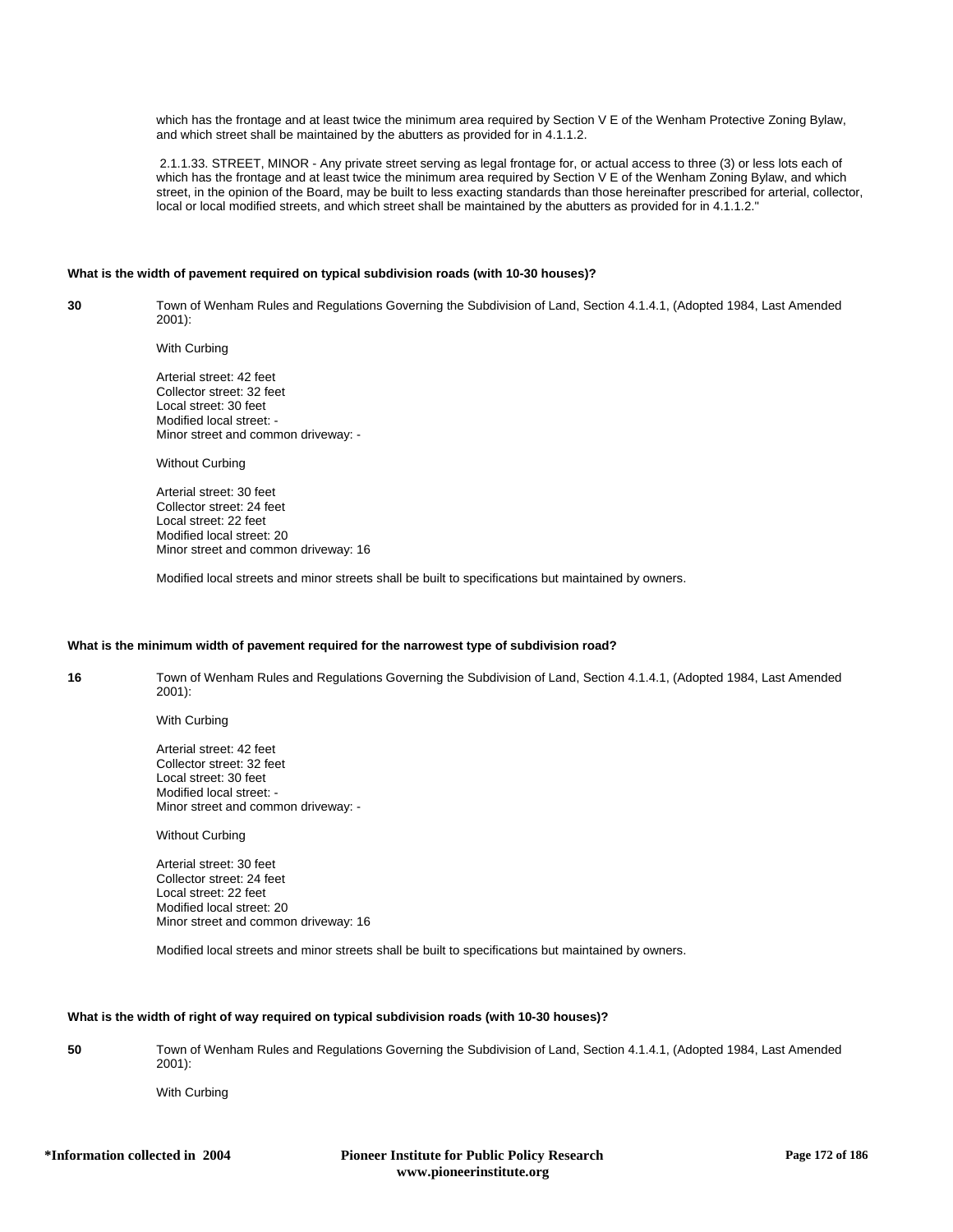Arterial street: 70 feet Collector street: 50 feet Local street: 50 feet Modified local street: - Minor street and common driveway: -

Without Curbing

Arterial street: 80 feet Collector street: 60 feet Local street: 50 feet Modified local street: 50 Minor street and common driveway: 40

Modified local streets and minor streets shall be built to specifications but maintained by owners.

## West Boylston

#### **If various road types are specified in the regulations, which road type did the researcher select for "typical subdivision road"?**

**RESIDENTIA** From the Section II, Definitions: **L FEEDER**

LOCAL RESIDENTIAL STREET: A street serving no more than nine (9) private residences and designed primarily for passenger vehicles and light trucks.

RESIDENTIAL FEEDER STREET : A street serving general residential areas connecting local residential streets with existing Town streets and highways and other existing or potential local streets.

PRIMARY INDUSTRIAL STREET : A street serving as a major access into and/or through a commercial, business or industrial district

SECONDARY INDUSTRIAL STREET : All other streets in commercial or industrial districts not qualifying as a primary industrial street.

#### **What is the width of pavement required on typical subdivision roads (with 10-30 houses)?**

**26** From West Boylston's Rules and Regulations Governing the Subdivision of Land, Section VI (9), Typical Roadway Sections, Design Standards:

> Local Residential-26 ft Residential Feeder-26 ft Industrial Primary-36 ft Industrial Secondary-36 ft

## **What is the minimum width of pavement required for the narrowest type of subdivision road?**

**26** From West Boylston's Rules and Regulations Governing the Subdivision of Land, Section VI (9), Typical Roadway Sections, Design Standards:

> Local Residential-26 ft Residential Feeder-26 ft Industrial Primary-36 ft Industrial Secondary-36 ft

**What is the width of right of way required on typical subdivision roads (with 10-30 houses)?**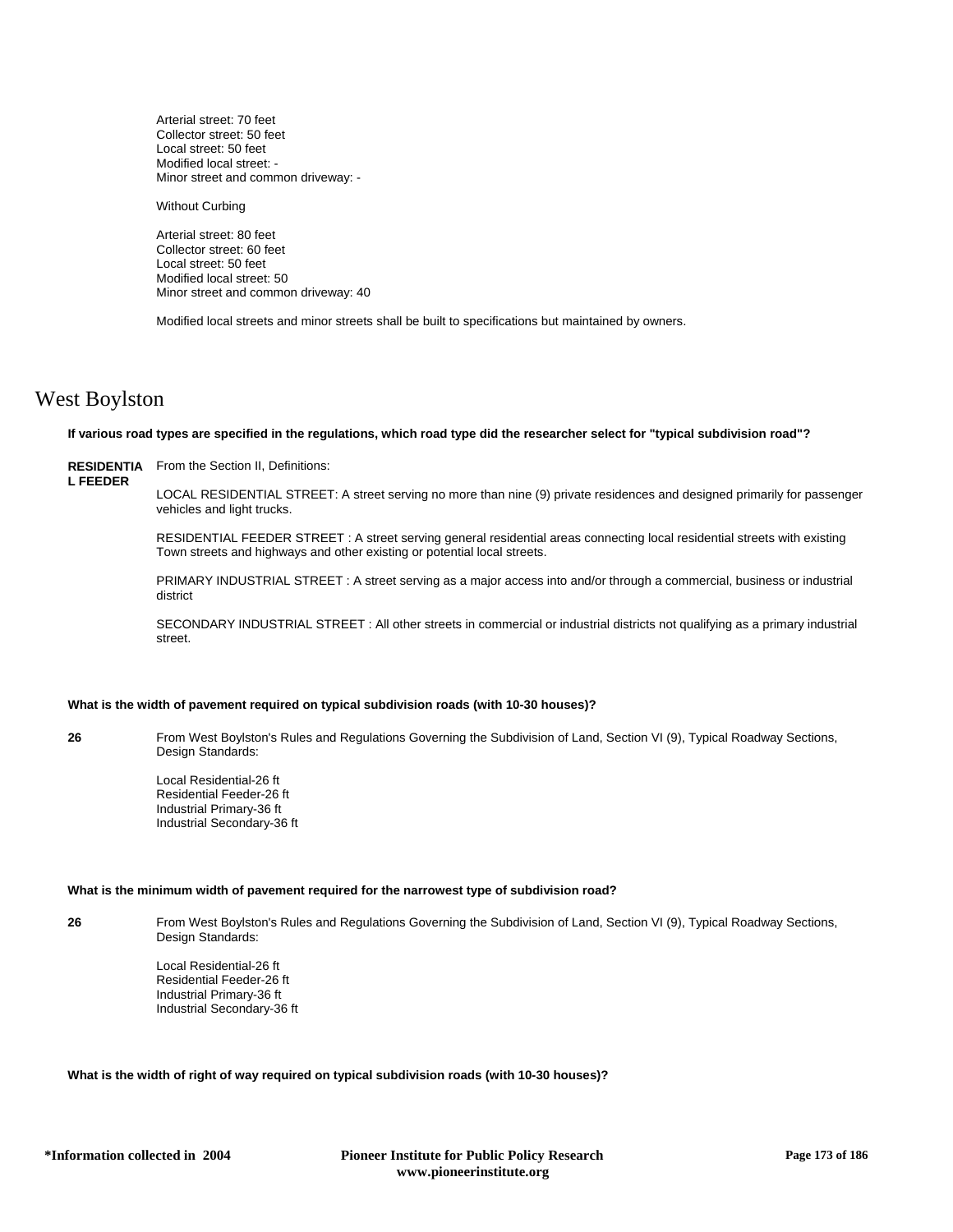**50** From West Boylston's Rules and Regulations Governing the Subdivision of Land, Section VI B(9), Typical Roadway Sections, Design Standards.

> Local Residential-50 ft Residential Feeder-50 ft Industrial Primary-60 ft Industrial Secondary-60 ft

## West Bridgewater

**If various road types are specified in the regulations, which road type did the researcher select for "typical subdivision road"?**

**MINOR** The Land Use Ordinance of West Bridgewater PLYMOUTH COUNTY, MASSACHUSETTS

RULE AND REGULATIONS GOVERNING THE SUBDIVISION OF LAND

SECTION 2.0. GENERAL 2.1. Definitions

STREET: COLLECTOR : A street which carries traffic equivalent to that generated by fifty (50) dwelling units or more, or which serves property either used or zoned for commerce or industry.u

STREET: LANE : A street which carries traffic equivalent to that generated by twelve (12) or fewer dwelling units, which has no abutting property either used or zoned for commerce or industry, and which is not capable of extensions.

STREET: MINOR : A street which carries traffic equivalent to that generated by more than twelve (12) but fewer than fifty (50) dwelling units, which has no abutting property either used or zoned for commerce or industry, and which is not capable of extension to serve more than fifty (50) dwelling units.

STREET: SPECIAL COLLECTOR : A street which serves commerce or industry and which terminates in a cul-de-sac.

WAY : A way is synonymous with the term's road, street, highway and avenue and shall denote any such line or route for passage whether public or private. The width of a way shall be the width of the strip of land laid out, designated, acquired and/or dedicated for the use of such way. Such width includes the spaces for vehicular travel, sidewalks, edgestone, median strips and planting spaces where required.

### **What is the width of pavement required on typical subdivision roads (with 10-30 houses)?**

**30** SECTION 4.0 REQUIREMENTS 4.2. Streets and Roadways 4.2.6. Construction

> 4.2.6.6. Roadway pavement shall be constructed for the full length of all streets within the subdivision and shall have the curb radii required in Section 4.2.2.7. above. The centerline of all roadways shall coincide with the centerline of the street right-of-way unless the Board's Consultant approves a deviation. The minimum widths of roadway pavement shall be as follows:

 Special Collector Street 44 ft. Collector Street 38 ft. Minor Street 30 ft. Lane 24 ft.

With a cul-de-sac, ten (10) feet median strip with twenty (20') feet twin pavement shall be provided.

 4.2.6.7. Pavement for roadways in subdivisions shall be Class I Bituminous Concrete Pavement Type 1-1. The material and construction methods for laying pavement shall conform in every way to the applicable sections of Section 400 and Section M of the MASS Highway Standard Specifications except that no such construction shall be undertaken before March 30th of any year nor after December 1st of any year without written permission of the Board's Consultant or Agent.

 4.2.6.8. Pavement on minor and secondary residential subdivision streets shall be laid to a finished depth of five inches (5") and laid in two (2) courses. The base course shall be three inches (3") and the top course shall be two inches (2").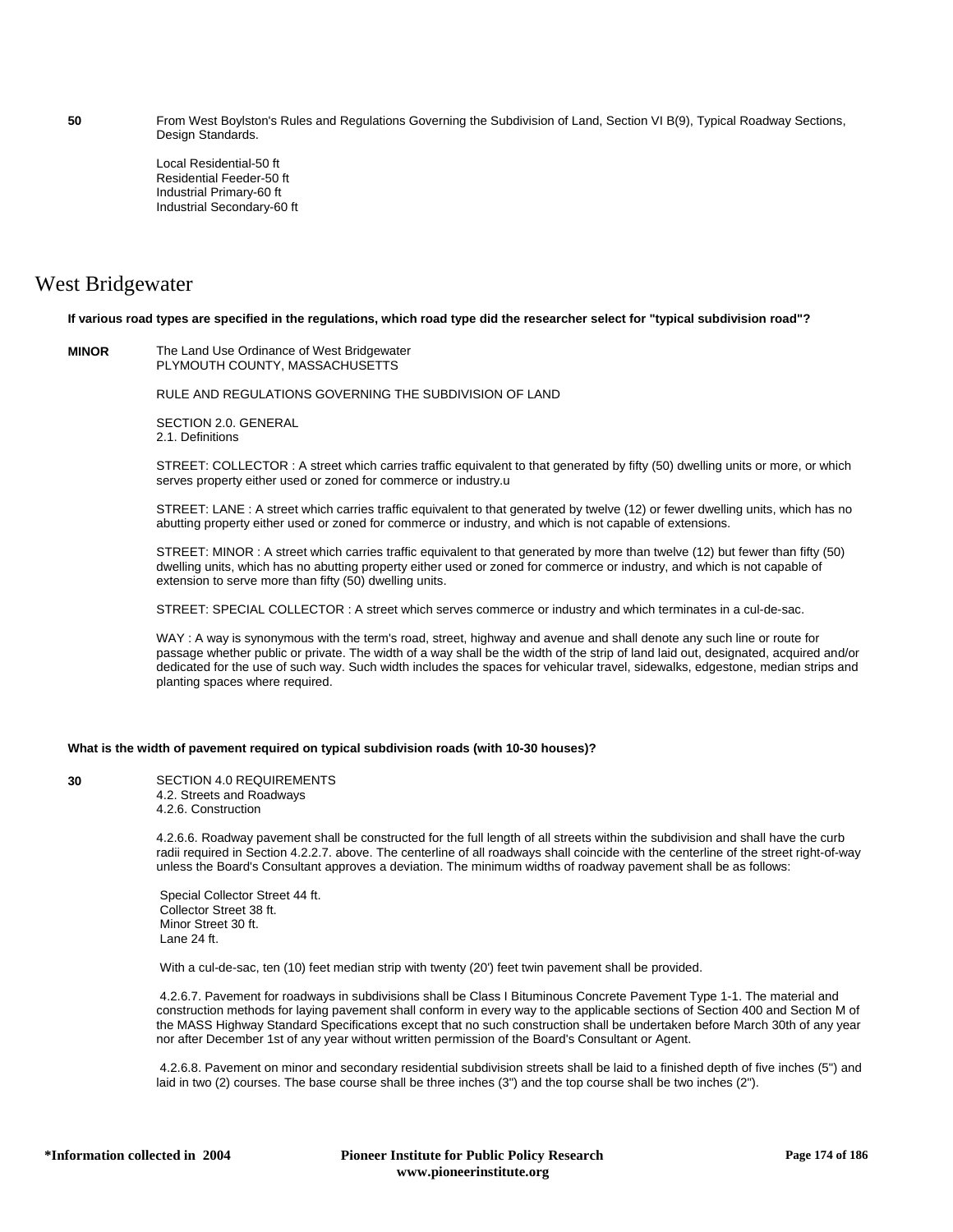#### **What is the minimum width of pavement required for the narrowest type of subdivision road?**

**24** Special collector street: 44 feet Collector street: 38 feet Minor street: 30 feet Lane: 24 feet

#### **What is the width of right of way required on typical subdivision roads (with 10-30 houses)?**

**50** The Land Use Ordinance of West Bridgewater PLYMOUTH COUNTY, MASSACHUSETTS

> RULE AND REGULATIONS GOVERNING THE SUBDIVISION OF LAND SECTION 4.0 REQUIREMENTS 4.2. Streets and Roadways

4.2.3. Width

4.2.3.1. The minimum width of right-of-way shall be as follows:

Special Collector Street 70 ft. Collector Street 60 ft. Minor Street 50 ft. Lane 40 ft.

4.2.3.2. When a minor street will provide the only access for lots fronting on a length in excess of five hundred feet (500') or where, on a secondary or major street potential volume warrants, the Board may require a greater right-of-way than that specified above and may require construction of a divided roadway.

## West Newbury

#### **If various road types are specified in the regulations, which road type did the researcher select for "typical subdivision road"?**

**MINOR** Town of West Newbury, RULES AND REGULATIONS GOVERNING THE SUBDIVISION OF LAND SECTION 4.0. DESIGN STANDARDS 4.1. Streets

4.1.3. Width

4.1.3.1. The minimum width of right-of-way shall be as follows:

a.) Minor and secondary streets: fifty (50) feet except sixty-six (66) feet for a secondary street in an area which in the opinion of the Planning Board is high density or an area of high intensity use.

b.) major streets and such secondary streets, which in the judgement of the Planning Board may in the future be changed in character to become a major street: sixty (60) feet in a low density area and one hundred and twenty feet (120) in an area which in the opinion of the Planning Board is a high density or high intensity area.

4.1.3.2. When a minor street will provide the only access for lots fronting on a length in excess of five hundred (500) feet or where, on a major street, potential volume or safety warrants, in the opinion of the Planning Board, the Board may require a greater right-of-way than that specified above and may require construction of a divided roadway.

#### **What is the width of pavement required on typical subdivision roads (with 10-30 houses)?**

**20** Town of West Newbury, RULES AND REGULATIONS GOVERNING THE SUBDIVISION OF LAND SECTION 5.0. REQUIRED IMPROVEMENT FOR AN APPROVED SUBDIVISION 5.2. Street and Roadway

> 5.2.2. Roadways shall be constructed for the full length of all streets within the subdivision and shall have the same curb radius required in Section 4.1.2.5. above. The center line of all roadways shall coincide with the center line of the street right-of-way unless a deviation is approved by the Planning Board.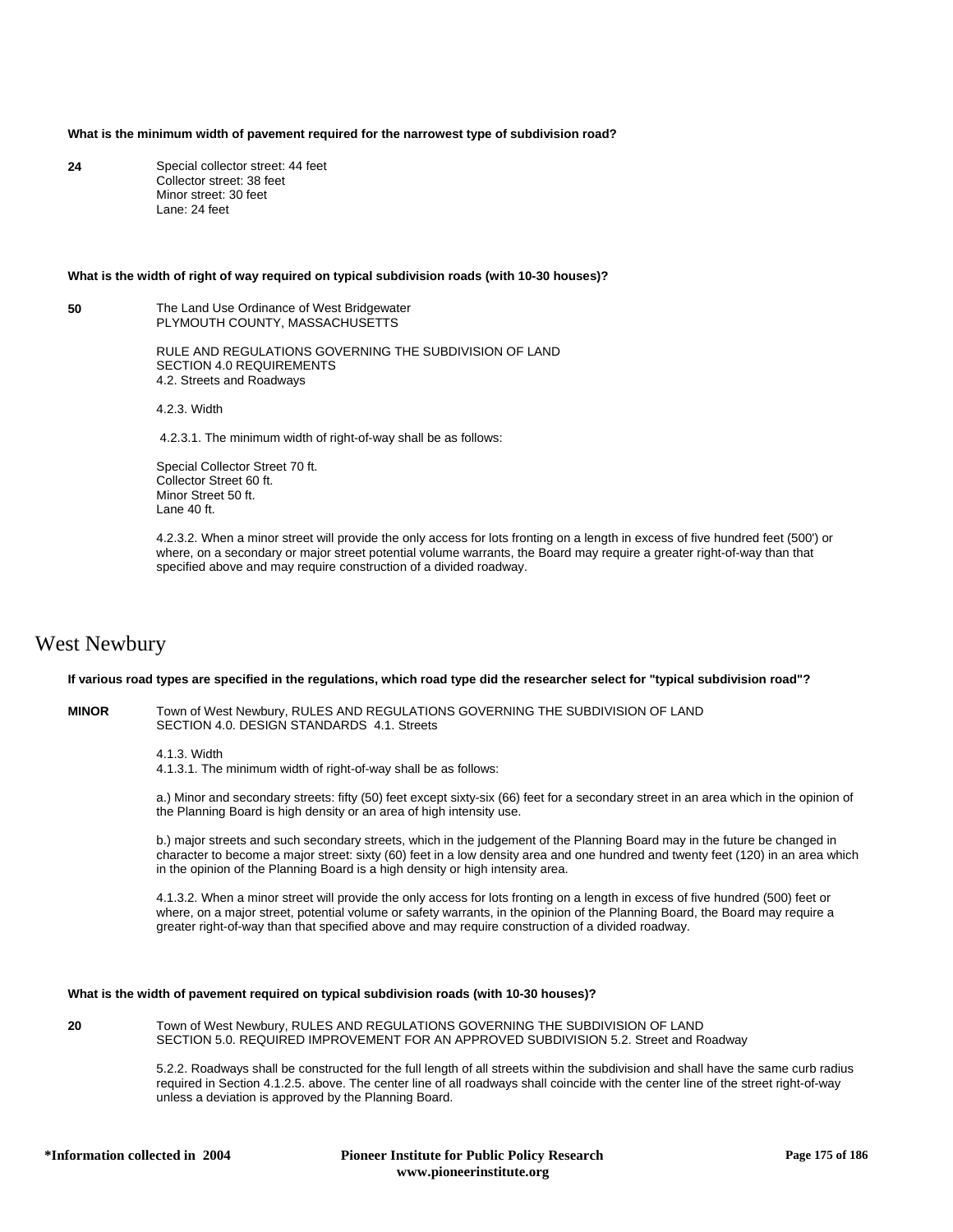The minimum widths of roadways shall be as follows: 5.2.2.1. Minor Streets Twenty (20) feet 5.2.2.2. Secondary Twenty Six (26) feet 5.2.2.3. Major Street Thirty (30) feet

#### **What is the minimum width of pavement required for the narrowest type of subdivision road?**

#### **20** Town of West Newbury, RULES AND REGULATIONS GOVERNING THE SUBDIVISION OF LAND SECTION 5.0. REQUIRED IMPROVEMENT FOR AN APPROVED SUBDIVISION 5.2. Street and Roadway

5.2.2. Roadways shall be constructed for the full length of all streets within the subdivision and shall have the same curb radius required in Section 4.1.2.5. above. The center line of all roadways shall coincide with the center line of the street right-of-way unless a deviation is approved by the Planning Board.

The minimum widths of roadways shall be as follows: 5.2.2.1. Minor Streets Twenty (20) feet 5.2.2.2. Secondary Twenty Six (26) feet 5.2.2.3. Major Street Thirty (30) feet

#### **What is the width of right of way required on typical subdivision roads (with 10-30 houses)?**

**50** Minor and secondary streets: 50 feet, 66 feet Major streets: 60 feet, 120 feet

> Town of West Newbury, RULES AND REGULATIONS GOVERNING THE SUBDIVISION OF LAND SECTION 4.0. DESIGN STANDARDS 4.1. Streets

4.1.3. Width

4.1.3.1. The minimum width of right-of-way shall be as follows:

a.) Minor and secondary streets: fifty (50) feet except sixty-six (66) feet for a secondary street in an area which in the opinion of the Planning Board is high density or an area of high intensity use.

b.) major streets and such secondary streets, which in the judgement of the Planning Board may in the future be changed in character to become a major street: sixty (60) feet in a low density area and one hundred and twenty feet (120) in an area which in the opinion of the Planning Board is a high density or high intensity area.

4.1.3.2. When a minor street will provide the only access for lots fronting on a length in excess of five hundred (500) feet or where, on a major street, potential volume or safety warrants, in the opinion of the Planning Board, the Board may require a greater right-of-way than that specified above and may require construction of a divided roadway.

# Westborough

**If various road types are specified in the regulations, which road type did the researcher select for "typical subdivision road"?**

**SUBDIVISIO** Survey received from Westborough on 5/5/05: **N** "Normal residential subdivision (200' of frontage)"

### **What is the width of pavement required on typical subdivision roads (with 10-30 houses)?**

**30** Town of Westborough RULES AND REGULATIONS GOVERNING THE SUBDIVISION OF LAND SECTION IV DESIGN **STANDARDS** 

- B. Conventional Subdivision Design Standards
- 1. Streets
- b. Width

The minimum width of pavement in all proposed streets shall be thirty (30) feet, except with turn-arounds at the end of a dead-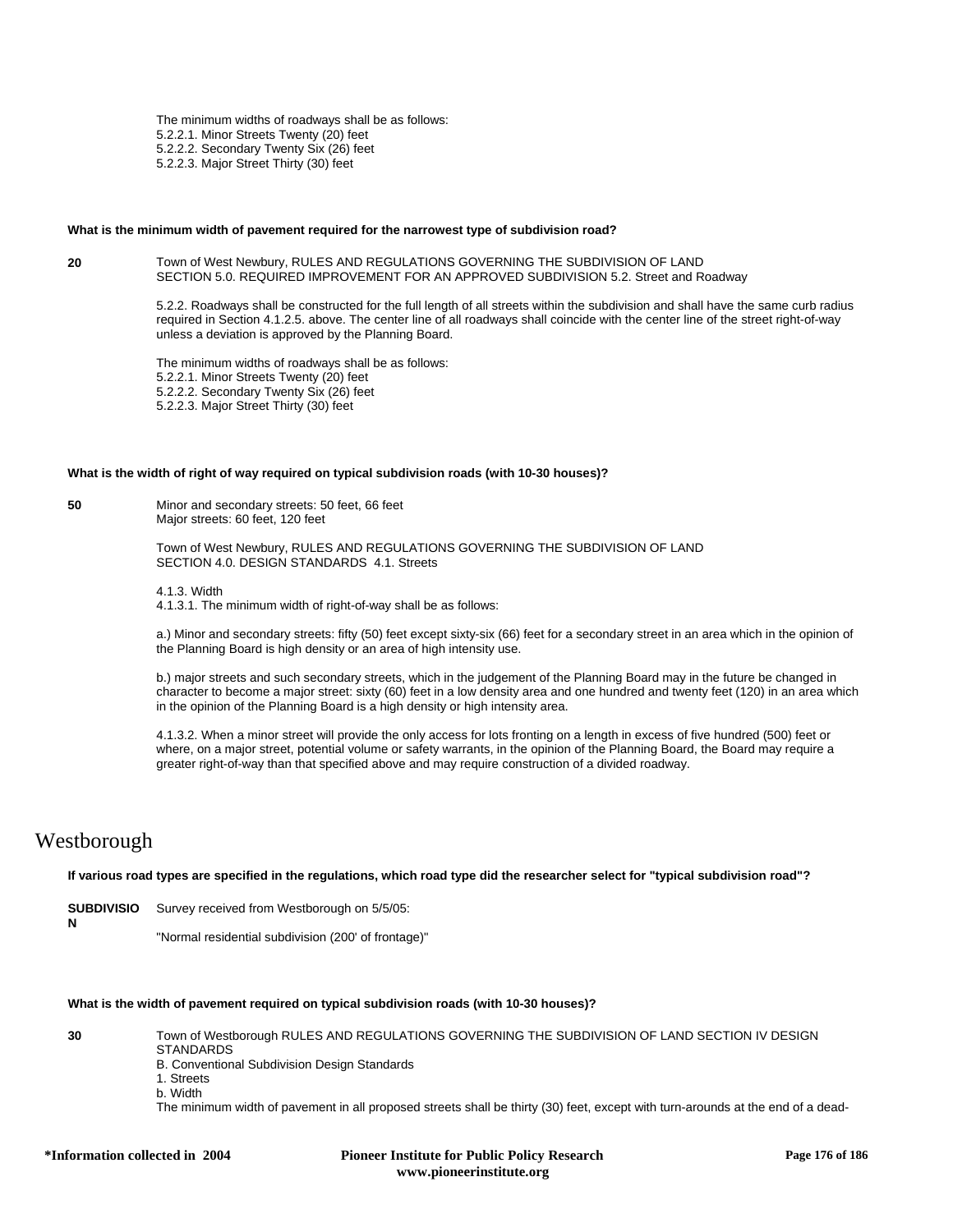## end street.

## **What is the minimum width of pavement required for the narrowest type of subdivision road?**

**26** Town of Westborough RULES AND REGULATIONS GOVERNING THE SUBDIVISION OF LAND SECTION IV DESIGN STANDARDS

B. Conventional Subdivision Design Standards

1. Streets b. Width

The minimum width of pavement in all proposed streets shall be thirty (30) feet, except with turn-arounds at the end of a deadend street.

\*\*\*

Survey received from Westborough on 5/5/05 marked the answer: "26'"

#### **What is the width of right of way required on typical subdivision roads (with 10-30 houses)?**

**50** Town of Westborough RULES AND REGULATIONS GOVERNING THE SUBDIVISION OF LAND SECTION IV DESIGN **STANDARDS** 

B. Conventional Subdivision Design Standards

- 1. Streets
- b. Width

The minimum width of street right-of-ways shall be fifty (50) feet. Greater width may be required by the Board when deemed necessary for collector streets.

# Westford

#### **If various road types are specified in the regulations, which road type did the researcher select for "typical subdivision road"?**

## **MINOR** (a) Types.

[1] Major street: a street which is being used or will be used as a thoroughfare between different portions of the Town.

 [2] Secondary street: a street intercepting several minor streets and which may carry traffic from such minor streets to a major street or community facility, including the principal access/circulation streets of a residential subdivision and all streets of a business or industrial subdivision.

[3] Minor street: a street used to provide access to abutting lots and which is not intended for use by through traffic

#### **What is the width of pavement required on typical subdivision roads (with 10-30 houses)?**

**22** Town of Westford Subdivision Rules and Regulation, Section 218.13, subsection A(1) (Adopted 1981, Last Amended 2004):

Major street: 40 feet Secondary street (nonresidential): 30 feet Secondary street (residential): 27 feet Minor street: 22 feet Private street: 18 feet Common driveway: 16 feet

### **What is the minimum width of pavement required for the narrowest type of subdivision road?**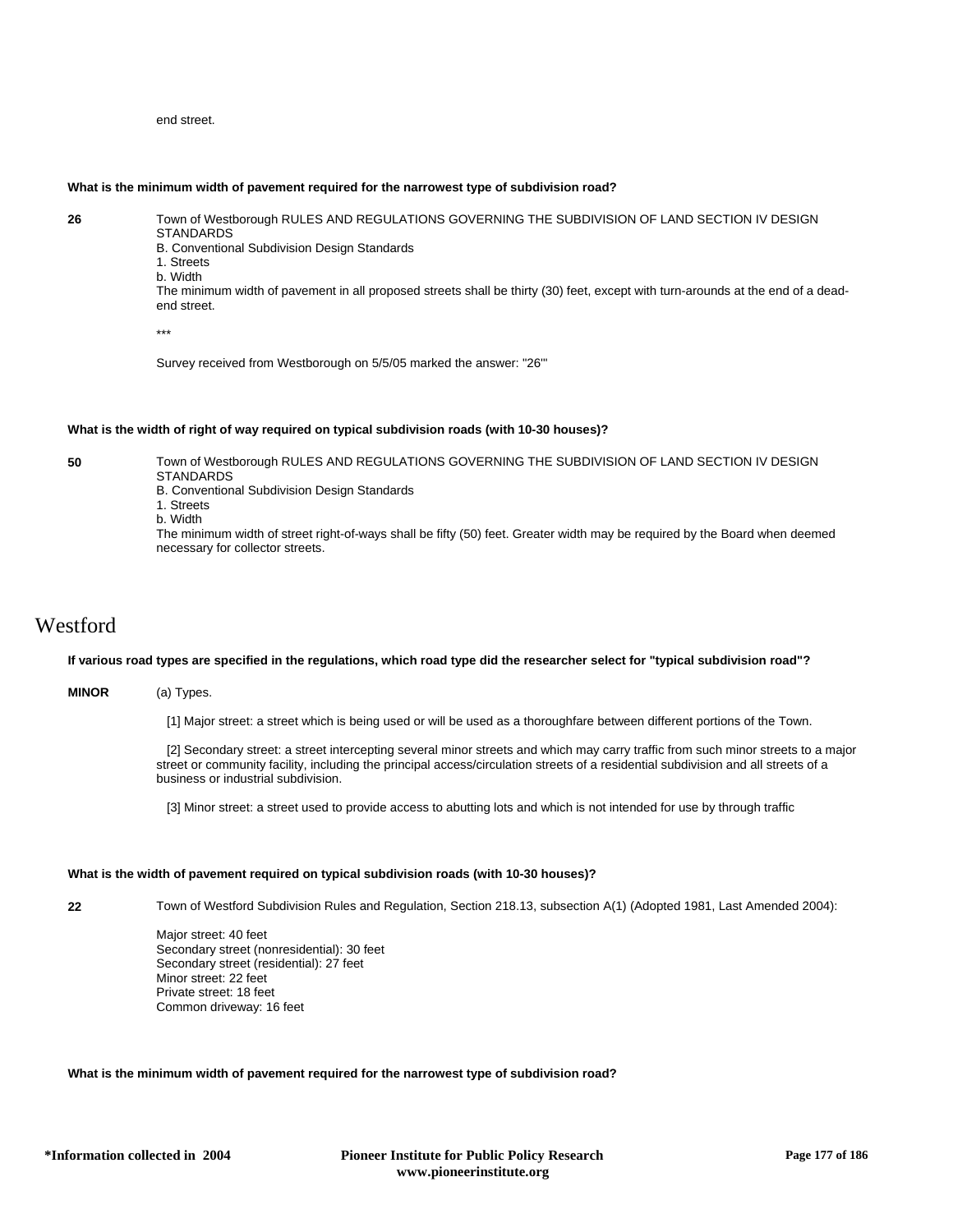**18** Town of Westford Subdivision Rules and Regulation, Section 218.13, subsection A(1) (Adopted 1981, Last Amended 2004):

Major street: 40 feet Secondary street (nonresidential): 30 feet Secondary street (residential): 27 feet Minor street: 22 feet Private street: 18 feet Common driveway: 16 feet

## **What is the width of right of way required on typical subdivision roads (with 10-30 houses)?**

**50** Town of Westford Subdivision Rules and Regulation, Section 218.13, subsection A(1) (Adopted 1981, Last Amended 2004):

Major street: 60 feet Secondary street (nonresidential): 60 feet Secondary street (residential): 50 feet Minor street: 50 feet Private street: 50 feet Common driveway: 30 feet

## Weston

## **If various road types are specified in the regulations, which road type did the researcher select for "typical subdivision road"?**

"Residential Subdivisions": A subdivision of land that is entirely in Residence District A, B, C, and/or D which is to be developed as conventional, single family detached homes.

#### **What is the width of pavement required on typical subdivision roads (with 10-30 houses)?**

**24** Town of Weston Planning Board Rules and Regulations Article IV, 4.02 (Adopted 2002, Amended 2002)

The traveled way shall be centered on the center line of the street and the paved surface thereof shall be not less than 24 feet in width.

### **What is the minimum width of pavement required for the narrowest type of subdivision road?**

**24** Town of Weston Planning Board Rules and Regulations Article IV, 4.02 (Adopted 2002, Amended 2002)

The traveled way shall be centered on the center line of the street and the paved surface thereof shall be not less than 24 feet in width.

\*\*\*

Survey received from Weston on 3/22/05 marks the answer as "12 ft."

#### **What is the width of right of way required on typical subdivision roads (with 10-30 houses)?**

**50** Town of Weston Planning Board Rules and Regulations Article IV, 4.02 (Adopted 2002, Amended 2002)

4.02 Standards

The right of way shall be cleared according to the requirements of the Standard Cross Section (Exhibit A) prior to any other work, except that trees of aesthetic value and over 4-inch caliper may be allowed to remain provided that they are located at least 5 feet from the proposed edge of pavement of the roadway and approved by the Board. Street right-of-ways shall not be less than 50 feet wide and the sidelines shall be parallel throughout their length.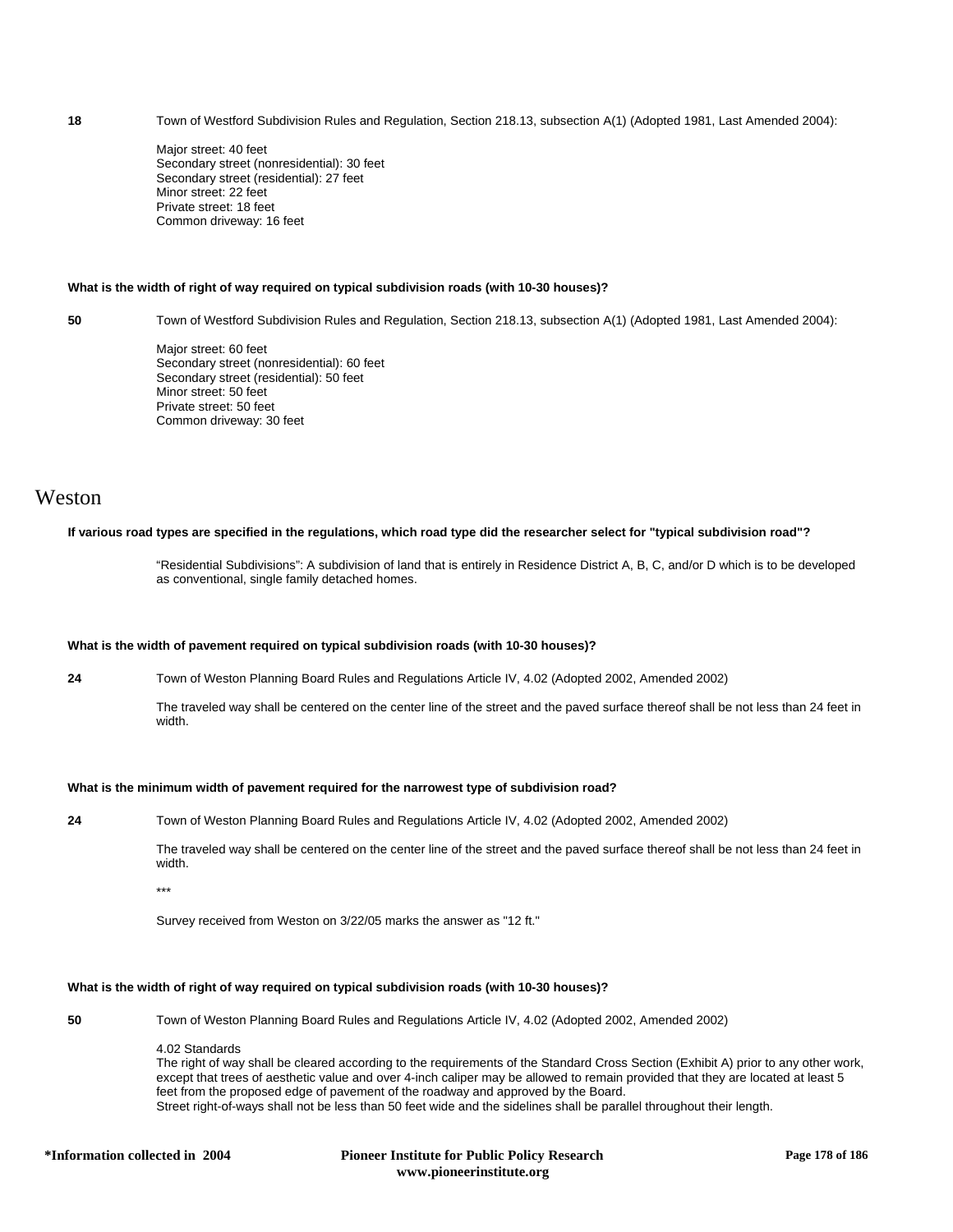# **Westwood**

**If various road types are specified in the regulations, which road type did the researcher select for "typical subdivision road"?**

**MINOR** Westwood Subdivision Rules and Regulations

2. Major Street. A street, which, in the Board's opinion, is being used or will be used as a thoroughfare between different portions of the Town, or which otherwise carries or will carry a heavy volume of traffic (generally, over 1,500 vehicles per day). 3. Minor Street. A street, which in the Board's opinion, is being used or will be used primarily to provide access to abutting lots, and which is designed to discourage its use by through traffic.

4. Secondary Street. A street, which in the Board's opinion, is being used or will be used to carry a substantial volume of traffic (generally, ove r 400 vehicles per day) between different portions of the Town, or to carry traffic from minor streets to a major street or community facility, and normally including the principal entrance street of a large subdivision or group of subdivisions.

5. Subdivision, Type I. A subdivision for residence in which the area and width (at the front property line) of each lot equals or exceeds forty thousand (40,000) square feet and one hundred twenty- five (125 feet), respectively, or where, in the Board's opinion, the predominant lot area and average lot width equal or exceeds said amounts. 6. Subdivision, Type II. A subdivision for residence in which the area and width of each lot equals or exceeds fifteen thousand (15,000) square feet and one hundred (100) feet, respectively (but is less than for a Type I Subdivision), or where, in the Board's opinion, the predominant lot area and average lot width equal or exceeds said amount. 7. Subdivision, Type III. A subdivision for residence in which the area and/or width of lots is less than for a Type II Subdivision.

#### **What is the width of pavement required on typical subdivision roads (with 10-30 houses)?**

**26** Westwood Subdivision Rules and Regulations, Section SECTION SECTION V. IMPROVEMENTS IN RESIDENTIAL SUBDIVISIONS, Subsection E(2)(1998).

> "Width of pavements shall be twenty-six (26) feet, curb to curb, where the layout is fifty (50) feet or less and a minimum of thirty-two (32) feet, curb to curb, where the layout is greater than fifty (50) feet."

## **What is the minimum width of pavement required for the narrowest type of subdivision road?**

**26** Westwood Subdivision Rules and Regulations, Section SECTION SECTION V. IMPROVEMENTS IN RESIDENTIAL SUBDIVISIONS, Subsection E(2) (Revised 1998)

> "2. The minimum width of paved roadways shall be as follows: Type of Subdivision I II III Minor streets: 26 feet 26 feet 26 feet Secondary streets: 26 feet 26 feet 36 feet Major streets: 40 feet 40 feet 40 feet"

## **What is the width of right of way required on typical subdivision roads (with 10-30 houses)?**

**50** Westwood Subdivision Rules and Regulations, Section IV Design Standards, Subsection (A)(2) (Revised 1998)

The minimum width of street rights-of-way shall be as follows:

Type of Subdivision Business and I and II III Industrial Minor streets: 60 feet 50 feet 50 feet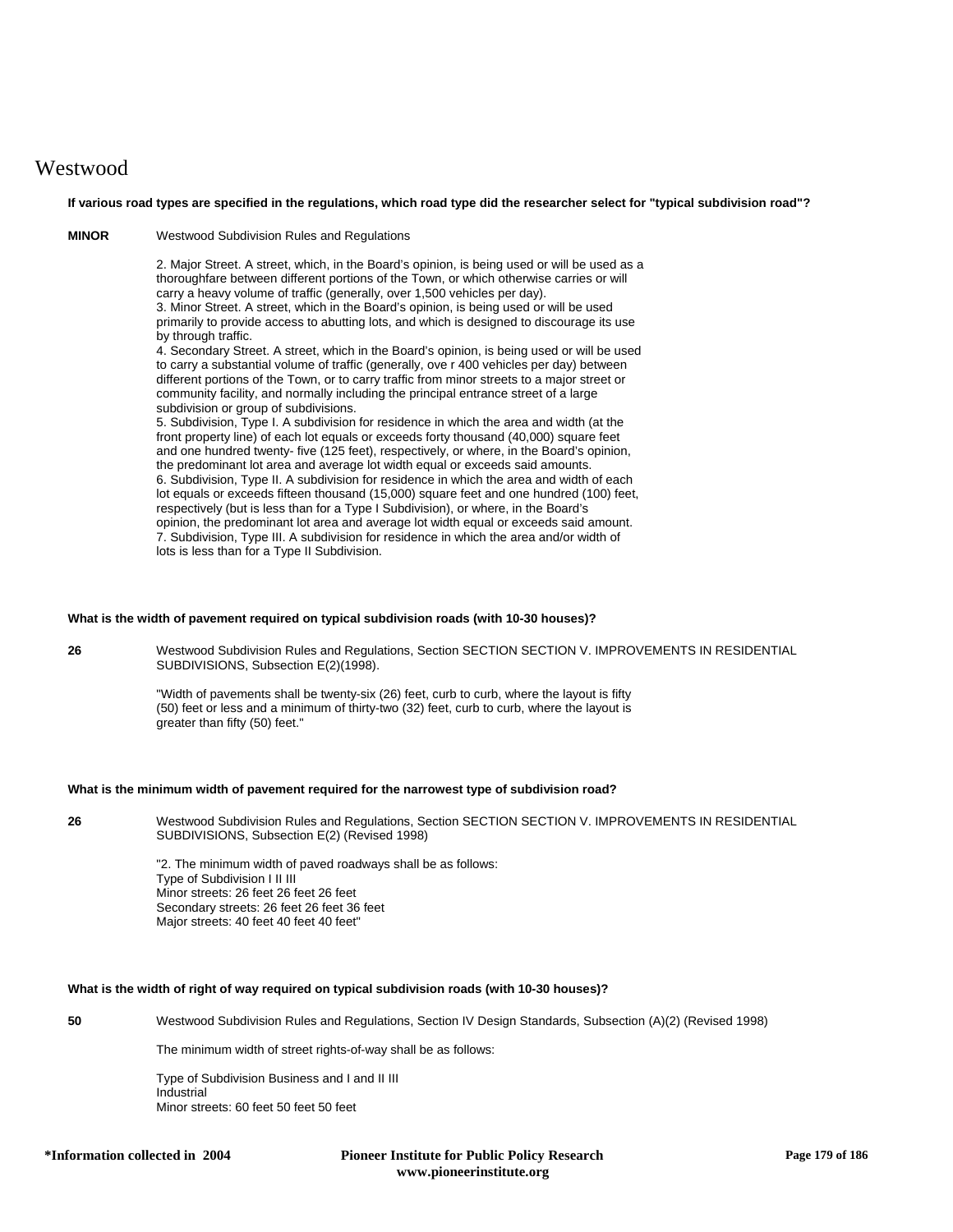# Weymouth

### **If various road types are specified in the regulations, which road type did the researcher select for "typical subdivision road"?**

**MINOR** STREET, MAJOR : A street which, in the opinion of the Board is being used or will be used as a thoroughfare within the Town of Weymouth or which will otherwise carry a heavy volume of traffic (generally, over fifteen hundred (1500) vehicles per day).

> STREET, MINOR : A street which, in the opinion of the Board, is being used or will be used primarily, to provide access to abutting lots and which will not be used for through traffic.

STREET, SECONDARY : A street intercepting one (1) or more minor streets and which, in the opinion of the Board, is used or will be used to carry a substantial volume of traffic (generally, over four hundred (400 vehicles per day) from such minor street(s) to a major street or community facility, and normally including a principal entrance street to a shopping center, industrial park, planned unit development, or a large subdivision, or group of subdivisions, and any principal circulation street within such developments.

#### **What is the width of pavement required on typical subdivision roads (with 10-30 houses)?**

**28** Major street: determined by Planning Board Secondary street: 33 feet Minor Street: 28 feet

> According to Rules and Regulations Governing the Subdivision of Land in the Town of Weymouth, Section 6.3.1, the widths of pavement for the different street types are as follows: "Minor Streets - Twenty-eight feet (28') Minimum. Secondary Streets - Thirty-three feet (33') Minimum.Major Streets - Pavement width shall be determined by the Board based on the results of a traffic analysis and the requirements necessary to provide for an acceptable level of service."

#### **What is the minimum width of pavement required for the narrowest type of subdivision road?**

**28** Major street: determined by Planning Board Secondary street: 33 feet Minor Street: 28 feet

#### **What is the width of right of way required on typical subdivision roads (with 10-30 houses)?**

**40** Rules and Regulations Governing the Subdivision of Land in the Town of Weymouth, Section 5.3.1.:

" Major Streets: sixty feet (60'). A greater width shall be considered for major streets with an estimated average daily traffic (ADT) volume greater then 15,000. Any greater width shall be determined using acceptable methodology to calculate highway capacity and levels of service. Secondary streets: fifty feet (50'). Minor Streets: forty feet (40')."

# Whitman

**If various road types are specified in the regulations, which road type did the researcher select for "typical subdivision road"?**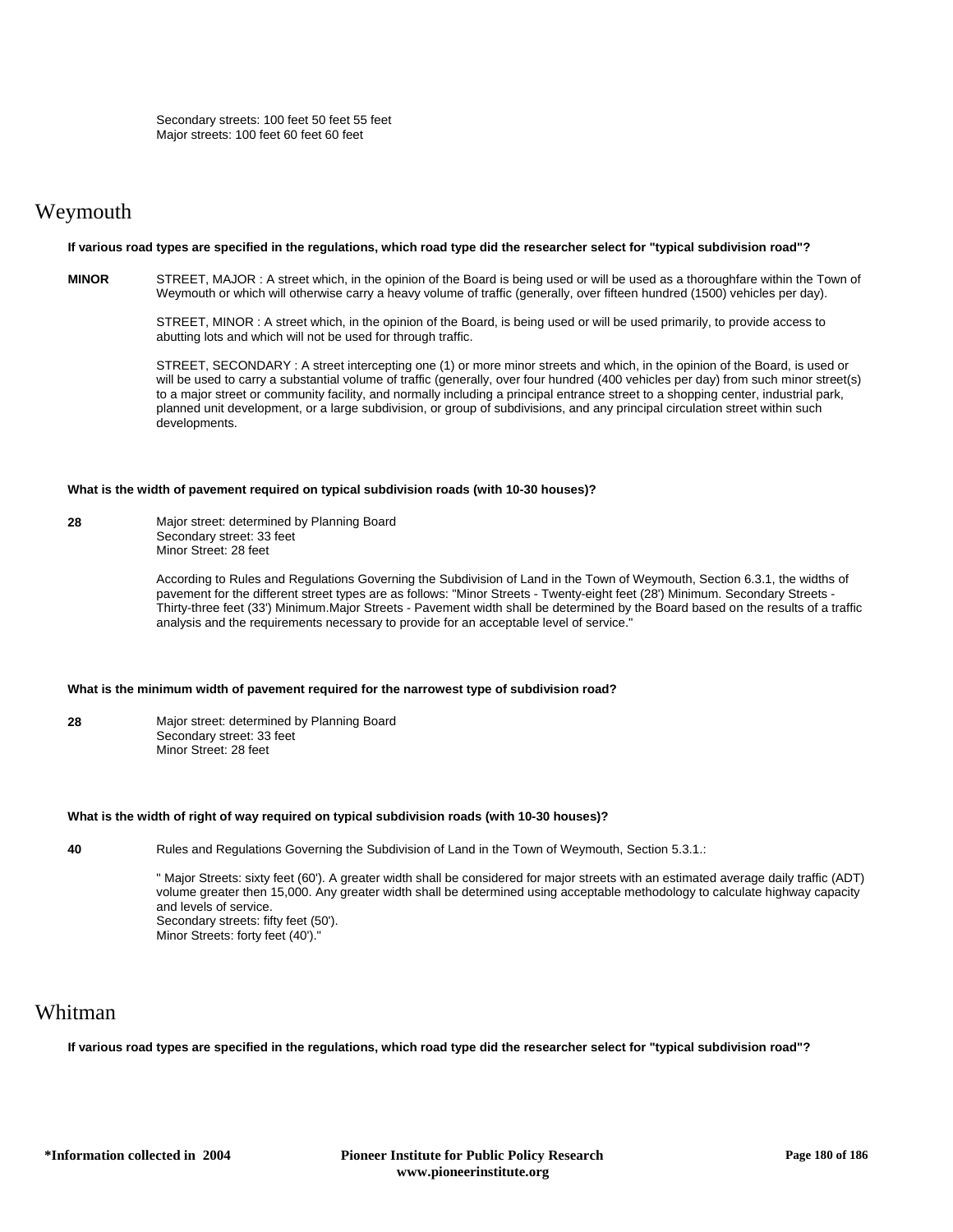#### **RESIDENTIA** Town of Whitman RULES AND REGULATIONS GOVERNING SUBDIVISION OF LAND **L** SECTION II GENERAL PROVISIONS 2.0 DEFINITION SR

o. STREET OR WAY - A way, street or road open and dedicated to public use, including a public way or a way certified by the Town Clerk to have been used and maintained by public authorities as a public way, a way approved and constructed under the provisions of the Subdivision Control Law, or a private way in existence prior to said Subdivision Control Law having become effective in the Town of Whitman and having, in the opinion of the Board, adequate width, grades, and construction for the vehicular traffic and the installation of municipal services to serve the land abutting on such way and the buildings erected or to be erected thereon.

#### 1. Arterial Streets

 Existing and proposed streets which are primarily used, or will be used by through traffic at speeds generally in excess of 40 M.P.H. and as defined in the Town's Master Plan or as determined by the Planning Board.

#### 2. Collector Streets

 Existing proposed streets which carry or will carry traffic from residential or minor streets to the system of arterial streets at speeds generally between 30-40 M.P.H. and as defined in the Towns Master Plan or as determined by the Planning Board.

 3. Residential or Minor Streets Existing or proposed streets which are used primarily for access to abutting properties for traffic at speeds of generally less than 30 M.P.H.

### **What is the width of pavement required on typical subdivision roads (with 10-30 houses)?**

**24** Town of Whitman RULES AND REGULATIONS GOVERNING SUBDIVISION OF LAND

SECTION V REQUIRED IMPROVEMENTS 5.1 IMPROVEMENTS SPECIFICATIONS 5.1.2 Minimum Width Requirements (in feet)

Street Class: Arterial (w/ 10' centerstrips): 2 @ 22' Arterial (w/o centerstrips): 44' Collector: 32' Residential and Minor: 24'

# **What is the minimum width of pavement required for the narrowest type of subdivision road?**

**24** Town of Whitman RULES AND REGULATIONS GOVERNING SUBDIVISION OF LAND

SECTION V REQUIRED IMPROVEMENTS 5.1 IMPROVEMENTS SPECIFICATIONS 5.1.2 Minimum Width Requirements (in feet)

Street Class: Arterial (w/ 10' centerstrips): 2 @ 22' Arterial (w/o centerstrips): 44' Collector: 32' Residential and Minor: 24'

# **What is the width of right of way required on typical subdivision roads (with 10-30 houses)?**

**40** Town of Whitman RULES AND REGULATIONS GOVERNING SUBDIVISION OF LAND

SECTION IV GENERAL REQUIREMENTS AND DESIGN STANDARDS 4.1 STREETS 4.1.4 Right of Way Width and Alignments

Street Class Right-of-Way (ft.)<br>Arterial 70 **Arterial** Collector 50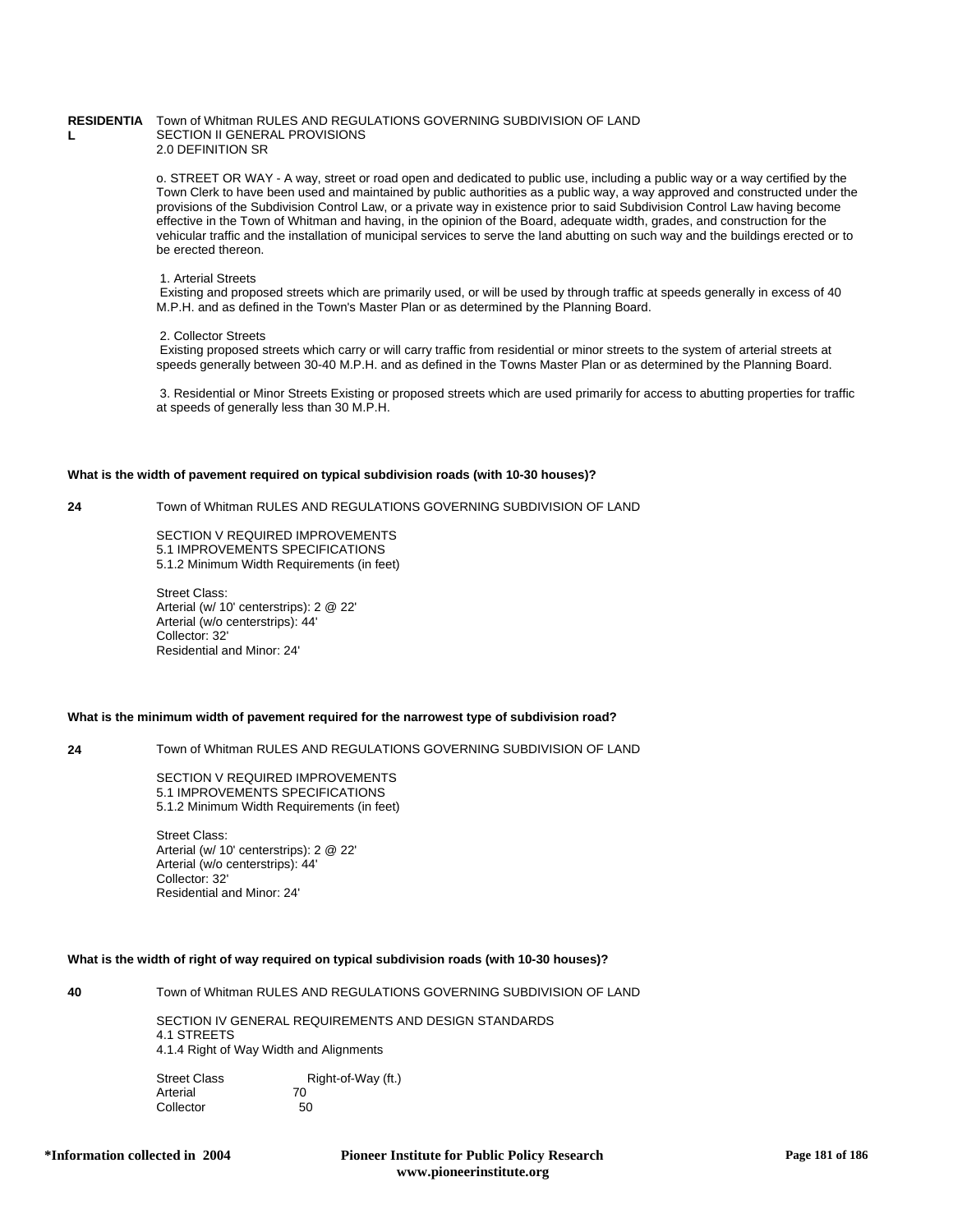# Wilmington

### **If various road types are specified in the regulations, which road type did the researcher select for "typical subdivision road"?**

**MINOR** Town of Wilmington Rules and Regulations Governing the Subdivision of Land (Adopted 1975)

STREET, SECONDARY A street intercepting one (1) or more minor streets and which, in the opinion of the Board, is used to carry a substantial volume of traffic from such minor street(s) to a major street or community facility, and normally including a principal entrance street to a shopping center, industrial park, planned unit development, or a large subdivision, or group of subdivisions, and any principal circulation street within such developments.

STREET, MINOR A street which, in the opinion of the Board, is being used or will be used primarily, to provide access to abutting lots and which will not be used for through traffic.

#### **What is the width of pavement required on typical subdivision roads (with 10-30 houses)?**

**32** Town of Wilmington Rules and Regulations Governing the Subdivision of Land (Adopted 1975)

5.B.2

Minor Street: Pavement: 32' (ROW 50') Secondary Street: Pavement: 32' (ROW 50'); 42' (ROW 60') Major Streets and all streets in a subdivision other than a residential subdivision: Pavement: 42' (ROW 60'); 48' (ROW 80')

# **What is the minimum width of pavement required for the narrowest type of subdivision road?**

**32** Town of Wilmington Rules and Regulations Governing the Subdivision of Land (Adopted 1975)

5.B.2

Minor Street: Pavement: 32' (ROW 50') Secondary Street: Pavement: 32' (ROW 50'); 42' (ROW 60') Major Streets and all streets in a subdivision other than a residential subdivision: Pavement: 42' (ROW 60'); 48' (ROW 80')

# **What is the width of right of way required on typical subdivision roads (with 10-30 houses)?**

**50** Town of Wilmington Rules and Regulations Governing the Subdivision of Land (Adopted 1975)

4.A.3(a-b)

3. Width

a. The minimum width of right-of-way shall be as follows:

Major streets: sixty feet (60') in a low intensity area and eight feet (80') in a high intensity area as determined by the Planning Board.

Secondary streets and such minor streets, which in the judgment of the Planning Board may in the future be changed in character to become a secondary street: fifty feet (50') in a low density area and sixty feet (60') in a high density or high intensity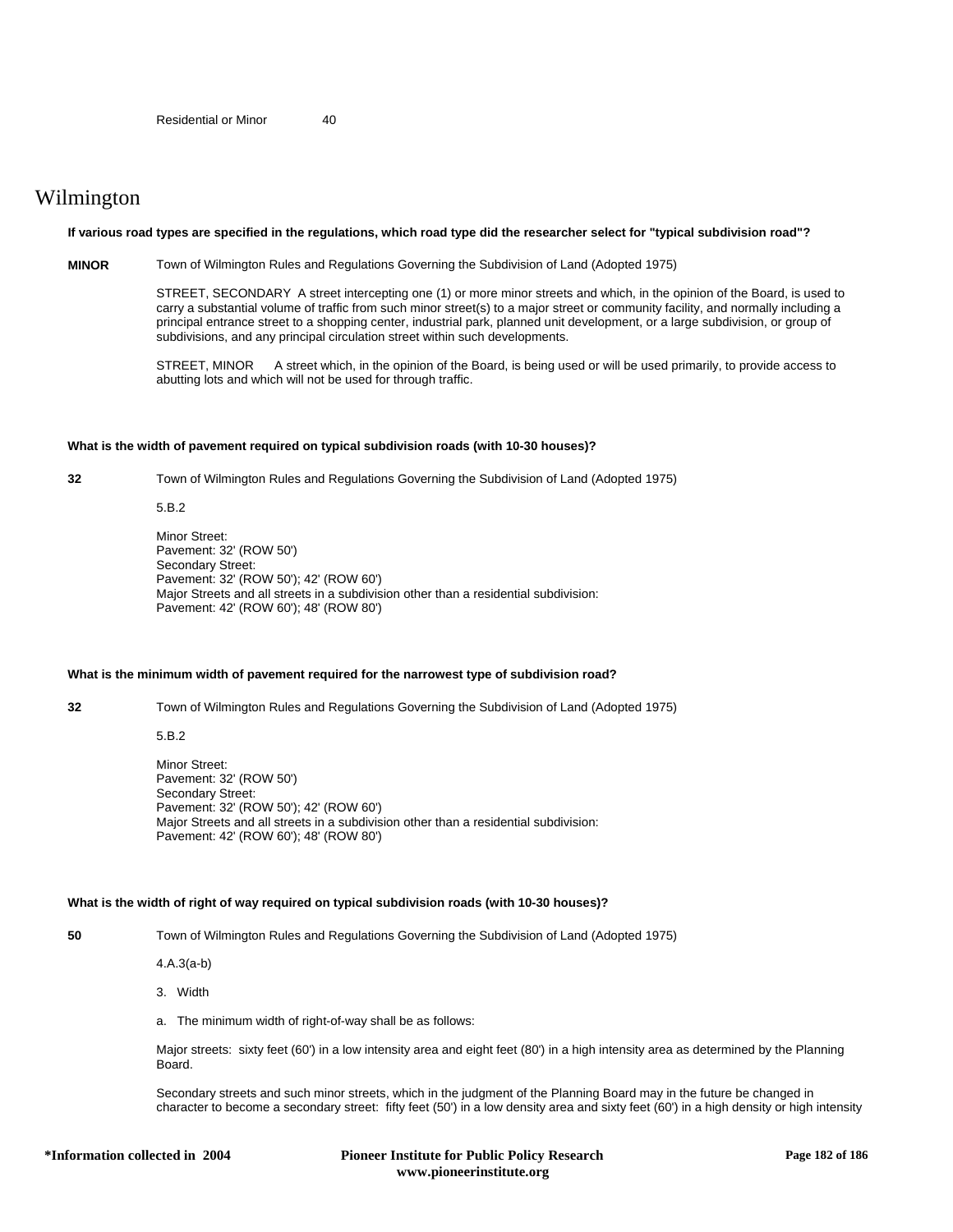# area.

#### Minor streets: fifty feet (50').

b. When a minor street will provide the only access for lots fronting on a length in excess of five hundred feet (500') or where, on a secondary or major street, potential volume warrants, the Planning Board may require a greater right-of-way than that specified above and may require construction of a divided roadway.

# Winchester

#### **If various road types are specified in the regulations, which road type did the researcher select for "typical subdivision road"?**

**MINOR** Town of Winchester Subdivision Rules and Regulations, Section IV, A.4 Streets (Adopted 1953, Amended 1988)

 Major Street A street which, in the opinion of the Board, is being used or will be used as a thoroughfare within the Town of Winchester or which otherwise carry a heavy volume of traffic.

 Collector Street - A street intercepting one (1) or more streets and which, in the opinion of the Board, is used to carry a substantial volume of traffic from such streets to a major or collector street or community facility, or which includes a principal entrance street; to a large subdivision or group of subdivision.

 Minor Street - A street which, in the opinion of the Board, is being used or will be used primarily, to provide access to abutting lots, and which is not intend for use by through traffic.

# **What is the width of pavement required on typical subdivision roads (with 10-30 houses)?**

**26** Town of Winchester Subdivision Rules and Regulations, Section V, B.2 Streets (Adopted 1953, Amended 1988)

a. Roadways shall be constructed for the full length of all streets shown on the plan. The center line of such roadways shall coincide with the center line of the street rights-of-way unless a minor variance is specifically authorized by the Town Engineer. The minimum width of roadways, between curb lines shall be as follows: Minor streets: twenty-six (26) feet. Collector streets: thirty (30) feet. Major street: forty (40) feet.

### **What is the minimum width of pavement required for the narrowest type of subdivision road?**

**26** Town of Winchester Subdivision Rules and Regulations, Section V, B.2 Streets (Adopted 1953, Amended 1988)

a. Roadways shall be constructed for the full length of all streets shown on the plan. The center line of such roadways shall coincide with the center line of the street rights-of-way unless a minor variance is specifically authorized by the Town Engineer. The minimum width of roadways, between curb lines shall be as follows: Minor streets: twenty-six (26) feet. Collector streets: thirty (30) feet.

Major street: forty (40) feet.

# **What is the width of right of way required on typical subdivision roads (with 10-30 houses)?**

**40** Town of Winchester Subdivision Rules and Regulations, Section IV, A.4 Streets (Adopted 1953, Amended 1988)

a. The minimum width of street rights-of-way shall be as follows:

Minor streets: forty (40) feet Collector streets; fifty (50) feet Major streets: sixty (60) feet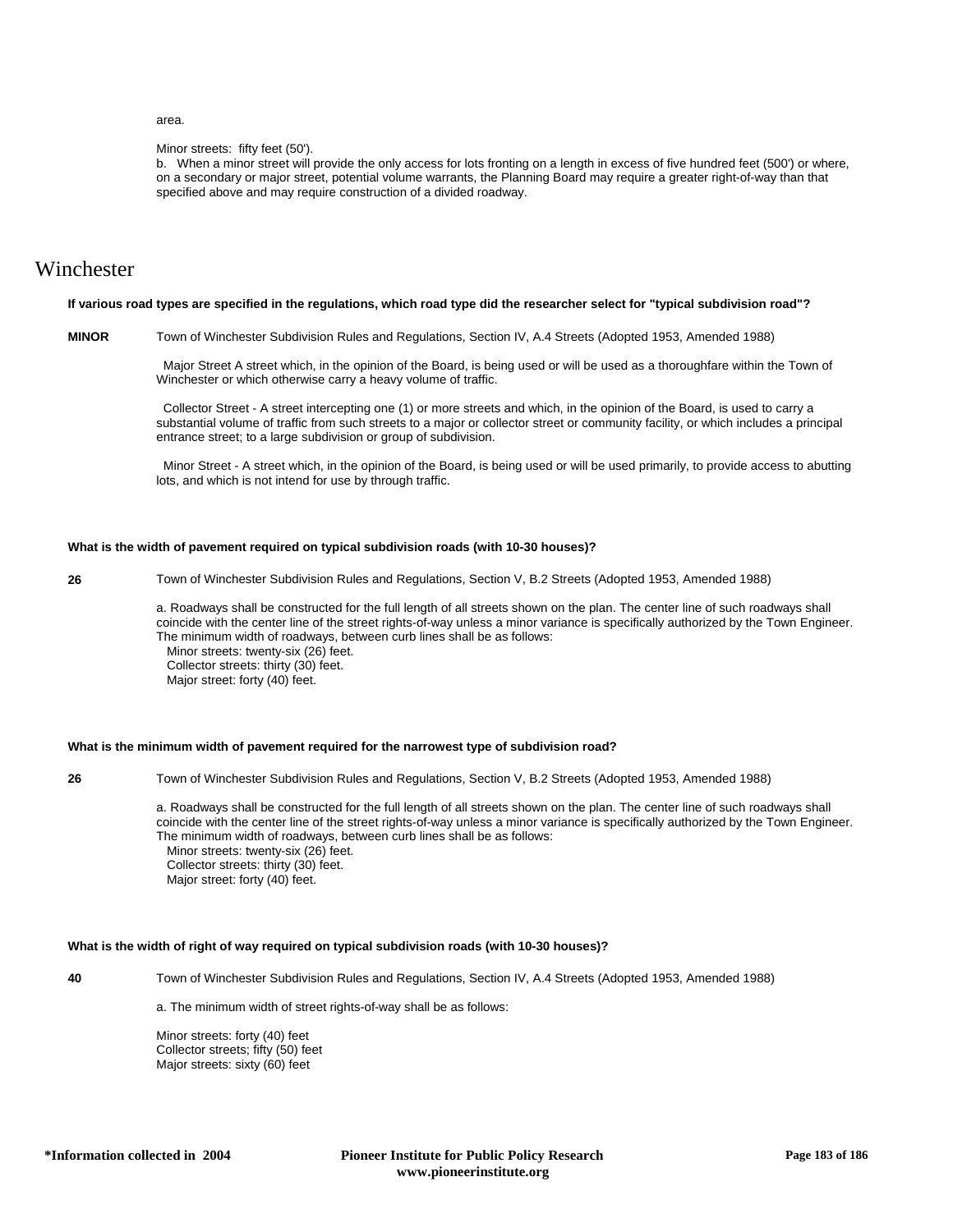# Winthrop

**If various road types are specified in the regulations, which road type did the researcher select for "typical subdivision road"?**

**NA**

# **What is the width of pavement required on typical subdivision roads (with 10-30 houses)?**

A width of pavement requirement is not listed in the Winthrop subdivision regulations, although requirements for right of way are listed.

According to Ernie Gauthier, Winthrop Building Inspector, (6/28/04) the town just completed a new subdivision, but there is little to no land left to build subdivisions. There are not very many new roads and those that are already developed do not conform to the standards.

# **What is the minimum width of pavement required for the narrowest type of subdivision road?**

A width of pavement requirement is not listed in the Winthrop subdivision regulations, although requirements for right of way are listed.

According to Ernie Gauthier, Winthrop Building Inspector, (6/28/04) the town just completed a new subdivision, but there is little to no land left to build subdivisions. There are not very many new roads and those that are already developed do not conform to the standards.

### **What is the width of right of way required on typical subdivision roads (with 10-30 houses)?**

**40** According to the Rules and Regulations Governing the Subdivision of Land, Chapter 450-6(A)(2) of the Winthrop Town Code (adopted 1957), "Width. The minimum width of streets rights-of-way shall be 40 feet. Greater width shall be required by the board when deemed necessary for present and future vehicular travel."

# Woburn

| If various road types are specified in the regulations, which road type did the researcher select for "typical subdivision road"? |                                                                                                                                                                                                   |
|-----------------------------------------------------------------------------------------------------------------------------------|---------------------------------------------------------------------------------------------------------------------------------------------------------------------------------------------------|
| <b>MINOR</b>                                                                                                                      | Subdivision Type I (a subdivision for single-family residences), Subdivision Type II (for multifamily residences) and Subdivision<br>Type III (a subdivision for business or industrial purposes) |

# **What is the width of pavement required on typical subdivision roads (with 10-30 houses)?**

**26** According to the 2002 Woburn Planning Board Land and Subdivision Rules & Regulations, Table I, the pavement width for collector streets is 48 feet and for minor streets 26 feet.

## **What is the minimum width of pavement required for the narrowest type of subdivision road?**

**26** According to the 2002 Woburn Planning Board Land and Subdivision Rules & Regulations, Table I, the pavement width for collector streets is 48 feet and for minor streets 26 feet.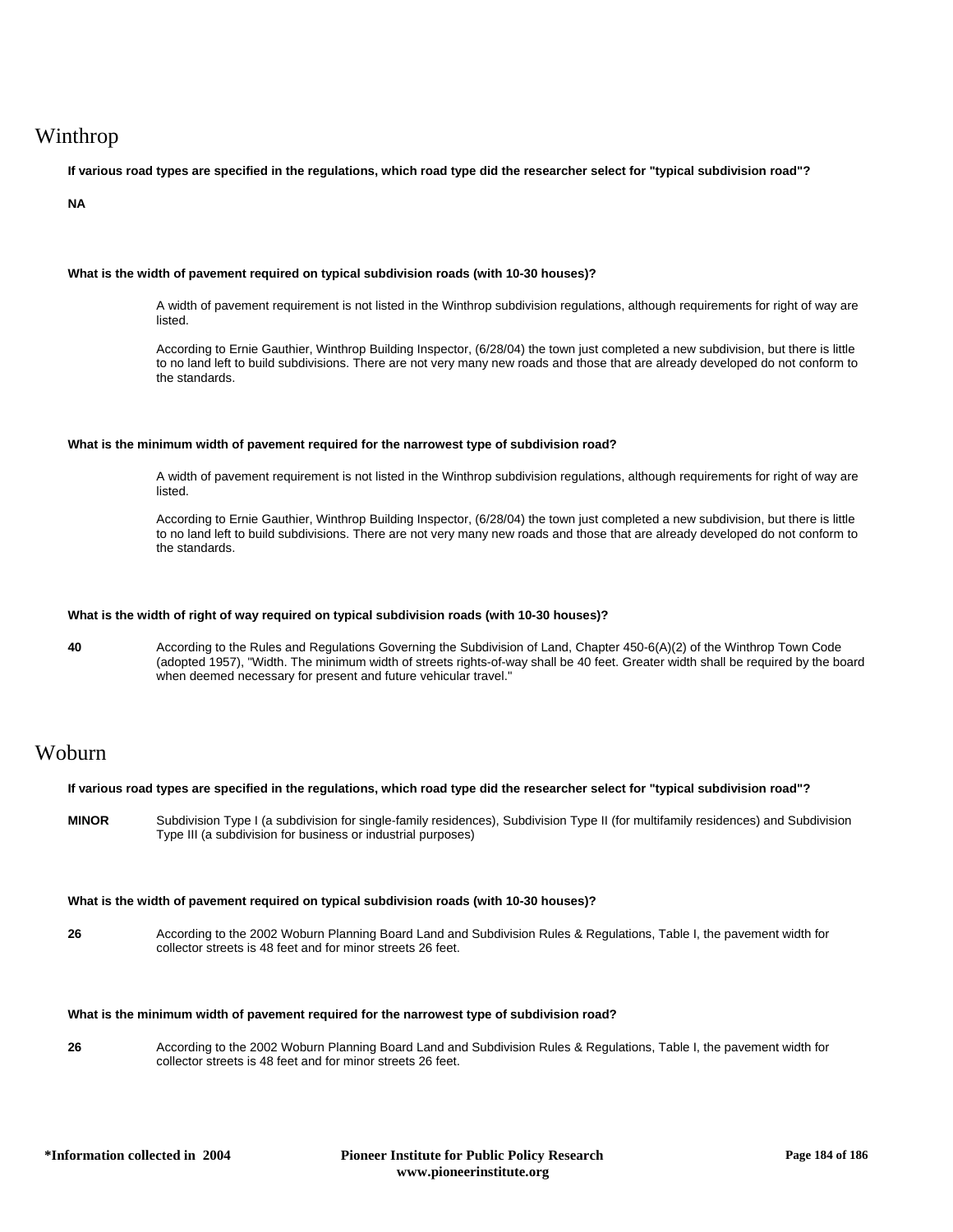# **What is the width of right of way required on typical subdivision roads (with 10-30 houses)?**

**50** According to the 2002 Woburn Planning Board Land and Subdivision Rules & Regulations, Table I, the right of way width for collector streets is 80 feet and for minor streets is 50 feet.

# **Worcester**

#### **If various road types are specified in the regulations, which road type did the researcher select for "typical subdivision road"?**

### **RESIDENTIA** A. CLASSIFICATION OF STREETS

**L**

 1. Arterial-Street A street which, by virtue of its strategic location, can be expected to handle a considerable amount of traffic. A thoroughfare which connects, or may eventually connect, two or more subdivisions, two or more neighborhoods or provides

 2. Residential Collector Street A street which connects, or may eventually connect, one subdivision with another subdivision or two groups of residential streets which are within the same subdivision.

 3. Residential Street A street which generally serves only those residents living on that street and which can be considered to permanently serve the exclusive function of being a residential street.

# **What is the width of pavement required on typical subdivision roads (with 10-30 houses)?**

access for industrial areas to and from the City to neighboring communities.

**30** "5. Widths Of Pavements The minimum width of roadway pavements shall be as follows:

- A. Arterial 64 feet
- B. Residential Collector 34 feet
- C. Residential 30 feet"

-Regulations Governing the Subdivision of Land, Section X - Required Improvements. (no date)

# **What is the minimum width of pavement required for the narrowest type of subdivision road?**

- **30** "5. Widths Of Pavements The minimum width of roadway pavements shall be as follows:
	- A. Arterial 64 feet
	- B. Residential Collector 34 feet
	- C. Residential 30 feet"

-Regulations Governing the Subdivision of Land, Section X - Required Improvements. (no date)

# **What is the width of right of way required on typical subdivision roads (with 10-30 houses)?**

**50** Arterial 100'

Residential Collector 60'

Residential 50'

- "REGULATIONS GOVERNING THE SUBDIVISION OF LAND" (no date). Section IX Design Standards

# Wrentham

**If various road types are specified in the regulations, which road type did the researcher select for "typical subdivision road"?**